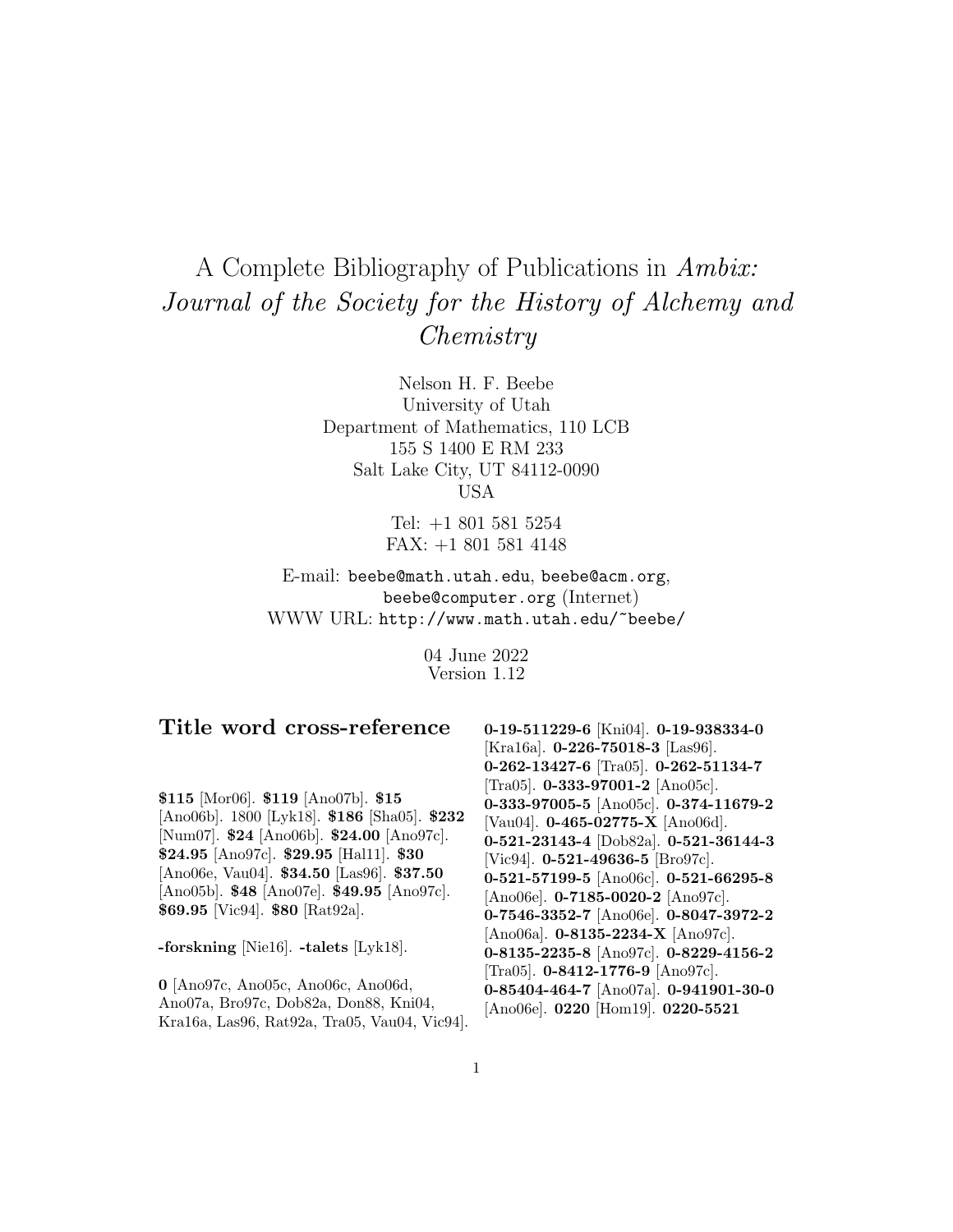[Hom19]. **0940** [Bro20a]. **0940-3426** [Bro20a].

**1** [Ano68a, Ano05b, Ano07b, Bar19a, Bur02, McE78a, Mor06, Per03, Sha05]. **1-4020-1039-7** [Ano07b]. **1-4039-2033-8** [Mor06]. **1-85196-109-7** [Bur02]. **1-85196-123-9** [Bur02]. **1-85196-522-X** [Bur02]. **1-86094-151-6** [Ano07e]. **1-86094-228-8** [Ano07e]. **1-86094-389-6** [Ano06b]. **1-86094-390-X** [Ano06b]. **1-86094-506-6** [Ano07e]. **1-86094-576-7** [Ano07e]. **1-873132-72-7** [Ano05b]. **100J¨ahrigen** [Bro20a]. **11** [Cra10]. **1190/\$1950** [Bur02]. **1386-4328** [Bro02]. **14-volume** [Bur02]. **1433** [Bro02]. **1433-5158** [Bro02]. **15th** [Wel82]. **1627-91** [Pri16b]. **1650s** [Pri13]. **16th** [Rap18, Sin59, SvOM93]. **16th-Century** [SvOM93]. **1750-1850** [Hij21]. **1780s** [NW18]. **17th** [Ell22, Str79]. **17th-Century** [Ell22, Str79]. **1820s** [Hor18]. **1834** [Bro86a]. **1840** [Gol18]. **1860s** [MT92]. **1867** [Bro16c]. **18th** [MTKT<sup>+</sup>15]. **1900** [Low18]. **1908** [Fer09]. **1920s** [Cec04]. **1930s** [Car16a, SMGL18, Hor18]. **1950** [Ano97c]. **1953-2020** [Kra21]. **1960s** [Cec04, NW18, Qui20]. **1970s** [Car16a]. **1973** [Ano75c]. **1975** [CS19]. **1989** [vM90, Rat92a]. **1990s** [Qui20]. **19th** [Lyk18, Rap18].

**2** [FFS74a, Jam19b, Kin82, KCU81, Per04, Pul19, Vau04]. **2004** [Die04a, Mor06]. **2006** [LP05]. **2008** [Ano07f, Ano07g]. **2012** [Hom17b]. **2012/Building** [Hom17b]. **2017** [Ano16a, Ano16b, Ano16c, Ano16d]. **2018** [Ano17b]. **2019** [Ano19a]. **2020** [Ano19b, Ano19c, Ano20b]. **2021** [Ano20a, Ano21a, Ano21b]. **2022** [Ano22b]. **2023** [Ano22a]. **20th** [Orl16, Ram18, Sim16a]. **21st** [Bro20d].

Lau19, Run20, Vic94]. **3-406-50962-2** [Mor06]. **3-406-51067-1** [Ano05a]. **3-406-51484-7** [Mor06]. **3-88208-060-0** [Don88]. **3-907770-89-7** [Ano06e]. **3-929134-34-9** [Ano04a]. **3426** [Bro20a]. **3r** [Fer09].

**4** [Dob82a, FFS75, Her18]. **495/\$740** [Bur02].

**5** [Ano05c, Ano06c, Bro97c, Cra10, FFS76, Hal11]. **5-93808-082-7** [Ano06d]. **5158** [Bro02]. **5521** [Hom19].

**6** [FFS77, Kni04, Tra05, Num07]. **6.Das** [Bro20a]. **60** [Nor15]. **69** [Hom19]. **6r** [Fer09].

**7** [Ano05b, Ano06e, Ano07a, Ano07b]. **74.00** [Bar19b]. **75th** [Mor12].

**8** [Mor06, Vag19]. **84-472-1046-4** [Num07]. **84-7491-792-1** [Num07].

**9** [Ano97c, Ano04a, Ano08a, Bur02, Kim20]. **90** [Rat92a, Sha05, Num07]. **90-04-09287-0** [Rat92a]. **90-04-11516-1** [Sha05]. **90-04-14128-6** [Num07]. **965-555-149-0** [Mor06]. **978** [Ano08a, Bar19a, Hal11, Her18, Kim20, Lau19, Pul19, Run20, Vag19]. **978-0-19-066853-2** [Pul19]. **978-0-19-537613-5** [Hal11]. **978-0-7546-5181-9** [Ano08a]. **978-0-8014-4546-0** [Hal11]. **978-0-8142-1338-4** [Her18]. **978-1-4696-3714-3** [CS19]. **978-1-4696-3715-0** [CS19]. **978-1-4696-3716-7** [CS19]. **978-2-36781-323-3** [Run20]. **978-3-402-16005-3** [Lau19]. **978-3-447-11265-9** [Kim20]. **978-8-82-226566-1** [Bar19a]. **978-90-04-31522-8** [Vag19]. **981-256-466-7** [Ano07e]. **981-256-600-7**

**3** [Ano04a, Ano06e, Don88, FFS74b, Las96,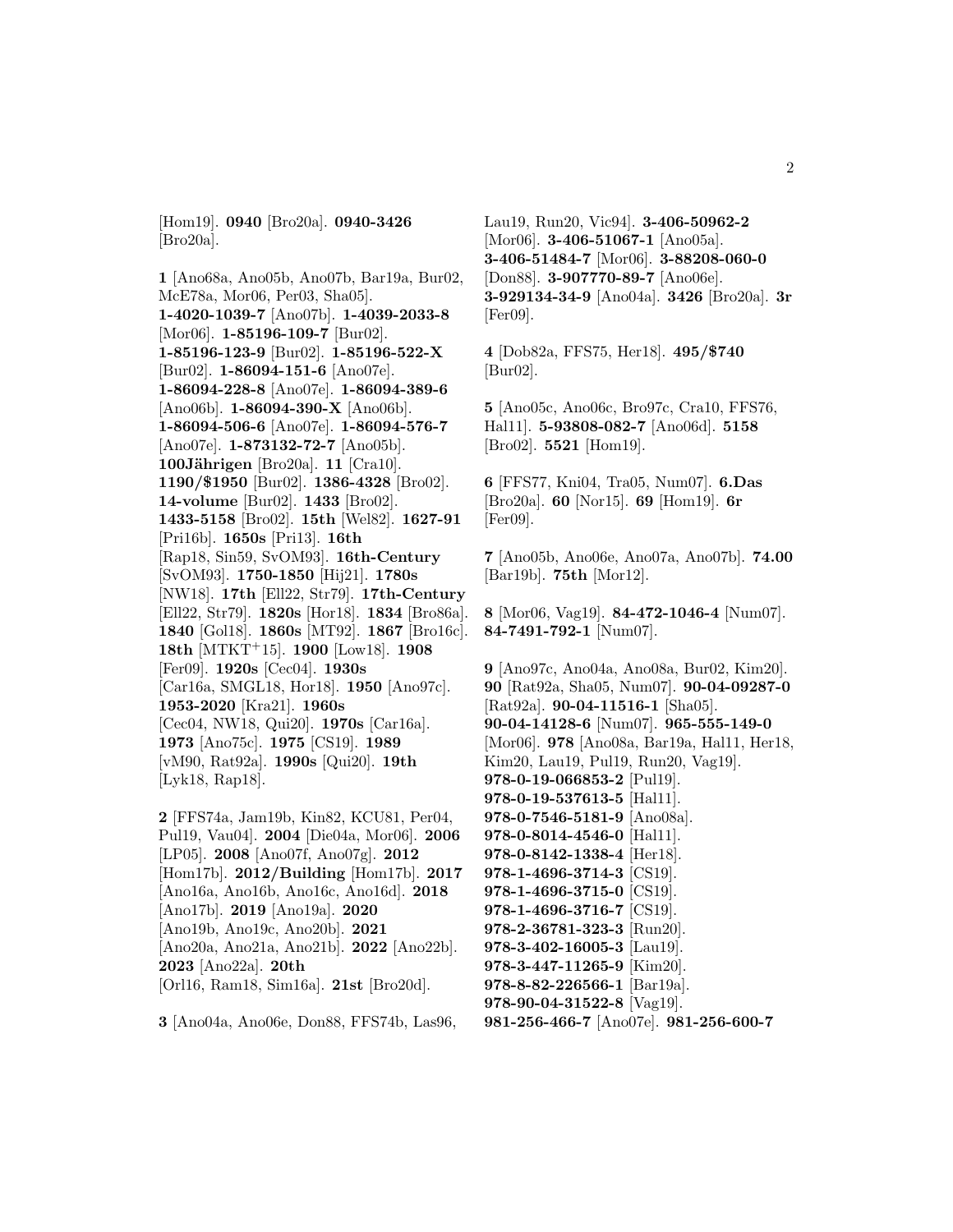[Ano07e].

**=** [Ano04a].

**A.** [Ben70, Jac00, Ser76]. **A.D.** [F¨uc51]. **AA** [Bro02]. **år** [Nie16]. **Abbot** [Bra79]. **Abditis** [Num07]. **Aberdeen** [Rea61]. **Abiogenesis** [Abr64]. **Abraham** [Pri16a]. **Abstractions** [Mor21a]. **Academia** [RS04, Tya04, dV22]. **Academic** [Ano07b, Bro02, Roc94, Sme87c]. **Academie** [Str79, Byc21, Kim96]. **Academies** [BS14]. **Academy** [DLS86, And10, Kon13, Nie16, Sme61]. **Accademiche** [Car17b]. **Acceptance** [Kim91]. **Accomplishment** [Kni86]. **According** [Bol76, Füc51, Ryd94]. **Accounts** [Bro72, RW88]. **Acetic** [BN80]. **Achievement** [Cro09]. **Achievers** [Ano06e, BCS03]. **Acid** [BN80, Le 73, NG20, War76a]. **Acids** [Hun99, Kau73]. **Across** [Riv22]. **Active** [Lev21, McG68]. **Activities** [App77]. **Activity**} [Tre79]. **Acts** [Sme68]. **Adam** [PW69]. **Adaptation** [Pri16a]. **Added** [Sme87c]. **Addenda** [Rob66, GC80]. **Adding** [Hom17a]. **Additions** [Tay14a, Tay14b]. **Adept** [PZ18, Sch20, Zub21]. **Administration** [Kon13]. **Adolph** [Kel14]. **Adolphe** [Car93, Roc94]. **Adoption** [Hed21]. **Adsorption** [Pal10]. **Adulation** [Cob19]. **Adulteration** [Cob19, Cob20, SW14]. **Advantage** [Pal10]. **Advocate** [Fis96]. **Aerial** [McE78a, McE78b, McE78c, Mce79]. **Aesthetics** [Ful19]. **Aether** [Hei73, Kra89]. **Aethereus** [Pri86]. **Affinities** [Leh10]. **Affinity** [Dun70, Lev70, Sme63, Tay08]. **After** [All92, Gay12, Fau11, Van04, War97]. **Aftermath** [Joh11]. **AG** [Die04a, Mor06, Die04a]. **Again** [FPS16]. **Age** [Cob20, Deb81, Hem15, Kra22, Mon63, Roq16, Bro21]. **Agents** [Qui16a]. **Ages** [KF70, Wil75]. **Agricola** [Roc85].

**Agricultural** [Fin91, Oga08, SB92, Jam15]. **Agriculture** [Mun91, Jam15]. **Agrippa** [MJ75, New82]. **Aha** [Gro21]. **Ahmad** [KF73]. **Air** [BB04, Fic71, Hom17b, Koh75, Le 73, Sco70, Sme68, Tra12a, Wal80]. **Airs** [Tom09]. **Akademi** [Nie16]. **Al** [SLT49, Abr84, Hey38a, Ryd94]. **Al-Jawbari** [Abr84]. **Al-Khwarizmi** [Ryd94]. **Al-Razi** [Hey38a]. **Al-Waraqi** [SLT49]. **Albert** [Gru06]. **Albertan** [Gru06]. **Albertus** [Gru09, New14, New15, Par37a]. **alchemiae** [Mou09]. **Alchemical** [App77, Bay05, Bri66, Clu05b, Dav87, Duf15, Eam21, Fer09, Fig73, For05, Gru06, Hay77, Hey38b, Jos49b, Jos63, Kah10, Kah11, Kar88, Kar90b, Kib60, KLPG06, Lan22, Mar09, Mor85, Nor20, Num01, Obr09, Pap90, Par37b, PVPP17, PHW22, Pla82, Pri92, Pri13, Pri16d, PZ18, Ram08, Ram10, Rob66, Roo17a, Sal17, She60, SAHL62, Suc16, Taa14, Tay37a, Tay38, Tay49a, Tay49b, Tay56, The99, Tho56, Tho63a, TCPYN59, Wel82, Wil63a, Wil66, Wuj84, Zub21, dS22, Fer17]. **Alchemie** [Lau19, Vin09]. **Alchemist** [Bar19b, Bil13, Bur92, Clu17b, Dam77, DN37, Fig65, Fri59, Kar90a, Kau83, Nor20, Pat88, Pri21b, Run18, Sch73, Spa20, The91, Wil63b]. **Alchemists** [Abr84, Cha07, For13, HN59, Lin77, New14, New15, New20b, Wel51, Wil62]. **Alchemy** [All03, Ano84c, Ano16d, Ano17c, Ano17b, Ano19a, Ano19c, Ano21b, Ano22b, Bal93, Bil13, Bra85, Bre76, Bro11, Bro48, Bur92, Cam01, CGT18, Cha07, Clu17a, Clu17b, Cri73, Del20, Dob73, Dob74, Dub61, Duf20, Dym08, Fer16, Fra17, Fri21a, Füc51, Gan20a, Geo57a, Geo57b, Gia18, Gre38, Gru09, Ham82, Has61, Hed13a, Hed13b, Hed21, Hei16, Her87, Hey37b, Hey38a, Jan20, Jon18, Jon21, Kar03, Kel12, Lan66, Lau19, Lei16, Lin84, Mac67, Mah76, Mah77, Mar17, Mar21, Mar75, Mar04, MT11, Maw16, Maw18, Mer20, Mer90, Mon37, Mon63,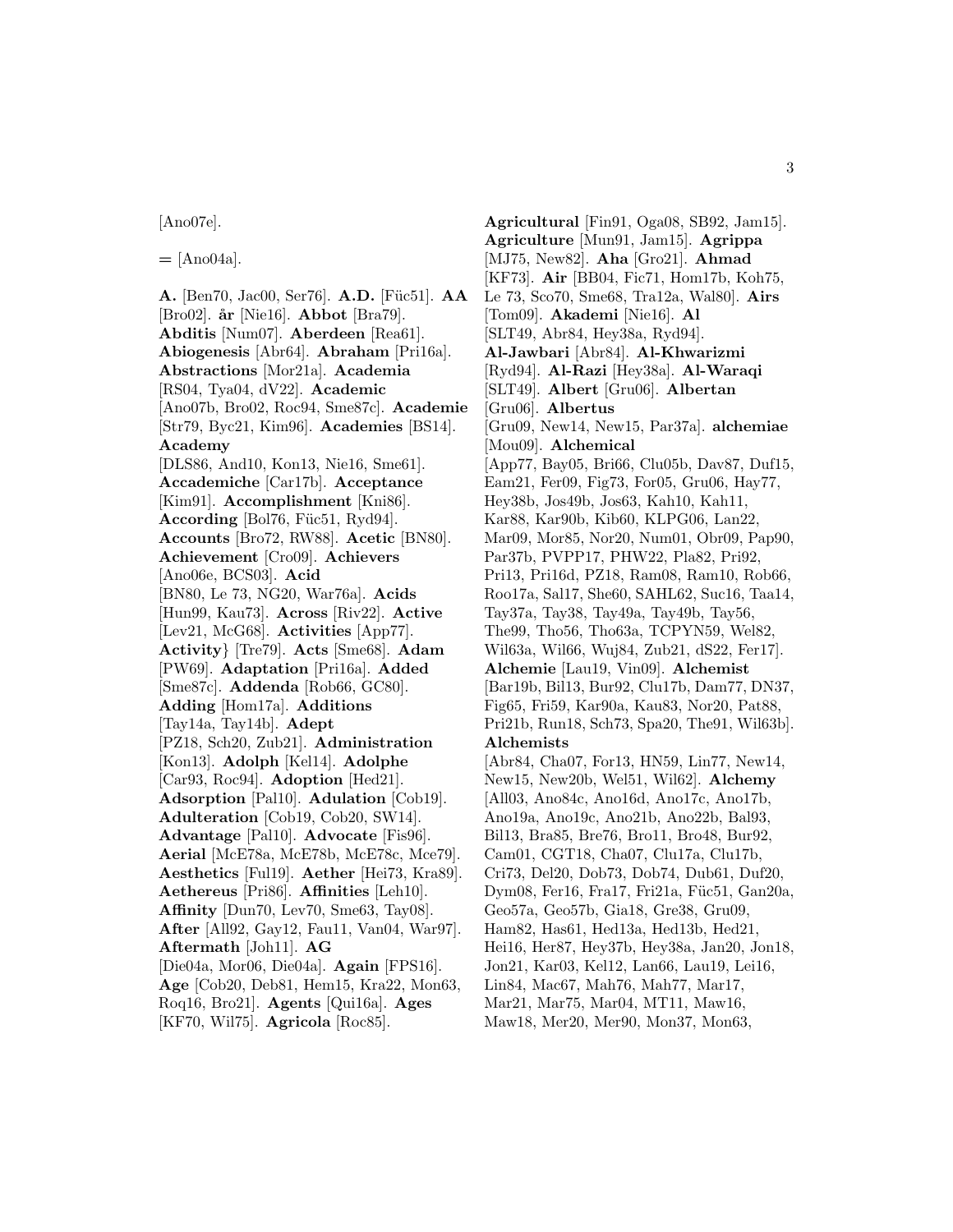Mor22, Mou09, MJ75, New90a, New20c, Num07, Num13, Par37a, Par38b, Pat82, Pay89, Pet15, Pow98, Pri87, Ram16, Rat66, Rat92a, Rea38, Ric09, Rin17, Rya90, Ryd94, Sad75, Sad77, Sán16a]. **Alchemy** [Sec79, She57, She58, She62, She70b, She85a, Sim87, Sta53, Szu86, Szy93, Tar18, Tay37b, Tho38b, Tra05, Vin09, Wes61, Wes84, Wey76, Zim84, Zin84, Zub18, vM90, Hed17, LP05, MTKT<sup>+</sup>15, Pio18, She59, vM90, Clu07, Rat92a]. **Alchimie** [Pio18, Fra17]. **alchimique** [Fer17]. **Alchimy** [Rei57]. **Alchymie** [Fri59]. **Alchymists** [Geo62]. **Aldershot** [Ano06e, Ano08a]. **Aleksandr** [Rae89]. **Alembics** [SvOM93]. **Alexander** [Kik09, Lar67, Pri86, Roc22, AGJ08]. **Alexandria** [Pap90, Tay37a, Tay38]. **Alfonso** [KM90]. **Alfred** [Kau72, Kau73]. **Algorithm** [Lan22]. **'Ali** [KF73]. **Alison** [Ano06e]. **Alkali** [Ree12, Ree15]. **Alkaloid** [Uss03]. **Alkaloids** [Hom17a]. **Allen** [Tra05, Clu07, Pri09]. **Allin** [Bil13]. **Almighty** [Bax13]. **Alongside** [Roc21]. **Aloys** [Kea92]. **Alpha** [Tre79]. **Alquimia** [LP05, Num07]. **already** [Las03]. **Alter** [Bro20a]. **Alternative** [Ric04]. **Aluminium** [Le 15]. **am** [Bro16b, Dav87]. **Amadeo** [Car17b]. **Ambix** [Ano68a, Ano90b, Clu07, Mor12, Ram13, Sme87a]. **Ambrose** [Zub21]. Amedeo<sup>[Cia01</sup>, Sán17]. America [Mor06, GW17, Han76, Ros96, Tra04, Wil63a, Wil66, Whi18]. **American** [Ano97c, Mor06, Ano97c, Con96, Far20, Fis18, Kop76, Mei95, PT17, Tra04]. **among** [New14, New15]. **Amsterdam** [Sne79]. **Amy** [Ano06e]. **an-Nadim** [Füc51]. **Anaesthetic** [Rae16]. **Analogy** [Rus19, Tat19]. **Analyses** [SMGL18, Uss03]. **Analysis** [DFB22, Edd01, Jam83a, KR14, Lan22, Pol15, Pow14, Rae97, Sne79, Sou92, SW14, Tra14]. **Analytical** [Bro19a, Hom99, Kle05, SW14]. **Anatomical** [Kno06]. **Ancient** [Ano75c, Ebe07, GL17, Hal11, Mar17,

Mar21, Hor60, Kel71, Lev57, Lev58, MB21]. **Andreas** [Bor15, Don88, dV22]. **Andrews** [Sha02]. **Anew** [Tom16b]. **Anfängen** [Bro20a]. **Angelo** [Gel94]. **Anilin** [Kea92]. **Aniline** [RT97]. **anima** [Mou09]. **Animal** [Col71, Col96, Lef18a]. **Anna** [Num01]. **Annales** [Cou72]. **Anniversary** [Mor12]. **annotated** [Bro16c]. **Annotations** [Jos64]. **Announcement** [Ano89a, Ano89b, Ano94a, Ano97a, Ano00b, Ano00a, Ano01a, Ano19a, Hud01, Lew87, Sut83]. **Announcements** [Ano86a, Ano86b, Ano87a, Ano88a, Ano90a, Ano90b, Ano92, Ano93, Ano94b, Ano96, Ano97b, Ano98a, Ano00c, Ano01b, Hud98]. **Anomaly** [Wol72]. **Anselme** [Mer03]. **Anselmo** [Lei16]. **Answers** [Abr64]. **Anthocyanin** [Sie08]. **Anthony** [Mor06]. **Anthropocene** [S´an16c]. **Antibiotics** [Pui04]. **Antiphlogistic** [Jac00]. **antiphlogistique** [Per84]. **Antiquity** [For38, Hen17, MTKT<sup>+</sup>15, Mer20, Sta53, Duf20, Rin17, Kir18]. **Antonio** [Bur02]. **Antwerp** [Jos64]. **Apothecarie** [Sim14a]. **Apothecaries** [Sim06]. **Apparatus** [HB84, Joh18]. **Applications** [BG00, CT88]. **Appreciation** [Bro97a, Bro19b, Pri09, Rus01]. **Apprehensions** [Del20]. **Apprentice** [For08]. **Approach** [VMT22]. **Approaches** [Ano12a, Cec04]. **Appropriation** [Duc08]. **April** [Rat92a, vM90]. **Aqueous** [Nor07, TCPYN59]. **Aquinas** [Tar18]. **Arab** [Has61]. **Arabic** [Hal11, AGJ08, Bur92, Del21, Fer09, Füc51, Hal09, Ham82, KF73, Mar17, MT16, Ple72, Van09]. **Arbiter** [Sme68]. **Archaeological** [MT12, Mos15, Per19]. **Archéologie** [Hom19]. **Archetype** [Ano05b]. **Archibald** [Ano07a, Mac88]. **Ardent** [GDNN72]. **Area** [S´an16a]. **Areas** [Fig73]. **Argon** [Hir81]. **Argument** [BV16a]. **Aristotelian** [Man61]. **Aristotelianism** [Kim20]. **Aristotle** [Bol76, KF70, Szu86, Via15]. **Armstrong** [Ric04]. **Ars** [Pow98, Vin09]. **Art**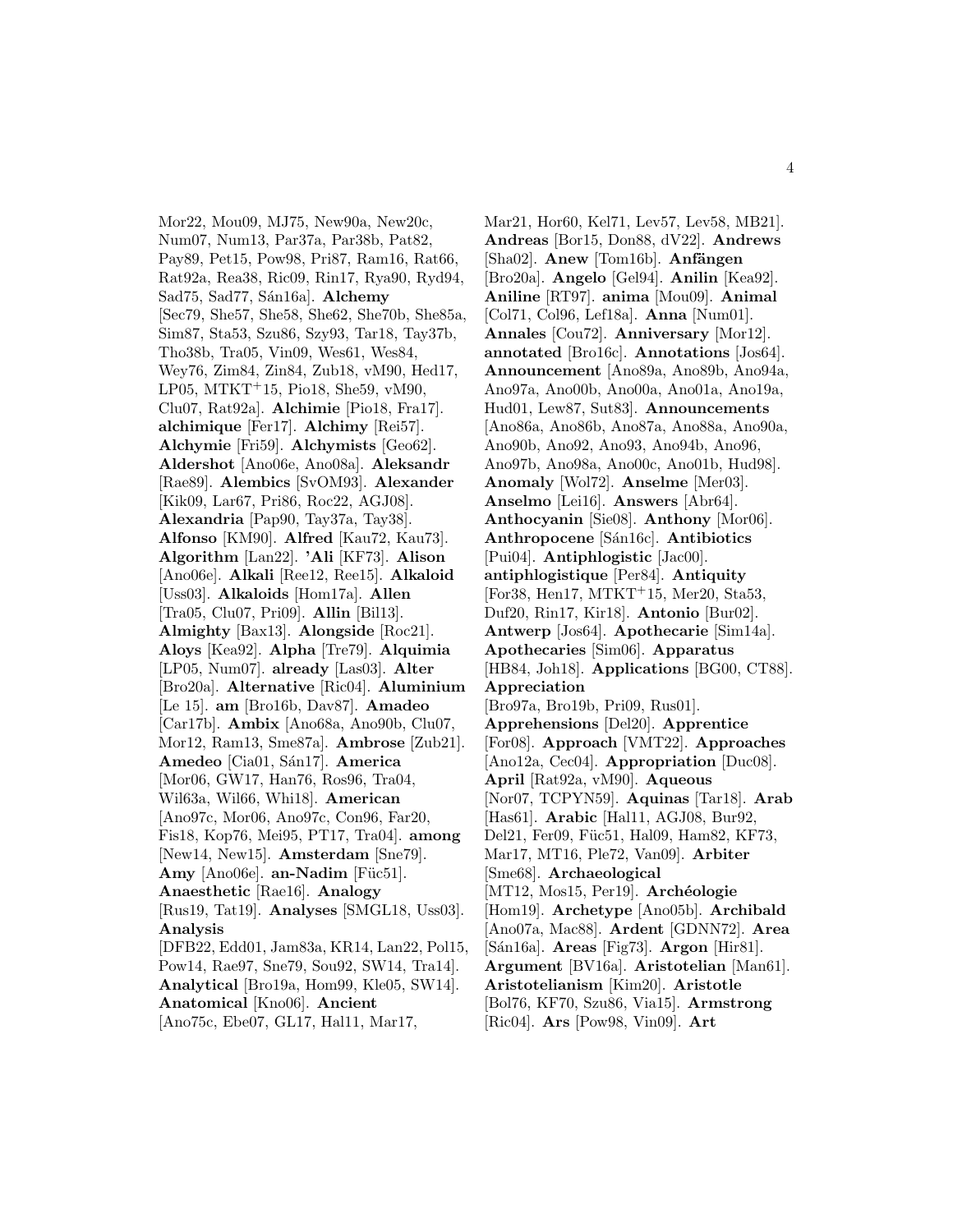[Ano05b, Bal02, Cla01, Fer16, Mar21, MTKT<sup>+</sup>15, Vau04, Wee07]. **arte** [Mou09, Taa14, Pow98]. **Artemii** [Fig65]. **Artephius** [Pol20]. **Arthur** [Col02, Rus01, Tra05, Abr94, App77, App79, DeK80, Fig65, Sch95]. **Articulating** [Van04]. **Artifact** [KCU81]. **Artificial** [Col84, Far20, Mer04, Tra95]. **Artisan** [GB91]. **Artistry** [New20b]. **Aschendorff** [Lau19]. **Asclepius** [Vic94, Cop92]. **Ascription** [Dun65, Tim06]. **Ashgate** [Ano06e, Ano08a]. **Ashmolean** [MT12, VMT22]. **Asian** [BN80]. **Aso** [CS19]. **Aspects** [Bro48, HJ02, Mal08, Pri16b, Sch95]. **Assay** [Bor15, Bur92]. **Assistants** [Gay00]. **Assmann** [Hal11]. **Association** [Bro86a, BS90, Ric04]. **Associations** [App79]. **Assyria** [Tho38a]. **Astrologer** [Bur92]. **Astrology** [Mon63]. **Atlantic** [Riv22, Sim22, WW07]. **Atmospheric** [DM97, Far71, Sán16c]. **Atom** [Cia01, Roq17, Sin87]. **Atomic** [Col78, Gro21, Pra10, She70a, Sin85, Sin87, War97]. **Atomism** [Car93, Hor60, Kel14]. **Atoms** [Cle21, HJ02, Sim14b]. **Attested** [Ric09]. **Attitude** [Geo57b, MJ75]. **Attitudes** [Bra79]. **Attractionibus** [Sme59]. **attribu´ee** [Fer17]. **Attributed** [Ram10, Sal17, SAHL62, Suc16, Fer17]. **Aubervilliers** [Kra21]. **Aufbruch** [Hag16]. **August** [Bro16b, RW88]. **Augustan** [Gol83]. **Auguste** [Lev21]. **Augustus** [Kin84]. **Aurae** [Kel14]. **Aurea** [Hey37a]. **Aurifaction** [Mul75]. **Aurifiction** [Mul75]. **Aurum** [Kel14]. **Australia** [Rae95, Rae05]. **Australian** [Mac89]. **Austria** [SvOM93]. **Authentic** [Ple69]. **Author** [Ano38a, GB91]. **Authority** [Kel12, Mor21a, Mur22, Sim02]. **Authorship** [Nye14, Sim02]. **Autobiography** [Kra18]. **Autonomous** [GL17]. **Avicenna** [Mou09, New14, New15, SAHL62].

**Avicennae** [Big17]. **Avogadro** [Car17b, Cia01, Mor80, Sán17]. **Award** [Ano87b, Ano05d, Ano07c, Ano07d, Ano16d, Ano17a, Ano17b, Ano19a, Ano19c, Ano21a, Ano21b, Ano22b, Ano20a]. **Awards** [Ano83]. **Awkward** [Bee94]. **Azure** [Gru06].

**B** [Gor83, KF73, Per84, Sme57, Sal17]. **B.C.** [Tho38a]. **Babel** [BV16b]. **Back** [Arm12, FPS16]. **Background** [Web66, Web67a, Wil98]. **Backhouse** [Jos49c]. **Bacon** [Sad75, Bre76, Gre38, Mat13, New14, New15, Ree75a, Ree75b, Ree77a, Ree77b, Ree79, Wee07, Wes61]. **Bacteria** [Bro17b,  $\text{\r{S}tr16}$ ]. **Bad** [New20a]. **Baden** [Jam95]. **Baking** [Jon93]. **Balancing** [Tei82]. **Balazs** [Ano07e]. **Balcarres** [PVPP17]. **Balduin** [Kel14]. **Ball** [Vau04]. **Balloon** [Tom17b]. **Balzac** [Sou92]. **Band** [Bro20a]. **Banfi** [TJ53, TJ56, App77]. **Banfihunyadi** [Gom77]. **Banned** [P´er16]. **Baptist** [Hed21, Pag62, Roo17a]. **Baptista** [Hei95, Jen04]. **Barbara** [Tra05]. **Barchusen** [Han67]. **Basel** [Ano06e]. **Bases** [Kau73]. **Basic** [Ano06d, GW17]. **Basil** [Pri87]. **Basilisks** [New20a]. **Basingstoke** [Ano05c, Mor06]. **Basis** [Bra85, Deb80]. **Batteries** [Dol98]. **Battery** [Owe01]. **Batthy´any** [Pri21b]. **Battle** [Mur22]. **Baumann** [Roc21]. **Became** [Sim16a]. **Beck** [Ano05a, Mor06]. **Becquerel** [Owe01]. **Beddoes** [GS61, Lev81, ML08]. **Bedfellows** [Bal93]. **Bedfords** [WK16]. **Bedi** [Tra05]. **Beer** [Ano04a]. **Before** [App79, Fis73a, Fis73b, Gay12, War97, Jen81, Per03, Per04]. **Beginning** [Has61]. **Beginnings** [Bur16, Con22, Her87, Pra10]. **Beguin** [Kah21]. **Below** [Zub21]. **Bench** [Ano07b, HRR03]. **Benito** [Lei16]. **Bento** [CA15]. **Bentos** [Bro17d]. **Benzene** [Cam91, Gol80, Wil12]. **Bergman** [Jam22, Sme59]. **Bergner** [Kar90a]. **Berichte** [Bro20a]. **Berlin**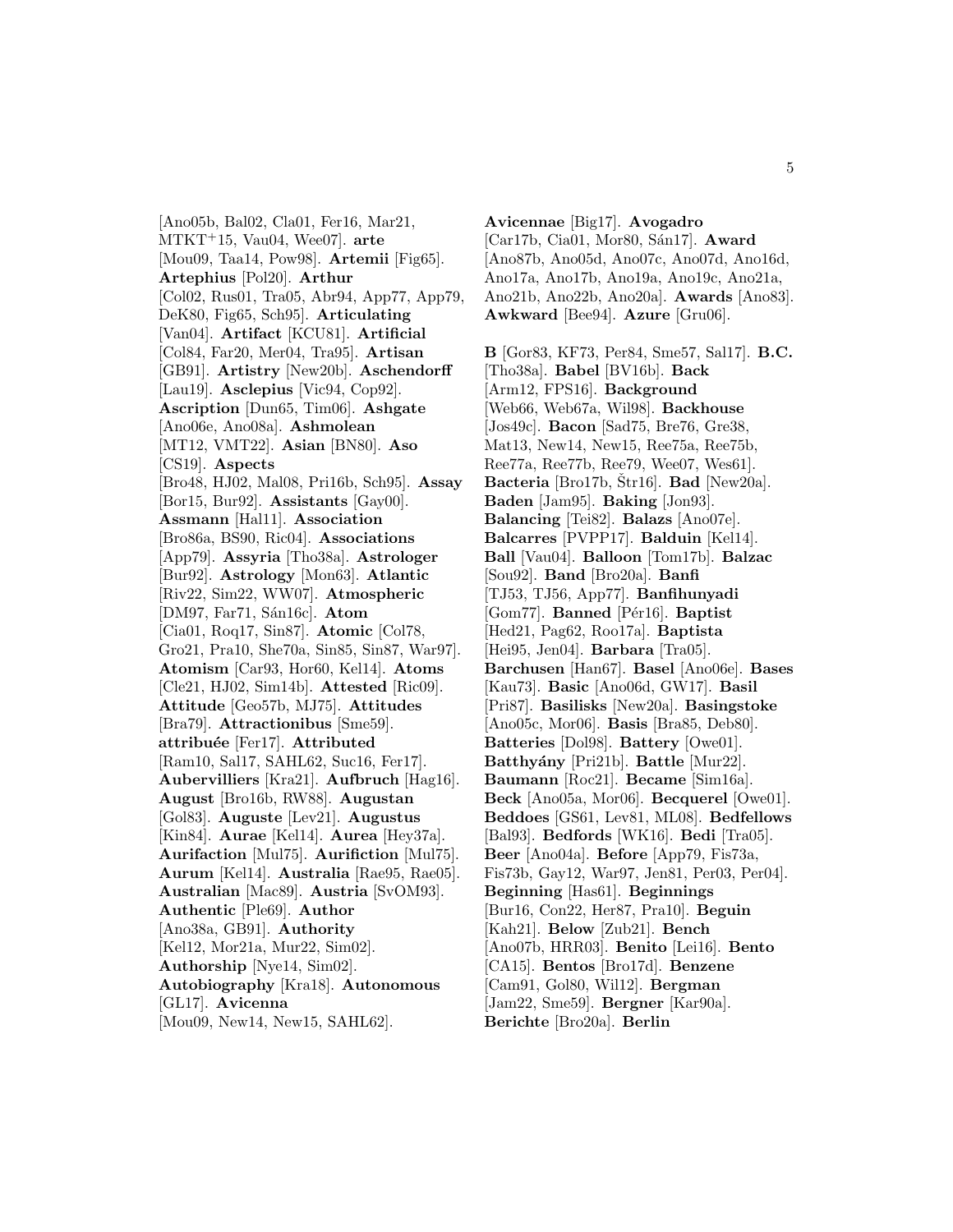[Ano04a, BR00, Fer09]. **Bernard** [Kir61]. Bernhard<sup>[Mor06, Gel78, Sho03]. **Béroalde**</sup> [Zin84]. **Berthelot** [Ant19]. **Berthollet** [GI97, Le 75, Sme77, Sme78]. **Best** [Dob82a]. **Beth** [Ano06e]. **Better** [O'N21]. **Between** [Kar93, Kle95, Rag12, Sad77, Sel07, Sme68, Taa14, Tar18, Bro05, ML08, Ros02, GL21]. **Beyond** [And10, Ant17]. **Bibl** [Tho63a]. **Biblical** [Hed13b]. **Bibliographical** [GC80, Sme57, Sme77, Wil73]. **Bibliography** [Ber92, Hey37b, GC80]. **Biblioteca** [LP05]. **Bibliotheca** [Ano84a]. **biddes** [Gru06]. **Big** [Pet15]. **Bildungsbürgertum** [Mun90]. **Bill** [Col02]. **Biochemical** [Nic12, Sco70]. **Biochemistry** [CA15, Van04]. **Biographical** [Jam19a, Poo09]. **biographies** [Sim14b]. **Biography** [Bro20d, Dob82a, Hud99, Mor09, Sal13, Sim87, Söd07, Wes80, Ano08a]. **Biological** [Gay12, Sha20, Tei82]. **Biologics** [Qui16a]. **Biology** [Cec04, Cre17]. **Biomedical** [Nor15, Sla04]. **Biomedicine** [Gab16]. **Biomolecular** [Mas91]. **Bionomica** [Don88]. **Bionomica-Verlag** [Don88]. **Bioproperty** [Gab16]. **Biotechnology** [GS16]. **Birth** [Ram00]. **bis** [Bro16c, Bro20a, Hom17b, LE03, Mor06]. **Bischoöfl.** [Tho63a]. **Bitters** [AF16]. **Bitumen** [For38]. **Blachford** [War84]. **Black** [And06, Don78, Per82]. **Bladel** [Hal11]. **Blomfild** [Sch73]. **Blood** [Ver22]. **Blowpipe** [Sal19]. **Blowpipes** [Dol98]. **Bloxam** [DLS86]. **Board** [Jam15]. **Bodies** [Her14, Mat13]. **Bodleian** [Jos49b]. **Body** [Cis08, Dan06]. **Boë** [Rag12]. **Boerhaave** [And06, Chr94, Gib58, Han67, Hen18, Kno01, Kno06, Lov72, Pow14]. Boerhaavian [Sum07]. **Böhme** [Ano05a]. **Bohr** [Roq17, Sim14b]. **Boldizsár** [Pri21b]. **Bologna** [Pri16c, Sel07, Tho56]. **Bomb** [War97]. **Bombay** [Tya04]. **Bonaventura** [Suc16]. **Bonjour** [Sme59]. **Bonn** [Ano04a, BR00]. **Bonus** [Cri73]. **Book** [Ano90b, Ano04a, Ano05b, Ano05a, Ano05c,

Ano06c, Ano06a, Ano06b, Ano07a, Ano07b, Ano08a, Bág16, Bar19a, Bar19b, Bay05, Bro17b, Bro19a, Bro20a, CS19, Dob74, Gol18, Gor19, GL18, Hen19, Her18, Hom19, Hor18, Jew19, Kah19, Kim20, Kir18, Kni04, Kni16a, Kra16a, Kra18, Lau19, Low18, Maw18, Min18, Mor18a, Num07, Pri79, Pul19, Ram18, Rap18, Roo18, Roq16, Run18, Run20, Sch19, Tak17, Tay19, Tom18, Vag19, Vau04, Whi18, AGJ08]. **Books** [Ano70e, Ano70f, Ano71a, Ano72a, Ano72d, Ano73a, Ano73b, Ano73e, Ano73f, Ano74a, Ano74c, Ano75a, Ano75b, Ano75g, Ano77c, Ano05b, Ano06d, Cla01, Dym08, Gia18, Sme87c, LP05, Num07, Pio18]. **Bordoni** [Vag19]. **Borodin** [Rae89]. **Bostock** [Nev60]. **Bostok** [Har00]. **Boston** [Ano07b, Num07, Sha05]. **Boundaries** [Bud20]. **Bowden** [Ano06e]. **Bowels** [Ree79]. **Box** [Bro02]. **Boyle** [Bou22, BGH78, Bur02, Cle21, Eam80, HD00, HCP01, Kim91, MP02, Pil38, Pri92, Pri16b, Wal80, Web66, Wes61, Zub21, Bur02]. **Brahm** [Dam77]. **Branco** [Lei16]. **Brass** [Pag14]. **Brazil** [dMC15]. **Brazilian** [Fil92, LK12]. **Breeders** [Mor72]. **Breeding** [Bro03a]. **Brendels** [Pri21a]. **Brevis** [HS78]. **Brewing** [Sum07]. **Bridging** [Maw16]. **Briefe** [Bro16c]. **Bright** [Bal02, Vau04]. **Brill** [Num07, Rat92a, Sha05, Vag19]. **Bristol** [Oga08]. **Britain** [Bro00a, Di 22, Dol98, Duc08, Gay12, PG21, Jam21, Kee13, Mal08, NG16, RK06, MR20, SW14]. **British** [Hor18, Bro86a, BS90, Bro13, Bro17a, Bro20e, Bur16, Hor11, Qui16b, Rea61]. **Britton** [Cam77]. **Broad** [Tra95]. **Brodie** [Iri13]. **Brown** [Lar67]. **Browne** [Deb62b]. **Brunschwig** [Taa14]. **Brunswick** [Ano97c]. **Bucquet** [McD66, Per89]. **Building** [Hom17b]. **Bullock** [Bro20b]. **Bungay** [Sad75]. **Bunsen** [Bro13, Bro16b, Jam95, Naw14]. **Burn** [Tom09]. **Business** [GB91]. **Business-Leader** [GB91]. **Butlerov** [Lar71]. **Bypass** [TR99].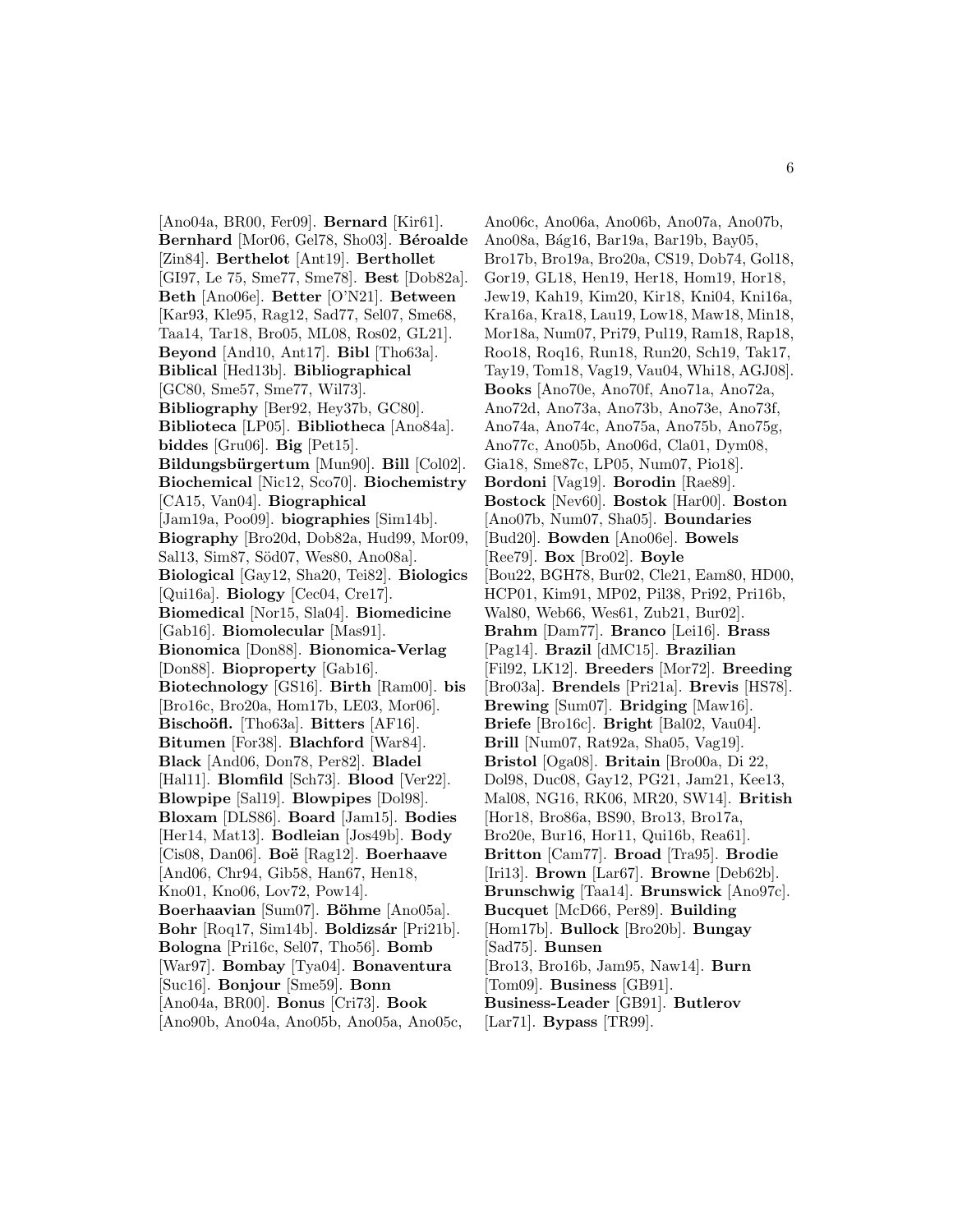**C** [Ano05a, Mor06, Har00, QR20]. **C.** [For08, Le 75]. **C.-L.** [Le 75]. **ca** [Col84, Ram10, Rat92a]. **ca.** [Jon18, Sal17]. **Cabala** [For13, Wal76, For13]. **Cabalistica** [For13]. **Cabinets** [Kee13]. **Cabral** [CA15]. **Cal** [Ser76]. **Cal-Tech** [Ser76]. **Calamines** [Iri18]. **Calcination** [McK38, Per69]. **Calcinatus** [Per69]. **Calco** [Mor06, Tra04]. **Calculus** [Iri13]. **California** [Ano06a]. **Call** [Ano05d, Ano07c, Ano07d, Ano17a, Ano20a]. **Called** [Gol80]. **Calvinist** [Kno01]. **Calx** [Koh75]. **Cambridge** [Ano75c, Ano06c, Ano06e, Ano07a, Bro97c, Dob82a, Tra05, Vic94, Con22, Nye02, Ple59]. **Candid** [HH00, HH05, Ano07e]. **Candles** [Kee13]. **Canon** [Ram08]. **Canonis** [Big17]. **Caprolactam** [vR07]. **Capture** [M˚ar19]. **Capuchins** [Riv18]. **Carbohydrates** [Gel78]. **Carbon** [Nic12]. **Carcinogenesis** [Arm12]. **Cardiac** [Hei16]. **Career** [Clu05b, BJ21, Num01, MR20, Sim20, Wat95]. **Careers** [Bud20, VG04]. **Carl** [Ano06b, Tay19, Jam22]. **Carneades** [MP02]. **c´arnica** [Bro17d]. **Caro** [Tra91]. **Carolina** [CS19, McV75]. **Carr** [Shm94]. **Carrick** [Her18]. **Carson** [Tra12b]. **Cartesianism** [Rag12]. **Cartoon** [Sin59]. **Case** [Car16b, Fri21b, GB91, Mor96, Olt05, Sie08, Tre79, VP18]. **Castelo** [Lei16]. catalog [LP05]. catálogo [LP05]. **Catalogue** [Ram10]. **Cataloguing** [Fig73]. **Catalysis** [Col75, Col76b]. **Catalyst** [Per82]. **Catalytic** [ZH05]. **Catena** [Hey37a]. **causes** [FH05, Num07]. **Causis** [Num07]. **Caveat** [Geo62]. **Cavendish** [Clu11, Gol17]. **celebrada** [LP05]. **Celebrating** [Wil12]. **Celebrity** [Hem15, Roq16]. **Censorship** [Tar18]. **Centennial** [KP78]. **Center** [Mor06]. **Central** [Szy93, Szy96, Ree15]. **Centre** [Kra21]. **Centres** [Hom05]. **Centuries** [BV16a, DM97, Kar80, WK16, Old74, Rap18]. **Centuries-Long** [BV16a]. **Century** [Ano97c, BSGBBV02, BG00, Bro20d, Deb81,

Dol98, Fis18, GB14, Goo69, Hei73, Hol89, Hom05, Joh11, Kra89, Las96, Lef18a, Lyk18, Mar93, Pag14, Pri21a, Rae16, Ram18, MR20, Sal13, Sch89, Sim16a, Sin59, SvOM93, Sud78, Szu88, Tho38a, Tra14, Wel82, Whi18, GL21, Leh09, Orl16, Pio18, RK06, Sch06, Abr79, And10, Ave86, Bal93, Ber92, BS14, Big17, Bor15, Bur16, Cam01, Car17a, CC80, Chr94, Clu93, DeK09, Di 22, Ell22, Fil92, Gor77, GW17, Gue15, HVD20, Hed13b, Hen18, Hey38b, Jam95, Kon13, Lac17, Lan66, Le 82, Le 15, Leh10, Lei16, Lin84, MTKT<sup>+</sup>15, Mei83, Nor07, Nye14, O'N21, Olt05, Per13, Ple69, Poo09, Pow98, Pow14, Pri16c, Qui16a, Rag12, Ree77a, Rei15, Ric09, Rob16, Roo01, Sad77, Sal19]. **Century** [Sco70, Ser13, Sha94, Sie08, Sim06, Sim14a, Str79, Suc16, Szu86, Szy96, Tei82, Tha68, Tho38b, VMT22, Wer13, Wey76, WW07, Wil68, Wil70a, PG21, Vag19, Ram18]. **Ceramic** [Cha81]. **Ceramics** [Pol15]. **Chˆatelier** [Las94]. **Chadarevian** [Ano06a]. **Chair** [Lev81]. **Chairman** [Ano94c]. **chaleur** [Ban07]. **Challenge** [Sla01]. **Chamberlain** [PZ18]. **Change** [GI97, Jam21, Joh11, Kin84, Sán16c]. **Changed** [Bro21]. **Changes** [BGH78]. **Changing** [Ano06d, Ber11, Dmi04, Pri21a, Rus87]. **Chaos** [Bax13]. **Chapel** [CS19]. **Chapter** [Deb63]. **chapters** [Tho63b]. **Charitable** [Riv18]. **Charles** [FFS77, DLS86, Jam81, Kik09, War84]. **Charleton** [Gel71]. **Charlottenburg** [Ano04a]. **Charnock** [Pri79]. **Chatto** [Bur02]. **Chaucer** [Tim06, Dun65, Run18]. **Cheating** [Cob20]. **Chelovek** [Dmi04, Ano06d]. **Chemia** [For13]. **Chemiatry** [Mor85]. **Chemical** [AGCF<sup>+</sup>15, All03, Amb22, Ano97c, Ano06e, Arm12, Ave86, BSGBBV02, Bol76, Bor15, Bro67, Bro86a, Bro16b, Bro20d, Cam77, Cec04, Cha81, Cle21, Clu93, Cob19, Col78, Cra10, Cre17, Cro09, De 85, DeK09, Deb61,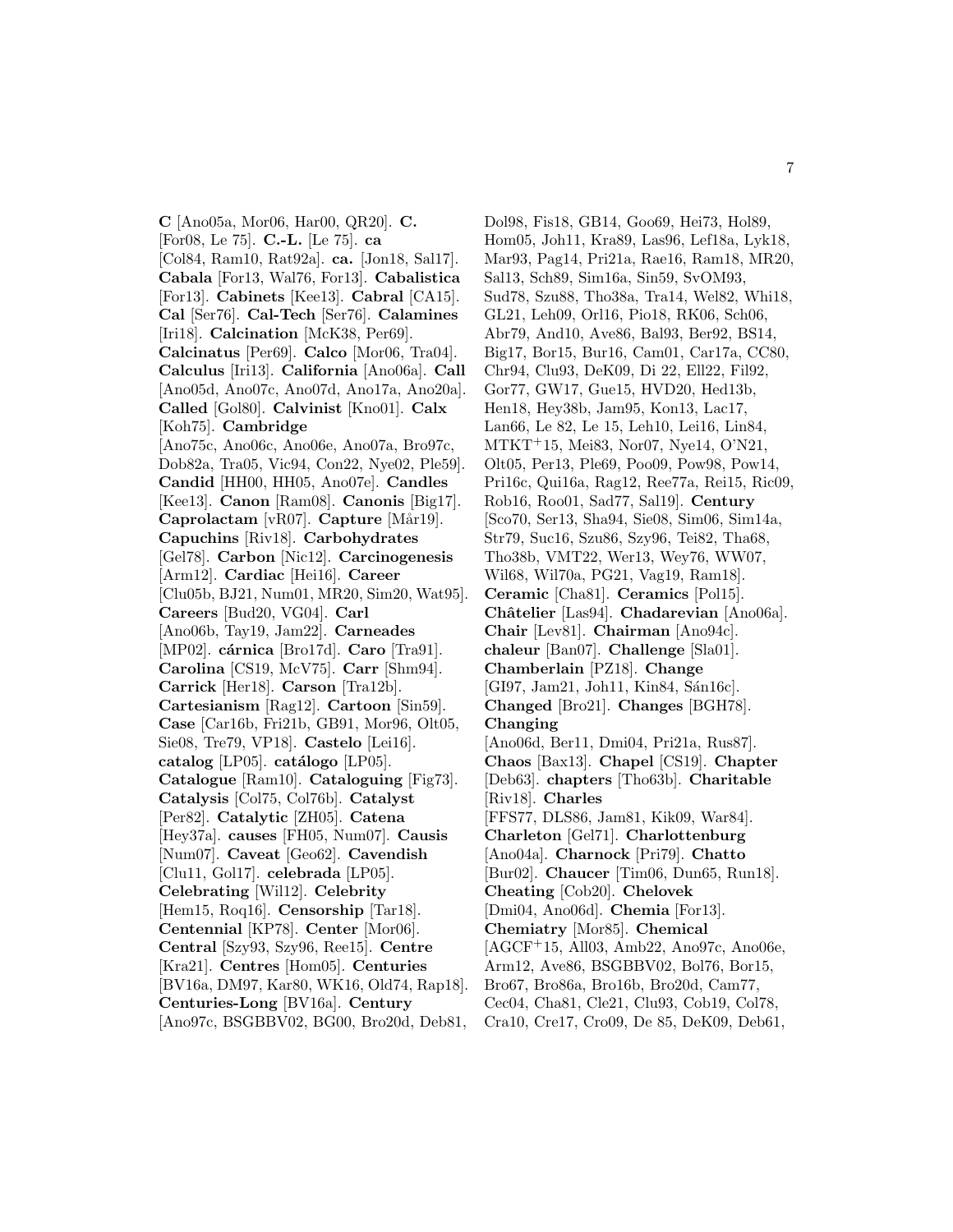Deb68, Deb85, Don78, Dun81, FFS75, Fic71, Fra11, Gay97, Gay12, Gib58, Gor98, Gor77, Gor83, GW17, Gou83, GI97, Gro21, Gue76, Gue15, GL18, Han76, HS18, HS20, Hom99, Hor18, Hud99, Iri13, Iri18, Jam83a, Jam19b, Jam21, BJ21, Joh18, Kea92, Kik11, Kim91, Kim96, Kin81, Kin82, Kin84, Kle95, Kle13, Lar71, Lla85, Mac88, Mau70, McE78a, McE78b, McE78c, Mce79, Mer03, Mor06, Moy89, New20c, Nye14, O'N21, Pag14, Par37b, Per10b, PHW22, Pol15, Pom62, Qui20, Rae95, Ram18, Rap18, Ree20, Roo01, RA02, Ros96, Rus98]. **Chemical** [RR05, SC90, Sha20, She48, Sim06, Sim20, Sim98, Sim02, Sin87, Sla01, Sme63, Sme66, Sou92, SMGL18, Sud80, Sum07, Szy96, Tay19, Tra04, Tra05, Tya04, VP18, War76b, Wei18, Wer13, Wil98, vL48, Lyk18, Nie16, Tho63b, Ben70, Bro20b, Bro21, Lac17, MT92, Nie16, Pri87, Pri06, Sme89c, Ano07a]. **Chemically** [Sch22]. **Chemicals** [Jas14]. **Chemicus** [Abr94, All19b, Wes75]. **Chemie** [Ano04a, FM07, LE03, Mor06]. **Chemiker** [Ano04a, BR00, Joh18, Joh18]. **Chemische** [Joh18]. **Chemischen** [LE03, Mor06, Bro16b]. **Chemist**

[BR00, DU79, Fil92, Fin91, GB91, HB84, KM90, Kno01, Mor72, Ree20, Roc22, Sha03, Sho03, Sla01, Sme71, Tos01, Wat95]. **Chemistry**

[And06, And10, And11, And15, And17, Ano82, Ano84c, Ano85a, Ano16d, Ano17b, Ano19a, Ano19c, Ano21b, Ano22b, Ant17, Arm12, Bee94, BBS10, Ben72, Ber92, Ber11, BG00, BJJK81, Bro00a, Bro02, Bro17a, Bro17c, Bro87, Bro97c, Bro97d, Bro05, B¨ut00, CT88, Cha17, Cha21, Chr94, Clu07, Col88, Col96, dMC15, DLS86, DU79, Deb63, Deb67, Deb71, DM97, Dol98, Edd08, Ede93, Ede96, Edm19, Ell22, Fau11, Fig65, Fis96, Fis18, Fra11, FM07, Fre10, Fur21, GB14, Gay00, Gol83, Gol16, Gou82, Gre38, PG21, Hen18, HS15, HS18, Her18, Hom99, Hom05, Hom95, Hor18, Iri17, Jac00, Jam22, Joh11,

Kaj13, Kar92, Kea92, Kee13, Kle05, Kni67, Kni74, Kni86, Kni16c, Kno06, Kon13, Kop76, Kra89, Lan81, Las03, Le 75, Le 82, Leh09]. **Chemistry** [Leh10, LR16, Lev70, Lev58, Löw80, LK12, Lyk20, Maw16, McV75, Mei83, Mil68, Mor69, Mor11, Mor16a, Mos15, Mun90, Mun91, Naw14, New20a, Olt05, Pag69, Par38a, Per03, Per04, Per10a, Per10b, Per13, Per82, Pri06, Rae89, Rae05, Ram00, Ram17, Rea61, QR20, RS04, Rei15, RK06, Rob06, Roc87, Roc21, Ros02, Rus37, Rus87, Rus96, Sal19, Sán16b, Sán16c, SB92, Sch89, Sch94, Sel07, Ser13, Ser76, Sme61, SW14, Sum07, Tay14a, Tay14b, Tha68, Tho38a, Tom16a, Tom17a, Via15, Wei18, Wer13, Wey76, Wil68, Wil70a, Zac56, ZH05, Ano17c, Bro02, Bro11, Cra10, Fra17, Lev81, Bro02, Bro19a, Old73, Tak17]. **Chemists** [Ave86, Bro69, Bro86a, Bro03a, Bro20e, Bro21, Bro68, Col71, Fau11, HH00, Hor11, Kik09, Kim05, Mac89, Min18, Roc87, Sch06, Sut76, TR99, Ano07e, Joh18]. **Chemotherapy** [Sla04]. **Chenevix** [DU79]. **Cheney** [Clu93]. **Chernyaev** [GLCK76]. **Chesne** [Kah13]. **Chicago** [Las96]. **Chile** [Tra14]. **Chimie** [BG00, Hom19, Per84, Fra17, Sme89b, Cou72]. **Chimique** [Sme77, Sme78, Lef18b]. **China** [Cra10, Gor77, Kel71, Pol15]. **Chinese** [HN59, Pay89, She85a, TCPYN59, Ano75c]. **Chivalrous** [Edm19]. **Chlorinated** [Tra12b]. **Cholera** [FFS76]. **Christian** [Kel14, Num13, Roo17a]. **Christoph** [Sha05, Kar90a]. **Chung** [Ano07e]. **Chymeutike** [Zac56]. **Chymia** [Roc85]. **Chymiatria** [Mor21b]. **Chymica** [For13]. **Chymical** [Cle21, Kle14, MT12, Mor21b, Pri16c, Rag12, Riv18, VMT22, Web67a, WW07]. **Chymicall** [Clu93]. **Chymicarum** [GS89]. **Chymie** [Bai00, Nev62]. **Chymist** [Poo09, Rue22, Web66]. **Chymistry** [Bro11, Byc21, Clu11, Duc08, Fri21b, Hir21, Jam15, Kah21, Pri21a, Rag12, Roo07].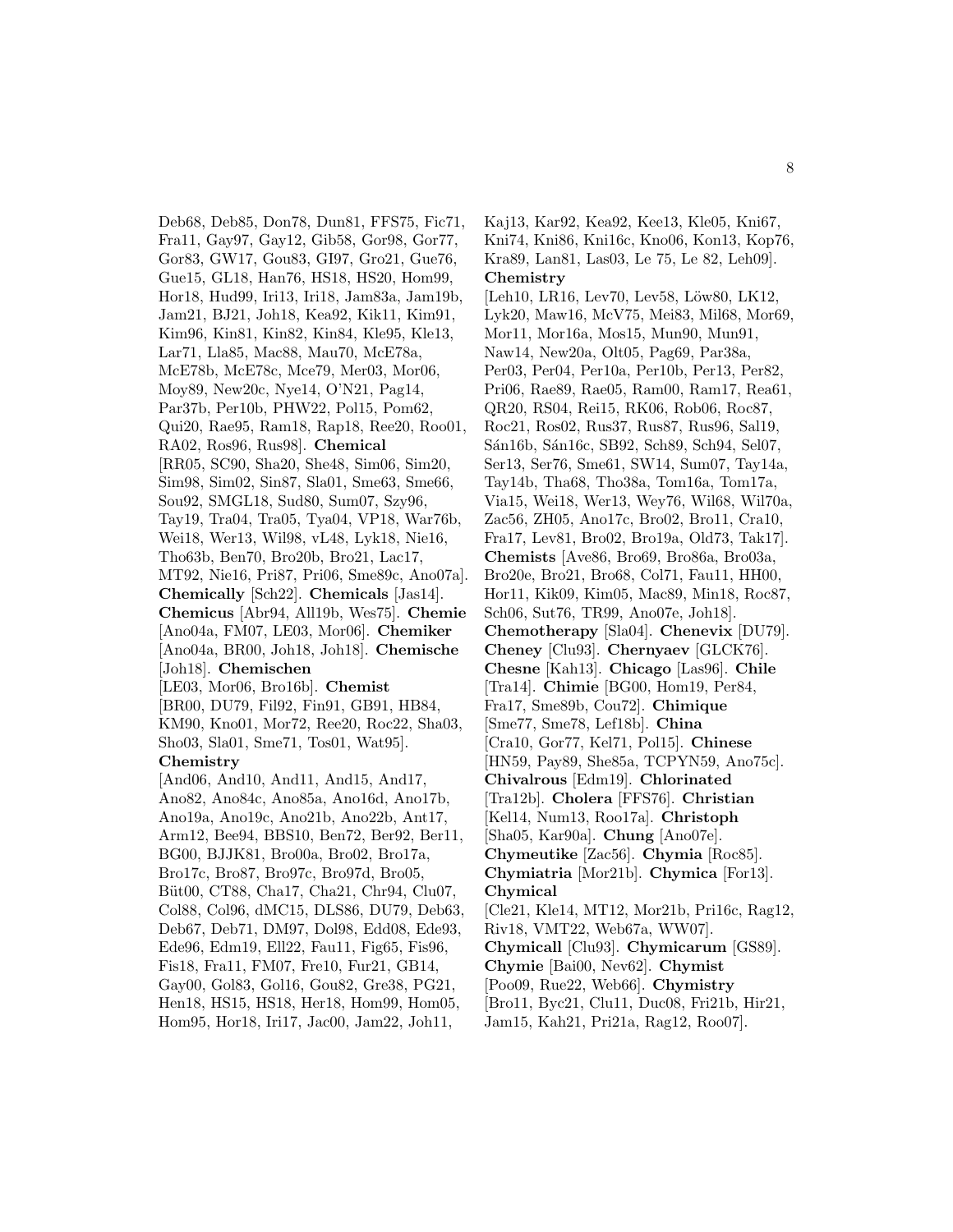**Cibinensis** [KLPG06]. **ciencia** [LP05, Num07]. **Cilac** [Hom19]. **Cinchona** [Riv22]. **Ciphers** [Pri92]. **Circle** [Mor85, Pri13, Szu88, Bay05, Clu93, LR16]. **Circulation** [Min16, Tei82]. **Citizens** [All03, Tra05]. **City** [Ser13]. **Civilisation** [Cra10]. **Civility** [Las96, Sha94]. **Claims** [Rae97]. **Clarified** [App79]. **Clarke** [Ano05b, Dol98]. **Classical** [Roc87]. **Classification** [Edd08, Fis73a, Fis73b, Fis74, Iri13, Kap69, Kle05, NW18]. **Classifications** [BSGBBV02]. **Classrooms** [BS14]. **Clavis** [Dob82b]. **Clericuzio** [Bur02]. **Clifford** [Bay05]. **Climate** [S´an16c]. **Climbing** [Mun90]. **Clinical** [B¨ut00]. **Clo** [Fra11]. **Clock** [BV16a, Sha20]. **cloth** [Her18]. **Club** [Lac17, Lac17]. **Co** [Nye14, The91]. **Co-Authorship** [Nye14]. **Co-Creator** [The91]. **Co.** [Tra91]. **Coal** [Mus17]. **code** [Car17a]. **Codes** [Pri92]. **codice** [Car17a]. **Codicological** [Maw18]. **Coercion** [Di 22]. **Coins** [Kar88]. **Cold** [Min16, Bud20]. **Coley** [Bro20c]. **Colin** [Ano07a, Bro97c]. **Collaboration** [McD66, ML08, Nye14, Per89]. **Collaborator** [Rei10]. **Colleague** [Pra91]. **Collecting** [Edd08]. **Collection** [Mac67, McV75]. **Collections** [Con22]. **College** [Ano06b, Ano07e, Bro17c, Dun65, Gay00, Kik09, Mac89, Tho59b, Tim06, Ben72, Gay00, BBS10]. **Colloid** [Ede96, TR99]. **Colloid/Macromolecule** [TR99]. **Colloidal** [Ede93]. **Colloids** [Ede96]. **Colonial** [New20c, CE17, Del20, Wil63a, Wil66]. **Colony** [Nor20]. **Color** [Bal02, Vau04]. **coloso** [Bro17d]. **Colossus** [Bro17d]. **Colour** [BGH78, Deb62b, Eam80, NG15, Wer13]. **Colours** [Ano05b, Cla01, HVD20, Tho59a, Tho60b]. **Columbus** [Her18]. **Combination** [Bol76, Iri18]. **Combinations** [Jam19b]. **Combrune** [Sum07]. **Combustion**

[Lei75, Lys37, McK38]. **Coming** [GDNN72]. **Commentaria** [Big17]. **Commentary** [Mar04, Bur99]. **Comments** [Bro00a, Deb72]. **Commerce** [Di 22]. **Commercial** [Maw18, Sum07]. **Committee** [Bro86a]. **Communication** [Gol83, Mal08, Mor85, Zot93]. **Communications** [Ano17c, Car16b, Sme87c]. **Community** [Kik11, VMT22, Wei18]. **Como** [Abr79]. **Companies** [QR20]. **Companion** [HBB<sup>+</sup>03, Kni04]. **Company** [Mor06, Ree15, Tra04]. **Comparison** [BN80]. **Compendia** [Mar17]. **Competing** [Wer13]. **Compilation** [Hal09]. **Complex** [Nor15]. **Complutense** [Num07]. **Composition** [Del21]. **Compostelle** [Suc16]. **Compound** [Clu71, MB21, Gol18]. **Compounds** [Kau72, Far75]. **Compromise** [Deb60, Mor21b]. **Concealments** [Pri92]. **Concept** [Cia01, Dan06, Hen20, Lov72, Rin17]. **Conception** [Cis08, Cri73, GI97]. **Concerning** [Mou09, Sin59, War76b, Wil73]. **Conference** [Rat92a, Roq17, vM90]. **Conflict** [Hir81, SW14]. **Congress** [HS15]. **Conjecture** [Per89]. **connection** [Sie89]. **Conrad** [Fri59, Han67]. **Consequences** [Hom99, GL18]. **Conservation** [Pom62, Tei82]. **Consideration** [Lar71]. **Considerations** [Mou09]. **Conspiracy** [Bro97c, Rus96]. **Constant** [Owe01]. **Constellation** [Mon63]. **Constituents** [Str79]. **Constructing** [Jam19a, Kim96]. **Construction** [Per10a]. **Consultancy** [MR20]. **Consultant** [Lyk20, Qui20, Ree20]. **Consultants** [QR20]. **Consulting** [Sim20, Wat95]. **consumer** [Orl16]. **Contagion** [FFS76]. **Contaminated** [Tra02]. **Contemporaries** [Böh63]. **Contemporary** [Deb72, Han67]. **Content** [Uss03]. **Context** [GI97, Le 82]. **Contexts** [Kim91, Kle05]. **Contextualising** [For17]. **Continental** [Ber11]. **Continuous** [Sim20].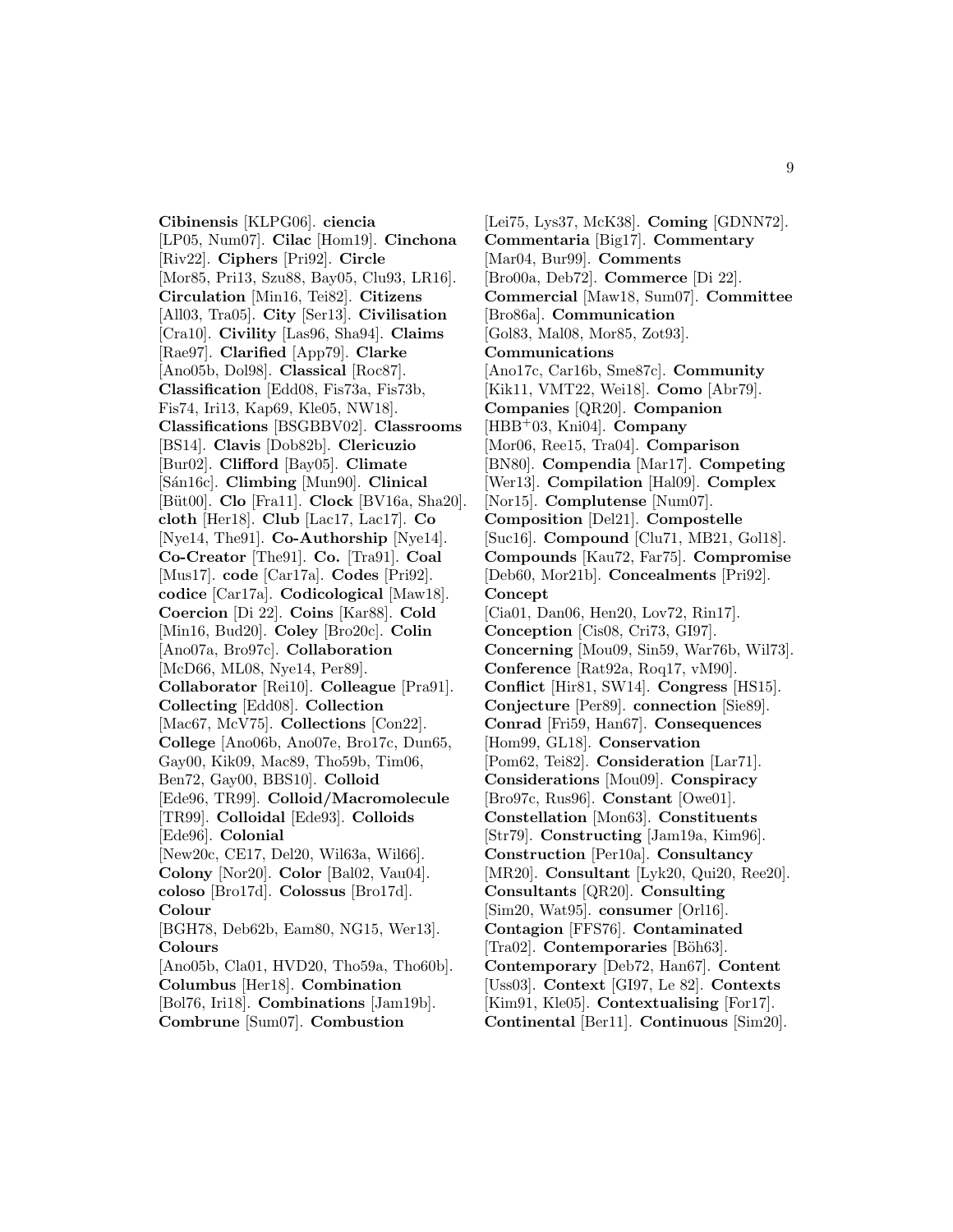**Contrasting** [Bra79]. **Contribution** [Lla85]. **Contributions** [Bro20e, Mos15, S´an16b]. **Contributors** [Ano04b, Ano05e, Ano05f, Ano05g]. **Control** [Gay12, GL17]. **Controversies** [Tit38]. **Controversy** [Bro97c, Cam01, Car93, Kau72, Owe01, Pal10, Rat64, Roo17b, Rus96, Sha20]. **Convenience** [HS20]. **Conversations** [Ano07e, HH00, HH05]. **Conversion** [Le 75]. **Converted** [Sme68]. **Cook** [Arm12]. **Copenhaver** [Vic94]. **Copies** [McK58, Mck61b]. **Copley** [Mck61a]. **Coptic** [Ric09]. **Copy** [Dob79]. **Cordus** [Pri86]. **Cores** [Abr79]. **Cornell** [Hal11]. **Cornwall** [Jam19b]. **Corporate** [vR07, LE03, Mor06]. **Corporation** [Die04a, Die04b, Mor06, Ser76]. **Corporeal** [Kle14]. **Corpus** [Duf15, PW69, Ram10, Vic94, Cop92, KF73]. **Corpuscles** [Gor19]. **Corpuscular** [LMN01, Sha05]. **Corpuscularism** [Big17]. **Correction** [Ano68a, Win98]. **Corrective** [O'N21]. **Correspondence** [Bur02, Clu93, HCP01, Pri21b]. **Correspondents** [Sha02]. **Corridor** [All03, Tra05]. **Corrigenda** [Rob66]. **Corundum** [Iri17]. **Cosmic** [Mas91]. **Cosmogonic** [Bur99]. **Cosmology** [Pap90, Ree75a, Ree75b, Ree77a]. **Cossa** [KM90]. **Costa** [Kra16a]. **Counterculture** [vR07]. **Counterfeits** [And16]. **Countries** [SC90, Vag19]. **Country** [Jew19]. **Course** [Kin84, Sme61]. **Courses** [BBS10, Kah21, Leh09, Leh10, Per10a, Per10b]. **Court** [mKC21, Mor21a, Lin77]. **Courtney** [Jam19b]. **Courtrooms** [Sán21]. **Courts** [BS14]. **Cradle** [Gol16]. **Craft** [Taa14]. **Craig** [Qui20]. **Cramer** [Bor15]. **Crater** [Car16a]. **Creating** [Per03, Per04]. **Creativity** [Joh11]. **Creator** [The91]. **Creiling** [Fri59]. **Crisis** [Joh11]. **Critical** [Hen20]. **Criticism** [dV22]. **Critique** [Clu11, Lei16]. **Critiques** [Ras18].

**Cronstedt** [Sme66]. **Crookes** [Jam81, Sin85]. **Cross** [Gan20a, Mon63, Pag69]. **Cross-Roads** [Pag69]. **Crosthwaite** [Pra91]. **Crow** [Ano06e]. **Crucible** [Gan20a, Mon63]. **Crucibles** [SvOM93]. **Crum** [Lar67]. **Crust** [Deb61]. **Crutzen** [Sán16c]. **Crystallographic** [Iri17]. **Crystallography** [Goo69, Sal13]. **Crystals** [Iri18, Bro16b]. **Cucurbits** [SvOM93]. **Cullen** [Chr94, Tay14a, Tay14b]. **Culpeper** [Clu93]. **Cultic** [Wil98]. **Cultural** [Ano97c, BB04, Jam95, Mei95, RS04, Sim16b, Zim84, dS22]. **Culture** [Clu17a, Hem15, Hen17, Nye14, Roq16, VMT22]. **Cupellation** [MT16]. **Curare** [Car16b, Car16b]. **Cure** [Pat92, SM17]. **Curie** [Roq16, Hem15]. **Curious** [Bro20b]. **Currents** [Sch89]. **Cusa** [Lau19]. **Cyanamid** [Mor06, Tra04]. **Czech** [Kar90b].

**D** [Ano06d, Ano07e, Bro02, Ram10, Sal17]. **D-76128** [Bro02]. **D.** [Alm98, Dmi04]. **D.2.8** [Dun65, Tim06]. **D.I.** [Dmi04]. **Dagognet** [HS18]. **d'Alchimie** [Run20]. **Dale** [Tra91]. **Dalton** [Col78, FFS74b, Gro21, Pra91, Pra92, Pra10]. **Daltonian** [Mau70, Sme77]. **Daltoniana** [Nev60]. **Daniel** [Dol98, Kim20, Hir21, Kle15]. **Daniell** [Owe01]. **dans** [Run20]. **Dante** [Bar19b]. **Dark** [Edd08, Far20]. **Darkness** [DP03, Ano06b]. **Darzens** [Las94]. **Dastin** [Jos49a, Man61, The91, The99, The86, Thi08]. **Data** [Per19]. **Date** [Bai00]. **Dating** [Dob82b, Sta96]. **Daughters** [Wal16]. **David** [Ano06b, Bri66, Bro19b, Dav87, PVPP17]. **Davidson** [Rea61]. **Davis** [Bur02, Ree20]. **Davisson** [Kah21]. **Davy** [Col75, Dol98, Ful19, Ful75, Gol19, Jam15, Jam19a, Jam19b, JR19, Kni16b, Kni19, Lac19, Rus19, Tat19]. **Day** [Ano07e, Hay77]. **Dayton** [Her18]. **DC** [Ano97c]. **dccxvii**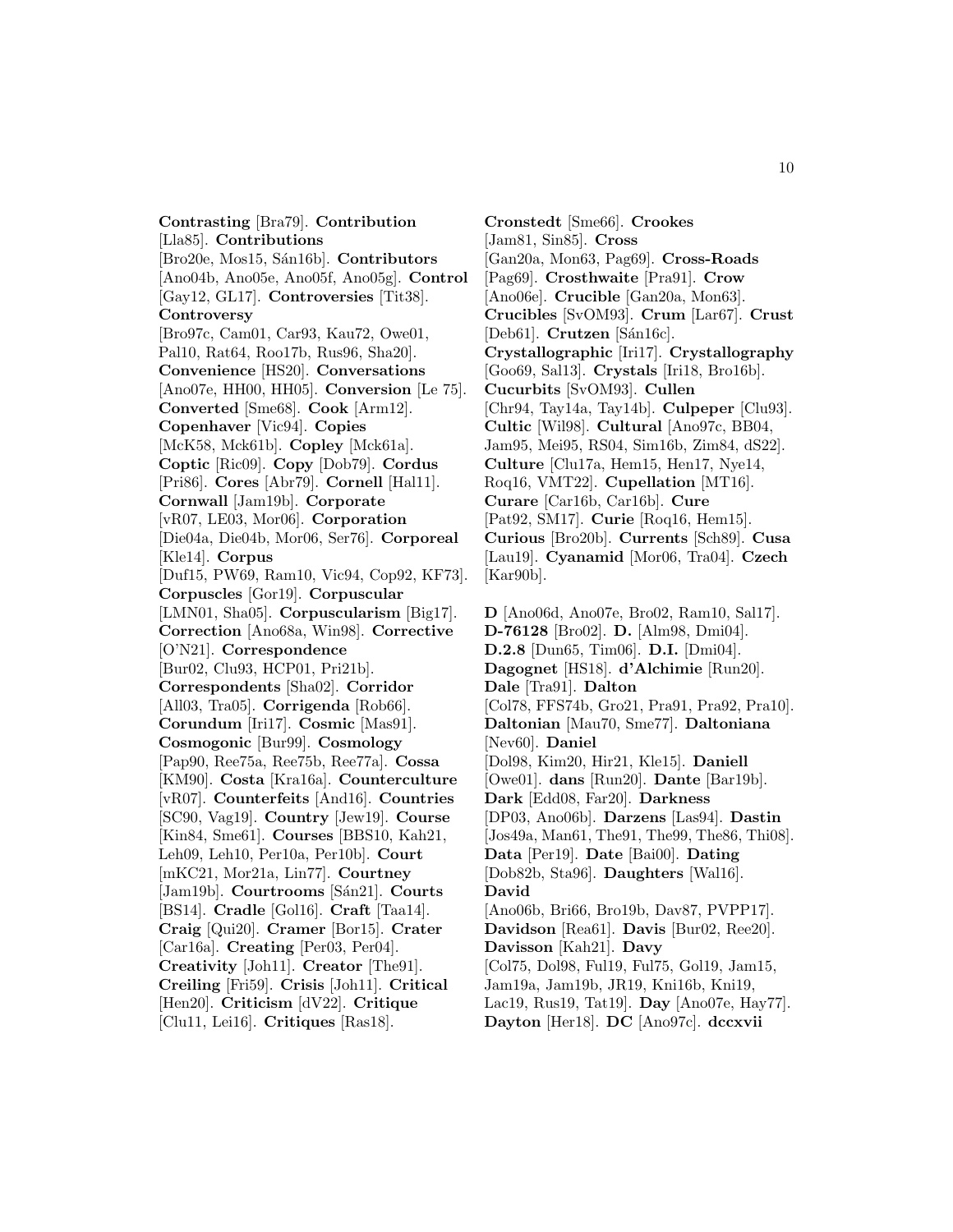[Bur02]. **Death** [Ram00, War84]. **Debate** [BG00, Hir81, Mei83, RA02, TR99]. **Debates** [Hir21]. **Deborah** [Ano07e]. **Debus** [Clu07, Pri09]. **Debye** [Rei10]. **Decade** [Far89]. **Decay** [Sin87]. **Deception** [And16]. **Decknamen** [Lan22]. **Declaratio** [HS78]. **Decline** [Lan81]. **Dedicated** [Pri79]. **Dee** [Bay05, Abr94, App77, App79, Clu17a, Clu17b, Clu71, Clu05b, Fig65, For05, For17, Har00, Jos64, Luh86, Mer17, Nor05, Van17, Wal76]. **Defense** [Con96]. **Definition** [She85a]. **del** [Car17a, GL21]. **Delayed** [Wei18]. **Dele** [Rag12]. **Deliberative** [Gab16]. **della** [Car17a]. **dell'alchimia** [Hed17]. **d'Emile ´** [Chi17]. **Democritus** [Her87, Mar09]. **Demonstrating** [Fre10]. **Denmark** [Jac00]. **Departing** [Mor12]. **Department** [Ben70, Bro17c, Tya04]. **Deployment** [GL18]. **Deposition** [DM97]. **Deregulation** [RA02]. **Descartes** [Hei16]. **Descendants** [Wil63a, Wil66]. **Desertion** [Olt05]. **Designer** [HB84]. **Despotism** [Cro95]. **Detecting** [DeK09, Tra12b]. **Detection** [Jam81]. **Detectives** [Whi18]. **Déterminer** [Mor80]. **Deutsche** [Joh18]. **deutschen** [Don88, SK87]. **Deutscher** [Joh18]. **Devastation** [Tar03, Tar05, Tra05]. **Developing** [DeK09]. **Development** [Ben70, Bro87, Eli11, Gel71, Hom99, Jon93, Kin81, Kin82, Pul20, Sch94, Zot93, vR07]. **Developments** [MT11, Ram13]. **Devilish** [Sin59]. **Devitalising** [Sou00]. **Dewar** [Gol80]. **Dexter** [Ano83, Ano85b, Ano87b]. **Diagnˆosis**} [Via15]. **Diagnosis** [BP04, Ano06e]. **Diagrammatic** [Clu17b]. **Diagrams** [HS15]. **Dialectical** [Lar71]. **Dialogic** [Ful19]. **Dictionary** [Fer09, Mor09, Tak17]. **Dieffenbach** [Bro00a]. **Dienel** [Mor06]. **Diet** [dMC15]. **Different** [Kle95]. **Digby** [Dob71, Dob73, Dob74, Pri13]. **Digital** [Lan22]. **Dii** [Fig65]. **Dijon** [Sme61]. **Dimension** [Ano06a, dCH04]. **Dining**

[Lac17]. **Dionysian** [Wil98]. **Disadvantage** [Pal10]. **Disciplinary** [Ram00, Sim98]. **Discipline** [Kni16c]. **Disciplines** [Nor15]. **Discourse** [Gab16]. **Discover** [Nic12]. **Discovered** [LRT14, Pri13]. **Discovery** [Eam80, Hir81, Jam85, Kar80, KP78, Pom62, Wil12, Bro16b]. **Discussion** [Par37b]. **Disease** [Bro21]. **diseases** [FH05, Num07]. **Disinfectants** [Rae06]. **Display** [RC16]. **Disposal** [Tar02]. **Disputation** [Cha07]. **Disputations** [Mor21b]. **Dispute** [Ful75]. **Disputes** [All03, Tra05]. **Disquisitio** [Sme59]. **Disrupted** [Lef18a]. **Dissemination** [BJJK81]. **Dissent** [Mor96]. **Dissociation** [Bro69, Ric04]. **Dissymmetry** [Mas91]. **distillandi** [Taa14]. **Distillation** [BN80, Kra16b]. **Distilling** [Taa14]. **Distinct** [Cha17]. **Distinction** [Wee07]. **Distinguishing** [Tom09]. **Diversity** [And10]. **Divine** [Mar09]. **Djerassi** [Ano06b]. **DM** [Don88]. **Dmitriev** [Ano06d]. **Dmitrii** [Ano06d, Gor04, Sta98]. **D¨obereiner** [Col76b]. **Docimastic** [SvOM93]. **Doctoral** [Lar67]. **Doctrine** [Mcg67, Edd01, Sco70]. **Document** [KCU81, Lef18b]. **Documentary** [Ful75]. **Does** [HS15]. **Dogma** [Kni86]. **domination** [Joh18]. **Dominican** [Tar18]. **Donne** [Hay77, Sad77]. **Don't** [Gue15]. **Door** [For08, Hed17]. **Dordrecht** [Ano07b, Bro02]. **Doubt** [Sme77]. **Doubts** [Mau70]. **Down** [Rae05]. **Dr** [Ano04a]. **Dr.** [Gib60a, Lev81, Tay49a]. **Dragon** [Dav87]. **Dramatic** [DP03, Ano06b]. **Draw** [Gor18]. **Drawing** [Bri66]. **Dream** [RW88]. **Dreams** [Ano97c, Lev21]. **Dripping** [Dav87]. **Dritten** [Joh18]. **Drugs** [Mur22, PT17, Sim22, Sim16b]. **Drycleaning** [Cam91]. **DSM** [vR07]. **Dublin** [Dun65, Tim06]. **ducal** [Bar19a]. **Duke** [Zub18]. **Dumas** [Kap69, Run20]. **d'une** [Mor80]. **During** [Ree15, Tho38b, KF70, Löw80, Sel07, Sla04]. **Dutch** [Rob06]. **Duveen** [GC80]. **DVY**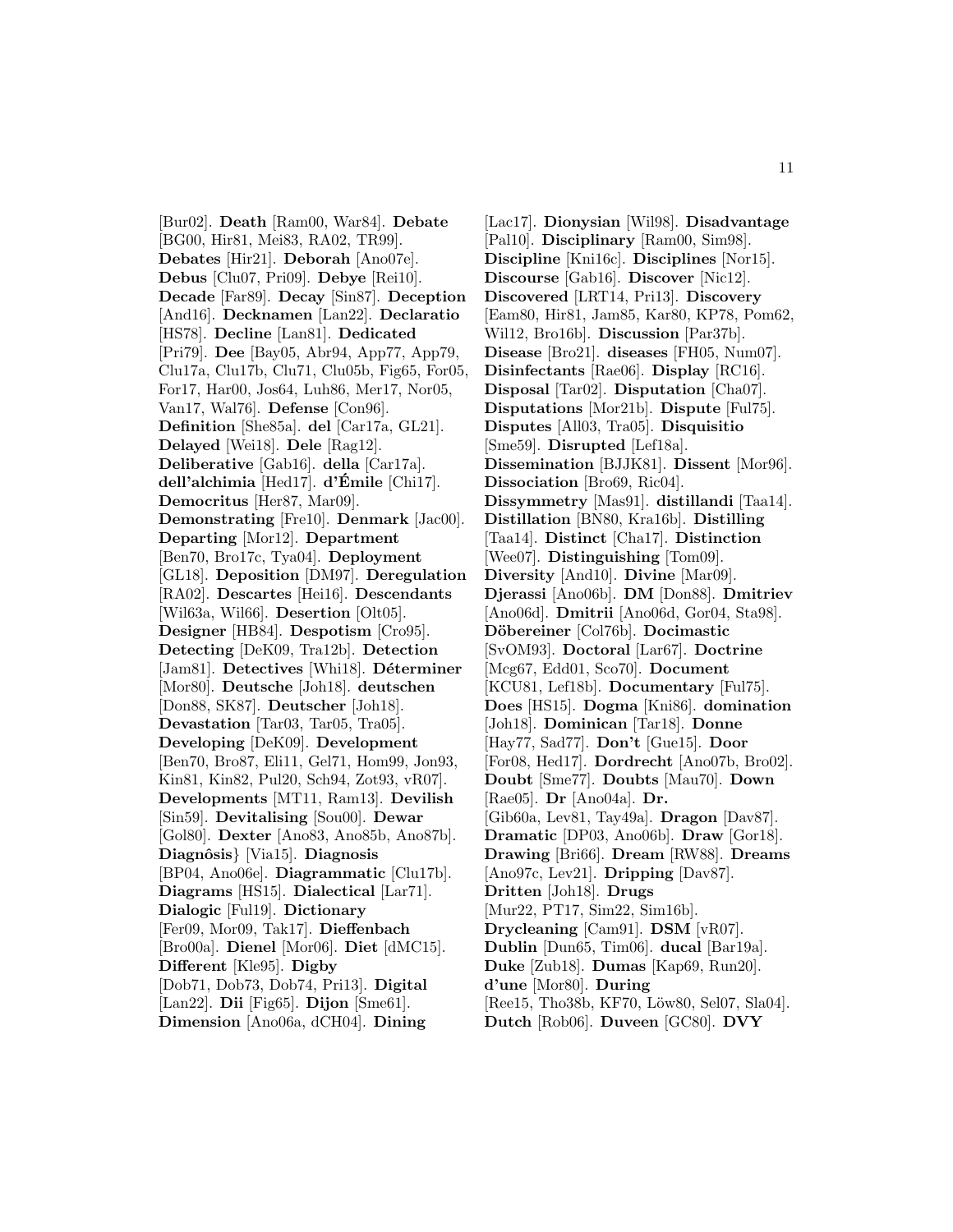[Jam19b]. **DVY/2** [Jam19b]. **Dye** [Kir18, MT92]. **Dyes** [Cob19, RT97, Tra95, Tra04]. **Dyestuffs** [Tra02]. **Dynamical** [Kni67].

**E-mail** [Ano17c]. **E.** [Kle95, Sme71]. **Earl** [Shi49]. **Earliest** [DN37]. **Early** [AF16, And16, Arm12, Bro11, Bro16a, Bur92, CT88, Cha07, Clu07, Dym08, Edd08, Ede93, Far71, Fis18, For05, For13, Fri21a, Gia18, Gol16, Goo69, Gou82, Iri20, Jam19b, Kim20, Lac17, Lev70, LMN01, Mah76, McK38, Mer20, Mil70, Mos97, New20b, Nor07, Pri21b, Pul20, Ras18, Sch19, Sch89, Sha05, TCPYN59, Zub18, All19a, And10, Ave86, BG00, Cam01, CGT18, Dol98, Dri16, Duf20, Hed13a, HN59, Kah10, Kah11, Kee13, KR14, Maw16, New20c, PT17, Sie08, Sim22, Wal16, Ano97c]. **Early-Modern** [Zub18]. **Earth** [BB04, Tra12a, Vau04, Bal02, Bro21, Deb61, Ree79, Tra02]. **Earths** [Kra21]. **East** [BN80]. **Ebeling** [Hal11]. **Eben** [Jon93]. **ebook** [CS19, Kim20]. **Ecole ´** [Lan81]. **Ecological** [CS19]. **Ecology** [Sán16a]. **Economic** [Ree20]. **Ed** [Ano75c]. **Edelstein** [Mor06, Ano05d, Ano07c, Ano07d]. **Edinburgh** [Gol16, Mor69, Per82]. **Edited** [Ano97c, Ano04a, Ano05c, Ano06c, Ano06a, Ano06e, Ano07a, Ano07b, Ano07e, Ano08a, Bro02, Bro20a, Bur02, Clu07, Kim20, Kni04, Num07, Rat92a, Sha05, Tra05, Pul19]. **Edition** [Jam19b, Num07, Fin91]. **Editiones** [Ano06e]. **Editor** [Ano65a, Ano67a, Ano68b, Ano94c, Cou77, Dic72, Fig73, Gib66, dVH58, Mor12, War76a]. **Editorial** [Ano62a, Bro03b, Clu05a, MT02, Mor04, Sut83]. **Editors** [Ano09a]. **Eduard** [Bro20a]. **Education** [Han76, Kop76, Sán16b, Nie16]. **Educator** [Gor83]. **Edward** [Bur02, Bro86a, Dol98, Rus96, Bro97c]. **Effects** [RS04]. **Egede** [Nor20]. **Egg** [She58]. **ego** [Ano06d]. **Egypt** [Wil98].

**Egyptian** [Mar17]. **Eighteenth**

[DM97, Hei73, Hol89, Lef18a, Leh09, Pag14, RK06, Sud78, Ave86, Ber92, Bor15, Chr94, Deb81, Di 22, Fil92, Gue15, Hen18, Hey38b, Kon13, Le 82, Leh10, Lei16, Mei83, Per13, Pow98, Pow14, Sal19, Sch89, Sco70, Ser13, Sim06, Tei82, Tha68, Wer13]. **Eighteenth-Century** [Hei73, Lef18a, Pag14, Sud78, RK06, Gue15, Hen18, Kon13, Lei16, Mei83, Pow98, Sal19, Sco70, Ser13, Tha68]. **Eightness** [PW69]. **Eirenaeus** [New90a, Wil64, Wil72]. **Eleazar** [Pri16a]. **Electivis** [Sme59]. **Electricity** [Fis18, Sud78]. **Electro** [Sud80]. **Electro-Chemical** [Sud80]. **Electrolytes** [Wol72]. **electrons** [Sim14b]. **Elémens** [BG00]. **El´ ´ ementaire** [Bai00]. **Elémentaires** [Mor80]. **Elemental** [Uss03]. **Elemente** [BB04, Ano05a]. **Elements** [BB04, Dun70, FCO15, Kar80, Kle14, Kra16a, PW74, Per73, Pow14, Sou00]. **Elixir** [Gia18, Mah76, Mat13]. **Elixirs** [Mah77]. **Elizabeth** [Pri79]. **Elizabethan** [Con22, Deb60, Sch73]. **Ellen** [Ano06e]. **Embrace** [Wei18]. **Emergence** [Cle21, GS16, Roc87, Sta98]. **Emerging** [Hom05, Tra14]. **Emil** [Moy89, Sal13]. **Emile ´** [Chi17]. **Emma** [Shm94]. **Emmens** [Kau83]. **Emperor** [PZ18]. **Empire** [CE17, Mor18a, Mus17, Tom17b, Jan20, Ros02]. **Empiricism** [Gor19]. **Empiricus** [Del20]. **enactment** [For21]. **Encounter** [Zub21]. **Encyclopedia** [Suc16]. **Encyclopedic** [Tak17]. **End** [Pow98, Bil13]. **enero** [LP05]. **Engel** [Ano04a]. **Engineer** [Ree20]. **Engineering** [GS16]. **England** [All19a, Deb60, Del20, Ell22, Gol83, Hed13a, Hen18, LR16, Poo09, Rat64, Roo01, Rus96, Sha94, Wil62, Bro97c, Las96]. **English** [Cop92, Vic94, Ave86, Bai00, BV16b, Con22, Gru06, Jon18, Jon21, Rob66, SM17, War76b, Web67a]. **Englishing** [Ram16]. **Enlightenment** [Deb81, Hen17, LK12]. **Enlightenments** [Tom17b]. **Enquiry** [Ful19]. **Entdeckung** [Bro16b, Sal13].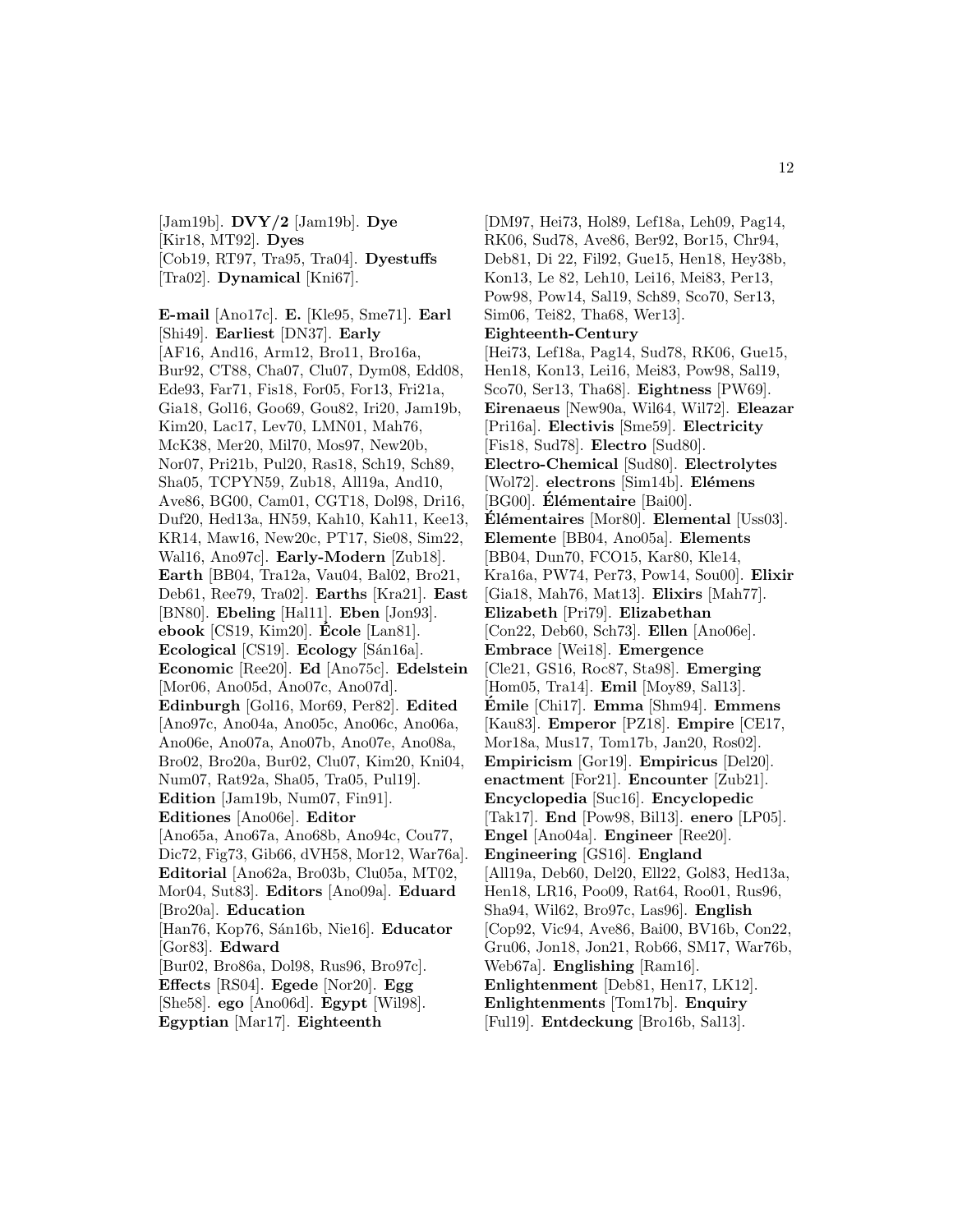**Entre** [GL21]. **Entrepreneurial** [Mor16a]. **Entwicklung** [Hom17b]. **Environment** [MB03, VP18, Tra05]. **Environmental** [DeK09, Jas14, Tar03, Tar05, Tra05]. **Episode** [Fig65, Wel82]. **Epistemological** [HJ02]. **Epistemology** [Vag19]. **Epistolary** [Kle15]. **Epoch** [Ano06d, Dmi04]. **epokh** [Ano06d]. **Epokhi** [Dmi04]. **Equipment** [Ede93, HN59]. **Equivalence** [Mau70]. **Era** [Maw16]. **Erasmus** [Rue22]. **Erbe** [Lau19]. **Erde** [Ano05a, BB04]. **Erdmann** [Bro16c, Bro16c]. **Eric** [Bro02, Pul19, McK60]. **Erinnerungen** [SK87, Don88]. **Erker** [Mor06]. **Ernest** [McK63]. **Ernst** [Bro00a]. **Erratum** [Mor02, New15]. **Error** [Sta96]. **Errors** [Kar80]. **ersten** [Bro16b]. **Eschatology** [Lin84]. **Esoteric** [Mer90]. **Esotericism** [Kah19]. **Essai** [Mor80, Per84, Sme77, Sme78]. **Essay** [Ano75c, Ano97c, Ano06d, Ano06e, Ano07e, Bro02, Bro97c, Bur02, Cra93, Dob82a, Don88, Hal11, Hom95, Jam19b, Kle04, Las96, Mor06, Pat92, Rat92a, Rat96, Rus98, Sha05, Sme89a, Tra05, Vic94, Deb80]. **Essays** [McK58]. **Establishing** [Ram08]. **Establishment** [Jam83a, O'N21, SB92]. **etc** [Dob82a, Rat92a]. **Ethanol** [BN80]. **Ether** [Gor98, Pri86, Sin87]. **Etherification** [Pri86]. **Etymology** [HS20]. **EUR** [Ano04a, Ano05a, Ano07b, Bro20a, Lau19, Mor06, Num07, Sha05]. **Europe** [Ano05c, Ber11, CGT18, Dri16, Kah10, Kah11, KR14, Num13, Ost02a, Ost02b, PT17, Tom17b, Wil09, Sch19]. **European** [Ano82, Pay89]. **Everyday** [All19a, Pri21b, Sch22, Mor18a]. **Evidence** [Dob82b, Ful75, New86]. **Evolution** [And06, Sin85]. **Evolving** [Amb22]. **Examination** [Far75, Old73]. **Example** [MT16, SD87, Tra14]. **Examples** [Per03, Per04, Pri87]. **Excavated** [SvOM93]. **executioner** [GL21]. **Exemplar** [Tya04]. **Exhalation** [Nor06]. **exhibition** [LP05].

**Exhumed** [Mau70]. **Existence** [Hir81]. **Exotica** [Pri16c]. **Experiences** [Ban07]. **Experiment** [FPS16, Jos63, Mur22, New20b, Pas20, Sne79]. **Experimental** [BGH78, BN80, Dob74, Dol98, Jon21, Kni16b, Web67b]. **Experimentalisierung** [Car16b]. **Experimentalization** [Car16b]. **Experimentation** [MT16, Wil98, Run20]. **Experiments** [Bur99, Jam19b, Kin81, Kin82, Leh10, Shi49, Tre74, VMT22]. **Expert** [Wat95]. **Expertise** [BV17]. **Experts** [All03, Kle13, Tra05]. **Explanation** [Sco70]. **Explanations** [Fra11]. **Explorations** [Ano75c]. **Exploring** [Bro11, Fur21, Zub18]. **exposición** [LP05]. **Expressed** [Cri73]. **Exquisite** [WW07]. **Extraordinary** [Gol17]. **Eymerich** [Tar18].

**F** [Ano97c, Kle95, Sme71]. **F.** [Sme59]. **F.-J.** [Sme59]. **F.R.S.** [Mac88]. **Face** [Ano06e, BCS03]. **Facem** [Abr79]. **Facticity** [Fre10]. **Factor** [Ree77b]. **Factory** [And17, FFS77]. **Facts** [Fre10]. **Fahrenheit** [Gol57]. **Fairy** [NG16]. **Fake** [Gan20b, Mor18b]. **Fakes** [And16]. **Fall** [BV16b, Car16b, Mor11]. **False** [Abr84]. **Fama** [Luh86]. **Familiar** [Kee13]. **Famine** [Bro21]. **Famous** [Ano07e, HH00, HH05, Zot93]. **Faraday** [Mos15, Wil12]. **farmacia** [Bar19a]. **Farrar** [Vau04]. **Fasciculus** [Abr94]. **Fate** [Lev81, Mau02, Ree77a]. **Father** [Cam01]. **Fatherland** [Sch89]. **Faveur** [Nev62]. **Features** [Las03]. **Feijoo** [Lei16]. **Felice** [Wel82]. **Feliciano** [Wel82]. **Fellow** [WW07]. **Female** [Ser13]. **Feminist** [Tos01]. **Fen** [Big17]. **Fergus** [BJ21]. **Fernel** [Num07, FH05]. **Ferrara** [Cri73]. **Ferrous** [Cra10]. **Fertilisers** [Eli11]. **Festschrift** [Bro20a]. **Feuer** [BB04, Ano05a]. **ffor** [Gru06]. **Fictional** [Gor19]. **Field** [Cha21]. **Fields** [Fri21b]. **Fifteenth** [Szu86]. **Fifty** [Sme87a, Sme87b]. **Figuiers** [Hun79]. **Figures** [Tay49b]. **Find** [Gue15]. **Finney**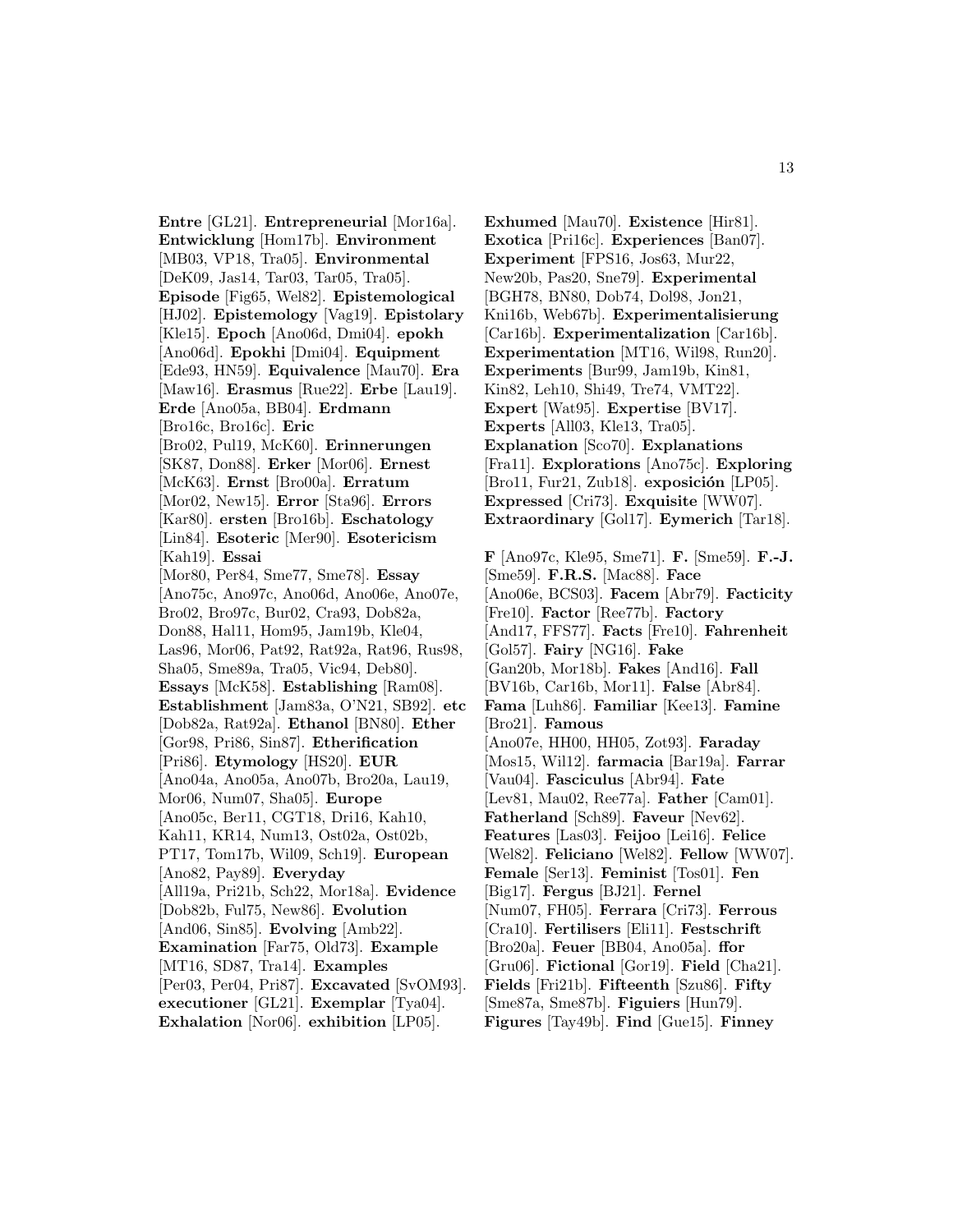[Bro08]. **Fire** [Amb22, Jen81, Jon21, Kno01, Lov72, Pow14, Rap18, War76b, BB04]. **Firenze** [Bar19a]. **First** [Bro69, Bro11, Gib60a, Kah21, Qui20, Rea61, SC90, Sme87a, Sme87b, Tho38b, Vin09, Bro16b, VG04]. **fiscal** [GL21]. **Fischer** [Moy89]. **Fitness** [Gol19]. **Fits** [Bee94]. **Five** [Bro11, McK58]. **Fixation** [Far71]. **fixe** [Fra17]. **Fixed** [Le 73, Fra17]. **fl** [App87, Poo09]. **Flame** [Kni76]. **Flamel** [Pri16a]. **Flames** [DeK80]. **Flanders** [Mal08]. **Flexibility** [Nor15]. **Florence** [Bar19a, Hom19, Bar19a, Tho56]. **Florian** [Hal11]. **Flos** [Lon07]. **Flour** [PG21]. **Fludd** [Bur99, Deb67, HS78, Jos49b, Jos63]. **Fluid** [Bud20]. **Fluorescence** [DeK09]. **Fl¨urscheim** [Sho03]. **fols** [Fer09]. **Fontani** [Kra16a]. **Food** [Cob20, Orl16]. **Foods** [dMC15]. **Fool** [Roo04]. **Force** [Bro68, McG68, Sou00]. **Forced** [War76b]. **Fordyce** [Tay14a, Tay14b]. **Forensic** [Bur16]. **Forest** [Sán16a]. **foreword** [Hal11]. **Forgeries** [KH20]. **Forgotten** [Deb63, Hor18, HB84, Sha03]. **Formation** [Deb61, Pri86]. **Forms** [FM07, FH05, Num07]. **Formula** [Gol80, HS15, Pla82]. **Formulae** [Uss03]. **Forrester** [Num07]. **forskning** [Nie16]. **Fortune** [Zub18]. **Fought** [Bro21]. **Foundation** [SC90, GW17, Pri06]. **Foundations** [Bro02]. **Founding** [Pat82]. **Fourcroy** [CS79, Gue76]. **Fragments** [Mar17]. **France** [BBS10, BSGBBV02, BG00, Deb81, PG21, Le 15, Leh09, Leh10, Lla85, Mal08, Per03, Per04, Pow98, Riv18, Roc94, Sán21]. **Francis** [Gre38, Mer79, Ree75a, Ree75b, Ree79, Wee07, Wes61]. **Franciscus** [Rag12]. **Francois** [Leh09, HS18, Leh09, Olt05]. **Frank** [Hol56, Sim87]. **Frankland** [Bro97c, Rus96]. **Franziska** [Bro20a]. **Frater** [Jon18]. **Fraternitatis** [Luh86]. **Fraud** [Zub21]. **Fray** [Bro17d]. **Frederic** [Ano07b]. **free** [Kim20]. **French** [Vag19,

BS14, Chi17, Cro95, Fau11, Fer17, Fic71, Fra17, Kra16b, Pio18, Sme89c, SMGL18]. **French-speaking** [Vag19]. **Friar** [Sad75, Suc16, Sad75]. **Friars** [Jon18]. **Friedrich** [Sou00, Bro16b]. **Friend** [Har00, Pra91]. **Friendship** [Jam22]. **Frontispiece** [For17]. **Fryer** [Gor77]. **Fuit** [Del20]. **Functions** [Dun70]. **Furnace** [WW07]. **Furnaces** [HVD20]. **Further** [App77, Ful75, Wil72]. **Future** [Ram17].

**G** [Clu07, Kin84, Pri09]. **G.** [Old73]. **Gabriel** [DeK80, Deb61, Geo62, Leh09]. **Gabriel-Francois** [Leh09]. **Galambos** [Ano06e]. **Galen** [Tho63b]. **Galenic** [MB21, Mor21b]. **Galenism** [Rag12]. **Galenist** [Rat64]. **Galileo** [She70a]. **Galvanism** [Fis18]. **Gandharan** [BN80]. **Gas** [FFS75, Pag62, Pal10, Rae16]. **Gaseindustrie** [Hom17b]. **Gases** [Col78, Hom17b]. **Gatekeeper** [Rus98]. **Gay** [Cro81]. **Gay-Lussac** [Cro81]. **Geber** [Ple69]. **Gegenwart** [Bro20a]. **Geiger** [Tho88]. **Gems** [Iri20]. **Gendered** [Sim16b]. **Genealogy** [Cha21]. **General** [App87, dV22]. **Genese** [Orl16]. **Genesis** [Nor07, Orl16]. **Genetic** [GS16]. **Geneva** [HS15]. **Geneviève** [Run20]. **Genth** [Bro16b, Bro16b]. **Gentleman** [Clu93]. **Geoffroy** [Kle95, Sme71]. **Geomancy** [KF73]. **Geometrical** [Wal76]. **Georg** [Mor96]. **George** [Bro20c, Bra79, DeK80, Ram08, Ram10, Ree20, Tay14a, Tay14b, Wil63b, Wil73]. **Gerard** [Ano72b]. **German** [BR00, BB04, Bro16b, Bro16c, Bro19c, Car16b, Die04a, Fig73, FM07, Hag16, Han76, Hom99, Joh18, Kle14, Lau19, Löw80, Orl16, Poo09, Sch89, SK87, Wei18, Zub21]. **German-Speaking** [Fig73]. **Germany** [Bro02, Ben72, Car16a, Fre10, Wal16]. **Gernot** [Ano05a]. **Gerrylynn** [Ano07a]. **Geschichte** [Ano04a, Die04a, LE03, Mor06]. **Gesellschaft** [Bro20a, Joh18]. **Gestation**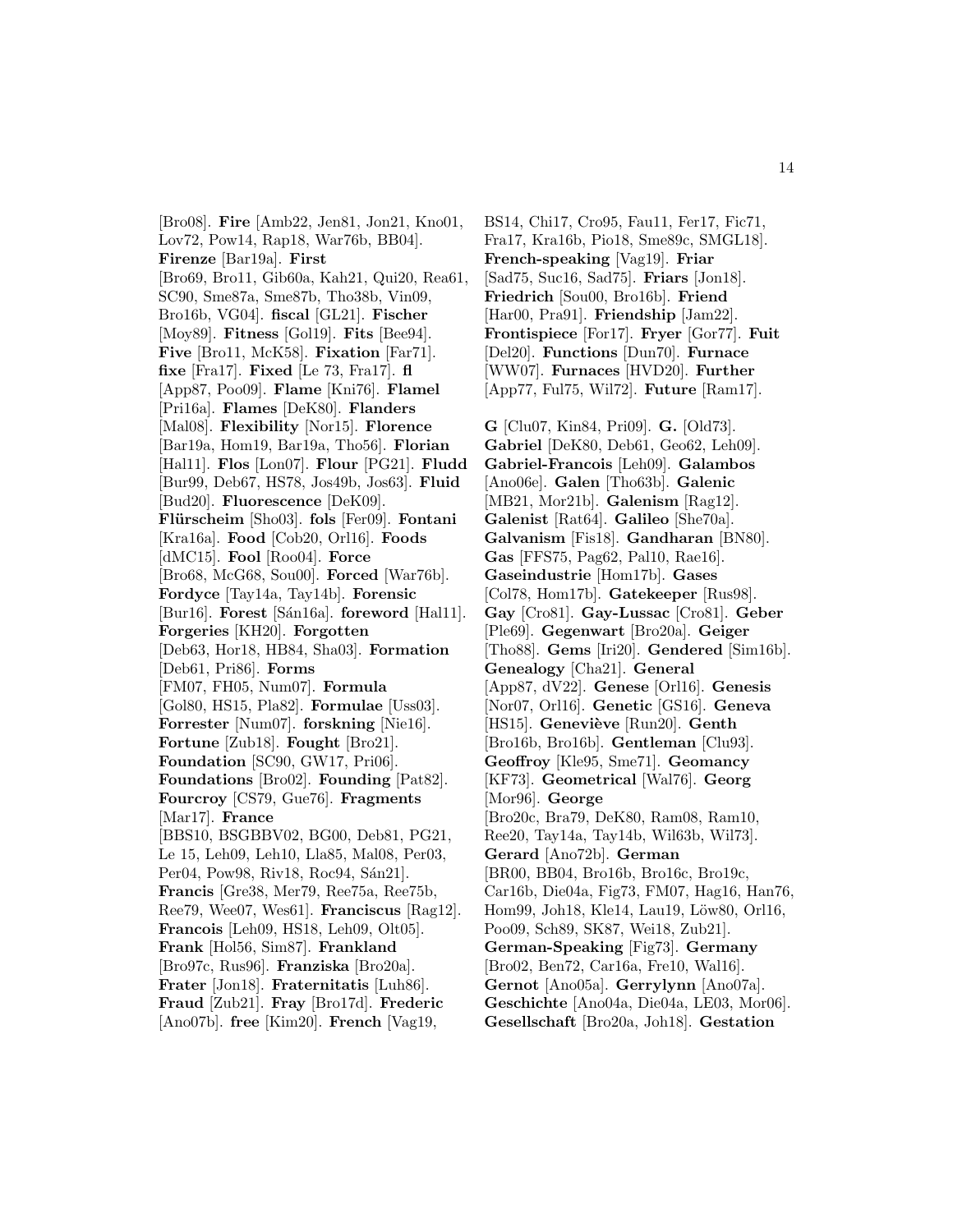[Pay89]. **gewonnen** [Hom17b]. **Ghost** [Wuj84]. **Giessen** [Bro20a, Bro03a, Roc03]. **Gift** [Orl16]. **Giovanni** [Bar19a]. **Girl** [Hor18]. **Giroux** [Vau04]. **gjennom** [Nie16]. **Glances** [Sad77]. **Glands** [Kno06]. **Glass** [HVD20, MC06]. **Gld** [Rat92a]. **Glitters** [Kar07]. **Global** [Hom05, Iri20, Joh11]. **globalen** [Hom17b]. **Globalising** [Tra17]. **Globalization** [NG20]. **Glosses** [Pol20]. **Glutenophilia**} [PG21]. **Gnomon** [Sta57]. **Gnostic** [PW69, Pag60]. **Gnosticism** [She57]. **Gnostics** [Wel51]. **God** [Kno01]. **Godfrey** [Zub21]. **Gold** [mKC21, Gia18, Kar07, Kra22, Mac88, Mer90, Roo04]. **Gold-Making** [mKC21, Mer90]. **Golden** [Jos49b]. **Good** [Gue15, O'N21]. **Gordin** [Ano06d]. **Gordon** [Mor16b]. **Got** [Bud18]. **Göttingen** [BR00, Ano04a]. **Göttling** [Sme66]. **Gottlob** [Kir03]. **Governance** [Gab16, Gol18, LE03, Mor06]. **Government** [Jam21, Moy89]. **Grading** [Clu71]. **Graduate** [Kop76]. **Graeco** [Mar17]. **Graham** [Kik09]. **grand** [Bar19a]. **grand-ducal** [Bar19a]. **granducale** [Bar19a]. **Grapevine** [Las10]. **Graph** [HS18]. **Gravius** [Poo09]. **Great** [Gol17, Ree75b, PG21, RK06]. **Greece** [Hor60]. **Greek** [Cop92, Vic94, Bro48, Duf15, Duf20, Her87, Mah76, Mah77, Mer20, Pla82, Tay37b, Wel51]. **Green** [Wer13]. **Greene** [Sad75]. **Greenland** [Nor20]. **Gregory** [BS90]. **Greville** [Jam81]. **Grew** [Roo07]. **Grids** [Gor18]. **Griffin** [GB91]. **Grocers** [Sel07]. **Groningen** [Rat92a, vM90]. **Ground** [Low18, RA02]. **Grounds** [Gor21]. **Group** [Maw18]. **Grove** [Owe01]. **Growing** [Bro05, Rae05]. **Growth** [Kni16c, Mår19]. **Grüneburg** [Ano12a]. **Guide** [Ano06e, RST03]. **Guillaume** [Leh09]. **Guillermo** [Pul19]. **Guinea** [S´an16a]. **Gunpowder** [Sin59]. **Guns** [Sin59]. **G¨unther** [Ano04a]. **Gurvitsch** [SD87]. **Guy** [Col88]. **Guyton** [Sme57, Sme61, Sme63, Sme66, Sme68, Sme87c].

**H** [Ano05a, Kau83, KCU81, Mor06]. **Habsburg** [Kon13, Ros02]. **Hachez** [Hom19]. **Hachez-Leroy** [Hom19]. **Hair** [Sou92]. **Hales** [Bax13]. **Half** [Tho38b, Vag19]. **Hall** [Sim14a]. **Handedness** [Mas91]. **Hands**  $[Bro17b, Štr16]$ . **Hans** [Ano07b, Mor06, PZ18, Nor20]. **Hans-Jörg** [Ano07b]. **Hans-Liudger** [Mor06]. **Hanson** [Jam81]. **Harcourt** [Kin84]. **hardback** [Ano97c]. **hardcover** [CS19]. **Hare** [Fis18]. **Hargittai** [Ano07e]. **Hariot** [Sea56]. **Harrassowitz** [Kim20]. **Harris** [Bow75]. **Harrow** [Jos49b]. **Harteck** [Far89]. **Hartlib** [Clu93, Wil68, Wil70a]. **Hartmut** [Ano05a]. **Hathor** [Mar21]. **Hauch** [Jac00]. **Haüy** [Mau70]. **Haven** [Car17a]. **Hawliczek** [Dic72]. **Hayyan** [Ple69]. **hbk** [Ano06b, Ano06e, Ano07e, Hal11, Mor06]. **Healers** [Wal16]. **Healing** [Sim22, SM17]. **Health** [Di 22, Gol19]. **Heat** [Don78, Fis18, Hei16, Jam19b]. **Hehrenrettung** [Fri59]. **Heidelberg** [Naw14]. **Heilbron** [Kni04]. **Heinrich** [Tra91]. **held** [LP05]. **Hellenic** [Zac56]. **Hellenistic** [BN80, She59, Wil98]. **Helmholtz** [Jam95]. **Helmont** [Duc08, Hed21, Hei95, Jen04, Mer79, Pag62, Roo17a, Wal80]. **Helmontian** [Clu11, Deb72, Deb80, Rat64]. **Helmstedt** [Fri21b]. **Help** [MT16]. **Henriques** [Fil92]. **Henry** [Jew19, Num07, FFS73, FFS74a, FFS74b, FFS75, FFS76, FFS77, Geo57a, Gol17, Gui80, McK63, Ric04, Web67b]. **Henrys** [FFS73, FFS74a, FFS74b, FFS75, FFS76, FFS77]. **Heretic** [Pat88]. **Heritage** [Ano06e, Pri06]. **Herman** [Ano97c, Kno01, Lov72, Pow14]. **Hermann** [Chr94]. **Hermeneutics** [Mer90]. **Hermes** [Hal11, Ebe07, SLT49, Van09, vL38]. **Hermetic** [For17, Kel14, Mar21, Mor85, She60]. **Hermetica** [Cop92, Ano84a, vL38]. **Hermeticism** [AGJ08, Ebe07, Hal11].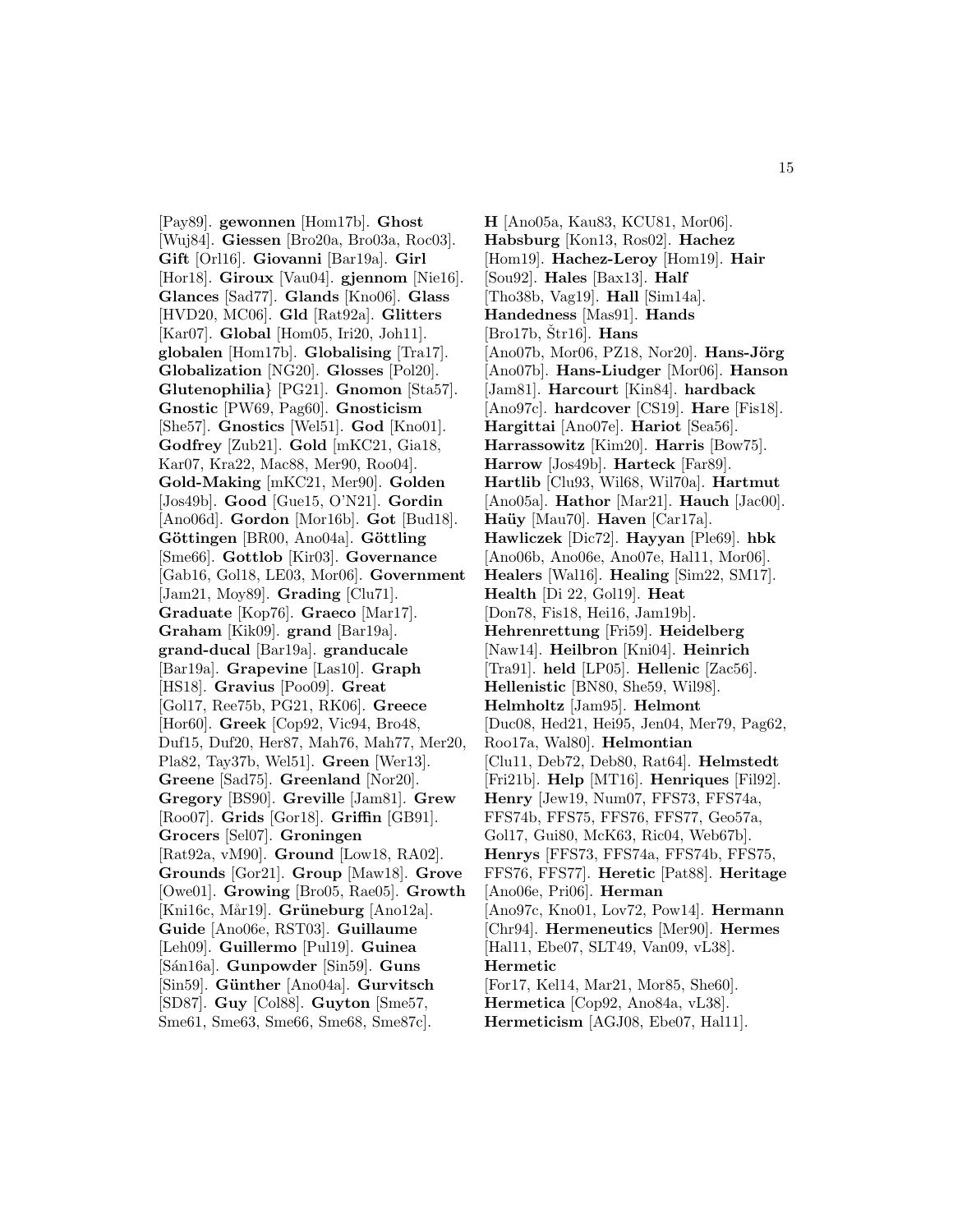**Hermeticum** [Vic94, Cop92, KF73]. **Hermitica.** [Vic94]. **Herrschaftsapparat** [Joh18]. **Hessen** [Mor85]. **Hessen-Kassel** [Mor85]. **Heterogeneous** [Col75, Col76b]. **Hexagon** [Mor06]. **Heydon** [Kel12]. **Heym** [Ano72b]. **Hickrill** [GW17]. **hidden** [FH05, Num07]. **Hieroglyphic** [For17, Nor05]. **Hieroglyphica** [Clu17b, Clu05b, For05, Jos64, Luh86, Mer17, Van17, Wal76]. **Hieronymus** [Taa14]. **High** [New14, New15]. **Higher** [PW74]. **Hill** [CS19]. **Hills** [Ful19]. **Him** [Bax13]. **Histoires** [Tom18]. **Historians** [FPS16]. **Historic** [Jan20]. **Histórica** [LP05]. **Historical** [Ano06e, Bro02, DN37, GL15, HJ02, KCU81, RST03, Sch06, Tar02, Car17a, LP05, Sim16b]. **Histories** [Gol18, Vag19, Wat17, Wey76]. **Historiography** [Ano97c, Ber92, Ber11, Chr94, Cre17, MT11, Vag19]. **History** [And11, And17, Ano82, Ano84c, Ano06c, Ano06e, Ano07a, Ano07b, Ano08a, Ano09a, Ano12a, Ano16d, Ano17c, Ano17b, Ano19a, Ano19c, Ano21b, Ano22b, BV16a, BV17, BB04, Bre76, Bro17c, Bro19a, BGH78, Bur16, BP04, Cam91, Cha17, CS19, Col96, Deb71, Deb85, Die04a, Die04b, Ebe07, Far20, Fig65, Fur21, Hal11, Ham17,  $HBB+03$ , Hen20, Hij21, HRR03, Jas14, Kah13, Kar07, Kni04, Kni17, Las96, Lla85, Mar75, McV75, Mei95, Mer04, Mor06, Mor11, Mor18a, Mor18b, NG15, Nye02, Obr09, Pag14, Pas20, Pér16, Ple72, Pol15, Qui16a, Ram17, Rap18, Ras18, Rat66, Rat92a, Roc94, Rus37, RR05, Sán16b, Sha94, Söd07, Tak17, Tar03, Tar05, Tom16a, Tom17a, Tra05, Ver22, Whi18, Zub21, vM90, Ano97c, Pri06]. **Hitherto** [Mah76, McK58]. **Hoaxes** [And16]. **Hofmann** [Ben70, Ben72]. **Holding**  $[\text{Str16}, \text{Bro17b}]$ . **Holmes**  $[\text{Ano07b}]$ . **Holmyard** [McK60]. **Holy** [Jan20]. **Homagius** [Mor96]. **Homberg** [Byc21, Str79]. **Homeri** [Hey37a]. **Homunculus** [Mur20]. **Honourable**

[Sim20]. **Hooke** [Lys37]. **Hoosier** [Min18]. **Hope** [Nor20]. **Hopkins** [Han76]. **Hopwood** [Ano06a]. **Horsford** [Jon93]. **Horst** [Ano04a]. **Horus** [dS22]. **Hospital** [Col88]. **House** [MT12]. **Household** [All19a]. **Houtou** [Olt05]. **HPO** [vR07]. **H¨uls** [LE03, Mor06]. **Human** [Ano06e, BCS03, Ver22]. **Humanism** [Edd08, Wel82]. **Humanities** [For21, PHW22]. **Humboldt** [Hag16]. **Humboldts** [Hag16]. **Humphry** [Col75, Dol98, Gol19, Jam15, Jam19a, Jam19b, JR19, Kni16b, Rus19, Tat19]. **Hundred** [GL18, Roq17]. **Hunger** [Bur02]. **Hunter** [Bur02, BJ21]. **Hunyades** [App77, TJ53, TJ56]. **Hutton** [Don78]. **Hyacinth** [Mal08]. **Hyde** [Kni16a, Uss15]. **Hydrocarbon** [Tra12b]. **Hydrocarbons** [FFS75]. **Hydrolysis** [Kau73]. **Hyle** [Bro02]. **Hyle.** [Bro02]. **Hypothesis** [Bro69, She70a].

**Iatrochemist** [App87, Gel94]. **Iberia** [Lei16]. **Ibn** [SLT49, Ple69, SLT49]. **Iconography** [Hil75]. **Idea** [vF65]. **Ideal** [Rae16, Van17]. **Ideas** [Cis08, Pag69, PW69]. **Identifications** [Sud78]. **identités** [Chi17]. **identities** [Chi17]. **Identity** [KLPG06, Lon07, Ram00, Wil64, Wil72]. **If** [Gue15]. **Ignorance** [Pal10]. **Igor** [Ano06d]. **Iguanas** [Dav87]. **II** [Bri66, Dob73, Fis73b, Hor11, Kah11, McE78b, PZ18, Sin88b, Sla04, Sme87b, Tay14b, Wil70a]. **III** [Dob74, McE78c]. **Il'ich** [GLCK76]. **Ille** [Del20]. **Illumination** [Abr79]. **Illuminators** [Cla01, Ano05b]. **illus** [Ano97c, Ano04a, Ano05a, Ano05c, Ano06c, Ano06a, Ano06d, Ano06e, Ano07b, Ano07e, Ano08a, Bar19a, Bar19b, Bro20a, Bro97c, CS19, Hal11, Her18, Hom19, Kim20, Kni04, Lau19, Mor06, Num07, Pul19, Run20, Tra05, Vau04]. **Illustrated** [Kni17]. **illustrations** [Dob82a]. **Il'ya** [GLCK76]. **im** [Bro20a, Hag16, Joh18, Lau19]. **Image** [Jam19a, Wey76]. **Imagery** [Hay77].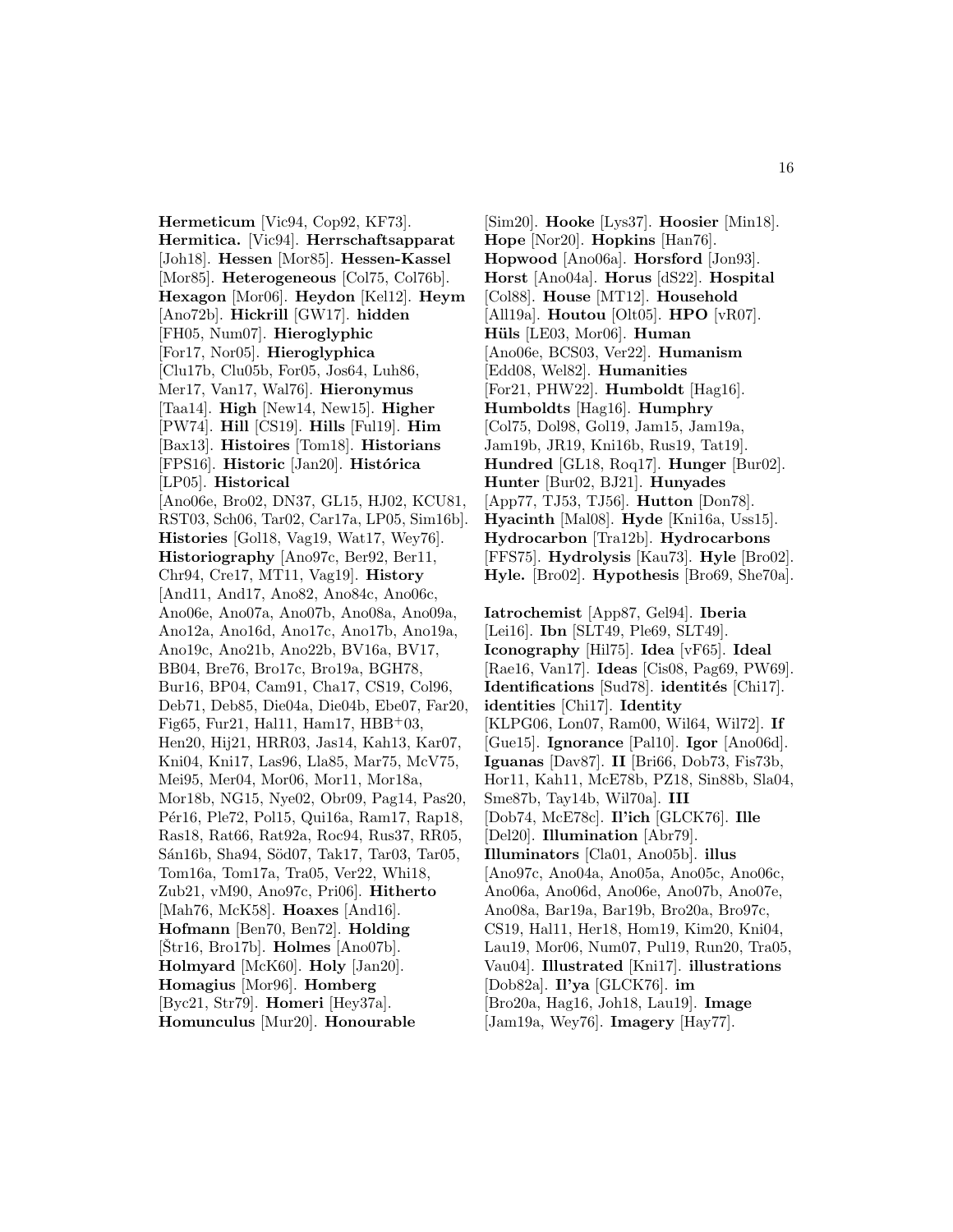**Images** [Szu86, Hal09]. **Imagination** [Run18]. **Imagined** [Tom17b]. **imaginibus** [Mur20]. **Imbalanced** [Sch22]. **Imitations** [Kar07]. **Immutability** [Mcg67]. **Impact** [Car16a, Ram18, RS04]. **Imperial** [Ano06b, Ano07e, Bro17c, dMC15, Cro95, Qui20]. **Importance** [Wes61]. **Impurities** [Pri87]. **Inauguration** [Tra17]. **Including** [App79, Sco70]. **Incomparable** [Bou22]. **Independent** [Hor18]. **Index** [Ano38a, Ano38d, Ano77a, Ano04a, Ano05a, Ano05c, Ano06c, Ano06a, Ano06e, Ano07a, Ano07e, Ano08a, Bar19a, Bar19b, Bur02, CS19, Hal11, Her18, Kni04, Lau19, Mor06, Num07, Pul19, Run20, Sha05, Tra05, Vag19, Vau04, All19b, Wes75]. **India** [Gor83, Hor60, Wat17]. **Indian** [BN80]. **Indications** [Geo57b]. **Indicators** [Deb62b, Eam80]. **industri** [Lyk18, Nie16]. **industria** [Bro17d]. **Industrial** [Hom17b, Tar02, Tra14, War76a, vR07]. **Industriel** [Hom19]. **Industries** [Qui20]. **Industry** [Ano06e, Bro17d, Bro05, Cec04, FFS75, Ham17, Hom17b, Jon93, Le 15, Mår19, Mer04, MT92, Mor18a, Moy89, Pui04, Ree15, RS04, RST03, Sta98, Tra02, Tra17, Tya04, VP18, Lyk18, Nie16]. **Inexactitude** [Nor15]. **infancy** [Jam15]. **Inflammable** [Tom09]. **Influence** [Büt00, Gel78, Hed21, Hen18, Mer79, Szy96, Tay08]. **Influences** [Old74, War76b]. **Information** [App77, Gom77, Hem15, Las10, Roq16]. **Infra** [CT88]. **Infra-Red** [CT88]. **Ingenious** [Kau83]. **Ingold** [Sch94]. **Inhale** [ML08]. **Initiatives** [Eli11]. **Innovation** [Leh10, Mer20, Pui04]. **Inorganic** [Naw14, Sin85]. **Inquiry** [Bra79]. **Inquisition** [Tar18]. **Insecticide** [Cec04]. **Insights** [Ras18]. **Inspectorate** [Ree12]. **Inspiring** [Ano07e, Chu14, Chu13]. **Instauration** [Ree75b]. **Institut** [Bro16b]. **Institute** [Bro02, Lyk20, Bro16b, CA15]. **Institutet** [Nor15]. **Institution** [Jam19b, CC80, Jam15]. **Institutional**

[Sel07]. **Instruction** [Mil70]. **Instructor** [GB91]. **Instrumentation** [DeK09]. **Instruments** [RC16]. **Integrated** [Gay12]. **Integrating** [Per19]. **Intellectual** [Gel71, Hem15, Roq16, Sim87]. **Intelligence** [Kni16a, Uss15]. **Interchange** [Tya04]. **Interdisciplinary** [Bro02]. **interest** [Tho63b]. **Interests** [Clu93]. **International** [Bro02, Car16b, Fau11, Hom17b, Kik11, Mår19, Qui16b, Rat92a, vM90. **internationale** [Car16b]. **Interpretation** [Hed13b, Luh86, Mar75, Nor05, Sie82]. **Interpreter** [Fis96, New82]. **Intertwined** [Ham82]. **Intervention** [RS04]. **Interwar** [Tra17]. **Introduction** [Bur99, Cop92, Deb63, Fri21a, Hey37b, Jac00, JR19, Jos64, KH20, KR14, Mon38, QR20, RT97, Tom16a, Don88, Vic94]. **Introductory** [Kni86]. **Inventing** [Jon21, MB03, Tra05]. **Invention** [Bal02, FM07, Vau04]. **Invisible** [Dan06, McG68]. **Iodine** [Ful75]. **Ira** [Han76, War08]. **Iron** [Wil09, Pag14]. **Isaac** [Dob82a, Tay56, All19b, Wes75, Wes80, Roo18]. **ISBN** [Ano97c, Ano04a, Ano05b, Ano05a, Ano05c, Ano06c, Ano06a, Ano06b, Ano06d, Ano06e, Ano07a, Ano07b, Ano07e, Ano08a, Bar19a, Bro97c, Bur02, CS19, Dob82a, Don88, Hal11, Her18, Kim20, Kni04, Kra16a, Las96, Lau19, Mor06, Num07, Pul19, Rat92a, Run20, Sha05, Tra05, Vag19, Vau04, Vic94]. **Iseo** [Suc16]. **Isis** [dS22]. **Islamic** [Ham82, Ryd94]. **Isolated** [Ban07, Far75]. **Isolation** [Jam81]. **Isomerism** [HJ02]. **Isomorphismus** [Sal13]. **ISSN** [Bro02, Bro20a, Hom19]. **Issue** [Hom19]. **Istv´an** [Ano07e]. **Italian** [Bar19a, Car17a, Hed17, KM90]. **Italy** [Deb63, Gue15, Kah21, Wel82]. **Ithaca** [Hal11]. **Itinerant** [Gib60b]. **IV** [Rea38, Mce79, Mar04]. **Ivanovich** [Fig65, Sta98]. **Ivory** [Tay49b]. **ix** [Ano06e, Vau04].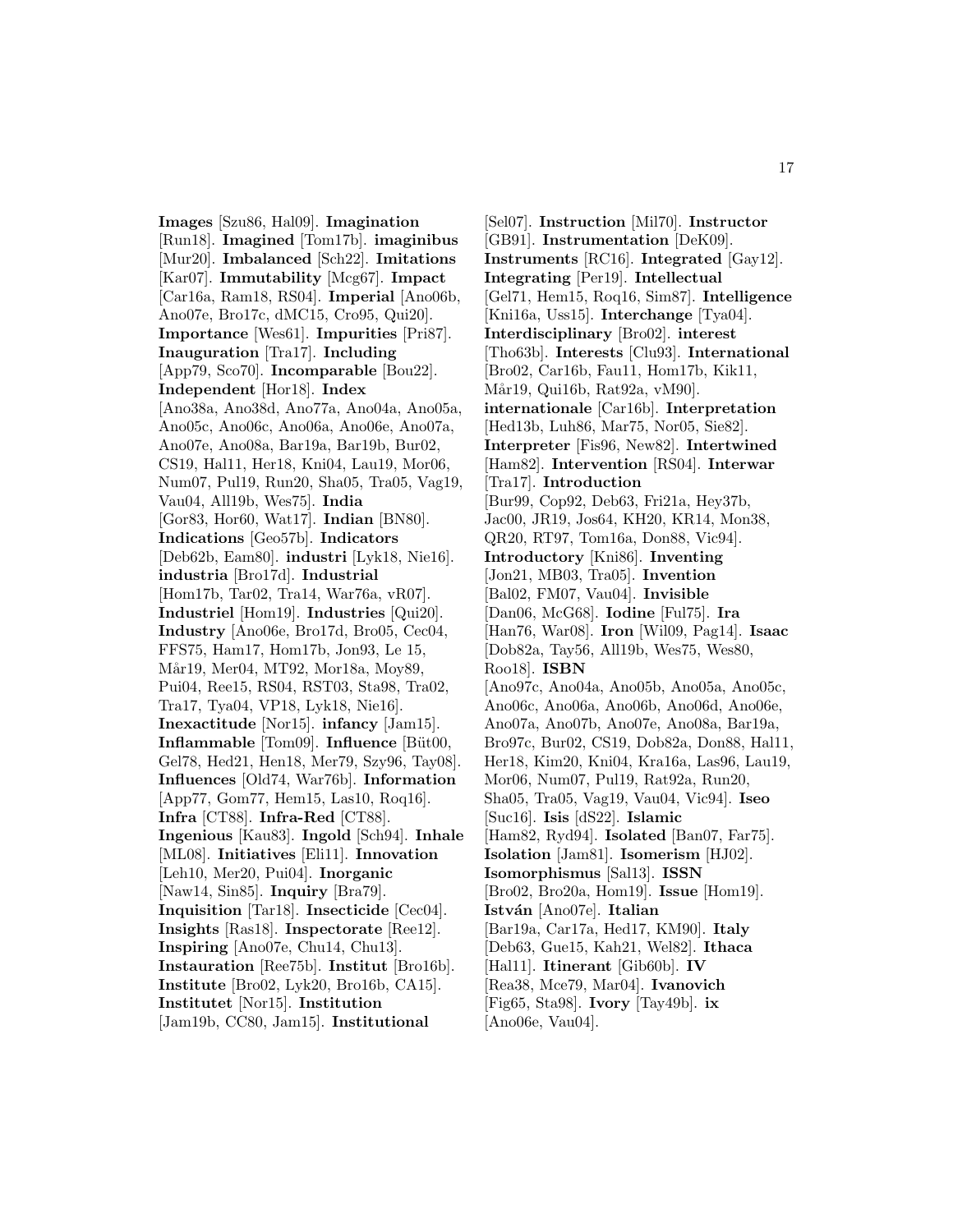**J** [Kni04, Rat92a, Rob06, Sán16c, Sin87, Sin88a, Sin88b]. **J.**

[Per84, Sin87, Sin88a, Sin88b, Sme59]. **Jabir**

[Ple69]. **Jabirian** [Wil88]. **Jacques**

[BBS10, Sho03]. **Jahre** [Bro20a].

**Jahrhunderts** [Orl16]. **James**

[Mil70, Arm12, Don78, HS78, Iri18, Kni74,

ML08, Rea38, Tom16b]. **Jan**

[Hal11, Hed21, Roo17a]. **Jane**

[Gol19, Kni86]. **Janos** [Gom77]. **January**

[LP05]. **Japan** [Fur21, Roc22]. **Japanese**

[Kik11]. **Jawbari** [Abr84]. **Jean**

[FH05, Kah21, McK58, Num07]. **Jeffrey**

[Ano97c]. **Jena** [Pri21a]. **Jersey** [Ano97c]. **Jerusalem** [Mor06]. **Jesuits** [Cam01].

**Jesus** [Bal93]. **Jewess** [Pat82]. **Jiten**

[Tak17]. **Jo** [Ano06c]. **Joachim**

[Bro02, KN14, Pag69]. **Joan** [Jen04].

**Joaquim** [Fil92]. **Joaqu´in** [Num07]. **Joel**

[Tra05]. **Jofuku** [DN37]. **Johann**

[Bor15, Col76b, Fri59, Han67, Hei95, Sou00]. **Johannes**

[Cam01, Don88, App77, TJ53, TJ56]. **John** [Edd01, Jos49a, Kel12, McK60, Num07, Sha05, Bay05, Bil13, Böh63, Bow75, Bro20b, Clu17a, Clu17b, Clu71, Clu05b, Deb62a, FFS74b, For05, For17, GB91, Gor77, Gro21, GS89, Har00, Hay77, Jos49a, Jos64, Lac19, Mal08, Man61, Mer17, Nev60, Nor05, Pag62, Pra91, Pra92, Sou00, The91, The99, The86, Thi08, Tra95, Wal76, Wil63a, Wil66]. **Johns** [Han76]. **Johnson** [Gib60a]. **Joint** [Ano09a]. **Jonas** [DeC15, B´ag16]. **Jonson** [Lin77]. **Jordan** [Qui20]. **Jörg** [Ano07b]. **Josef** [Dic72]. **Joseph** [GB91, Olt05, Con96, Don78, Kah13, McE78a, McE78b, McE78c,

Mce79, Mck61a, Per82, Sch67]. **Joshi**

[DN37]. **Joshua** [Amb22]. **Journal**

[Bro02, Hey38b, CS79]. **Journals**

[Ano89c, Ano09a]. **Journey** [Ano06e, BP04].

**Joyce** [Tra05]. **Jr.** [Wil63a, Wil66].

**Jubil¨aum** [Bro20a]. **Julie** [Ano06e]. **Julius**

[Ant17]. **Jungian** [vF65]. **Jungius** [Pag69].

**Jürgen** [Ano07b]. **Just** [Ano97c, HS15].

**Justification** [Tre74]. **Justus** [Bro16c, Bro20a, Bro16c, Büt00, Fin91, Jon93, Mun90, Tho88, Zot93].

**Kagakushi** [Tak17]. **Kaleidoscopic** [Sla04]. **Karl** [Kir03, Kea92]. **Karlsruhe** [Bro02]. **Karolinska** [Nor15]. **Kassel** [Mor85]. **Kasteleyn** [Rob06]. **Kastner** [Kir03]. **Kazan** [Bro95]. **Keill** [GS89]. **Kekule** [WR83, Fis73a, Fis73b, Fis74, RW88, WR83]. **kemisk** [Lyk18]. **Kenelm** [Dob71, Dob73, Dob74, Pri13]. **Kevin** [Hal11]. **Key** [Jos63, Pol20]. **Khalid** [Sal17]. **Khimizdat** [Ano06d]. **Khwarizmi** [Ryd94]. **Killed** [Bro21]. **Kind** [Ric09, Ros96]. **Kinetics** [Kin81, Kin82]. **King** [Jew19]. **Kirchhoff** [Jam95, Rae97]. **Kirwan** [Mau02, Sme68, Tay08]. **Kjemiutdanning** [Nie16]. **Klagenfurt** [Tho63a]. **Kleinert** [Don88]. **Klickstein** [GC80]. **Kluwer** [Ano07b, Bro02]. **Knight** [Bro19b, HB84]. **Knowledge** [AGCF<sup>+</sup>15, All19a, BV17, Iri20, Jam19b, KF70, Kno06, Min16, Roo17a, Ser76, Sim22, Sim16a, Van17, dS22, Kim20, Hen19]. **Known** [Pag14]. **Kokshan** [VP18]. **Kolbe** [Roc87]. **K¨oln** [Sha05]. **kommentierte** [Bro16c]. **Kommunikationen** [Car16b]. **Kopp** [Roc21]. **Koreas** [Kim05]. **Kristalle** [Bro16b]. **Kues** [Lau19]. **Kulturgeschichte**

[Ano05a, BB04]. **Kunskap** [Lyk18].

**L** [Ano07e, Kni04, Tra05]. **L.** [Le 75, Sme57]. Lab<sup>[Nor15]</sup>. Labillardière<sup>[Olt05]</sup>. Laboratories<sup> [Bro17a, CC80, MTKT<sup>+</sup>15,</sup> Sán21, SC90, Sim14a, Sme66, Wer13. **Laboratorium** [Bro20a, Bro20a]. **Laboratory** [And17, Ano06e, Bil13, Bro72, BP04, Ede93, FPS16, Gue15, Hil75, HN59, Mil70, New86, Nye14, Pil38, Sal19, Sim06, SvOM93, VMT22, MT12, Naw14, Ree15, Tra95]. **Lady** [Bay05, Bou22]. **Language**

[BV16b, Dun81, Kar90b, Lan22]. **Lapidary**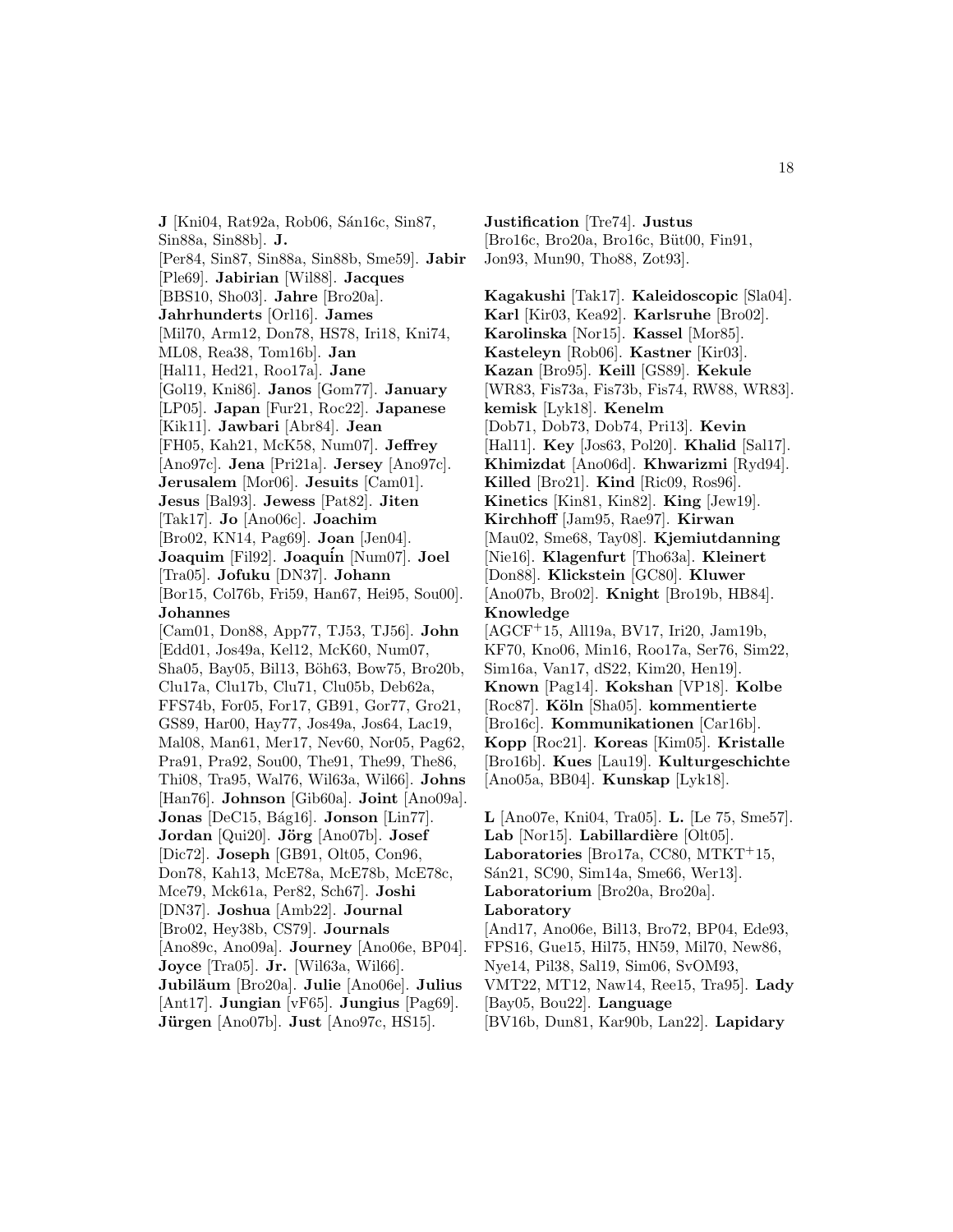[KF70]. **Lapidibus** [Tho60a]. **Laplace** [Ban07]. **Lapworth** [Sch95]. **Large** [Ano97c, Mar93]. **Last** [Kar90a, Wil62]. **Late** [DeK09, Fil92, Kra89, LMN01, Mer20, Sch89, Tra14, Ser13, CGT18, Duf20, Gel94, Gui80, Rin17, MR20, Sha05]. **Latin** [Cop92, Kib60, Vic94, BV16b, Bur92, Del21, KF70, Sta70, Tho63b, Vin09]. **Laureate** [BR00]. **Laurent** [Lev21]. **Lavoisier** [Cro95, Bai00, Ban07, Cro09, Dun70, Fra17, GC80, Gou83, Jen81, Kle05, Koh75, Le 75, McD66, Mck61b, Per69, Per73, Per82, Per89, Sie82, Sie89, Sme89b, Sme89c]. **Law** [Mor16b, Pom62]. **Lawrence** [Ano07b, Bur02]. **Lay** [BV17]. **Layers** [Low18]. Lead [DeK09, Sán21]. Leader [GB91]. **Learned** [Kle14, Mer03]. **Learning** [Mor21b, Taa14]. **Lebenserinnerungen** [Ano04a, BR00]. **lebt** [Bro20a]. **Lecturers** [Gib60b]. **Lectures** [Bro97d, Fre10, Mil68]. **Leeds** [WK16]. **Legacy** [Jew19, Lau19, Tra02, Zub18]. **Legend** [Kir61]. **Legends** [Pri16a]. **Leibniz** [Mer79, Roo17b]. **Leibniz-Stahl** [Roo17b]. **Leicester** [Ano97c]. **Leiden** [Num07, Rat92a, Sha05, Vag19]. **LEMCO** [Bro17d]. **Lemery** [Pow98]. **Leo** [Bar19a]. **Leonhard** [Mor22]. **Leroy** [Hom19]. **Lesley** [Ano06e]. **Let** [Tom09]. **Lethal** [Mor18b]. **Letter** [Bro86a, Dic72, Fig73, Pra10, The86, Tre79, War76a, Jos49a, dS22]. **Lettere** [Sán17]. **Letters** [Ano65a, Ano67a, Ano68b, App79, Cou77, DFB22, Gib66, Gol19, dVH58, Jam81, LRT14, Nev60, Pol15, PZ18, Thi08, Bro16c]. **Levene** [Hun99]. **Lewis** [Pag14]. **Lexicography** [Con22]. **Liaison** [Fis96]. **Liaison-Officer** [Fis96]. **Libavius** [dV22]. **Liber** [Mur20, Suc16, Taa14]. **Liberation** [Sou00]. **Librarianship** [Ros96]. **Library** [Bil13, Cam77, Car17a, Cro81, FPS16, Jam19b, LP05, Sme87c, Wes84, Wil63a, Wil66, Jos49b, Pri06]. **Libri** [Big17]. **Libro**

[Abr79]. **libros** [LP05, Num07]. **Licence**

[Geo57a]. **Liebig** [Bro16c, Bro20a, Bro72, BS90, Bro16c, Büt00, Fin91, Jon93, Kir03, Mor72, Mun90, Mun91, Oga08, SB92, Son77, Tho88, Uss03, Zot93]. **Liebig-Gesellschaft** [Bro20a]. **Liebig-Laboratorium** [Bro20a]. **Liebigs** [Bro20a]. **Liebigs-Museum** [Bro20a]. **Life** [Ano07e, Ant17, Bou22, Bro17b, Bud18, Chu14, Chu13, DeC15, Eam21, Fil92, Gab16, Gom77, Hed13b, Her16, Jew19, Kin84, Kni16a, Kra21, Mor16b, Pri16b, Pri21b,  $Roc21$ , Shm94, Sim20, Str16, Uss15, Bág16. **Ligand** [BJJK81]. **Light** [Eam80, Far20, Gan20b, Hom95, Lac19, LR16, Lin77, Pri16d, vF65, Jam19b]. **Lightfoot** [Tra95]. **Lights** [Gru09]. **Lima** [New20c]. **Limits** [Kim91, Kle05]. **Linda** [Her18]. **Linde** [Die04a, Mor06, Die04a, Die04b, Mor06]. **Lindsay** [PVPP17, PVPP17]. **Line** [Jam85]. **Linear** [War08]. **Linguistic** [Maw18]. **Link** [She85a]. **Links** [Bro05]. **Linn´e** [Bro16c]. **Liquid** [Wil09]. **Lisbon** [CA15, LK12]. **List** [Dun70]. **Listening** [AGJ08]. **Lister** [Roo04]. **Literary** [War97]. **Literature** [Bar19b, Füc51, MT16, Ple72, RR05, Sch06, Ano07a]. **Literaturpolitik** [Kea92]. **Little** [Pag14]. **Liudger** [Mor06]. **Liverpool** [Mor16a]. **Liversidge** [Mac88]. **Lives** [Bro20e, Jam22, Min18, Roo18]. **Living** [BV16a, Qui16a]. **Livre** [Duv48]. **livres** [Pio18]. **Lloyd** [Bro20b]. **Local** [Car16a]. **Lockyer** [Bro69]. **locus** [Zin84]. **Lomonosov** [Lei75, Pom62]. **London** [Ano75c, Ano97c, Ano05b, Ano06b, Ano07b, Ano07e, Bur02, Dob82a, Hal11, Tra05, Bro67, Bro17c, Ham17, Kik09, Mac89, MT92]. **Long** [BV16a, Di 22]. **Look** [Kim91]. **Looking** [BSGBBV02, PHW22]. **L´opez** [Num07]. **Lord** [PVPP17]. **Lorentz** [Mor06]. **Lorenz** [Tho88]. **Lost** [FCO15, Kra16a]. **Lothar** [Roc19]. **Loudon** [DLS86]. **Louis** [Ano06e, BBS10, Riv18]. **Louisiana** [Tra05, All03]. **Louvain** [Ano85a, Hed21].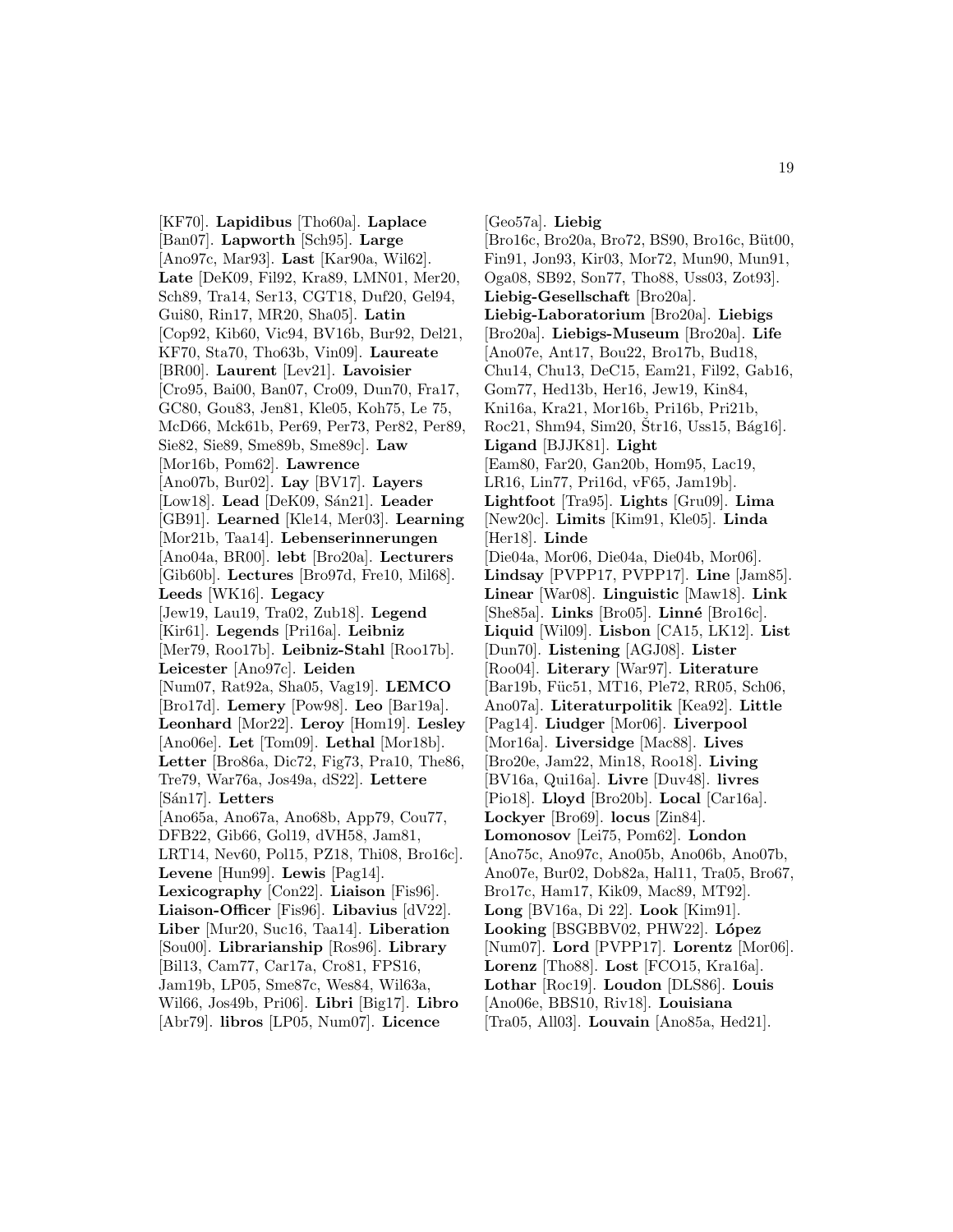**Louvre** [Riv18]. **Lucies** [Hay77]. **Lucifers** [Far20]. **Luft** [Ano05a, BB04, Hom17b]. **Lullian** [Szu88]. **Luso** [Fil92]. **Lussac** [Cro81]. **Lutheran** [Mon63]. **Lüthy** [Sha05]. **Lux** [Kah19]. **lxxxiii** [Vic94].

**M** [Bur02, Mor06, Num07, Rat92a]. **M.I.T** [Ano75c]. **M.P.** [Har00]. **Ma** [SLT49]. **Macbridean** [Sco70]. **Machine** [Lan22]. **Macmillan** [Mor06]. **Macneven** [Mil70]. **Macro** [vF65]. **Macro-** [vF65]. **Macrobiotics** [Mul75]. **Macromolecule** [TR99]. **Mad** [Sch06]. **Madame** [Sme89c, Sme89b]. **madder** [Far75]. **Made** [Bud18, Kar88, Mor21a, Qui16a, Mor06, Tra04]. **Madrid** [Num07, Ser13]. **Magdolna** [Ano07e]. **Magellan** [Mal08]. **Magi** [Shi49]. **Magic** [Hen17, Kar93, Rat66, Rya90, Hed17]. **Magica** [Hed17]. **Magical** [Gui80]. **Magisterio** [Del21]. **Magnesia** [FFS77]. **Magnus** [Gru09, New14, New15, Par37a]. **Maier** [LRT14]. **mail** [Ano17c]. **Major** [Rue22]. **Make** [Pri16c, Gru06]. **Makes** [BV16a]. **Making** [AF16, mKC21, CS19, Fri21b, Gor98, HVD20, Hem15, Kni16b, Kno01, Kno06, Mer90, Mor21a, Pas20, PZ18, Pui04, Ree15, Roc22, Sim16a, Tom16b, Roq16]. **Malaria** [Sla04]. **Malcolm** [Ano05c]. **Man** [Ano06d, Dmi04, For08, Kni16b, LK12]. **Management** [Gay12]. **Managing** [Sán21]. **Manchester** [FFS73, FFS74a, FFS74b, FFS75, FFS76, FFS77, Pra92]. **Manhattan** [Her18]. **Manière** [Mor80]. **Manipulation** [Ram18]. **Mannheim** [Don88]. **Manoel** [Fil92]. **Mansfield** [War84]. **Manufactory** [Kle13]. **Manufactured** [Cob20]. **Manufacturer** [Mer03]. **Manuscript** [Abr79, Jam19b, Kar90b, Maw18, Mor80, Tho63a]. **Manuscripts** [Fig73, Kah13, PVPP17, Pri13, Ric09, Tho56, Zub18, Pio18]. **manuscrits** [Pio18]. **many** [Dob82a]. **Marburg** [Bro16b, Mor21b]. **Marburger** [Bro16b]. **Marcet** [Kni86, LR16]. **Marco**

[Kra16a]. **Marcus** [Bro19b]. **Margaret** [Bay05, Clu11]. **Margarita** [Cri73]. **Marginalia** [Big17]. **Maria** [Num01, Pat82]. **Mariagrazia** [Kra16a]. **Marie** [Roq16, Hem15, Tos01]. **Marjory** [Bro17b, Štr16]. **Mark** [Ano97c, Ano05b]. **Markets** [Her14]. **Marqués** [LP05]. **Marrano** [Pat88]. **Martels** [Rat92a]. **Martin** [Roo04]. **Mary** [Ano06c, Ano06e, Kra16a]. **Mason** [Bro08]. **Mass** [Ano75c, KLPG06, Tra05, Fer17]. **Masses** [Mor80]. **Master** [App87]. **Mastery** [Sch22]. **Material** [Nye14, Sal13, Szu88, VMT22]. **Materialist** [Clu11]. **Materials** [Gol18, HVD20, Iri20, Kle05, Pas20]. **Mateu** [BS14, BG00, GL21]. **Mathematical** [Ano06c, Nye02]. **Mathematics** [Clu71, Deb68]. **matière** [Pio18]. **Matte** [Nev62]. **Matter** [AGJ08, And17, Bow75, CE17, Cis08, Dan06, Gor19, Jen81, Lev21, LMN01, Pag61, PW74, Pol20, Ree77b, Sha05, She62, Tei82, Pio18, Pom62, Tha68]. **Mayerne** [App79]. **Mayow** [Böh63]. **Meandering** [Kra21]. **Meaning** [Gol57]. **Measure** [Bro19a]. **Meat** [Bro17d]. **Mechanica** [GS89]. **Mechanical** [Fra11, Kim91, OO74]. **Mechanicism** [Cle21]. **Mechanics** [Kno06]. **Mechanism** [Deb80]. **Mechanistic** [Las03]. **Medal** [Mck61a]. **Medals** [Kar88]. **Media** [Cob19]. **Mediaeval** [TCPYN59, HN59]. **Mediator** [Moy89]. **Medical** [BG00, Bra79, Car17a, Col88, Hed13b, Mor22, Nor15, Web67a]. **M´edicale** [BG00]. **Medication** [Sch22]. **Medicine** [AF16, All19a, Ano06e, Ano09a, dMC15, Duc08, Fig65, Kle15, Maw18, ML08, Mor21b, Sec79, Sim16b, VG04, FH05, Num07]. **Medicines** [Di 22, New20c, Qui16b, Sim06]. **Medics** [Hol89]. **Medicus** [Jon18]. **Medieval** [Ano05b, Cla01, LMN01, Pol20, Run18, Sha05, Bra85, CGT18, Gru06, Kah10, Kah11, KR14, New14, New15, Obr09,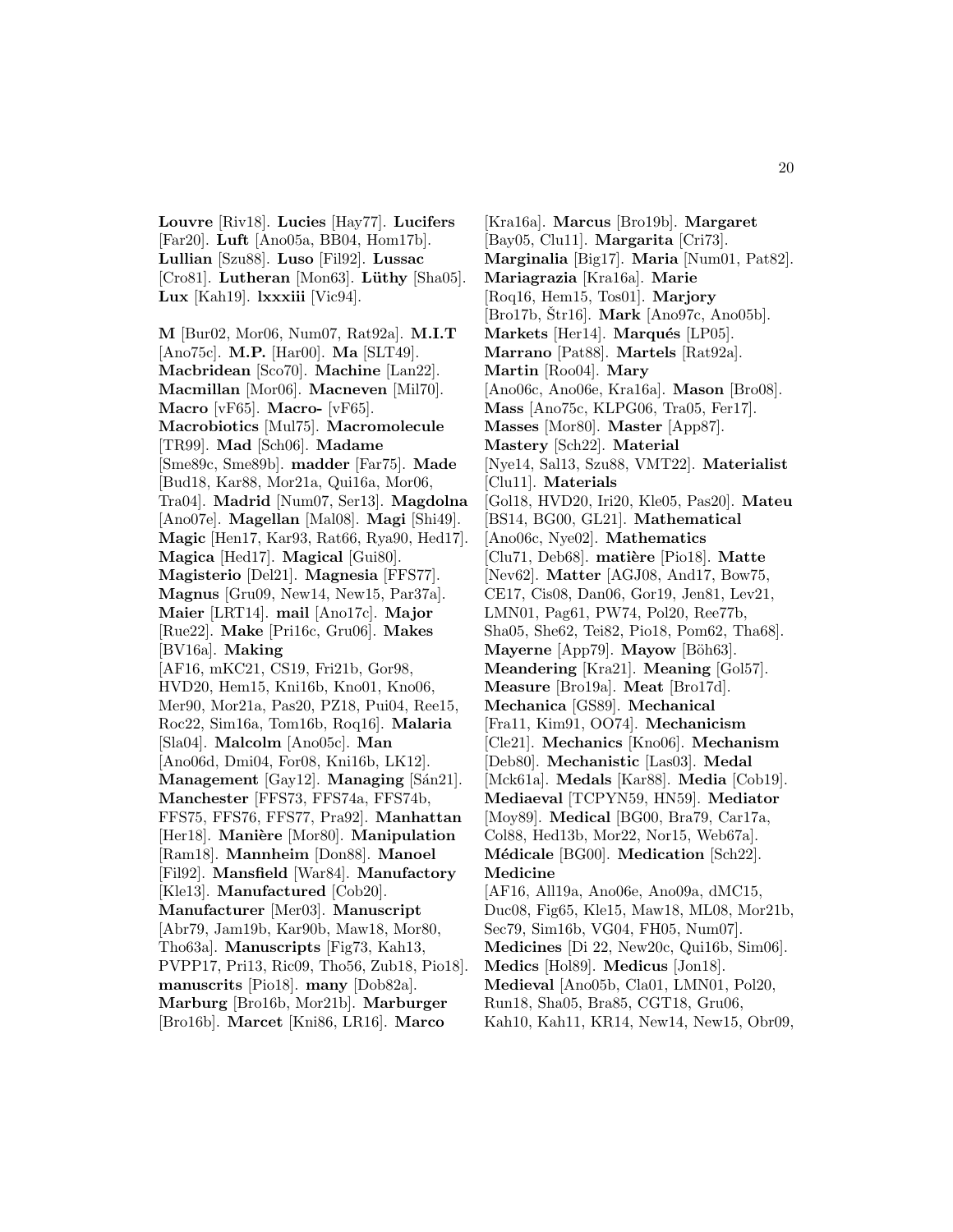Ram16, Sin59, Tho59a, Wil09<sup>]</sup>. Médiévale [Run20]. **Mediterranean** [MB21]. **M´editerran´ee** [Run20]. **Meeting** [Hud99, Oga08, Ano84c]. **Meetings** [Sme87b]. **Meikle** [Ano97c]. **Melancholy** [Bra85]. **Melchior** [KLPG06, Fer17]. **Mellon** [Mac67]. **Melting** [dS22]. **Members** [Ano17c, Sme87b]. **M´emoire** [Hom19, Ban07]. **Mémoires** [Sme89b]. **Memoirs** [BR00, Gou83, Roc21]. **Memories** [SK87]. **Mendeleev** [Ano06d, Alm98, Bro98, Dmi04, Gor98, Gor04, Gor18, Ric98, Sta98, Pul19]. **Mendeleeve** [Ano06d]. **Mendeleyeve** [Dmi04]. **Mendicant** [CGT18]. **Mercenarius** [Del20]. **Merchants** [Di 22]. **Merck** [Ano06e, VG04]. **Mercurius** [Per69]. **Mercury** [Mer79, New14, Rap18, Koh75, New15, Lin77]. **Mesopotamia** [Lev57]. **Mesopotamian** [Lev58]. **messe** [Fer17]. **Metal** [Kar88]. **Metallogenesis** [Dym08, Nor06]. **Metallurgists** [Lan66]. **Metallurgy** [Cra10, Kar92]. **Metals** [Kar03, Per19]. **Metamorphosis** [Mun91]. **Metaphysics** [CE17, McE78a, McE78b, McE78c, Mce79]. **Metempsychosis** [Sec79]. **Meteorologica** [Mar04]. **Method** [Jam83a, Sim02]. **M´ethode** [Lef18b]. **Methodology** [Bro87, McE78a, McE78b, McE78c, Mce79]. **Methods** [Bro87, Rus37]. **Metrology** [Bro98, Gor98]. **Metz** [Per03, Per04]. **Meurdrac** [Tos01]. **Mexico** [Rap18]. **Meyer** [Roc19]. **Meyerson** [Chi17]. **Michael** [Ano04a, Ano06d, Bur02, Hey69, LRT14, Mos15, Por01, Pri16d, PZ18, Sum07, Szy93, Szy96, Wil12]. **Michitake** [CS19]. **Microcosmos** [vF65]. **Mid** [GW17, Leh09, Nye14, Orl16, Jam95, Leh10]. **mid-20th** [Orl16]. **Mid-Eighteenth** [Leh10]. **Mid-Eighteenth-century** [Leh09]. **Mid-Nineteenth-Century** [Jam95]. **Mid-Twentieth** [GW17, Nye14]. **Middle** [KF70, Rob66, Wil75]. **Miguel** [Num07].

**Military** [DLS86]. **Milk** [SW14, Ver22]. **Millions** [Bro21]. **Milton** [Sad77]. **Minds** [Per19]. **Mine** [Nye14]. **Mineral** [App87, Bor15, Col84, Hen18, Lef18a, Mah77, Nor06, Nor07, Pag14]. **Mineralogy** [OO74, Old74]. **Mines** [Ben70]. **Mining** [CE17, Dym08, Kon13, Sán16a]. **Minor** [FFS75]. **Mirror** [Lau19, Gru09]. **Miscellanies** [Kib60]. **Misdated** [Tre79]. **Mishaps** [Fil92]. **Misnamed** [SD87]. **Missing** [And12, Bro20b]. **Mitte** [Orl16]. **Mittelstand**} [Mun90]. **Mixed** [Col78, War76a]. **Mixis** [Via15]. **Mixture** [dS22]. **Mobility** [Per19]. **Mocked** [Ano07e, Day05]. **Model** [Han76, Mau70, Roc03, War08]. **Models** [dCH04, Ano06a]. **Modern** [AF16, All19a, And16, Ano06c, Bro11, CGT18, Cha07, Clu07, Dri16, Ebe07, Edd08, For13, Fri21a, Gia18, Hal11, Hed13a, HBB<sup>+</sup>03, Iri20, Kah10, Kah11, Kim20, KR14, Kni04, LMN01, Maw16, New20b, Nor15, Nor06, Nye02, PT17, Pri21b, Roc22, Sch19, SC90, Sha05, Sim22, Sim16c, Sta98, Tom17a, Wal16, Wat17, Wes61, Zub18]. **Modernity** [Duf20]. **Modes** [Dun81]. **Modifications** [Tay14a, Tay14b]. **Molecular** [Ram18, Uss03]. **Molecules** [Ano97c, Kim96, Mar93, Mor80]. **Molella** [Tra05]. **Moment** [Gro21]. **Monad** [For17, Nor05]. **Monas** [Clu17b, Clu05b, For05, Jos64, Luh86, Mer17, Van17, Wal76]. **Monopolies** [Sim06]. **Mons** [Per84]. **Monsieur** [Gue76, Sme89c]. **Montpellier** [Run20, Hun79, Le 82]. **Moore** [Mor16b]. **Morienus** [Sta70]. **Moritz** [Mor85]. **Morosow** [Lau19]. **Morphine** [Lev21]. **Morris** [Ano20a, Ano17a, Ano21a]. **Mortars** [Sim06]. **Morveau** [Sme57, Sme61, Sme63, Sme66, Sme68, Sme87c]. **Moseley** [Jew19]. **Moses** [App87]. **Mossman** [Ano97c]. **Most** [Pas20, WW07]. **Mother** [Pat82]. **Mount** [Gue15]. **move** [Hag16]. **Moyen** [Zin84]. **MS**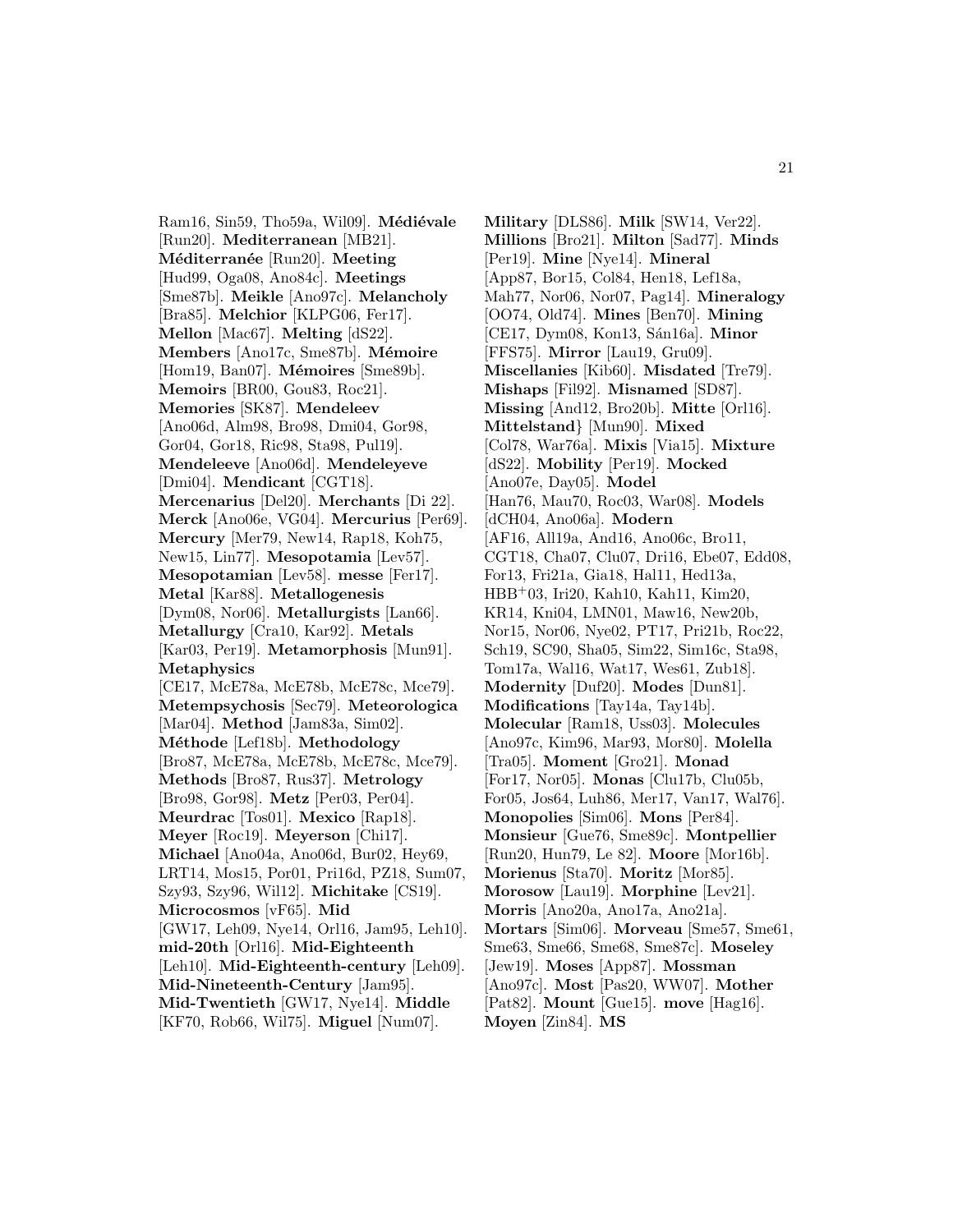[Dun65, Jam19b, Tim06, Fer09, Fri59]. **Ms.** [Tho59b]. **MSS** [Kib60, Ple59]. **M¨uller** [Bro20a]. **Multidisciplinary** [Pul19]. **multiple** [Chi17]. **multiples** [Chi17]. **M¨unchen** [Ano05a, Mor06]. **M¨unster** [Lau19]. **Murdoch** [Sha05]. **Museum** [Ano97c, Bro20a, VMT22]. **Museums** [Ano82]. **Museumsinsel** [Ano12a]. **Music** [Wel51]. **Musings** [Mor12]. **Muspratts** [Mor16a]. **Mutability** [Run18]. **Mystery** [Fer16, Kau83, Per84]. **Mystical** [Bra85]. **Mysticism** [Hei95, Mer90]. **Mythos** [Zim84].

**Nâgârjuna** [Wuj84]. **Nadim** [Füc51]. **Nahrung** [Orl16]. **Nakayama** [Ano75c]. **Names** [HS15, HS20, O'N21]. **Nancy** [Per03, Per04]. **Naples** [Gia18]. **Napoleonic** [Sel07]. **Narrative** [Zub21]. **Nathan** [Ano75c]. **National** [Joh18]. **Nationalistic** [Sch89]. **natura** [Gan20b]. **Natural** [Bax13, Dob71, Dob73, Dob74, Duc08, Gib60b, Gor21, Gre38, Gue15, Hei73, Kir03, Lef18a, Lla85, Rat66, Ree77b, Roo18, Sch67, Sie08, SK87, Kim20]. **Naturalism** [PW74]. **Nature** [Cha17, Cob20, Day05, Deb68, Gou83, GL17, Kno06, Web66, Wee07, Ano07e, Hei73]. **Naturforschers** [SK87, Don88]. **Naturphilosophie** [Löw80]. **Navelbine(R)** [Tom18]. **Nazi** [Kea92, Rei10]. **Nearly** [Kle15]. **Nearly-** [Kle15]. **Neglected** [Sut76]. **Nehemiah** [Roo07]. **Nemours** [Sme89b]. **Neo** [Old74]. **Neo-Platonic** [Old74]. **Neoplatonic** [Pag60]. **Netherlands** [Bro02, Hen18, RK06, Van04]. **Nettesheim** [MJ75, New82]. **network** [Mal08]. **Networks** [Mor21a, Pui04]. **Never** [Wes80, Dob82a]. **Newlands** [Gor18]. **Newly** [LRT14, Pri13]. **Newman** [Sha05]. **News** [Ano98a, GC96, Hud98, Lea97]. **Newton** [Roo18, Sch19, All19b, DP03, Dob79, Dob82b, Geo57b, Hei73, McG68,

Mcg67, Tay56, Tha68, Wal80, Wes75, Wes80,

Wes84, Dob82a, Ano06b]. **Newtonian** [Sme71]. **Newtons** [Gor98]. **Nicholas** [Lau19, Pow98]. **Nick** [Ano06a]. **Nicolas** [Pri16a]. **Nicolaus** [KLPG06]. **Niederer** [Mun90]. **Nikolai** [Bro95]. **Nikolaus** [Lau19]. **Nine** [LRT14]. **Nineteenth** [And10, Ave86, BSGBBV02, BG00, DM97, Dol98, Fis18, GB14, Goo69, Jam95, Kra89, Sal13, Sch06, Tra14, Vag19, Wey76, Whi18, BS14, CC80, Gor77, PG21, Lac17, Le 15, O'N21, Olt05, MR20, Sim14a]. **Nineteenth-Century** [BG00, Dol98, Fis18, Sal13, Tra14, Whi18, Sch06, BS14, Gor77, Lac17, Olt05, PG21]. **NiO** [Bro16b, Bro16b]. **NiO-Kristalle** [Bro16b]. **Nitration** [War76a]. **Nitre** [Por01, Szy93, Szy96]. **Nitrogen** [Far71, HJ02, Kau72, Mår19, Tra17]. **no** [Hom19]. **Nobel** [BR00, DFB22]. **Nobelpreisträger** [Ano04a, BR00]. **Noblewomen** [Wal16]. **Nocturnall** [Hay77]. **Noel** [Bro20c]. **Nomenclatural** [O'N21]. **Nomenclature** [HS15, HS20, NW18, Sim02, Lef18b]. **Nomination** [DFB22]. **Nominations** [Ano05d, Ano07c, Ano07d, Ano17a, Ano20a]. **non** [Del20]. **North** [CS19, McV75]. **Norton** [Rei57]. **Norwegian** [Lyk20, Nie16]. **Notation** [O'N21]. **Note** [Bai00, Le 73, Sme77, Sme78, Wil09]. **Notebooks** [Ano07b, HRR03]. **Notes** [Ano04b, Ano05e, Ano05f, Ano05g, Cop92, Leh09, Poo09, Wes61, Vic94]. **Notices** [Ano70e, Ano70f, Ano72d, Ano73e, Ano73f, Ano74c, Ano75f, Ano75g, Ano77c, Ano89e, Ano98b, Ano01c, Ano04c, Ano06f, Ano06g, Ano07h, Ano07i, Ano10d, Bro97b, Hom01, Pri99, Ano11d]. **Notions** [Pap90]. **Novel** [Kea92, Gor19]. **Novella** [Cri73]. **November** [LP05]. **noviembre** [LP05]. **Noyes** [Ser76]. **NS** [Joh18]. **NS-Herrschaftsapparat** [Joh18]. **NTNU** [Nie16]. **Nuclear** [Her14]. **Nucleic** [Hun99]. **Numbers** [Wil88]. **Numerical** [Kar93].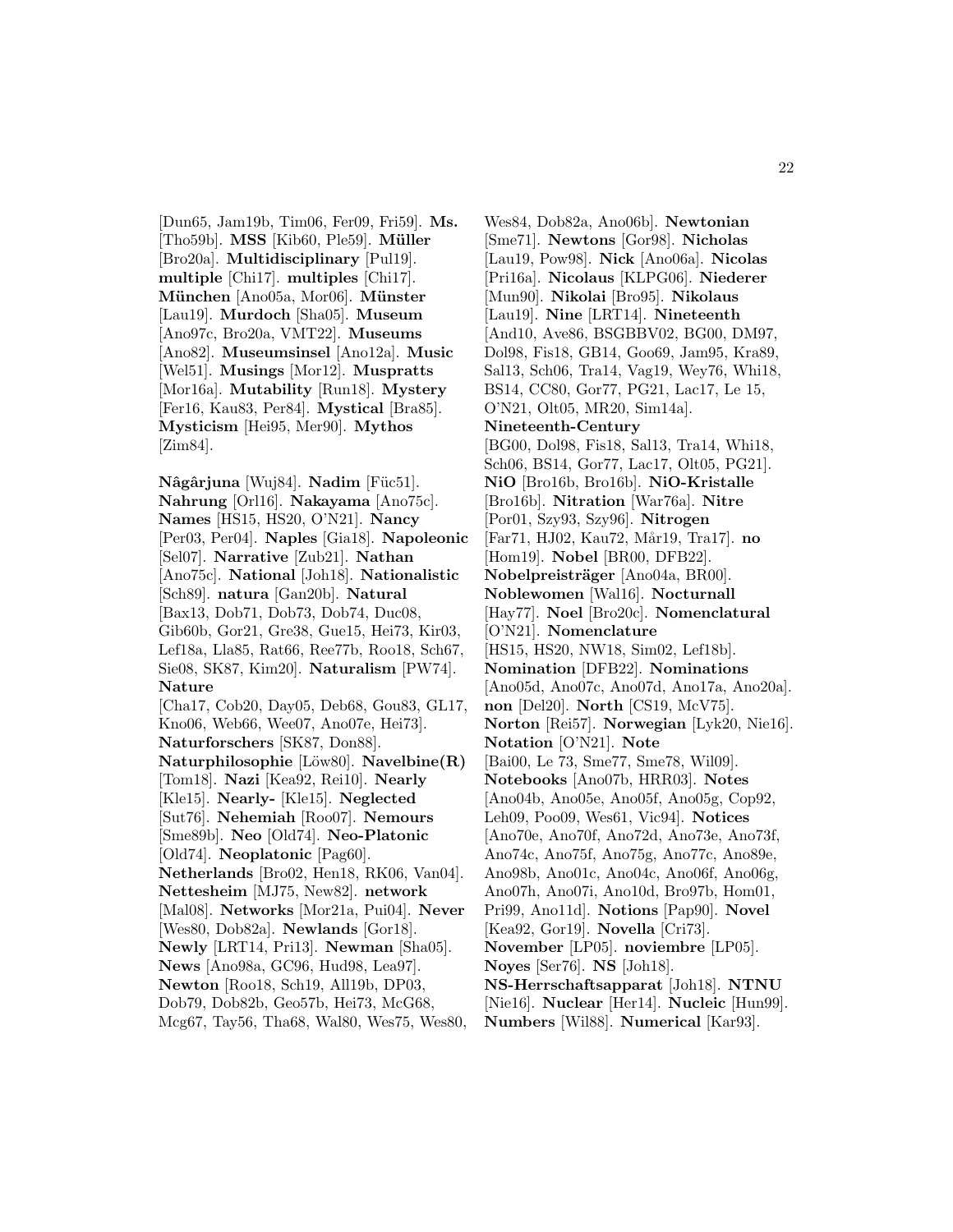**Nut** [Tha68]. **Nut-Shell** [Tha68]. **Nutrition** [dMC15]. **Nutritional** [PV17]. **Nye** [Ano06c].

**O** [Bro02, Ano06d, Dmi04]. **Oak** [Tra95]. **Oakleigh** [Vic94]. **Obituary** [Bro20b, Duv96, Hol56, McK60]. **Object** [Amb22]. **Observations** [Per69]. **Observed** [Kle95]. **occidentale** [Hed17]. **Occult** [Dav87, FH05, Num07, Mac67]. **Ocherka** [Dmi04]. **Ocherki** [Ano06d]. **Odling** [Fis96]. **Oeconomics** [Rob06]. **oeuvre** [Duc08]. **Offensive** [Ric04]. **Officer** [Fis96]. **Oganesson** [Pul19]. **Ohio** [Her18, Her18]. **Oil** [Low18, Mus17]. **Oils** [Rae06]. **Old** [PT17, MT12, Rya90, VMT22]. **Oldest** [Kar90b]. **Olfactory** [Whi18]. **Olschki** [Bar19a]. **Omodeo** [Kim20]. **One** [Roq17, Ano97c, Moy89, Ree15, GL18]. **Open** [Ano05c, Pio18]. **Operationum** [GS89]. **Opponent** [Rei10]. **Opportunity** [Pui04, Sut76]. **Opposites** [Pay89]. **Opposition** [Ric98]. **Optical** [HJ02]. **Opticks** [Tha68]. **Orchil** [WK16]. **Order** [BSGBBV02, Lef18a]. **ordered** [Ano06d, Gor04]. **Orders** [CGT18, Gia18]. **Ordinall** [Rei57]. **Orfila** [GL21, BS14, BG00]. **Organic** [Ano97c, Bro87, Fis73a, Fis73b, Fis74, HS15, Kap69, Las03, Lev70, Löw80, Mar93, Mun91, Rae89, Ram00, Roc87, Ros02, Rus87, Sch94, Sho03, Wei18]. **Organisation** [Sla04]. **Organised** [Lev21]. **Organisms** [Qui16a]. **Organizations** [Rae95]. **Orgin** [Mah77]. **Origin** [BJJK81, Col78, DeK80, Dub61, Gro21, New90a, Roc83, She70b, Sie82]. **Original** [Fri59, Sta70]. **Originator** [MC06]. **Origins** [Ben70, Del21, Gol80, Mas91, Pol15, Roc03, She62, She70b, Sum07, Tay37b]. **Orna** [Kra16a]. **Ornament** [Jam95]. **O'Shaughnessy** [Gor83]. **Oster** [Ano05c]. **Ostwald** [Kra18, DFB22]. **Oswald** [Sha03]. **Other** [Bee94, Tho60b, Van17]. **Otto** [BR00, Bro16c, Ano04a]. **Our**

[Bro21, Sch22]. **Ouroboros** [She62]. **Ours** [Nye14]. **ouverts** [Pio18]. **Own** [MC06, Van04]. **Oxford** [Bar19b, Hal11, Kni04, Kra16a, Pul19, GS61, HBB<sup>+</sup>03, Kni17, Lev81, MT12, Tho59b, VMT22]. **Oximes** [Kau72]. **Oxygen** [All92, Cro95]. **Ozonised** [Rae06].

**P** [Ano06e, Bro02, Vic94]. **P.** [Rob06, Sme89b]. **PA** [Tra05]. **Pagan** [Hal11, Van09]. **Page** [Sim22]. **Paint** [DeK09]. **Painted** [New20b]. **Painters** [Ano05b, Cla01]. **Painting** [Amb22]. **Paintings** [Dav87, Low18]. **Pair** [Tay49b]. **Paiva** [Fil92]. **Palaeontology** [Kni74]. **Palgrave** [Ano05c, Mor06]. **Palgrave/The** [Ano05c]. **Palingenesis** [Sec79]. **Palissy** [Kir61]. **Palladium** [DU79, KCU81]. **Panaceia** [Wal16]. **Panopolis** [Hal09]. **Pantheism** [Szu88]. **Pantheus** [Nor05]. **Paper** [Gor18, HS18, NW18, RT97]. **paperback** [Ano97c, CS19]. **Papers** [Clu07, FFS75, Tay49a, Wil68, Wil70a]. **Paracelse** [Fra17]. **Paracelsian** [Con22, Deb60, Deb62a, Gan20b, Har00, Maw16, Mor21b, Mur20, PW69, Ree75a, Ree75b, Tos01]. **Paracelsianism** [Hed21]. **Paracelsians** [Deb81]. **Paracelsus** [Cis08, Dan06, Eam21, Fra17, Gan20a, KH20, Mor96, New20a, Pag60, Pag61, Pag62, PW74, Rat63, Roc85, She48, Spa20, Tit38]. **Paradigm** [Sha20]. **Parallel** [Min18]. **Parent** [Mer17]. **Pariente** [Num07]. **Paris** [Hom19, Kah21, Pri13, CS79]. **Parisian** [Per10b]. **Parity** [Mas91]. **Parkes** [Kni86]. **Parkinson** [Kni74]. **Part** [And12, Ano68a, Cra10, Dob73, Dob74, FFS73, FFS74a, FFS74b, FFS75, FFS76, FFS77, Fis73b, Hey37b, Kah10, Kah11, Kin82, KCU81, McE78a, McE78b, McE78c, Mce79, Per03, Per04, Sin88a, Sin88b, Sme87a, Sme87b, Tay14a, Tay14b, Wil68, Wil70a]. **Participation** [Kik11]. **Partington**

[And12, Ano84b, Ano85c, Ano88b, Ano07f,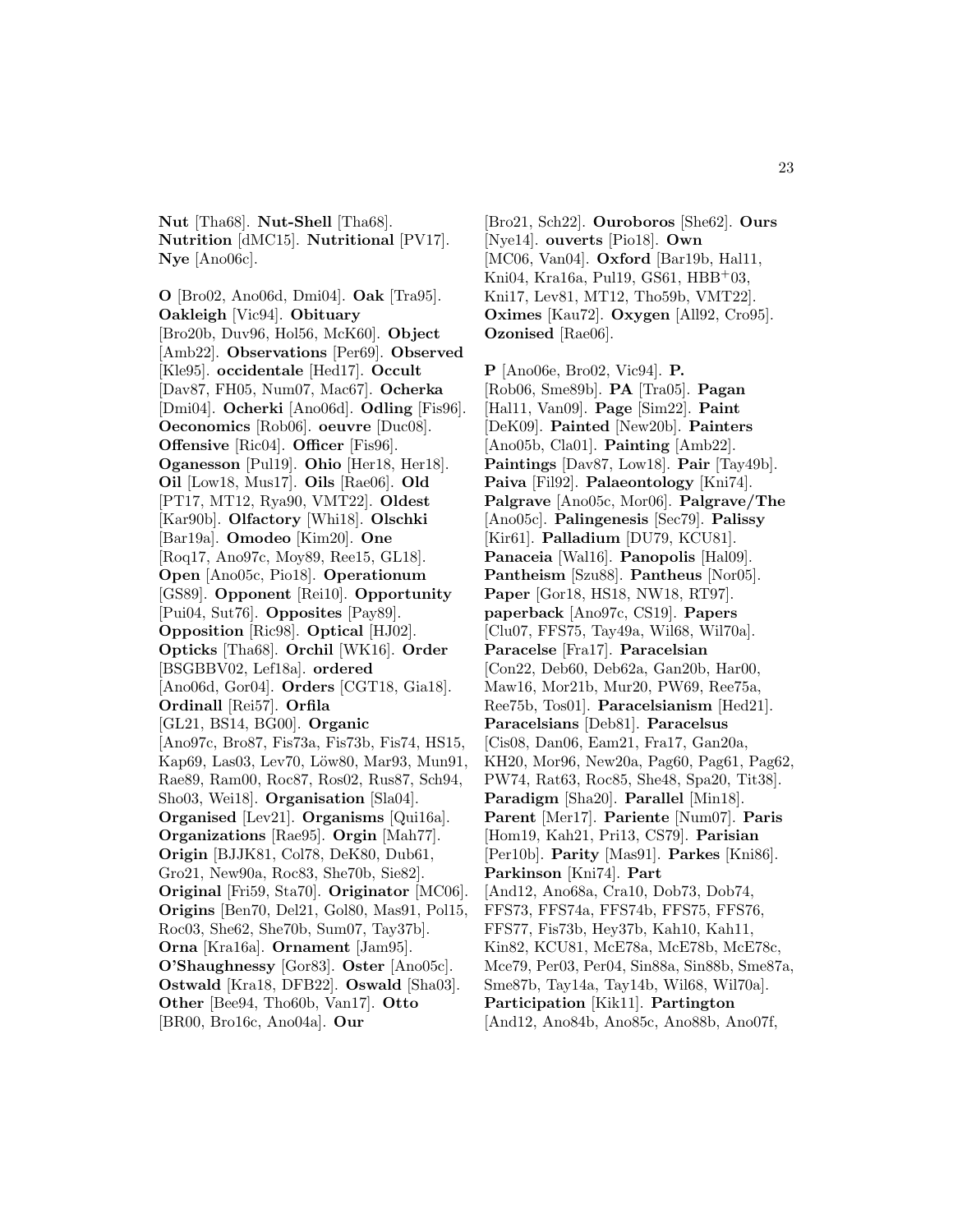Ano07g, Ano16a, Ano16b, Ano16c, Ano19b, Ano20b, Ano22a, Bro19c, New90b]. **Parvenir** [Zin84]. **Passion** [Hor18]. **Pasteur** [Mas91]. **Patents** [Gab16]. **Path** [Big17, Nic12]. **Pathology** [Arm12]. **Pathway** [Ant19, Nic12, Roc19]. **Pathways** [Ano97c]. **Patrimoine** [Hom19]. **Patriotism** [Car16a]. **Patronage** [Mer20, PZ18]. **Patterns** [Hom05]. **Paul** [Mor06, Far89, Sán16c]. **Päuser** [Ano06e]. **Payen** [Mer03]. **pbk** [Ano05a, Ano06a, Ano06b, Ano06e, Ano07e]. **Peculiarities** [Gol17]. **Pedagogical** [Tay14a, Tay14b]. **Pedagogy** [DFB22]. **pensamiento** [LP05, Num07]. **People** [Ano07e, Day05]. **Perchlorate** [Tra14]. **Peremen** [Dmi04, Ano06d]. **Pérez** [Num07]. **Perfect** [Low18]. **Perfecto** [Del21]. **Performance** [Mor22]. **Perfume** [Lon07]. **Period** [Löw80, Ree20, Sie08, Sel07]. **Periodic** [Ano06d, Bro16a, Gor04, Gor18, Kaj13, Kra16a, Pul19, Pul20, FCO15]. **Periodicity** [Roc19]. **Peripheral** [Fil92, Pal10]. **Peripheries** [Hom05]. **Perpetual** [Hei73]. **Perry** [Shm94]. **Personal** [Sme87c]. **Personality** [Gol17, GLCK76]. **Perspective** [Car16a, GL15, Kra16b, Pul19, Sim98, WW07]. **Perspectives** [Ano97c, Bro20d, Mos97, Sim16b, Tim06]. **Peru** [CE17, New20c, Min18]. **Pest** [Gay12]. **Pesticides** [Gay12, Pér16]. **Peter** [Ano07e, FFS74a, Gol83, Pra91, Rei10, Sum07]. **Petersburg** [Ano06d, Wer13]. **Petroleum** [For38, Sta98]. **Petrus** [Cri73]. **Pewterer** [Rue22]. **Pharmaceutical** [Ano06e, BCS03, Pap90, RST03, Sim06, Ano06e]. **pharmaciens** [CS79]. **Pharmacist** [For08]. **Pharmacists** [Sel07]. **Pharmacopoeia** [Qui16b]. **Pharmacopoeias** [Sim22]. **Pharmacy** [Hen18, MB21, Sim98, Sim16c, Bar19a]. **Phials** [SvOM93]. **Philadelphia** [Ano06e].

**Philalethes** [New90a, Wil64, Wil72].

**Philanthropy** [CA15, GW17]. **Philip** [Vau04]. **Philipot** [Roo01]. **Philipp** [Mor96, Tho88]. **Philosopher** [McE78a, McE78b, McE78c, Mce79, Por01, Sch67, Szu86, The86, Rus19]. **Philosophers** [Pol20]. **Philosophica** [Ano84a]. **Philosophical** [Bro02, Cha21, Kle15, Tay14a, Tay14b, Deb80, Old73]. **Philosophicall** [Jos63]. **Philosophies** [Vag19]. **Philosophorum** [Hal09, Ple59]. **Philosophy** [Bax13, Bro02, Cle21, Deb80, Dob71, Dob73, Dob74, Duc08, Gay97, Gib60b, Gor21, Gre38, Hei73, Kaj13, Kim91, Kir03, Kni16c, Ree77b, Roo17a, Sán16b, Szy96, Web67b, Roo18]. **phlogistic** [Sie89]. **Phlogiston** [All92, Con96, Jen81, Lei75, Mau02, Sud78]. **Phoebus** [Hun99]. **Phosphor** [Kel14]. **Phosphorus** [Sou00]. **Photography** [Amb22]. **Photosynthesis** [Nic12, Sco70]. **Physical** [Ano06c, Mcg67, Nye02, Wei18]. **Physician** [Fig65, Fil92, Rag12, Wil63b]. **Physicians** [Sel07]. **Physics** [Run18]. **Physiology** [Col96]. **Physitians** [Web67a]. **Piccardi** [Bar19a]. **Pickering** [Bur02]. **Pictures** [Pet15]. **Pietro** [Kim20]. **Pile** [Sud80]. **Pillars** [Gay00]. **Pinner** [Ano06b]. **Pioneer** [Gor83, Sán16c]. **Pioneering** [Bro20e]. **Pioneers** [Jam22]. **Pittsburgh** [Tra05, Tar03, Tar05]. **Place** [Bre76, Gou83]. **Places** [Ano07e, Day05, RK06]. **Planetary** [Car16a]. **Plant** [Kle05]. **Plantis** [Tho63b]. **Plants** [Mor22, Roo07, Str79]. **Plastic** [Ano97c, Mei95]. **Plastics** [Ano97c, Mos97]. **Platinum** [And15]. **Plato** [Wil88]. **Platonic** [Old74]. **Plattes** [Deb61, Geo62]. **Playhouse** [Her18]. **Please** [MC06]. **Pliny** [Lon07]. **Plot** [Tay49a]. **Plutarch** [vL48]. **Pneuma** [Rin17]. **Pneumatic** [ML08]. **Pocket** [Sal19]. **Poem** [Sal17]. **Poetics** [Ano08a, Sad77, Söd07]. **Poetry** [Kah10, Kah11, Lin84, War76b]. **Poison** [Dav87, Mur22, Wat17, Orl16]. **Poisoned** [SMGL18]. **Poisoning** [S´an21]. **Poisonous**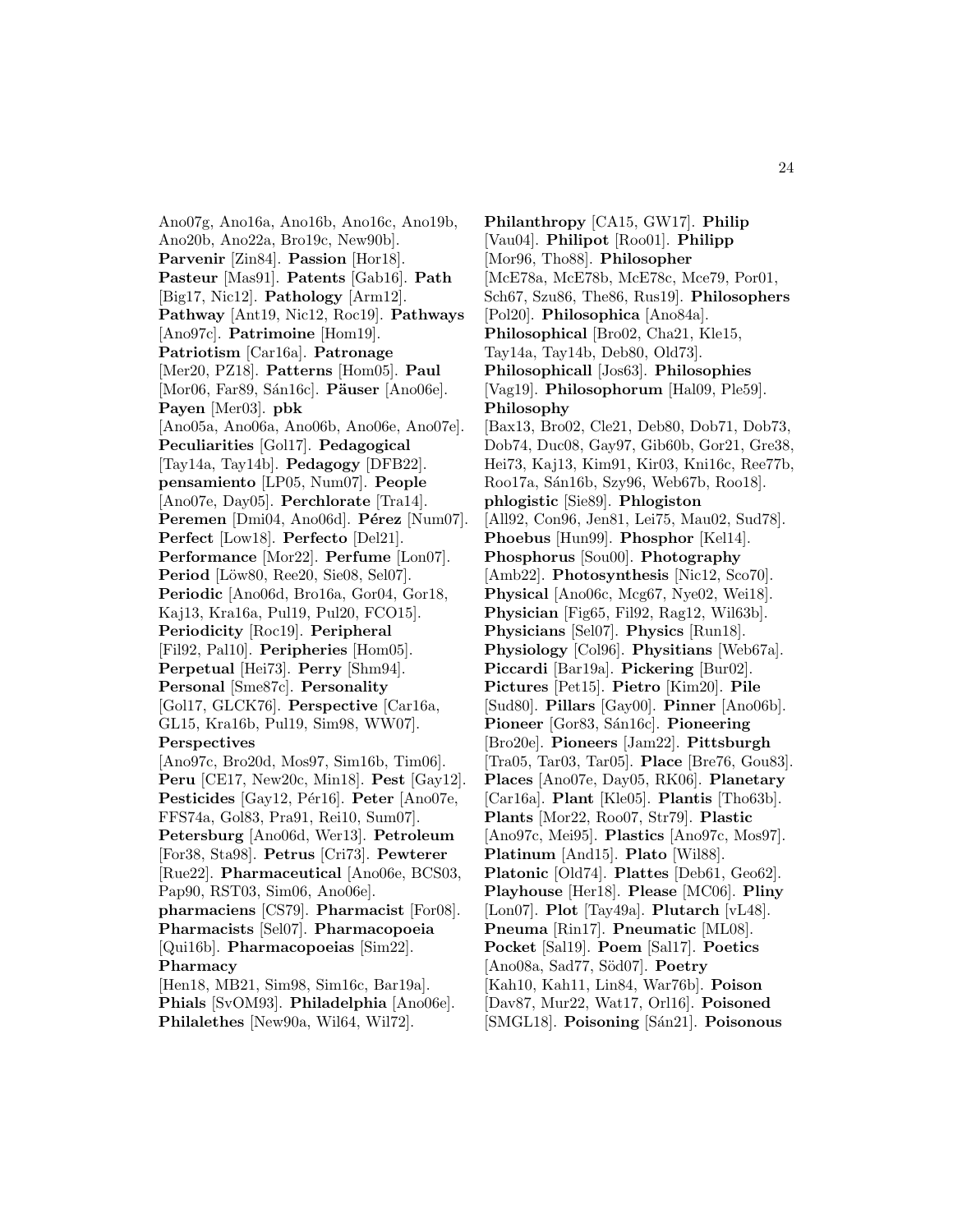[NG20]. **Poisons** [Rya90]. **Policies** [PV17]. **policy** [Orl16]. **Political** [Cha07]. **Politics** [Lei16, Lev81, S´an16a]. **Politik** [LE03, Mor06]. **Pollution** [NG20, Ree12, Wat17]. **Polonium** [Her18]. **Polymers** [Ras18]. **Polytechnique** [Lan81]. **Pont** [Sme89b]. **Pope** [Jos49a]. **Popp** [PZ18]. **Porcelain** [Kle13]. **Porta** [Hed17]. **Portable** [DeK09, Sme66]. **Portrait** [Jen04]. **Portugal** [De 85]. **Portuguese** [Abr79]. **Positions** [mKC21]. **Post** [Hor11]. **Post-war** [Hor11]. **Postage** [RT97]. **Pot** [dS22]. **Potassium** [Sou00]. **Potsdam** [Ano04a, BR00, BR00]. **Powder** [Jon93]. **Power** [Web67b]. **Powers** [Bow75, Szu88]. **Pp** [Ano75c, Ano97c, Ano04a, Ano05b, Ano05a, Ano05c, Ano06c, Ano06a, Ano06b, Ano06d, Ano06e, Ano07a, Ano07b, Ano07e, Ano08a, Bar19a, Bar19b, Bro20a, Bro97c, Bur02, CS19, Dob82a, Don88, Hal11, Her18, Hom19, Kim20, Kni04, Kra16a, Las96, Lau19, Mor06, Num07, Pul19, Rat92a, Run20, Sha05, Tra05, Vag19, Vau04, Vic94]. **Practical** [Hen19, Jam83a, Mor69, Vin09, Wil98]. **Practice** [Kel12, Mei83, Nor20, PHW22, Rae16, Taa14, War76b, Wil98]. **Practices** [Eli11, Maw16, PV17]. **Practise** [Geo57a]. **Prague** [Kar90a]. **Pratique** [Nev62]. **Pre** [Cam91, Mck61b, Nor06]. **Pre-History** [Cam91]. **Pre-Modern** [Nor06]. **Pre-Publication** [Mck61b]. **Prediction** [GL17]. **Preliminary** [Ber92, Duc08, Kah10, Kah11, Ple59]. **Prelude** [Per69]. **Preparation** [Col84, Por01]. **Preparatory** [Low18]. **Present** [Las03, Jam15, Bar19b]. **Presentation** [dS22]. **Press** [Ano75c, Ano97c, Ano06c, Ano06a, Ano06b, Ano06e, Ano07e, Bar19b, Bro97c, CS19, Dob82a, Hal11, Her18, Kni04, Kra16a, Las96, Mor06, Num07, Pul19, Tra05, Vic94]. **Press/Science** [Ano97c]. **Presses** [Run20]. **Pressure** [Ree12, Ree20]. **Pretiosa** [Cri73].

**Preußen** [Hag16]. **Previously** [Big17, Jen04]. **Priestley** [Abr64, Con96, McE78a, McE78b, McE78c, Mce79, Mck61a, Sch67, Sme68]. **Primam** [Big17]. **Primary** [Ano05c, Ost02a]. **Prime** [Pag61, PW74]. **Primi** [Big17]. **Principe** [Bur02]. **principes** [Per84]. **Principle** [Web66]. **Principles** [Hir81, Kle14, Lev21, McG68, Old73, Riv18]. **Print** [Clu17a]. **Printing** [RT97]. **Priority** [Ful75, Rae97, Rus19]. **Private** [Eli11, GW17, Kah21]. **Privilege** [Mor85]. **Prize** [Ano07f, Ano07g, Ano16a, Ano16b, Ano16c, Ano19b, Ano20b, Ano22a, Ano84b, Ano85b, Ano85c, Ano88b, DFB22, New90b]. **Prizewinners** [Ano00b]. **Probably** [Bri66]. **Problem** [Cec04, Lev70, LE03, Mor06, Tar02, Tat19, Tra14, Wil64]. **Problematic** [Kir03]. **Problems** [Goo69, GL17, Kin81, Kin82]. **Proceedings** [Rat92a, vM90, Roq17]. **Process** [vR07]. **Processes** [Sco70]. **Production** [Cha81, Gol18, Maw18, Wil75]. **Productions** [Van17]. **Products** [Mer03, Sie08]. **Profession** [Hom99]. **Professional** [App77]. **Professions** [Roc94]. **Professor** [Kir03, Lyk20, Rea61]. **Profiles** [Ano97c]. **Progeniture** [Tay14a, Tay14b]. **Progress** [Kin81, Kin82, Löw80, Mar93, Ano97c]. **Project** [Fig73, Her18]. **Prolongation** [Hed13b]. **Prominent** [Ano07e, Chu14, Chu13]. **Promise** [Zub21]. **Proofs** [Sán21]. **Propaganda** [CA15]. **Propagandist** [Har00]. **Property** [Hem15, Roq16]. **Prophecy** [Lei16, New90a]. **Prophet** [Hal11, Van09]. **Proponents** [Abr64]. **Prosecutor** [Las94, GL21]. **Prospect** [Ful19]. **Prospecting** [Dym08]. **Prospectors** [Mac88]. **Prospectus** [Nev60]. **Protecting** [dV22]. **Protein** [TR99]. **Protestant** [Kim20]. **Prout** [Bro86a]. **Providence** [Bax13]. **Provincial** [Le 82, VP18, Per03, Per04]. **Prussia**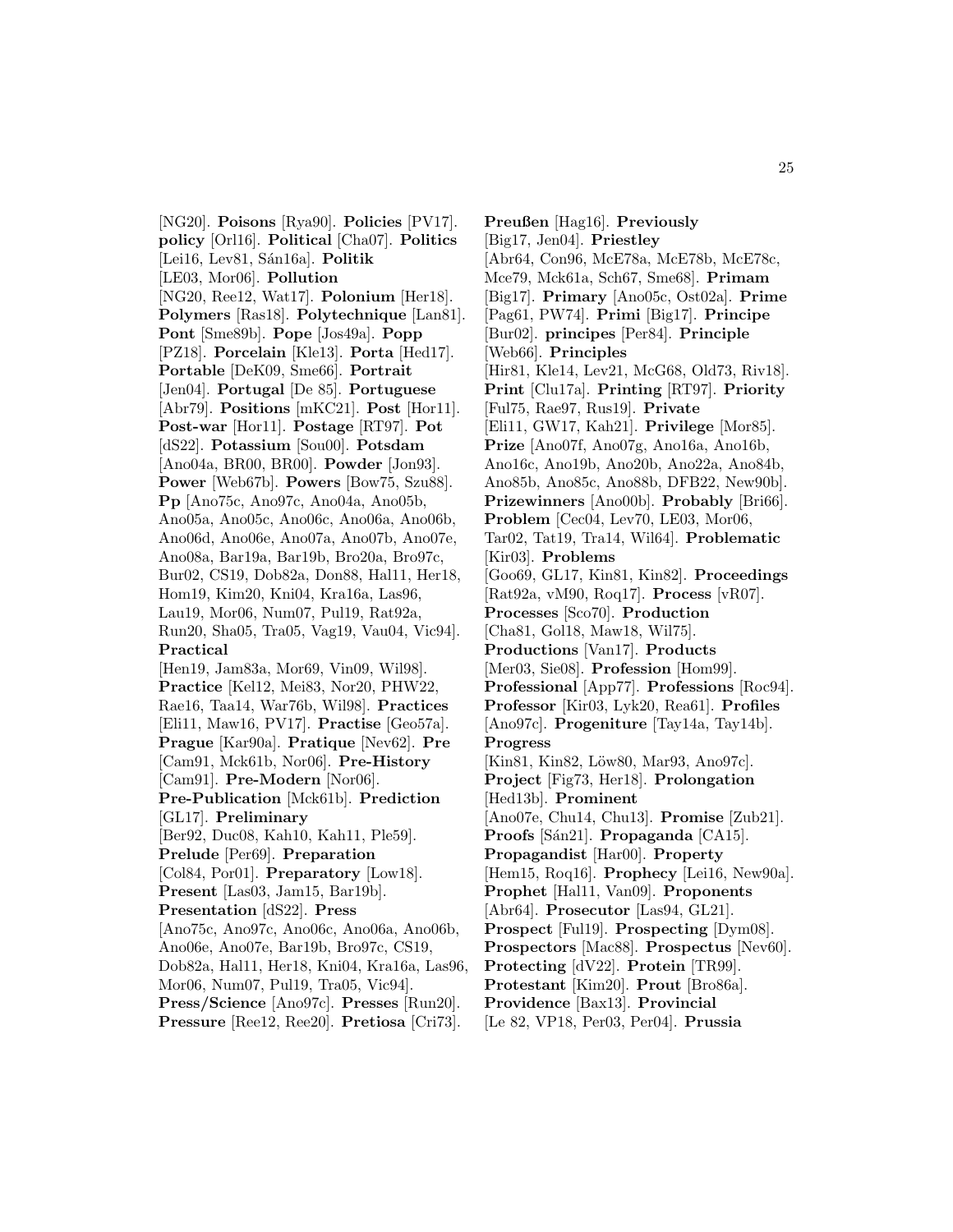[Hag16, Hij21]. **Prussian** [Kle13]. **pseudo** [New20a, Gru06, Gru09, Man61, Mar09, Mou09, New14, New15, Szu88, Tho63b]. **Pseudo-Albertan** [Gru06]. **Pseudo-Albertus** [Gru09]. **Pseudo-Aristotelian** [Man61]. **Pseudo-Avicenna** [Mou09]. **Pseudo-Democritus** [Mar09]. **Pseudo-Galen** [Tho63b]. **Pseudo-Lullian** [Szu88]. **pseudo-Paracelsus** [New20a]. **Pseudo-Roger** [New14, New15]. **Psychological** [Mar75]. **Psychologists** [RW88]. **Psychology** [vF65]. **Public** [BV17, Bro97d, Eli11, Kah21, Las94, Mil68, Ric98]. **Publication** [Bai00, Mck61b, Sme89b]. **Publications** [Ano58a, Ano60a, Ano64a, Ano67b, Ano68c, Ano70a, Ano70b, Ano05b, Bro02, Zot93]. **Published** [Gib60a]. **publisher** [Kim20]. **Publishers** [Ano07b, Bro02]. **Publishing** [Ano07a]. **Pure** [Cob20, Uss15, Kni16a]. **Puritan** [Bil13, Rat63, Web67a]. **Purling** [Rue22]. **Purple** [Kir18, WK16]. **Puzzles** [Wil73]. **Pythagorean** [Wil88, Wil98]. **q** [Car17a]. **quˆete** [Pio18]. **Qualitative**

[Jam83a]. **Qualities** [Clu71, Mcg67]. **Quality** [PG21, Las10]. **Quantifiable** [Ban07]. **Quantification** [Ede96]. **Quantified** [Tay08]. **quantum** [Sim14b]. **Queen** [Pri79, RT97]. **Quellen** [Ano04a]. **Query** [Bra85]. **Quest** [Kle15, Roo17a, Sch22, Pio18]. **Question** [Cha07]. **Quiet** [Mor16b]. **Quotation** [Ple69]. **Quoted** [SLT49].

**R** [Bro02, Bur02, Rat92a, Sha05]. **Rachel** [Tra12b]. **Radical** [Hed13b, Lev81]. **Radio** [Tre79]. **Radio-Activity**} [Tre79]. **Radioactivity** [Sin85, Sin88a, Sin88b]. **Radium** [Her16]. **Rain** [NG20, Sán16a]. **Raleigh** [Rat66, Shi49]. **Ramsay** [Tre74, Wat95]. **Ranelagh** [Bou22]. **Rapport** [Kle95]. **Rare** [Kra21]. **Raritan**

[Mor06, Tra04]. **Rasaratnâkara** [Wuj84]. **Rationality** [HS20]. **Ratione** [GS89]. **Ray** [DeK09, Tre79]. **Raymund** [Pat88]. **Rayon** [Mor18b]. **Razi** [Hey38a, New14, New15, Par38a]. **Re** [For21]. **Re-enactment** [For21]. **Reaction** [Cre17, Wei18]. **Reactions** [Sin59]. **Reader** [Ost02a, Ost02b, Ano05c, Ano05c]. **Reading** [Nor05, Sch19]. **Real** [Gan20b, Zac56]. **Realm** [McG68]. **Reappraisal** [Per73]. **Reasoning** [Lan22]. **Receipt** [Bay05]. **Received** [Ano58a, Ano60a, Ano64a, Ano67b, Ano68c, Ano70a, Ano70b, Ano71a, Ano72a, Ano73a, Ano73b, Ano74a, Ano75a, Ano75b, Ano89c]. **Reception** [For05, GC80, Per82]. **Recipe** [Ano05b, Cla01]. **Recipes** [All19a, Mor21a, Car17a]. **Recollections** [GLCK76]. **Recombinant** [GS16]. **Reconsidered** [Con96]. **Reconstruction** [For21, Hor11]. **Record** [DN37]. **Records** [RST03, Ano06e]. **Recta** [Gru09]. **Red** [CT88]. **Redemption** [She59]. **Rediscovered** [Fri59]. **Rediscovery** [Koh75]. **References** [Bur92, Gou82, vL48]. **Refined** [Rue22]. **Refining** [Rap18]. **Reformation** [Mon63, dV22]. **Reformers** [Web67a]. **Reforms** [Sel07]. **Refuge** [Naw14]. **Regency** [LR16]. **Regimens** [Dob79]. **Region** [Tar03, Tar05, Tra05]. **Regionalgeschichte** [Ano04a]. **Regius** [Lev81]. **Regulation** [GL15, Ree12, SMGL18]. **Rehabilitation** [Fin91]. **Reich** [Joh18, Ano12a, Joh18]. **Reign** [Kra22]. **Reinterpretation** [Kle95, Koh75]. **Related** [PW69]. **Relation** [BN80, Col96, Kir03]. **Relations** [Sad77]. **Relationship** [Bra85, Bro21]. **Relationships** [BJ21]. **Relatives** [Mor80]. **Relazioni** [Car17b]. **Reliable** [Taa14]. **Religion** [Mor96, Num13, Son77, dV22]. **Religious** [Bro48, Gia18]. **Reluctant** [Per82]. **Remane** [Ano04a]. **Remarks** [Ano94c, Cia01, vL38]. **Remedies**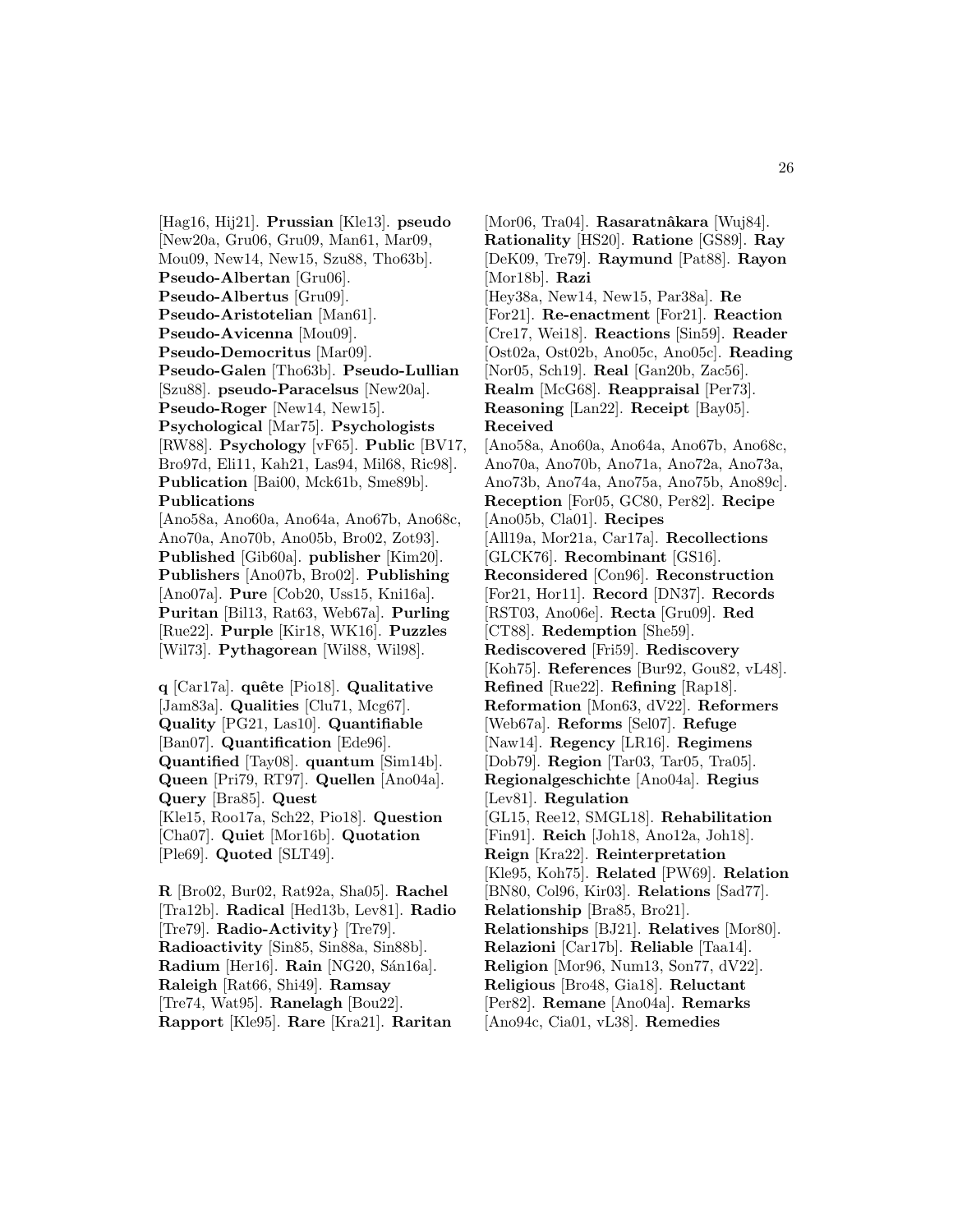[MB21, Taa14]. **Remedy** [Riv22]. **Remsen** [Han76, War08]. **Renaissance** [Num07, Roo18, Bra85, Deb67, Deb68, Deb72, Deb81, FH05, Gel94, Gui80, Mar04, Mur22, PW74, Sad77, Sec79]. **Renewal** [Tar03, Tar05, Tra05, Zin84]. **Renn** [Ano07b]. **Renovation** [Roc94]. **Reorganisation** [Fau11, Kik11]. **Replication** [For21]. **Reply** [Bro86a]. **Report** [Hud99, Par37b, Ple59, Tra93]. **Reports** [Kni94]. **Representations** [NW18]. **Representing** [Cob19]. **Repression** [ZH05]. **Reproducing** [AF16, Hed13b]. **Reproduction** [Num01]. **Rerum** [Num07, Gan20b]. **Research** [Ano07b, Arm12, BCS03, Car16a, Gel78, GW17, GL18, HRR03, Kra21, Lev58, Mor72, Rae89, Rus37, Sla04, Tre79, vR07, Nie16, Ano06e]. **Researchers** [Chu14, Chu13, Ano07e]. **Residues** [Tra12b]. **Resilience** [Sán16a]. **Resistance** [Cec04]. **Resources** [Kni19]. **Respect** [Luh86]. **Respiration** [McK38]. **Response** [All19b, Ano09a]. **Responses** [Bro16a]. **Rest** [Wes80]. **Restless** [BV16a]. **Restoration** [Rat64]. **Restrepo** [Pul19]. **Résumé** [Tit38]. **Resurrected** [Mat13]. **Rethinking** [Cis08, Dan06]. **Retrospect** [KP78]. **Return** [Ben72]. **Rev.** [Edd01]. **Reveal'd** [Dob79]. **Revelations** [Bil13]. **Reversal** [mKC21]. **Review** [Ano48, Ano51, Ano75c, Ano05b, Ano05a, Ano06c, Ano06a, Ano06b, Ano06d, Ano06e, Ano07a, Ano07b, Ano07e, Ano08a, Bág16, Bar19a, Bar19b, Bro02, Bro17b, Bro19a, Bro20a, Bro97c, Bur02, Car17b, CS19, Cra93, Dob82a, Don88, Gol18, Gor19, GL18, Hen19, Her18, Hom19, Hom95, Hor18, Jew19, Kah19, Kim20, Kir18, Kle04, Kni16a, Kra16a, Kra18, Las96, Lau19, Low18, Min18, Mor06, Mor18a, Pat92, Pul19, Ram18, Rap18, Rat69, Rat92a, Rat96, Roo18, Roq16, Run18, Run20, Rus98, Sch19, Sha05, Sme89a, Tak17, Tay19, Tom18, Tra05, Vag19, Vau04, Vic94, Whi18].

**Reviews** [Ano37a, Ano37b, Ano38b, Ano38c, Ano49a, Ano49b, Ano53, Ano56, Ano57a, Ano57b, Ano58b, Ano59a, Ano59b, Ano60b, Ano60c, Ano60d, Ano61a, Ano61b, Ano61c, Ano62b, Ano62c, Ano62d, Ano63a, Ano63b, Ano63c, Ano64b, Ano65b, Ano66a, Ano66b, Ano67c, Ano67d, Ano67e, Ano68d, Ano68e, Ano68f, Ano69, Ano70c, Ano70d, Ano71b, Ano71c, Ano72c, Ano73c, Ano73d, Ano74b, Ano75d, Ano75e, Ano77b, Ano80, Ano89d, Ano90b, Ano94d, Ano97c, Ano02, Ano04a, Ano05c, Ano07a, Ano08b, Ano08c, Ano09b, Ano09c, Ano09d, Ano10a, Ano10b, Ano10c, Ano11a, Ano11b, Ano11c, Ano12b, Ano12c, Ano12d, Ano13a, Ano13b, Ano13c, Ano13d, BKS<sup>+</sup>15, Bro80, Bro81, Bro84, Bro86b, Bro $90$ , Bro $00b$ , BZC<sup>+</sup>15, Buè03, Cle $93$ , Cle98, Col76a, Col83, Cou77, Deb76, Deb84, Dej73, Duc14, Far79, Gav99, Gre90, Hal96]. **Reviews** [Hal11, HFL<sup>+</sup>14, Hen03, HS88, Hud02, Hut92, Kar78, Kau93, Kau94, Kel78, Kel89, Kel97, Kni00, Kni04, Kwa03, MTC<sup>+</sup>14, Mau72, MJD<sup>+</sup>15, McK59, Mea01, Mei01, Mun97, Pag72, Pag83, Per79, Pri93, Pri94, Pum95, Rae96, Rat78, Rat92b, Ree84, Ree95, Ree97, RHF<sup>+</sup>14, RR05, Sch01, Sch87, She71, She75, She77, She79, She81a, She81b, She85b, She90, She91, Sho86, Smi80, Sno98, Sta87a, Sta87b, Sut98, Sut99, Tei95, Tor00, Tre82, War85, War89, Web82, Wil70b, Wil76, Wil91, Win83, Win91, Win92, Num07]. **Revisited** [Rat92a, vM90, Sim14b]. **Revisiting** [All19b, NG15, Ras18]. **Revolution** [Cro09, De 85, Gou83, Gue76, GL17, Lla85, Per10b, Rat63, Sim98, Web67a, Per03, Per04, Sme89c]. **Revolutionary** [Mor16b, Tom17b]. **Revolutions** [Cro95, Gou82]. **Reworking** [HRR03, Rob16, Ano07b]. **Rey** [McK58]. **Reynolds** [Amb22]. **Rheinberger** [Ano07b]. **Rhetorical** [Bro48]. **Rhodium** [KCU81]. **ricettari** [Car17a]. **Richard** [Dob82a, All19b, DU79, HB84, Mau02, Tay08]. **Richards** [Gay97, Kop76]. **Richmond**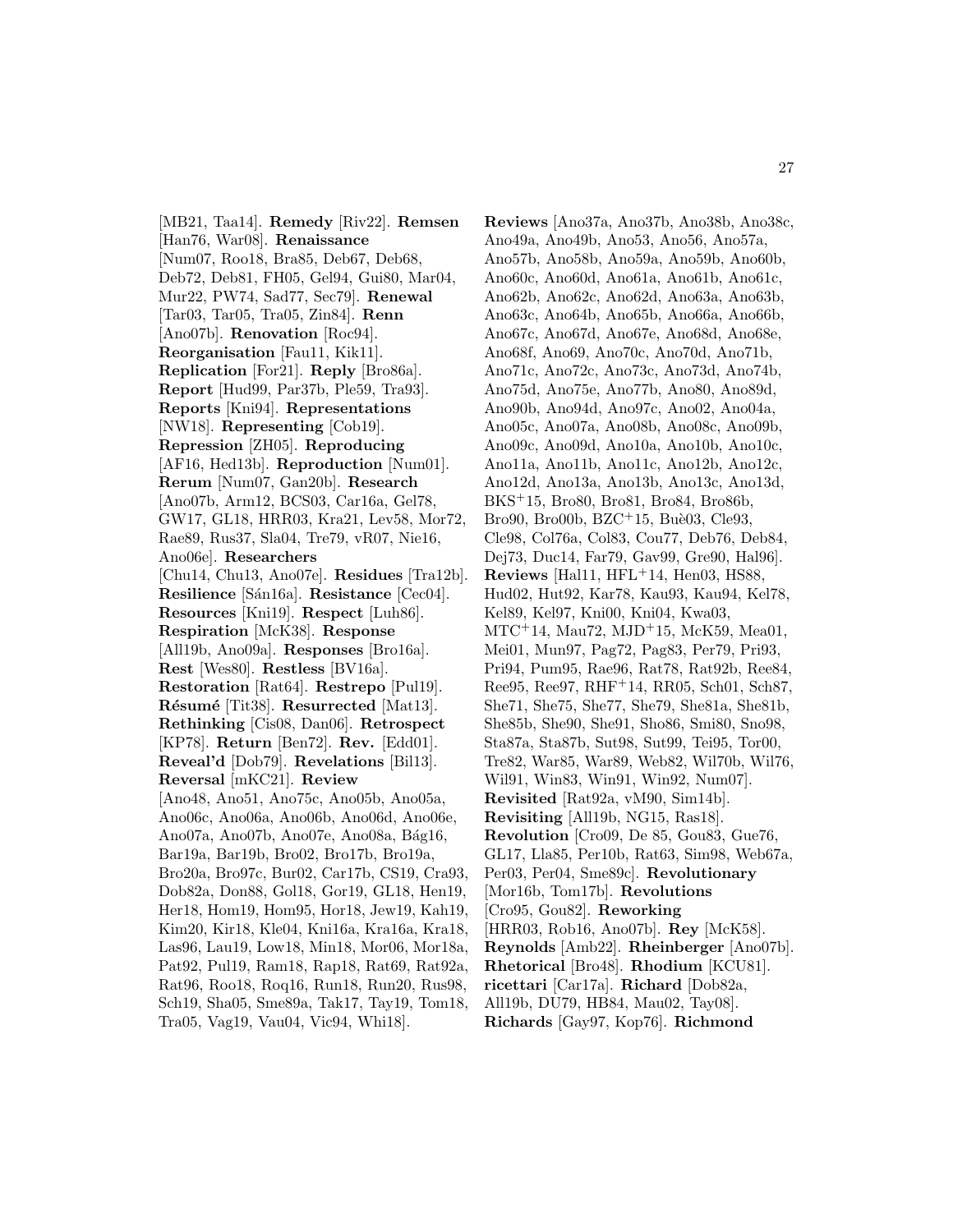[Ano06e]. **Ripley** [Bra79, Ram08, Ram10]. **Rise** [BV16b, Hom99, Mor11, Mun90]. **Rival** [Han67]. **River** [Tra04, Mor06]. **Road** [Ano07e, Chu14, Chu13]. **Roads** [Pag69]. **Robert** [Bro16b, Bur02, Sie08, Tay49a, Bou22, Bro16b, Bur99, Cle21, Deb67, Eam80, Fis18, HS78, HD00, HCP01, BJ21, Jos49b, Jos63, Kim91, Pri92, Pri16b, Sim20, Wes61, Zub21]. **Roberti** [Cam01]. **Roberts** [Ano07a, Tra91]. **Robinson** [Sie08, Sla01]. **Rocha** [CA15]. **Roche** [Ano06e]. **Roger** [Bre76, Mat13, New14, New15]. **Role** [Ede93, Jac00, Jan20, Kop76, Pri87, Rus87, SB92, Ser13, Tra14, Ber11]. **Roles** [Zub18]. **Rolfinck** [Pri21a]. **Roma** [Hed17]. **Roman** [Jan20, Lon07, Tar18]. **Romantic** [Kir03, L¨ow80]. **Rome** [Hed17]. **Root** [Wal80]. **Roots** [Mar21, Sch06]. **Rosicrucian** [Zub18]. **Rotger** [GL21]. **Rouelle** [Leh09]. **Rounds** [Bee94]. **Route** [Uss03]. **Roy** [Ano06e, VG04]. **Royal** [Ben70, Jam15, Jam19b, Ben72, CC80, Clu17b, Gay00, Kle13, Oga08]. **Royale** [Byc21, Le 82, Str79]. **RSC** [Ano07a]. **Rubber** [Mor18a, CS19]. **Rudolf** [PZ18]. **Rule** [SD87]. **Russell** [Ano07a, Bro97c]. **Russia** [App79, Bro97d, Bro05, Eli11, Fig65, Gel78]. **Russian** [Dmi04, Rya90, Sta98, VP18]. **Rutgers** [Ano97c]. **Rutherford** [Tre74, Tre79]. **Ruysch** [Kno06]. **Rychard** [Har00]. **S** [All19b, Bar19a, Dob82a, Hay77, Mor06, Sme89b, Kim20, Szu88]. **S'-Circle** [Szu88]. **Sabine** [Ano06e]. **Saccharin** [KP78, War08]. **Sage** [Hal11, Van09]. **Sages**

[Kel71]. **Sainte** [Duv48]. **Sake** [Van04]. **Sala** [Gel94]. **Saline** [Roo07]. **Salis** [Lon07]. **Salk** [B´ag16, DeC15]. **Salons** [BS14]. **Saltpetre** [Rob16, Tra14, Wil75]. **Salts** [Edd01]. **Salve** [Cam01]. **Samuel** [Kni86]. **Samurai** [Kik09]. **Santorio** [Big17]. **Satire** [Jam21]. **Saturn**

[Kra22]. **Sayings** [SLT49]. **Scale** [Gol57]. **Sceptical** [Web66]. **Scepticism** [Pow14]. **Scerri** [Bro02, Pul19]. **Scheele** [For08, Jam22, Tay19]. **Scheme** [Ano16d, Ano17b, Ano19a, Ano19c, Ano21b, Ano22b]. **Schemnitz** [Kon13]. **Schenzinger** [Kea92]. **Scholarship** [Cha07]. **School** [Ben70, Bro17a]. **Schools** [Hor18, Mor72]. **Schummer** [Bro02]. **Science** [All19a, And16, Ano75c, Ano97c, Ano06c, Ano07e, Ano09a, BV16b, BV17, BGH78, Bur16, Cra10, Day05, Deb71, Fil92, For08, FPS16, Fre10, GL15, HH00, HH05, HBB<sup>+</sup>03, Hei95, HRR03, Jam95, Jam22, Jew19, Joh11, Kar93, Kni16b, Kni17, Las96, Le 15, Lef18a, LK12, Mer04, Min16, Moy89, Mur22, NG16, Nor06, Num07, Nye02, Ost02a, Ost02b, Pas20, Pér16, Roc94, Roc03, Sán16b, Sha94, Sim87, Sim14a, Sim16a, Son77, Vag19, VG04, Van09, Van04, Wel82, Wes61, Zot93, Zub21, dCH04, LP05, Ano05c, Ano06e, Ano07e, Hag16, Hal11, Lyk18, ZH05, Ano06a, Ano07b, Kni04, Ano05c]. **Sciences** [For21, Kim96, Nye02, Byc21, Le 82, Str79, Ano06c, Tom18]. **Scientific** [Ano07e, Ano08a, BV16b, Cec04, Cha21, Chu14, Chu13, GL17, Kel71, Lac17, Mal08, Mei83, Mor09, MT16, NG16, Per19, RC16, Ser13, Shi49, Sim14b, Söd07, Zot93]. **Scientist** [Gol17, Sch06, SK87]. **Scientists** [HH05, ZH05, Ano07e]. **Scot** [Hey69]. **Scotland** [And10, Rea38]. **Scottish** [Edd01]. **Scribe** [Poo09]. **Script** [Sea56]. **Se** [Abr79, Per69]. **Sea** [Kir18, Mac88]. **Seabra** [De 85]. **Search** [Pat92, Rae16, Str79]. **Sébastien** [Nev62]. **sec** [Car17a]. **Second** [Mon38, Vag19, Van04]. **Secondary** [Ano05c, Ost02b]. **Secrecy** [Mer04, Pri92]. **Secret** [Ebe07, Hal11, Her16, Her18, Rei10, Sea56]. **Secretorum** [Man61, Rya90]. **secrets** [Pio18, Dob79, Dob74]. **Secretum** [Man61, Rya90]. **See** [ML08]. **Seeds** [Cis08]. **Seen** [Leh09]. **seinen** [Bro20a]. **Self**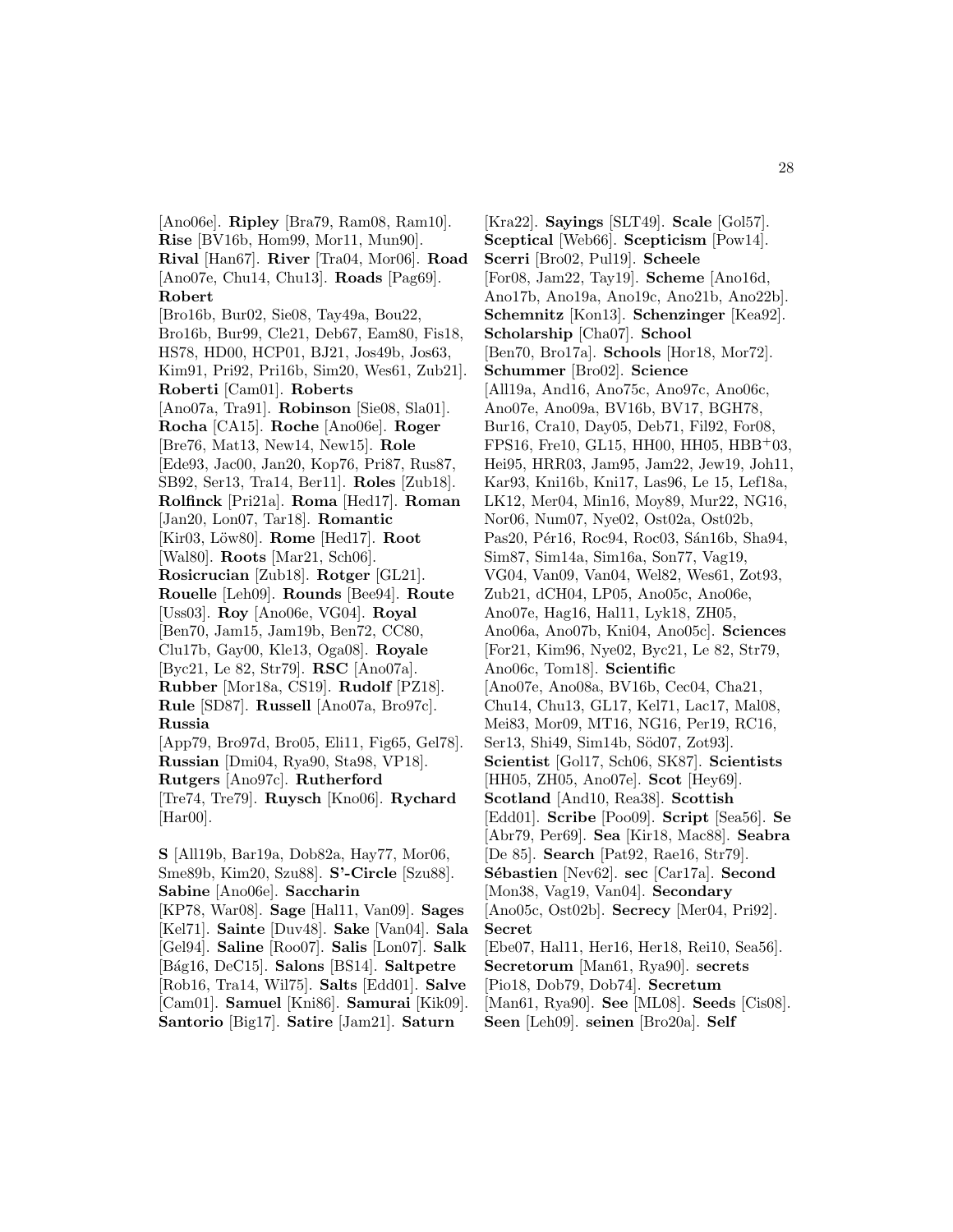Shi49, Sie08, Tay56, Wat95]. **Sister** [Bou22]. **Site** [CA15]. **Sites**

[Cam01, Las96, Pri21a, Bal93, Big17, HVD20, Hed13b, Lin84, Old74, Poo09, Pri16c, Rag12, Ree77a, Rob16, Roo01, Sad77, Sha94, Szy96, VMT22, WW07, Wil68, Wil70a]. **Seventeenth-Century** [Las96, Pri21a, Hed13b, Lin84, Poo09, Rob16, Roo01, Sha94, VMT22, WW07, Wil68, Wil70a]. **Seventh** [Fin91, Tho38a]. **Sevilla** [Num07]. **Sex** [Pay89]. **Shadow** [Ano06d, FCO15, Gor04, Kra16a]. **Shapin** [Las96]. **Shaping** [Kra16b, Sim16c]. **Shaw** [Gol83, Sum07]. **Shell** [Tha68]. **Shellfish** [Kir18]. **Sherley** [Deb80]. **Sherwood** [Hol56, Sim87]. **Shifting** [Hom05]. **Shigeru** [Ano75c]. **Short** [Ano70e, Ano70f, Ano72d, Ano73e, Ano73f, Ano74c, Ano75f, Ano75g, Ano77c, Ano89e, Ano98b, Ano01c, Ano04c, Ano06f, Ano06g, Ano07h, Ano07i, Ano10d, Ano11d, Bro97b, Hom01, Pri99, Tom16a]. **should** [Bax13]. **Siberia** [Alm98]. **Sibiu** [Fer17]. **Side** [Edd08, FCO15, Kra16a]. siècle [Pio18]. **siglo** [GL21]. **Signed** [Pra10]. **Significance** [Deb85, Dob82b]. **Silberrad** [Sha03]. **Silent** [Gay12, Tra12a]. **Silica** [New86]. **Silicon** [Mor16b]. **Silk** [Kir18, Mor18b]. **Silver** [Rap18, Rap18]. **Silvius** [Clu17b, Mer17, Van17]. **simbolo** [Hed17]. **Simple** [Sie82]. **Since** [Ber11]. **Sine** [Pow98]. **Singapore** [Ano07e]. **Singular** [Riv22]. **Sir** [Amb22, App79, Clu93, Deb62b, Dob71, Dob73, Dob74, Gor83, Gre38, Kel12, Pri13,

[KM90, Kni16b, Sch22]. **Self-Mastery** [Sch22]. **Self-Taught** [KM90]. **Semi** [Ree75a, Ree75b]. **Semi-Paracelsian** [Ree75a, Ree75b]. **Seminal** [Riv18]. **Semita**

[Lin77, Por01, Pri16d, PZ18, Szy93, Szy96].

[BP04, Ano06e]. **Sensors** [Ano06e, BP04].

[Ano97c, Roo18]. **serve** [Bax13]. **set** [Bur02].

[Gru09]. **Sendivogius**

**Seventeenth**

**Sennert** [Hir21, Kle15]. **Senses**

**Setting** [PV17]. **Settles** [Pra92].

**Sergeevich** [Ano06d]. **series**

[GB14, Kon13, Le 15, Per13, Rei15]. **Sivin** [Ano75c]. **Sixteenth** [Lan66, Nor07, Old74, Ple69, Tho38b]. **Sixteenth-Century** [Ple69]. **Skies** [NG20]. **Sloane** [Maw18]. **Small** [Ano97c, Mar93, Tay08]. **Smeaton** [Col02, Rus01]. **Smell** [Whi18]. **Smithells** [DeK80]. **Smithson** [Iri18]. **So-Called** [Gol80]. **Social** [Ave86, For21, Kim91, Las96, Mun90, Sha94]. **Socialist** [Joh18]. **Société** [CS79, Le 82]. **Societies** [Ave86, Ser13]. **Society** [Ano97c, MT92, Van17, VP18, Ano84c, Ano16d, Ano17c, Ano17b, Ano19a, Ano19c, Ano21b, Ano22b, Bal93, Bro67, Bro11, Bro20b, Joh18, Oga08, Sim06, Sme87a, Sme87b, Web67a]. **Socio** [Sim16b]. **Socio-Cultural** [Sim16b]. **S¨oderqvist** [Ano08a]. **Soldier** [Zub18]. **Solomon** [MT12]. **Solution** [New86]. **Solutions** [TCPYN59]. **Solved** [Per84]. **Solving** [Tra14]. **Some** [App79, Cia01, Deb72, Far71, Geo57b, GLCK76, Gou82, Lin77, Lov72, MT11, McK38, Mck61b, Mou09, Old74, Per69, Poo09, Sch95, Sco70, Sin59, Tho56, Tho59a, Tit38, War76b, War97, Wil73, vL38, Far75]. **Sonnets** [Wel82]. **Sons** [FFS74a]. **Sophisticated** [Vag19]. **Soraya** [Ano06a]. **Soul** [Szu88]. **Souls** [Tho59b, FH05, Num07]. **Source** [Hal09]. **Sources** [Abr94, Ano05c, Kni19, Lev58, Lov72, Ost02a, Ost02b, Ram08]. **Soviet** [Bro05]. **Spa** [Edd01]. **Spaces** [Kim96]. **Spain** [Rap18, GC80, MB21]. **Spanish** [GL21, LP05, Pui04, SMGL18]. **Spark** [Jam83b]. **Spas** [SM17]. **Speaking** [Fig73, Vag19]. **Special** [Hom19, Sad77]. **Spectra** [DeK80, Jam83b, Jam85]. **Spectro** [Jam83a]. **Spectro-Chemical** [Jam83a]. **Spectrometry** [DeK09]. **Spectroscopy** [CT88, Sut76]. **Spectrum** [Rae97, Shm94]. **Spéculation** [Run20]. **Speculations**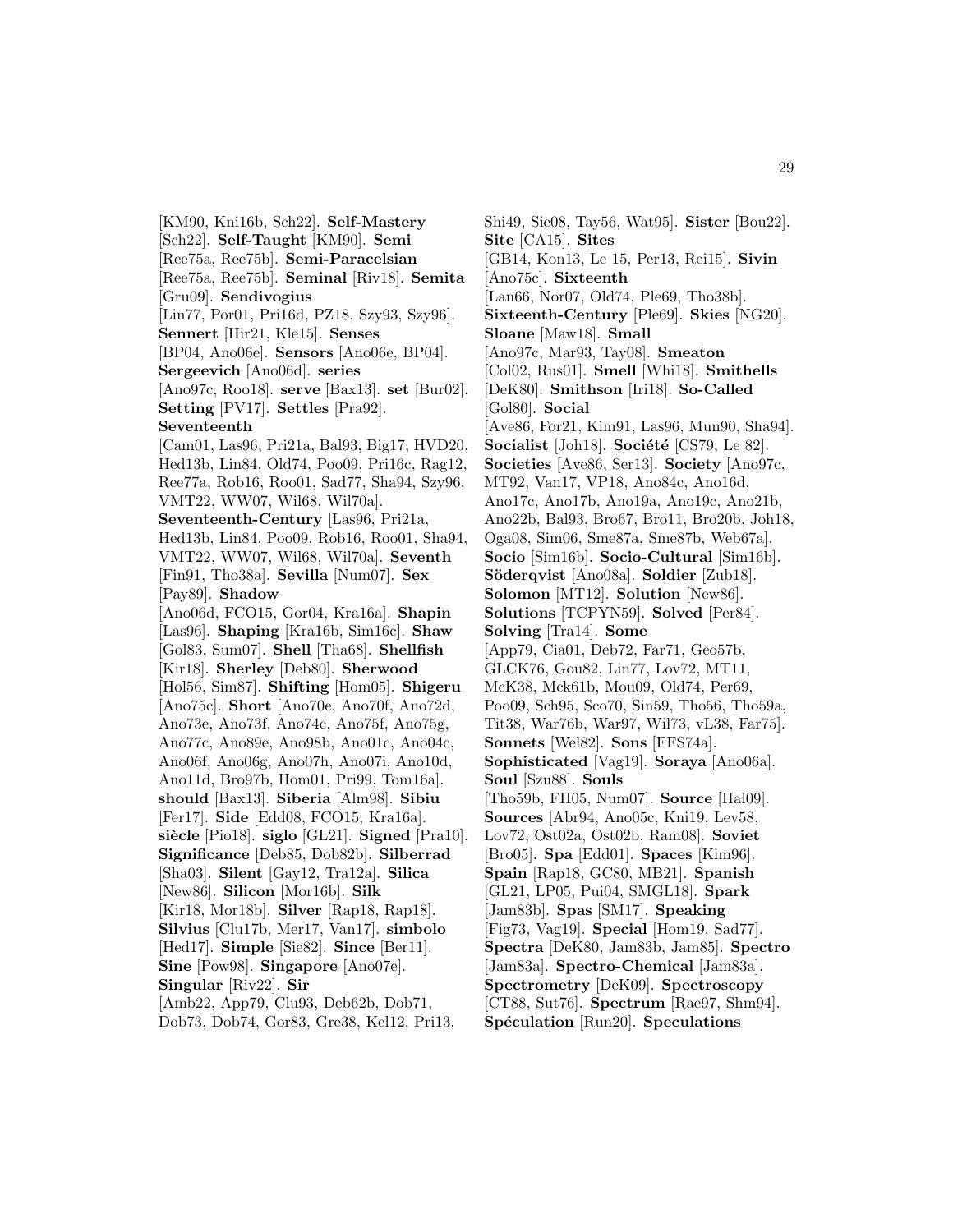[KLPG06, Roc83, Tre74, War97]. **Sphere** [BV17]. **Spheres** [Pol20]. **Spiegel** [Lau19]. **Spirit** [Kra16b, Pag62]. **Spiritual** [Mer90]. **Spiritualism** [Ric98]. **Spiritus** [Pri86]. **Spread** [Roc03]. **Sprenger** [Fer09]. **Spring** [Gay12, Tra12a]. **Square** [Bee94]. **Squares** [Kar93]. **St** [Ano06d, Wer13]. **Staatsbibliothek** [Fer09]. **Stability** [Zim84]. **Stages** [Ham82]. **Stahl** [mKC21, Old73, Roo17b]. **Stahlism** [Fic71]. **Stalin** [ZH05]. **Stamps** [RT97]. **Standardization** [Kra16b]. **Standards** [PV17, Qui16b]. **Stanford** [Ano06a, GS16]. **Staple** [dMC15]. **Stapleton** [McK63]. **Stark** [Don88]. **Starkey** [Wil63b, Wil73]. **State** [Bro00a, Her18, Qui16b, RS04]. **States** [Mil68, Mil70, Tar02]. **Statique** [Sme77, Sme78]. **Status** [Mei83, Sim14a]. **Stefano** [Vag19]. **Stephanos** [Tay37a, Tay38]. **Stephanus** [Pap90]. **Stephen** [Las96, Bax13, Bro08, Kau83]. **Stephenson** [Str16, Bro17b]. **Stepping** [For08]. **Steps** [Kni67, Tay08]. **Stereochemistry** [Kau72]. **Stevenson** [Ano06e]. **Stills** [BN80, Sim14a]. **Stocks** [Sim14a]. **Stoic** [Old74]. **Stoicism** [Rin17]. **Stokes** [DeK80, Rae97]. **Stone** [Col71, Iri17, Por01, Pri16c, Szu86, The86]. **Stones** [Rya90, Tho63b]. **Stories** [Ano07e, Chu14, Chu13]. **Storm** [MC06]. **Story** [Bro20b, Hor18, PT17]. **Strange** [Bal93]. **Straus** [Vau04]. **Stringer** [App87]. **Strong** [Wol72]. **Structural** [HS15]. **Structure** [HS15, Hun99, Kau72, Lar71, Lev70, Roc83, Sla01, Zim84]. **Structures** [Hen19]. **Strychnine** [Sla01]. **Student** [Leh09]. **Students** [Bro13]. **Studie** [LE03, Mor06]. **Studien** [Ano04a]. **Studies** [AGJ08, Bro02, Col96, DM97, Dob71, Dob73, Dob74, Fic71, JR19, Pri16b]. **Study** [Bro11, Deb62b, Duc08, Fis18, Fri21b, GC80, Jam83b, KF73, MT12, Maw18, Mer90, Mon37, She62, Sie08, Sme57, Sme87c]. **Styles** [Dun81]. **Subatomic** [Roc83].

**Subject** [Ano38d]. **Sublunary** [Via15]. **Substances** [Kle95, Sie82]. **Success** [Ano07e, Chu14, Chu13, Mau02]. **Successful** [Kau83]. **Suffering** [Sch22]. **Sulfur** [HJ02]. **Sullivan** [Ano06e]. **Sulphur** [New14, New15]. **Supplementary** [Sme78]. **Supply** [Cha81]. **Support** [Eli11]. **Supporting** [New86]. **Supposed** [Kar80]. **Surgeon** [Deb62a]. **Surrey** [Har00]. **Survey** [Ber92, Gor77, Kah10, Kah11, She60, Tho38a]. **Survival** [Jon18]. **Susan** [Ano97c]. **Sverige** [Lyk18]. **Swallowfield** [Jos49c]. **Sweden** [Lyk18]. **Swedish** [AF16, Lyk18, Sal19]. **Swindler** [Kau83]. **Sydney** [Mor06]. **Sylvius** [Rag12]. **symbol** [Hed17]. **Symbolic** [Gol57, Kah19, Kim96]. **Symbolism** [Dav87, Par37b, She58, She60]. **Symbols** [Bro86a, O'N21]. **Synthesis** [Ant19, Kah10, Kah11, KR14, Ram00, Rus87, Sie08, Sne79]. **Synthetic** [Bud18, DU79, Ras18, Tra02, Tra17]. **System** [Ban07, Bro16a, Fis96, Nev60, Sch94]. **Systems** [Ano06e, BP04, Kar03].

**T.** [Kop76]. **Table** [Gor04, Kaj13, Kle95, Kra16a, Per73, Sie82, Ano06d, FCO15, Pul19]. **Tables** [Dun70, Gor18, Pul20]. **Tactical** [Tay14a, Tay14b]. **Takes** [Ful19]. **Tales** [NG16]. **talets** [Lyk18]. **Tamoxifen** [Qui20]. **Tandridge** [Har00]. **Tanning** [Lev57]. **Tardy** [Wei18]. **Tarr** [Tra05]. **Tarrega** [Pat88]. **Tarrega-Marrano** [Pat88]. **Tasmanian** [Hom17a]. **Taste** [Rag12]. **Taught** [KM90]. **Taxotère(R)** [Tom18]. **Taylor** [Hol56, Sim87]. **Teacher** [DLS86]. **Teaching** [And06, And15, Hed21]. **Tech** [Ser76]. **Technical** [Fer09]. **Technik** [Hag16]. **Technique** [Hom19]. **Technological** [Kel71, vL48]. **Technologiekonzerns** [Die04a, Mor06]. **Technologist** [Pag14]. **Technology** [Ano09a, Cra10, Die04a, Die04b, Hag16,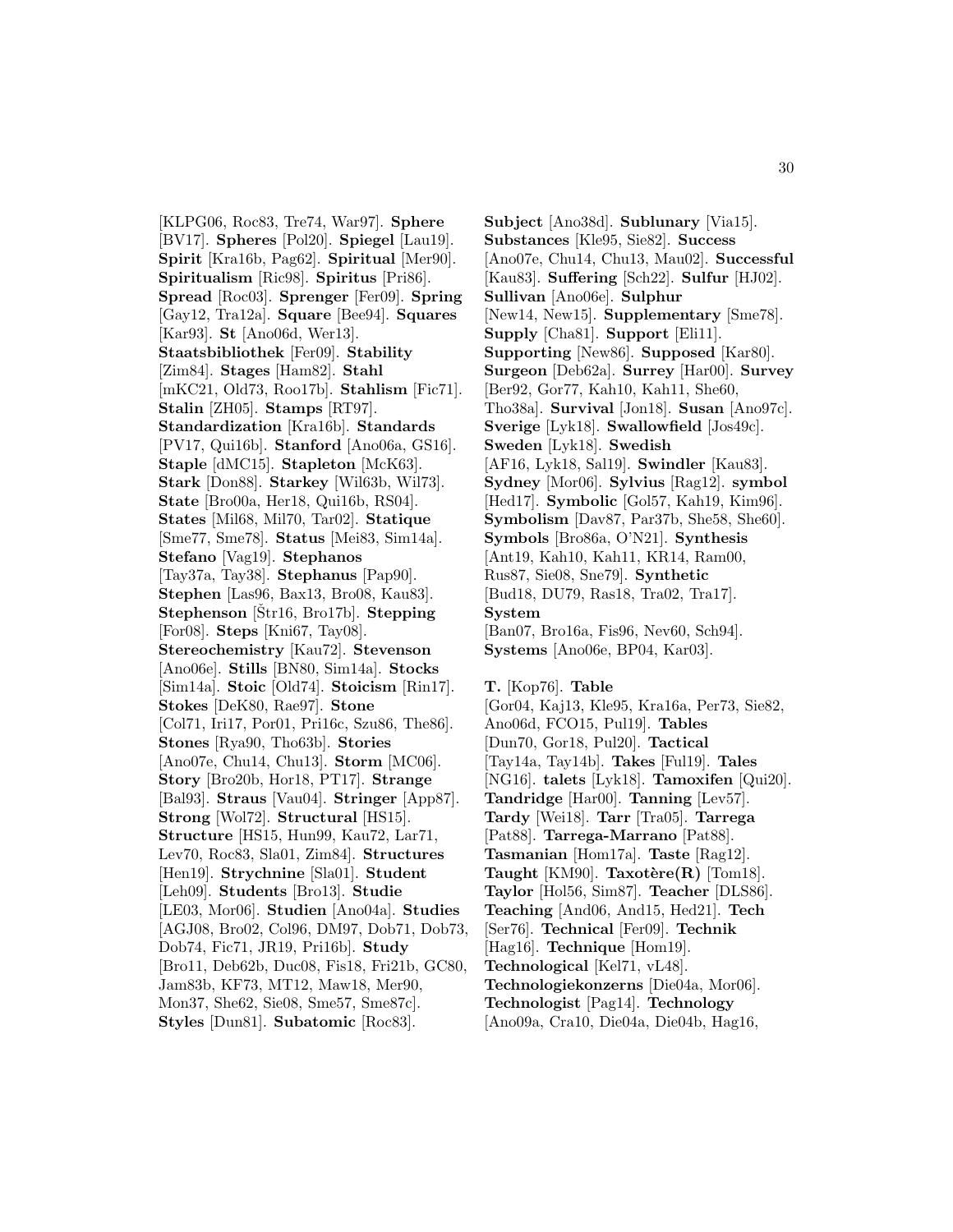Hen20, Joh11, Kea92, Lev57, MTKT<sup>+</sup>15, Mor06, Tya04, Lyk20]. **Technoscience** [Hij21]. **Telle** [KN14]. **Telling** [PT17]. **Tells** [Cha17]. **Temperature** [Gol57]. **Temporally** [Amb22]. **Tenebris** [Kah19]. **Teniers** [Bri66, Dav87]. **Tenth** [Ric09]. **Tenth-Century** [Ric09]. **Term** [BJJK81]. **Terms** [Fer09, Mah76]. **Tetranucleotide** [Hun99]. **Text** [Bro72, Jos49a, KLPG06, Sta70, TCPYN59, Vin09, Tho63b]. **Textbook** [FFS76]. **Textbooks** [BSGBBV02, FM07]. **Texts** [Bur92, Deb68, HVD20, Hal09, MT16, Rob66, Tho59a, Tho59b, Tho60b]. **Textual** [Gru09, Suc16]. **Thallium** [Jam81]. **Theatre** [Bee94]. **Their** [Bro20e, Dav87, Gol19, Szu86, App77, Bra85, Gou83, Kle05]. **Theme** [She59]. **Thenard** [BBS10]. **Theodore** [App79, Bar19b, Gay97]. **Theodoricus** [Poo09]. **Theological** [Hir21]. **Theology** [Gan20a]. **Theoretical** [Sho03]. **Theoretische** [FM07]. **Theories** [LMN01, Nor07, Pri86, Roo01, Sim16a, Sha05]. **Theory** [Col78, Deb61, Don78, Duf15, Fis18, Gro21, Jam19b, BJ21, Kau73, Lar71, Lys37, Mau02, Mei83, New86, Nor06, Per69, Per19, Pra10, Rae16, Ree77b, Roc83, Sud80, Szy93, Szy96, Tay08, Wil98, PV17]. **Theresa** [Roc21]. **Thermochemistry** [Ant19]. **Thermometry** [Sum07]. **Thesis** [Lar67]. **Thine** [Nye14]. **Thing** [Ano06d, Gor04]. **Things** [BV16a, BSGBBV02, Bro19a, Mor21a, Num07, FH05]. **Things-in-the-Making** [Mor21a]. **Third** [Ano06a, dCH04, Ano12a, Joh18]. **Thirteenth** [Szu88, Abr79, Suc16]. **Thirteenth-Century** [Abr79, Suc16]. **Thomas** [Ano08a, Deb62b, Her18, Lev81, Cam77, Deb80, FFS73, FFS74a, GS61, Gui80, ML08, Mor72, New82, New20b, Pri79, Rei57, Roo01, Sea56, Sha02]. **Thomsen** [Ant17]. **Thomson** [Mor72, Sin87, Sin88a, Sin88b]. **Thomsons** [Sim14b]. **those** [Tho63b]. **Thought**

[Bra85, Dun81, McE78a, McE78b, McE78c, Mce79, Pri16b, Son77, Tar18, War76b, LP05, Num07]. **Thoughts** [Wil72]. **Thread** [Clu05b]. **Threat** [Ano09a]. **Three** [Ham82, Ple59, VG04, Shi49]. **Thrifty** [Pas20]. **Thurn** [Mor22]. **Thurneisser** [Mor22]. **Tick** [BV16a]. **Tides** [Roo01]. **Tighter** [Ree12]. **Timaeus** [Wil88]. **Time** [Kin81, Kin82]. **Times** [Ano06d, Dmi04, Ebe07, GL17, Kin84, ZH05, Bil13, Hal11]. **Tin** [Rue22]. **Titrimetry** [Tra14]. **Toleration** [Cha07]. **Tollens** [Gel78]. **Tomb** [DN37]. **Tome** [Hal09]. **Tool** [Ede93, FPS16]. **Tools** [Gor18, NW18]. **Torbern** [Jam22]. **Tower** [Shi49]. **Toxic** [Wat17]. **Toxicants** [GL15]. **toxicología** [GL21]. **Toxicology** [BS14, Pér16, GL21]. **Trace** [Tra14]. **Tracing** [Tay08]. **Tracy** [Ano06e]. **Trade** [Iri20, Sim06, SMGL18]. **Tradition** [Deb81, Gru06, Gui80, HS20, Kle14, Mar04, Pag60, Suc16, Ano75c]. **Traditions** [Maw16]. **Traité** [Run20, Bai00, Mck61b]. **Trajectory** [Kra21]. **Transatlantic** [Min16]. **Transcendental** [Roc87]. **Transference** [Szu86]. **Transformation** [Ede96, Fer16, Gru09, Tei82]. **Transformations** [Pom62]. **Transformed** [Kra22]. **Transit** [AGCF<sup>+</sup>15]. **Transition** [Lef18b, Ree20]. **Translated** [LK12]. **Translating** [Mar17]. **Translation** [Bai00, Bur99, Cop92, Del21, Jos64, Num07, Pri87, Sme59, Tay14a, Tay14b, Vic94]. **Translations** [Gor77, Sme77]. **Transmutation** [Cha07, Duf15, KH20, Kar92, Mcg67, Sin85, Tre74, Wal80]. **Transmutational** [Spa20]. **Transmutations** [Byc21]. **Travel** [Gol19]. **trav´es** [LP05, Num07]. **Travis** [Mor06]. **Treasure** [AGJ08]. **Treasures** [Kir18]. **Treatise** [Ano06d, Dmi04, Jos49b]. **Treatises** [SAHL62, Wel51]. **Tree** [Hed13b, Szu86, Wal80]. **Très** [Duv48]. **Trials** [Mur22]. **Trinit´e** [Duv48]. **Trinity**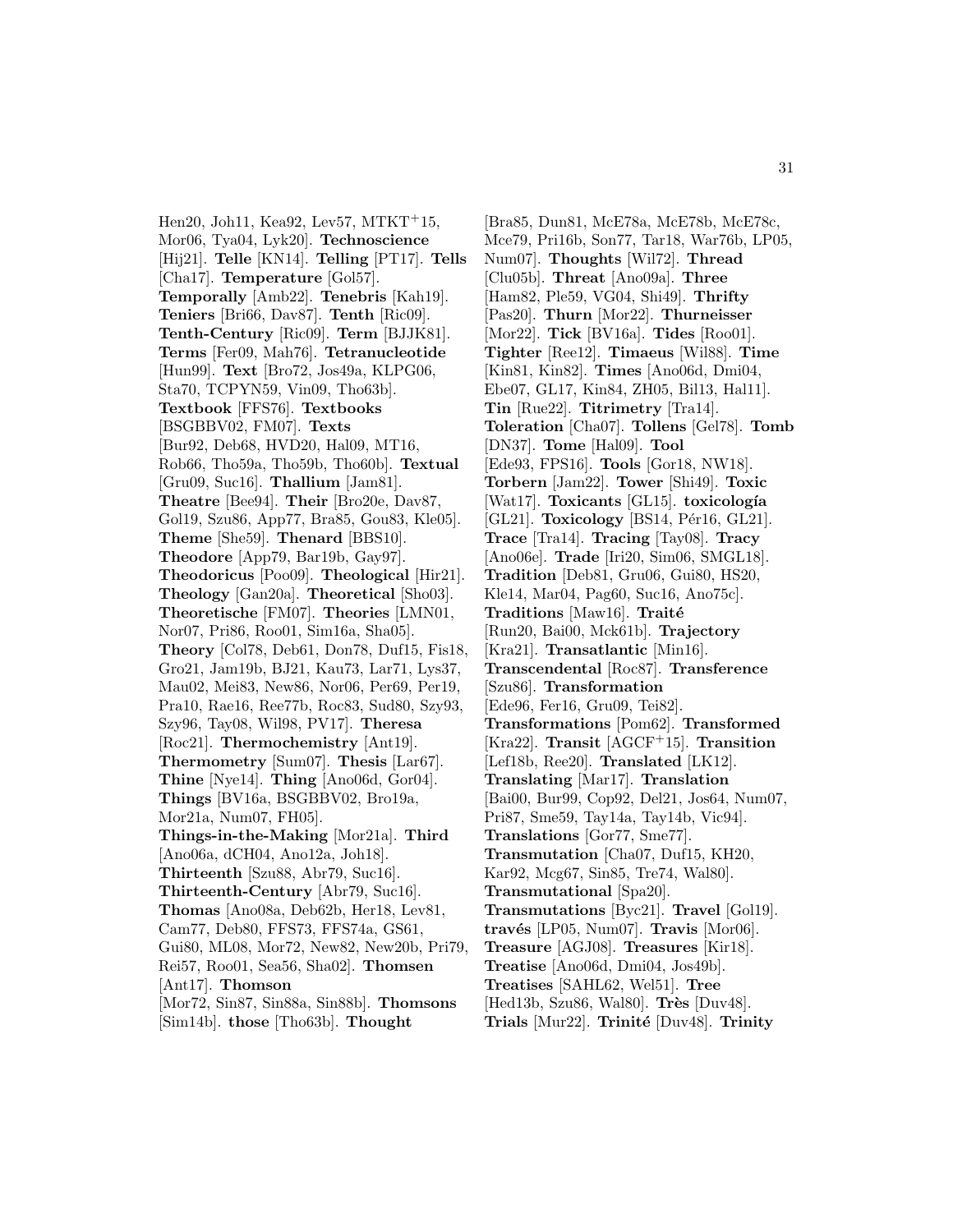[Dun65, Tim06]. **Trismegistus** [Hal11, Ebe07]. **Trithemius** [Bra79, Par38b]. **Triumph** [Pri87]. **Triumphant** [Far89]. **Trivalent** [HJ02, Kau72]. **Troubled** [Sch22]. **True** [MC06, Sch20, Rus19]. **Truth** [Jos49b, Kno01, Las96, Sha94]. **T¨ubingen** [Fri59]. **Turba** [Hal09, Ple59]. **Turn** [O'N21]. **Turner** [Bro86a]. **Turpentine** [Cam91, Kra16b]. **Turton** [Ano06e]. **Twentieth** [Bur16, DeK09, GW17, Hom05, Joh11, Le 15, Nye14, Qui16a, Rae16, Rei15, MR20, Sie08, Szu86, Wey76]. **Twentieth-Century** [Sie08, Hom05, Joh11, Rae16]. **Twenty** [Bro11]. **Twenty-Five** [Bro11]. **Two** [App79, Con22, Cro95, DP03, Jam22, Kar80, Kib60, Kim05, Min18, Nev60, Pri21a, Sme87c, SAHL62, WK16, Zot93, Ano06b]. **Typographer** [Clu17b]. **Typographical** [Mer17]. **Tyrian** [WK16].

**u** [Car17a]. **u.q** [Car17a]. **Ultimate** [Web66]. **Ultracentrifuge** [Ede96]. **Ultramarine** [Mer04]. **Umail** [SLT49, SLT49]. **Uncatalogued** [Tho59b]. **Uncertain** [Uss03]. **Uncertainties** [Sán21]. **Understanding** [MT16, Ede93]. **Uneasy** [All03, Tra05]. **Unifying** [Ree77b]. **Union** [Bro05, Gol19, Pay89, Joh18]. **United** [Mil68, Mil70, Ree15, Tar02]. **Unity** [She62]. **Universal** [Kle15, Le 73, Old73, Roo17a]. **universitaires** [Run20]. **Universities** [Kim20]. **University** [Ano97c, Ano05c, Ano06c, Ano06a, Ano06e, Bar19b, Bro02, Bro97c, mKC21, CS19, DLS86, Dob82a, Fre10, Fri21a, Fri21b, GS16, Hal11, Her18, Kni04, Kra16a, Las96, Mor21a, Num07, Pul19, Rat92a, Roc03, Tra05, Vic94, vM90, Bro95, Fri21b, Gol16, Kik09, Kir03, Mac89, McV75, Mor69, Tya04]. **Unknown** [Big17, Bri66]. **Unpublished** [Jos49b, Wel82]. **Unrecognised** [Jen04]. **Unrecognized** [Mah76]. **Unrecorded** [McK58, Nev60]. **Unsound** [BJ21]. **Unwise**

[BJ21]. **Upon** [Hay77, War76b, Par37b]. **Urban** [Whi18]. **Urea** [Bro68, Ram00]. **Urinary** [Col71]. **Uroscopy** [Dri16]. **Uruguay** [Bro17d]. **Use** [Cha81, DeK09, Tar18, War97]. **Usefulness** [Sim20]. **Uses** [Col84, FM07]. **Using** [DeK09].

**V** [Ano07e, HH05]. **Vagelos** [Ano06e, VG04]. **Valdecilla** [LP05]. **Valence** [BJ21]. **Valentine** [Pri87]. **Valerius** [Pri86]. **Valley** [Mor16b]. **Value** [Hom17a]. **Values** [Pul20, RS04]. **Vatican** [Kib60]. **Vaughan** [Gui80, New82]. **Vauquelin** [Sou92]. **ved** [Nie16]. **Vegetable** [Lef18a]. **Venable** [McV75]. **Venel** [Leh09]. **Ventures** [Far71, Mor22, Mor16a]. **Verbraucherpolitik** [Orl16]. **Verdict** [Bro68, DU79]. **verdugo** [GL21]. **Verein** [Joh18]. **Verlag** [Ano04a, Ano05a, Don88, Kim20, Mor06]. **Vernon** [Kin84]. **Verse** [Rob66]. **Versus** [Roc87, Rae16]. **Verticity** [Ree79]. **Verville** [Zin84]. **Very** [Pra10, Tom16a]. **Vesuvius** [Gue15]. **VI** [Geo57a]. **Vicente** [De 85]. **Victoria** [RT97]. **Victorian** [Bro97c, Kee13, Cob19, DLS86, NG16, Roc22, Rus96, SW14]. **Vie** [Run20]. **Vietnam** [CS19]. **View** [Ful19]. **Views** [DP03, Jen81, Lei75, Obr09, Ano06b]. **viii** [Ano05b, Sha05]. **Villains** [Tra12b]. **Vindicated** [Lin77]. **Violation** [Mas91]. **Virginia** [Kra16a]. **Virtues** [Rya90]. **Viscose** [Mor18b]. **Vision** [The99]. **Visions** [Pri21a, Tay37c, Wer13]. **Visiting** [App79]. **Visual** [Kah19]. **Vital** [Bro68, Kni76, Sou00]. **Vitalism** [Mer79, Ram00]. **Voarchadumia** [Nor05]. **Vocations** [Riv18]. **Voigts** [Maw18]. **Vol** [Ano68a, Ano04a]. **volatil** [Fra17]. **volatile** [Fra17]. **Volcano** [Gue15]. **Volkhard** [Kim20]. **vols** [Bro02, Bur02]. **Voltaic** [Sud80]. **Volume** [Ano07e, Mon38, Bur02, Cra10]. **volumes**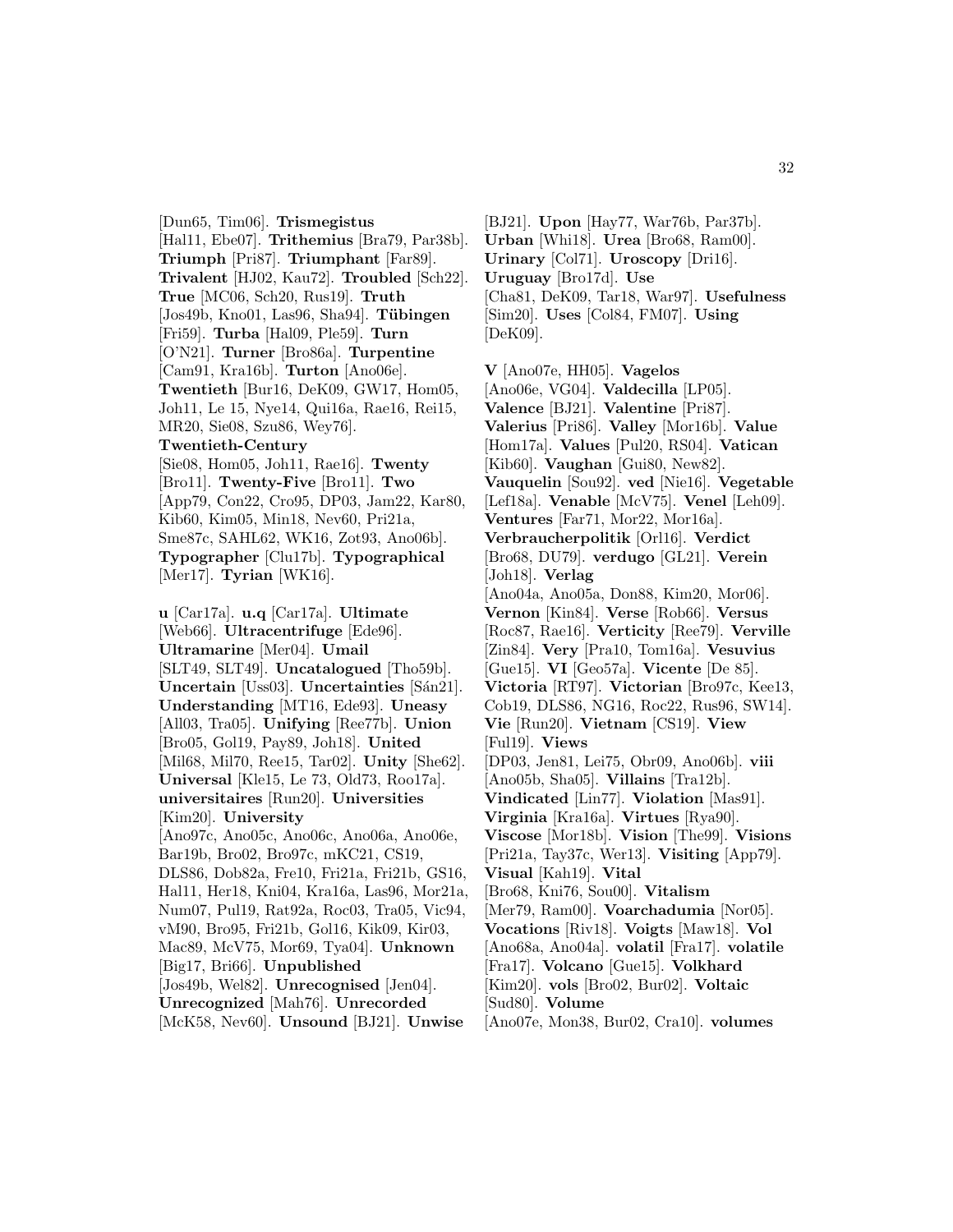[Bur02]. **Vortex** [Sin87]. **Vremeni** [Dmi04, Ano06d]. **vs** [HS20, Kno06, Mor21a, Sha20].

**W** [Arm12, Ben70, For08, Gay97, Jac00, Kop76, Rat92a]. **W.** [KCU81]. **W¨achersbach** [Bro16b]. **Wagen** [Pri87]. **Walker** [Edd01]. **Wallach** [Ano04a, BR00, BR00]. **Walter** [Shi49, Gel71]. **War** [Eli11, Fau11, Hor11, Kik11, Min16, Moy89, Ree15, Sla04, Bud20, Van04]. **Waraqi** [SLT49]. **Wares** [Cha81]. **Warfare** [GL18]. **Warington** [Sim20]. **Wars** [Joh11]. **was** [Sme71]. **Washington** [Ano97c]. **Wasser** [Ano05a, BB04]. **Waste** [RA02, Tar02]. **Water** [BB04, Gou83, GDNN72, Ham17, Mar09, RA02, Sme68, Sne79, SM17, Tra02, Tra12a, Wal80, Web66]. **Waters** [Col84]. **Watt** [ML08, Tom16b]. **Ways** [PT17]. **Weapon** [Cam01, Sin59]. **Weapon-Salve** [Cam01]. **website** [Kim20]. **Wedel** [Pri21a]. **Wedgwood** [Cha81]. **Well** [Ano06d, Gor04]. **Well-ordered** [Ano06d, Gor04]. **Wels** [Kim20]. **Werke** [LE03, Mor06]. **Werner** [Kau72, Kau73]. **Wernerian** [New86]. **Western** [Kah19, Hed17, Hen17, She85a]. **Westfall** [Dob82a, All19b]. **Wheat** [Jos63]. **Whispers** [AGJ08]. **White** [Ver22, WW07]. **Who** [Bax13]. **Wider** [Ree12]. **Wiesbaden** [Kim20]. **Wijck** [New20b]. **Wild** [Pag62]. **Wilhelm** [Bro16b, Jam22, Kir03, Tay19, Byc21, DFB22, Str79, Kra18]. **Will** [MC06]. **Willem** [Clu17b, Mer17, Van17]. **William** [Gor83, Kik09, Kni16a, Sha05, Wat95, Bro86a, Chr94, Col02, FFS74a, FFS74b, FFS75, FFS76, FFS77, Fis96, Jam81, Jos49c, Kah21, Mil70, Pag14, Rea61, Rus01, Sch73, Tay14a, Tay14b, Uss15, WW07]. **Williams** [Jam81]. **Williamson** [Kik09, Pri86, Roc22]. **Wine** [SMGL18]. **Winter** [Ano84c]. **Winthrop** [Wil63a, Wil66]. **Wisdom** [Pol20]. **Wissenschaft** [Hag16]. **Wissenschafts** [Ano04a]. **Wissenschafts-**

[Ano04a]. **Witalij** [Lau19]. **Wizard** [Shi49]. **W¨ohler** [Bro68, Ram00]. **Wohlwill** [Sal13]. **Wolfgang** [Col76b]. **Wollaston** [KCU81, Uss15, Kni16a]. **Woman** [Roc21]. **Wombs** [Dan06]. **Women** [Bro20e, Hor11, LR16, New20a, Ros96]. **Wonder** [Mur22]. **Wonderland** [NG16]. **Woodall** [Deb62a]. **Woodward** [Sla01]. **Word** [Gue76, Ano97c]. **Words** [Con22]. **Work** [Abr79, Bro17b, Deb67, Dob79, Fil92, GC80, Gib60a, GLCK76, Her18, Kni74, McK38, New20b, Pap90, Ree15, Ros96, Sch95, Sha03, She48, Str16, Tay56]. **Worker** [Hei73]. **Working** [Poo09]. **Workplaces** [S´an21]. **Works** [Bur02, Kni86, Tay37a, Tay38, Tay19, HD00, VP18]. **World** [Ano07e, Iri20, Mor18a, Per10b, Rat66, Riv22, Sim87, Sim22, Tei82, Tom16b, Van04, Via15, WW07, Fau11, Hor11, Kik11, Moy89, Ree15, Sla04]. **Write** [HVD20]. **Writing** [Zin84]. **Writings** [Gib58, Gru06, Mar09, Obr09, Pri16d, Ram10, Wes61]. **Wurtz** [Car93, Roc94].

**X** [Ano97c, Ano06b, Bur02, Ano07e, Bar19b, Don88, Num07, Ano06d, DeK09]. **X-Ray** [DeK09]. **xi** [Ano06e, Ano07e]. **xii** [Ano97c, Ano05c, Ano07a, Ano07e, Hal11, Rat92a]. **xiii** [Hal11, Tra05, Car17a]. **xiv** [Ano97c, Ano05c, Ano08a, Mor06, Riv18]. **xix** [Tra05, GL21]. **XV** [Ano68a, Ano07b, Bur02]. **xvi** [Ano06a, Ano07e]. **XVIe** [Pio18]. **xvii** [CS19, Tra05, Clu93]. **XVII-Century** [Clu93]. **xviii** [Dob82a]. **XVIth** [Pio18]. **xx** [Ano06d, Bro97c]. **XXe** [Pio18]. **XXII** [Jos49a]. **XXIX.d.24** [Tho63a]. **XXth** [Pio18]. **xxvi** [Ano97c]. **xxvii** [Ano06c]. **xxviii** [Kni04]. **xxxvii** [Ano75c, Kra16a].

**Yazid** [Sal17]. **Years** [Ano85a, Bro11, Gol16, GL18, Roq17, Sme87a, Sme87b, Nie16]. **Yego** [Dmi04]. **yes** [Mor06]. **Ymage** [Run20]. **York**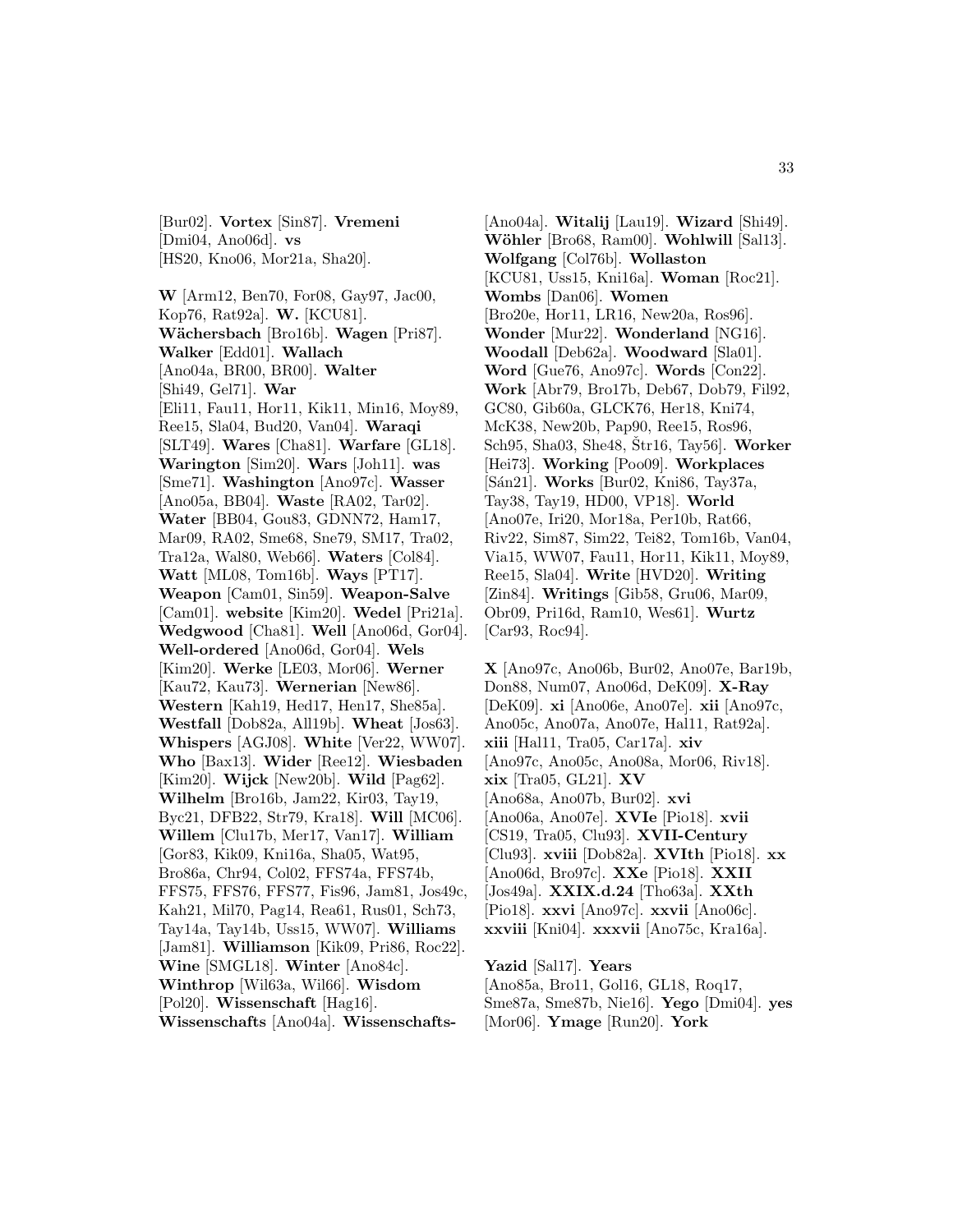[Ano05c, Ano06d, Ano06e, Bro97c, Dob82a, Mor06, Pul19, Rat92a, Vau04, Vic94]. **Younger** [Dav87]. **Yugoslav** [SC90].

**Z** [Rat92a]. **Zealand** [Rae95]. **Zieglerin** [Num01]. **Zimmermann** [Mor96]. **Zinin** [Bro95]. **Ziolkowski** [Bar19b]. **Zosimos** [Hal09, Tay37c]. **Zosimus** [Rin17]. **zum** [Bro20a, LE03, Mor22, Mor06]. **Zunbul** [KF73]. **Zur** [Orl16, Ano04a].

# **References**

**Abrahams:1964:PAP**

[Abr64] Harold J. Abrahams. Priestley answers the proponents of abiogenesis. Ambix: Journal of the Society for the History of Alchemy and Chemistry, 12(1):44–71, 1964. CO-DEN AMBXAO. ISSN 0002- 6980 (print), 1745-8234 (electronic). URL http://www. tandfonline.com/doi/abs/ 10.1179/amb.1964.12.1.44.

## **Abrahams:1979:TCP**

[Abr79] Harold J. Abrahams. A Thirteenth-Century Portuguese work on manuscript illumination ("Libro De Como Se Facem as Cores"). Ambix: Journal of the Society for the History of Alchemy and Chemistry, 26(2):93–99, 1979. CODEN AMBXAO. ISSN 0002-6980 (print), 1745-8234 (electronic). URL http:/ /www.tandfonline.com/doi/ abs/10.1179/amb.1979.26.2. 93.

## **Abrahams:1984:AJF**

[Abr84] Harold J. Abrahams. Al-Jawbari on false alchemists. Ambix: Journal of the Society for the History of Alchemy and Chemistry, 31(2):84–88, 1984. CODEN AMBXAO. ISSN 0002-6980 (print), 1745- 8234 (electronic). URL http: //www.tandfonline.com/doi/ abs/10.1179/amb.1984.31.2. 84.

## **Abraham:1994:SAD**

[Abr94] Lyndy Abraham. The sources of Arthur Dee's Fasciculus Chemicus (1631). Ambix: Journal of the Society for the History of Alchemy and Chemistry,  $41(3):135-141$ , 1994. CODEN AMBXAO. ISSN 0002-6980 (print), 1745-8234 (electronic). URL http:/ /www.tandfonline.com/doi/ abs/10.1179/amb.1994.41.3. 135.

## **Ahnfelt:2016:MEM**

[AF16] Nils-Otto Ahnfelt and Hjalmar Fors. Making early modern medicine: Reproducing Swedish bitters. Ambix: Journal of the Society for the History of Alchemy and Chemistry, 63(2):162–183, 2016. CO-DEN AMBXAO. ISSN 0002- 6980 (print), 1745-8234 (electronic). URL http://www. tandfonline.com/doi/full/ 10.1080/00026980.2016.1212886.

## **Alfonso-Goldfarb:2015:CKT**

[AGCF<sup>+</sup>15] Ana Maria Alfonso-Goldfarb,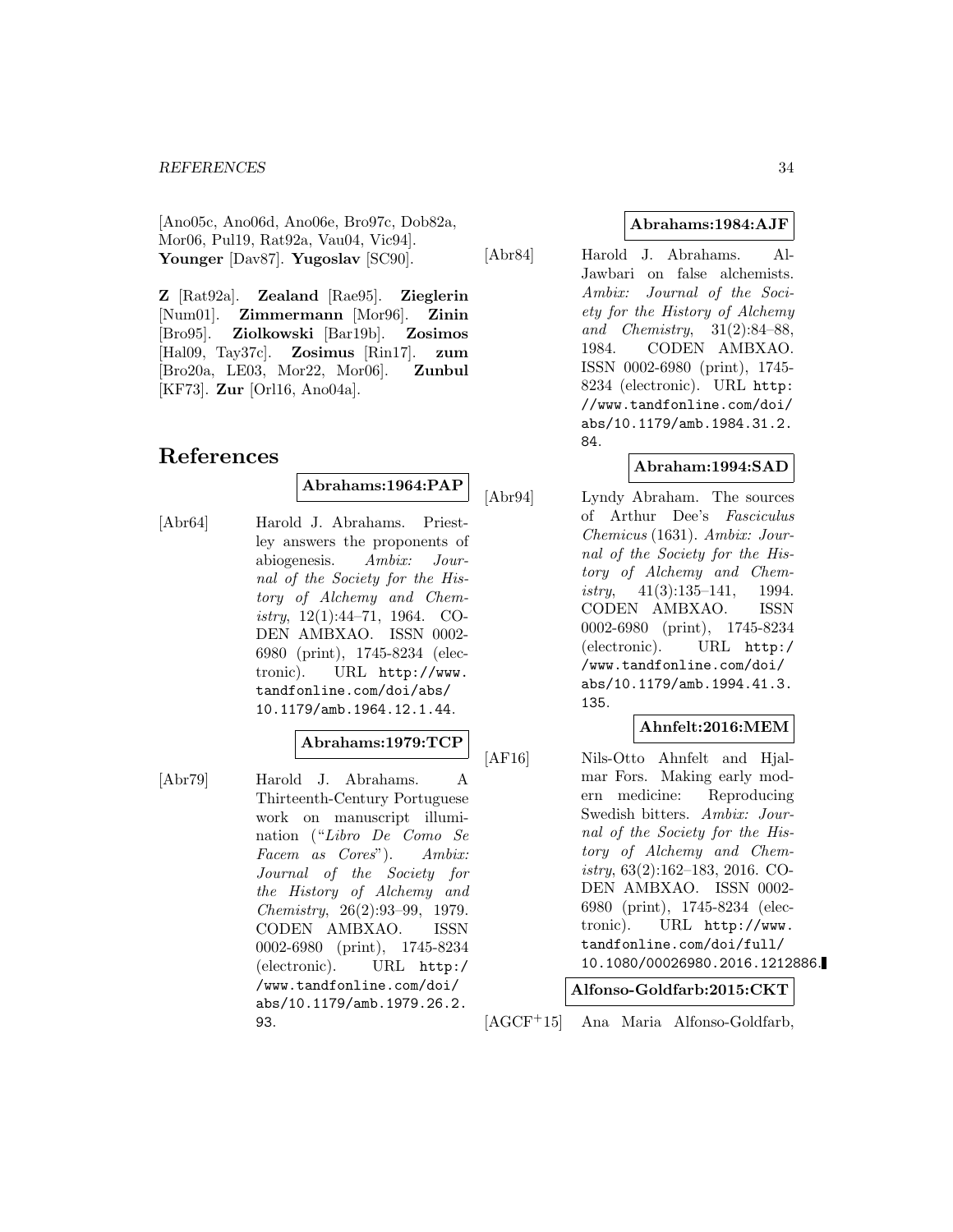Hasok Chang, Marcia H. M. Ferraz, Jennifer M. Rampling, and Silvia Waisse. Chemical knowledge in transit. Ambix: Journal of the Society for the History of Alchemy and Chemistry, 62(4):305–311, 2015. CO-DEN AMBXAO. ISSN 0002- 6980 (print), 1745-8234 (electronic). URL http://www. tandfonline.com/doi/full/ 10.1080/00026980.2015.1129852.

#### **Alfonso-Goldfarb:2008:LWM**

[AGJ08] Ana Maria Alfonso-Goldfarb and Safa Abou Chahla Jubran. Listening to the whispers of matter through Arabic hermeticism: New studies on the Book of the Treasure of Alexander. Ambix: Journal of the Society for the History of Alchemy and Chemistry, 55(2):99–121, 2008. CODEN AMBXAO. ISSN 0002-6980 (print), 1745-8234 (electronic). URL http://www. tandfonline.com/doi/abs/ 10.1179/174582308X255426.

## **Allchin:1992:PAO**

[All92] Douglas Allchin. Phlogiston after oxygen. Ambix: Journal of the Society for the History of Alchemy and Chemistry, 39(3):110–116, 1992. CODEN AMBXAO. ISSN 0002-6980 (print), 1745-8234 (electronic). URL http:/ /www.tandfonline.com/doi/ abs/10.1179/amb.1992.39.3. 110.

#### **Allen:2003:UAC**

[All03] Barbara L. Allen. Uneasy

Alchemy: Citizens and Experts in Louisiana's Chemical Corridor Disputes. Urban and industrial environments. MIT Press, Cambridge, MA, USA, 2003. ISBN 0-262-01203-0 (hardcover), 0-262-51134-7 (paperback).  $xiii + 211$  pp. LCCN GE235.L8 A38 2003.

## **Allen:2019:REK**

Katherine Allen. Recipes and everyday knowledge: Medicine, science, and the household in Early Modern England. Ambix: Journal of the Society for the History of Alchemy and Chemistry, 66(4):356–358, 2019. CO-DEN AMBXAO. ISSN 0002- 6980 (print), 1745-8234 (electronic). URL http://www. tandfonline.com/doi/full/ 10.1080/00026980.2019.1589035.

## **Allen:2019:RIN**

[All19b] Meagan S. Allen. Revisiting Isaac Newton's Index Chemicus: a response to Richard S. Westfall. Ambix: Journal of the Society for the History of Alchemy and Chemistry, 66(1):72–81, 2019. CO-DEN AMBXAO. ISSN 0002- 6980 (print), 1745-8234 (electronic). URL http://www. tandfonline.com/doi/full/ 10.1080/00026980.2019.1573523. See [Wes75].

#### **Almgren:1998:DMS**

[Alm98] Beverly S. Almgren. D. I. Mendeleev and Siberia. Ambix: Journal of the Society for the History of Alchemy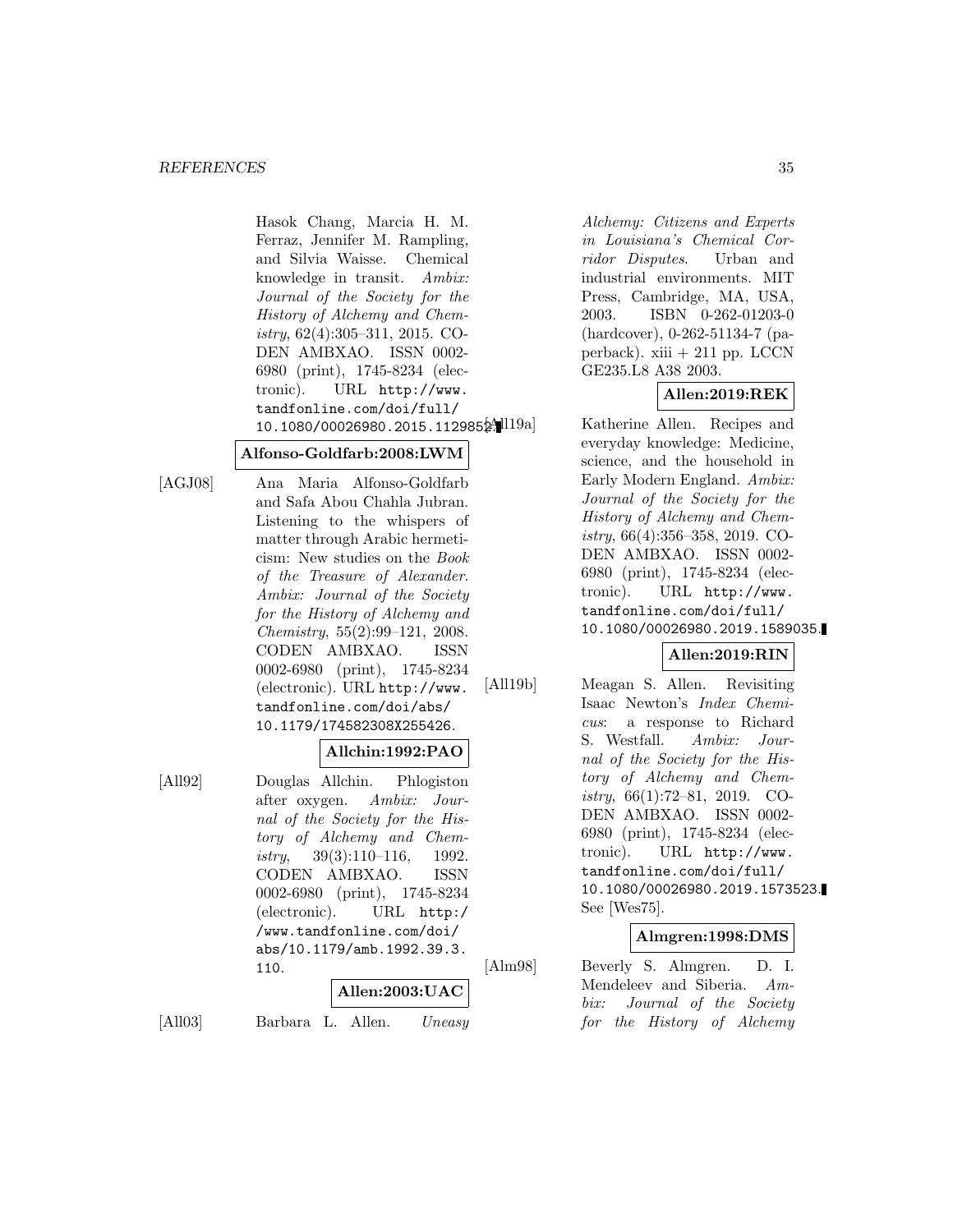and Chemistry, 45(2):50–66, 1998. CODEN AMBXAO. ISSN 0002-6980 (print), 1745- 8234 (electronic). URL http: //www.tandfonline.com/doi/ abs/10.1179/amb.1998.45.2. 50.

### **Ambrosio:2022:PFS**

[Amb22] Chiara Ambrosio. Painting with fire: Sir Joshua Reynolds, photography, and the temporally evolving chemical object. Ambix: Journal of the Society for the History of Alchemy and Chemistry, 69(1):85–87, 2022. CODEN AMBXAO. ISSN 0002-6980 (print), 1745-8234 (electronic). URL http://www. tandfonline.com/doi/full/ 10.1080/00026980.2021.1959738.<br>
And12

#### **Anderson:2006:BBE**

[And06] Robert G. W. Anderson. Boerhaave to Black: the evolution of chemistry teaching. Ambix: Journal of the Society for the History of Alchemy and Chemistry, 53(3):237– 254, November 2006. CO-DEN AMBXAO. ISSN 0002- 6980 (print), 1745-8234 (electronic). URL http://www. tandfonline.com/doi/abs/ 10.1179/174582306X148092.

#### **Anderson:2010:CBA**

[And10] Robert G. W. Anderson. Chemistry beyond the Academy: Diversity in Scotland in the Early Nineteenth Century. Ambix: Journal of the Society for the History of Alchemy and Chemistry,  $57(1):84-103$ ,  $2010$ . CO-

DEN AMBXAO. ISSN 0002- 6980 (print), 1745-8234 (electronic). URL http://www. tandfonline.com/doi/abs/ 10.1179/174582310X12629173850041.

#### **Anderson:2011:HHC**

[And11] Robert G. W. Anderson. The history of the history of chemistry. Ambix: Journal of the Society for the History of Alchemy and Chemistry, 58(3):187–189, 2011. CO-DEN AMBXAO. ISSN 0002- 6980 (print), 1745-8234 (electronic). URL http://www. tandfonline.com/doi/abs/ 10.1179/174582311X13129418298893.

#### **Anderson:2012:PMP**

Robert G. W. Anderson. Partington: The missing part. Ambix: Journal of the Society for the History of Alchemy and Chemistry, 59(1):49–64, 2012. CODEN AMBXAO. ISSN 0002-6980 (print), 1745-8234 (electronic). URL http://www. tandfonline.com/doi/full/ 10.1179/174582312X13296104891391.

#### **Anderson:2015:TCP**

[And15] Robert G. W. Anderson. Teaching the chemistry of platinum. Ambix: Journal of the Society for the History of Alchemy and Chemistry, 62(4):333–344, 2015. CO-DEN AMBXAO. ISSN 0002- 6980 (print), 1745-8234 (electronic). URL http://www. tandfonline.com/doi/full/ 10.1080/00026980.2015.1113068.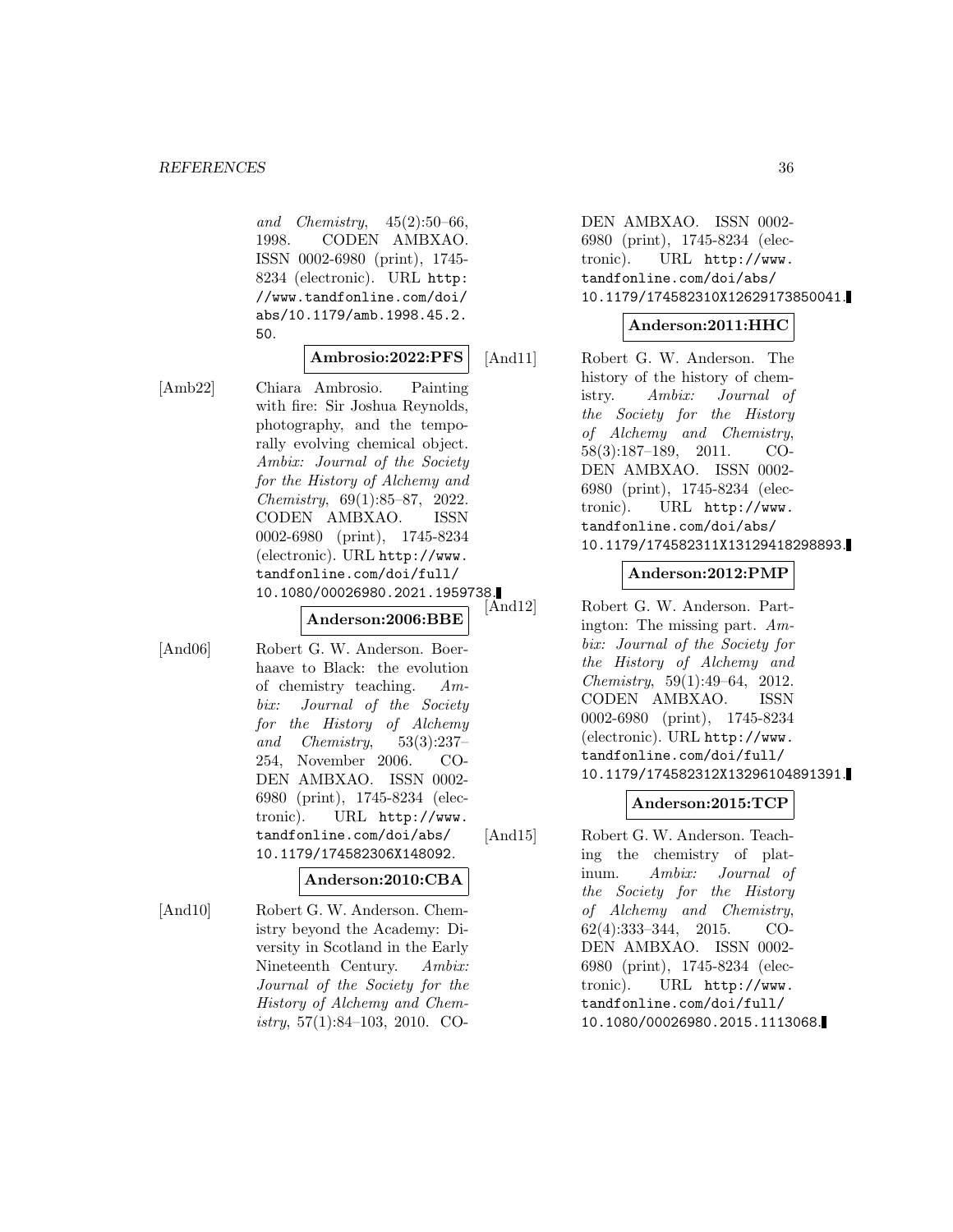#### *REFERENCES* 37

### **Anderson:2016:FHC**

[And16] Robert G. W. Anderson. Fakes!? Hoaxes, counterfeits and deception in early modern science. Ambix: Journal of the Society for the History of Alchemy and Chemistry, 63(3):273–274, 2016. CO-DEN AMBXAO. ISSN 0002- 6980 (print), 1745-8234 (electronic). URL http://www. tandfonline.com/doi/full/ 10.1080/00026980.2016.1246806.

## **Anderson:2017:MFH**

[And17] Robert G. W. Anderson. The matter factory: a history of the chemistry laboratory. Ambix: Journal of the Society for the History of Alchemy and Chemistry, 64(1):105–106, 2017. CO-DEN AMBXAO. ISSN 0002- 6980 (print), 1745-8234 (electronic). URL http://www. tandfonline.com/doi/full/ 10.1080/00026980.2017.1310434.

#### **Anonymous:1937:Ra**

[Ano37a] Anonymous. Reviews. Ambix: Journal of the Society for the History of Alchemy and Chemistry, 1(1):84–87, 1937. CODEN AMBXAO. ISSN 0002-6980 (print), 1745-8234 (electronic). URL http:/ /www.tandfonline.com/doi/ abs/10.1179/amb.1937.1.1. 84.

#### **Anonymous:1937:Rb**

- [Ano37b] Anonymous. Reviews. Am
	- bix: Journal of the Society for the History of Alchemy

and Chemistry, 1(2):140–141, 1937. CODEN AMBXAO. ISSN 0002-6980 (print), 1745- 8234 (electronic). URL http: //www.tandfonline.com/doi/ abs/10.1179/amb.1937.1.2. 140.

# **Anonymous:1938:AI**

[Ano38a] Anonymous. Author index. Ambix: Journal of the Society for the History of Alchemy and Chemistry, 1(3):201, 1938. CODEN AMBXAO. ISSN 0002-6980 (print), 1745-8234 (electronic). URL http:/ /www.tandfonline.com/doi/ abs/10.1179/amb.1938.1.3. 201.

### **Anonymous:1938:Ra**

[Ano38b] Anonymous. Reviews. Ambix: Journal of the Society for the History of Alchemy and Chemistry, 2(1):50–51, 1938. CODEN AMBXAO. ISSN 0002-6980 (print), 1745-8234 (electronic). URL http:/ /www.tandfonline.com/doi/ abs/10.1179/amb.1938.2.1. 50.

### **Anonymous:1938:Rb**

[Ano38c] Anonymous. Reviews. Ambix: Journal of the Society for the History of Alchemy and Chemistry, 2(2):112–113, 1938. CODEN AMBXAO. ISSN 0002-6980 (print), 1745- 8234 (electronic). URL http: //www.tandfonline.com/doi/ abs/10.1179/amb.1938.2.2. 112.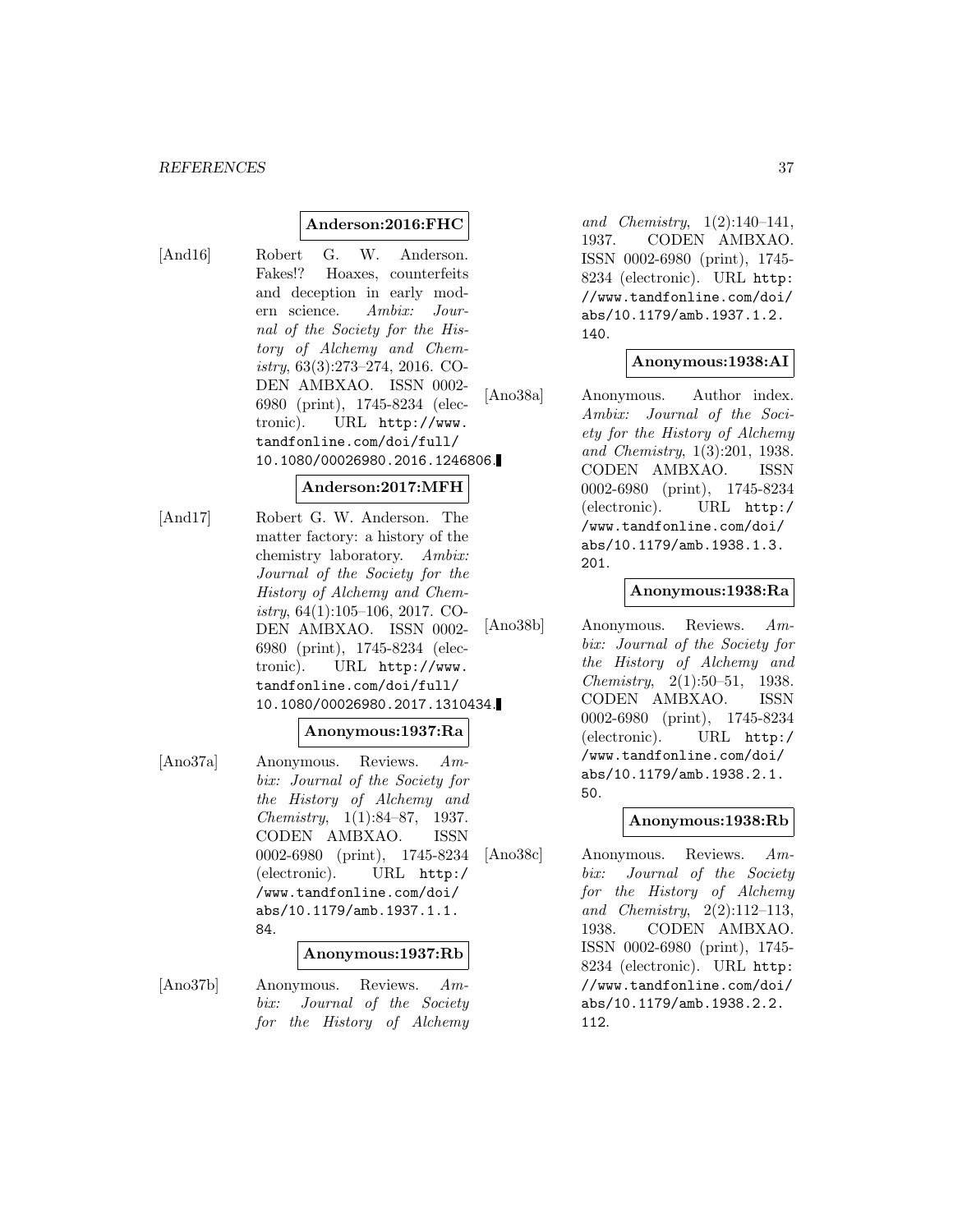#### **Anonymous:1938:SI**

[Ano38d] Anonymous. Subject index. Ambix: Journal of the Society for the History of Alchemy and Chemistry, 1(3):202, 1938. CODEN AMBXAO. ISSN 0002-6980 (print), 1745-8234 (electronic). URL http:/ /www.tandfonline.com/doi/ abs/10.1179/amb.1938.1.3. 202.

#### **Anonymous:1948:R**

[Ano48] Anonymous. Review. Ambix: Journal of the Society for the History of Alchemy and Chemistry, 3(1–2):64–67, 1948. CODEN AMBXAO. ISSN 0002-6980 (print), 1745- 8234 (electronic). URL http: //www.tandfonline.com/doi/ abs/10.1179/amb.1948.3.1- 2.64.

#### **Anonymous:1949:Ra**

[Ano49a] Anonymous. Reviews. Ambix: Journal of the Society for the History of Alchemy and Chemistry, 3(3–4):151–152, 1949. CODEN AMBXAO. ISSN 0002-6980 (print), 1745- 8234 (electronic). URL http: //www.tandfonline.com/doi/ abs/10.1179/amb.1949.3.3- 4.151.

### **Anonymous:1949:Rb**

[Ano49b] Anonymous. Reviews. Ambix: Journal of the Society for the History of Alchemy and Chemistry, 4(1–2):79–80, 1949. CODEN AMBXAO. ISSN 0002-6980 (print), 17458234 (electronic). URL http: //www.tandfonline.com/doi/ abs/10.1179/amb.1949.4.1- 2.79.

#### **Anonymous:1951:R**

[Ano51] Anonymous. Review. Ambix: Journal of the Society for the History of Alchemy and Chemistry, 4(3–4):159, 1951. CODEN AMBXAO. ISSN 0002-6980 (print), 1745-8234 (electronic). URL http:/ /www.tandfonline.com/doi/ abs/10.1179/amb.1951.4.3- 4.159.

**Anonymous:1953:R**

[Ano53] Anonymous. Reviews. Ambix: Journal of the Society for the History of Alchemy and Chemistry,  $5(1-2):53-57$ , 1953. CODEN AMBXAO. ISSN 0002-6980 (print), 1745- 8234 (electronic). URL http: //www.tandfonline.com/doi/ abs/10.1179/amb.1953.5.1- 2.53.

### **Anonymous:1956:R**

[Ano56] Anonymous. Reviews. Ambix: Journal of the Society for the History of Alchemy and Chemistry, 5(3–4):129–130, 1956. CODEN AMBXAO. ISSN 0002-6980 (print), 1745- 8234 (electronic). URL http: //www.tandfonline.com/doi/ abs/10.1179/amb.1956.5.3- 4.129.

# **Anonymous:1957:Ra**

[Ano57a] Anonymous. Reviews. Ambix: Journal of the Society for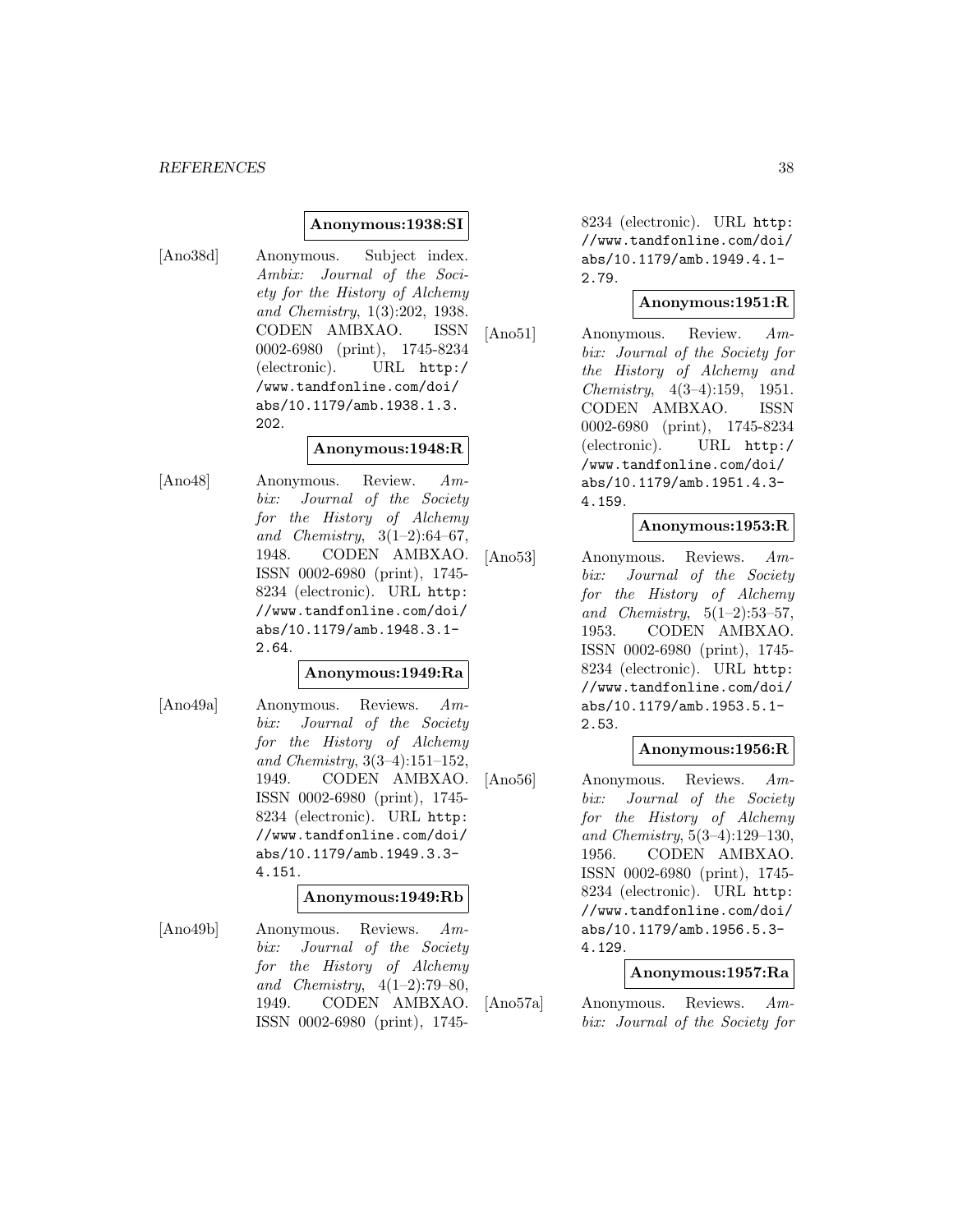the History of Alchemy and Chemistry, 6(1):47–58, 1957. CODEN AMBXAO. ISSN 0002-6980 (print), 1745-8234 (electronic). URL http:/ /www.tandfonline.com/doi/ abs/10.1179/amb.1957.6.1. 47.

### **Anonymous:1957:Rb**

[Ano57b] Anonymous. Reviews. Ambix: Journal of the Society for the History of Alchemy and Chemistry, 6(2):109–111, 1957. CODEN AMBXAO. ISSN 0002-6980 (print), 1745- 8234 (electronic). URL http: //www.tandfonline.com/doi/ abs/10.1179/amb.1957.6.2. 109.

#### **Anonymous:1958:PR**

[Ano58a] Anonymous. Publications received. Ambix: Journal of the Society for the History of Alchemy and Chemistry, 6(3): 164, 1958. CODEN AMBXAO. ISSN 0002-6980 (print), 1745- 8234 (electronic). URL http: //www.tandfonline.com/doi/ abs/10.1179/amb.1958.6.3. 164.

### **Anonymous:1958:R**

[Ano58b] Anonymous. Reviews. Ambix: Journal of the Society for the History of Alchemy and Chemistry, 6(3):157–163, 1958. CODEN AMBXAO. ISSN 0002-6980 (print), 1745- 8234 (electronic). URL http: //www.tandfonline.com/doi/ abs/10.1179/amb.1958.6.3. 157.

## **Anonymous:1959:Ra**

[Ano59a] Anonymous. Reviews. Ambix: Journal of the Society for the History of Alchemy and Chemistry, 7(1):51–53, 1959. CODEN AMBXAO. ISSN 0002-6980 (print), 1745-8234 (electronic). URL http:/ /www.tandfonline.com/doi/ abs/10.1179/amb.1959.7.1. 51.

### **Anonymous:1959:Rb**

[Ano59b] Anonymous. Reviews. Ambix: Journal of the Society for the History of Alchemy and Chemistry, 7(2):116–117, June 1959. CODEN AMBXAO. ISSN 0002-6980 (print), 1745- 8234 (electronic). URL http: //www.tandfonline.com/doi/ abs/10.1179/amb.1959.7.2. 116.

### **Anonymous:1960:PR**

[Ano60a] Anonymous. Publications received. Ambix: Journal of the Society for the History of Alchemy and Chemistry, 8(3): 182, 1960. CODEN AMBXAO. ISSN 0002-6980 (print), 1745- 8234 (electronic). URL http: //www.tandfonline.com/doi/ abs/10.1179/amb.1960.8.3. 182.

### **Anonymous:1960:Ra**

[Ano60b] Anonymous. Reviews. Ambix: Journal of the Society for the History of Alchemy and Chemistry, 8(1):46–51, 1960. CODEN AMBXAO. ISSN 0002-6980 (print), 1745-8234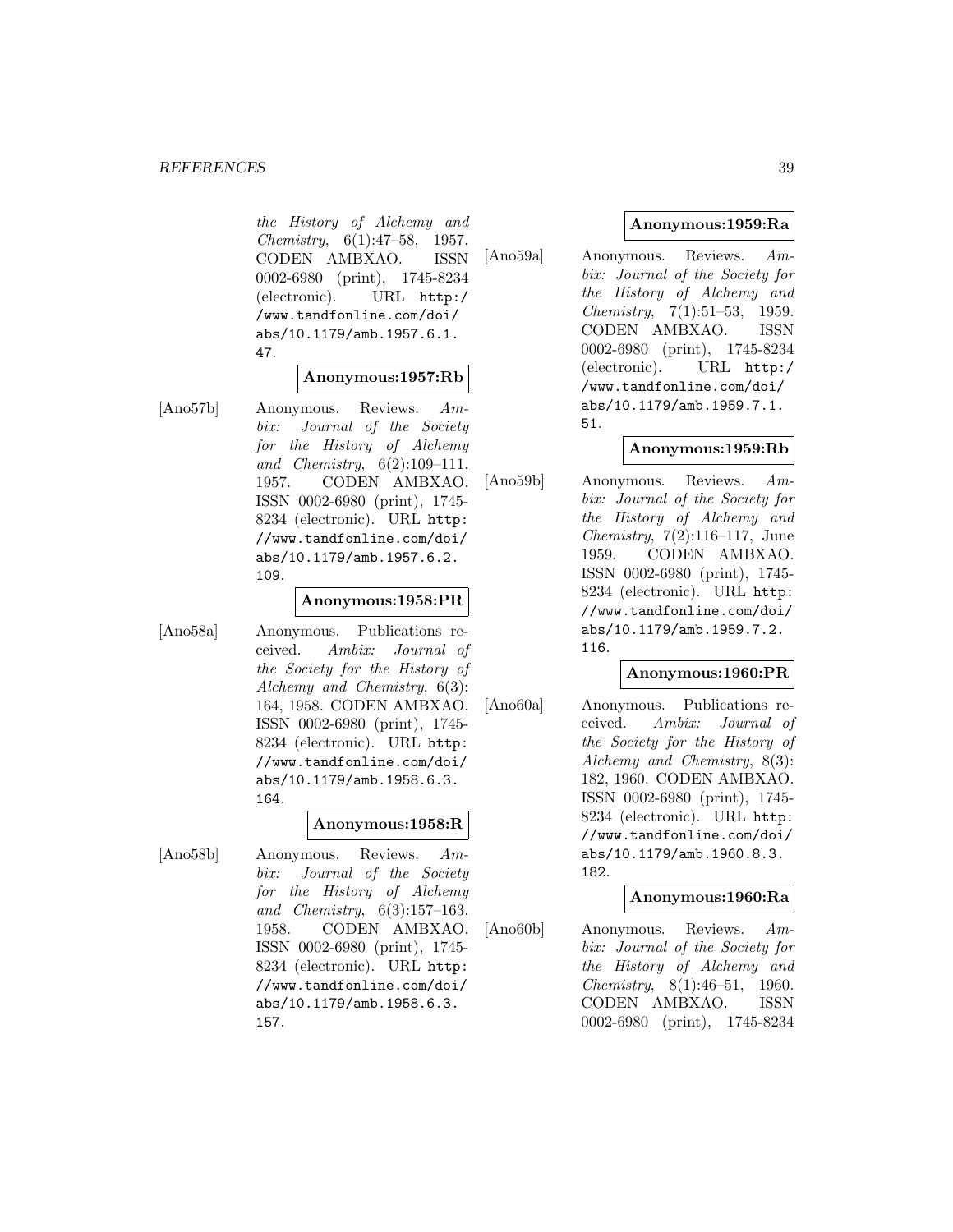(electronic). URL http:/ /www.tandfonline.com/doi/ abs/10.1179/amb.1960.8.1. 42

#### **Anonymous:1960:Rb**

[Ano60c] Anonymous. Reviews. Ambix: Journal of the Society for the History of Alchemy and *Chemistry*,  $8(2):118-??$ , 1960. CODEN AMBXAO. ISSN 0002-6980 (print), 1745- 8234 (electronic). URL http: //www.tandfonline.com/doi/ abs/10.1179/amb.1960.8.2. 118.

#### **Anonymous:1960:Rc**

[Ano60d] Anonymous. Reviews. Ambix: Journal of the Society for the History of Alchemy and Chemistry, 8(3):177–181, 1960. CODEN AMBXAO. ISSN 0002-6980 (print), 1745- 8234 (electronic). URL http: //www.tandfonline.com/doi/ abs/10.1179/amb.1960.8.3. 177.

#### **Anonymous:1961:Ra**

[Ano61a] Anonymous. Reviews. Ambix: Journal of the Society for the History of Alchemy and Chemistry, 9(1):50–52, 1961. CODEN AMBXAO. ISSN 0002-6980 (print), 1745-8234 (electronic). URL http:/ /www.tandfonline.com/doi/ abs/10.1179/amb.1961.9.1. 50.

#### **Anonymous:1961:Rb**

[Ano61b] Anonymous. Reviews. Ambix: Journal of the Society for the History of Alchemy and Chemistry, 9(2):115–116, 1961. CODEN AMBXAO. ISSN 0002-6980 (print), 1745- 8234 (electronic). URL http: //www.tandfonline.com/doi/ abs/10.1179/amb.1961.9.2. 115.

#### **Anonymous:1961:Rc**

[Ano61c] Anonymous. Reviews. Ambix: Journal of the Society for the History of Alchemy and Chemistry, 9(3):168–170, 1961. CODEN AMBXAO. ISSN 0002-6980 (print), 1745- 8234 (electronic). URL http: //www.tandfonline.com/doi/ abs/10.1179/amb.1961.9.3. 168.

#### **Anonymous:1962:E**

[Ano62a] Anonymous. Editorial. Ambix: Journal of the Society for the History of Alchemy and Chemistry, 10(3):??, 1962. CODEN AMBXAO. ISSN 0002-6980 (print), 1745-8234 (electronic). URL http:/ /www.tandfonline.com/doi/ abs/10.1179/amb.1962.10.3. i.

### **Anonymous:1962:Ra**

[Ano62b] Anonymous. Reviews. Ambix: Journal of the Society for the History of Alchemy and Chemistry,  $10(1):37-39$ , 1962. CO-DEN AMBXAO. ISSN 0002- 6980 (print), 1745-8234 (electronic). URL http://www. tandfonline.com/doi/abs/ 10.1179/000269862790222915.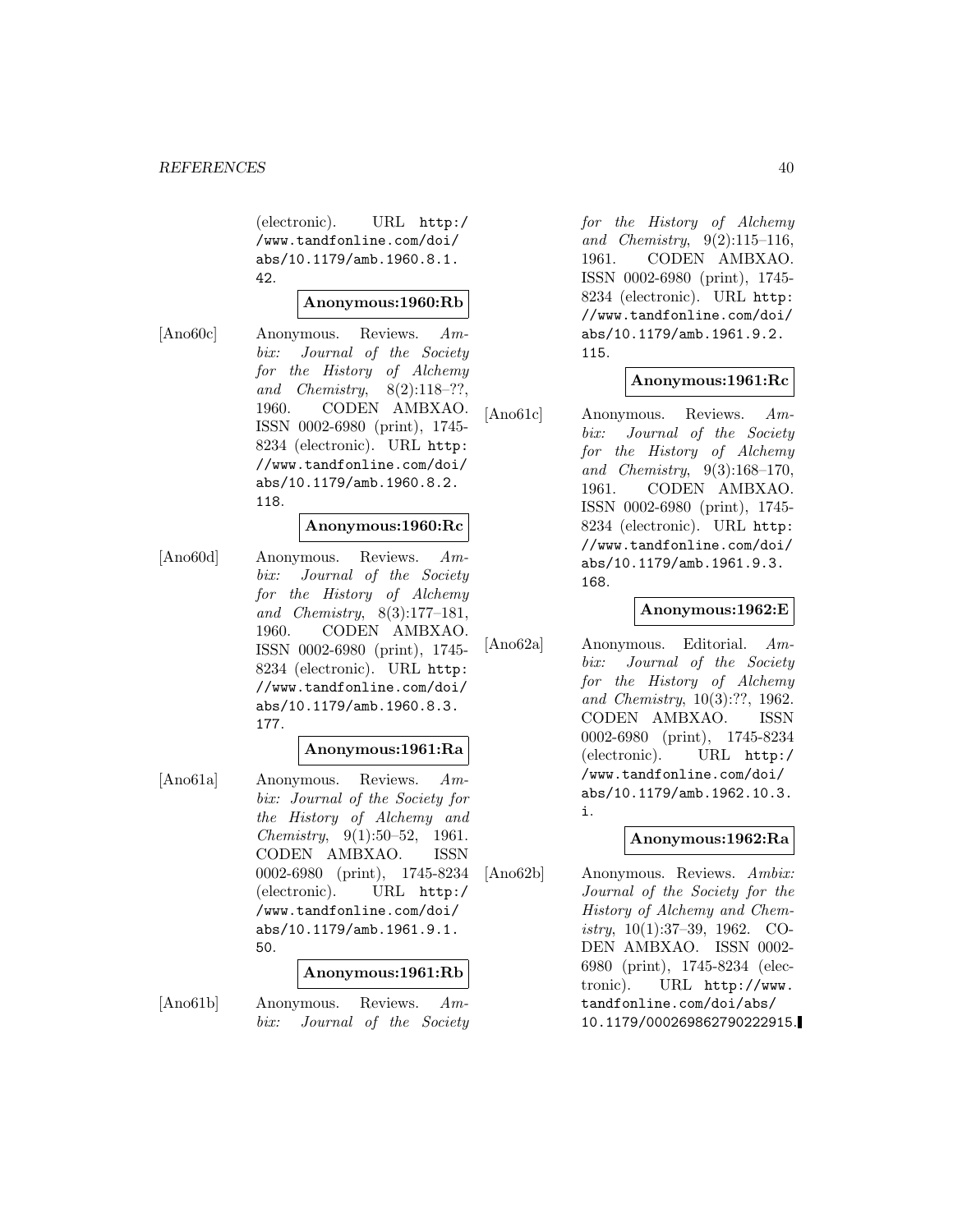#### **Anonymous:1962:Rb**

[Ano62c] Anonymous. Reviews. Ambix: Journal of the Society for the History of Alchemy and Chemistry, 10(2):103–105, 1962. CODEN AMBXAO. ISSN 0002-6980 (print), 1745- 8234 (electronic). URL http: //www.tandfonline.com/doi/ abs/10.1179/amb.1962.10.2. 103.

#### **Anonymous:1962:Rc**

[Ano62d] Anonymous. Reviews. Ambix: Journal of the Society for the History of Alchemy and Chemistry, 10(3):139–149, 1962. CODEN AMBXAO. ISSN 0002-6980 (print), 1745- 8234 (electronic). URL http: //www.tandfonline.com/doi/ abs/10.1179/amb.1962.10.3. 139.

### **Anonymous:1963:Ra**

[Ano63a] Anonymous. Reviews. Ambix: Journal of the Society for the History of Alchemy and Chemistry, 11(1):52–53, 1963. CODEN AMBXAO. ISSN 0002-6980 (print), 1745- 8234 (electronic). URL http: //www.tandfonline.com/doi/ abs/10.1179/amb.1963.11.1. 52.

### **Anonymous:1963:Rb**

[Ano63b] Anonymous. Reviews. Ambix: Journal of the Society for the History of Alchemy and Chemistry, 11(2):97–100, 1963. CODEN AMBXAO. ISSN 0002-6980 (print), 17458234 (electronic). URL http: //www.tandfonline.com/doi/ abs/10.1080/00026980.1963. 11923898.

#### **Anonymous:1963:Rc**

[Ano63c] Anonymous. Reviews. Ambix: Journal of the Society for the History of Alchemy and Chemistry, 11(3):158–160, 1963. CODEN AMBXAO. ISSN 0002-6980 (print), 1745- 8234 (electronic). URL http: //www.tandfonline.com/doi/ abs/10.1179/amb.1963.11.3. 158.

### **Anonymous:1964:PR**

[Ano64a] Anonymous. Publications received. Ambix: Journal of the Society for the History of Alchemy and Chemistry, 12(1): 82, 1964. CODEN AMBXAO. ISSN 0002-6980 (print), 1745- 8234 (electronic). URL http: //www.tandfonline.com/doi/ abs/10.1179/amb.1964.12.1. 82.

### **Anonymous:1964:R**

[Ano64b] Anonymous. Reviews. Ambix: Journal of the Society for the History of Alchemy and Chemistry,  $12(1)$ :72–82, 1964. CODEN AMBXAO. ISSN 0002-6980 (print), 1745- 8234 (electronic). URL http: //www.tandfonline.com/doi/ abs/10.1179/amb.1964.12.1. 72.

### **Anonymous:1965:LE**

[Ano65a] Anonymous. Letters to the Editor. Ambix: Journal of the So-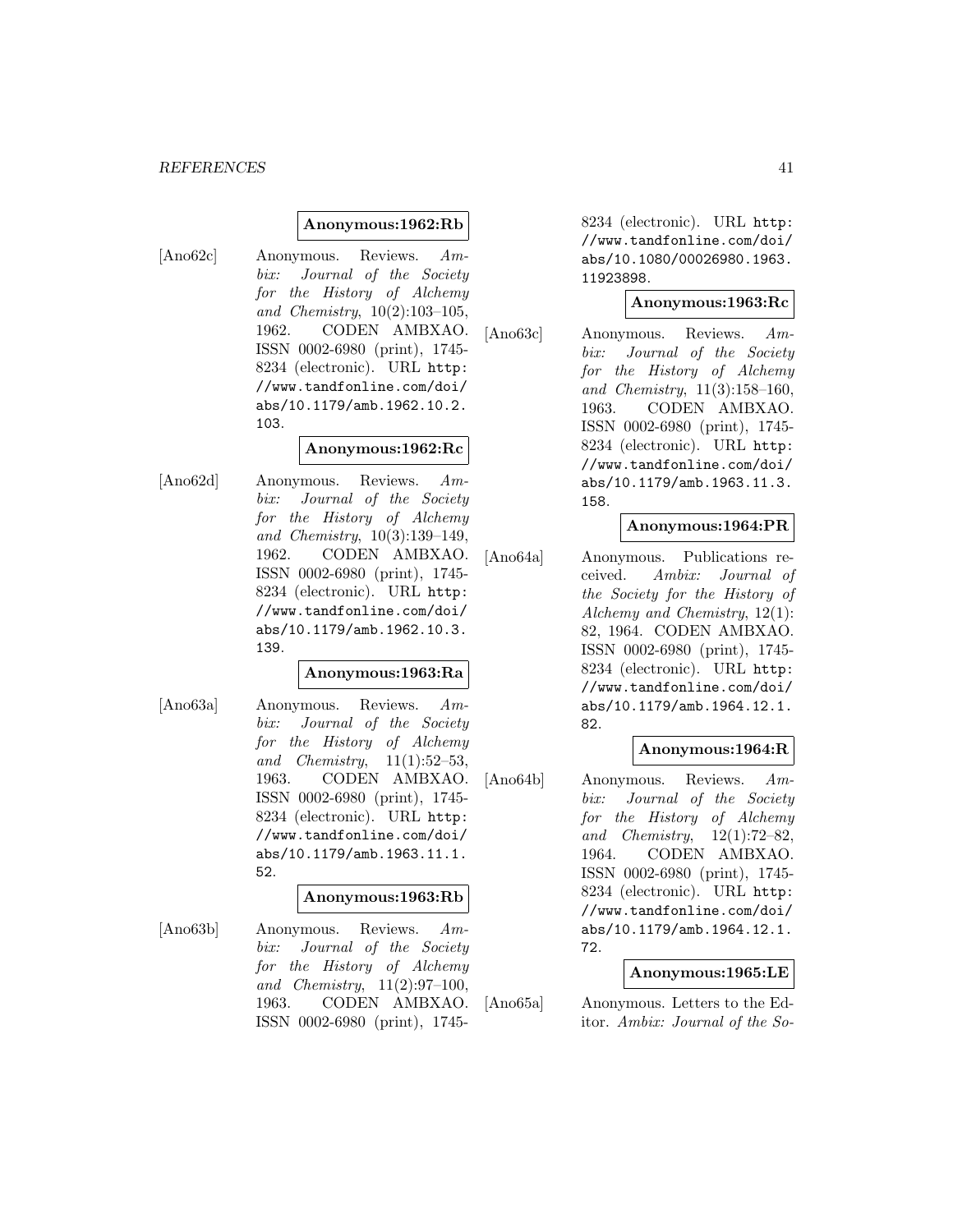ciety for the History of Alchemy and Chemistry, 13(1):52–54, 1965. CODEN AMBXAO. ISSN 0002-6980 (print), 1745- 8234 (electronic). URL http: //www.tandfonline.com/doi/ abs/10.1179/amb.1965.13.1. 52.

# **Anonymous:1965:R**

[Ano65b] Anonymous. Reviews. Ambix: Journal of the Society for the History of Alchemy and Chemistry,  $13(1):55-60$ , 1965. CODEN AMBXAO. ISSN 0002-6980 (print), 1745- 8234 (electronic). URL http: //www.tandfonline.com/doi/ abs/10.1179/amb.1965.13.1. 55.

#### **Anonymous:1966:Ra**

[Ano66a] Anonymous. Reviews. Ambix: Journal of the Society for the History of Alchemy and Chemistry, 13(2):118–120, 1966. CODEN AMBXAO. ISSN 0002-6980 (print), 1745- 8234 (electronic). URL http: //www.tandfonline.com/doi/ abs/10.1179/amb.2013.13.2. 007.

#### **Anonymous:1966:Rb**

[Ano66b] Anonymous. Reviews. Ambix: Journal of the Society for the History of Alchemy and Chemistry, 13(3):189–192, 1966. CODEN AMBXAO. ISSN 0002-6980 (print), 1745- 8234 (electronic). URL http: //www.tandfonline.com/doi/ abs/10.1179/amb.1966.13.3. 189.

# **Anonymous:1967:LE**

[Ano67a] Anonymous. Letters to the Editor. Ambix: Journal of the Society for the History of Alchemy and Chemistry,  $14(1):60-62$ , 1967. CODEN AMBXAO. ISSN 0002-6980 (print), 1745- 8234 (electronic). URL http: //www.tandfonline.com/doi/ abs/10.1179/amb.1967.14.1. 60.

# **Anonymous:1967:PR**

[Ano67b] Anonymous. Publications received. Ambix: Journal of the Society for the History of Alchemy and Chemistry, 14(1): 68, 1967. CODEN AMBXAO. ISSN 0002-6980 (print), 1745- 8234 (electronic). URL http: //www.tandfonline.com/doi/ abs/10.1179/amb.1967.14.1. 68.

### **Anonymous:1967:Ra**

[Ano67c] Anonymous. Reviews. Ambix: Journal of the Society for the History of Alchemy and Chemistry, 14(1):63–68, 1967. CODEN AMBXAO. ISSN 0002-6980 (print), 1745- 8234 (electronic). URL http: //www.tandfonline.com/doi/ abs/10.1179/amb.1967.14.1. 63.

### **Anonymous:1967:Rb**

[Ano67d] Anonymous. Reviews. Ambix: Journal of the Society for the History of Alchemy and Chemistry, 14(2):140–148, 1967. CODEN AMBXAO. ISSN 0002-6980 (print), 1745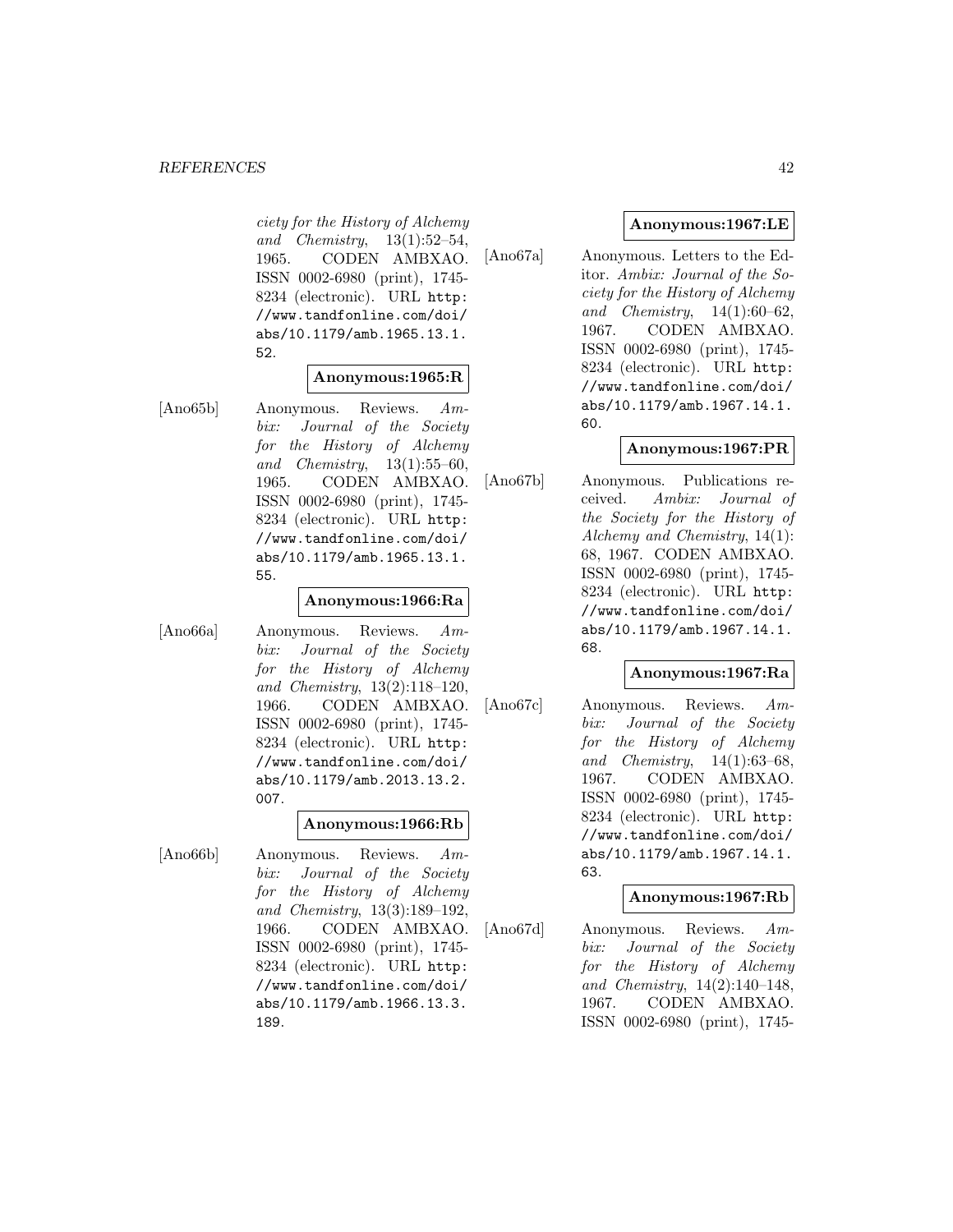8234 (electronic). URL http: //www.tandfonline.com/doi/ abs/10.1179/amb.1967.14.2. 140.

# **Anonymous:1967:Rc**

[Ano67e] Anonymous. Reviews. Ambix: Journal of the Society for the History of Alchemy and Chemistry, 14(3):203–211, 1967. CODEN AMBXAO. ISSN 0002-6980 (print), 1745- 8234 (electronic). URL http: //www.tandfonline.com/doi/ abs/10.1179/amb.1967.14.3. 203.

# **Anonymous:1968:CAV**

[Ano68a] Anonymous. Correction to Ambix Vol. XV, Part 1.  $Am$ bix: Journal of the Society for the History of Alchemy and Chemistry, 15(3):211, 1968. CODEN AMBXAO. ISSN 0002-6980 (print), 1745-8234 (electronic). URL http:/ /www.tandfonline.com/doi/ abs/10.1179/amb.1968.15.3. 211.

# **Anonymous:1968:LE**

[Ano68b] Anonymous. Letters to the Editor. Ambix: Journal of the Society for the History of Alchemy and Chemistry, 15(2):115–124, 1968. CODEN AMBXAO. ISSN 0002-6980 (print), 1745- 8234 (electronic). URL http: //www.tandfonline.com/doi/ abs/10.1179/amb.1968.15.2. 115.

## **Anonymous:1968:PR**

[Ano68c] Anonymous. Publications received. Ambix: Journal of the Society for the History of Alchemy and Chemistry, 15(1): 72, 1968. CODEN AMBXAO. ISSN 0002-6980 (print), 1745- 8234 (electronic). URL http: //www.tandfonline.com/doi/ abs/10.1179/amb.1968.15.1. 72.

# **Anonymous:1968:Ra**

[Ano68d] Anonymous. Reviews. Ambix: Journal of the Society for the History of Alchemy and Chemistry,  $15(1):70-72$ , 1968. CODEN AMBXAO. ISSN 0002-6980 (print), 1745- 8234 (electronic). URL http: //www.tandfonline.com/doi/ abs/10.1179/amb.1968.15.1. 70.

## **Anonymous:1968:Rb**

[Ano68e] Anonymous. Reviews. Ambix: Journal of the Society for the History of Alchemy and Chemistry, 15(2):125–128, 1968. CODEN AMBXAO. ISSN 0002-6980 (print), 1745- 8234 (electronic). URL http: //www.tandfonline.com/doi/ abs/10.1179/amb.1968.15.2. 125.

### **Anonymous:1968:Rc**

[Ano68f] Anonymous. Reviews. Ambix: Journal of the Society for the History of Alchemy and Chemistry, 15(3):209–210, 1968. CODEN AMBXAO. ISSN 0002-6980 (print), 1745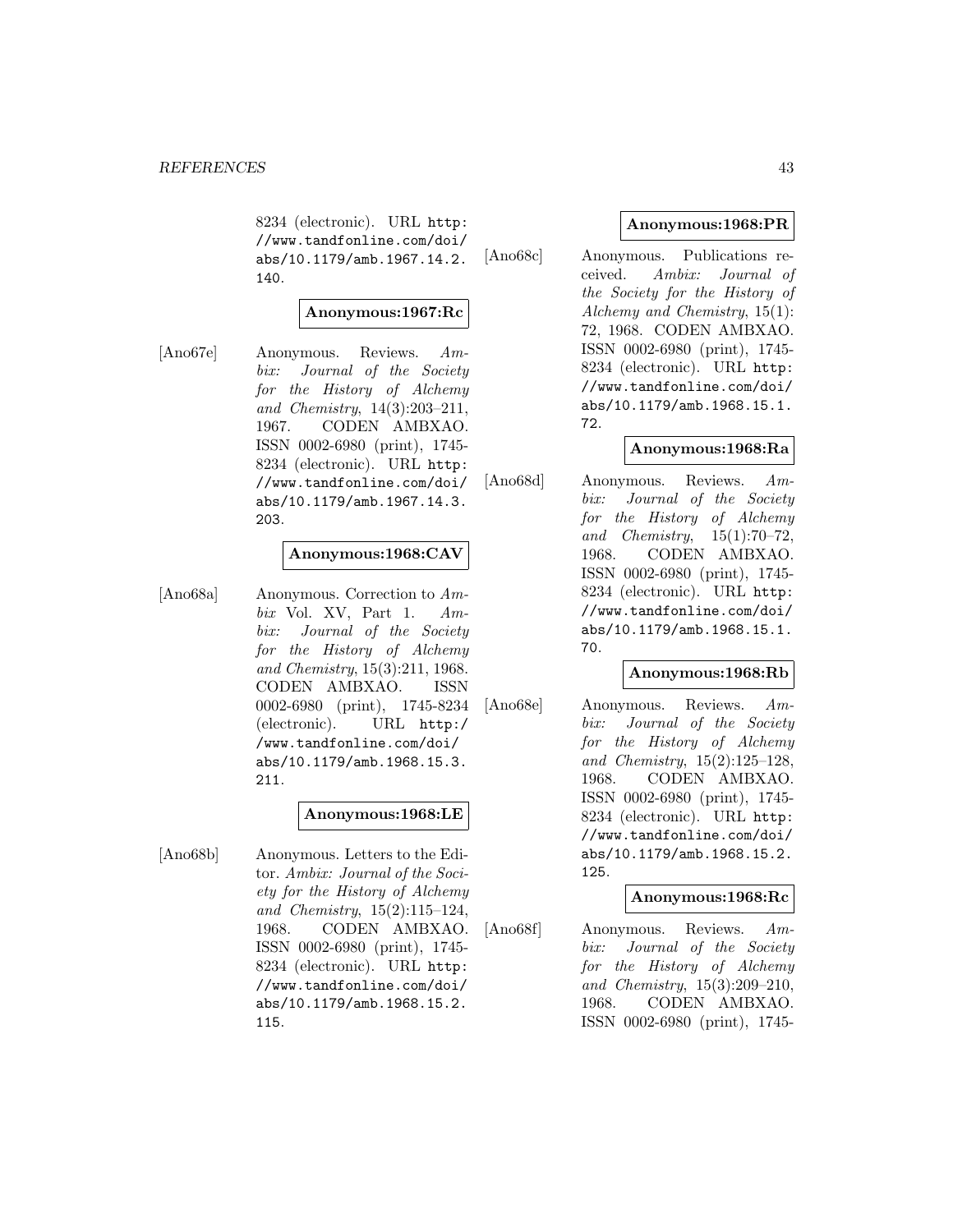8234 (electronic). URL http: //www.tandfonline.com/doi/ abs/10.1179/amb.1968.15.3. 209.

#### **Anonymous:1969:R**

[Ano69] Anonymous. Reviews. Ambix: Journal of the Society for the History of Alchemy and Chemistry,  $16(1-2):109-$ 111, 1969. CODEN AMBXAO. ISSN 0002-6980 (print), 1745- 8234 (electronic). URL http: //www.tandfonline.com/doi/ abs/10.1179/amb.1969.16.1- 2.109.

#### **Anonymous:1970:PRa**

[Ano70a] Anonymous. Publications received. Ambix: Journal of the Society for the History of Alchemy and Chemistry, 17(1): 68, 1970. CODEN AMBXAO. ISSN 0002-6980 (print), 1745- 8234 (electronic). URL http: //www.tandfonline.com/doi/ abs/10.1179/amb.1970.17.1. 68.

### **Anonymous:1970:PRb**

[Ano70b] Anonymous. Publications received. Ambix: Journal of the Society for the History of Alchemy and Chemistry, 17(2): 136, 1970. CODEN AMBXAO. ISSN 0002-6980 (print), 1745- 8234 (electronic). URL http: //www.tandfonline.com/doi/ abs/10.1179/amb.1970.17.2. 136.

#### **Anonymous:1970:Ra**

[Ano70c] Anonymous. Reviews. Ambix: Journal of the Society for the History of Alchemy and Chemistry, 17(1):58–66, 1970. CODEN AMBXAO. ISSN 0002-6980 (print), 1745- 8234 (electronic). URL http: //www.tandfonline.com/doi/ abs/10.1179/amb.1970.17.1. 58.

### **Anonymous:1970:Rb**

[Ano70d] Anonymous. Reviews. Ambix: Journal of the Society for the History of Alchemy and Chemistry, 17(2):127–135, 1970. CODEN AMBXAO. ISSN 0002-6980 (print), 1745- 8234 (electronic). URL http: //www.tandfonline.com/doi/ abs/10.1179/amb.1970.17.2. 127.

#### **Anonymous:1970:SNBa**

[Ano70e] Anonymous. Short notices of books. Ambix: Journal of the Society for the History of Alchemy and Chemistry, 17(1): 66, 1970. CODEN AMBXAO. ISSN 0002-6980 (print), 1745- 8234 (electronic). URL http: //www.tandfonline.com/doi/ abs/10.1179/amb.1970.17.1. 66.

### **Anonymous:1970:SNBb**

[Ano70f] Anonymous. Short notices of books. Ambix: Journal of the Society for the History of Alchemy and Chemistry,  $17(2):135-136$ ,  $1970$ . CODEN AMBXAO. ISSN 0002-6980 (print), 1745-8234 (electronic). URL http:/ /www.tandfonline.com/doi/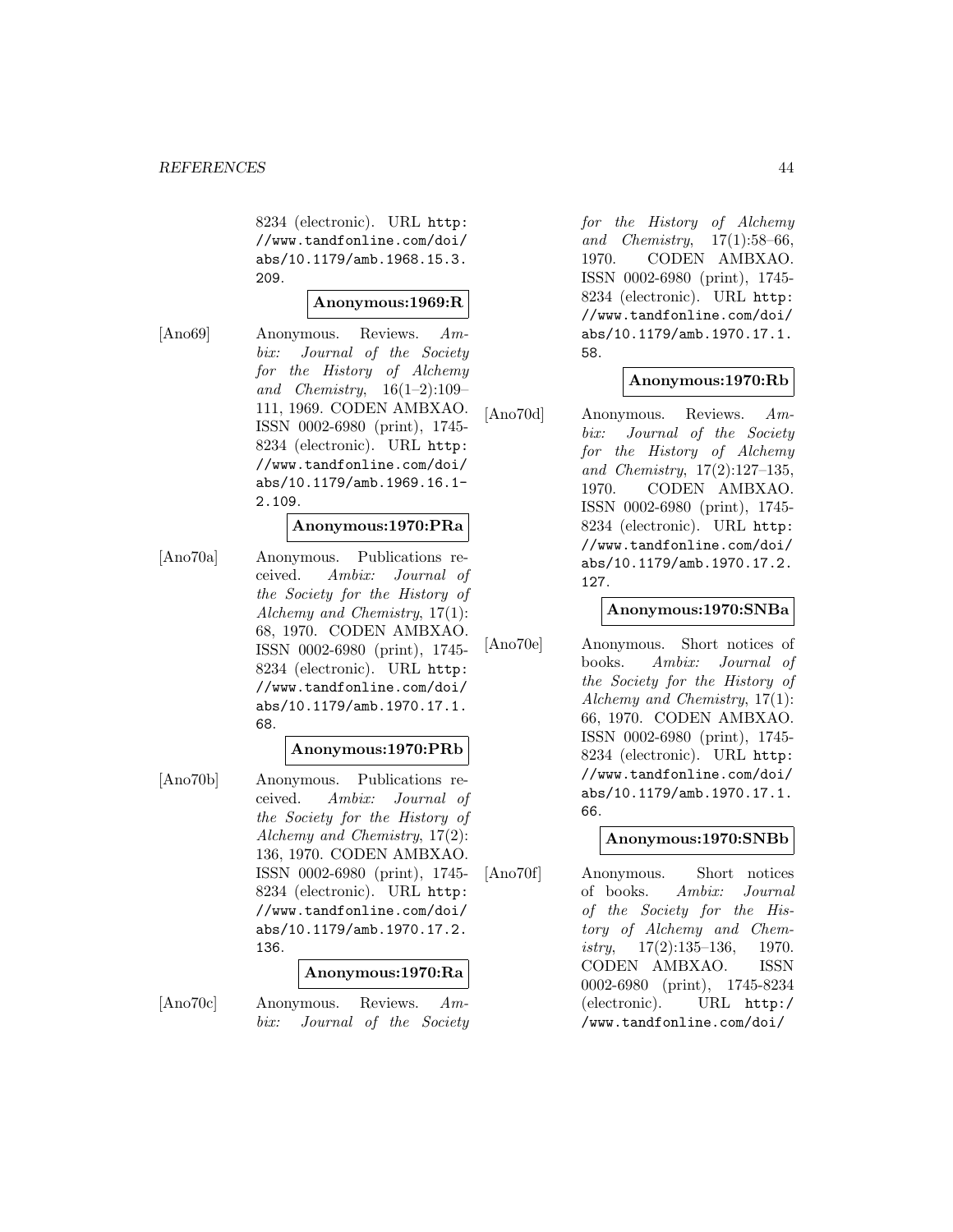abs/10.1179/amb.1970.17.2. 135.

#### **Anonymous:1971:BR**

[Ano71a] Anonymous. Books received. Ambix: Journal of the Society for the History of Alchemy and Chemistry, 18(2):147–148, 1971. CODEN AMBXAO. ISSN 0002-6980 (print), 1745- 8234 (electronic). URL http: //www.tandfonline.com/doi/ abs/10.1179/amb.1971.18.2. 147.

# **Anonymous:1971:Ra**

[Ano71b] Anonymous. Reviews. Ambix: Journal of the Society for the History of Alchemy and Chemistry, 18(1):56–68, 1971. CODEN AMBXAO. ISSN 0002-6980 (print), 1745- 8234 (electronic). URL http: //www.tandfonline.com/doi/ abs/10.1179/amb.1971.18.1. 56.

#### **Anonymous:1971:Rb**

[Ano71c] Anonymous. Reviews. Ambix: Journal of the Society for the History of Alchemy and Chemistry, 18(2):139–146, 1971. CODEN AMBXAO. ISSN 0002-6980 (print), 1745- 8234 (electronic). URL http: //www.tandfonline.com/doi/ abs/10.1179/amb.1971.18.2. 139.

#### **Anonymous:1972:BR**

[Ano72a] Anonymous. Books received. Ambix: Journal of the Society for the History of Alchemy and Chemistry, 19(3):228, 1972.

CODEN AMBXAO. ISSN 0002-6980 (print), 1745-8234 (electronic). URL http:/ /www.tandfonline.com/doi/ abs/10.1179/amb.1972.19.3. 228.

### **Anonymous:1972:GH**

[Ano72b] Anonymous. Gerard Heym, 1888–1972. Ambix: Journal of the Society for the History of Alchemy and Chemistry,  $19(3):216-217$ ,  $1972$ . CODEN AMBXAO. ISSN 0002-6980 (print), 1745-8234 (electronic). URL http:/ /www.tandfonline.com/doi/ abs/10.1179/amb.1972.19.3. 216.

### **Anonymous:1972:R**

[Ano72c] Anonymous. Reviews. Ambix: Journal of the Society for the History of Alchemy and Chemistry, 19(3):218–227, 1972. CODEN AMBXAO. ISSN 0002-6980 (print), 1745- 8234 (electronic). URL http: //www.tandfonline.com/doi/ abs/10.1179/amb.1972.19.3. 218.

# **Anonymous:1972:SNB**

[Ano72d] Anonymous. Short notices of books. Ambix: Journal of the Society for the History of Alchemy and Chemistry, 19(3): 227, 1972. CODEN AMBXAO. ISSN 0002-6980 (print), 1745- 8234 (electronic). URL http: //www.tandfonline.com/doi/ abs/10.1179/amb.1972.19.3. 227.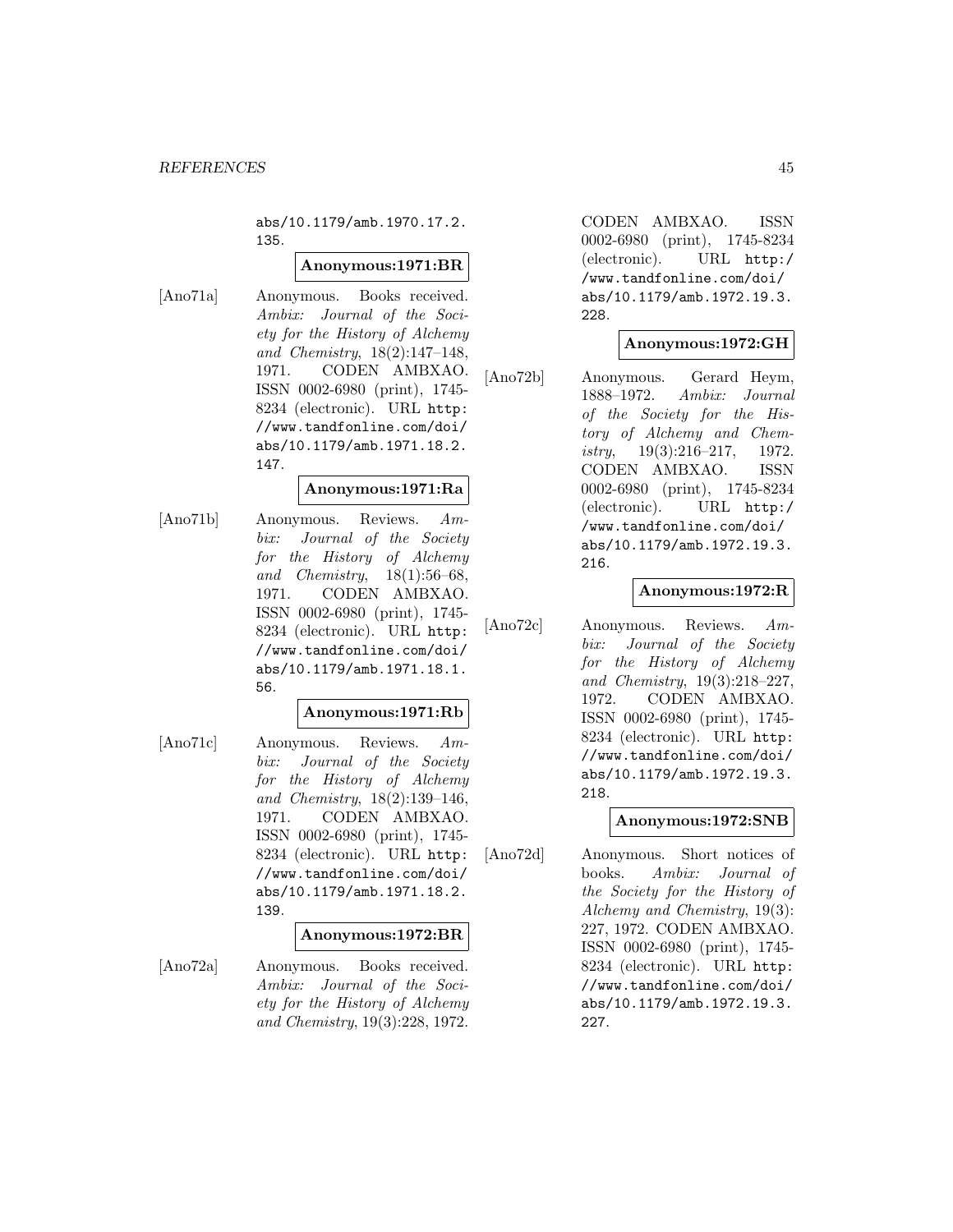#### **Anonymous:1973:BRa**

[Ano73a] Anonymous. Books received. Ambix: Journal of the Society for the History of Alchemy and Chemistry, 20(1):75, 1973. CODEN AMBXAO. ISSN 0002-6980 (print), 1745-8234 (electronic). URL http:/ /www.tandfonline.com/doi/ abs/10.1179/amb.1973.20.1. 75.

#### **Anonymous:1973:BRb**

[Ano73b] Anonymous. Books received. Ambix: Journal of the Society for the History of Alchemy and Chemistry, 20(2):142, 1973. CODEN AMBXAO. ISSN 0002-6980 (print), 1745-8234 (electronic). URL http:/ /www.tandfonline.com/doi/ abs/10.1179/amb.1973.20.2. 142.

#### **Anonymous:1973:Ra**

[Ano73c] Anonymous. Reviews. Ambix: Journal of the Society for the History of Alchemy and Chemistry, 20(1):67–74, 1973. CODEN AMBXAO. ISSN 0002-6980 (print), 1745- 8234 (electronic). URL http: //www.tandfonline.com/doi/ abs/10.1179/amb.1973.20.1. 67.

# **Anonymous:1973:Rb**

[Ano73d] Anonymous. Reviews. Ambix: Journal of the Society for the History of Alchemy and Chemistry, 20(2):132–140, 1973. CODEN AMBXAO. ISSN 0002-6980 (print), 17458234 (electronic). URL http: //www.tandfonline.com/doi/ abs/10.1179/amb.1973.20.2. 132.

### **Anonymous:1973:SNBa**

[Ano73e] Anonymous. Short notices of books. Ambix: Journal of the Society for the History of Alchemy and Chemistry, 20(1): 74, 1973. CODEN AMBXAO. ISSN 0002-6980 (print), 1745- 8234 (electronic). URL http: //www.tandfonline.com/doi/ abs/10.1179/amb.1973.20.1. 74.

### **Anonymous:1973:SNBb**

[Ano73f] Anonymous. Short notices of books. Ambix: Journal of the Society for the History of Alchemy and Chemistry,  $20(2):140-141$ , 1973. CODEN AMBXAO. ISSN 0002-6980 (print), 1745-8234 (electronic). URL http:/ /www.tandfonline.com/doi/ abs/10.1179/amb.1973.20.2. 140.

### **Anonymous:1974:BR**

[Ano74a] Anonymous. Books received. Ambix: Journal of the Society for the History of Alchemy and Chemistry, 21(1):91, 1974. CODEN AMBXAO. ISSN 0002-6980 (print), 1745-8234 (electronic). URL http:/ /www.tandfonline.com/doi/ abs/10.1179/amb.1974.21.1. 91.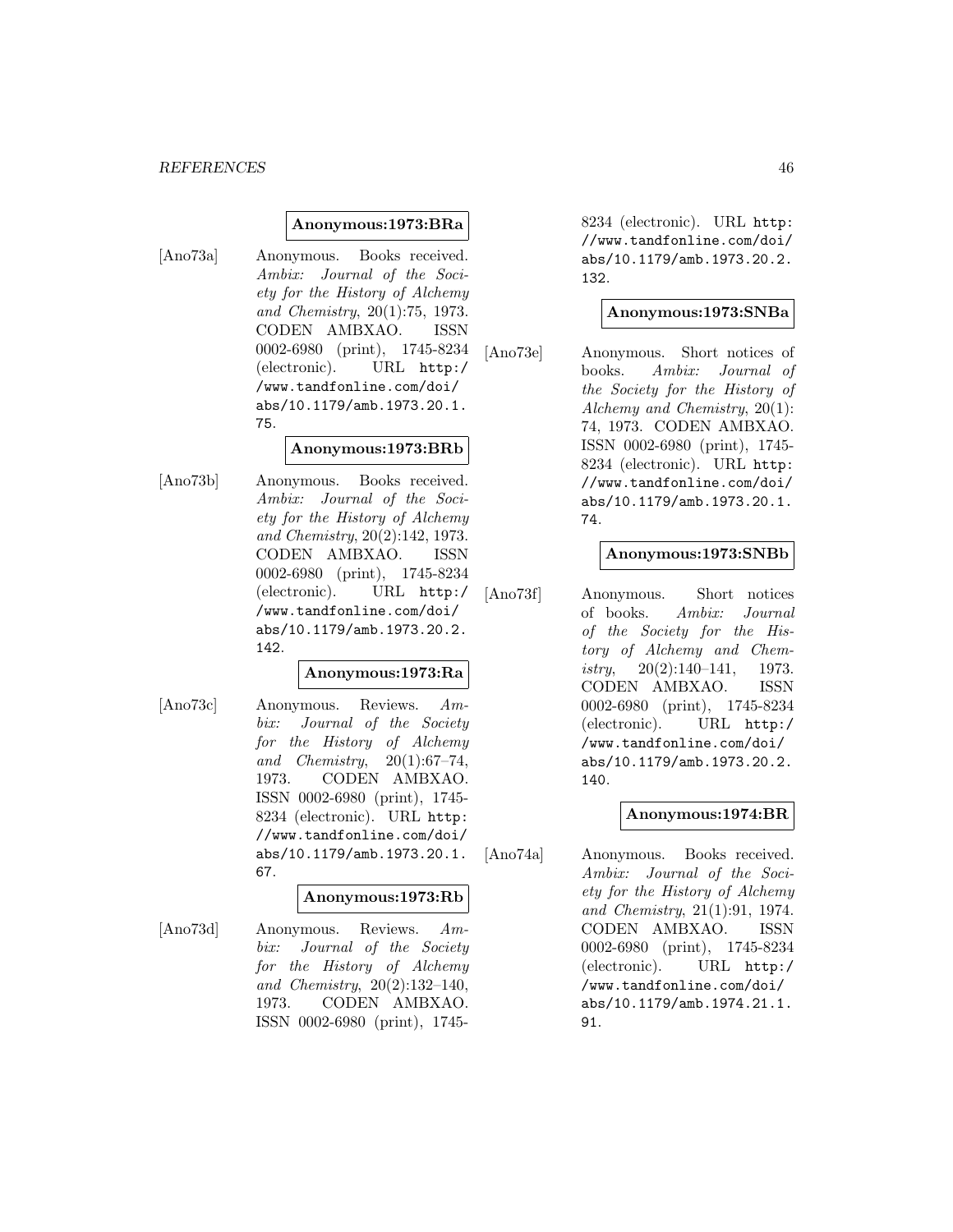### **Anonymous:1974:R**

[Ano74b] Anonymous. Reviews. Ambix: Journal of the Society for the History of Alchemy and Chemistry, 21(1):86–89, 1974. CODEN AMBXAO. ISSN 0002-6980 (print), 1745- 8234 (electronic). URL http: //www.tandfonline.com/doi/ abs/10.1179/amb.1974.21.1. 86.

### **Anonymous:1974:SNB**

[Ano74c] Anonymous. Short notices of books. Ambix: Journal of the Society for the History of Alchemy and Chemistry, 21(1):89–90, 1974. CO-DEN AMBXAO. ISSN 0002- 6980 (print), 1745-8234 (electronic). URL http://www. tandfonline.com/doi/abs/ 10.1179/amb.1974.21.1.89.

# **Anonymous:1975:BRa**

[Ano75a] Anonymous. Books received. Ambix: Journal of the Society for the History of Alchemy and Chemistry, 22(1):80, 1975. CODEN AMBXAO. ISSN 0002-6980 (print), 1745-8234 (electronic). URL http:/ /www.tandfonline.com/doi/ abs/10.1179/amb.1975.22.1. 80.

# **Anonymous:1975:BRb**

[Ano75b] Anonymous. Books received. Ambix: Journal of the Society for the History of Alchemy and Chemistry, 22(2):160, 1975. CODEN AMBXAO. ISSN 0002-6980 (print), 1745-8234

(electronic). URL http:/ /www.tandfonline.com/doi/ abs/10.1179/amb.1975.22.2. 160.

#### **Anonymous:1975:ERC**

[Ano75c] Anonymous. Essay review: Chinese Science. Explorations of an Ancient Tradition. Ed. by Shigeru Nakayama and Nathan Sivin. Pp. xxxvii + 334. Cambridge, Mass & London: M.I.T. Press. 1973. Ambix: Journal of the Society for the History of Alchemy and Chemistry, 22(1):71–73, 1975. CODEN AMBXAO. ISSN 0002-6980 (print), 1745- 8234 (electronic). URL http: //www.tandfonline.com/doi/ abs/10.1179/amb.1975.22.1. 71.

# **Anonymous:1975:Ra**

[Ano75d] Anonymous. Reviews. Ambix: Journal of the Society for the History of Alchemy and Chemistry, 22(1):74–79, 1975. CODEN AMBXAO. ISSN 0002-6980 (print), 1745- 8234 (electronic). URL http: //www.tandfonline.com/doi/ abs/10.1179/amb.1975.22.1. 74.

### **Anonymous:1975:Rb**

[Ano75e] Anonymous. Reviews. Ambix: Journal of the Society for the History of Alchemy and Chemistry, 22(2):156–158, 1975. CODEN AMBXAO. ISSN 0002-6980 (print), 1745- 8234 (electronic). URL http: //www.tandfonline.com/doi/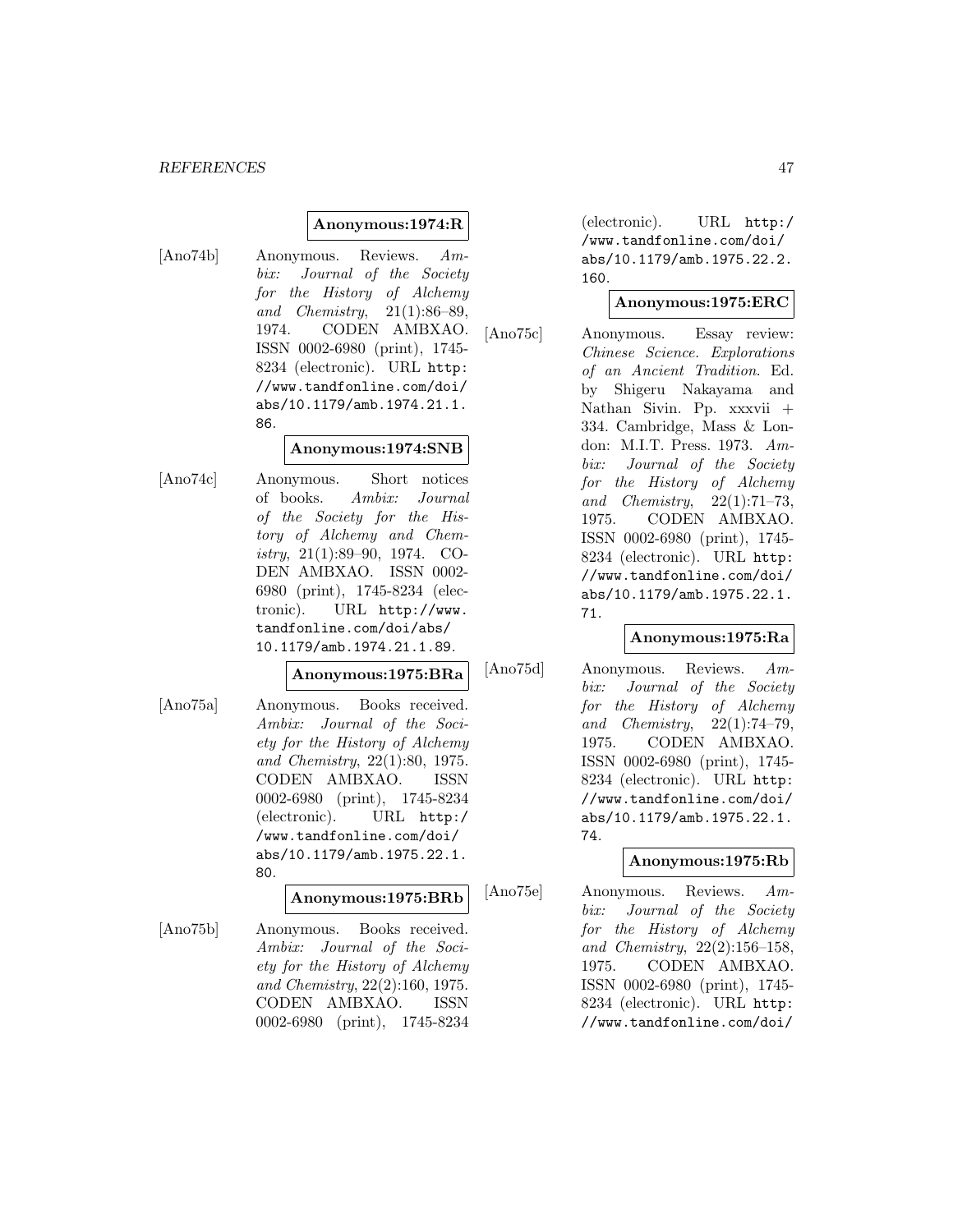abs/10.1179/amb.1975.22.2. 156.

#### **Anonymous:1975:SN**

[Ano75f] Anonymous. Short notices. Ambix: Journal of the Society for the History of Alchemy and Chemistry, 22(2):159, 1975. CODEN AMBXAO. ISSN 0002-6980 (print), 1745-8234 (electronic). URL http:/ /www.tandfonline.com/doi/ abs/10.1179/amb.1975.22.2. 159.

# **Anonymous:1975:SNB**

[Ano75g] Anonymous. Short notices of books. Ambix: Journal of the Society for the History of Alchemy and Chemistry, 22(1):79–80, 1975. CO-DEN AMBXAO. ISSN 0002- 6980 (print), 1745-8234 (electronic). URL http://www. tandfonline.com/doi/abs/ 10.1179/amb.1975.22.1.79.

#### **Anonymous:1977:I**

[Ano77a] Anonymous. Index. Ambix: Journal of the Society for the History of Alchemy and Chemistry, 24(3):186–188, 1977. CODEN AMBXAO. ISSN 0002-6980 (print), 1745- 8234 (electronic). URL http: //www.tandfonline.com/doi/ abs/10.1179/amb.1977.24.3. 186.

#### **Anonymous:1977:R**

[Ano77b] Anonymous. Reviews. Ambix: Journal of the Society for the History of Alchemy and Chemistry, 24(3):175–184,

1977. CODEN AMBXAO. ISSN 0002-6980 (print), 1745- 8234 (electronic). URL http: //www.tandfonline.com/doi/ abs/10.1179/amb.1977.24.3. 175.

# **Anonymous:1977:SNB**

[Ano77c] Anonymous. Short notices of books. Ambix: Journal of the Society for the History of Alchemy and Chemistry,  $24(3):184-186$ , 1977. CODEN AMBXAO. ISSN 0002-6980 (print), 1745-8234 (electronic). URL http:/ /www.tandfonline.com/doi/ abs/10.1179/amb.1977.24.3. 184.

### **Anonymous:1980:R**

[Ano80] Anonymous. Reviews. Ambix: Journal of the Society for the History of Alchemy and Chemistry, 27(3):210–214, 1980. CODEN AMBXAO. ISSN 0002-6980 (print), 1745- 8234 (electronic). URL http: //www.tandfonline.com/doi/ abs/10.1179/amb.1980.27.3. 004.

## **Anonymous:1982:EMH**

[Ano82] Anonymous. European museums of the history of chemistry. Ambix: Journal of the Society for the History of Alchemy and Chemistry, 29(3): 207, 1982. CODEN AMBXAO. ISSN 0002-6980 (print), 1745- 8234 (electronic). URL http: //www.tandfonline.com/doi/ abs/10.1179/amb.1982.29.3. 207.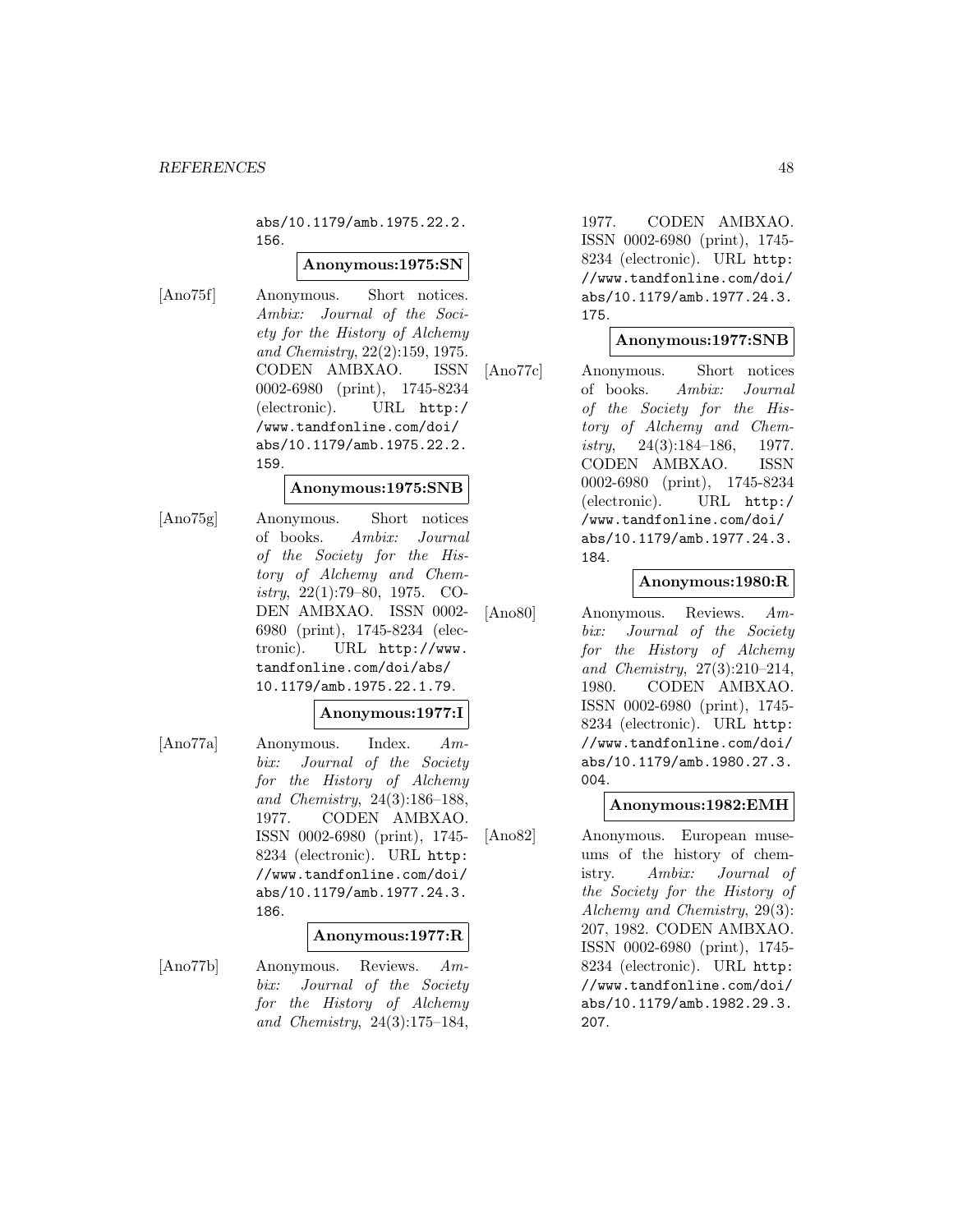#### **Anonymous:1983:DA**

[Ano83] Anonymous. The Dexter awards. Ambix: Journal of the Society for the History of Alchemy and Chemistry, 30(3): 162, 1983. CODEN AMBXAO. ISSN 0002-6980 (print), 1745- 8234 (electronic). URL http: //www.tandfonline.com/doi/ abs/10.1179/amb.1983.30.3. 162.

# **Anonymous:1984:BPH**

[Ano84a] Anonymous. Bibliotheca Philosophica Hermetica. Ambix: Journal of the Society for the History of Alchemy and Chemistry, 31(3):137, 1984. CODEN AMBXAO. ISSN 0002-6980 (print), 1745-8234 (electronic). URL http:/ /www.tandfonline.com/doi/ abs/10.1179/amb.1984.31.3. 137.

#### **Anonymous:1984:PP**

[Ano84b] Anonymous. The Partington Prize. Ambix: Journal of the Society for the History of Alchemy and Chemistry, 31(1): 48, 1984. CODEN AMBXAO. ISSN 0002-6980 (print), 1745- 8234 (electronic). URL http: //www.tandfonline.com/doi/ abs/10.1179/amb.1984.31.1. 48.

**Anonymous:1984:SHA**

[Ano84c] Anonymous. The Society for The History of Alchemy and Chemistry: Winter Meeting. Ambix: Journal of the Society for the History of Alchemy and Chemistry, 31(2):88–89, 1984. CODEN AMBXAO. ISSN 0002-6980 (print), 1745- 8234 (electronic). URL http: //www.tandfonline.com/doi/ abs/10.1179/amb.1984.31.2. 88.

# **Anonymous:1985:YCL**

[Ano85a] Anonymous. 300 years of chemistry at Louvain — 1685– 1985. Ambix: Journal of the Society for the History of Alchemy and Chemistry, 32(1): 45, 1985. CODEN AMBXAO. ISSN 0002-6980 (print), 1745- 8234 (electronic). URL http: //www.tandfonline.com/doi/ abs/10.1179/amb.1985.32.1. 45.

#### **Anonymous:1985:DP**

[Ano85b] Anonymous. The Dexter Prize. Ambix: Journal of the Society for the History of Alchemy and Chemistry, 32(3):148, 1985. CODEN AMBXAO. ISSN 0002-6980 (print), 1745-8234 (electronic). URL http:/ /www.tandfonline.com/doi/ abs/10.1179/amb.1985.32.3. 148.

# **Anonymous:1985:PP**

[Ano85c] Anonymous. The Partington Prize. Ambix: Journal of the Society for the History of Alchemy and Chemistry, 32(2): 91, 1985. CODEN AMBXAO. ISSN 0002-6980 (print), 1745- 8234 (electronic). URL http: //www.tandfonline.com/doi/ abs/10.1179/amb.1985.32.2. 91.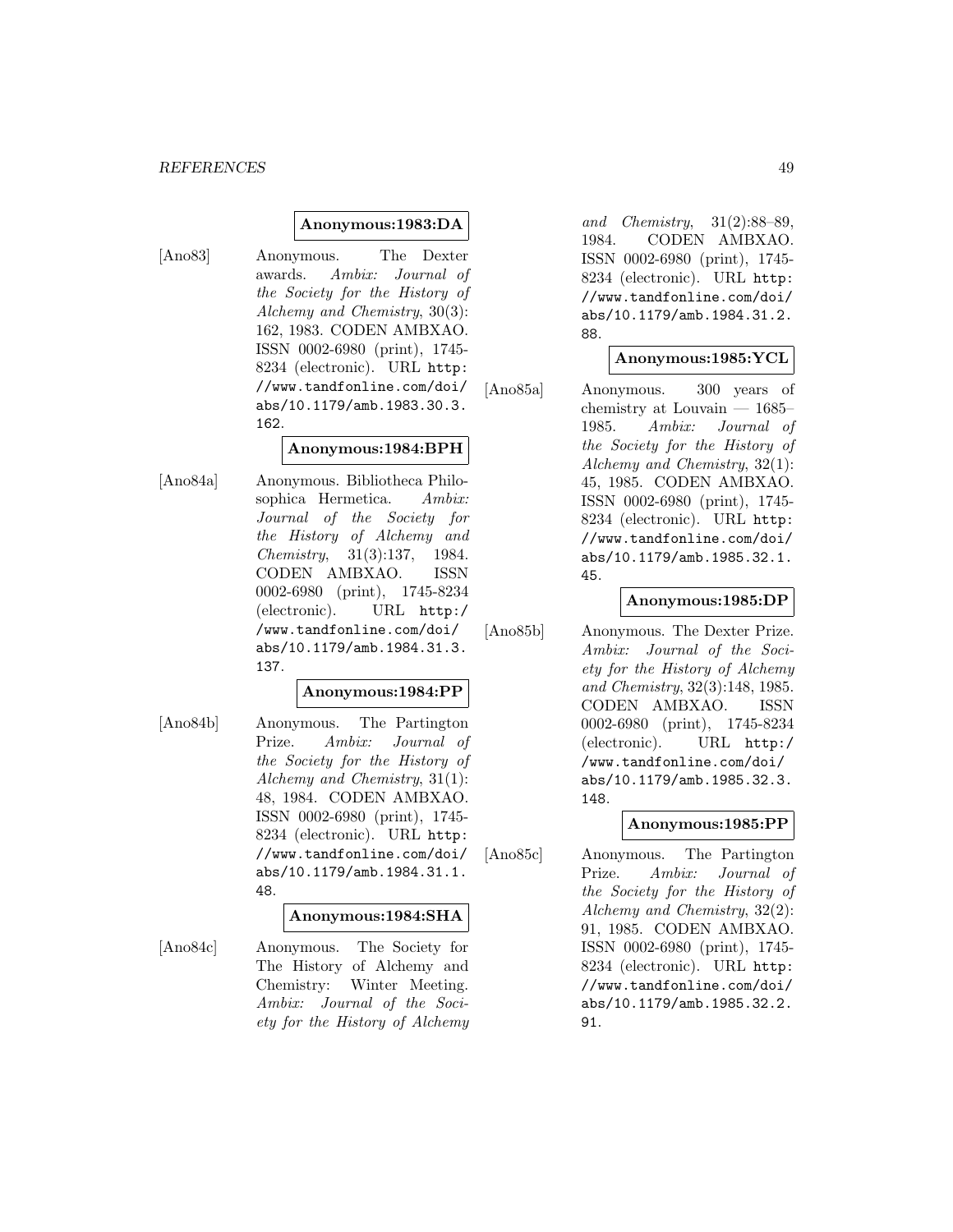#### **Anonymous:1986:Aa**

[Ano86a] Anonymous. Announcements. Ambix: Journal of the Society for the History of Alchemy and Chemistry, 33(1):42, 1986. CODEN AMBXAO. ISSN 0002-6980 (print), 1745-8234 (electronic). URL http:/ /www.tandfonline.com/doi/ abs/10.1179/amb.1986.33.1. 42.

#### **Anonymous:1986:Ab**

[Ano86b] Anonymous. Announcements. Ambix: Journal of the Society for the History of Alchemy and Chemistry, 33(2–3):152, 1986. CODEN AMBXAO. ISSN 0002-6980 (print), 1745- 8234 (electronic). URL http: //www.tandfonline.com/doi/ abs/10.1179/amb.1986.33.2- 3.152.

### **Anonymous:1987:A**

[Ano87a] Anonymous. Announcements. Ambix: Journal of the Society for the History of Alchemy and Chemistry, 34(3):180, 1987. CODEN AMBXAO. ISSN 0002-6980 (print), 1745-8234 (electronic). URL http:/ /www.tandfonline.com/doi/ abs/10.1179/amb.1987.34.3. 180.

### **Anonymous:1987:DA**

[Ano87b] Anonymous. The Dexter award. Ambix: Journal of the Society for the History of Alchemy and Chemistry, 34(2):116, 1987. CODEN AMBXAO. ISSN 0002-6980 (print), 1745-8234

(electronic). URL http:/ /www.tandfonline.com/doi/ abs/10.1179/amb.1987.34.2. 116.

#### **Anonymous:1988:A**

[Ano88a] Anonymous. Announcements. Ambix: Journal of the Society for the History of Alchemy and Chemistry, 35(3):168, 1988. CODEN AMBXAO. ISSN 0002-6980 (print), 1745-8234 (electronic). URL http:/ /www.tandfonline.com/doi/ abs/10.1179/amb.1988.35.3. 168.

### **Anonymous:1988:PP**

[Ano88b] Anonymous. The Partington Prize. Ambix: Journal of the Society for the History of Alchemy and Chemistry, 35(2): 105, 1988. CODEN AMBXAO. ISSN 0002-6980 (print), 1745- 8234 (electronic). URL http: //www.tandfonline.com/doi/ abs/10.1179/amb.1988.35.2. 105.

#### **Anonymous:1989:Aa**

[Ano89a] Anonymous. Announcement. Ambix: Journal of the Society for the History of Alchemy and Chemistry, 36(1):40, 1989. CODEN AMBXAO. ISSN 0002-6980 (print), 1745-8234 (electronic). URL http:/ /www.tandfonline.com/doi/ abs/10.1179/amb.1989.36.1. 40.

### **Anonymous:1989:Ab**

[Ano89b] Anonymous. Announcement. Ambix: Journal of the Soci-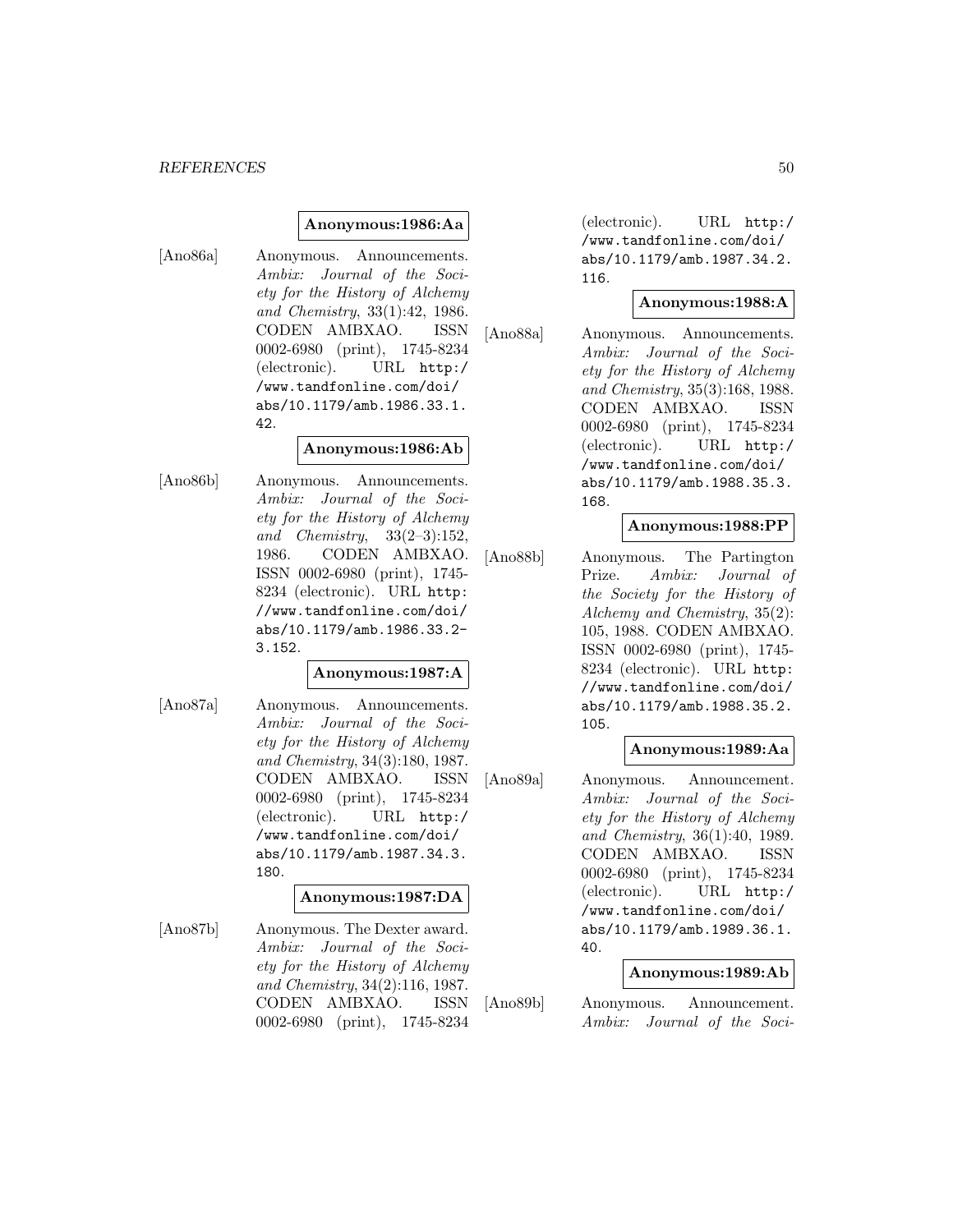ety for the History of Alchemy and Chemistry, 36(2):65, 1989. CODEN AMBXAO. ISSN 0002-6980 (print), 1745-8234 (electronic). URL http:/ /www.tandfonline.com/doi/ abs/10.1179/amb.1989.36.2. 65.

#### **Anonymous:1989:JR**

[Ano89c] Anonymous. Journals received. Ambix: Journal of the Society for the History of Alchemy and Chemistry, 36(3): 160, 1989. CODEN AMBXAO. ISSN 0002-6980 (print), 1745- 8234 (electronic). URL http: //www.tandfonline.com/doi/ abs/10.1179/amb.1989.36.3. 160.

#### **Anonymous:1989:R**

[Ano89d] Anonymous. Reviews. Ambix: Journal of the Society for the History of Alchemy and Chemistry, 36(3):153–159, 1989. CODEN AMBXAO. ISSN 0002-6980 (print), 1745- 8234 (electronic). URL http: //www.tandfonline.com/doi/ abs/10.1179/amb.1989.36.3. 153.

### **Anonymous:1989:SN**

[Ano89e] Anonymous. Short notices. Ambix: Journal of the Society for the History of Alchemy and Chemistry, 36(3):159–160, 1989. CODEN AMBXAO. ISSN 0002-6980 (print), 1745- 8234 (electronic). URL http: //www.tandfonline.com/doi/ abs/10.1179/amb.1989.36.3. 159.

### **Anonymous:1990:A**

[Ano90a] Anonymous. Announcements. Ambix: Journal of the Society for the History of Alchemy and Chemistry, 37(3):147, 1990. CODEN AMBXAO. ISSN 0002-6980 (print), 1745-8234 (electronic). URL http:/ /www.tandfonline.com/doi/ abs/10.1179/amb.1990.37.3. 147.

### **Anonymous:1990:ABR**

[Ano90b] Anonymous. Announcements book reviews for Ambix. Ambix: Journal of the Society for the History of Alchemy and Chemistry, 37(2):84, 1990. CODEN AMBXAO. ISSN 0002-6980 (print), 1745-8234 (electronic). URL http:/ /www.tandfonline.com/doi/ abs/10.1179/amb.1990.37.2. 84.

## **Anonymous:1992:A**

[Ano92] Anonymous. Announcements. Ambix: Journal of the Society for the History of Alchemy and Chemistry, 39(3):143, 1992. CODEN AMBXAO. ISSN 0002-6980 (print), 1745-8234 (electronic). URL http:/ /www.tandfonline.com/doi/ abs/10.1179/amb.1992.39.3. 143.

### **Anonymous:1993:A**

[Ano93] Anonymous. Announcements. Ambix: Journal of the Society for the History of Alchemy and Chemistry, 40(1):26, 1993. CODEN AMBXAO. ISSN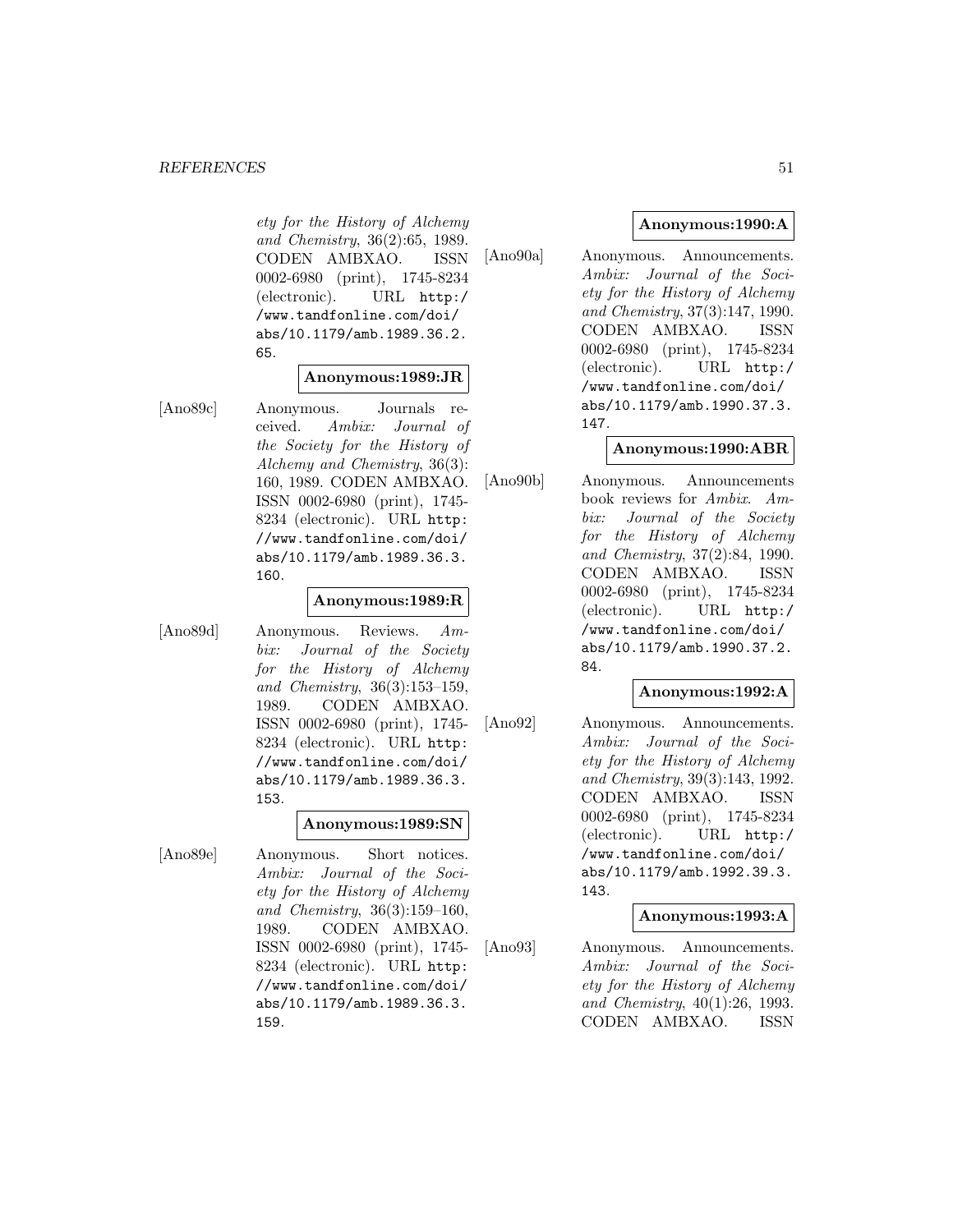0002-6980 (print), 1745-8234 (electronic). URL http:/ /www.tandfonline.com/doi/ abs/10.1179/amb.1993.40.1. 26.

#### **Anonymous:1994:Ab**

[Ano94a] Anonymous. Announcement. Ambix: Journal of the Society for the History of Alchemy and Chemistry, 41(3):168, 1994. CODEN AMBXAO. ISSN 0002-6980 (print), 1745-8234 (electronic). URL http:/ /www.tandfonline.com/doi/ abs/10.1179/amb.1994.41.3. 168.

### **Anonymous:1994:Aa**

[Ano94b] Anonymous. Announcements. Ambix: Journal of the Society for the History of Alchemy and Chemistry, 41(2):107, 1994. CODEN AMBXAO. ISSN 0002-6980 (print), 1745-8234 (electronic). URL http:/ /www.tandfonline.com/doi/ abs/10.1179/amb.1994.41.2. 107.

### **Anonymous:1994:CRE**

[Ano94c] Anonymous. Chairman's remarks and Editor's remarks. Ambix: Journal of the Society for the History of Alchemy and Chemistry, 41(1):1–3, 1994. CODEN AMBXAO. ISSN 0002-6980 (print), 1745-8234 (electronic). URL http:/ /www.tandfonline.com/doi/ abs/10.1179/amb.1994.41.1. 3.

## **Anonymous:1994:R**

[Ano94d] Anonymous. Reviews. Ambix: Journal of the Society for the History of Alchemy and Chemistry, 41(1):48–61, 1994. CODEN AMBXAO. ISSN 0002-6980 (print), 1745- 8234 (electronic). URL http: //www.tandfonline.com/doi/ abs/10.1179/amb.1994.41.1. 48.

# **Anonymous:1996:A**

[Ano96] Anonymous. Announcements. Ambix: Journal of the Society for the History of Alchemy and Chemistry, 43(3):163, 1996. CODEN AMBXAO. ISSN 0002-6980 (print), 1745-8234 (electronic). URL http:/ /www.tandfonline.com/doi/ abs/10.1179/amb.1996.43.3. 163.

### **Anonymous:1997:Ab**

[Ano97a] Anonymous. Announcement. Ambix: Journal of the Society for the History of Alchemy and Chemistry, 44(3):144, 1997. CODEN AMBXAO. ISSN 0002-6980 (print), 1745-8234 (electronic). URL http:/ /www.tandfonline.com/doi/ abs/10.1179/amb.1997.44.3. 144.

### **Anonymous:1997:Aa**

[Ano97b] Anonymous. Announcements. Ambix: Journal of the Society for the History of Alchemy and Chemistry, 44(2):95, 1997. CODEN AMBXAO. ISSN 0002-6980 (print), 1745-8234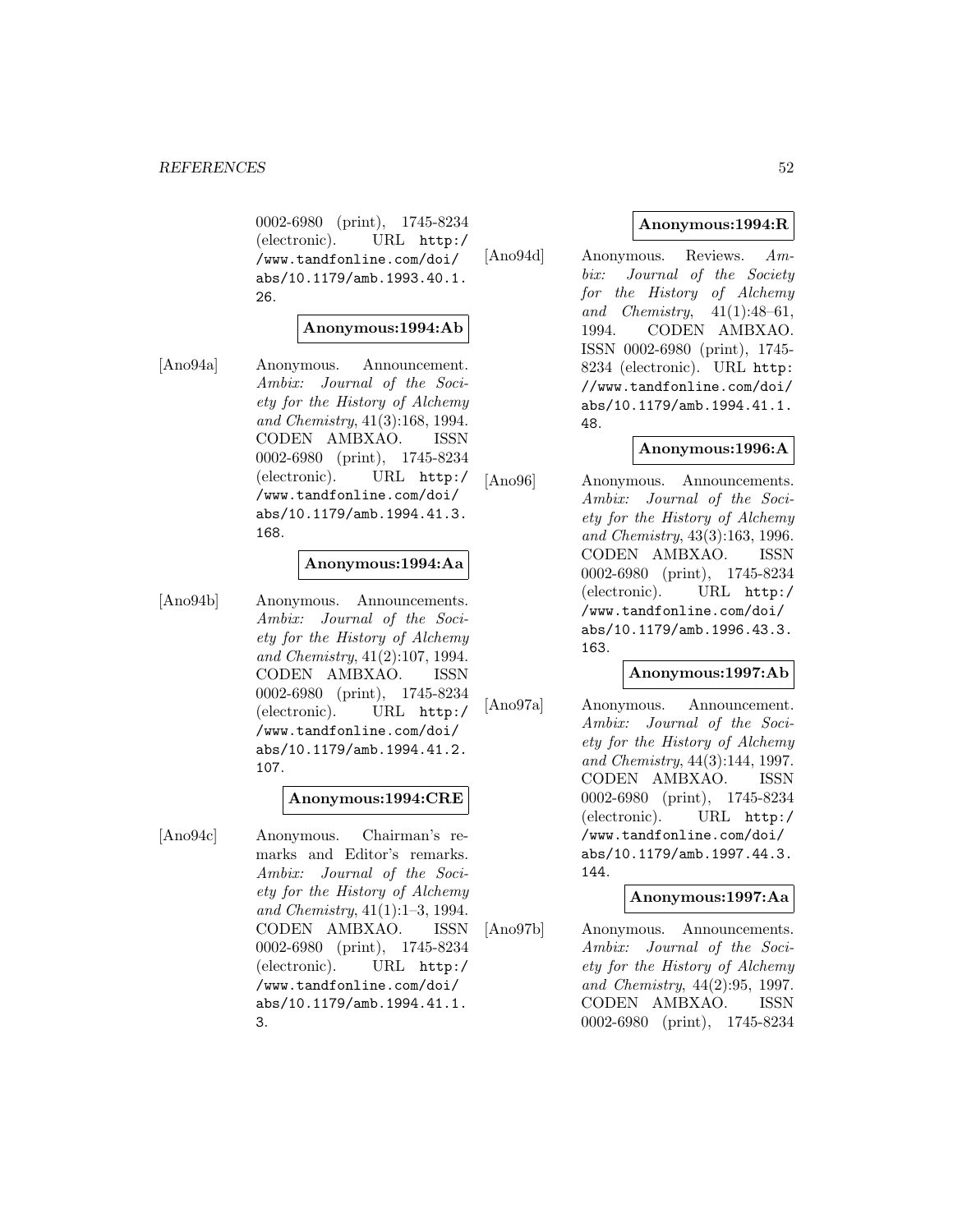(electronic). URL http:/ /www.tandfonline.com/doi/ abs/10.1179/amb.1997.44.2. 95.

#### **Anonymous:1997:ERJ**

[Ano97c] Anonymous. Essay reviews: "Just one word ..., the historiography of plastics". Early Plastics. Perspectives 1850– 1950. Edited by Susan Mossman. Pp.  $xii + 292$ , illus. Leicester University Press/Science Museum: London and Washington. 1997. £65. ISBN 0- 7185-0020-2. American Plastic: a Cultural History. By Jeffrey I. Meikle. Pp. xiv + 403, illus. Rutgers University Press: New Brunswick, New Jersey. 1995. \$49.95. ISBN 0-8135- 2234-X (hardback). \$24.00. ISBN 0-8135-2235-8 (paperback). From Small Organic Molecules to Large. A Century of Progress. By Herman F. Mark. (Profiles, Pathways and Dreams series). Pp. xxvi + 148. American Chemical Society: Washington, DC. 1993. \$24.95. ISBN 0-8412-1776-9. Ambix: Journal of the Society for the History of Alchemy and Chemistry, 44(3):145–148, 1997. CODEN AMBXAO. ISSN 0002-6980 (print), 1745- 8234 (electronic). URL http: //www.tandfonline.com/doi/ abs/10.1179/amb.1997.44.3. 145.

# **Anonymous:1998:NA**

[Ano98a] Anonymous. News and announcements. Ambix: Journal of the Society for the History of Alchemy and Chemistry, 45(3): 190, 1998. CODEN AMBXAO. ISSN 0002-6980 (print), 1745- 8234 (electronic). URL http: //www.tandfonline.com/doi/ abs/10.1179/amb.1998.45.3. 190.

### **Anonymous:1998:SN**

[Ano98b] Anonymous. Short notices. Ambix: Journal of the Society for the History of Alchemy and Chemistry,  $45(1):44-48$ , 1998. CODEN AMBXAO. ISSN 0002-6980 (print), 1745- 8234 (electronic). URL http: //www.tandfonline.com/doi/ abs/10.1179/amb.1998.45.1. 44.

### **Anonymous:2000:Aa**

[Ano00a] Anonymous. Announcement. Ambix: Journal of the Society for the History of Alchemy and Chemistry, 47(2):117, 2000. CODEN AMBXAO. ISSN 0002-6980 (print), 1745-8234 (electronic). URL http:/ /www.tandfonline.com/doi/ abs/10.1179/amb.2000.47.2. 117.

# **Anonymous:2000:AP**

[Ano00b] Anonymous. Announcement: Prizewinners. Ambix: Journal of the Society for the History of Alchemy and Chemistry, 47(1): 48, 2000. CODEN AMBXAO. ISSN 0002-6980 (print), 1745- 8234 (electronic). URL http: //www.tandfonline.com/doi/ abs/10.1179/amb.2000.47.1. 48.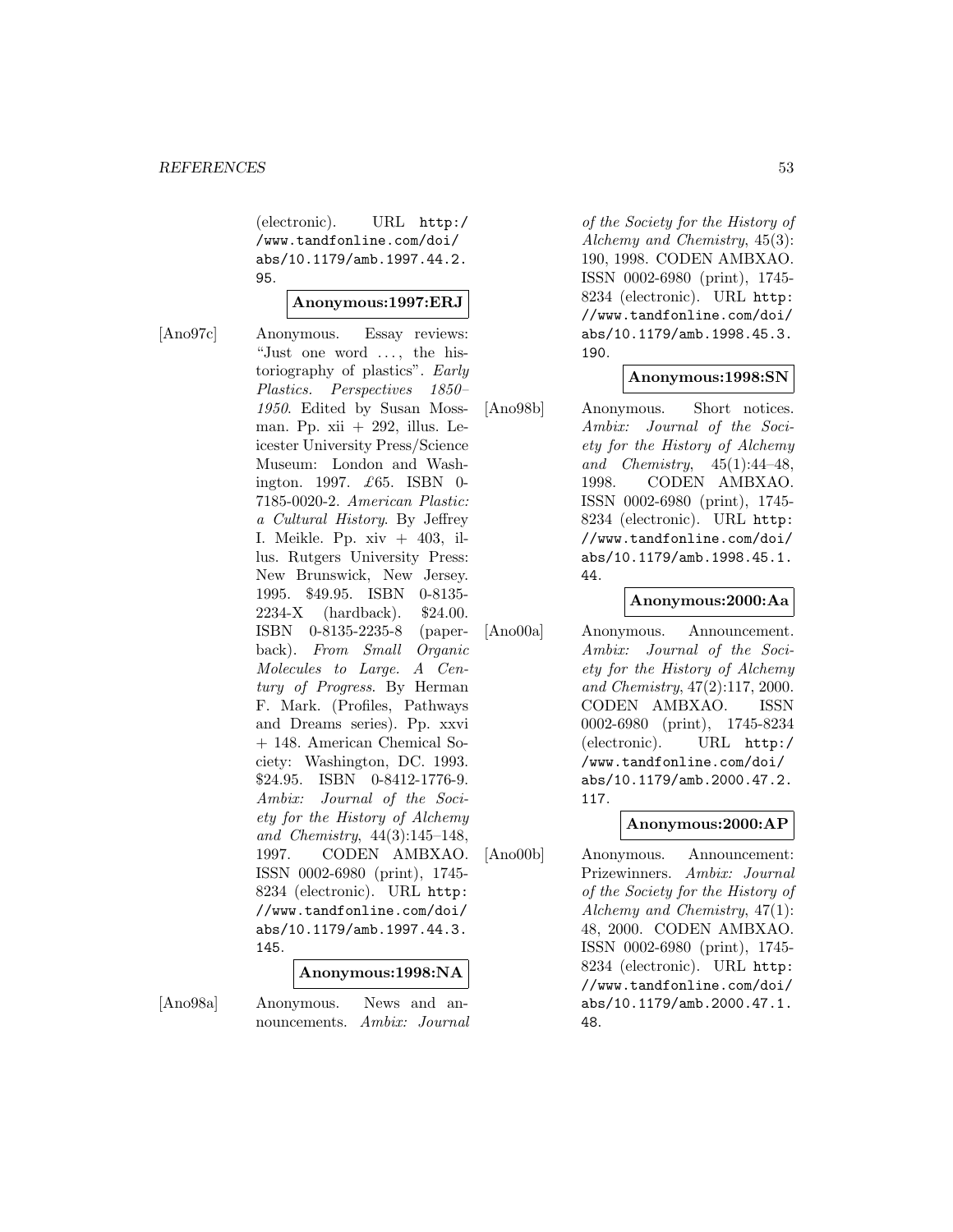#### **Anonymous:2000:Ab**

[Ano00c] Anonymous. Announcements. Ambix: Journal of the Society for the History of Alchemy and Chemistry, 47(3):119, 2000. CODEN AMBXAO. ISSN 0002-6980 (print), 1745-8234 (electronic). URL http:/ /www.tandfonline.com/doi/ abs/10.1179/amb.2000.47.3. 119.

#### **Anonymous:2001:Aa**

[Ano01a] Anonymous. Announcement. Ambix: Journal of the Society for the History of Alchemy and Chemistry, 48(1):52, 2001. CODEN AMBXAO. ISSN 0002-6980 (print), 1745-8234 (electronic). URL http:/ /www.tandfonline.com/doi/ abs/10.1179/amb.2001.48.1. 52.

#### **Anonymous:2001:Ab**

[Ano01b] Anonymous. Announcements. Ambix: Journal of the Society for the History of Alchemy and Chemistry, 48(2):124, 2001. CODEN AMBXAO. ISSN 0002-6980 (print), 1745-8234 (electronic). URL http:/ /www.tandfonline.com/doi/ abs/10.1179/amb.2001.48.2. 124.

### **Anonymous:2001:SN**

[Ano01c] Anonymous. Short notices. Ambix: Journal of the Society for the History of Alchemy and Chemistry, 48(2):122–123, 2001. CODEN AMBXAO. ISSN 0002-6980 (print), 17458234 (electronic). URL http: //www.tandfonline.com/doi/ abs/10.1179/amb.2001.48.2. 122.

#### **Anonymous:2002:R**

[Ano02] Anonymous. Reviews. Ambix: Journal of the Society for the History of Alchemy and Chemistry, 49(3):251–270, 2002. CODEN AMBXAO. ISSN 0002-6980 (print), 1745- 8234 (electronic). URL http: //www.tandfonline.com/doi/ abs/10.1179/amb.2002.49.3. 251.

#### **Anonymous:2004:BRO**

[Ano04a] Anonymous. Book reviews: Otto Wallach 1847–1931: Chemiker  $und\ Nobelpreisträger: Lebenserin$ nerungen: Potsdam, Berlin,  $Bonn, Göttingen = (Student)$ und Quellen zur Geschichte der Chemie, Vol. 12). Edited by Günther Beer and Horst Remane. Pp. 270, illus., index. Verlag für Wissenschafts- und Regionalgeschichte Dr. Michael Engel: Berlin–Charlottenburg. 2000. EUR 35. ISBN 3-929134- 34-9. Ambix: Journal of the Society for the History of Alchemy and Chemistry, 51(2):187–191, 2004. CODEN AMBXAO. ISSN 0002-6980 (print), 1745- 8234 (electronic). URL http: //www.tandfonline.com/doi/ abs/10.1179/amb.2004.51.2. 187.

#### **Anonymous:2004:NC**

[Ano04b] Anonymous. Notes on contributors. Ambix: Journal of the So-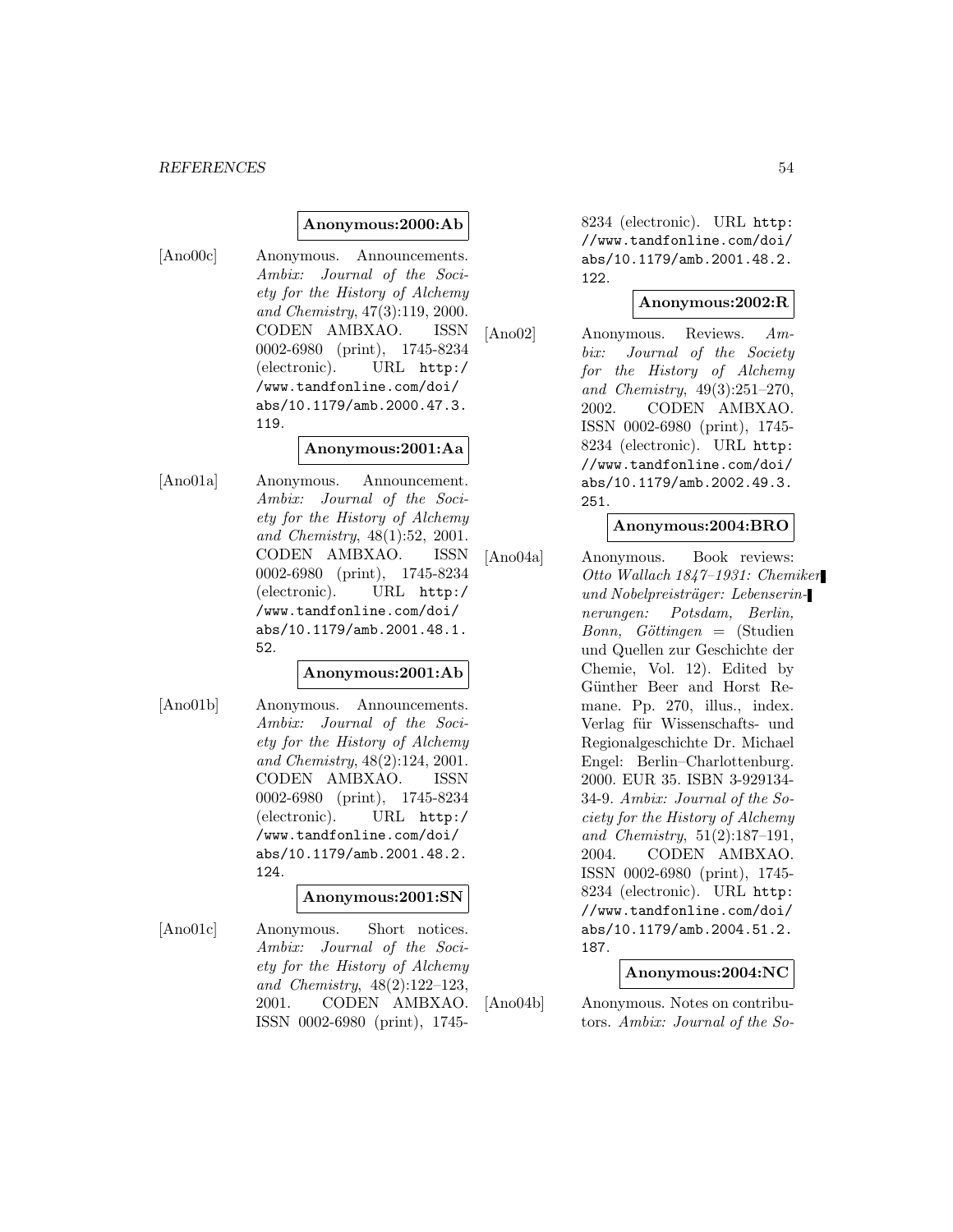ciety for the History of Alchemy and Chemistry, 51(2):193–194, 2004. CODEN AMBXAO. ISSN 0002-6980 (print), 1745- 8234 (electronic). URL http: //www.tandfonline.com/doi/ abs/10.1179/amb.2004.51.2. 193.

# **Anonymous:2004:SN**

[Ano04c] Anonymous. Short notices. Ambix: Journal of the Society for the History of Alchemy and Chemistry, 51(2):192, 2004. CODEN AMBXAO. ISSN 0002-6980 (print), 1745-8234 (electronic). URL http:/ /www.tandfonline.com/doi/ abs/10.1080/00026980.2004. 11917467.

#### **Anonymous:2005:BRF**

[Ano05a] Anonymous. Book review: Feuer, Wasser, Erde, Luft: eine Kulturgeschichte der Elemente. By Gernot Böhme and Hartmut Böhme. Pp. 344, illus., index. Verlag C. H. Beck: München. 2004. EUR 16.90 (pbk). ISBN 3-406-51067- 1 (pbk). Ambix: Journal of the Society for the History of Alchemy and Chemistry, 52(3):285–295, 2005. CO-DEN AMBXAO. ISSN 0002- 6980 (print), 1745-8234 (electronic). URL http://www. tandfonline.com/doi/abs/ 10.1179/000269805X77808.

# **Anonymous:2005:BRA**

[Ano05b] Anonymous. Book review: The Art of All Colours: Medieval Recipe Books for Painters and Illuminators. By Mark Clarke. Pp. viii + 152. Archetype Publications: London. 2001. £24.50; \$37.50. ISBN 1-873132-72-7. Ambix: Journal of the Society for the History of Alchemy and Chemistry, 52(1):89–101, 2005. CODEN AMBXAO. ISSN 0002-6980 (print), 1745-8234 (electronic). URL http://www. tandfonline.com/doi/abs/ 10.1179/000269805X52931.

### **Anonymous:2005:BRS**

[Ano05c] Anonymous. Book reviews: Science in Europe, 1500–1800: a Primary Sources Reader. Edited by Malcolm Oster. Pp.  $xiv + 282$ , illus., index. Palgrave/The Open University: Basingstoke, New York. 2002.  $£17.50. ISBN 0-333-97001-2.$ Science in Europe, 1500–1800: a Secondary Sources Reader. Edited by Malcolm Oster. Pp.  $xii + 307$ , index. Palgrave/The Open University: Basingstoke, New York. 2002. £17.50. ISBN 0-333-97005-5. Ambix: Journal of the Society for the History of Alchemy and Chemistry, 52 (2):179–187, July 2005. CO-DEN AMBXAO. ISSN 0002- 6980 (print), 1745-8234 (electronic). URL http://www. tandfonline.com/doi/abs/ 10.1179/000269805X70139.

### **Anonymous:2005:CNE**

[Ano05d] Anonymous. Call for nominations for the 2006 Edelstein award. Ambix: Journal of the Society for the History of Alchemy and Chem-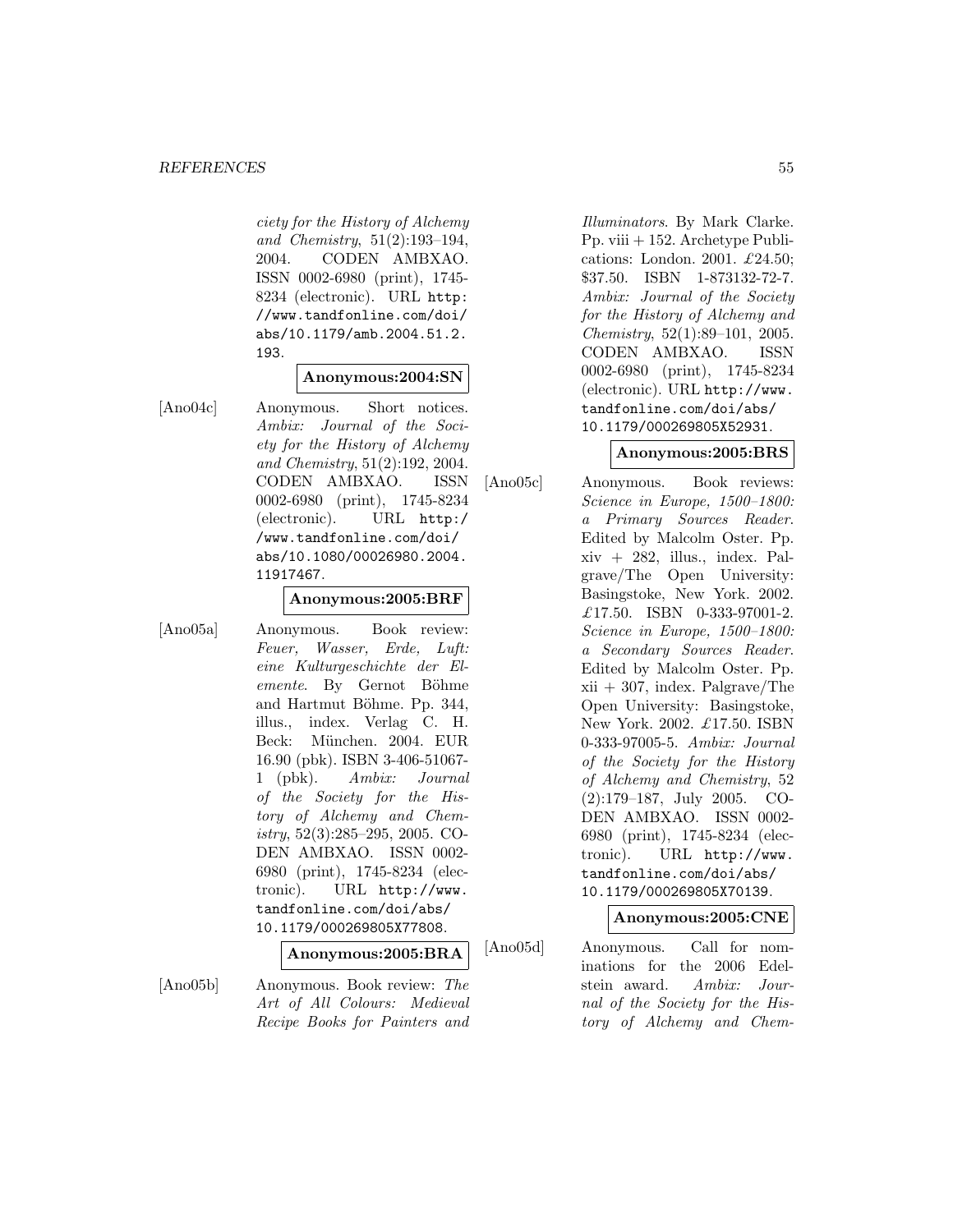istry, 52(2):190, July 2005. CO-DEN AMBXAO. ISSN 0002- 6980 (print), 1745-8234 (electronic). URL http://www. tandfonline.com/doi/abs/ 10.1179/000269805X70300.

### **Anonymous:2005:NCa**

[Ano05e] Anonymous. Notes on contributors. Ambix: Journal of the Society for the History of Alchemy and Chemistry, 52(1):102–104, 2005. CO-DEN AMBXAO. ISSN 0002- 6980 (print), 1745-8234 (electronic). URL http://www. tandfonline.com/doi/abs/ 10.1179/000269805X52940.

# **Anonymous:2005:NCb**

[Ano05f] Anonymous. Notes on contributors. Ambix: Journal of the Society for the History of Alchemy and Chemistry, 52(2):189, July 2005. CO-DEN AMBXAO. ISSN 0002- 6980 (print), 1745-8234 (electronic). URL http://www. tandfonline.com/doi/abs/ 10.1179/000269805X70148.

### **Anonymous:2005:NCc**

[Ano05g] Anonymous. Notes on contributors. Ambix: Journal of the Society for the History of Alchemy and Chemistry, 52(3):296, 2005. CODEN AMBXAO. ISSN 0002-6980 (print), 1745-8234 (electronic). URL http://www. tandfonline.com/doi/abs/ 10.1179/000269805X77817.

#### **Anonymous:2006:BRM**

[Ano06a] Anonymous. Book review: Models: the Third Dimension of Science. Edited by Soraya de Chadarevian and Nick Hopwood. Pp.  $xvi + 464$ , illus., index. Stanford University Press: Stanford, California. 2004. £17.50. ISBN 0-8047- 3972-2 [pbk]. Ambix: Journal of the Society for the History of Alchemy and Chemistry, 53(3): 277–298, November 2006. CO-DEN AMBXAO. ISSN 0002- 6980 (print), 1745-8234 (electronic). URL http://www. tandfonline.com/doi/abs/ 10.1179/174582306X148858.

#### **Anonymous:2006:BRN**

[Ano06b] Anonymous. Book review: Newton's darkness: two dramatic views. By Carl Djerassi and David Pinner. Pp. 184. Imperial College Press: London. 2003.  $\pounds 18$ , \$24 (hbk);  $\pounds 11$ , \$15 (pbk). ISBN 1-86094-389- 6 (hbk), 1-86094-390-X (pbk). Ambix: Journal of the Society for the History of Alchemy and Chemistry, 53(1):87–96, 2006. CODEN AMBXAO. ISSN 0002-6980 (print), 1745-8234 (electronic). URL http://www. tandfonline.com/doi/abs/ 10.1179/174582306X93228.

### **Anonymous:2006:BRC**

[Ano06c] Anonymous. Book review: The Cambridge History of Science: The Modern Physical and Mathematical Sciences. Edited by Mary Jo Nye. Pp. xxvii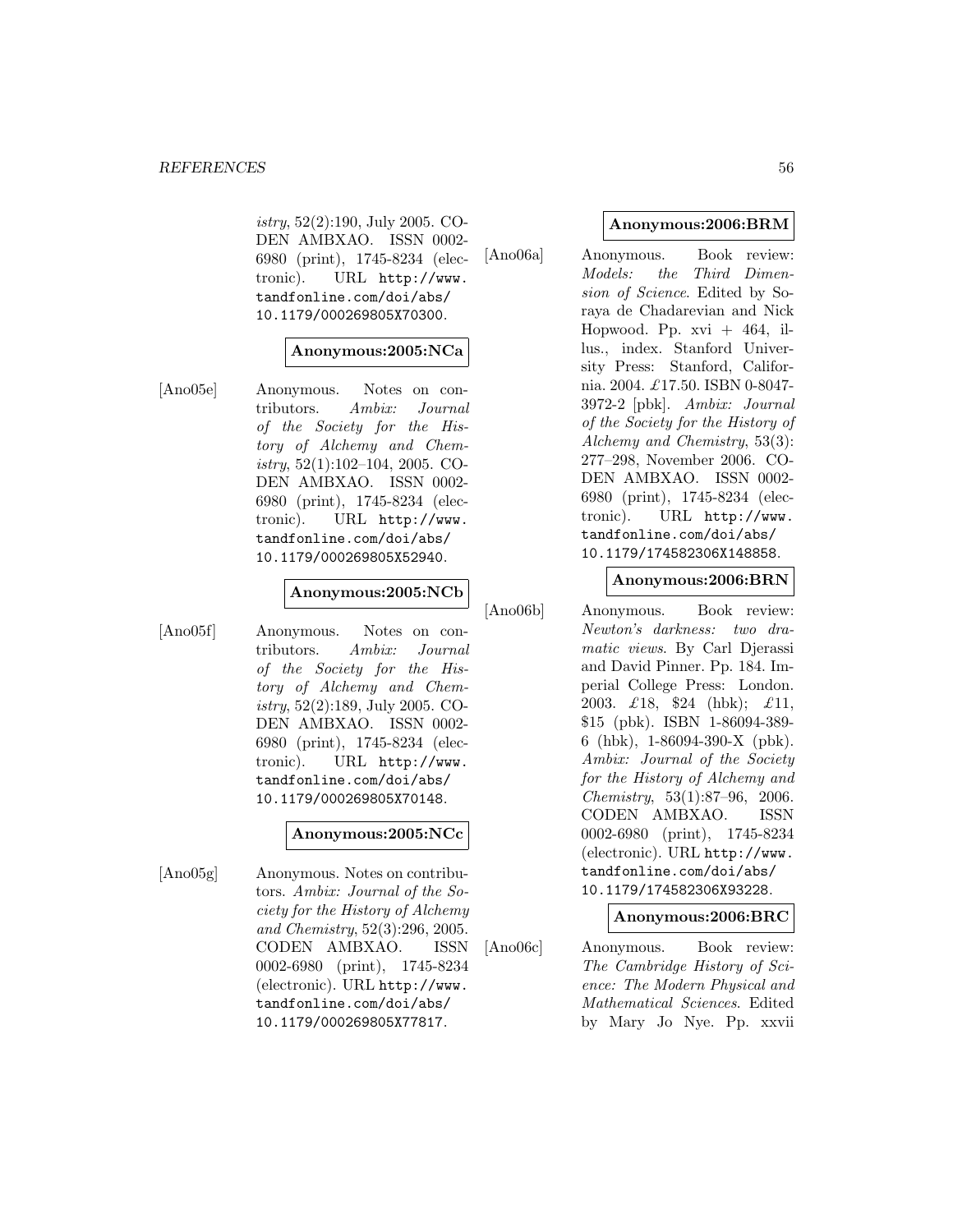+ 678, illus., index. Cambridge University Press: Cambridge. 2003. £100. ISBN 0- 521-57199-5. Ambix: Journal of the Society for the History of Alchemy and Chemistry, 53 (2):173–189, July 2006. CO-DEN AMBXAO. ISSN 0002- 6980 (print), 1745-8234 (electronic). URL http://www. tandfonline.com/doi/abs/ 10.1179/174582306X117924.

### **Anonymous:2006:ERC**

[Ano06d] Anonymous. Essay review: Chelovek epokh peremen: Ocherki o D. I. Mendeleeve i ego vremeni [A Man in a Changing Epoch: a Treatise on D. I. Mendeleev and his Times]. By Igor Sergeevich Dmitriev. Pp. 576, illus. Khimizdat: St. Petersburg, 2004. ISBN 5-93808- 082-7. A Well-ordered Thing: Dmitrii Mendeleev and the Shadow of the Periodic Table. By Michael D. Gordin. Pp. xx + 364, illus. Basic Books: New York. 2004. £11.50. ISBN 0-465-02775-X. Ambix: Journal of the Society for the History of Alchemy and Chemistry, 53(3): 273–276, November 2006. CO-DEN AMBXAO. ISSN 0002- 6980 (print), 1745-8234 (electronic). URL http://www. tandfonline.com/doi/abs/ 10.1179/174582306X148849.

#### **Anonymous:2006:ERP**

[Ano06e] Anonymous. Essay review: The Pharmaceutical Industry: a Guide to Historical Records. Edited by Lesley Richmond,

Julie Stevenson, and Alison Turton. Pp. ix  $+ 561$ , index. Ashgate: Aldershot. 2003. £55. ISBN 0-7546-3352-7. Science, Medicine, and Merck. By P. Roy Vagelos and Louis Galambos. Pp.  $xi + 301$ , illus., index. Cambridge University Press: Cambridge and New York. 2004. £25; \$30. ISBN 0-521- 66295-8 (hbk). Pharmaceutical Achievers: the Human Face of Pharmaceutical Research. By Mary Ellen Bowden, Amy Beth Crow, and Tracy Sullivan. Pp.  $xi + 220$ , illus., index. Chemical Heritage Press: Philadelphia. 2003. \$30. ISBN 0-941901-30- 0 (pbk.). Senses, Sensors and Systems: a Journey Through the History of Laboratory Diagnosis. Edited by Sabine Päuser. Pp. 326, illus., index. Editiones Roche: Basel. 2004. ISBN 3- 907770-89-7. Ambix: Journal of the Society for the History of Alchemy and Chemistry, 53 (2):167–171, July 2006. CO-DEN AMBXAO. ISSN 0002- 6980 (print), 1745-8234 (electronic). URL http://www. tandfonline.com/doi/abs/ 10.1179/000269805X117915.

# **Anonymous:2006:SNa**

[Ano06f] Anonymous. Short notices. Ambix: Journal of the Society for the History of Alchemy and Chemistry, 53(2):189–192, July 2006. CODEN AMBXAO. ISSN 0002-6980 (print), 1745- 8234 (electronic). URL http: //www.tandfonline.com/doi/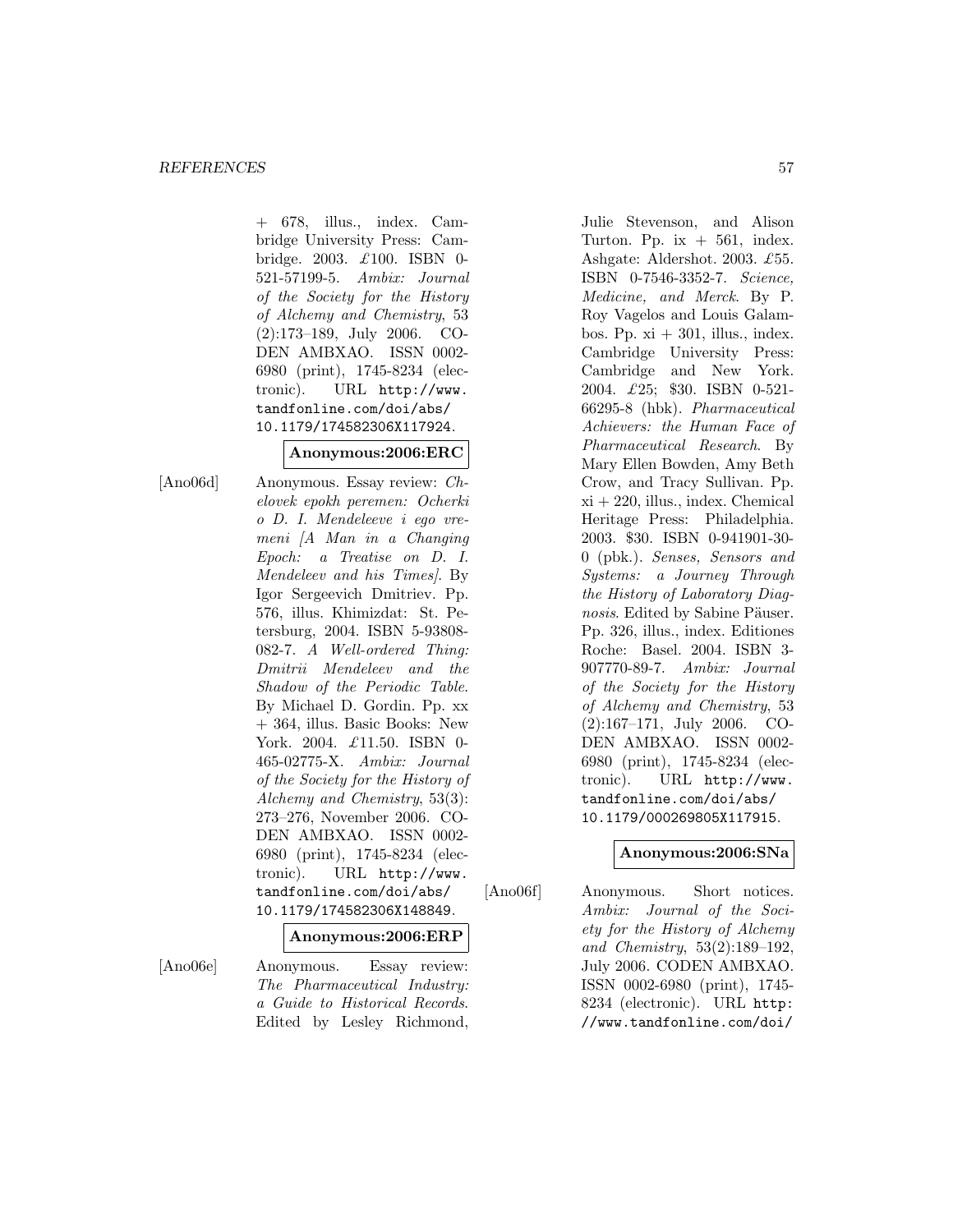abs/10.1179/amb.2006.53.2. 189.

### **Anonymous:2006:SNb**

[Ano06g] Anonymous. Short notices. Ambix: Journal of the Society for the History of Alchemy and *Chemistry*,  $53(3):299$ , November 2006. CODEN AMBXAO. ISSN 0002-6980 (print), 1745- 8234 (electronic). URL http: //www.tandfonline.com/doi/ abs/10.1179/amb.2006.53.3. 299.

## **Anonymous:2007:BRC**

[Ano07a] Anonymous. Book review: Chemical History: Reviews of the Recent Literature. Edited by Colin Archibald Russell and Gerrylynn K. Roberts. Pp. xii + 247, index. RSC Publishing: Cambridge. 2005. £59.95. ISBN 0-85404-464-7. Ambix: Journal of the Society for the History of Alchemy and Chemistry, 54(2):217–236, 2007. CO-DEN AMBXAO. ISSN 0002- 6980 (print), 1745-8234 (electronic). URL http://www. tandfonline.com/doi/abs/ 10.1179/174582307X239478.

### **Anonymous:2007:BRR**

[Ano07b] Anonymous. Book review: Reworking the Bench: Research Notebooks in the History of Science. Edited by Frederic Lawrence Holmes, Jürgen Renn, and Hans-Jörg Rheinberger. Pp.  $xy + 325$ , illus. Kluwer Academic Publishers: Dordrecht, Boston, London. 2003. EUR 127; £81; \$119.

ISBN 1-4020-1039-7. Ambix: Journal of the Society for the History of Alchemy and Chemistry, 54(1):89–112, 2007. CO-DEN AMBXAO. ISSN 0002- 6980 (print), 1745-8234 (electronic). URL http://www. tandfonline.com/doi/abs/ 10.1179/174582307X169908.

#### **Anonymous:2007:CNEa**

[Ano07c] Anonymous. Call for nominations for the 2008 Edelstein award. Ambix: Journal of the Society for the History of Alchemy and Chemistry, 54(2):212, 2007. CO-DEN AMBXAO. ISSN 0002- 6980 (print), 1745-8234 (electronic). URL http://www. tandfonline.com/doi/abs/ 10.1179/174582307X219308.

#### **Anonymous:2007:CNEb**

[Ano07d] Anonymous. Call for nominations for the 2008 Edelstein award. Ambix: Journal of the Society for the History of Alchemy and Chemistry,  $54(3):304$ ,  $2007$ . CO-DEN AMBXAO. ISSN 0002- 6980 (print), 1745-8234 (electronic). URL http://www. tandfonline.com/doi/abs/ 10.1179/174582313X13789813148904.

# **Anonymous:2007:ERR**

[Ano07e] Anonymous. Essay review: The Road to Scientific Success: Inspiring Life Stories of Prominent Researchers. Volume 1. Edited by Deborah D. L. Chung. Pp.  $xi + 230$ , illus.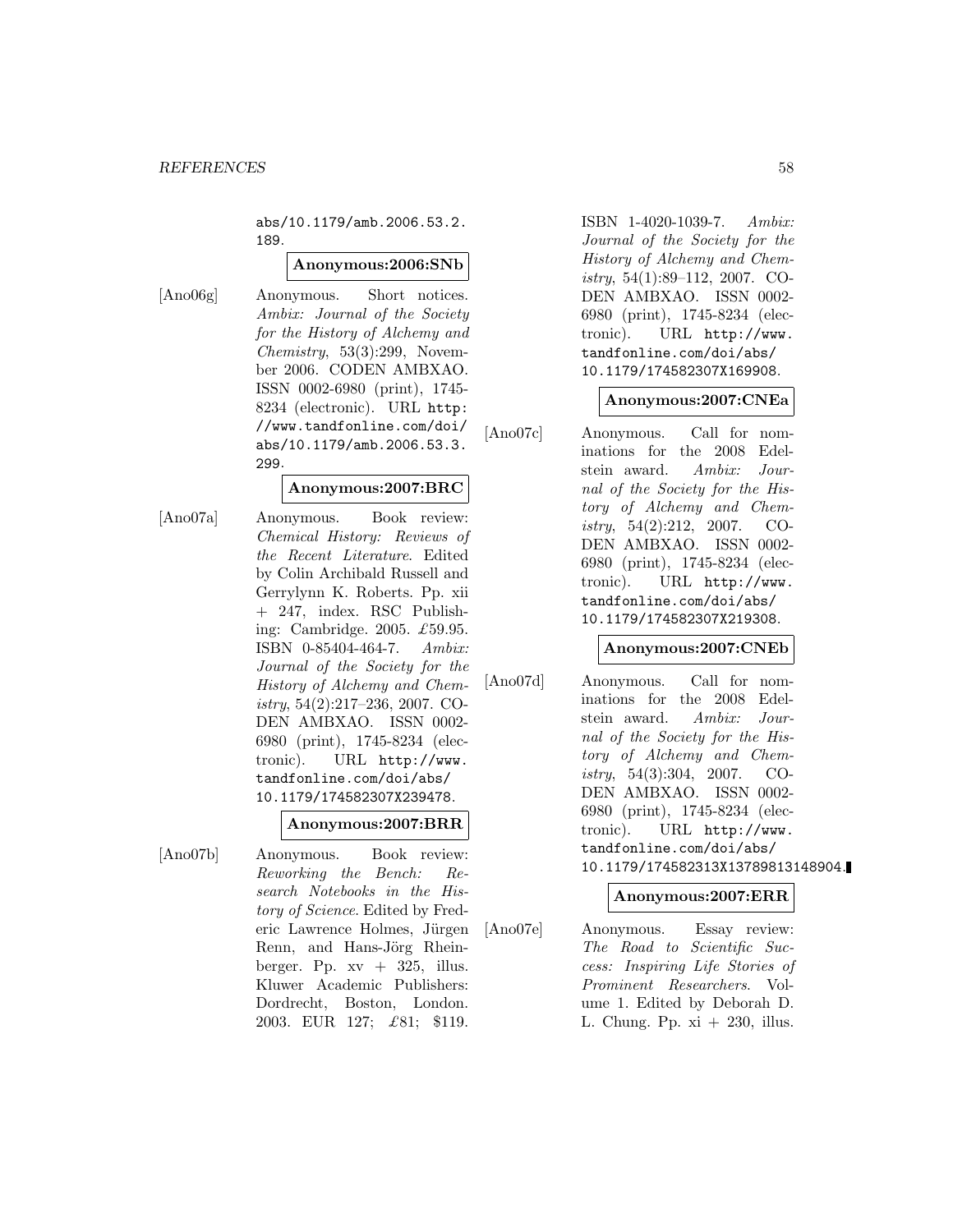index. World Scientific: Singapore and London. 2006. £33 (hbk); £17 (pbk). ISBN 981- 256-600-7 (hbk); 981-256-466- 7 (pbk). Nature Not Mocked: Places, People and Science. By Peter Day. Pp.  $x + 262$ , illus., index. Imperial College Press: London. 2005. \$48. ISBN 1-86094-576-7. Candid Science: Conversations with Famous Chemists. By István Hargittai and edited by Magdolna Hargittai. Pp. xii + 516, illus., index. Imperial College Press: London. 2000. £48 (hbk); £21 (pbk). ISBN 1- 86094-151-6 (hbk), 1-86094- 228-8 (pbk). Candid Science V: Conversations with Famous Scientists. By Balazs Hargittai and István Hargittai. Pp.  $xvi + 695$ , illus., index. Imperial College Press: London. 2005. £34. ISBN 1-86094- 506-6 (pbk). Ambix: Journal of the Society for the History of Alchemy and Chemistry, 54(2):213–216, 2007. CO-DEN AMBXAO. ISSN 0002- 6980 (print), 1745-8234 (electronic). URL http://www. tandfonline.com/doi/abs/ 10.1179/174582307X227183.

### **Anonymous:2007:PPa**

[Ano07f] Anonymous. The Partington Prize 2008. Ambix: Journal of the Society for the History of Alchemy and Chemistry, 54(2):211, 2007. CO-DEN AMBXAO. ISSN 0002- 6980 (print), 1745-8234 (electronic). URL http://www.

tandfonline.com/doi/abs/ 10.1179/174582307X219290.

#### **Anonymous:2007:PPb**

[Ano07g] Anonymous. The Partington Prize 2008. Ambix: Journal of the Society for the History of Alchemy and Chemistry, 54(3):303, 2007. CO-DEN AMBXAO. ISSN 0002- 6980 (print), 1745-8234 (electronic). URL http://www. tandfonline.com/doi/abs/ 10.1179/174582313X13789813148986.

#### **Anonymous:2007:SNa**

[Ano07h] Anonymous. Short notices. Ambix: Journal of the Society for the History of Alchemy and Chemistry, 54(1):109–112, 2007. CODEN AMBXAO. ISSN 0002-6980 (print), 1745- 8234 (electronic). URL http: //www.tandfonline.com/doi/ abs/10.1179/amb.2007.54.1. 109.

#### **Anonymous:2007:SNb**

[Ano07i] Anonymous. Short notices. Ambix: Journal of the Society for the History of Alchemy and Chemistry, 54(2):236–239, 2007. CODEN AMBXAO. ISSN 0002-6980 (print), 1745- 8234 (electronic). URL http: //www.tandfonline.com/doi/ abs/10.1179/amb.2007.54.2. 220.

### **Anonymous:2008:BRH**

[Ano08a] Anonymous. Book review: The History and Poetics of Scientific Biography. Edited by Thomas Söderqvist. Pp. xiv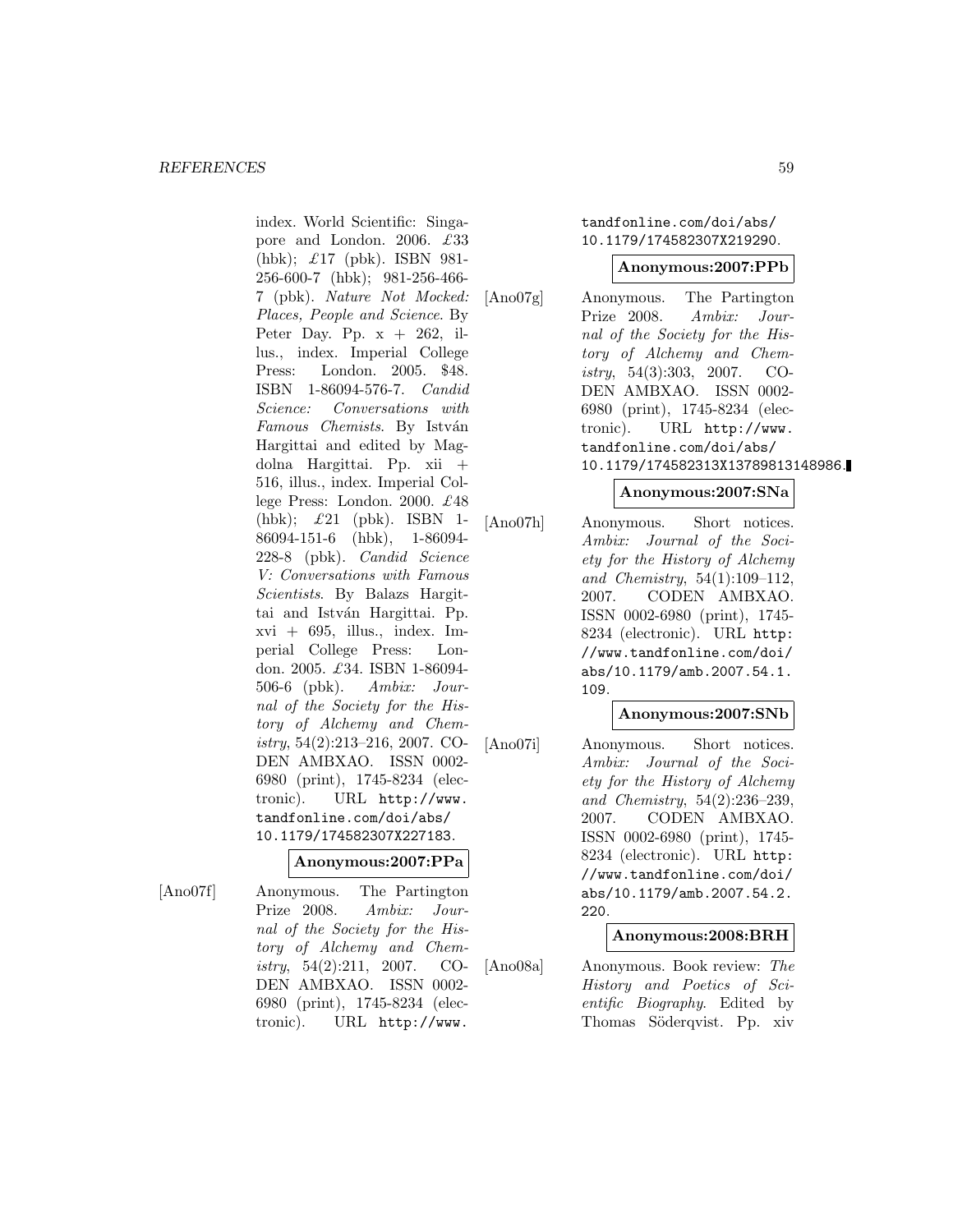+ 270, illus., index. Ashgate: Aldershot. 2007. £55. ISBN 978-0-7546-5181-9. Ambix: Journal of the Society for the History of Alchemy and Chemistry, 55(3):293–308, 2008. CO-DEN AMBXAO. ISSN 0002- 6980 (print), 1745-8234 (electronic). URL http://www. tandfonline.com/doi/abs/ 10.1179/174963208X371083.

## **Anonymous:2008:Ra**

[Ano08b] Anonymous. Reviews. Ambix: Journal of the Society for the History of Alchemy and Chemistry, 55(1):83–96, 2008. CO-DEN AMBXAO. ISSN 0002- 6980 (print), 1745-8234 (electronic). URL http://www. tandfonline.com/doi/abs/ 10.1179/174582308X255433.

# **Anonymous:2008:Rb**

[Ano08c] Anonymous. Reviews. Ambix: Journal of the Society for the History of Alchemy and Chemistry, 55(2):169–187, 2008. CO-DEN AMBXAO. ISSN 0002- 6980 (print), 1745-8234 (electronic). URL http://www. tandfonline.com/doi/abs/ 10.1179/174582308X255497.

# **Anonymous:2009:JUT**

[Ano09a] Anonymous. Journals under threat: a joint response from history of science, technology and medicine Editors. Ambix: Journal of the Society for the History of Alchemy and Chemistry,  $56(1):1-3$ , 2009. CO-DEN AMBXAO. ISSN 0002- 6980 (print), 1745-8234 (electronic). URL http://www. tandfonline.com/doi/abs/ 10.1179/174582309X405183.

#### **Anonymous:2009:Ra**

[Ano09b] Anonymous. Reviews. Ambix: Journal of the Society for the History of Alchemy and Chemistry, 56(1):89–92, 2009. CO-DEN AMBXAO. ISSN 0002- 6980 (print), 1745-8234 (electronic). URL http://www. tandfonline.com/doi/abs/ 10.1179/174582309X411681.

### **Anonymous:2009:Rb**

[Ano09c] Anonymous. Reviews. Ambix: Journal of the Society for the History of Alchemy and Chemistry, 56(2):193–199, 2009. CO-DEN AMBXAO. ISSN 0002- 6980 (print), 1745-8234 (electronic). URL http://www. tandfonline.com/doi/abs/ 10.1179/174582309X441426.

#### **Anonymous:2009:Rc**

[Ano09d] Anonymous. Reviews. Ambix: Journal of the Society for the History of Alchemy and Chemistry, 56(3):273–276, 2009. CO-DEN AMBXAO. ISSN 0002- 6980 (print), 1745-8234 (electronic). URL http://www. tandfonline.com/doi/abs/ 10.1179/000269809X12529013496455.

# **Anonymous:2010:Ra**

[Ano10a] Anonymous. Reviews. Ambix: Journal of the Society for the History of Alchemy and Chemistry, 57(1):104–122, 2010. CO-DEN AMBXAO. ISSN 0002-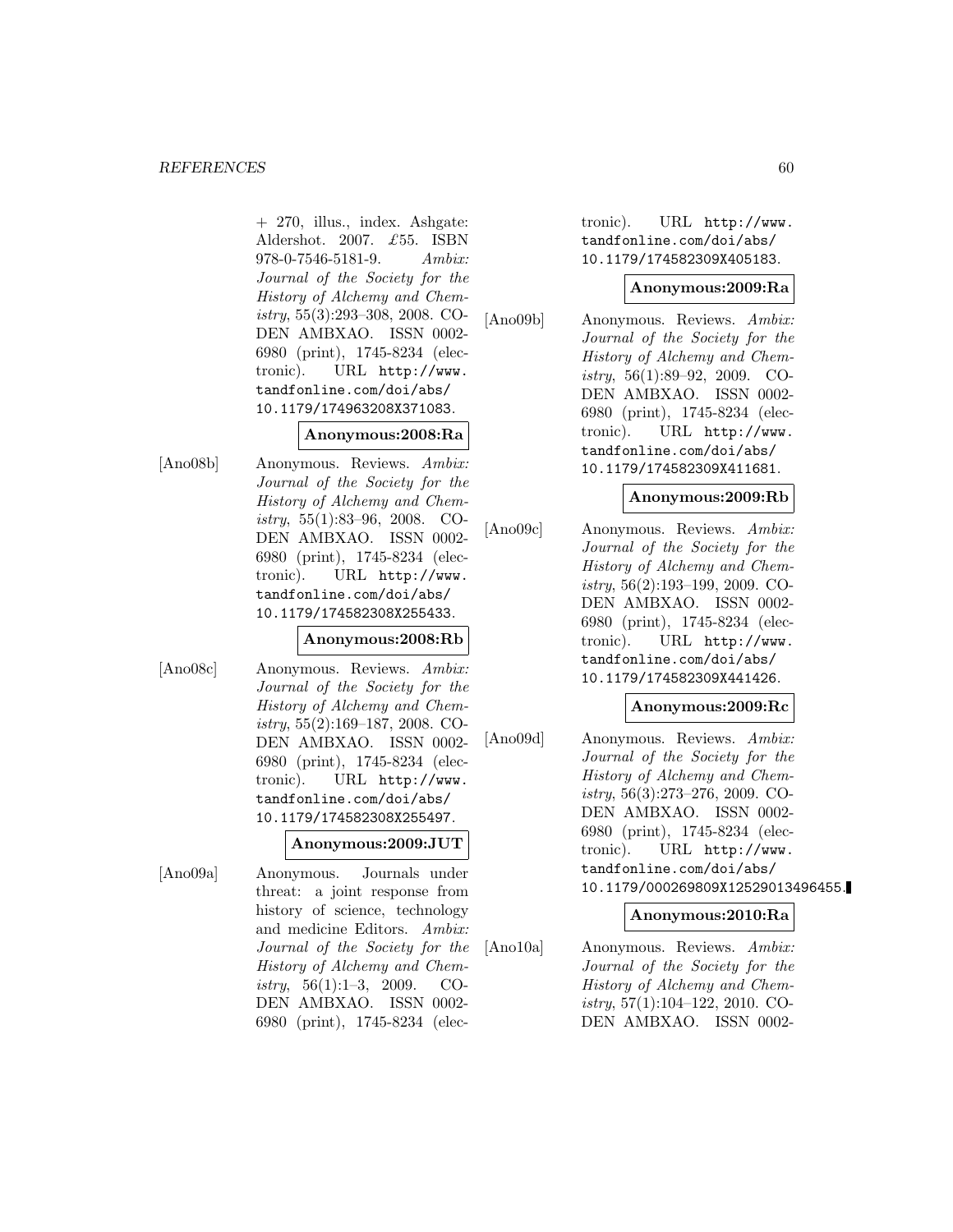#### *REFERENCES* 61

6980 (print), 1745-8234 (electronic). URL http://www. tandfonline.com/doi/abs/ 10.1179/174582310X12629173850087.

#### **Anonymous:2010:Rb**

[Ano10b] Anonymous. Reviews. Ambix: Journal of the Society for the History of Alchemy and Chemistry, 57(2):233–247, 2010. CO-DEN AMBXAO. ISSN 0002- 6980 (print), 1745-8234 (electronic). URL http://www. tandfonline.com/doi/abs/ 10.1179/174582310X12758843013935.

#### **Anonymous:2010:Rc**

[Ano10c] Anonymous. Reviews. Ambix: Journal of the Society for the History of Alchemy and Chemistry, 57(3):311–323, 2010. CO-DEN AMBXAO. ISSN 0002- 6980 (print), 1745-8234 (electronic). URL http://www. tandfonline.com/doi/abs/ 10.1179/174582313X13789813148788.

#### **Anonymous:2010:SN**

[Ano10d] Anonymous. Short notices. Ambix: Journal of the Society for the History of Alchemy and Chemistry, 57(1):120–122, 2010. CODEN AMBXAO. ISSN 0002-6980 (print), 1745- 8234 (electronic). URL http: //www.tandfonline.com/doi/ abs/10.1179/amb.2010.57.1. 120.

#### **Anonymous:2011:Ra**

[Ano11a] Anonymous. Reviews. Ambix: Journal of the Society for the History of Alchemy and Chemistry,  $58(1):82-95$ ,  $2011$ . CO-

DEN AMBXAO. ISSN 0002- 6980 (print), 1745-8234 (electronic). URL http://www. tandfonline.com/doi/abs/ 10.1179/174582310X12849808295823.

#### **Anonymous:2011:Rb**

[Ano11b] Anonymous. Reviews. Ambix: Journal of the Society for the History of Alchemy and Chemistry, 58(2):171–184, 2011. CO-DEN AMBXAO. ISSN 0002- 6980 (print), 1745-8234 (electronic). URL http://www. tandfonline.com/doi/abs/ 10.1179/174582311X13008456751189.

#### **Anonymous:2011:Rc**

[Ano11c] Anonymous. Reviews. Ambix: Journal of the Society for the History of Alchemy and Chemistry, 58(3):277–291, 2011. CO-DEN AMBXAO. ISSN 0002- 6980 (print), 1745-8234 (electronic). URL http://www. tandfonline.com/doi/abs/ 10.1179/174582311X13129418299108.

#### **Anonymous:2011:SN**

[Ano11d] Anonymous. Short notices. Ambix: Journal of the Society for the History of Alchemy and Chemistry, 58(2):184–185, 2011. CODEN AMBXAO. ISSN 0002-6980 (print), 1745- 8234 (electronic). URL http: //www.tandfonline.com/doi/ abs/10.1179/amb.2011.58.2. 184.

#### **Anonymous:2012:MGN**

[Ano12a] Anonymous. From Museumsinsel to the Grüneburg: New approaches in the history of the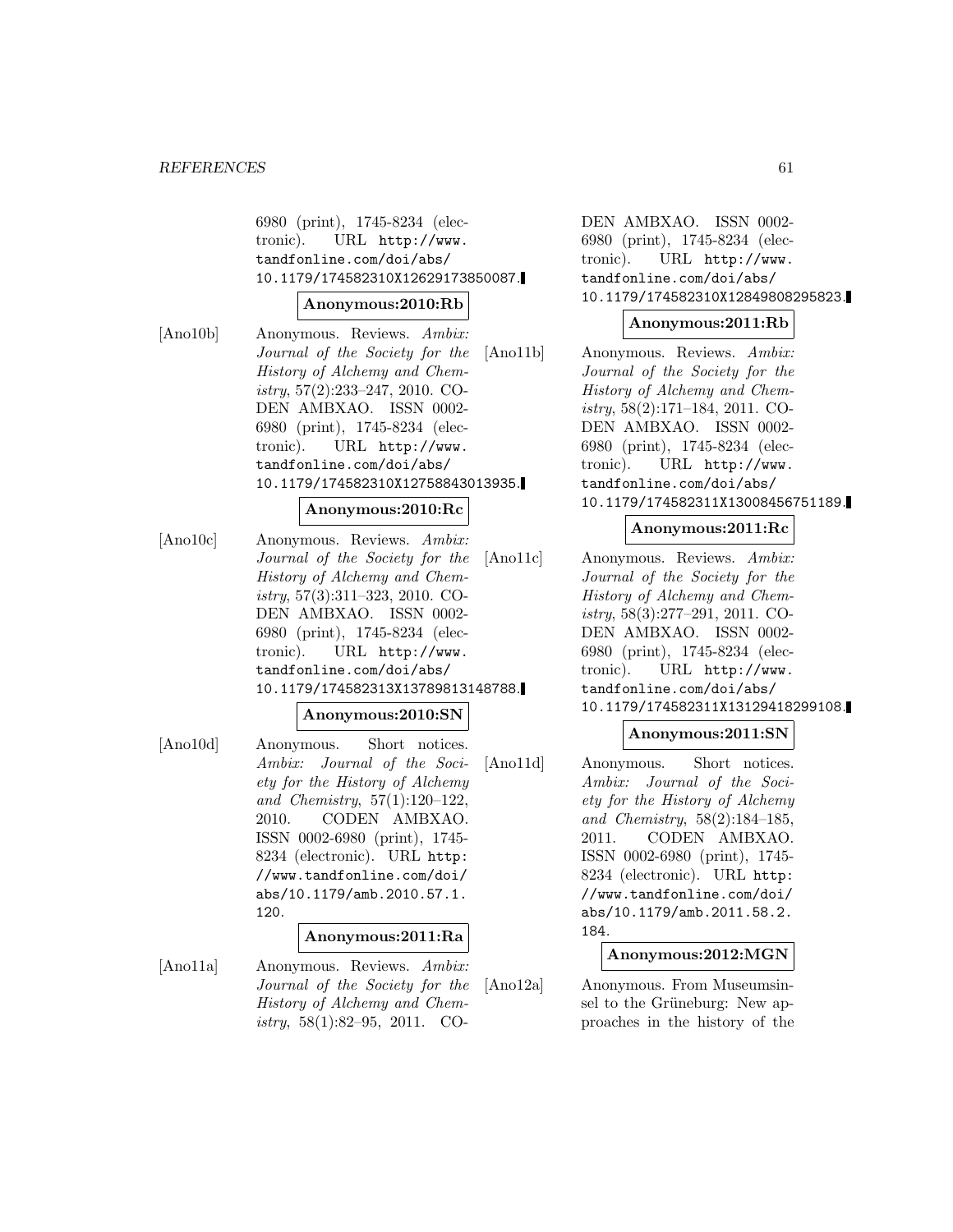#### *REFERENCES* 62

Third Reich. Ambix: Journal of the Society for the History of Alchemy and Chemistry, 59(2):170–173, 2012. CO-DEN AMBXAO. ISSN 0002- 6980 (print), 1745-8234 (electronic). URL http://www. tandfonline.com/doi/full/ 10.1179/174582312X13345259996092.

# **Anonymous:2012:Ra**

[Ano12b] Anonymous. Reviews. Ambix: Journal of the Society for the History of Alchemy and Chemistry, 59(1):65–79, 2012. CO-DEN AMBXAO. ISSN 0002- 6980 (print), 1745-8234 (electronic). URL http://www. tandfonline.com/doi/full/ 10.1179/174582312X13296104891517.

# **Anonymous:2012:Rb**

[Ano12c] Anonymous. Reviews. Ambix: Journal of the Society for the History of Alchemy and Chemistry, 59(2):174–185, 2012. CO-DEN AMBXAO. ISSN 0002- 6980 (print), 1745-8234 (electronic). URL http://www. tandfonline.com/doi/full/ 10.1179/174582312X13352956406841.

### **Anonymous:2012:Rc**

[Ano12d] Anonymous. Reviews. Ambix: Journal of the Society for the History of Alchemy and Chemistry, 59(3):294–307, 2012. CO-DEN AMBXAO. ISSN 0002- 6980 (print), 1745-8234 (electronic). URL http://www. tandfonline.com/doi/full/ 10.1179/174582312X13457672281902.

# **Anonymous:2013:Rb**

[Ano13a] Anonymous. Reviews. Ambix: Journal of the Society for the History of Alchemy and Chemistry, 60(1):78–93, 2013. CODEN AMBXAO. ISSN 0002-6980 (print), 1745- 8234 (electronic). URL http: //www.tandfonline.com/doi/ full/10.1179/0002698012Z. 00000000022.

# **Anonymous:2013:Rc**

[Ano13b] Anonymous. Reviews. Ambix: Journal of the Society for the History of Alchemy and Chemistry, 60(2):182–201, 2013. CODEN AMBXAO. ISSN 0002-6980 (print), 1745- 8234 (electronic). URL http: //www.tandfonline.com/doi/ full/10.1179/0002698013Z. 00000000030.

### **Anonymous:2013:Rd**

[Ano13c] Anonymous. Reviews. Ambix: Journal of the Society for the History of Alchemy and Chemistry, 60(3):289–308, 2013. CODEN AMBXAO. ISSN 0002-6980 (print), 1745- 8234 (electronic). URL http: //www.tandfonline.com/doi/ full/10.1179/0002698013Z. 00000000035.

### **Anonymous:2013:Re**

[Ano13d] Anonymous. Reviews. Ambix: Journal of the Society for the History of Alchemy and Chemistry, 60(4):415–428, 2013. CODEN AMBXAO. ISSN 0002-6980 (print), 1745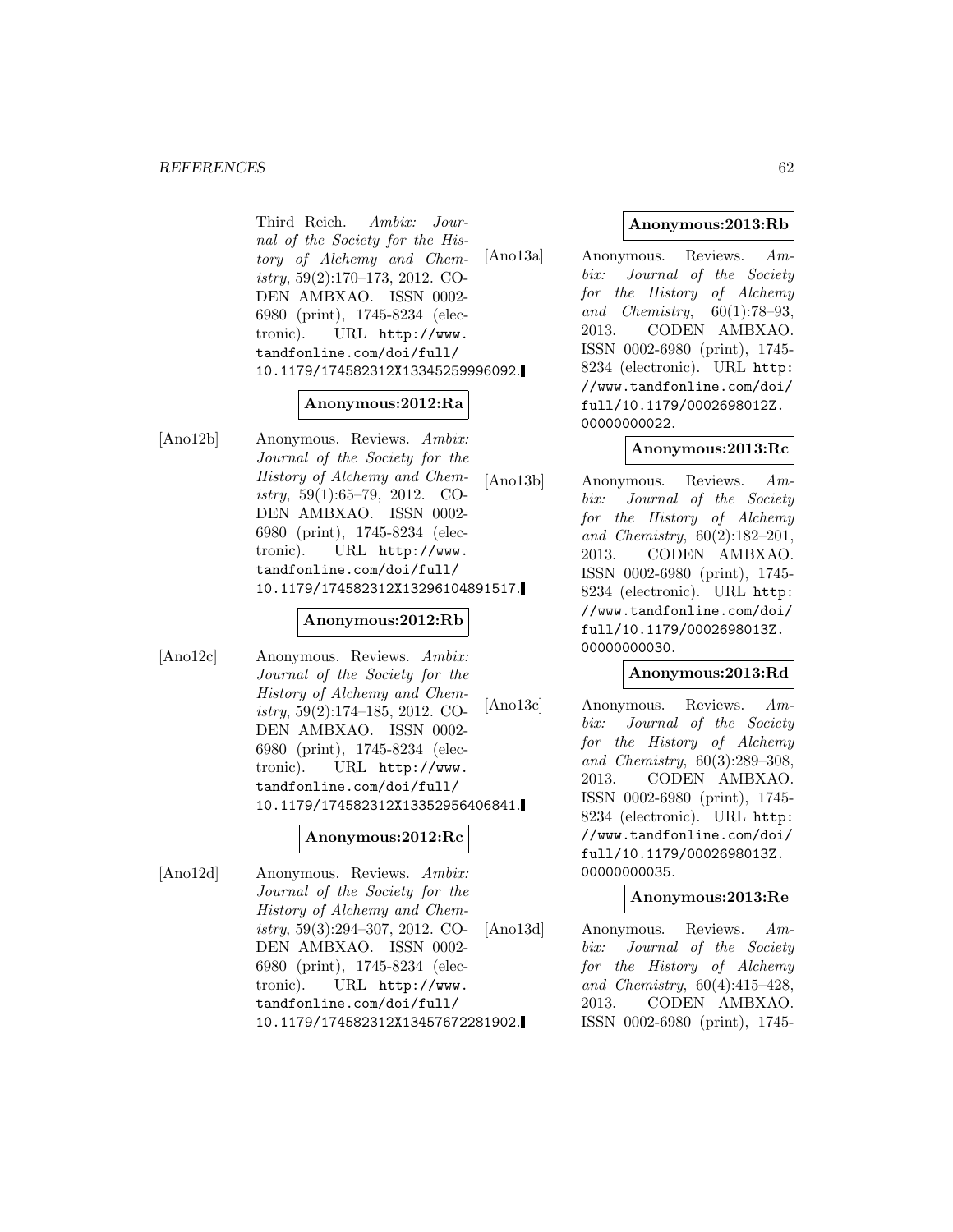8234 (electronic). URL http: //www.tandfonline.com/doi/ full/10.1179/0002698013Z. 00000000041.

#### **Anonymous:2016:PPa**

[Ano16a] Anonymous. The Partington Prize 2017. Ambix: Journal of the Society for the History of Alchemy and Chemistry,  $63(1):84$ ,  $2016$ . CO-DEN AMBXAO. ISSN 0002- 6980 (print), 1745-8234 (electronic). URL http://www. tandfonline.com/doi/full/ 10.1080/00026980.2016.1204085.

#### **Anonymous:2016:PPb**

[Ano16b] Anonymous. The Partington Prize 2017. Ambix: Journal of the Society for the History of Alchemy and Chemistry, 63(2):184, 2016. CO-DEN AMBXAO. ISSN 0002- 6980 (print), 1745-8234 (electronic). URL http://www. tandfonline.com/doi/full/ 10.1080/00026980.2016.1218605.

### **Anonymous:2016:PPc**

[Ano16c] Anonymous. The Partington Prize 2017. Ambix: Journal of the Society for the History of Alchemy and Chemistry, 63(3):283, 2016. CO-DEN AMBXAO. ISSN 0002- 6980 (print), 1745-8234 (electronic). URL http://www. tandfonline.com/doi/full/ 10.1080/00026980.2016.1257274.

#### **Anonymous:2016:SHA**

[Ano16d] Anonymous. Society for the History of Alchemy and Chemistry Award Scheme 2017. Ambix: Journal of the Society for the History of Alchemy and Chemistry, 63(4):362, 2016. CODEN AMBXAO. ISSN 0002-6980 (print), 1745-8234 (electronic). URL http://www. tandfonline.com/doi/full/ 10.1080/00026980.2016.1283131.

### **Anonymous:2017:MAC**

[Ano17a] Anonymous. 2018 Morris award: Call for nominations. Ambix: Journal of the Society for the History of Alchemy and Chemistry, 64(2):201, 2017. CODEN AMBXAO. ISSN 0002-6980 (print), 1745-8234 (electronic). URL http://www. tandfonline.com/doi/full/ 10.1080/00026980.2017.1346918.

# **Anonymous:2017:SHAb**

[Ano17b] Anonymous. Society for the History of Alchemy and Chemistry Award Scheme 2018. Ambix: Journal of the Society for the History of Alchemy and Chemistry, 64(4):390–391, 2017. CO-DEN AMBXAO. ISSN 0002- 6980 (print), 1745-8234 (electronic). URL http://www. tandfonline.com/doi/full/ 10.1080/00026980.2017.1429138.

### **Anonymous:2017:SHAa**

[Ano17c] Anonymous. Society for the History of Alchemy and Chemistry: E-mail communications with members. Ambix: Journal of the Society for the History of Alchemy and Chemistry, 64(2):202, 2017. CO-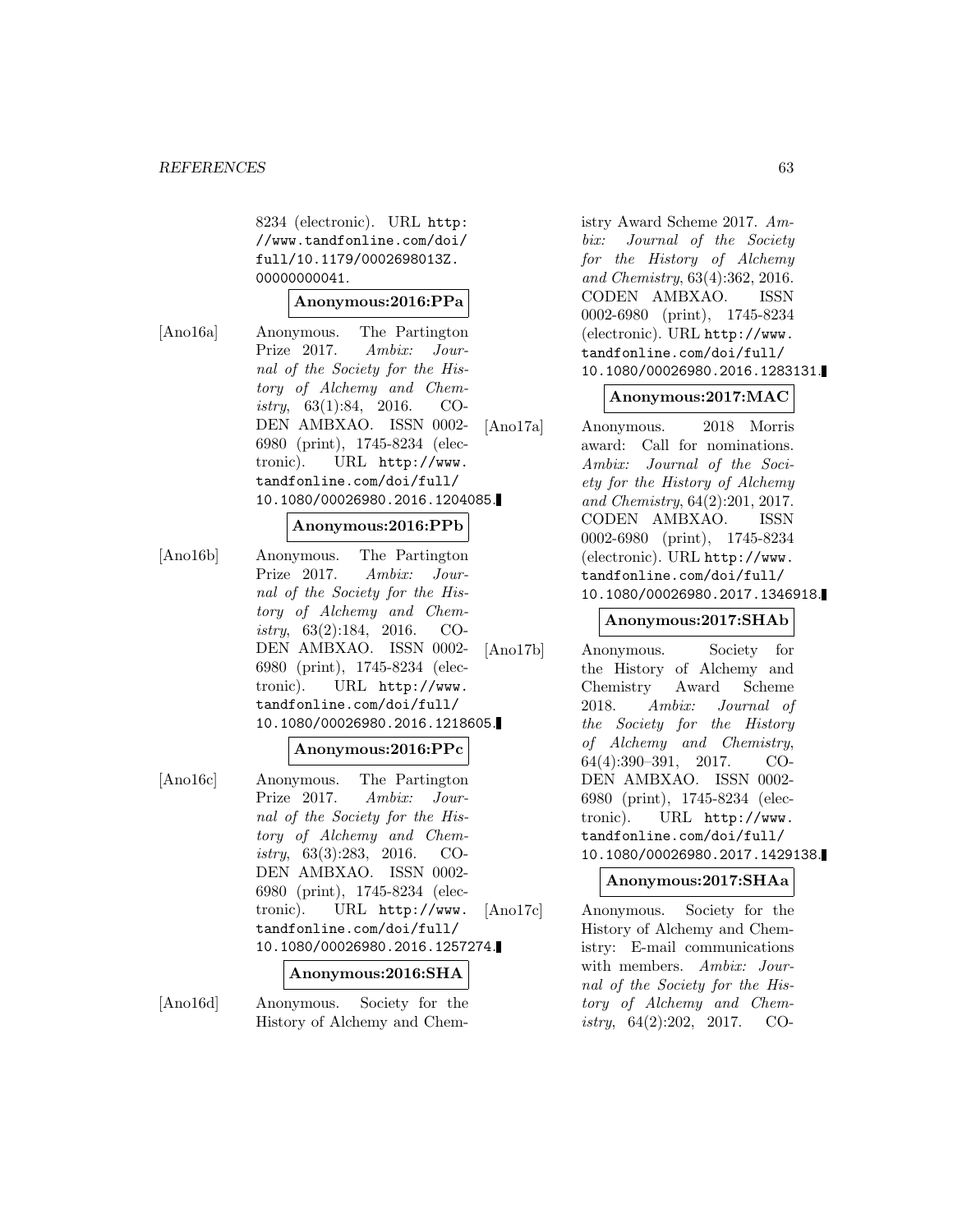DEN AMBXAO. ISSN 0002- 6980 (print), 1745-8234 (electronic). URL http://www. tandfonline.com/doi/full/ 10.1080/00026980.2017.133851 $p_{\text{Ano20a}}$ 

## **Anonymous:2019:ASH**

[Ano19a] Anonymous. Announcement: Society for the History of Alchemy and Chemistry Award Scheme 2019. Ambix: Journal of the Society for the History of Alchemy and Chemistry, 66(1):93–94, 2019. CO-DEN AMBXAO. ISSN 0002- 6980 (print), 1745-8234 (electronic). URL http://www. tandfonline.com/doi/full/ 10.1080/00026980.2019.1550037.

### **Anonymous:2019:PP**

[Ano19b] Anonymous. The Partington Prize 2020. Ambix: Journal of the Society for the History of Alchemy and Chemistry, 66(2–3):264, 2019. CO-DEN AMBXAO. ISSN 0002- 6980 (print), 1745-8234 (electronic). URL http://www. tandfonline.com/doi/full/ 10.1080/00026980.2019.1620482.

# **Anonymous:2019:SHA**

[Ano19c] Anonymous. Society for the History of Alchemy and Chemistry Award Scheme 2020. Ambix: Journal of the Society for the History of Alchemy and Chemistry, 66(4):370–371, 2019. CO-DEN AMBXAO. ISSN 0002- 6980 (print), 1745-8234 (electronic). URL http://www.

tandfonline.com/doi/full/ 10.1080/00026980.2019.1682820.

#### **Anonymous:2020:MAC**

Anonymous. 2021 Morris Award: Call for nominations. Ambix: Journal of the Society for the History of Alchemy and Chemistry, 67(4):421–422, 2020. CO-DEN AMBXAO. ISSN 0002- 6980 (print), 1745-8234 (electronic). URL http://www. tandfonline.com/doi/full/ 10.1080/00026980.2020.1822667.

### **Anonymous:2020:PP**

[Ano20b] Anonymous. Partington Prize 2020. Ambix: Journal of the Society for the History of Alchemy and Chemistry, 67(3):322, 2020. CODEN AMBXAO. ISSN 0002-6980 (print), 1745-8234 (electronic). URL http://www. tandfonline.com/doi/full/ 10.1080/00026980.2020.1763694.

### **Anonymous:2021:MA**

[Ano21a] Anonymous. Morris Award 2021. Ambix: Journal of the Society for the History of Alchemy and Chemistry, 68 (2–3):329–330, 2021. CO-DEN AMBXAO. ISSN 0002- 6980 (print), 1745-8234 (electronic). URL http://www. tandfonline.com/doi/full/ 10.1080/00026980.2021.1936751.

### **Anonymous:2021:SHA**

| [Ano21b] | Anonymous. Society for |  |  |                            |  |
|----------|------------------------|--|--|----------------------------|--|
|          |                        |  |  | the History of Alchemy and |  |
|          | Chemistry Award Scheme |  |  |                            |  |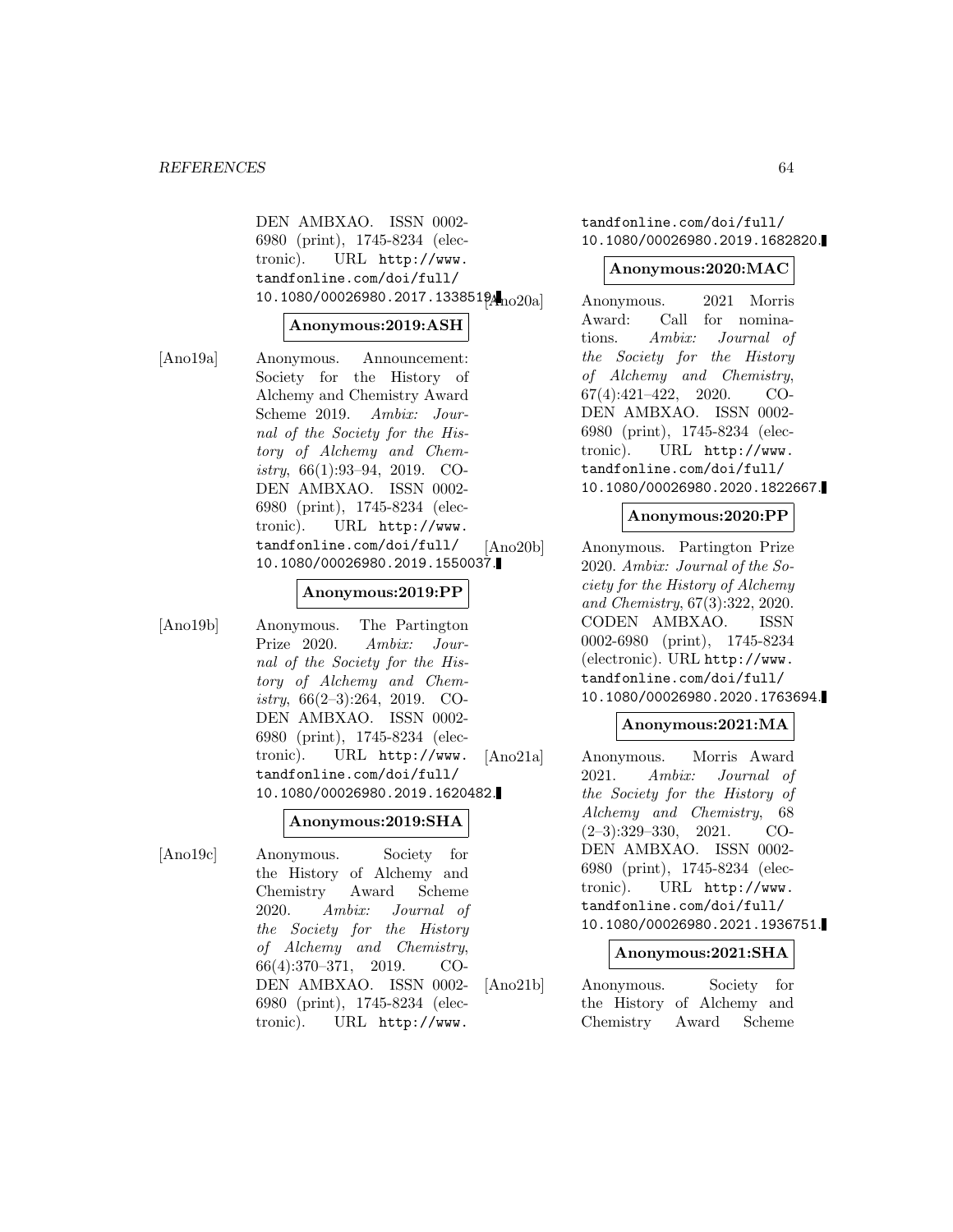#### *REFERENCES* 65

2021. Ambix: Journal of the Society for the History of Alchemy and Chemistry, 68(1):116–117, 2021. CO-DEN AMBXAO. ISSN 0002- 6980 (print), 1745-8234 (electronic). URL http://www. tandfonline.com/doi/full/ 10.1080/00026980.2021.1890397.

#### **Anonymous:2022:PP**

[Ano22a] Anonymous. The Partington Prize 2023. Ambix: Journal of the Society for the History of Alchemy and Chemistry, 69(2):201, 2022. CO-DEN AMBXAO. ISSN 0002- 6980 (print), 1745-8234 (electronic). URL http://www. tandfonline.com/doi/full/ 10.1080/00026980.2022.2054608.

## **Anonymous:2022:SHA**

[Ano22b] Anonymous. Society for the History of Alchemy and Chemistry Award Scheme 2022. Ambix: Journal of the Society for the History of Alchemy and Chemistry, 69(1):93–94, 2022. CODEN AMBXAO. ISSN 0002-6980 (print), 1745-8234 (electronic). URL http://www. tandfonline.com/doi/full/ 10.1080/00026980.2022.2020506.

# **Antzoulatos:2017:JTL**

[Ant17] Vangelis Antzoulatos. Julius Thomsen. A life in chemistry and beyond. Ambix: Journal of the Society for the History of Alchemy and Chemistry, 64(2):195–196, 2017. CO-DEN AMBXAO. ISSN 0002- 6980 (print), 1745-8234 (electronic). URL http://www. tandfonline.com/doi/full/ 10.1080/00026980.2017.1346955.

# **Antzoulatos:2019:BPS**

[Ant19] Vangelis Antzoulatos. Berthelot's pathway from synthesis to thermochemistry. Ambix: Journal of the Society for the History of Alchemy and Chemistry,  $66(1):51-71$ ,  $2019$ . CO-DEN AMBXAO. ISSN 0002- 6980 (print), 1745-8234 (electronic). URL http://www. tandfonline.com/doi/full/ 10.1080/00026980.2018.1537326.

# **Appleby:1977:ADJ**

[App77] John H. Appleby. Arthur Dee and Johannes Bánfi Hunyades: Further information on their alchemical and professional activities. Ambix: Journal of the Society for the History of Alchemy and Chemistry, 24(2):96–109, 1977. CODEN AMBXAO. ISSN 0002-6980 (print), 1745- 8234 (electronic). URL http: //www.tandfonline.com/doi/ abs/10.1179/amb.1977.24.2. 96.

# **Appleby:1979:SAD**

[App79] John H. Appleby. Some of Arthur Dee's associations before visiting Russia clarified, including two letters from Sir Theodore Mayerne. Ambix: Journal of the Society for the History of Alchemy and Chemistry, 26(1):1–15, 1979. CODEN AMBXAO. ISSN 0002-6980 (print), 1745-8234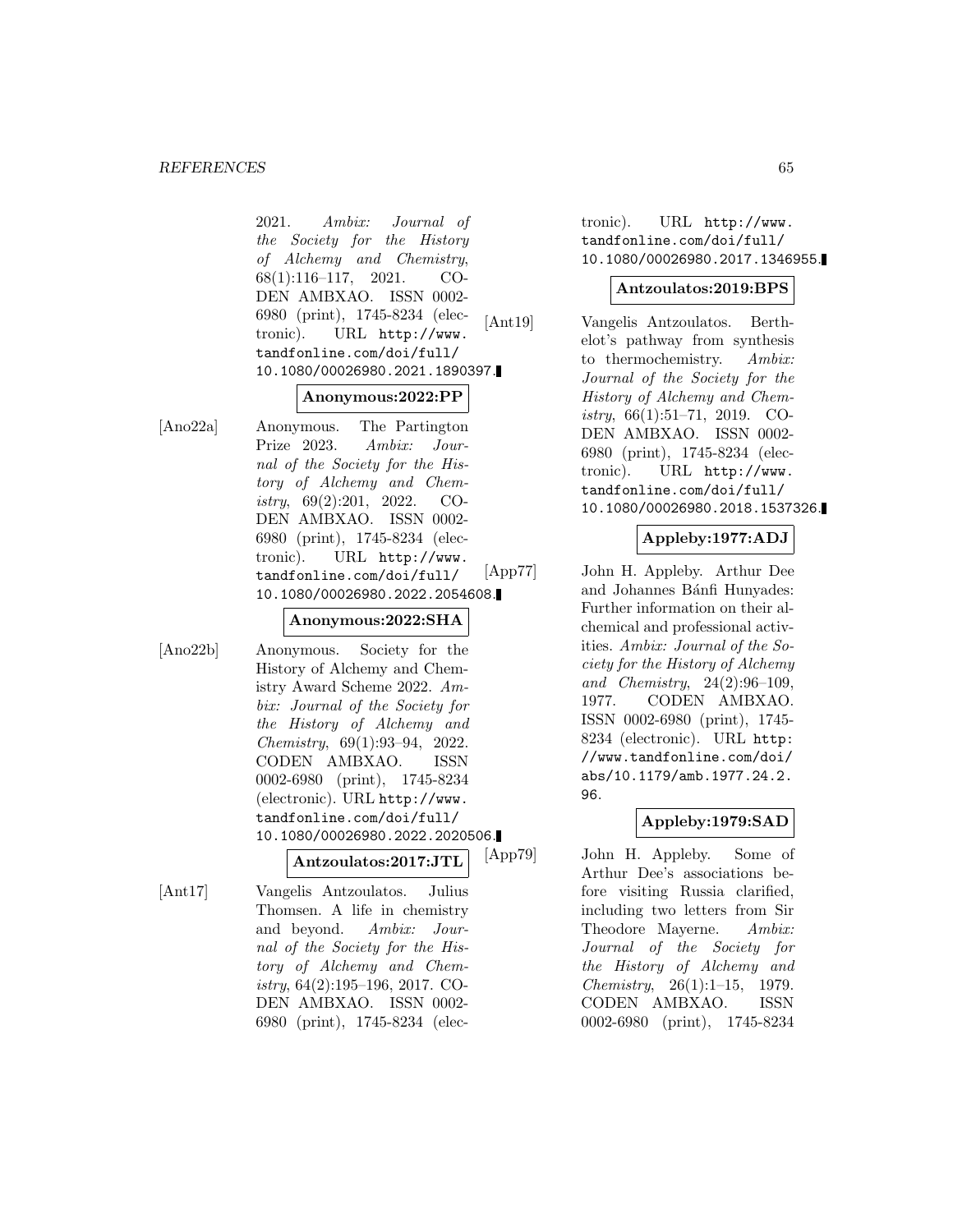(electronic). URL http:/ /www.tandfonline.com/doi/ abs/10.1179/amb.1979.26.1. 1.

#### **Appleby:1987:MSF**

[App87] John H. Appleby. Moses Stringer (fl. 1695–1713): Iatrochemist and mineral master general. Ambix: Journal of the Society for the History of Alchemy and Chemistry, 34(1):31–45, 1987. CO-DEN AMBXAO. ISSN 0002- 6980 (print), 1745-8234 (electronic). URL http://www. tandfonline.com/doi/abs/ 10.1179/amb.1987.34.1.31.

### **Armon:2012:PCB**

[Arm12] Rony Armon. From pathology to chemistry and back: James W. Cook and early chemical carcinogenesis research. Ambix: Journal of the Society for the History of Alchemy and Chemistry, 59(2):152–169, 2012. CO-DEN AMBXAO. ISSN 0002- 6980 (print), 1745-8234 (electronic). URL http://www. tandfonline.com/doi/full/ 10.1179/174582312X13345259996056.

### **Averley:1986:SCE**

[Ave86] Gwen Averley. The "social chemists": English chemical societies in the Eighteenth and Early Nineteenth Century. Ambix: Journal of the Society for the History of Alchemy and Chemistry, 33(2–3):99–128, 1986. CODEN AMBXAO. ISSN 0002-6980 (print), 1745- 8234 (electronic). URL http:

//www.tandfonline.com/doi/ abs/10.1179/amb.1986.33.2- 3.99.

# **Baguena:2016:BRJ**

[Bág16] María-José Báguena. Book review: Jonas Salk. A Life. Ambix: Journal of the Society for the History of Alchemy and Chemistry, 63(2):196–197, 2016. CODEN AMBXAO. ISSN 0002-6980 (print), 1745- 8234 (electronic). URL http: //www.tandfonline.com/doi/ full/10.1080/00026980.2016. 1227179.

### **Baird:2000:NDP**

[Bai00] John D. Baird. Note on the date of publication of the English translation of Lavoisier's Traité Elémentaire De Chymie. Ambix: Journal of the Society for the History of Alchemy and Chemistry,  $47(1):47-48$ , 2000. CODEN AMBXAO. ISSN 0002-6980 (print), 1745- 8234 (electronic). URL http: //www.tandfonline.com/doi/ abs/10.1179/amb.2000.47.1. 47.

### **Baldwin:1993:ASJ**

[Bal93] Martha Baldwin. Alchemy and the Society of Jesus in the Seventeenth Century: Strange bedfellows? Ambix: Journal of the Society for the History of Alchemy and Chemistry,  $40(2):41-64$ , 1993. CODEN AMBXAO. ISSN 0002-6980 (print), 1745- 8234 (electronic). URL http: //www.tandfonline.com/doi/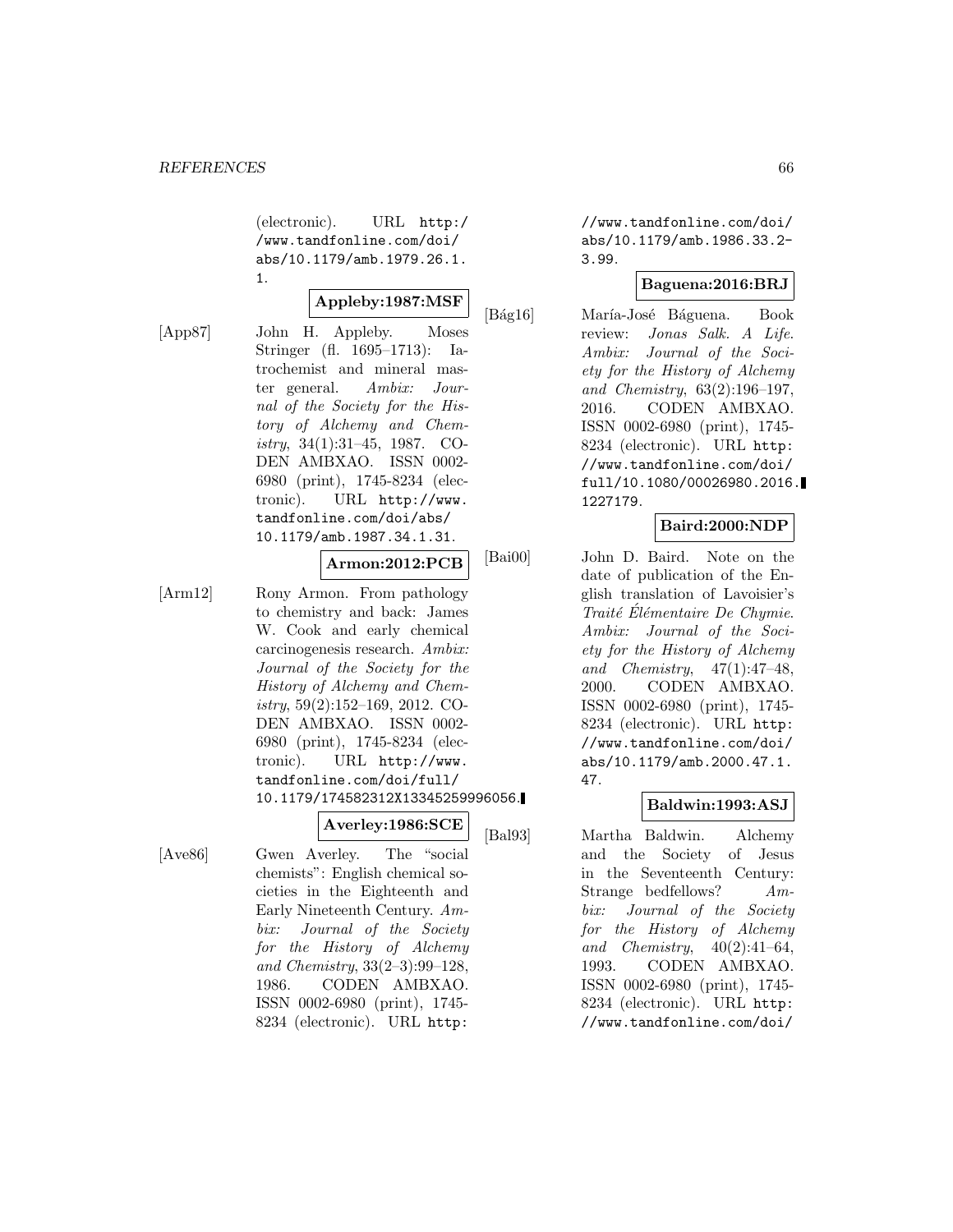abs/10.1179/amb.1993.40.2. 41.

# **Ball:2002:BEA**

[Bal02] Philip Ball. Bright Earth: Art and the Invention of Color. Farrar, Straus and Giroux, New York, NY, USA, 2002. ISBN 0-374-11679-2 (hardcover). ix + 382 + 24 pp. LCCN N7432.7 .B35 2002. URL http: //www.loc.gov/catdir/bios/ hol051/2001041820.html; http://www.loc.gov/catdir/ description/hol021/2001041820. html.

#### **Bandinelli:2007:ISQ**

[Ban07] Angela Bandinelli. The isolated system of quantifiable experiences in the 1783 " $Mémoire$ sur la chaleur" of Lavoisier and Laplace. Ambix: Journal of the Society for the History of Alchemy and Chemistry, 54(3):274–284, 2007. CO-DEN AMBXAO. ISSN 0002- 6980 (print), 1745-8234 (electronic). URL http://www. tandfonline.com/doi/abs/ 10.1179/174582307X237038.

### **Barker:2019:BRF**

[Bar19a] Sheila Barker. Book review: La farmacia granducale di Firenze, By Giovanni Piccardi. Pp. 131, illus., index. Leo S. Olschki: Florence. 2018. £17.00. ISBN 978-8-82-226566- 1. (Italian) [The grand-ducal pharmacy of Florence]. Ambix: Journal of the Society for the History of Alchemy and Chemistry, 66(4):368–369, 2019. CO-

DEN AMBXAO. ISSN 0002- 6980 (print), 1745-8234 (electronic). URL http://www. tandfonline.com/doi/full/ 10.1080/00026980.2019.1611018.

# **Barth:2019:BRA**

[Bar19b] Howard G. Barth. Book review: The Alchemist in Literature: From Dante to the Present, by Theodore Ziolkowski. Pp.  $237 + x$ , illus., index. Oxford University Press: Oxford. 2015. £74.00. Ambix: Journal of the Society for the History of Alchemy and Chemistry, 66(4):364–365, 2019. CO-DEN AMBXAO. ISSN 0002- 6980 (print), 1745-8234 (electronic). URL http://www. tandfonline.com/doi/full/ 10.1080/00026980.2019.1592805.

### **Baxfield:2013:WAW**

[Bax13] Christopher Baxfield. "Who is the Almighty that we should serve Him?" Chaos, Providence and natural philosophy in Stephen Hales. Ambix: Journal of the Society for the History of Alchemy and Chemistry,  $60(1):31-53$ , 2013. CODEN AMBXAO. ISSN 0002-6980 (print), 1745- 8234 (electronic). URL http: //www.tandfonline.com/doi/ full/10.1179/0002698012Z. 00000000018.

### **Bayer:2005:LMC**

[Bay05] Penny Bayer. Lady Margaret Clifford's alchemical receipt book and the John Dee Circle. Ambix: Journal of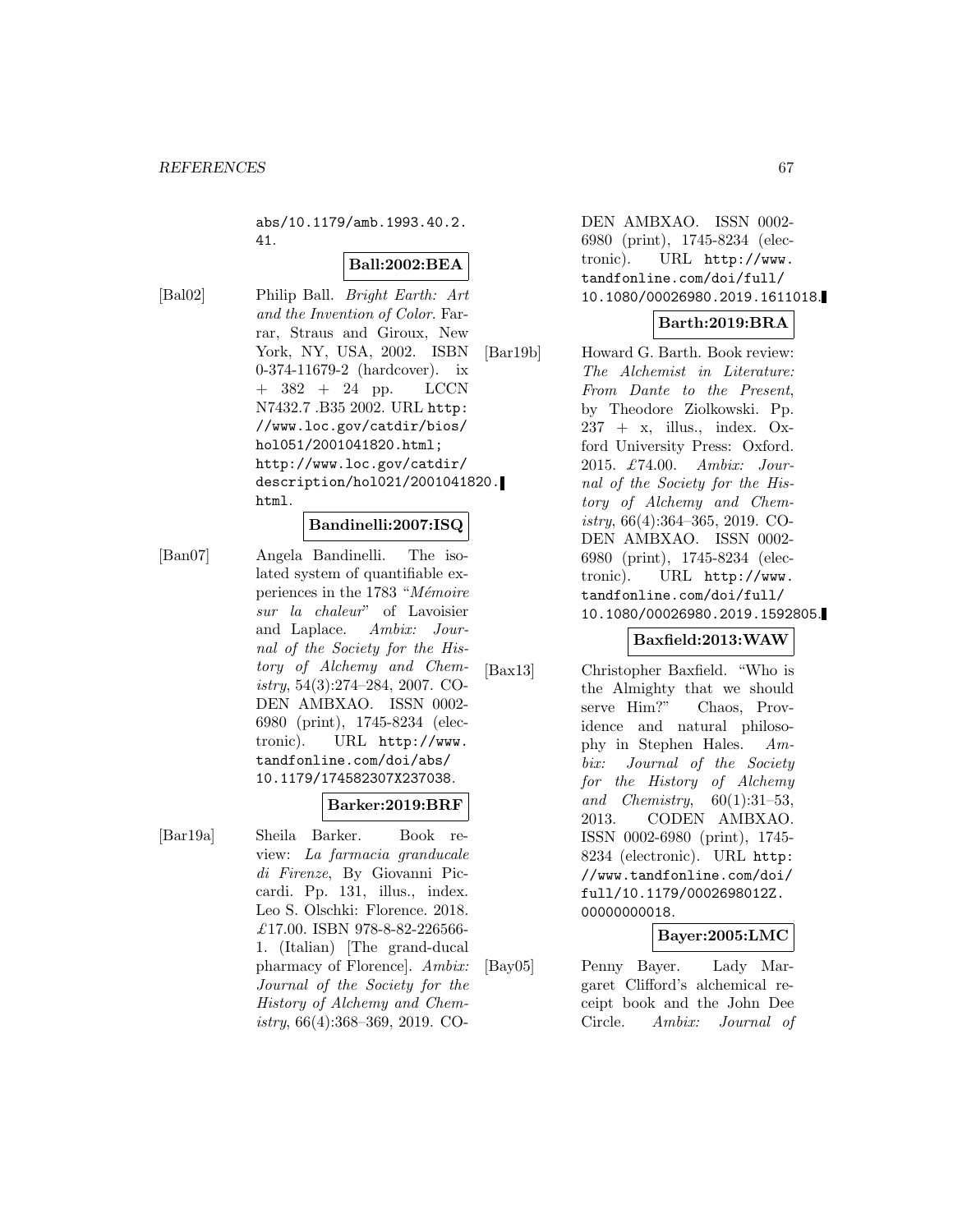#### *REFERENCES* 68

the Society for the History of Alchemy and Chemistry, 52(3):271–284, 2005. CO-DEN AMBXAO. ISSN 0002- 6980 (print), 1745-8234 (electronic). URL http://www. tandfonline.com/doi/abs/ 10.1179/000269805X77754.

#### **Bohme:2004:FWE**

[BB04] Gernot Böhme and Hartmut Böhme. Feuer, Wasser, Erde, Luft: eine Kulturgeschichte der Elemente. (German) [Fire, Water, Earth, Air: a Cultural History of the Elements], volume 1565 of Beck'sche Reihe. Verlag C. H. Beck, München, Germany, 2004. ISBN 3-406- 51067-1. 344 pp. LCCN BD851 .B575 2004. URL http://dnb.info/969614977/04.

# **Belmar:2010:LJT**

[BBS10] Antonio García Belmar and José Ramón Bertomeu-Sánchez. Louis Jacques Thenard's chemistry courses at the Collège de France, 1804–1835. Ambix: Journal of the Society for the History of Alchemy and Chemistry,  $57(1):48-63$ ,  $2010$ . CO-DEN AMBXAO. ISSN 0002- 6980 (print), 1745-8234 (electronic). URL http://www. tandfonline.com/doi/abs/ 10.1179/174582310X12629173849962.

#### **Bowden:2003:PAH**

[BCS03] Mary Ellen Bowden, Amy Beth Crow, and Tracy Sullivan. Pharmaceutical Achievers: the Human Face of Pharmaceutical Research. Chemical Heritage Press, Philadelphia, PA, USA, 2003. ISBN 0-941901- 30-0 (paperback). xi + 220 pp. LCCN RM301.25 .B69 2003. URL http://www.loc. gov/catdir/enhancements/ fy0630/2001055313-d.html.

# **Beer:1994:SRO**

[Bee94] Gillian Beer. Square Rounds and other awkward fits: Chemistry as theatre. Ambix: Journal of the Society for the History of Alchemy and Chemistry, 41(1):33–41, 1994. CODEN AMBXAO. ISSN 0002-6980 (print), 1745-8234 (electronic). URL http:/ /www.tandfonline.com/doi/ abs/10.1179/amb.1994.41.1. 33.

# **Bentley:1970:CDR**

[Ben70] Jonathan Bentley. The Chemical Department of The Royal School of Mines. Its origins and development under A. W. Hofmann. Ambix: Journal of the Society for the History of Alchemy and Chemistry,  $17(3):153-181$ ,  $1970$ . CODEN AMBXAO. ISSN 0002-6980 (print), 1745-8234 (electronic). URL http:/ /www.tandfonline.com/doi/ abs/10.1179/amb.1970.17.3. 153.

### **Bentley:1972:HRG**

[Ben72] Jonathan Bentley. Hofmann's return to Germany from the Royal College of chemistry. Ambix: Journal of the Society for the History of Alchemy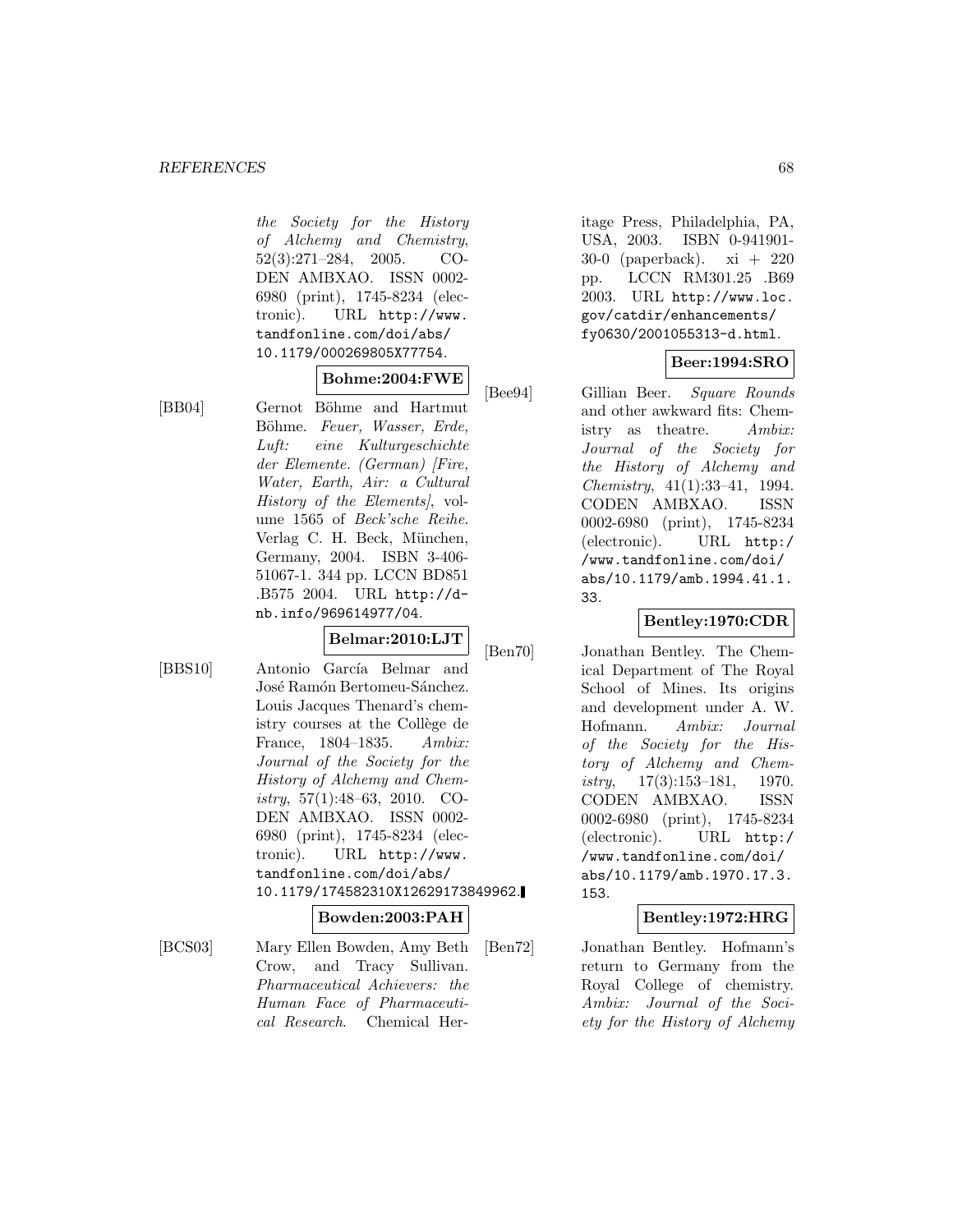and Chemistry, 19(3):197–203, 1972. CODEN AMBXAO. ISSN 0002-6980 (print), 1745- 8234 (electronic). URL http: //www.tandfonline.com/doi/ abs/10.1179/amb.1972.19.3. 197.

# **Beretta:1992:HCE**

[Ber92] Marco Beretta. The historiography of chemistry in the Eighteenth Century: a preliminary survey and bibliography. Ambix: Journal of the Society for the History of Alchemy and Chemistry, 39(1):1–10, 1992. CODEN AMBXAO. ISSN 0002-6980 (print), 1745-8234 (electronic). URL http:/ /www.tandfonline.com/doi/ abs/10.1179/amb.1992.39.1. 1.

### **Beretta:2011:CRH**

[Ber11] Marco Beretta. The changing role of the historiography of chemistry in Continental Europe since 1800. Ambix: Journal of the Society for the History of Alchemy and Chemistry, 58(3):257–276, 2011. CO-DEN AMBXAO. ISSN 0002- 6980 (print), 1745-8234 (electronic). URL http://www. tandfonline.com/doi/abs/ 10.1179/174582311X13129418299027.

**BertomeuSanchez:2000:MOE**

[BG00] José Ramón Bertomeu Sánchez and Antonio García Belmar. Mateu Orfila's Elémens de  $Chimie$  *Médicale* and the debate about the medical applications of chemistry in Early

Nineteenth-Century France. Ambix: Journal of the Society for the History of Alchemy and Chemistry, 47(1):1–28, 2000. CODEN AMBXAO. ISSN 0002-6980 (print), 1745-8234 (electronic). URL http:/ /www.tandfonline.com/doi/ abs/10.1179/amb.2000.47.1. 1.

# **Buchanan:1978:EHS**

[BGH78] Peta Dewar Buchanan, J. F. Gibson, and Marie Boas Hall. Experimental history of science: Boyle's colour changes. Ambix: Journal of the Society for the History of Alchemy and Chemistry, 25(3):208–210, 1978. CODEN AMBXAO. ISSN 0002-6980 (print), 1745- 8234 (electronic). URL http: //www.tandfonline.com/doi/ abs/10.1179/amb.1978.25.3. 208.

# **Bigotti:2017:PUP**

[Big17] Fabrizio Bigotti. A previously unknown path to corpuscularism in the Seventeenth Century: Santorio's Marginalia to the Commentaria in Primam Fen Primi Libri Canonis Avicennae (1625). Ambix: Journal of the Society for the History of Alchemy and Chemistry, 64(1):29–42, 2017. CO-DEN AMBXAO. ISSN 0002- 6980 (print), 1745-8234 (electronic). URL http://www. tandfonline.com/doi/full/ 10.1080/00026980.2017.1287550.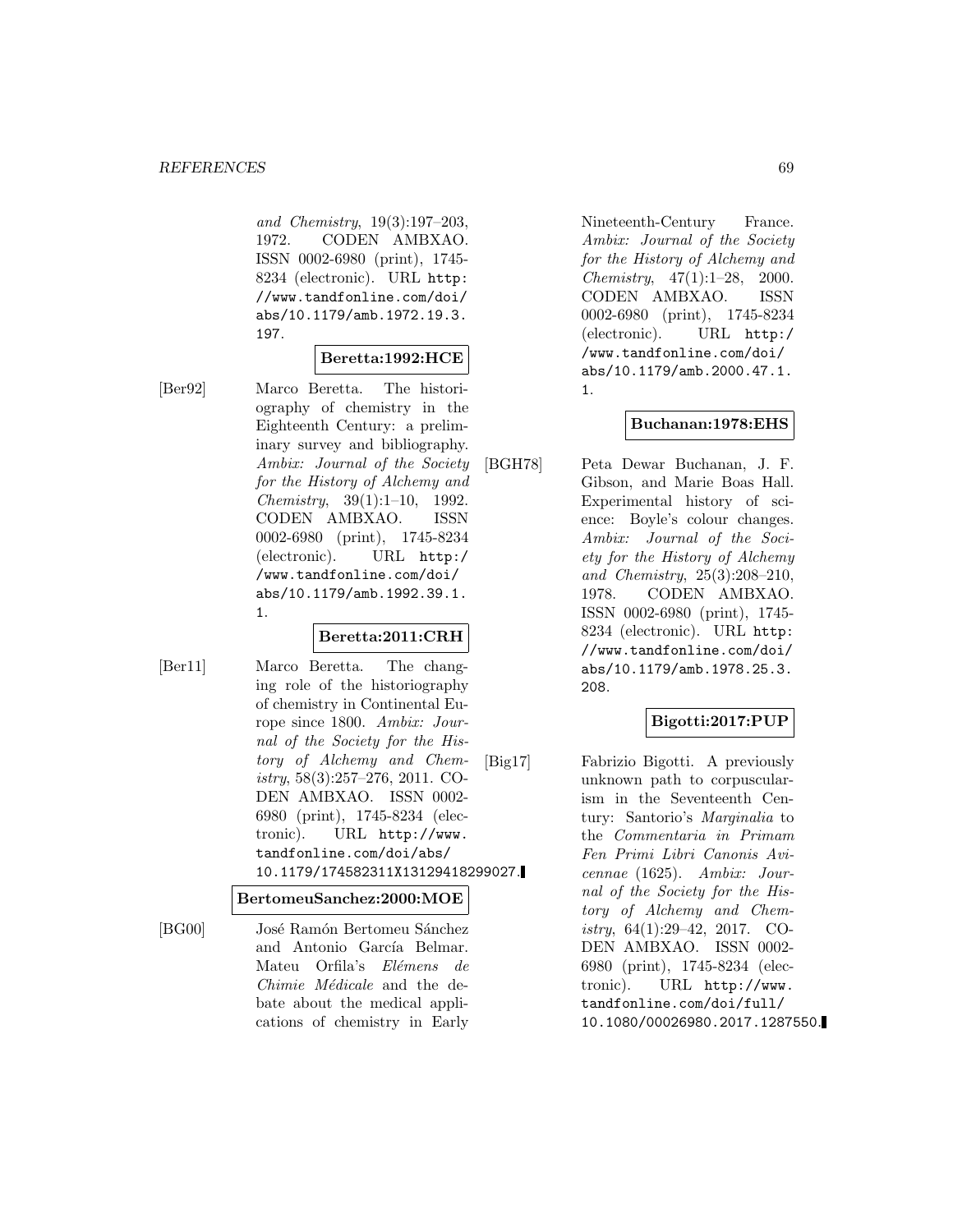### **Bilak:2013:AET**

[Bil13] Donna Bilak. Alchemy and the End Times: Revelations from the laboratory and library of John Allin, Puritan alchemist (1623–1683). Ambix: Journal of the Society for the History of Alchemy and Chemistry, 60(4):390–414, 2013. CODEN AMBXAO. ISSN 0002-6980 (print), 1745- 8234 (electronic). URL http: //www.tandfonline.com/doi/ full/10.1179/0002698013Z. 00000000040.

# **Jewess:2021:URU**

[BJ21] William H. Brock and Michael Jewess. Unwise relationships and an unsound valence theory: The chemical career of Robert Fergus Hunter (1904– 1963). Ambix: Journal of the Society for the History of Alchemy and Chemistry, 68(4):407–430, 2021. CO-DEN AMBXAO. ISSN 0002- 6980 (print), 1745-8234 (electronic). URL http://www. tandfonline.com/doi/full/ 10.1080/00026980.2021.1984623.

# **Brock:1981:ODT**

[BJJK81] William H. Brock, K. A. Jensen, Christian Klixbüll Jørgensen, and George B. Kauffman. The origin and dissemination of the term "ligand" in chemistry. Ambix: Journal of the Society for the History of Alchemy and Chemistry, 28(3):171–183, 1981. CODEN AMBXAO.

ISSN 0002-6980 (print), 1745- 8234 (electronic). URL http: //www.tandfonline.com/doi/ abs/10.1179/amb.1981.28.3. 171.

### **Becker:2015:R**

[BKS<sup>+</sup>15] Daniel Becker, Yoshiyuki Kikuchi, Anna Simmons, Helge Kragh, and Elena Serrano. Reviews. Ambix: Journal of the Society for the History of Alchemy and Chemistry, 62(2):193–201, 2015. CODEN AMBXAO. ISSN 0002-6980 (print), 1745- 8234 (electronic). URL http: //www.tandfonline.com/doi/ full/10.1179/0002698015Z. 0000000000.

# **Butler:1980:ECE**

[BN80] Anthony R. Butler and Joseph Needham. An experimental comparison of the East Asian, Hellenistic, and Indian (Gandharan) stills in relation to the distillation of ethanol and acetic acid. Ambix: Journal of the Society for the History of Alchemy and Chemistry, 27(2):69–76, 1980. CODEN AMBXAO. ISSN 0002-6980 (print), 1745- 8234 (electronic). URL http: //www.tandfonline.com/doi/ abs/10.1179/amb.1980.27.2. 69.

# **Bohm:1963:JMH**

[Böh63] Walter Böhm. John Mayow and his contemporaries. Ambix: Journal of the Society for the History of Alchemy and Chemistry, 11(3):105–120, 1963. CODEN AMBXAO.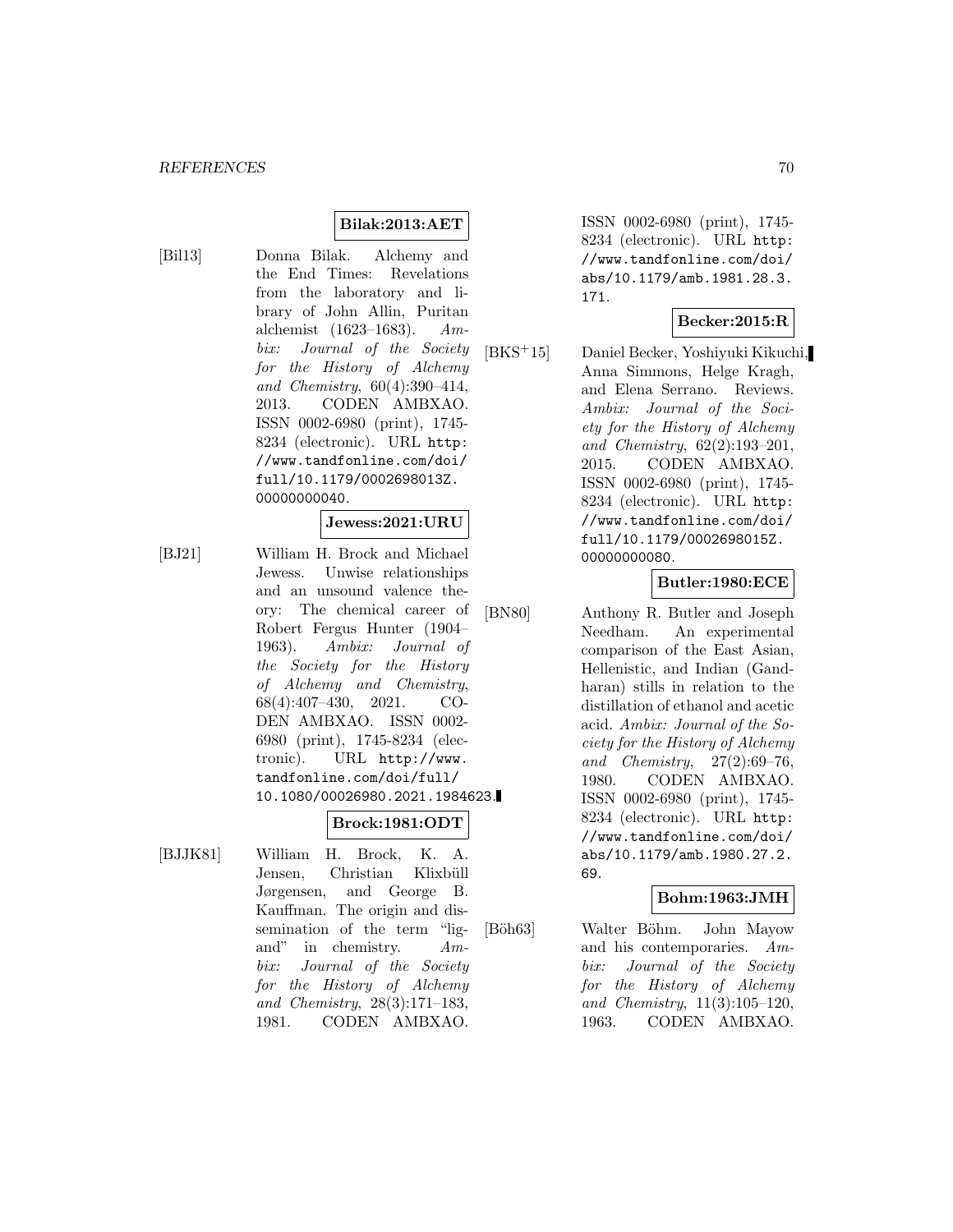ISSN 0002-6980 (print), 1745- 8234 (electronic). URL http: //www.tandfonline.com/doi/ abs/10.1179/amb.1963.11.3. 105.

# **Bolzan:1976:CCA**

[Bol76] J. E. Bolzan. Chemical combination according to Aristotle. Ambix: Journal of the Society for the History of Alchemy and Chemistry, 23(3):134–144, 1976. CODEN AMBXAO. ISSN 0002-6980 (print), 1745- 8234 (electronic). URL http: //www.tandfonline.com/doi/ abs/10.1179/amb.1976.23.3. 134.

### **Bortolotto:2015:JAC**

[Bor15] Andréa Bortolotto. Johann Andreas Cramer and chemical mineral assay in the Eighteenth Century. Ambix: Journal of the Society for the History of Alchemy and Chemistry, 62(4):312–332, 2015. CO-DEN AMBXAO. ISSN 0002- 6980 (print), 1745-8234 (electronic). URL http://www. tandfonline.com/doi/full/  $10.1080/00026980.2015.1129854 R00$ 

# **Bourke:2022:LRI**

[Bou22] Evan Bourke. Lady Ranelagh: The incomparable life of Robert Boyle's sister. Ambix: Journal of the Society for the History of Alchemy and Chemistry, 69(2):190–191, 2022. CO-DEN AMBXAO. ISSN 0002- 6980 (print), 1745-8234 (electronic). URL http://www.

tandfonline.com/doi/full/ 10.1080/00026980.2022.2026605.

#### **Bowles:1975:JHP**

[Bow75] Geoffrey Bowles. John Harris and the powers of matter. Ambix: Journal of the Society for the History of Alchemy and Chemistry, 22(1):21–38, 1975. CODEN AMBXAO. ISSN 0002-6980 (print), 1745- 8234 (electronic). URL http: //www.tandfonline.com/doi/ abs/10.1179/amb.1975.22.1. 21.

# **Buttner:2004:SSS**

[BP04] Johannes Büttner and Sabine Päuser, editors. Senses, Sensors and Systems: a Journey Through the History of Laboratory Diagnosis. Editiones Roche, Verlag der F. Hoffmann-La Roche AG, Basel, Switzerland, 2004. ISBN 3-907770- 89-7 (paperback). 326 pp. LCCN ???? URL http: //www.gbv.de/dms/hbz/toc/ ht014127439.pdf.

### **Beer:2000:OWC**

Günther Beer and Horst Remane. Otto Wallach 1847– 1931: Chemiker und Nobelpreisträger: Lebenserinnerungen: Potsdam, Berlin, Bonn, Göttingen. (German) [Otto Wallach 1847–1931: Chemist and Nobel Laureate: Memoirs: Potsdam, Berlin, Bonn, Göttingen, volume 12 of Studien und Quellen zur Geschichte der Chemie. Verlag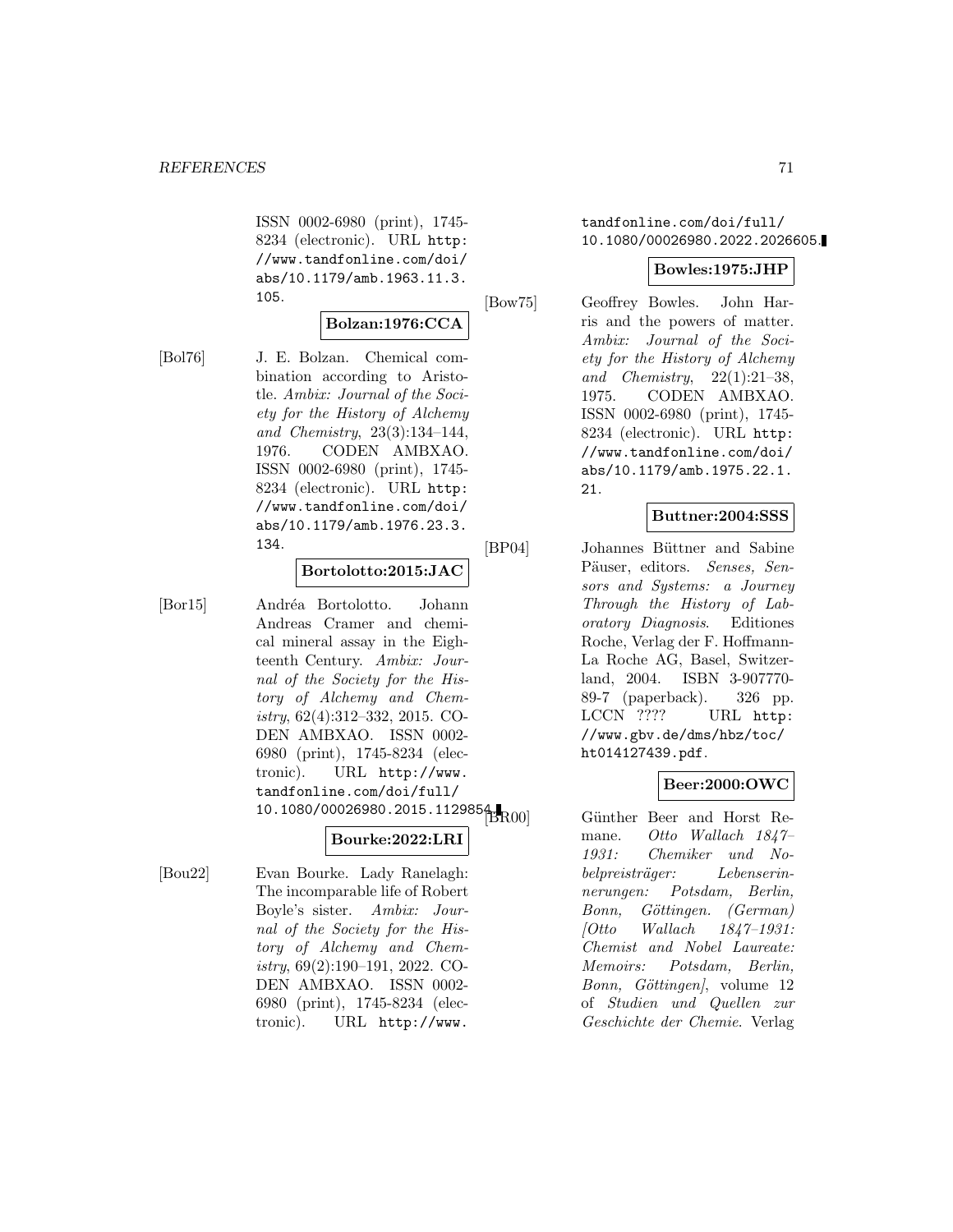für Wissenschafts- und Regionalgeschichte Dr. Michael Engel, Berlin, Germany, 2000. ISBN 3- 929134-34-9 (paperback). ISSN 0941-8059. 270 pp. LCCN QD22.W35 O88 2000.

# **Brann:1979:GRA**

[Bra79] Noel L. Brann. George Ripley and the Abbot Trithemius: an inquiry into contrasting medical attitudes. Ambix: Journal of the Society for the History of Alchemy and Chemistry, 26(3):212–220, 1979. CODEN AMBXAO. ISSN 0002-6980 (print), 1745-8234 (electronic). URL http:/ /www.tandfonline.com/doi/ abs/10.1179/amb.1979.26.3. 212.

# **Brann:1985:AMM**

[Bra85] Noel L. Brann. Alchemy and melancholy in Medieval and Renaissance thought: a query into the mystical basis of their relationship. Ambix: Journal of the Society for the History of Alchemy and Chemistry, 32(3):127–148, 1985. CODEN AMBXAO. ISSN 0002-6980 (print), 1745- 8234 (electronic). URL http: //www.tandfonline.com/doi/ abs/10.1179/amb.1985.32.3. 127.

### **Brehm:1976:RBP**

[Bre76] Edmund Brehm. Roger Bacon's place in the history of alchemy. Ambix: Journal of the Society for the History of Alchemy and Chemistry, 23(1):53–58, 1976.

CODEN AMBXAO. ISSN 0002-6980 (print), 1745-8234 (electronic). URL http://www. tandfonline.com/doi/abs/ 10.1179/000269876790223568.

# **Brinkman:1966:UAD**

[Bri66] A. A. A. M. Brinkman. An unknown alchemical drawing probably by David Teniers II. Ambix: Journal of the Society for the History of Alchemy and Chemistry, 13(3):187–188, 1966. CODEN AMBXAO. ISSN 0002-6980 (print), 1745- 8234 (electronic). URL http: //www.tandfonline.com/doi/ abs/10.1179/amb.1966.13.3. 187.

# **Browne:1948:RRA**

[Bro48] C. A. Browne. Rhetorical and religious aspects of Greek alchemy. Ambix: Journal of the Society for the History of Alchemy and Chemistry, 3(1–2):15–25, 1948. CO-DEN AMBXAO. ISSN 0002- 6980 (print), 1745-8234 (electronic). URL http://www. tandfonline.com/doi/abs/ 10.1179/amb.1948.3.1-2.15.

# **Brock:1967:LCS**

[Bro67] W. H. Brock. The London Chemical Society 1824. Ambix: Journal of the Society for the History of Alchemy and Chemistry, 14(2):133–139, 1967. CODEN AMBXAO. ISSN 0002-6980 (print), 1745- 8234 (electronic). URL http: //www.tandfonline.com/doi/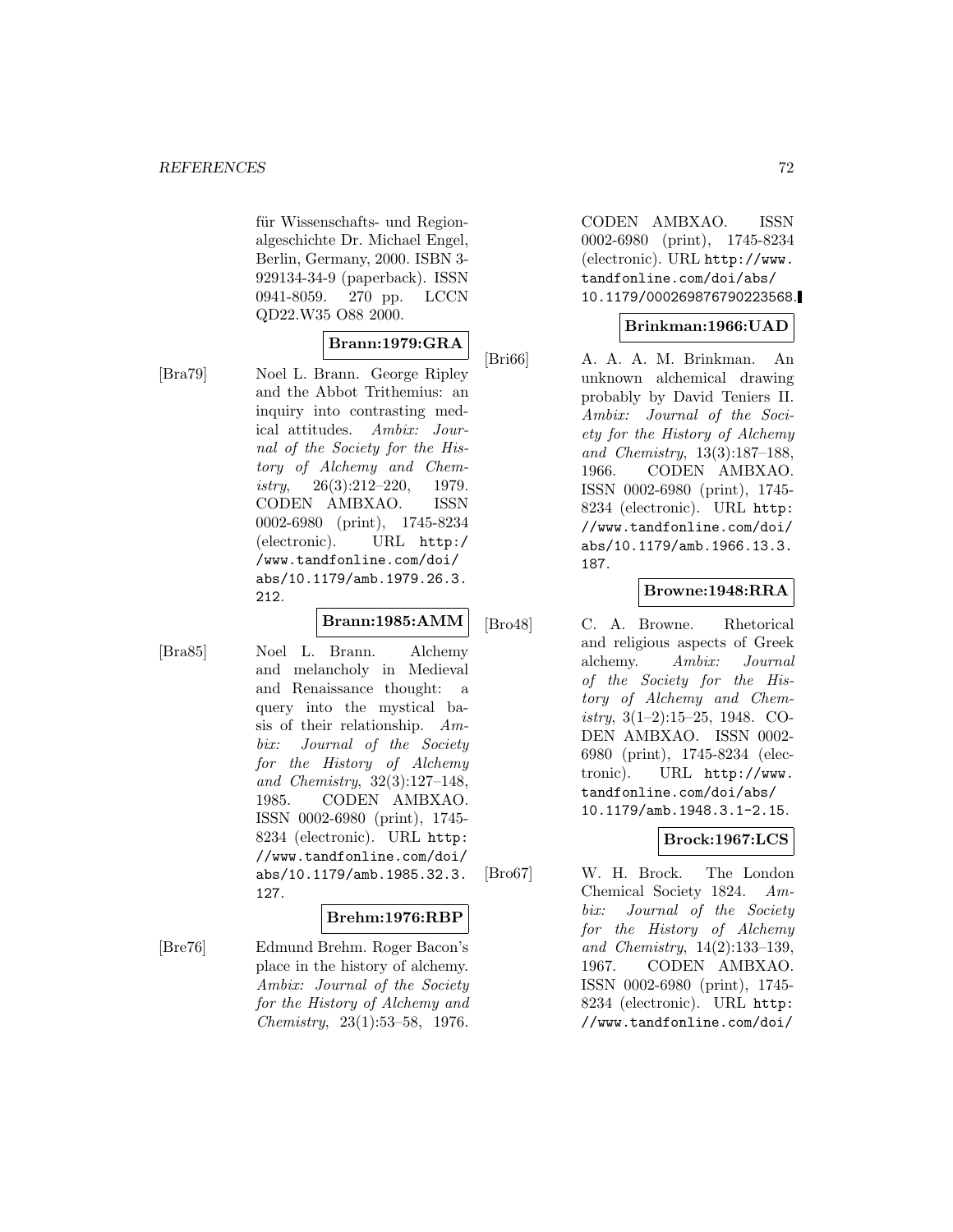abs/10.1179/amb.1967.14.2. 133.

## **Brooke:1968:WUV**

[Bro68] John H. Brooke. Wöhler's urea, and its vital force? a verdict from the chemists. Ambix: Journal of the Society for the History of Alchemy and Chemistry, 15(2):84–114, 1968. CODEN AMBXAO. ISSN 0002-6980 (print), 1745- 8234 (electronic). URL http: //www.tandfonline.com/doi/ abs/10.1179/amb.1968.15.2. 84.

## **Brock:1969:LCF**

[Bro69] W. H. Brock. Lockyer and the chemists: The first dissociation hypothesis. Ambix: Journal of the Society for the History of Alchemy and Chemistry, 16(1–2):81–99, 1969. CODEN AMBXAO. ISSN 0002-6980 (print), 1745- 8234 (electronic). URL http: //www.tandfonline.com/doi/ abs/10.1179/amb.1969.16.1- 2.81.

# **Brock:1972:TLL**

[Bro72] W. H. Brock. Text: Liebig's laboratory accounts. Ambix: Journal of the Society for the History of Alchemy and Chemistry, 19(1):47–58, 1972. CODEN AMBXAO. ISSN 0002-6980 (print), 1745- 8234 (electronic). URL http: //www.tandfonline.com/doi/ abs/10.1179/amb.1972.19.1. 47.

# **Brock:1980:R**

[Bro80] W. H. Brock. Reviews. Ambix: Journal of the Society for the History of Alchemy and Chemistry, 27(1):59–68, 1980. CODEN AMBXAO. ISSN 0002-6980 (print), 1745- 8234 (electronic). URL http: //www.tandfonline.com/doi/ abs/10.1179/amb.1980.27.1. 59.

# **Brock:1981:R**

[Bro81] W. H. Brock. Reviews. Ambix: Journal of the Society for the History of Alchemy and Chemistry, 28(2):108–120, 1981. CODEN AMBXAO. ISSN 0002-6980 (print), 1745- 8234 (electronic). URL http: //www.tandfonline.com/doi/ abs/10.1179/amb.1981.28.2. 108.

# **Brock:1984:R**

[Bro84] W. H. Brock. Reviews. Ambix: Journal of the Society for the History of Alchemy and Chemistry, 31(2):90–96, 1984. CODEN AMBXAO. ISSN 0002-6980 (print), 1745- 8234 (electronic). URL http: //www.tandfonline.com/doi/ abs/10.1179/amb.1984.31.2. 90.

# **Brock:1986:BAC**

[Bro86a] W. H. Brock. The British Association Committee on Chemical Symbols 1834: Edward Turner's letter to British chemists and a reply by William Prout. Ambix: Journal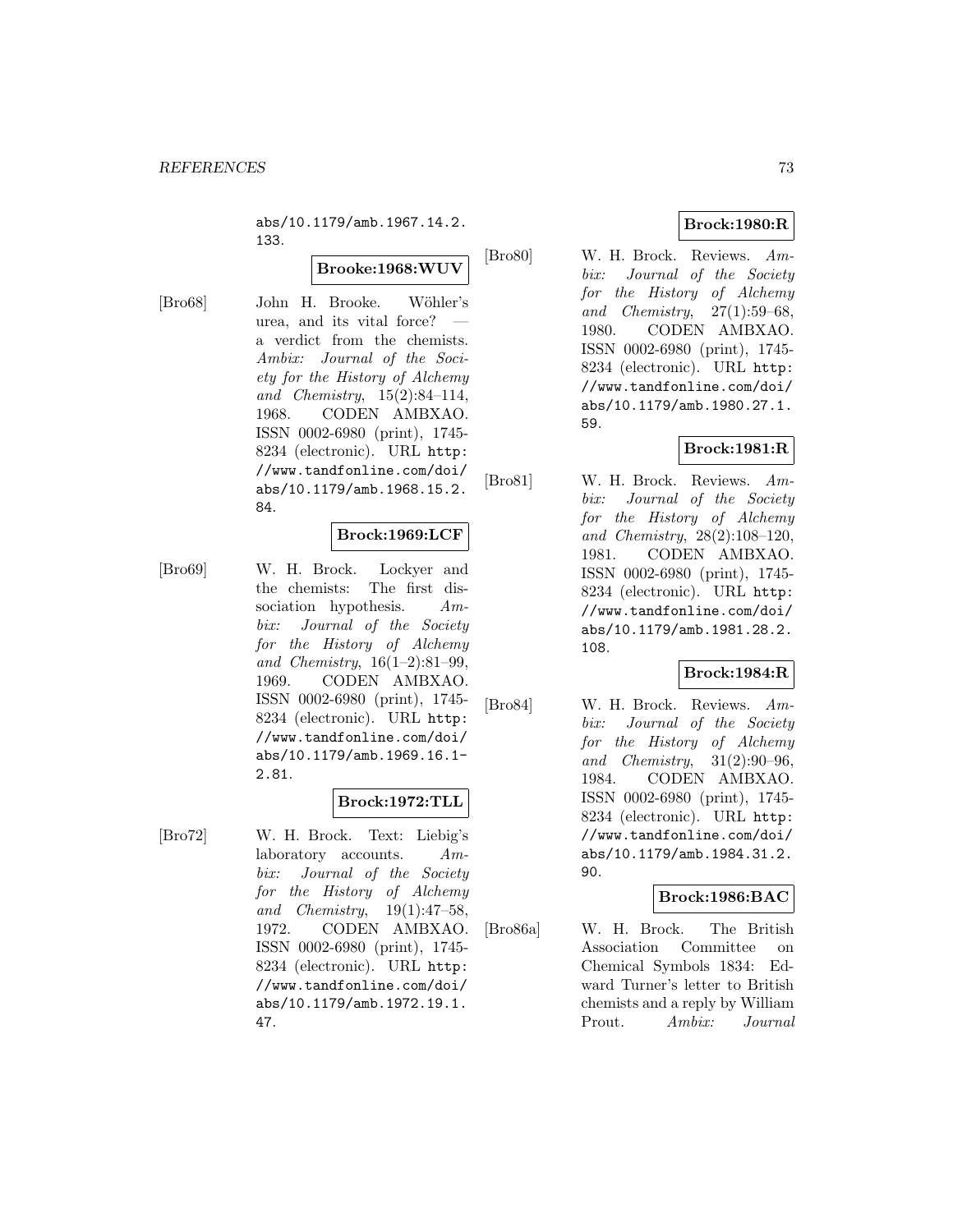#### **REFERENCES** 74

of the Society for the History of Alchemy and Chemistry, 33(1):33–42, 1986. CO-DEN AMBXAO. ISSN 0002- 6980 (print), 1745-8234 (electronic). URL http://www. tandfonline.com/doi/abs/ 10.1179/amb.1986.33.1.33.

# **Brock:1986:R**

[Bro86b] W. H. Brock. Reviews. Ambix: Journal of the Society for the History of Alchemy and Chemistry, 33(1):43–52, 1986. CODEN AMBXAO. ISSN 0002-6980 (print), 1745- 8234 (electronic). URL http: //www.tandfonline.com/doi/ abs/10.1179/amb.1986.33.1. 43.

#### **Brooke:1987:MMD**

[Bro87] John Hedley Brooke. Methods and methodology in the development of organic chemistry. Ambix: Journal of the Society for the History of Alchemy and Chemistry, 34(3):147–155, 1987. CODEN AMBXAO. ISSN 0002-6980 (print), 1745- 8234 (electronic). URL http: //www.tandfonline.com/doi/ abs/10.1179/amb.1987.34.3. 147.

# **Brock:1990:R**

[Bro90] W. H. Brock. Reviews. Ambix: Journal of the Society for the History of Alchemy and Chemistry, 37(3):148–152, 1990. CODEN AMBXAO. ISSN 0002-6980 (print), 1745- 8234 (electronic). URL http: //www.tandfonline.com/doi/

abs/10.1179/amb.1990.37.3. 148.

### **Brooks:1995:NZK**

[Bro95] Nathan M. Brooks. Nikolai Zinin at Kazan University. Ambix: Journal of the Society for the History of Alchemy and Chemistry, 42(3):129–142, 1995. CODEN AMBXAO. ISSN 0002-6980 (print), 1745- 8234 (electronic). URL http: //www.tandfonline.com/doi/ abs/10.1179/amb.1995.42.3. 129.

### **Brock:1997:A**

[Bro97a] W. H. Brock. In appreciation. Ambix: Journal of the Society for the History of Alchemy and Chemistry, 44(1): 39, 1997. CODEN AMBXAO. ISSN 0002-6980 (print), 1745- 8234 (electronic). URL http: //www.tandfonline.com/doi/ abs/10.1179/amb.1997.44.1. 39.

### **Brock:1997:SN**

[Bro97b] W. H. Brock. Short notices. Ambix: Journal of the Society for the History of Alchemy and Chemistry, 44(3): 164, 1997. CODEN AMBXAO. ISSN 0002-6980 (print), 1745- 8234 (electronic). URL http: //www.tandfonline.com/doi/ abs/10.1179/amb.1997.44.3. 164.

### **Brooke:1997:ERE**

[Bro97c] John Hedley Brooke. Essay review: Edward Frankland. Chemistry, Controversy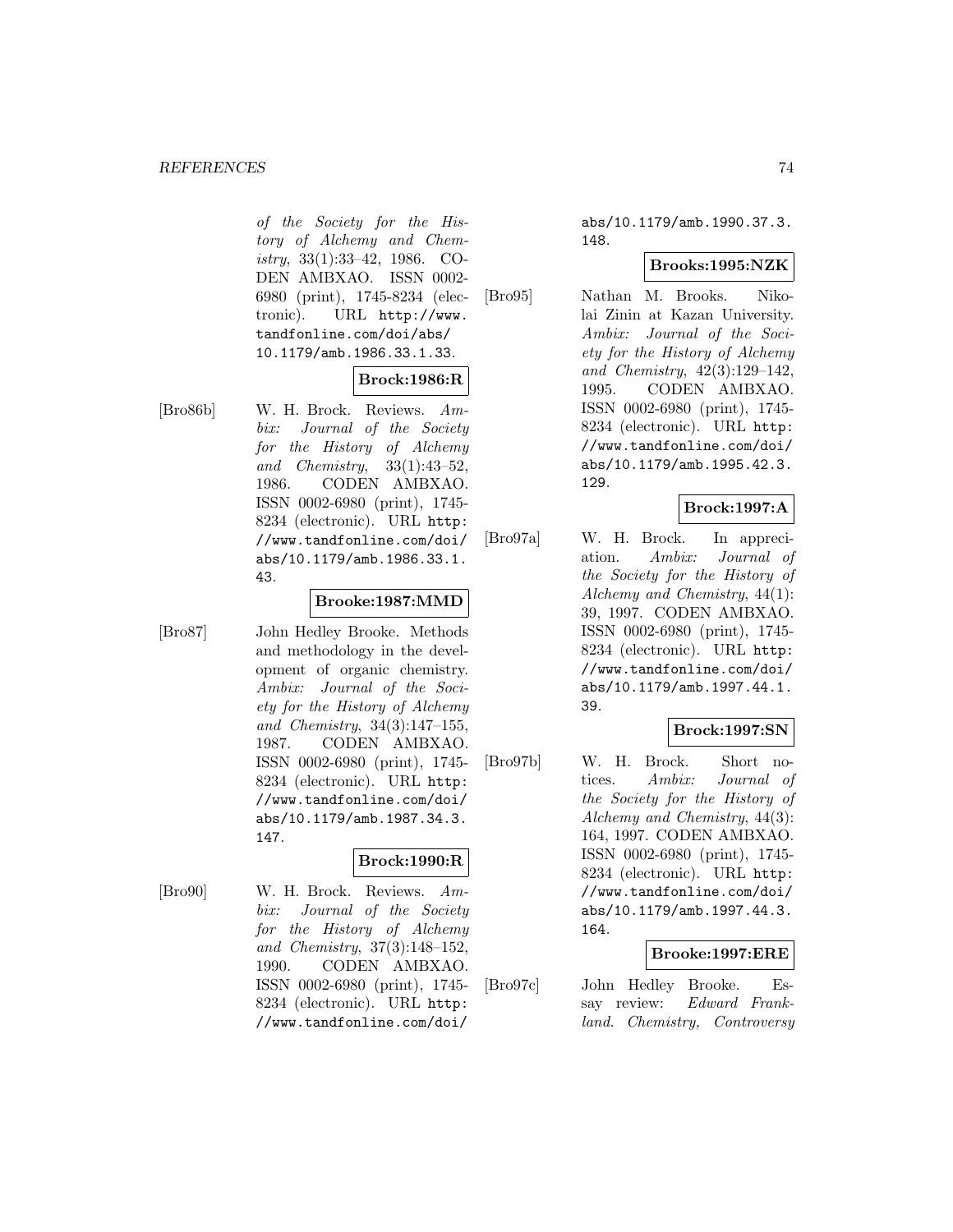and Conspiracy in Victorian England. By Colin A. Russell. Pp.  $xx + 535$ , illus. Cambridge University Press:Cambridge and New York. 1996. £65. ISBN 0-521-49636-5. Ambix: Journal of the Society for the History of Alchemy and Chemistry, 44(2):96–112, 1997. CODEN AMBXAO. ISSN 0002-6980 (print), 1745- 8234 (electronic). URL http: //www.tandfonline.com/doi/ abs/10.1179/amb.1997.44.2. 96.

## **Brooks:1997:PLC**

[Bro97d] Nathan M. Brooks. Public lectures in chemistry in Russia: 1750–1870. Ambix: Journal of the Society for the History of Alchemy and Chemistry, 44(1):1–10, 1997. CODEN AMBXAO. ISSN 0002-6980 (print), 1745-8234 (electronic). URL http:/ /www.tandfonline.com/doi/ abs/10.1179/amb.1997.44.1. 1.

## **Brooks:1998:MM**

[Bro98] Nathan M. Brooks. Mendeleev and metrology. Ambix: Journal of the Society for the History of Alchemy and Chemistry,  $45(2):116-128$ , 1998. CODEN AMBXAO. ISSN 0002-6980 (print), 1745-8234 (electronic). URL http:/ /www.tandfonline.com/doi/ abs/10.1179/amb.1998.45.2. 116.

## **Brock:2000:EDC**

[Bro00a] W. H. Brock. Ernst Dieffenbach's comments on the state of chemistry in Britain in 1846. Ambix: Journal of the Society for the History of Alchemy and Chemistry, 47(3):121–134, 2000. CODEN AMBXAO. ISSN 0002-6980 (print), 1745- 8234 (electronic). URL http: //www.tandfonline.com/doi/ abs/10.1179/amb.2000.47.3. 121.

# **Brock:2000:R**

[Bro00b] W. H. Brock. Reviews. Ambix: Journal of the Society for the History of Alchemy and Chemistry, 47(1):49–66, 2000. CODEN AMBXAO. ISSN 0002-6980 (print), 1745- 8234 (electronic). URL http: //www.tandfonline.com/doi/ abs/10.1179/amb.2000.47.1. 49.

# **Brock:2002:ERP**

[Bro02] William H. Brock. Essay review: The philosophy of chemistry. Foundations of Chemistry. Philosophical, Historical and Interdisciplinary Studies of Chemistry. Edited by Eric R. Scerri, vols. 1 (1991) and 2 (2000). Kluwer Academic Publishers, P. O. Box 322, 3300 AA Dordrecht, The Netherlands. ISSN 1386-4328. Hyle. International Journal of Philosophy of Chemistry. Edited by Joachim Schummer, vols 3 (1997), 4 (1998), 5 (1999), and 6 (2000). Hyle Publications Inc., Insti-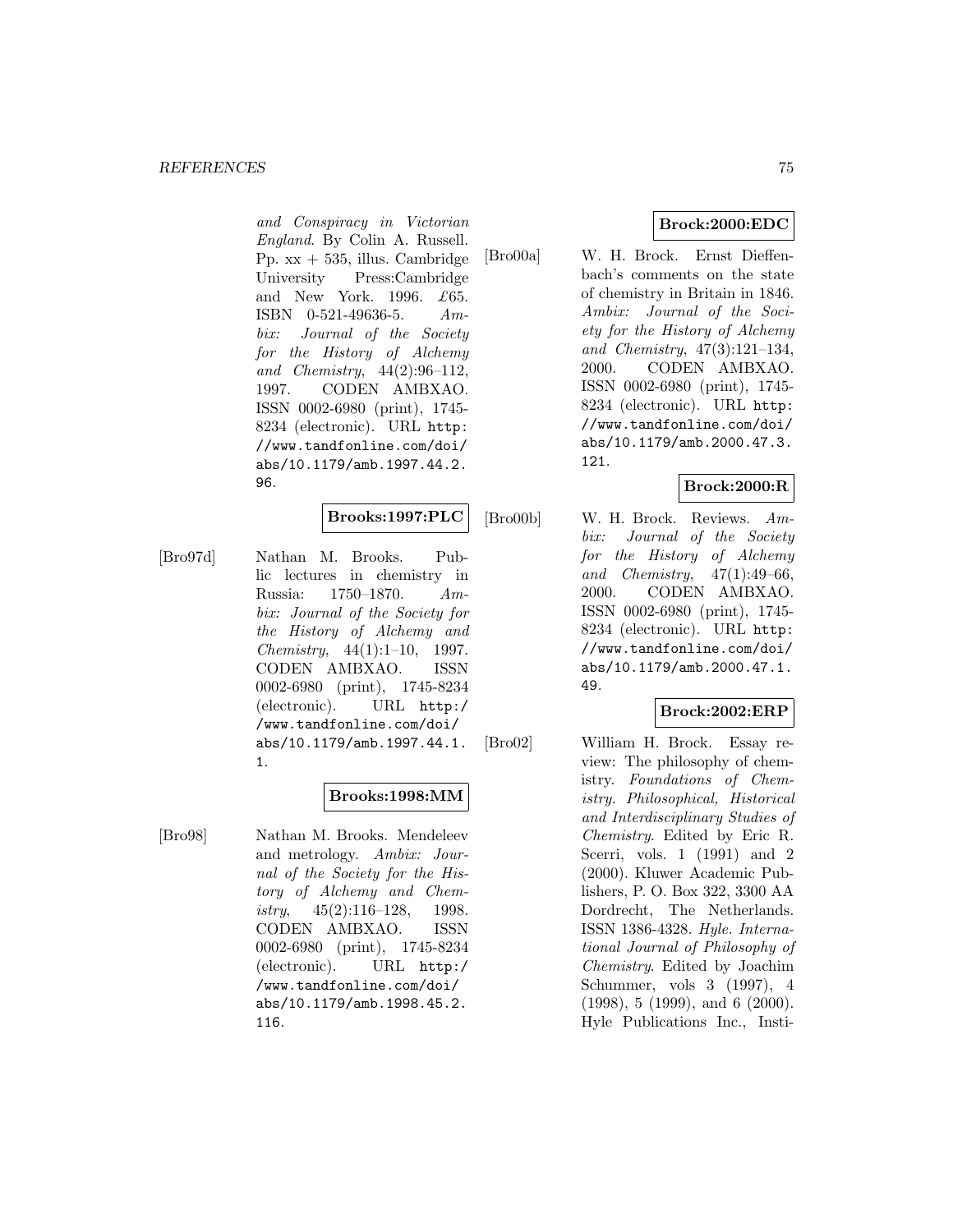tute of Philosophy, University of Karlsruhe, D-76128, Karlsruhe, Germany. ISSN 1433- 5158. Ambix: Journal of the Society for the History of Alchemy and Chemistry, 49(1):67–71, 2002. CODEN AMBXAO. ISSN 0002-6980 (print), 1745- 8234 (electronic). URL http: //www.tandfonline.com/doi/ abs/10.1179/amb.2002.49.1. 67.

# **Brock:2003:BCG**

[Bro03a] William H. Brock. Breeding chemists in Giessen. Ambix: Journal of the Society for the History of Alchemy and Chemistry,  $50(1):25-70$ , 2003. CODEN AMBXAO. ISSN 0002-6980 (print), 1745- 8234 (electronic). URL http: //www.tandfonline.com/doi/ abs/10.1179/amb.2003.50.1. 25.

# **Brock:2003:E**

[Bro03b] William H. Brock. Editorial. Ambix: Journal of the Society for the History of Alchemy and Chemistry, 50(1):1–2, 2003. CODEN AMBXAO. ISSN 0002-6980 (print), 1745-8234 (electronic). URL http:/ /www.tandfonline.com/doi/ abs/10.1179/amb.2003.50.1. 1.

**Brooks:2005:GLB**

[Bro05] Nathan M. Brooks. Growing links between chemistry and industry in Russia and the Soviet union, 1900–1953. Ambix: Journal of the Society for the History of Alchemy and Chemistry, 52(1):27–43, 2005. CO-DEN AMBXAO. ISSN 0002- 6980 (print), 1745-8234 (electronic). URL http://www. tandfonline.com/doi/abs/ 10.1179/000269805X52896.

## **Brock:2008:SFM**

[Bro08] William H. Brock. Stephen Finney Mason (1923–2008). Ambix: Journal of the Society for the History of Alchemy and Chemistry, 55(2):97–98, 2008. CODEN AMBXAO. ISSN 0002-6980 (print), 1745-8234 (electronic). URL http://www. tandfonline.com/doi/abs/ 10.1179/174582313X13789813148823.

# **Brock:2011:EEM**

[Bro11] W. H. Brock. Exploring early modern chymistry: The first twenty-five years of the Society for the Study of Alchemy & Early Modern Chemistry 1935–1960. Ambix: Journal of the Society for the History of Alchemy and Chemistry, 58(3):191–214, 2011. CO-DEN AMBXAO. ISSN 0002- 6980 (print), 1745-8234 (electronic). URL http://www. tandfonline.com/doi/abs/ 10.1179/174582311X13129418298947.

# **Brock:2013:BBS**

[Bro13] W. H. Brock. Bunsen's British students. Ambix: Journal of the Society for the History of Alchemy and Chemistry, 60(3):203–233, 2013. CODEN AMBXAO. ISSN 0002-6980 (print), 1745-8234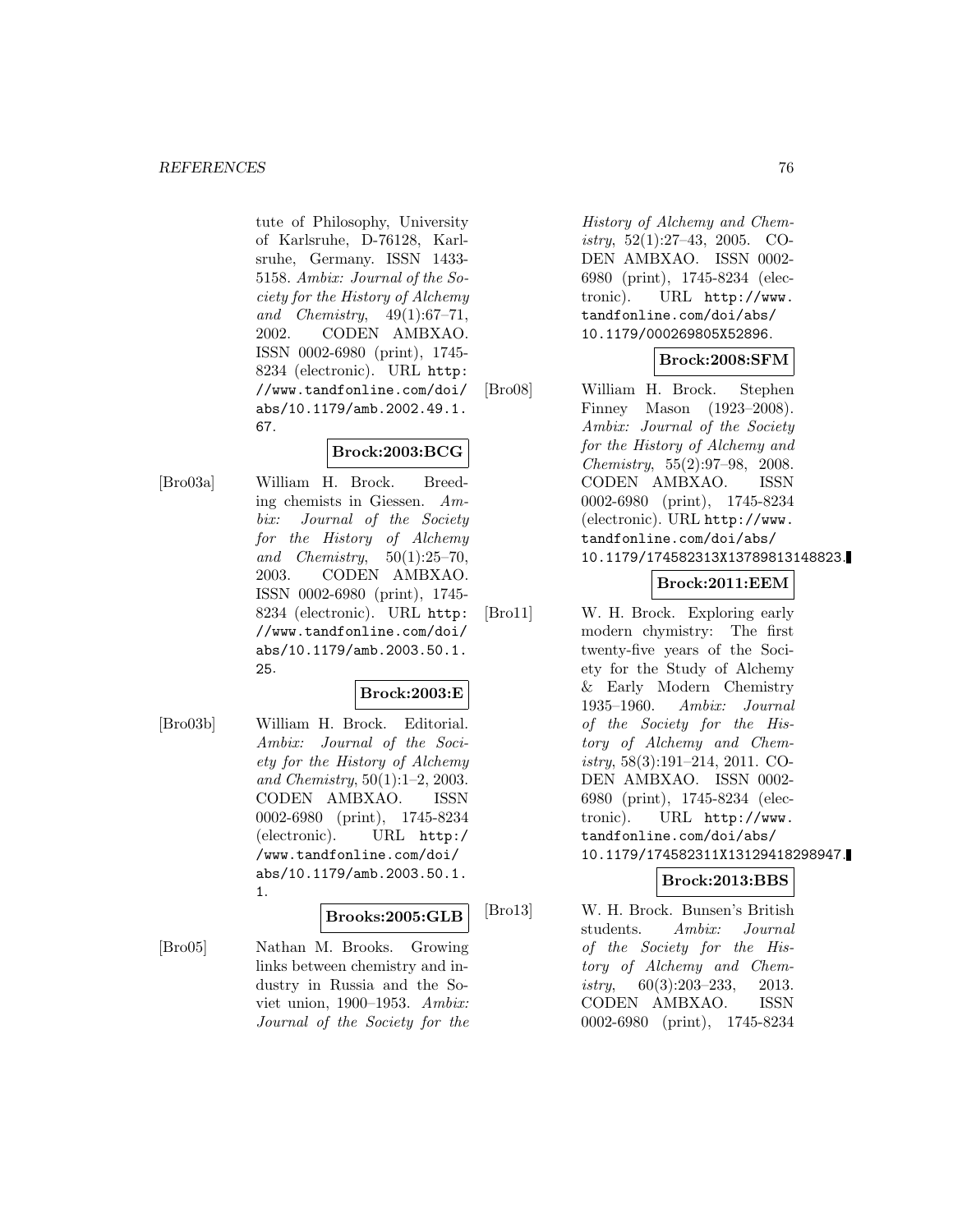(electronic). URL http:/ /www.tandfonline.com/doi/ full/10.1179/0002698013Z. 00000000032.

### **Brock:2016:ERP**

[Bro16a] William H. Brock. Early responses to the periodic system. Ambix: Journal of the Society for the History of Alchemy and Chemistry, 63(4):351–352, 2016. CO-DEN AMBXAO. ISSN 0002- 6980 (print), 1745-8234 (electronic). URL http://www. tandfonline.com/doi/full/ 10.1080/00026980.2016.1279410.

# **Brock:2016:FAG**

[Bro16b] William H. Brock. Friedrich August Genth aus W¨achersbach und die Entdeckung der ersten NiO-Kristalle am Marburger chemischen Institut unter Robert Wilhelm Bunsen. (German) [Friedrich August Genth from wächersbach and the discovery of the first NiO crystals at the Marburg Chemical Institute under Robert Wilhelm Bunsen]. Ambix: Journal of the Society for the History of Alchemy and Chemistry, 63(4):359, 2016. CO-DEN AMBXAO. ISSN 0002- 6980 (print), 1745-8234 (electronic). URL http://www. tandfonline.com/doi/full/ 10.1080/00026980.2016.1279419. **Brock:2016:OLE**

[Bro16c] William H. Brock. Otto Linn´e Erdmann an Justus von Liebig — kommentierte Briefe von

1853 bis 1867. (German) [Otto Linn´e Erdmann to Justus von Liebig — annotated letters from 1853 to 1867]. Ambix: Journal of the Society for the History of Alchemy and Chemistry, 63(2):193–194, 2016. CO-DEN AMBXAO. ISSN 0002- 6980 (print), 1745-8234 (electronic). URL http://www. tandfonline.com/doi/full/ 10.1080/00026980.2016.1227175.

# **Brock:2017:BSC**

[Bro17a] W. H. Brock. British school chemistry laboratories, 1830– 1920. Ambix: Journal of the Society for the History of Alchemy and Chemistry, 64(1):43–65, 2017. CO-DEN AMBXAO. ISSN 0002- 6980 (print), 1745-8234 (electronic). URL http://www. tandfonline.com/doi/full/ 10.1080/00026980.2017.1285853.

# **Brock:2017:BRH**

[Bro17b] William H. Brock. Book review: Holding Hands with Bacteria. The Life and Work of Marjory Stephenson. Ambix: Journal of the Society for the History of Alchemy and Chemistry, 64(3):291–292, 2017. CO-DEN AMBXAO. ISSN 0002- 6980 (print), 1745-8234 (electronic). URL http://www. tandfonline.com/doi/full/ 10.1080/00026980.2017.1385902.

# **Brock:2017:CDI**

[Bro17c] William H. Brock. The chemistry department at Imperial College London. a his-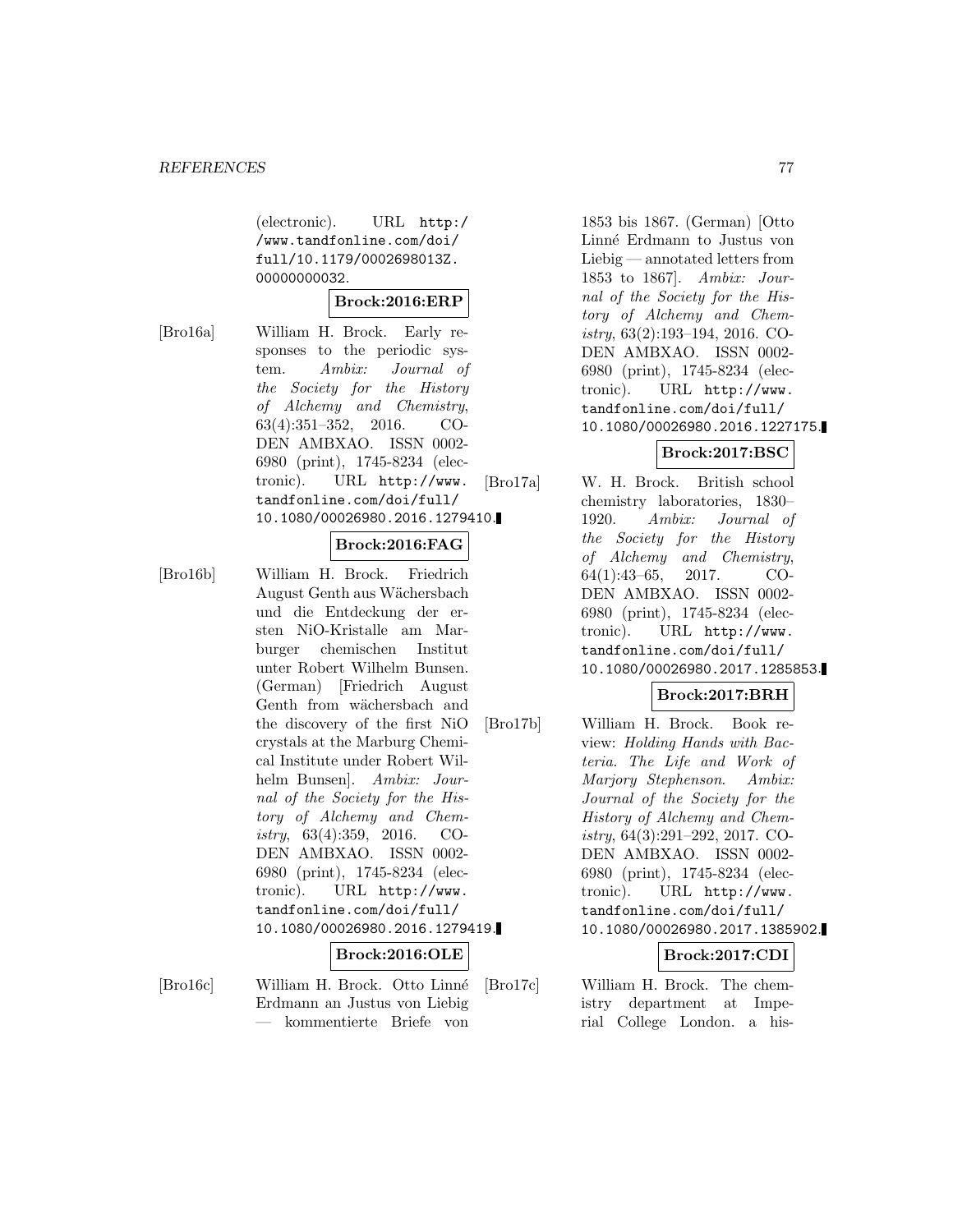tory, 1845–2000. Ambix: Journal of the Society for the History of Alchemy and Chemistry, 64(1):101–102, 2017. CO-DEN AMBXAO. ISSN 0002- 6980 (print), 1745-8234 (electronic). URL http://www. tandfonline.com/doi/full/ 10.1080/00026980.2017.1310427.

# **Brock:2017:LCI**

[Bro17d] William H. Brock. LEMCO. un coloso de la industria cárnica en Fray Bentos, Uruguay. (the meat industry's colossus in Fray Bentos, Uruguay). Ambix: Journal of the Society for the History of Alchemy and Chemistry, 64(3):293, 2017. CO-DEN AMBXAO. ISSN 0002- 6980 (print), 1745-8234 (electronic). URL http://www. tandfonline.com/doi/full/ 10.1080/00026980.2017.1385905.

# **Brock:2019:BRM**

[Bro19a] William H. Brock. Book review: The Measure of All Things. A History of Analytical Chemistry. Ambix: Journal of the Society for the History of Alchemy and Chemistry, 66(1):82, 2019. CODEN AMBXAO. ISSN 0002-6980 (print), 1745-8234 (electronic). URL http://www. tandfonline.com/doi/full/ 10.1080/00026980.2018.1534645.

### **Brock:2019:DMK**

[Bro19b] William H. Brock. David Marcus Knight (1936–2018): an appreciation. Ambix: Journal of the Society for the History of Alchemy and Chemistry,

66(2–3):246–263, 2019. CO-DEN AMBXAO. ISSN 0002- 6980 (print), 1745-8234 (electronic). URL http://www. tandfonline.com/doi/full/ 10.1080/00026980.2019.1621499.

# **Brock:2019:GP**

William H. Brock. A German Partington. Ambix: Journal of the Society for the History of Alchemy and Chemistry, 66(4):346–352, 2019. CO-DEN AMBXAO. ISSN 0002- 6980 (print), 1745-8234 (electronic). URL http://www. tandfonline.com/doi/full/ 10.1080/00026980.2019.1596725.

## **Brock:2020:BRL**

[Bro20a] William H. Brock. Book review: "Liebig lebt!" 100 Jahre Liebig Museum im Laboratorium, Edited by Eduard Alter. Pp. 33, illus. Liebig Museum: Giessen. 2020. EUR 6.Das Liebig-Laboratorium von seinen Anfängen bis in die Gegenwart. Festschrift zum 100Jährigen Jubiläum des Liebigs-Museum. (Berichte der Justus Liebig-Gesellschaft zu Giessen. Band 10). By Franziska Müller. Pp. 173, illus. Justus Liebig-Gesellschaft: Giessen. 2020. EUR 14. ISSN: 0940- 3426. Ambix: Journal of the Society for the History of Alchemy and Chemistry, 67(4):419–420, 2020. CO-DEN AMBXAO. ISSN 0002- 6980 (print), 1745-8234 (electronic). URL http://www.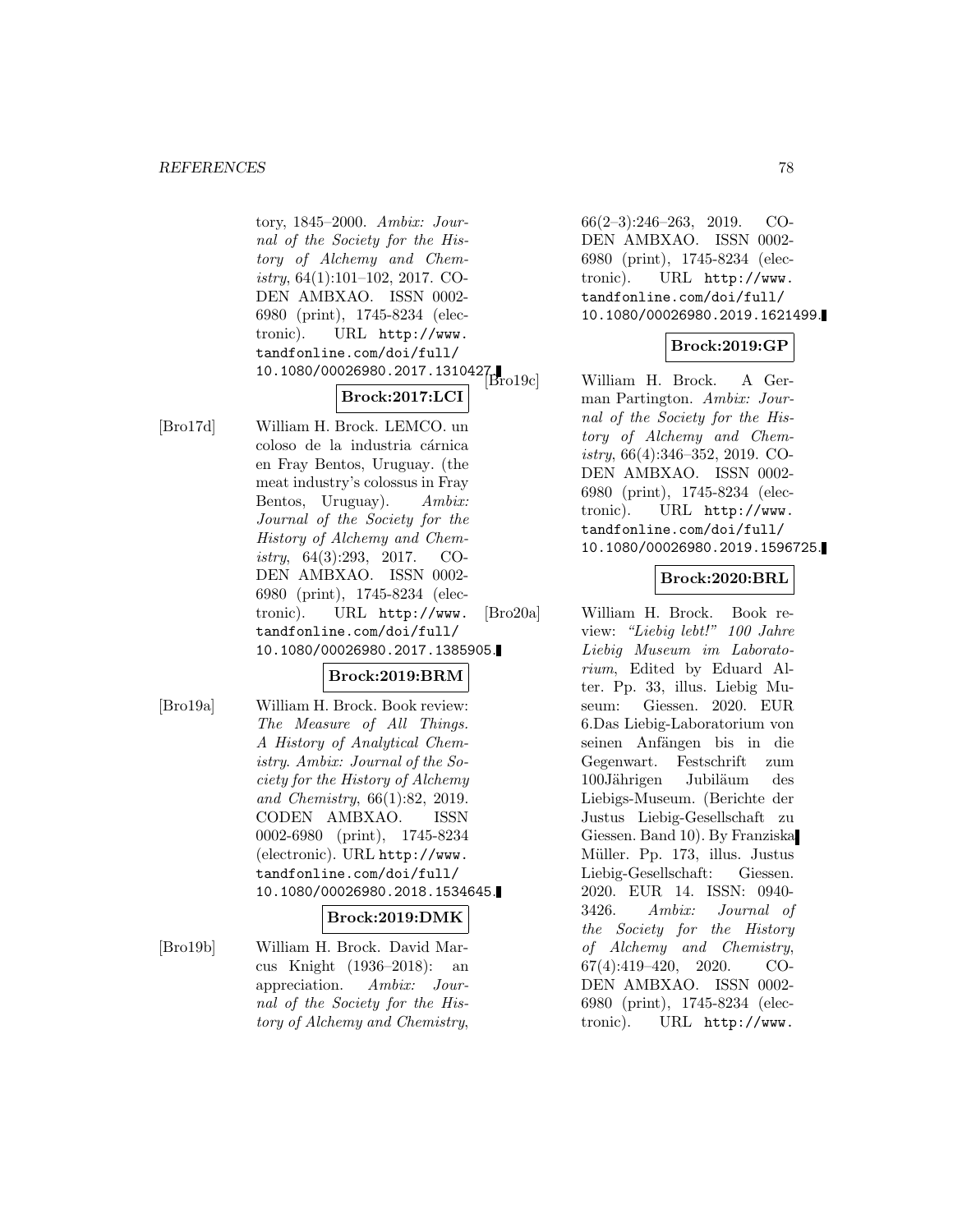tandfonline.com/doi/full/ 10.1080/00026980.2020.1806517.

# **Brock:2020:CSC**

[Bro20b] William H. Brock. The curious story of the Chemical Society's missing obituary of John Lloyd Bullock. Ambix: Journal of the Society for the History of Alchemy and Chemistry, 67(4):389–399, 2020. CO-DEN AMBXAO. ISSN 0002- 6980 (print), 1745-8234 (electronic). URL http://www. tandfonline.com/doi/full/ 10.1080/00026980.2020.1826822.co21

# **Brock:2020:NGC**

[Bro20c] William H. Brock. Noel George Coley (1927–2020). Ambix: Journal of the Society for the History of Alchemy and Chemistry, 67(3):313–314, 2020. CO-DEN AMBXAO. ISSN 0002- 6980 (print), 1745-8234 (electronic). URL http://www. tandfonline.com/doi/full/ 10.1080/00026980.2020.1779472.

### **Brock:2020:PCB**

[Bro20d] William H. Brock. Perspectives on chemical biography in the 21st century. Ambix: Journal of the Society for the History of Alchemy and Chemistry, 67(2):199–200, 2020. CO-DEN AMBXAO. ISSN 0002- 6980 (print), 1745-8234 (electronic). URL http://www. tandfonline.com/doi/full/ 10.1080/00026980.2019.1687122.

## **Brock:2020:PBW**

[Bro20e] William H. Brock. Pioneering British women chemists. their lives and contributions. Ambix: Journal of the Society for the History of Alchemy and Chemistry, 67(3):315–316, 2020. CO-DEN AMBXAO. ISSN 0002- 6980 (print), 1745-8234 (electronic). URL http://www. tandfonline.com/doi/full/ 10.1080/00026980.2020.1728997.

## **Brock:2021:CAH**

William H. Brock. The Chemical Age. How chemists fought famine and disease, killed millions, and changed our relationship with the Earth. Ambix: Journal of the Society for the History of Alchemy and Chemistry,  $68(2-3):327-328$ ,  $2021$ . CODEN AMBXAO. ISSN 0002-6980 (print), 1745-8234 (electronic). URL http://www. tandfonline.com/doi/full/ 10.1080/00026980.2021.1919456.

### **Brock:1990:LGB**

[BS90] W. H. Brock and Susanne Stark. Liebig, Gregory and the British association, 1837–1842. Ambix: Journal of the Society for the History of Alchemy and Chemistry, 37(3):134–147, 1990. CODEN AMBXAO. ISSN 0002-6980 (print), 1745- 8234 (electronic). URL http: //www.tandfonline.com/doi/ abs/10.1179/amb.1990.37.3. 134.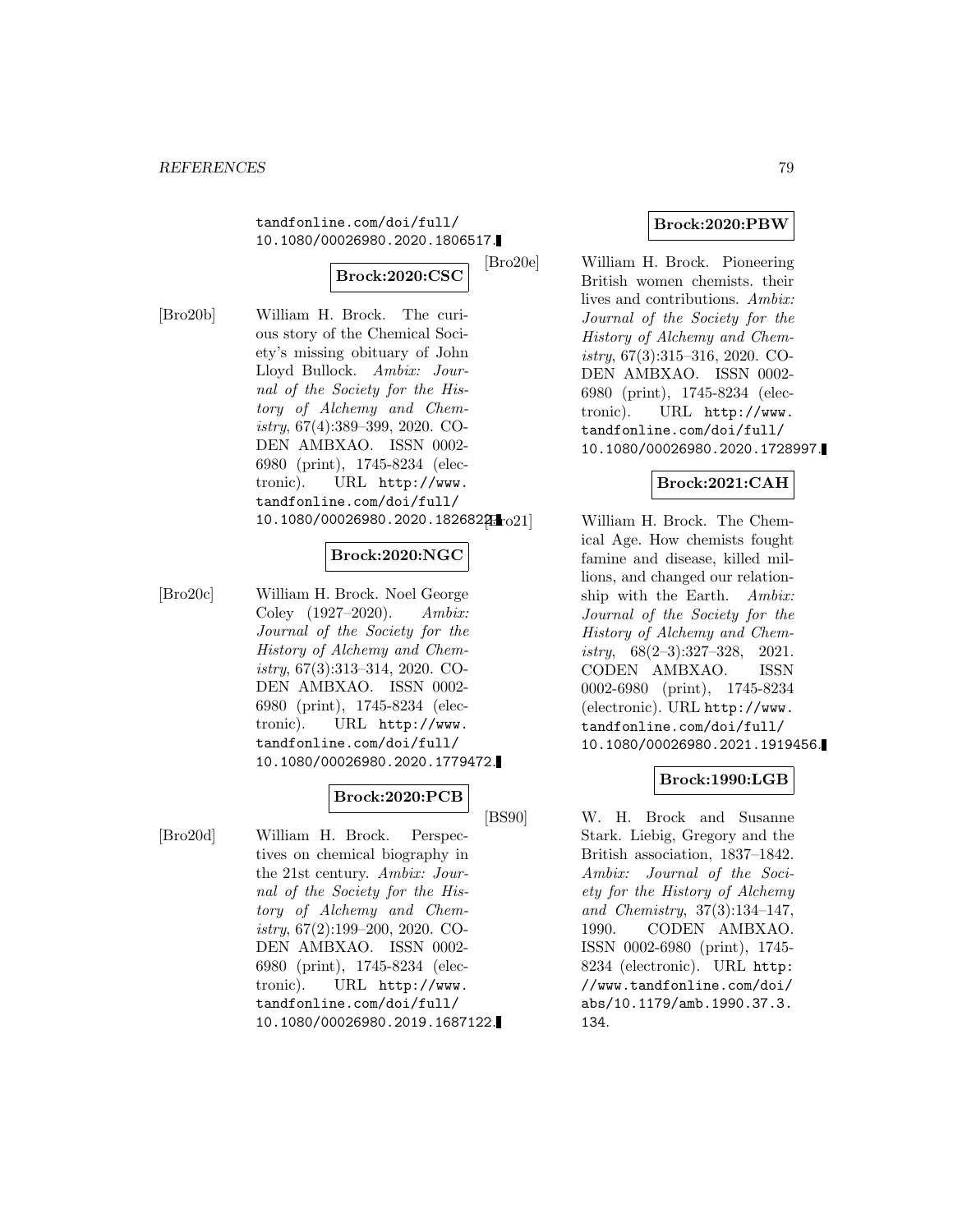#### **Bertomeu-Sanchez:2014:CSA**

[BS14] José Ramón Bertomeu-Sánchez. Classrooms, salons, academies, and courts: Mateu Orfila (1787–1853) and Nineteenth-Century French toxicology. Ambix: Journal of the Society for the History of Alchemy and Chemistry, 61(2):162–186, 2014. CODEN AMBXAO. ISSN 0002-6980 (print), 1745- 8234 (electronic). URL http: //www.tandfonline.com/doi/ full/10.1179/0002698014Z. 00000000051.

# **Bertomeu-Sanchez:2002:LOT**

[BSGBBV02] José Ramon Bertomeu-Sánchez, Antonio Garcia-Belmar, and Bernadette Bensaude-Vincent. Looking for an order of things: Textbooks and chemical classifications in nineteenth century France. Ambix: Journal of the Society for the History of Alchemy and Chemistry,  $49(3):227-250$ ,  $2002$ . CODEN AMBXAO. ISSN 0002-6980 (print), 1745-8234 (electronic). URL http:/ /www.tandfonline.com/doi/ abs/10.1179/amb.2002.49.3. 227.

# **Bud:2018:SHL**

[Bud18] Robert Bud. Synthetic: How life got made. Ambix: Journal of the Society for the History of Alchemy and Chemistry, 65(2): 194–196, 2018. CODEN AM-BXAO. ISSN 0002-6980 (print), 1745-8234 (electronic).

### **Bud:2020:FCC**

[Bud20] Robert Bud. Fluid careers and Cold War boundaries. Ambix: Journal of the Society for the History of Alchemy and Chemistry, 67(3):308–312, 2020. CO-DEN AMBXAO. ISSN 0002- 6980 (print), 1745-8234 (electronic). URL http://www. tandfonline.com/doi/full/ 10.1080/00026980.2020.1794701.

## **Bues:2003:R**

[Buè03] Christiane Buès. Reviews. Ambix: Journal of the Society for the History of Alchemy and Chemistry, 50(2):231–259, 2003. CODEN AMBXAO. ISSN 0002-6980 (print), 1745- 8234 (electronic). URL http: //www.tandfonline.com/doi/ abs/10.1179/amb.2003.50.2. 231.

### **Burnett:1992:AAA**

[Bur92] Charles Burnett. The Astrologer's assay of the alchemist: Early references to alchemy in Arabic and Latin texts. Ambix: Journal of the Society for the History of Alchemy and Chemistry, 39(3):103–109, 1992. CODEN AMBXAO. ISSN 0002-6980 (print), 1745-8234 (electronic). URL http:/ /www.tandfonline.com/doi/ abs/10.1179/amb.1992.39.3. 103.

#### **Burnett:1999:CER**

[Bur99] D. Graham Burnett. The cosmogonic experiments of Robert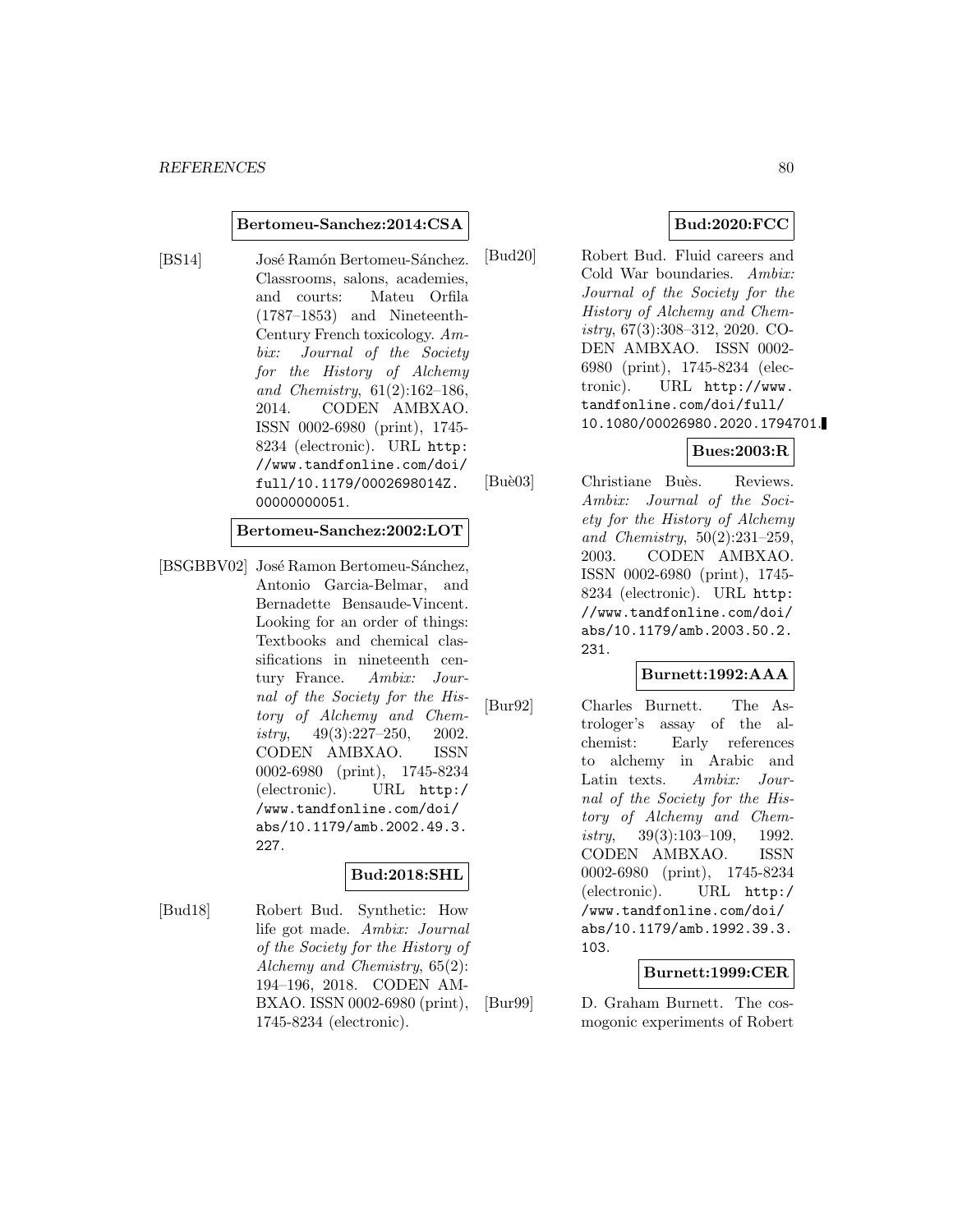Fludd: A Translation with Introduction and Commentary. Ambix: Journal of the Society for the History of Alchemy and Chemistry, 46(3):113–170, 1999. CODEN AMBXAO. ISSN 0002-6980 (print), 1745- 8234 (electronic). URL http: //www.tandfonline.com/doi/ abs/10.1179/amb.1999.46.3. 113.

# **Burns:2002:ERW**

[Bur02] D. Thorburn Burns. Essay review: The Works of Robert Boyle. 14 volumes. Edited by Michael Hunter and Edward R. Davis. Pp. dccxvii + 7388, index. Pickering & Chatto: London. 1999–2000.  $\pounds$ 1190/ \$1950. ISBN 1-85196-522-X (vols. 1–7), ISBN 1-85196-109- 7 (14-volume set). The Correspondence of Robert Boyle. 6 volumes. Edited by Michael Hunger, Antonio Clericuzio, and Lawrence M. Principe. Pp. xv + 3249, index. Pickering & Chatto: London. 2001. £495/\$740. ISBN 1-85196-123- 9. Ambix: Journal of the Society for the History of Alchemy and Chemistry, 49(2):158–160, 2002. CODEN AMBXAO. ISSN 0002-6980 (print), 1745- 8234 (electronic). URL http: //www.tandfonline.com/doi/ abs/10.1179/amb.2002.49.2. 158.

### **Burney:2016:HFS**

[Bur16] Ian Burney. A history of forensic science: British beginnings in the Twentieth Century. Ambix: Journal of the Society for the History of Alchemy and Chemistry, 63(4):353–355, 2016. CO-DEN AMBXAO. ISSN 0002- 6980 (print), 1745-8234 (electronic). URL http://www. tandfonline.com/doi/full/ 10.1080/00026980.2016.1279412.

## **Buttner:2000:JLH**

[Büt00] Johannes Büttner. Justus Von Liebig and his influence on clinical chemistry. Ambix: Journal of the Society for the History of Alchemy and Chemistry, 47(2):96–117, 2000. CODEN AMBXAO. ISSN 0002-6980 (print), 1745- 8234 (electronic). URL http: //www.tandfonline.com/doi/ abs/10.1179/amb.2000.47.2. 96.

### **Bensaude-Vincent:2016:RCH**

[BV16a] Bernadette Bensaude-Vincent. The restless clock: a history of the centuries-long argument over what makes living things tick. Ambix: Journal of the Society for the History of Alchemy and Chem $istry, 63(4):348-350, 2016.$  CO-DEN AMBXAO. ISSN 0002- 6980 (print), 1745-8234 (electronic). URL http://www. tandfonline.com/doi/full/ 10.1080/00026980.2016.1279408.

### **Bensaude-Vincent:2016:SBL**

[BV16b] Bernadette Bensaude-Vincent. Scientific Babel: The language of science from the fall of Latin to the rise of English. Ambix: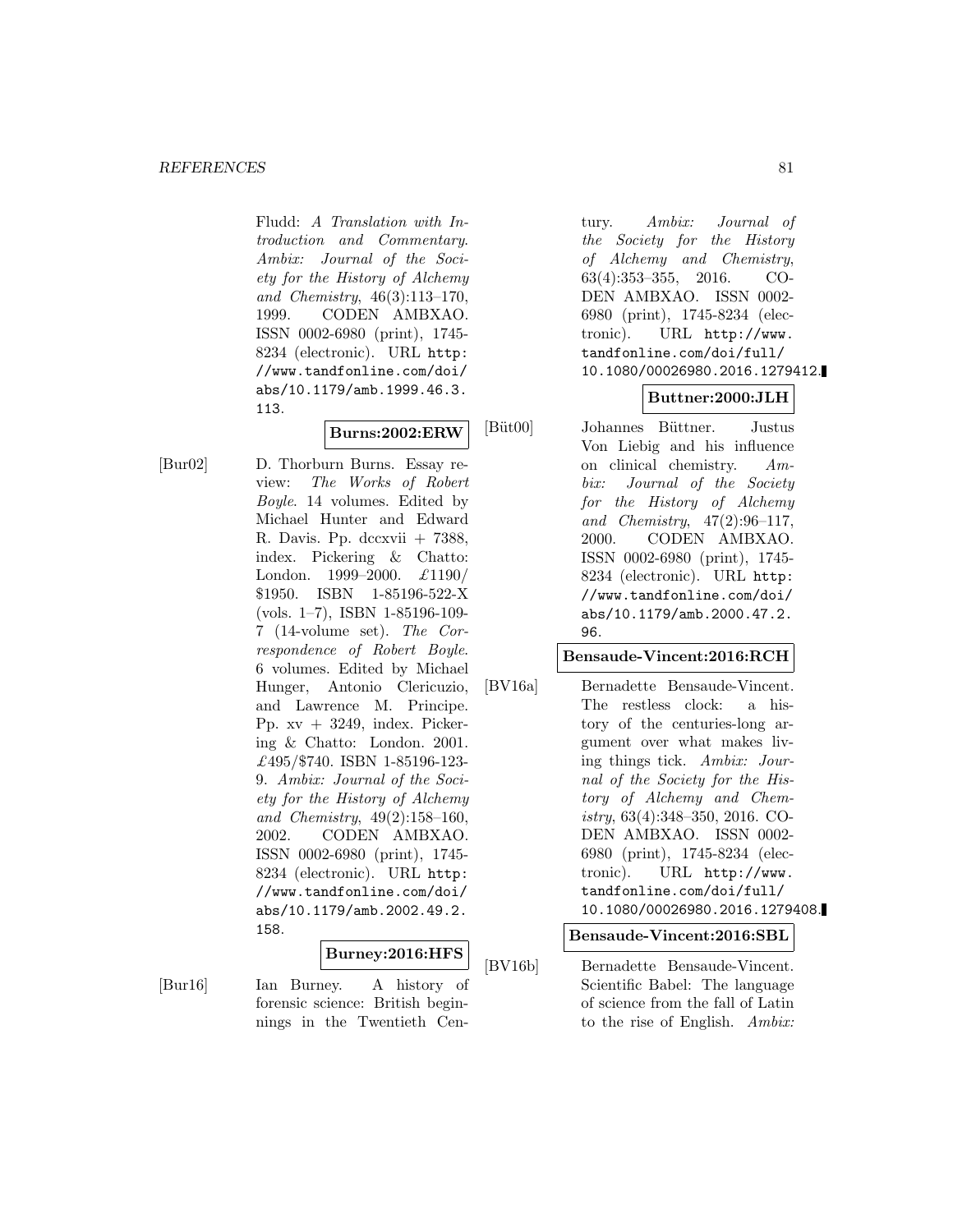#### *REFERENCES* 82

Journal of the Society for the History of Alchemy and Chemistry, 63(1):80–82, 2016. CO-DEN AMBXAO. ISSN 0002- 6980 (print), 1745-8234 (electronic). URL http://www. tandfonline.com/doi/full/ 10.1080/00026980.2016.1201309.

#### **Bensaude-Vincent:2017:SPS**

[BV17] Bernadette Bensaude-Vincent. Science in the public sphere: a history of lay knowledge and expertise. Ambix: Journal of the Society for the History of Alchemy and Chemistry, 64(2):199–200, 2017. CO-DEN AMBXAO. ISSN 0002- 6980 (print), 1745-8234 (electronic). URL http://www. tandfonline.com/doi/full/ 10.1080/00026980.2017.1346958.

### **Bycroft:2021:TCW**

[Byc21] Michael Bycroft. The transmutations of chymistry: Wilhelm Homberg and the Académie Royale des Sciences. Ambix: Journal of the Society for the History of Alchemy and Chemistry,  $68(2-3):323-325$ ,  $2021$ . CODEN AMBXAO. ISSN 0002-6980 (print), 1745-8234 (electronic). URL http://www. tandfonline.com/doi/full/ 10.1080/00026980.2021.1893519.

### **Brock:2015:R**

[BZC<sup>+</sup>15] William H. Brock, Mike A. Zuber, Amy Eisen Cislo, Sarah Lowengard, Nuno Figueiredo, Ana Sim˜oes, Jeffrey Allan Johnson, and Jonathan Simon. Reviews. Ambix: Journal of the Society for the History of Alchemy and Chemistry, 62(1):98–106, 2015. CODEN AMBXAO. ISSN 0002-6980 (print), 1745-8234 (electronic). URL http:/ /www.tandfonline.com/doi/ full/10.1179/0002698014Z. 00000000073.

## **Carneiro:2015:PPI**

[CA15] Ana Carneiro and Isabel Amaral. Propaganda and philanthropy: The Institute Bento da Rocha Cabral, the Lisbon site of biochemistry (1925–1953). Ambix: Journal of the Society for the History of Alchemy and Chemistry, 62(2):138–166, 2015. CODEN AMBXAO. ISSN 0002-6980 (print), 1745- 8234 (electronic). URL http: //www.tandfonline.com/doi/ full/10.1179/1745823415Y. 000000002.

## **Campbell:1977:CLT**

[Cam77] W. A. Campbell. The chemical library of Thomas Britton (1654–1714). Ambix: Journal of the Society for the History of Alchemy and Chemistry,  $24(3):143-148$ , 1977. CODEN AMBXAO. ISSN 0002-6980 (print), 1745-8234 (electronic). URL http:/ /www.tandfonline.com/doi/ abs/10.1179/amb.1977.24.3. 143.

### **Cammidge:1991:BTP**

[Cam91] E. M. Cammidge. Benzene and turpentine: The prehistory of drycleaning. Am-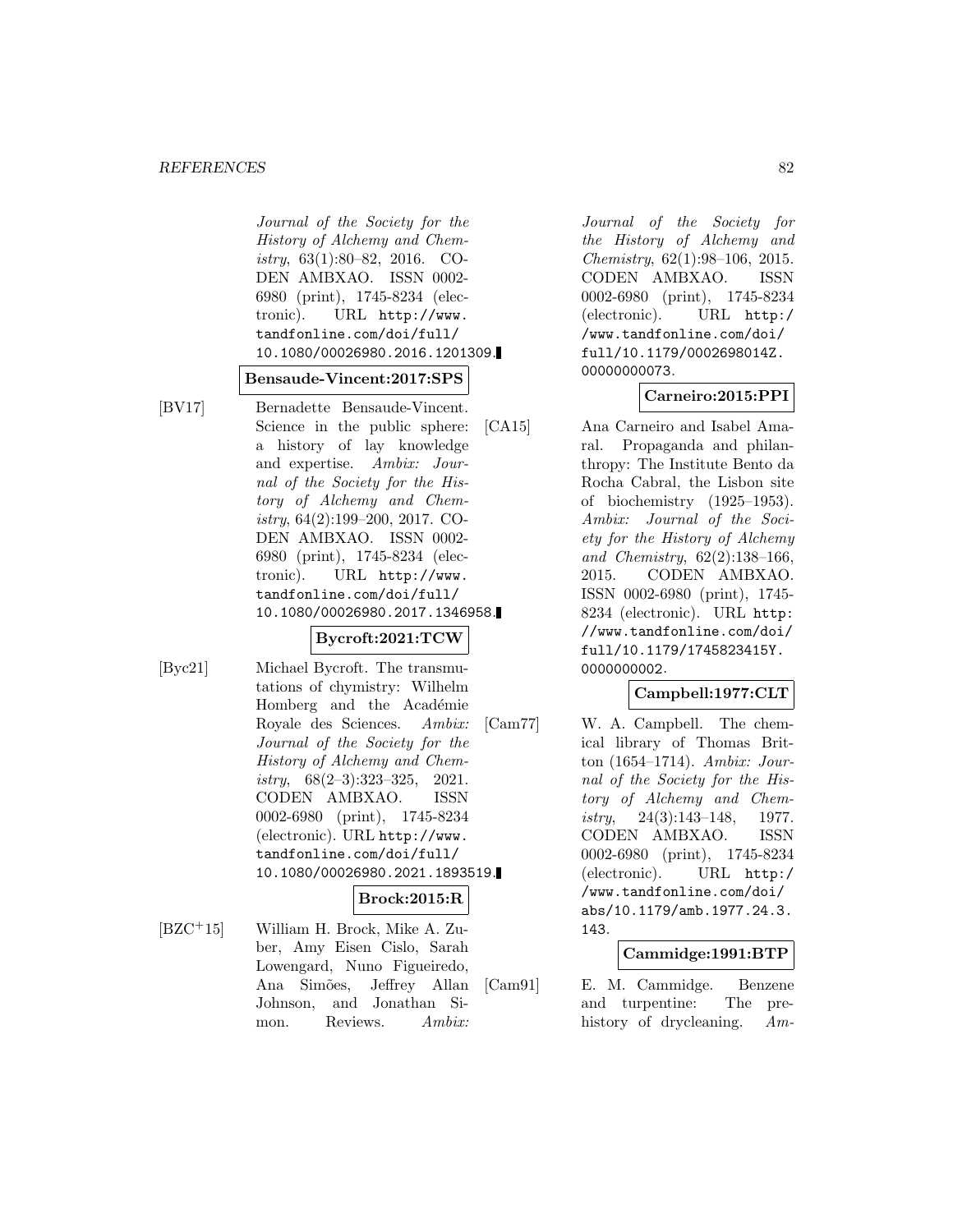bix: Journal of the Society for the History of Alchemy and Chemistry, 38(2):79–84, 1991. CODEN AMBXAO. ISSN 0002-6980 (print), 1745- 8234 (electronic). URL http: //www.tandfonline.com/doi/ abs/10.1179/amb.1991.38.2. 79.

**Camenietzki:2001:JAE**

[Cam01] Carlos Ziller Camenietzki. Jesuits and alchemy in the Early Seventeenth Century: Father Johannes Roberti and the weapon-salve controversy. Ambix: Journal of the Society for the History of Alchemy and Chemistry, 48(2):83–101, 2001. CODEN AMBXAO. ISSN 0002-6980 (print), 1745- 8234 (electronic). URL http: //www.tandfonline.com/doi/ abs/10.1179/amb.2001.48.2. 83.

## **Carneiro:1993:AWA**

[Car93] Ana Carneiro. Adolphe Wurtz and the atomism controversy. Ambix: Journal of the Society for the History of Alchemy and Chemistry,  $40(2):75-95$ , 1993. CODEN AMBXAO. ISSN 0002-6980 (print), 1745- 8234 (electronic). URL http: //www.tandfonline.com/doi/ abs/10.1179/amb.1993.40.2. 75.

### **Carneiro:2016:LPP**

[Car16a] Ana Carneiro. From local patriotism to a planetary perspective: Impact crater research in Germany, 1930s–1970s. Ambix:

Journal of the Society for the History of Alchemy and Chemistry, 63(1):77–78, 2016. CO-DEN AMBXAO. ISSN 0002- 6980 (print), 1745-8234 (electronic). URL http://www. tandfonline.com/doi/full/ 10.1080/00026980.2016.1201306.

## **Carrier:2016:EIK**

[Car16b] Marcus B. Carrier. Experimentalisierung und internationale Kommunikationen: Der Fall Curare. (German) [Experimentalization and international communications: The curare case]. Ambix: Journal of the Society for the History of Alchemy and Chemistry,  $63(1):73-74$ ,  $2016$ . CO-DEN AMBXAO. ISSN 0002- 6980 (print), 1745-8234 (electronic). URL http://www. tandfonline.com/doi/full/ 10.1080/00026980.2016.1201301.

# **Carlotta:2017:RDC**

[Car17a] Vincenzo Carlotta. I ricettari del codice 52 della Historical Medical Library di New Haven (XIII sec. u.q.). (Italian) [Recipes of code 52 of the Historical Medical Library of New Haven (XIII Century. u. q.)]. Ambix: Journal of the Society for the History of Alchemy and Chemistry, 64(4):379–380, 2017. CO-DEN AMBXAO. ISSN 0002- 6980 (print), 1745-8234 (electronic). URL http://www. tandfonline.com/doi/full/ 10.1080/00026980.2017.1405894.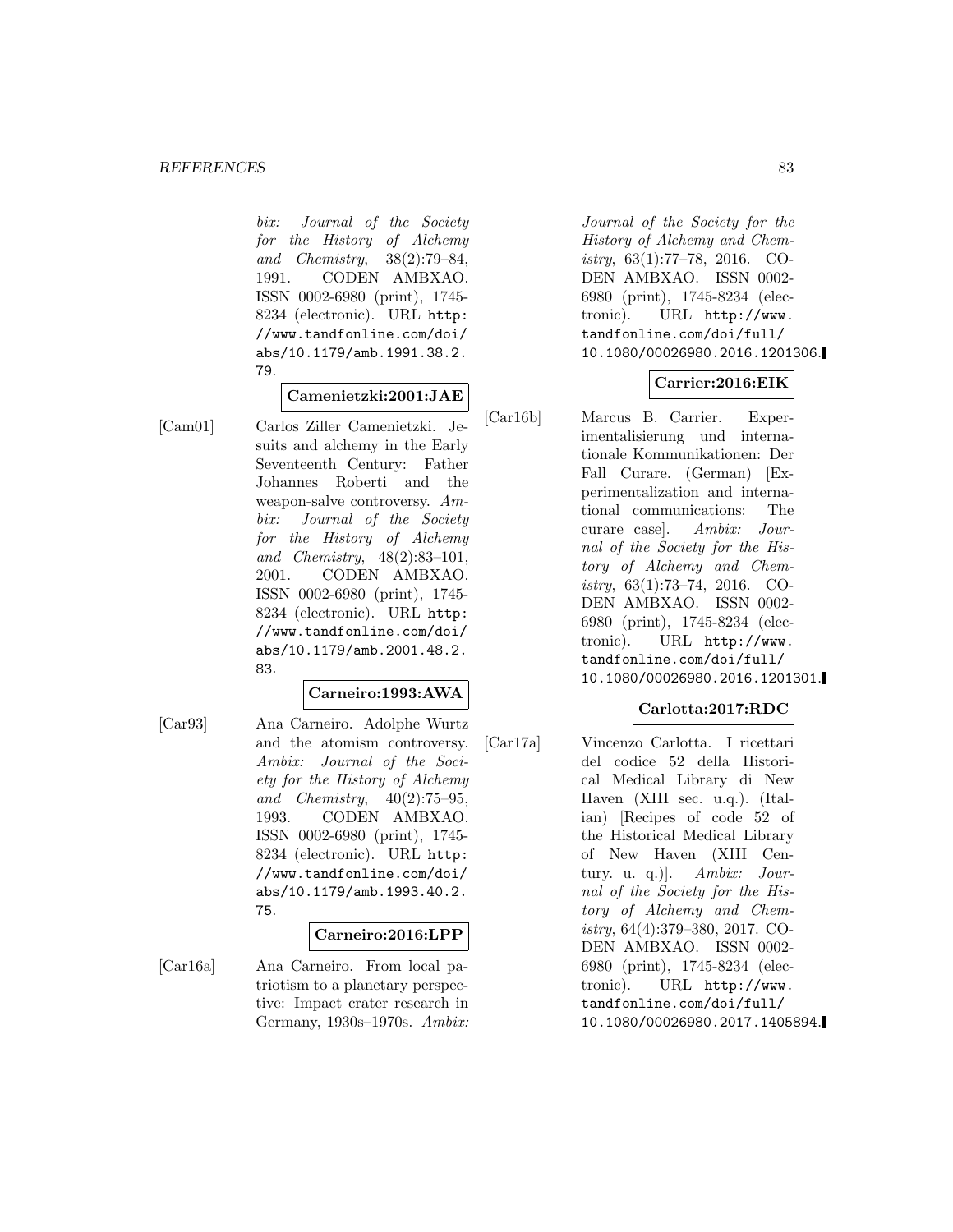## **Carneiro:2017:RAA**

[Car17b] Ana Carneiro. Review: Amadeo Avogadro. Relazioni accademiche. Ambix: Journal of the Society for the History of Alchemy and Chemistry,  $64(1):103$ ,  $2017$ . CO-DEN AMBXAO. ISSN 0002- 6980 (print), 1745-8234 (electronic). URL http://www. tandfonline.com/doi/full/ 10.1080/00026980.2017.1310429.

## **Chilton:1980:LRI**

[CC80] Donovan Chilton and Noel G. Coley. The laboratories of the Royal Institution in the Nineteenth Century. Ambix: Journal of the Society for the History of Alchemy and Chemistry, 27(3):173–203, 1980. CODEN AMBXAO. ISSN 0002-6980 (print), 1745- 8234 (electronic). URL http: //www.tandfonline.com/doi/ abs/10.1179/amb.1980.27.3. 002.

#### **Canizares-Esguerra:2017:MEM**

[CE17] Jorge Cañizares-Esguerra. The matter of empire: Metaphysics and mining in Colonial Peru. Ambix: Journal of the Society for the History of Alchemy and Chemistry, 64(3):286–287, 2017. CO-DEN AMBXAO. ISSN 0002- 6980 (print), 1745-8234 (electronic). URL http://www. tandfonline.com/doi/full/ 10.1080/00026980.2017.1385907.

# **Ceccatti:2004:BCI**

[Cec04] John S. Ceccatti. Biology in the chemical industry: Scientific approaches to the problem of insecticide resistance, 1920s–1960s. Ambix: Journal of the Society for the History of Alchemy and Chemistry,  $51(2):135-147$ ,  $2004$ . CODEN AMBXAO. ISSN 0002-6980 (print), 1745-8234 (electronic). URL http:/ /www.tandfonline.com/doi/ abs/10.1179/amb.2004.51.2. 135.

# **Campbell:2018:AMO**

[CGT18] Andrew Campbell, Lorenza Gianfrancesco, and Neil Tarrant. Alchemy and the Mendicant orders of Late Medieval and Early Modern Europe. Ambix: Journal of the Society for the History of Alchemy and Chemistry, 65(3):201–209, 2018. CO-DEN AMBXAO. ISSN 0002- 6980 (print), 1745-8234 (electronic). URL http://www. tandfonline.com/doi/full/ 10.1080/00026980.2018.1512778.

### **Chaldecott:1981:WCW**

[Cha81] J. A. Chaldecott. Wedgwood's ceramic wares for chemical use production and supply from 1779 to 1794.  $Am$ bix: Journal of the Society for the History of Alchemy and Chemistry, 28(3):184–205, 1981. CODEN AMBXAO. ISSN 0002-6980 (print), 1745- 8234 (electronic). URL http: //www.tandfonline.com/doi/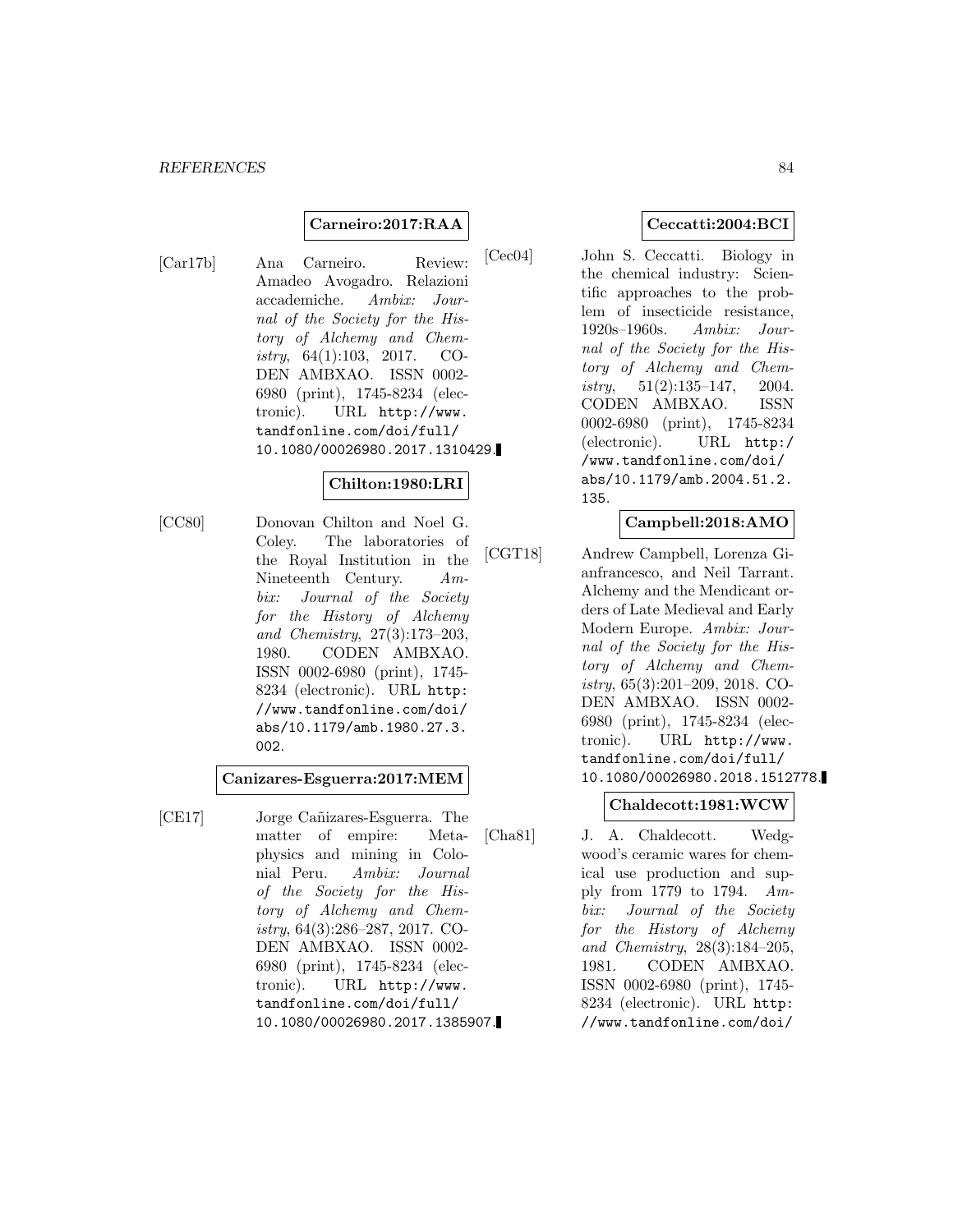abs/10.1179/amb.1981.28.3. 184.

# **Chang:2007:TAP**

[Cha07] Ku-Ming (Kevin) Chang. Toleration of alchemists as a political question: Transmutation, disputation, and early modern scholarship on alchemy. Ambix: Journal of the Society for the History of Alchemy and Chemistry, 54(3):245–273, 2007. CO-DEN AMBXAO. ISSN 0002- 6980 (print), 1745-8234 (electronic). URL http://www. tandfonline.com/doi/abs/ 10.1179/174582307X237047.

### **Chang:2017:WHT**

[Cha17] Hasok Chang. What history tells us about the distinct nature of chemistry. Ambix: Journal of the Society for the History of Alchemy and Chemistry, 64(4):360–374, 2017. CO-DEN AMBXAO. ISSN 0002- 6980 (print), 1745-8234 (electronic). URL http://www. tandfonline.com/doi/full/ 10.1080/00026980.2017.1412135.

# **Chang:2021:PCG**

[Cha21] Hasok Chang. Philosophical chemistry: Genealogy of a scientific field. Ambix: Journal of the Society for the History of Alchemy and Chemistry, 68(4):455–456, 2021. CO-DEN AMBXAO. ISSN 0002- 6980 (print), 1745-8234 (electronic). URL http://www. tandfonline.com/doi/full/ 10.1080/00026980.2021.1907080.hul4

## **Chimisso:2017:IME**

[Chi17] Cristina Chimisso. Les identités multiples d'Émile Meyerson. (French) [The multiple identities of Emile Meyerson].  $Ambix:$ Journal of the Society for the History of Alchemy and Chemistry, 64(2):197–199, 2017. CO-DEN AMBXAO. ISSN 0002- 6980 (print), 1745-8234 (electronic). URL http://www. tandfonline.com/doi/full/ 10.1080/00026980.2017.1346957.

# **Christie:1994:HCE**

[Chr94] J. R. R. Christie. Historiography of chemistry in the Eighteenth Century: Hermann Boerhaave and William Cullen. Ambix: Journal of the Society for the History of Alchemy and Chemistry, 41(1):4–19, 1994. CODEN AMBXAO. ISSN 0002-6980 (print), 1745-8234 (electronic). URL http:/ /www.tandfonline.com/doi/ abs/10.1179/amb.1994.41.1. 4.

### **Chung:2013:RSS**

[Chu13] Deborah D. L. Chung. Road to Scientific Success: Inspiring Life Stories of Prominent Researchers, volume 2. World Scientific Publishing Co., Singapore; Philadelphia, PA, USA; River Edge, NJ, USA, 2013. ISBN 981-4541-91-5 (paperback), 981-4541-92-3 (e-book). viii  $+206$  pp. LCCN ????

## **Chung:2006:RSS**

Deborah D. L. Chung, editor.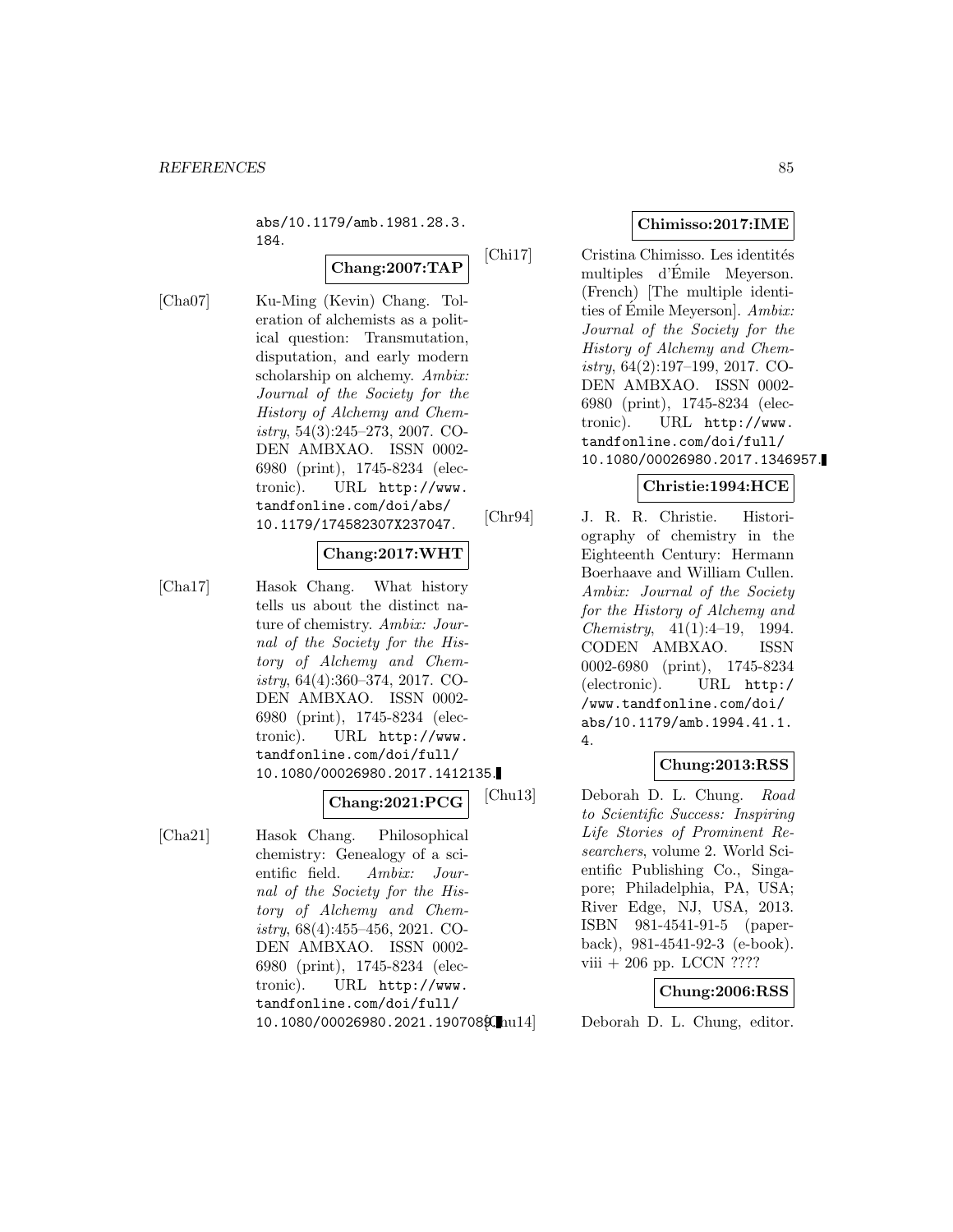The Road to Scientific Success: Inspiring Life Stories of Prominent Researchers, volume 1. World Scientific Publishing Co., Singapore; Philadelphia, PA, USA; River Edge, NJ, USA, 2006–2014. ISBN 981-256-600-7 (hardcover), 981-256-466-7 (paperback).  $xi + 230$  pp. LCCN Q141 .R518 2006.

# **Ciardi:2001:AAC**

[Cia01] Marco Ciardi. Amedeo Avogadro's concept of the atom: Some new remarks. Ambix: Journal of the Society for the History of Alchemy and Chemistry, 48(1):17–24, 2001. CODEN AMBXAO. ISSN 0002-6980 (print), 1745- 8234 (electronic). URL http: //www.tandfonline.com/doi/ abs/10.1179/amb.2001.48.1. 17.

# **Cislo:2008:PCS**

[Cis08] Amy Eisen Cislo. Paracelsus's conception of seeds: Rethinking Paracelsus's ideas of body and matter. Ambix: Journal of the Society for the History of Alchemy and Chemistry, 55(3):274–282, 2008. CO-DEN AMBXAO. ISSN 0002- 6980 (print), 1745-8234 (electronic). URL http://www. tandfonline.com/doi/abs/ 10.1179/174582308X255488.

# **Clarke:2001:AAC**

[Cla01] Mark Clarke. The Art of All Colours: Medieval Recipe Books for Painters and Illuminators.

Archetype Publications, London, UK, 2001. ISBN 1-873132- 72-7. viii  $+$  152 pp. LCCN ND141 .C58 2001.

# **Clericuzio:1993:R**

[Cle93] Antonio Clericuzio. Reviews. Ambix: Journal of the Society for the History of Alchemy and Chemistry, 40(3):171–176, 1993. CODEN AMBXAO. ISSN 0002-6980 (print), 1745- 8234 (electronic). URL http: //www.tandfonline.com/doi/ abs/10.1179/amb.1993.40.3. 171.

# **Clericuzio:1998:R**

[Cle98] Antonio Clericuzio. Reviews. Ambix: Journal of the Society for the History of Alchemy and Chemistry, 45(3):193–200, 1998. CODEN AMBXAO. ISSN 0002-6980 (print), 1745- 8234 (electronic). URL http: //www.tandfonline.com/doi/ abs/10.1179/amb.1998.45.3. 193.

# **Clericuzio:2021:CPR**

[Cle21] Antonio Clericuzio. The chemical philosophy of Robert Boyle: Mechanicism, chymical atoms, and emergence. Ambix: Journal of the Society for the History of Alchemy and Chemistry, 68(4):450–451, 2021. CO-DEN AMBXAO. ISSN 0002- 6980 (print), 1745-8234 (electronic). URL http://www. tandfonline.com/doi/full/ 10.1080/00026980.2021.1930366.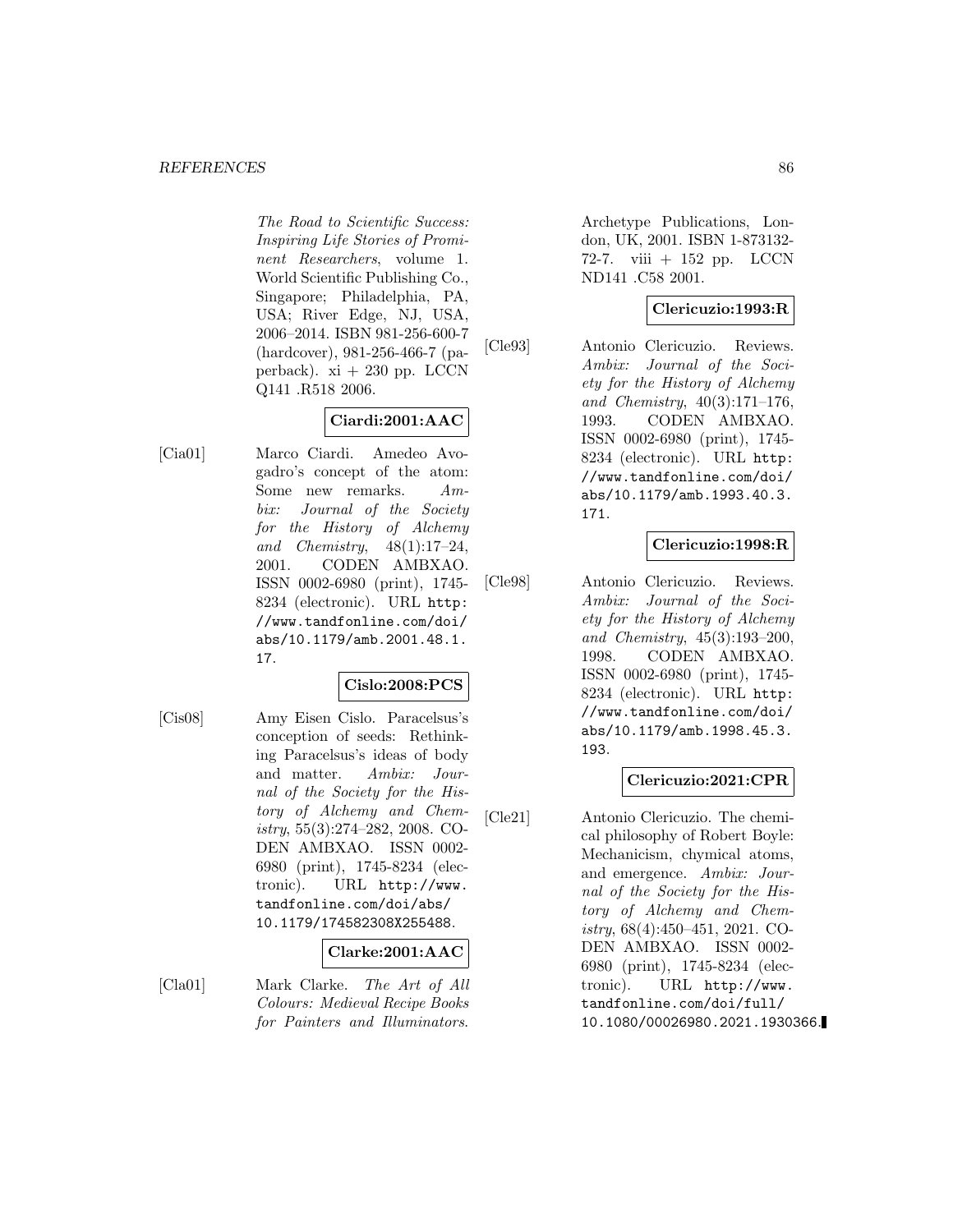# **Clulee:1971:JDM**

[Clu71] N. H. Clulee. John Dee's mathematics and the grading of compound qualities. Ambix: Journal of the Society for the History of Alchemy and Chemistry, 18(3):178–211, 1971. CODEN AMBXAO. ISSN 0002-6980 (print), 1745- 8234 (electronic). URL http: //www.tandfonline.com/doi/ abs/10.1179/amb.1971.18.3. 178.

# **Clucas:1993:CXC**

[Clu93] Stephen Clucas. The correspondence of a XVII-Century 'chymicall gentleman': Sir Cheney Culpeper and the chemical interests of the Hartlib Circle. Ambix: Journal of the Society for the History of Alchemy and Chemistry, 40(3):147–170, 1993. CODEN AMBXAO. ISSN 0002-6980 (print), 1745- 8234 (electronic). URL http: //www.tandfonline.com/doi/ abs/10.1179/amb.1993.40.3. 147.

# **Clucas:2005:E**

[Clu05a] Stephen Clucas. Editorial. Ambix: Journal of the Society for the History of Alchemy and Chemistry, 52(3):195, 2005. CODEN AMBXAO. ISSN 0002-6980 (print), 1745-8234 (electronic). URL http://www. tandfonline.com/doi/abs/ 10.1179/000269805X77745.

# **Clulee:2005:MHA**

[Clu05b] Nicholas H. Clulee. The Monas

Hieroglyphica and the alchemical thread of John Dee's career. Ambix: Journal of the Society for the History of Alchemy and Chemistry, 52(3):197–215, 2005. CO-DEN AMBXAO. ISSN 0002- 6980 (print), 1745-8234 (electronic). URL http://www. tandfonline.com/doi/abs/ 10.1179/000269805X77763.

# **Clucas:2007:AEM**

[Clu07] Stephen Clucas. Alchemy and Early Modern Chemistry: Papers from Ambix. edited by Allen G. Debus. Ambix: Journal of the Society for the History of Alchemy and Chemistry, 54(1):87–88, 2007. CO-DEN AMBXAO. ISSN 0002- 6980 (print), 1745-8234 (electronic). URL http://www. tandfonline.com/doi/abs/ 10.1179/174582307X169890.

## **Clucas:2011:MCM**

[Clu11] Stephen Clucas. Margaret Cavendish's materialist critique of Van Helmontian chymistry. Ambix: Journal of the Society for the History of Alchemy and  $Chemistry, 58(1):1-12, 2011.$ CODEN AMBXAO. ISSN 0002-6980 (print), 1745-8234 (electronic). URL http://www. tandfonline.com/doi/abs/ 10.1179/174582311X12947034675596.

### **Clucas:2017:JDA**

[Clu17a] Stephen Clucas. John Dee, alchemy, and print culture. Ambix: Journal of the Society for the History of Alchemy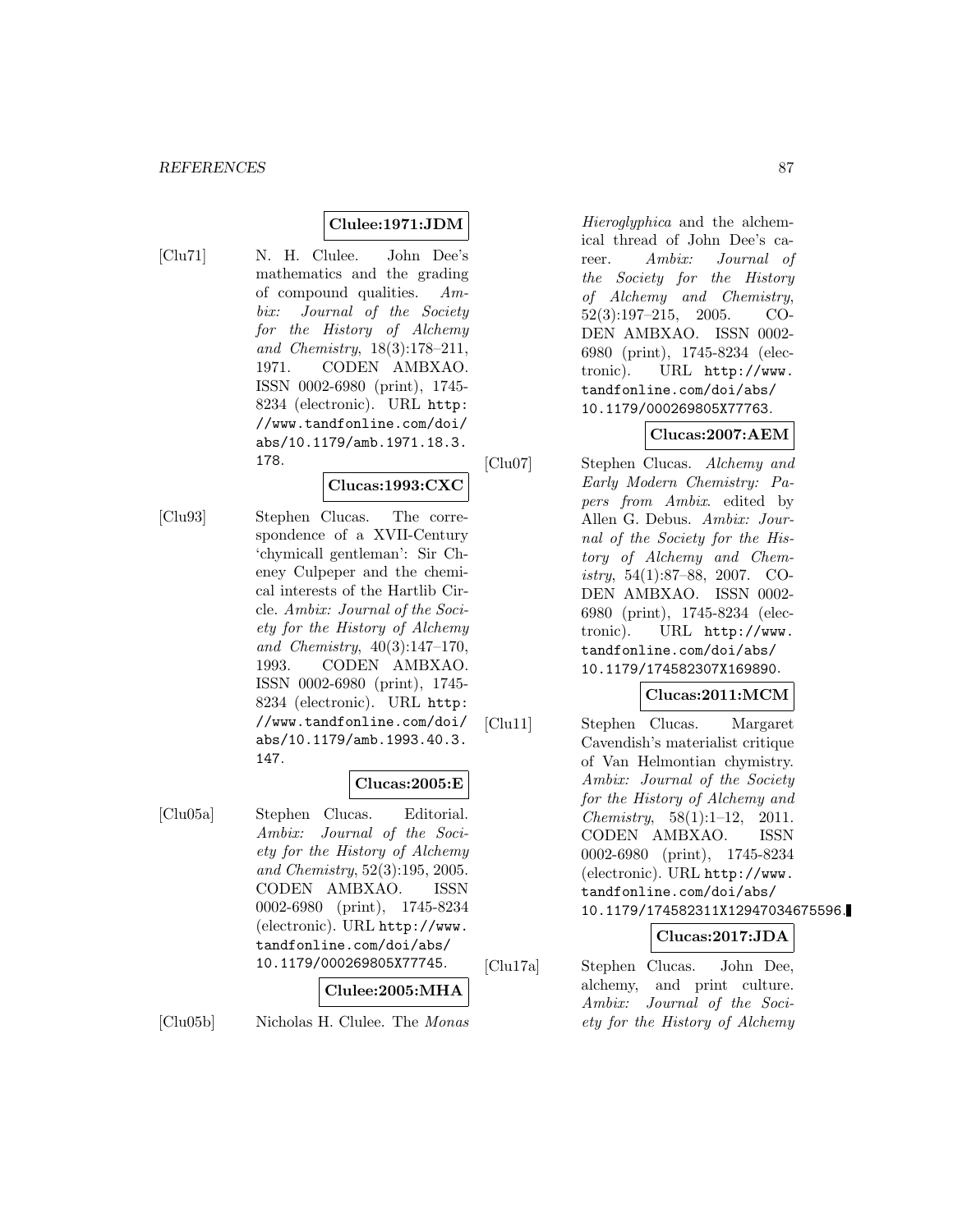and Chemistry, 64(2):107–114, 2017. CODEN AMBXAO. ISSN 0002-6980 (print), 1745- 8234 (electronic). URL http: //www.tandfonline.com/doi/ full/10.1080/00026980.2017. 1356632.

### **Clucas:2017:RTA**

[Clu17b] Stephen Clucas. The Royal Typographer and the alchemist: John Dee, Willem Silvius, and the diagrammatic alchemy of the Monas Hieroglyphica. Ambix: Journal of the Society for the History of Alchemy and Chemistry, 64(2):140–156, 2017. CO-DEN AMBXAO. ISSN 0002- 6980 (print), 1745-8234 (electronic). URL http://www. tandfonline.com/doi/full/ 10.1080/00026980.2017.1356972.bl75

### **Cobbold:2019:AAR**

[Cob19] Carolyn Cobbold. Adulation or adulteration? Representing chemical dyes in the Victorian media. Ambix: Journal of the Society for the History of Alchemy and Chemistry, 66(1):23–50, 2019. CO-DEN AMBXAO. ISSN 0002- 6980 (print), 1745-8234 (electronic). URL http://www. tandfonline.com/doi/full/ 10.1080/00026980.2019.1574385.

### **Cobbold:2020:PAC**

[Cob20] Carolyn Cobbold. Pure adulteration: Cheating on nature in the age of manufactured food. Ambix: Journal of the Society for the History of Alchemy and Chemistry, 67(3):318–319, 2020. CO-DEN AMBXAO. ISSN 0002- 6980 (print), 1745-8234 (electronic). URL http://www. tandfonline.com/doi/full/ 10.1080/00026980.2020.1770442.

## **Coley:1971:ACU**

[Col71] N. G. Coley. Animal chemists and urinary stone. Ambix: Journal of the Society for the History of Alchemy and Chemistry, 18(2):69–93, 1971. CODEN AMBXAO. ISSN 0002-6980 (print), 1745- 8234 (electronic). URL http: //www.tandfonline.com/doi/ abs/10.1179/amb.1971.18.2. 69.

## **Collins:1975:HDH**

Peter Collins. Humphry Davy and heterogeneous catalysis. Ambix: Journal of the Society for the History of Alchemy and Chemistry, 22(3):205–217, 1975. CODEN AMBXAO. ISSN 0002-6980 (print), 1745- 8234 (electronic). URL http: //www.tandfonline.com/doi/ abs/10.1179/amb.1975.22.3. 205.

### **Coley:1976:R**

[Col76a] N. G. Coley. Reviews. Ambix: Journal of the Society for the History of Alchemy and Chemistry, 23(1):59–64, 1976. CO-DEN AMBXAO. ISSN 0002- 6980 (print), 1745-8234 (electronic). URL http://www. tandfonline.com/doi/abs/ 10.1179/000269876790223577.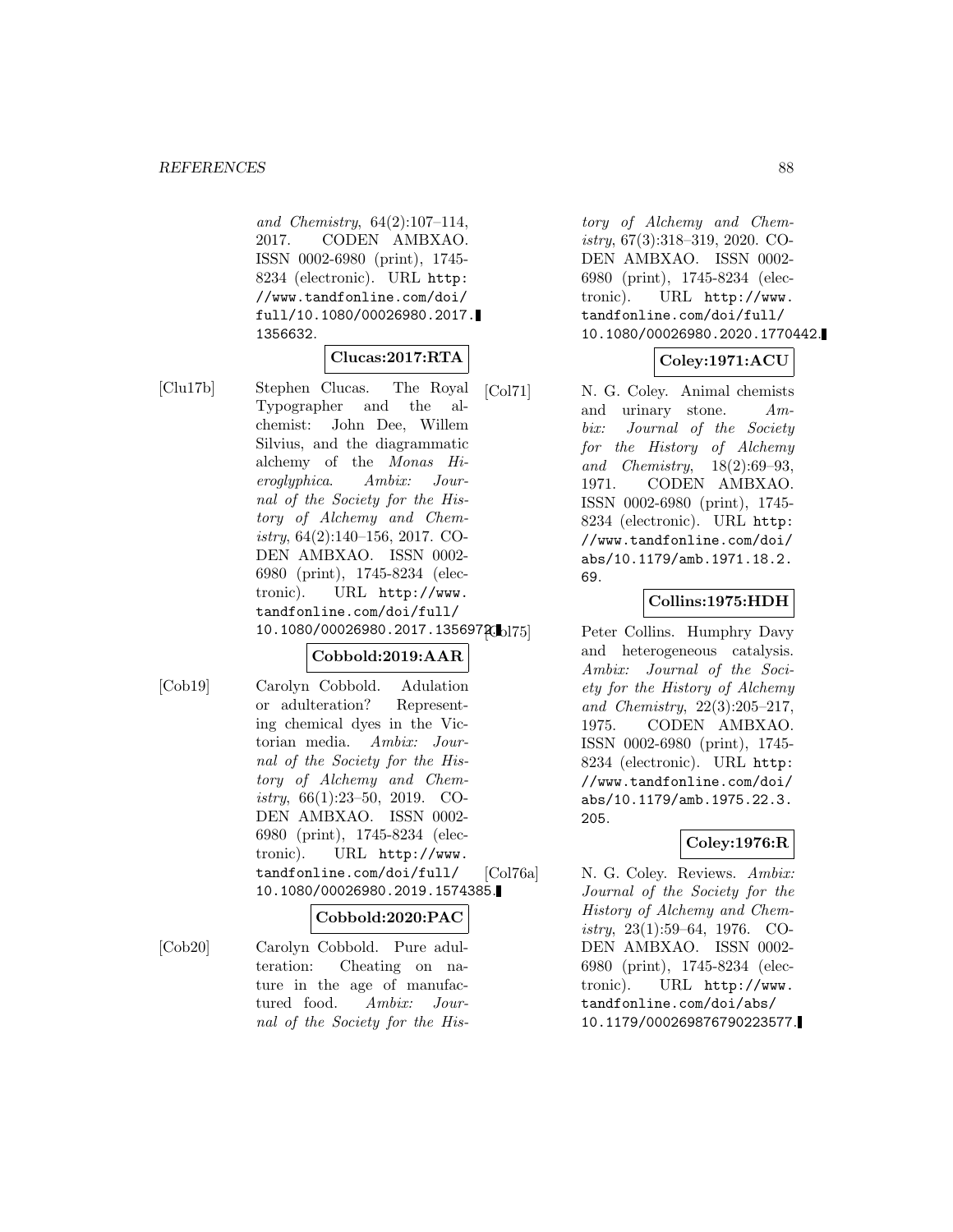# **Collins:1976:JWD**

- 
- [Col76b] Peter Collins. Johann Wolfgang Döbereiner and heterogeneous catalysis. Ambix: Journal of the Society for the History of Alchemy and Chemistry, 23(2):96–115, 1976. CODEN AMBXAO. ISSN 0002-6980 (print), 1745-8234 (electronic). URL http:/ /www.tandfonline.com/doi/ abs/10.1179/amb.1976.23.2. 96.

# **Cole:1978:DMG**

[Col78] Theron Cole. Dalton, mixed gases, and the origin of the chemical atomic theory. Ambix: Journal of the Society for the History of Alchemy and Chemistry, 25(2):117–130, 1978. CODEN AMBXAO. ISSN 0002-6980 (print), 1745- 8234 (electronic). URL http: //www.tandfonline.com/doi/ abs/10.1179/amb.1978.25.2. 117.

# **Coley:1983:R**

[Col83] N. G. Coley. Reviews. Ambix: Journal of the Society for the History of Alchemy and Chemistry, 30(2):117–120, 1983. CODEN AMBXAO. ISSN 0002-6980 (print), 1745- 8234 (electronic). URL http: //www.tandfonline.com/doi/ abs/10.1179/amb.1983.30.2. 117.

# **Coley:1984:PUA**

[Col84] Noel G. Coley. The preparation and uses of artificial mineral Waters (ca. 1680–1825). Ambix: Journal of the Society for the History of Alchemy and Chemistry, 31(1):32–48, 1984. CODEN AMBXAO. ISSN 0002-6980 (print), 1745- 8234 (electronic). URL http: //www.tandfonline.com/doi/ abs/10.1179/amb.1984.31.1. 32.

# **Coley:1988:MCG**

[Col88] Noel G. Coley. Medical chemistry at Guy's Hospital (1770–1850). Ambix: Journal of the Society for the History of Alchemy and Chemistry, 35(3):155–168, 1988. CODEN AMBXAO. ISSN 0002-6980 (print), 1745-8234 (electronic). URL http:/ /www.tandfonline.com/doi/ abs/10.1179/amb.1988.35.3. 155.

## **Coley:1996:SHA**

[Col96] Noel G. Coley. Studies in the history of animal chemistry and its relation to physiology. Ambix: Journal of the Society for the History of Alchemy and Chemistry, 43(3):164–187, 1996. CODEN AMBXAO. ISSN 0002-6980 (print), 1745- 8234 (electronic). URL http: //www.tandfonline.com/doi/ abs/10.1179/amb.1996.43.3. 164.

### **Coley:2002:WAB**

[Col02] Noel Coley. William Arthur ("Bill") Smeaton (1925–2001). Ambix: Journal of the Society for the History of Alchemy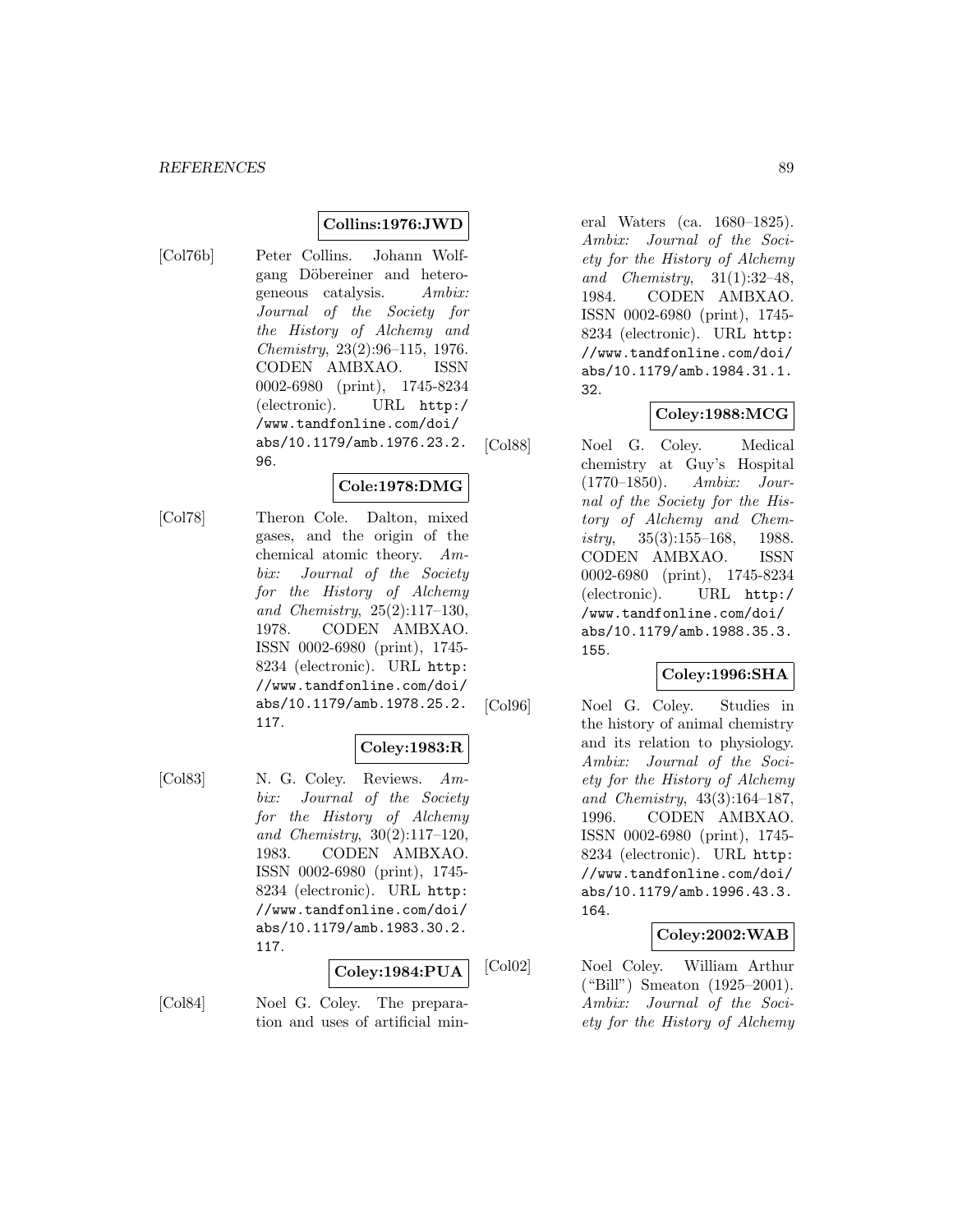and Chemistry, 49(3):177–184, 2002. CODEN AMBXAO. ISSN 0002-6980 (print), 1745- 8234 (electronic). URL http: //www.tandfonline.com/doi/ abs/10.1179/amb.2002.49.3. 177.

# **Conlin:1996:JPA**

[Con96] Michael F. Conlin. Joseph Priestley's American defense of phlogiston reconsidered. Ambix: Journal of the Society for the History of Alchemy and Chemistry, 43(3):129–145, 1996. CODEN AMBXAO. ISSN 0002-6980 (print), 1745- 8234 (electronic). URL http: //www.tandfonline.com/doi/ abs/10.1179/amb.1996.43.3. 129.

## **Considine:2022:BEP**

[Con22] John Considine. The beginnings of English Paracelsian lexicography: Two collections of words from Elizabethan Cambridge. Ambix: Journal of the Society for the History of Alchemy and Chemistry, 69(2):163–189, 2022. CO-DEN AMBXAO. ISSN 0002- 6980 (print), 1745-8234 (electronic). URL http://www. tandfonline.com/doi/full/ 10.1080/00026980.2021.2012315.

### **Copenhaver:1992:HGC**

[Cop92] Brian P. Copenhaver. Hermetica: the Greek Corpus Hermeticum and the Latin Asclepius in a New English Translation, with Notes and Introduction. Cambridge University Press, Cambridge, UK, 1992. ISBN 0-521-36144- 3 (hardcover), 0-521-42543- 3 (paperback), 1-4619-3820- 1 (e-book), 1-107-05007-3 (ebook).  $lxxxiii + 320$  pp. LCCN BF1600 .H475 1992. URL http://www.loc.gov/ catdir/description/cam024/ 91025703.html; http:// www.loc.gov/catdir/toc/cam028/ 91025703.html.

# **Court:1972:AC**

[Cou72] Susan Court. The Annales de chimie, 1789–1815. Ambix: Journal of the Society for the History of Alchemy and Chemistry, 19(2):113–128, 1972. CODEN AMBXAO. ISSN 0002-6980 (print), 1745- 8234 (electronic). URL http: //www.tandfonline.com/doi/ abs/10.1179/amb.1972.19.2. 113.

# **Coulter:1977:LRE**

[Cou77] Harris L. Coulter. Letters to the reviews Editor. Ambix: Journal of the Society for the History of Alchemy and Chemistry, 24(1):63–68, 1977. CODEN AMBXAO. ISSN 0002-6980 (print), 1745- 8234 (electronic). URL http: //www.tandfonline.com/doi/ abs/10.1179/amb.1977.24.1. 63.

### **Craven:1993:ER**

[Cra93] Kenneth Craven. Essay review. Ambix: Journal of the Society for the History of Alchemy and Chemistry,  $40(2):96-97$ ,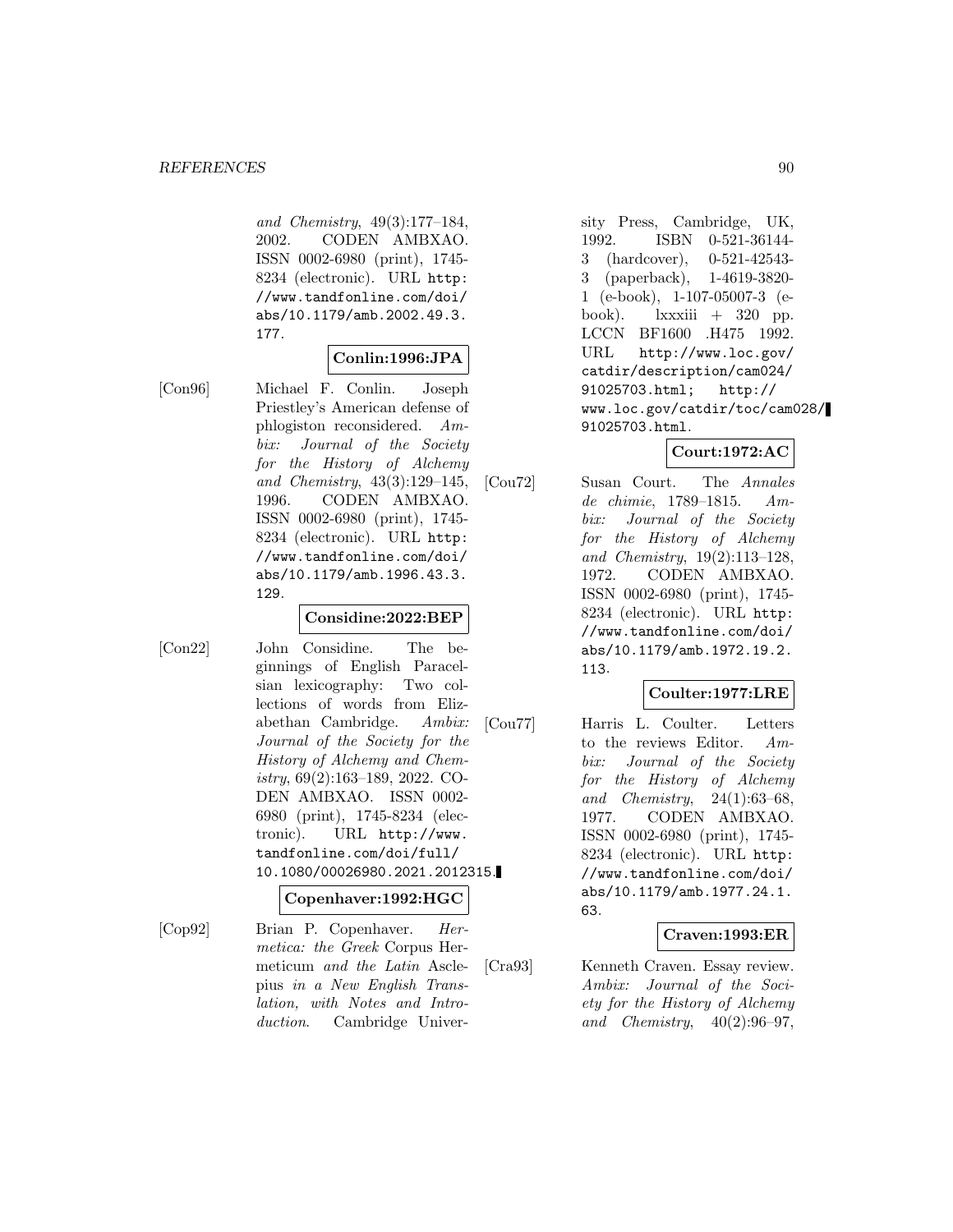1993. CODEN AMBXAO. ISSN 0002-6980 (print), 1745- 8234 (electronic). URL http: //www.tandfonline.com/doi/ abs/10.1179/amb.1993.40.2. 96.

# **Craddock:2010:SCC**

[Cra10] Paul Craddock. Science and civilisation in China. Volume 5. Chemistry and chemical technology. Part 11: Ferrous metallurgy. Ambix: Journal of the Society for the History of Alchemy and Chemistry, 57(2):231–232, 2010. CO-DEN AMBXAO. ISSN 0002- 6980 (print), 1745-8234 (electronic). URL http://www. tandfonline.com/doi/abs/ 10.1179/174582310X12719003720368.

### **Creager:2017:CRH**

[Cre17] Angela N. H. Creager. A chemical reaction to the historiography of biology. Ambix: Journal of the Society for the History of Alchemy and Chemistry, 64(4):343–359, 2017. CO-DEN AMBXAO. ISSN 0002- 6980 (print), 1745-8234 (electronic). URL http://www. tandfonline.com/doi/full/ 10.1080/00026980.2017.1412136.

### **Crisciani:1973:CAE**

[Cri73] Chiara Crisciani. The conception of alchemy as expressed in the Pretiosa Margarita Novella of Petrus Bonus of Ferrara. Ambix: Journal of the Society for the History of Alchemy and Chemistry, 20(3):165–181, 1973. CODEN AMBXAO.

ISSN 0002-6980 (print), 1745- 8234 (electronic). URL http: //www.tandfonline.com/doi/ abs/10.1179/amb.1973.20.3. 165.

## **Crosland:1981:LGL**

[Cro81] Maurice Crosland. The library of Gay-Lussac. Ambix: Journal of the Society for the History of Alchemy and Chemistry, 28(3):158–170, 1981. CODEN AMBXAO. ISSN 0002-6980 (print), 1745- 8234 (electronic). URL http: //www.tandfonline.com/doi/ abs/10.1179/amb.1981.28.3. 158.

# **Crosland:1995:LTF**

Maurice Crosland. Lavoisier, the two French revolutions and 'the Imperial despotism of oxygen'. Ambix: Journal of the Society for the History of Alchemy and Chemistry, 42(2):101–118, 1995. CODEN AMBXAO. ISSN 0002-6980 (print), 1745- 8234 (electronic). URL http: //www.tandfonline.com/doi/ abs/10.1179/amb.1995.42.2. 101.

# **Crosland:2009:LAM**

[Cro09] Maurice Crosland. Lavoisier's achievement; more than a chemical revolution. Ambix: Journal of the Society for the History of Alchemy and Chemistry, 56(2):93–114, 2009. CO-DEN AMBXAO. ISSN 0002- 6980 (print), 1745-8234 (electronic). URL http://www.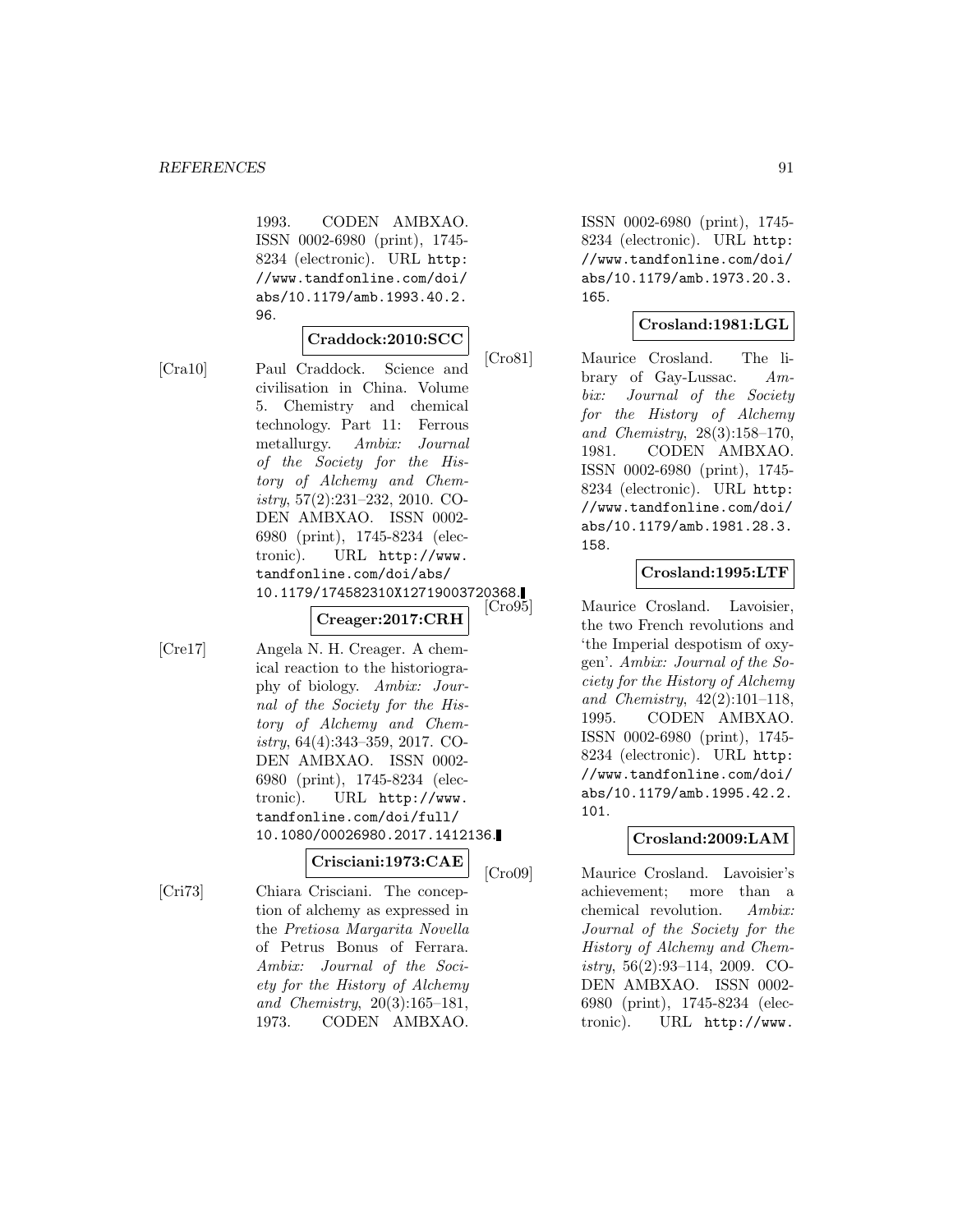tandfonline.com/doi/abs/ 10.1179/174582309X441417.

#### **Court:1979:FJS**

 $[CT88]$ 

[CS79] Susan Court and W. A. Smeaton. Fourcroy and the Journal de la Société des pharmaciens de Paris. Ambix: Journal of the Society for the History of Alchemy and Chemistry, 26(1):39–55, 1979. CODEN AMBXAO. ISSN 0002-6980 (print), 1745-8234 (electronic). URL http:/ /www.tandfonline.com/doi/ abs/10.1179/amb.1979.26.1. 39.

## **Clarence-Smith:2019:BRR**

[CS19] William G. Clarence-Smith. Book review: Rubber and the Making of Vietnam: an Ecological History, 1897–1975, by Michitake Aso. Pp. 405 + xvii, illus., index. The University of North Carolina Press: Chapel Hill. 2018. £70 (hardcover),  $\pounds 25.30$  (paperback), £18.40 (ebook). ISBN: 978-1- 4696-3714-3 (hardcover), 978-1- 4696-3715-0 (paperback), 978- 1-4696-3716-7 (ebook). Ambix: Journal of the Society for the History of Alchemy and Chemistry, 66(4):367–368, 2019. CO-DEN AMBXAO. ISSN 0002- 6980 (print), 1745-8234 (electronic). URL http://www. tandfonline.com/doi/full/ 10.1080/00026980.2019.161101 $\text{Zav87}$ 

| 10.1090\\000\\00000.2019.101101\ |              |  |                                   |  |  |
|----------------------------------|--------------|--|-----------------------------------|--|--|
|                                  |              |  | $ $ Cesaro:1988:EAI               |  |  |
|                                  | E. Torracca. |  | Nunziante Cesaro and<br>Early ap- |  |  |

plications of infra-red spectroscopy to chemistry.  $Am$ bix: Journal of the Society for the History of Alchemy and Chemistry, 35(1):39–47, 1988. CODEN AMBXAO. ISSN 0002-6980 (print), 1745- 8234 (electronic). URL http: //www.tandfonline.com/doi/ abs/10.1179/amb.1988.35.1. 39.

# **Damon:1977:BA**

[Dam77] S. Foster Damon. De Brahm: Alchemist. Ambix: Journal of the Society for the History of Alchemy and Chemistry, 24(2):77–88, 1977. CO-DEN AMBXAO. ISSN 0002- 6980 (print), 1745-8234 (electronic). URL http://www. tandfonline.com/doi/abs/ 10.1179/amb.1977.24.2.77.

# **Daniel:2006:IWR**

[Dan06] Dane T. Daniel. Invisible wombs: Rethinking Paracelsus's concept of body and matter. Ambix: Journal of the Society for the History of Alchemy and Chemistry, 53 (2):129–142, July 2006. CO-DEN AMBXAO. ISSN 0002- 6980 (print), 1745-8234 (electronic). URL http://www. tandfonline.com/doi/abs/ 10.1179/174582306X117870.

### **Davidson:1987:PDD**

Jane P. Davidson. "I am the poison dripping dragon": Iguanas and their symbolism in the alchemical and occult paintings of David Teniers the Younger.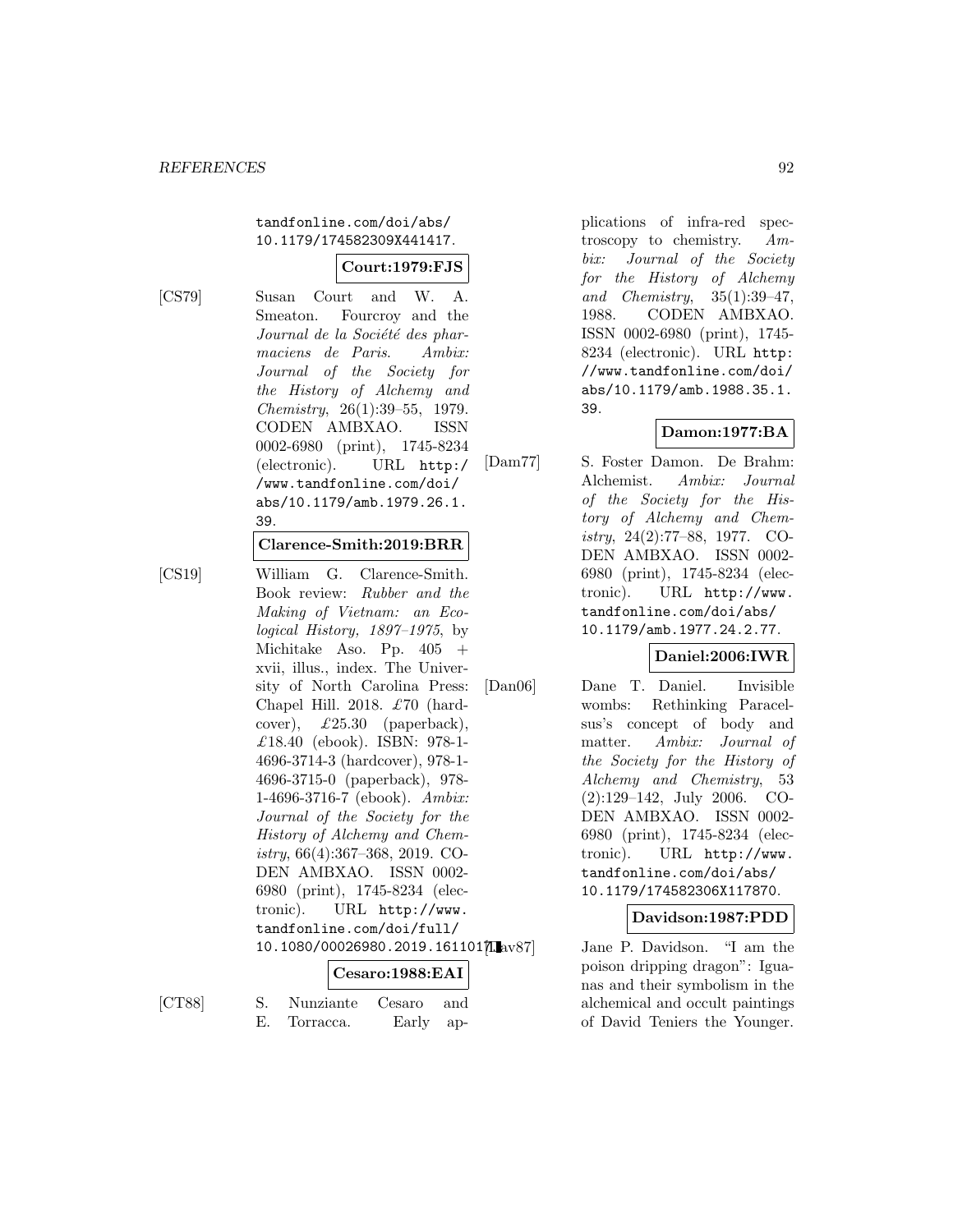#### *REFERENCES* 93

Ambix: Journal of the Society for the History of Alchemy and Chemistry, 34(2):62–80, 1987. CODEN AMBXAO. ISSN 0002-6980 (print), 1745- 8234 (electronic). URL http: //www.tandfonline.com/doi/ abs/10.1179/amb.1987.34.2. 62.

# **Day:2005:NMP**

[Day05] Peter Day. Nature Not Mocked: Places, People and Science. Imperial College Press, London, UK, 2005. ISBN 1-86094-576-7. x + 262 pp. LCCN Q181 .D363 2005.

### **deChadarevian:2004:MTD**

[dCH04] Soraya de Chadarevian and Nick Hopwood, editors. Models: the Third Dimension of Science. Writing science. Stanford University Press, Stanford, CA, USA, 2004. ISBN 0-8047-3971- 4 (hardcover), 0-8047-3972-2  $(paperback).$  xvi + 464 pp. LCCN Q223 .M58 2004. URL http://www.e-streams.com/ es0803/es0803\_4012.html; http://www.loc.gov/catdir/ enhancements/fy0710/2003025168 b.html; http://www.loc. gov/catdir/enhancements/ fy0710/2003025168-d.html; http://www.loc.gov/catdir/ toc/ecip0411/2003025168. html.

#### **DeGouveia:1985:VSC**

[De 85] A. J. A. De Gouveia. Vicente De Seabra and the chemical revolution in Portugal. Ambix: Journal of the Society for the History of Alchemy and Chemistry, 32(3):97–109, 1985. CODEN AMBXAO. ISSN 0002-6980 (print), 1745- 8234 (electronic). URL http: //www.tandfonline.com/doi/ abs/10.1179/amb.1985.32.3. 97.

## **Debus:1960:PCE**

[Deb60] Allen G. Debus. The Paracelsian compromise in Elizabethan England. Ambix: Journal of the Society for the History of Alchemy and Chemistry, 8(2):71–97, 1960. CODEN AMBXAO. ISSN 0002-6980 (print), 1745-8234 (electronic). URL http:/ /www.tandfonline.com/doi/ abs/10.1179/amb.1960.8.2. 71.

# **Debus:1961:GPH**

[Deb61] Allen G. Debus. Gabriel Plattes and his chemical theory of the formation of the Earth's crust. Ambix: Journal of the Society for the History of Alchemy and Chemistry, 9(3):162–165, 1961. CODEN AMBXAO. ISSN 0002-6980 (print), 1745- 8234 (electronic). URL http: //www.tandfonline.com/doi/ abs/10.1179/amb.1961.9.3. 162.

### **Debus:1962:JWP**

[Deb62a] Allen G. Debus. John Woodall, Paracelsian surgeon. Ambix: Journal of the Society for the History of Alchemy and Chemistry, 10(3):108–118, 1962. CODEN AMBXAO.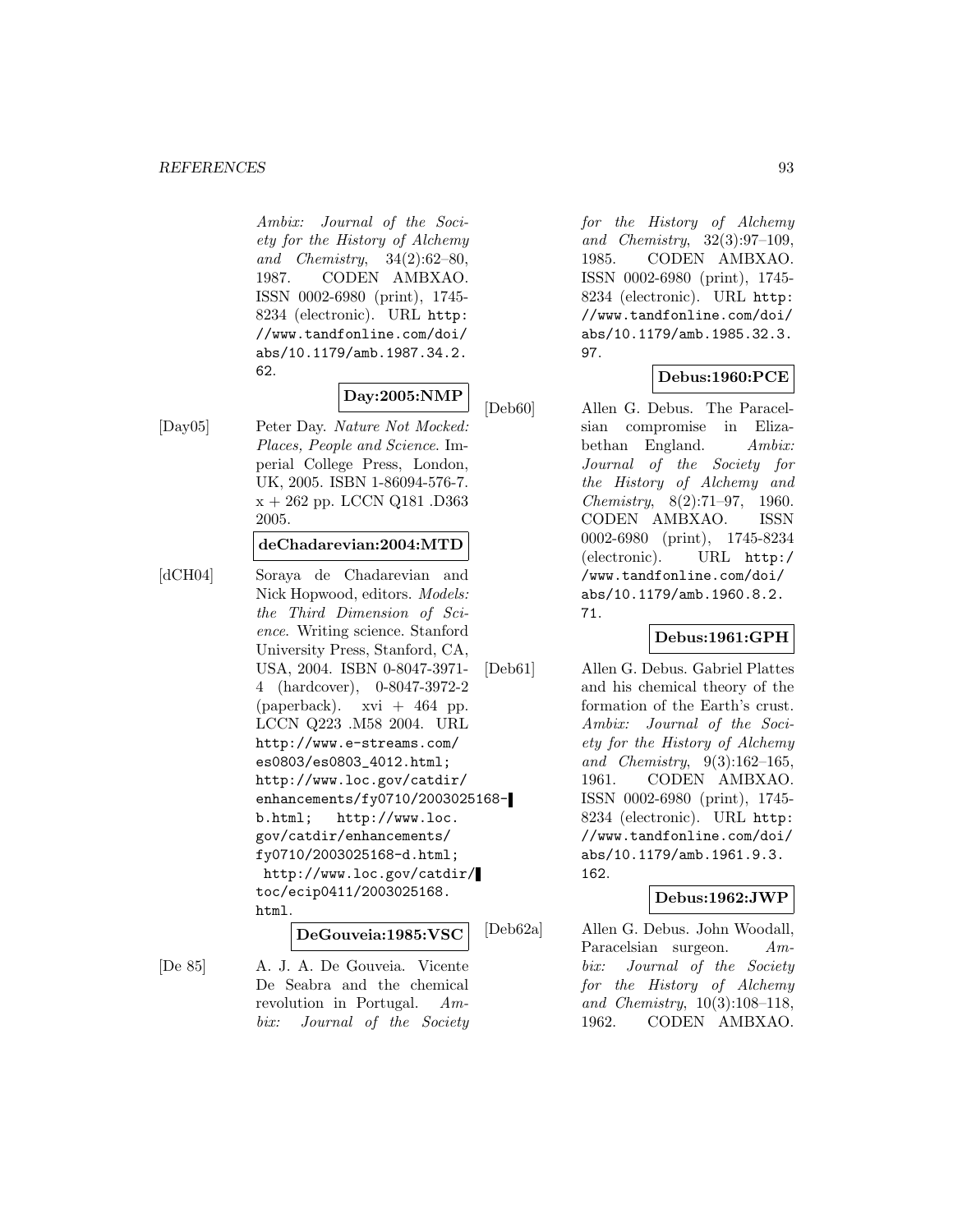ISSN 0002-6980 (print), 1745- 8234 (electronic). URL http: //www.tandfonline.com/doi/ abs/10.1179/amb.1962.10.3. 108.

# **Debus:1962:STB**

[Deb62b] Allen G. Debus. Sir Thomas Browne and the study of colour indicators. Ambix: Journal of the Society for the History of Alchemy and Chemistry, 10(1):29–36, 1962. CO-DEN AMBXAO. ISSN 0002- 6980 (print), 1745-8234 (electronic). URL http://www. tandfonline.com/doi/abs/ 10.1179/000269862790222933.

# **Debus:1963:FCI**

[Deb63] Allen G. Debus. A forgotten chapter in the introduction of the new chemistry in Italy. Ambix: Journal of the Society for the History of Alchemy and Chemistry, 11(3):153–157, 1963. CODEN AMBXAO. ISSN 0002-6980 (print), 1745- 8234 (electronic). URL http: //www.tandfonline.com/doi/ abs/10.1179/amb.1963.11.3. 153.

# **Debus:1967:RCW**

[Deb67] Allen G. Debus. Renaissance chemistry and the work of Robert Fludd. Ambix: Journal of the Society for the History of Alchemy and Chemistry, 14(1):42–59, 1967. CODEN AMBXAO. ISSN 0002-6980 (print), 1745-8234 (electronic). URL http:/ /www.tandfonline.com/doi/

abs/10.1179/amb.1967.14.1. 42

## **Debus:1968:MNC**

[Deb68] Allen G. Debus. Mathematics and nature in the chemical texts of the Renaissance. Ambix: Journal of the Society for the History of Alchemy and Chemistry, 15(1):1–28, 1968. CODEN AMBXAO. ISSN 0002-6980 (print), 1745-8234 (electronic). URL http:/ /www.tandfonline.com/doi/ abs/10.1179/amb.1968.15.1. 1.

# **Debus:1971:HCH**

[Deb71] Allen G. Debus. The history of chemistry and the history of science. Ambix: Journal of the Society for the History of Alchemy and Chemistry, 18(3):169–177, 1971. CODEN AMBXAO. ISSN 0002-6980 (print), 1745- 8234 (electronic). URL http: //www.tandfonline.com/doi/ abs/10.1179/amb.1971.18.3. 169.

### **Debus:1972:SCC**

[Deb72] Allen G. Debus. Some comments on the contemporary Helmontian Renaissance. Ambix: Journal of the Society for the History of Alchemy and Chemistry, 19(2):145–150, 1972. CODEN AMBXAO. ISSN 0002-6980 (print), 1745- 8234 (electronic). URL http: //www.tandfonline.com/doi/ abs/10.1179/amb.1972.19.2. 145.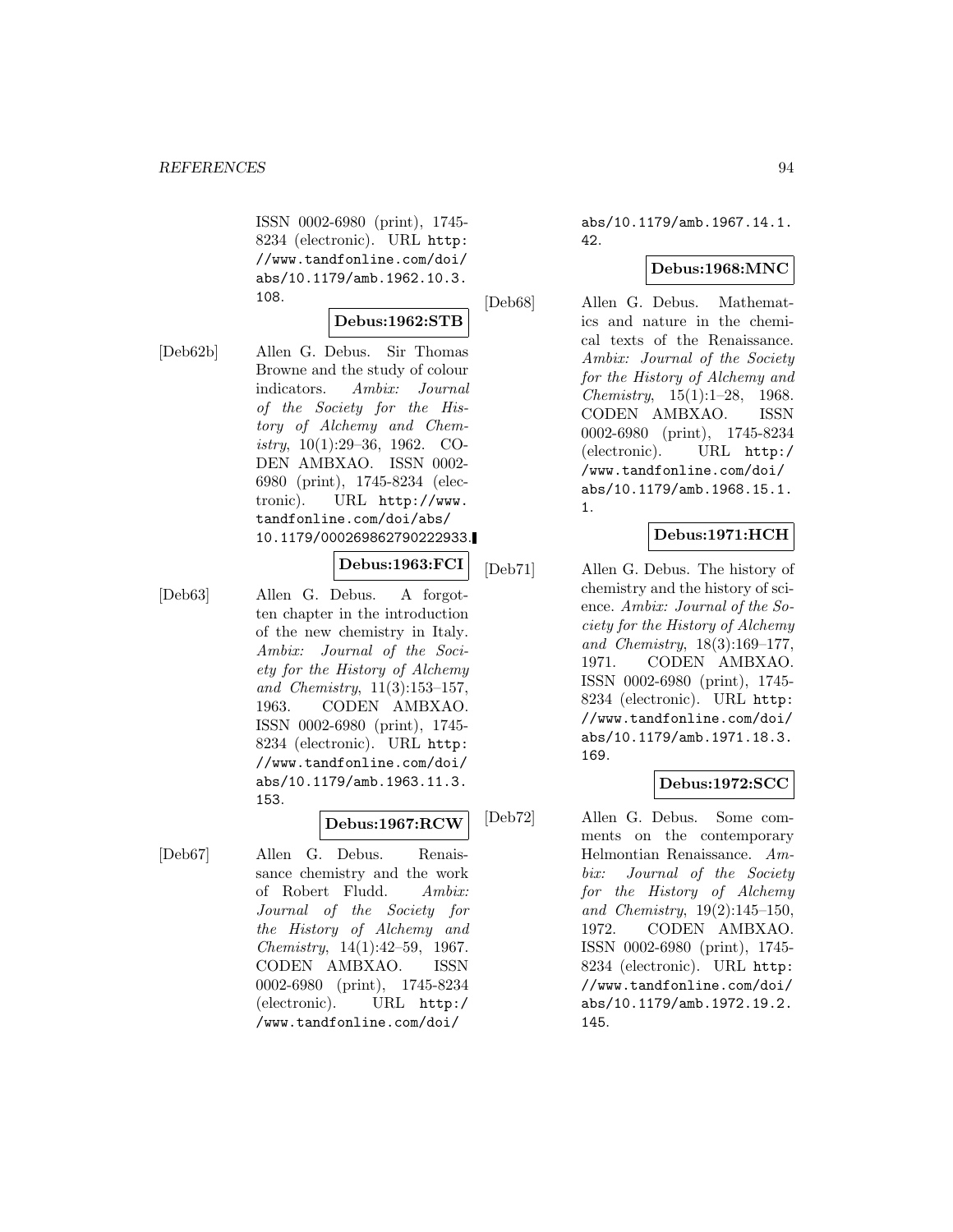## **Debus:1976:R**

[Deb76] Allen G. Debus. Reviews. Ambix: Journal of the Society for the History of Alchemy and Chemistry, 23(2):124–127, 1976. CODEN AMBXAO. ISSN 0002-6980 (print), 1745- 8234 (electronic). URL http: //www.tandfonline.com/doi/ abs/10.1179/amb.1976.23.2. 124.

# **Debus:1980:TSP**

[Deb80] Allen G. Debus. Thomas Sherley's Philosophical Essay (1672): Helmontian mechanism as the basis of a new philosophy. Ambix: Journal of the Society for the History of Alchemy and Chemistry, 27(2):124–135, 1980. CODEN AMBXAO. ISSN 0002-6980 (print), 1745- 8234 (electronic). URL http: //www.tandfonline.com/doi/ abs/10.1179/amb.1980.27.2. 124.

# **Debus:1981:PEC**

[Deb81] Allen G. Debus. The Paracelsians in Eighteenth Century France: A Renaissance tradition in the age of the enlightenment. Ambix: Journal of the Society for the History of Alchemy and Chemistry, 28(1):36–54, 1981. CO-DEN AMBXAO. ISSN 0002- 6980 (print), 1745-8234 (electronic). URL http://www. tandfonline.com/doi/abs/ 10.1179/amb.1981.28.1.36.

## **Debus:1984:R**

[Deb84] Allen G. Debus. Reviews. Ambix: Journal of the Society for the History of Alchemy and Chemistry,  $31(1):49-56$ , 1984. CODEN AMBXAO. ISSN 0002-6980 (print), 1745- 8234 (electronic). URL http: //www.tandfonline.com/doi/ abs/10.1179/amb.1984.31.1. 49.

## **Debus:1985:SCH**

[Deb85] Allen G. Debus. The significance of chemical history. Ambix: Journal of the Society for the History of Alchemy and Chemistry, 32(1):1–14, 1985. CODEN AMBXAO. ISSN 0002-6980 (print), 1745-8234 (electronic). URL http:/ /www.tandfonline.com/doi/ abs/10.1179/amb.1985.32.1. 1.

### **DeCroesJacobs:2015:JSL**

[DeC15] Charlotte DeCroes Jacobs. Jonas Salk: a Life. Oxford University Press, Walton Street, Oxford OX2 6DP, UK, 2015. ISBN 0-19-933441-2 (hardcover).  $x + 559 + 16$  pp. LCCN QR31.S25 J33 2015.

# **Dejong:1973:R**

[Dej73] H. M. E. Dejong. Reviews. Ambix: Journal of the Society for the History of Alchemy and Chemistry, 20(3):246–250, 1973. CODEN AMBXAO. ISSN 0002-6980 (print), 1745- 8234 (electronic). URL http: //www.tandfonline.com/doi/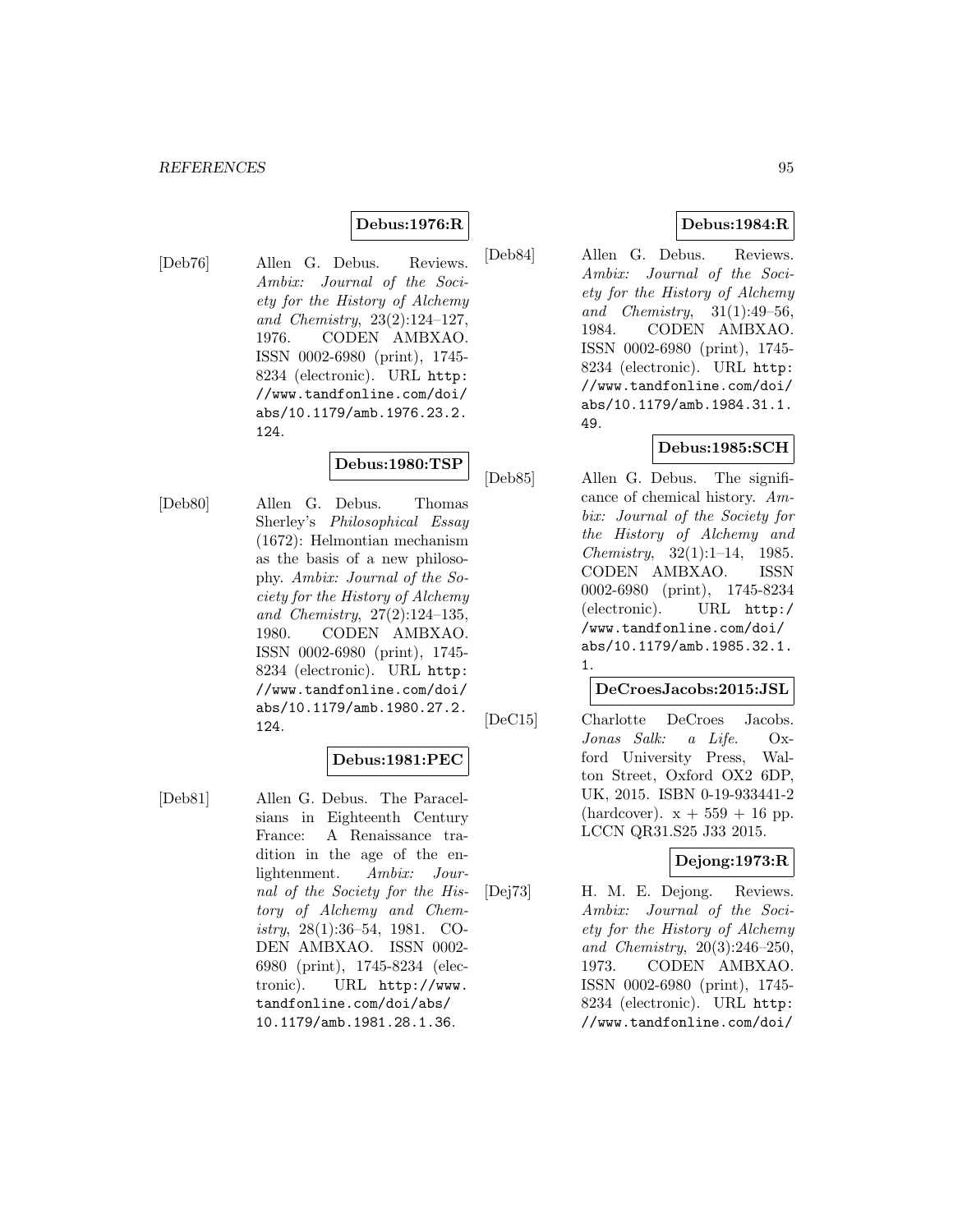abs/10.1179/amb.1973.20.3. 246.

### **DeKosky:1980:GGS**

[DeK80] Robert K. DeKosky. George Gabriel Stokes, Arthur Smithells and the origin of spectra in flames. Ambix: Journal of the Society for the History of Alchemy and Chemistry,  $27(2):103-123$ , 1980. CODEN AMBXAO. ISSN 0002-6980 (print), 1745-8234 (electronic). URL http:/ /www.tandfonline.com/doi/ abs/10.1179/amb.1980.27.2. 103.

## **DeKosky:2009:DCI**

[DeK09] Robert DeKosky. Developing chemical instrumentation for environmental use in the late Twentieth Century: Detecting lead in paint using portable X-ray fluorescence spectrometry. Ambix: Journal of the Society for the History of Alchemy and Chemistry, 56(2):138–162, 2009. CO-DEN AMBXAO. ISSN 0002- 6980 (print), 1745-8234 (electronic). URL http://www. tandfonline.com/doi/abs/ 10.1179/174582309X441408.

### **Delwiche:2020:FIN**

[Del20] Theodore R. Delwiche. Fuit Ille non Empiricus Mercenarius: apprehensions to alchemy in Colonial New England. Ambix: Journal of the Society for the History of Alchemy and Chemistry, 67(4):346–365, 2020. CO-DEN AMBXAO. ISSN 00026980 (print), 1745-8234 (electronic). URL http://www. tandfonline.com/doi/full/ 10.1080/00026980.2020.1826820.

### **Delmeulle:2021:OPM**

[Del21] Guillaume Delmeulle. At the origins of the De Perfecto Magisterio: a translation from Arabic or a Latin composition? Ambix: Journal of the Society for the History of Alchemy and Chemistry, 68(4):431–441, 2021. CO-DEN AMBXAO. ISSN 0002- 6980 (print), 1745-8234 (electronic). URL http://www. tandfonline.com/doi/full/ 10.1080/00026980.2021.1983693.

### **DosSantosPereira:2022:WOP**

[DFB22] Letícia Dos Santos Pereira, Olival Freire Júnior, and Gisela Boeck. Wilhelm Ostwald's pedagogy: an analysis of the Nobel Prize nomination letters. Ambix: Journal of the Society for the History of Alchemy and Chemistry, 69(2):139–162, 2022. CO-DEN AMBXAO. ISSN 0002- 6980 (print), 1745-8234 (electronic). URL http://www. tandfonline.com/doi/full/ 10.1080/00026980.2022.2052529.

### **DiGennaroSplendore:2022:MMC**

[Di 22] Barbara Di Gennaro Splendore. Merchants of medicines. The commerce and coercion of health in Britain's long Eighteenth Century. Ambix: Journal of the Society for the History of Alchemy and Chem-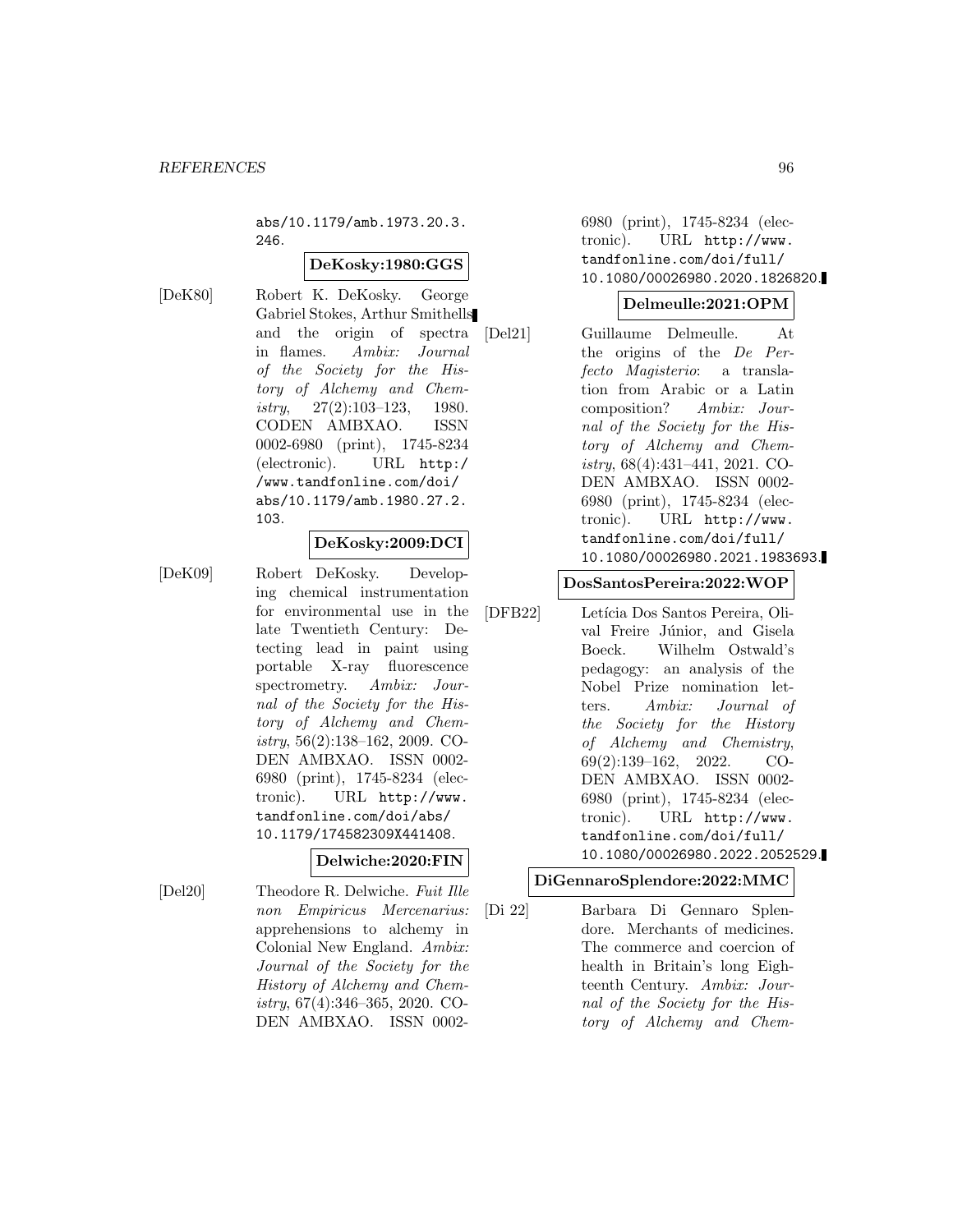istry, 69(1):84–85, 2022. CO-DEN AMBXAO. ISSN 0002- 6980 (print), 1745-8234 (electronic). URL http://www. tandfonline.com/doi/full/ 10.1080/00026980.2021.1943143.

#### **Dickinson:1972:LEJ**

[Dic72] Robert Dickinson. Letter to Editor Josef Hawliczek. Ambix: Journal of the Society for the History of Alchemy and Chemistry, 19(1):59, 1972. CODEN AMBXAO. ISSN 0002-6980 (print), 1745-8234 (electronic). URL http:/ /www.tandfonline.com/doi/ abs/10.1179/amb.1972.19.1. 59.

## **Dienel:2004:LAG**

[Die04a] Hans-Liudger Dienel. Die Linde AG: Geschichte eines Technologiekonzerns 1879–2004. (German) [The Linde AG: History of a Technology Corporation 1879–2004]. C. H. Beck, München, Germany, 2004. ISBN 3-406-51484-7 (hardcover).  $512 + 16$  pp. LCCN HD9971.5.R444 L563 2004.

# **Dienel:2004:LHT**

[Die04b] Hans-Liudger Dienel. Linde: History of a Technology Corporation, 1879–2004. Palgrave Macmillan, Houndmills, Basingstoke, Hampshire, UK, 2004. ISBN 1-4039-2033-8. xiv + 369 pp. LCCN TA217 .D48 2004. URL http://www.h-net.org/ review/hrev-a0e5s9-aa;

http://www.loc.gov/catdir/ bios/hol059/2004042838.html; http://www.loc.gov/catdir/ description/hol053/2004042838. html; http://www.loc.gov/ catdir/toc/hol052/2004042838. html.

### **Davies:1986:CLB**

[DLS86] D. I. Davies, D. C. Lyon, and R. J. Spring. Charles Loudon Bloxam — a Victorian university and military academy chemistry teacher. Ambix: Journal of the Society for the History of Alchemy and Chemistry, 33(1):11–32, 1986. CODEN AMBXAO. ISSN 0002-6980 (print), 1745- 8234 (electronic). URL http: //www.tandfonline.com/doi/ abs/10.1179/amb.1986.33.1. 11.

# **Decet:1997:SCA**

[DM97] Fabio Decet and Rosario Mosello. Studies on the chemistry of atmospheric deposition in the eighteenth and nineteenth centuries. Ambix: Journal of the Society for the History of Alchemy and Chemistry, 44(2):57–84, 1997. CODEN AMBXAO. ISSN 0002-6980 (print), 1745- 8234 (electronic). URL http: //www.tandfonline.com/doi/ abs/10.1179/amb.1997.44.2. 57.

# **Couto:2015:CDM**

[dMC15] Cristiana Loureiro de Mendonca Couto. The chemistry of diet: Medicine, nutri-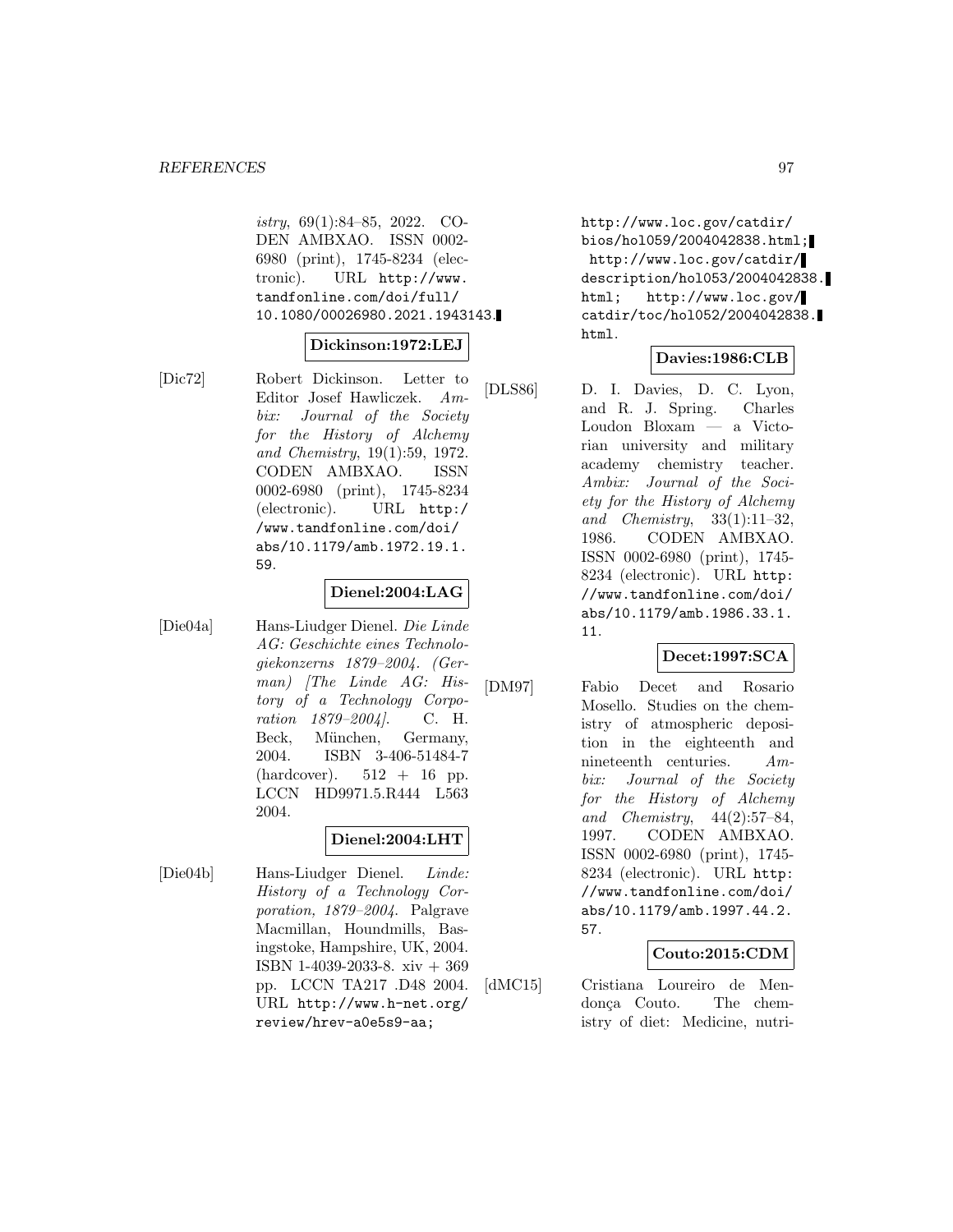tion, and staple foods in Imperial Brazil. Ambix: Journal of the Society for the History of Alchemy and Chemistry, 62(4):345–362, 2015. CO-DEN AMBXAO. ISSN 0002- 6980 (print), 1745-8234 (electronic). URL http://www. tandfonline.com/doi/full/ 10.1080/00026980.2015.112985Lob73

# **Dmitriev:2004:CEP**

[Dmi04] I. S. (Igor Sergeevich) Dmitriev. Chelovek Epokhi Peremen: Ocherka o D.I. Mendeleyeve i Yego Vremeni. (Russian) [A Man in a Changing Epoch: a Treatise on D. I. Mendeleev and his Times]. Khimizdat, St. Petersburg, Russia, 2004. ISBN 5-93808-082-7. 574 pp. LCCN QD22.M43 D65 2004.

# **Davis:1937:TJJ**

[DN37] Tenney L. Davis and Rokuro Nakaseko. The tomb of Jofuku or Joshi, the earliest alchemist of historical record. Ambix: Journal of the Society for the History of Alchemy and Chemistry,  $1(2):109-115$ , 1937. CODEN AMBXAO. ISSN 0002-6980 (print), 1745- 8234 (electronic). URL http: //www.tandfonline.com/doi/ abs/10.1179/amb.1937.1.2. 109.

# **Dobbs:1971:SNP**

[Dob71] Betty Jo Dobbs. Studies in the natural philosophy of Sir Kenelm Digby. Ambix: Journal of the Society for the History of Alchemy and

Chemistry, 18(1):1–25, 1971. CODEN AMBXAO. ISSN 0002-6980 (print), 1745-8234 (electronic). URL http:/ /www.tandfonline.com/doi/ abs/10.1179/amb.1971.18.1. 1.

# **Dobbs:1973:SNP**

Betty Jo Dobbs. Studies in the natural philosophy of Sir Kenelm Digby. Part II. Digby and alchemy.  $Am$ bix: Journal of the Society for the History of Alchemy and Chemistry, 20(3):143–163, 1973. CODEN AMBXAO. ISSN 0002-6980 (print), 1745- 8234 (electronic). URL http: //www.tandfonline.com/doi/ abs/10.1179/amb.1973.20.3. 143.

# **Dobbs:1974:SNP**

[Dob74] Betty Jo Dobbs. Studies in the natural philosophy of Sir Kenelm Digby. Part III. Digby's experimental alchemy  $-$  The Book of Secrets. Ambix: Journal of the Society for the History of Alchemy and Chemistry, 21(1):1–28, 1974. CODEN AMBXAO. ISSN 0002-6980 (print), 1745-8234 (electronic). URL http:/ /www.tandfonline.com/doi/ abs/10.1179/amb.1974.21.1. 1.

# **Dobbs:1979:NCS**

[Dob79] B. L. T. Dobbs. Newton's copy of "Secrets Reveal'd" and the regimens of the work. Ambix: Journal of the Society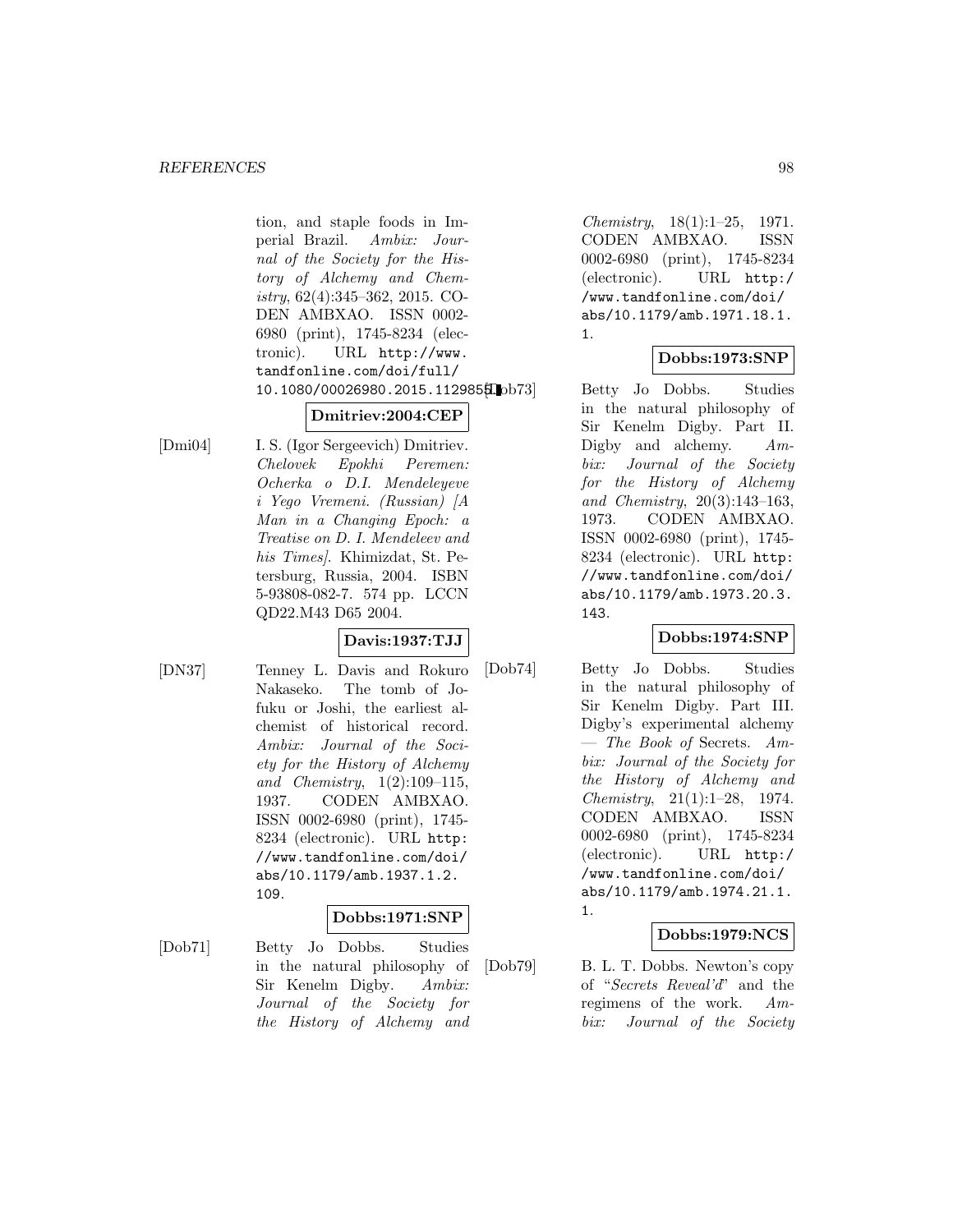for the History of Alchemy and Chemistry, 26(3):145–169, 1979. CODEN AMBXAO. ISSN 0002-6980 (print), 1745- 8234 (electronic). URL http: //www.tandfonline.com/doi/ abs/10.1179/amb.1979.26.3. 145.

# **Dobbs:1982:ERN**

[Dob82a] B. J. T. Dobbs. Essay review: Never at Best. A Biography of Isaac Newton. By Richard S. Westfall. Pp.  $xviii + 908$ , with many illustrations. Cambridge, London, New York, etc.: Cambridge University Press. 1981. £25. ISBN 0-521-23143- 4. Ambix: Journal of the Society for the History of Alchemy and Chemistry, 29(1):62–68, 1982. CODEN AMBXAO. ISSN 0002-6980 (print), 1745- 8234 (electronic). URL http: //www.tandfonline.com/doi/ abs/10.1179/amb.1982.29.1. 62.

### **Dobbs:1982:NCN**

[Dob82b] B. J. T. Dobbs. Newton's "Clavis": New evidence on its dating and significance. Ambix: Journal of the Society for the History of Alchemy and Chemistry, 29(3):198–202, 1982. CODEN AMBXAO. ISSN 0002-6980 (print), 1745- 8234 (electronic). URL http: //www.tandfonline.com/doi/ abs/10.1179/amb.1982.29.3. 198.

## **Dolan:1998:BBH**

[Dol98] Brian P. Dolan. Blowpipes and

batteries: Humphry Davy, Edward Daniel Clarke, and experimental chemistry in Early Nineteenth-Century Britain. Ambix: Journal of the Society for the History of Alchemy and Chemistry, 45(3):137–162, 1998. CODEN AMBXAO. ISSN 0002-6980 (print), 1745- 8234 (electronic). URL http: //www.tandfonline.com/doi/ abs/10.1179/amb.1998.45.3. 137.

# **Donovan:1978:JHJ**

[Don78] Arthur Donovan. James Hutton, Joseph Black and the chemical theory of heat. Ambix: Journal of the Society for the History of Alchemy and Chemistry, 25(3):176–190, 1978. CODEN AMBXAO. ISSN 0002-6980 (print), 1745- 8234 (electronic). URL http: //www.tandfonline.com/doi/ abs/10.1179/amb.1978.25.3. 176.

### **Donner:1988:ERE**

[Don88] Henriette Donner. Essay review: Erinnerungen eines deutschen Naturforschers. By Johannes Stark, with an introduction by Andreas Kleinert. Pp.  $x + 153$ . Bionomica-Verlag: Mannheim, 1997. DM 20. ISBN 3-88208-060-0. Ambix: Journal of the Society for the History of Alchemy and Chemistry, 35(3):169–176, 1988. CODEN AMBXAO. ISSN 0002-6980 (print), 1745- 8234 (electronic). URL http: //www.tandfonline.com/doi/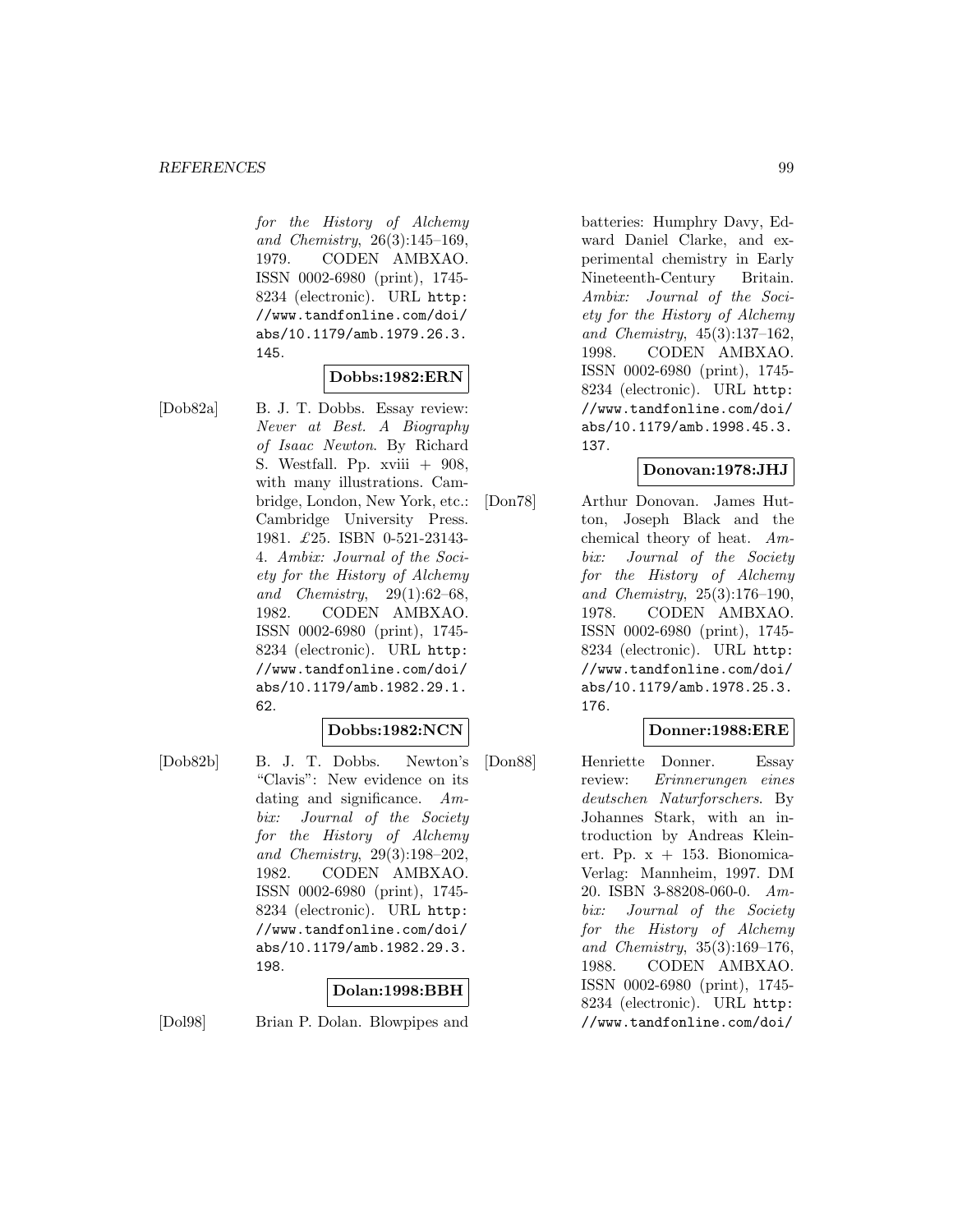abs/10.1179/amb.1988.35.3. 169.

### **Djerassi:2003:NDT**

[DP03] Carl Djerassi and David Pinner. Newton's Darkness: Two Dramatic Views. Imperial College Press, London, UK, 2003. ISBN 1-86094-389-6 (hardcover), 1- 86094-390-X (paperback). 184 pp. LCCN PS3554.J47 N49 2003.

## **Driggers:2016:UEM**

[Dri16] Edward Allen Driggers. Uroscopy [Dub61] in Early Modern Europe. Ambix: Journal of the Society for the History of Alchemy and Chemistry, 63(2):188–189, 2016. CODEN AMBXAO. ISSN 0002-6980 (print), 1745- 8234 (electronic). URL http: //www.tandfonline.com/doi/ full/10.1080/00026980.2016. 1227167.

## **daSilveira:2022:MPC**

[dS22] Fabiana Lopes da Silveira. In the melting pot: Cultural mixture and the presentation of alchemical knowledge in the Letter from Isis to Horus. Ambix: Journal of the Society for the History of Alchemy and Chemistry,  $69(1):49-64$ ,  $2022$ . CO-DEN AMBXAO. ISSN 0002- 6980 (print), 1745-8234 (electronic). URL http://www. tandfonline.com/doi/full/ 10.1080/00026980.2021.2023961.

### **Dean:1979:SPR**

[DU79] Philip A. W. Dean and Melvyn C. Usselman. The 'synthetic' palladium of Richard Chenevix: A verdict on the chemist and the chemistry. Ambix: Journal of the Society for the History of Alchemy and Chemistry, 26(2):100–115, 1979. CODEN AMBXAO. ISSN 0002-6980 (print), 1745- 8234 (electronic). URL http: //www.tandfonline.com/doi/ abs/10.1179/amb.1979.26.2. 100.

# **Dubs:1961:OA**

Homer H. Dubs. The origin of alchemy. Ambix: Journal of the Society for the History of Alchemy and Chemistry, 9(1):23–36, 1961. CODEN AMBXAO. ISSN 0002-6980 (print), 1745-8234 (electronic). URL http:/ /www.tandfonline.com/doi/ abs/10.1179/amb.1961.9.1. 23.

# **Ducheyne:2008:PSA**

[Duc08] Steffen Ducheyne. A preliminary study of the appropriation of Van Helmont's oeuvre in Britain in chymistry, medicine and natural philosophy. Ambix: Journal of the Society for the History of Alchemy and Chemistry, 55(2):122–135, 2008. CO-DEN AMBXAO. ISSN 0002- 6980 (print), 1745-8234 (electronic). URL http://www. tandfonline.com/doi/abs/ 10.1179/174582308X255479.

### **Duchacek:2014:R**

[Duc14] Suzanne Sutherland Duchacek. Reviews. Ambix: Journal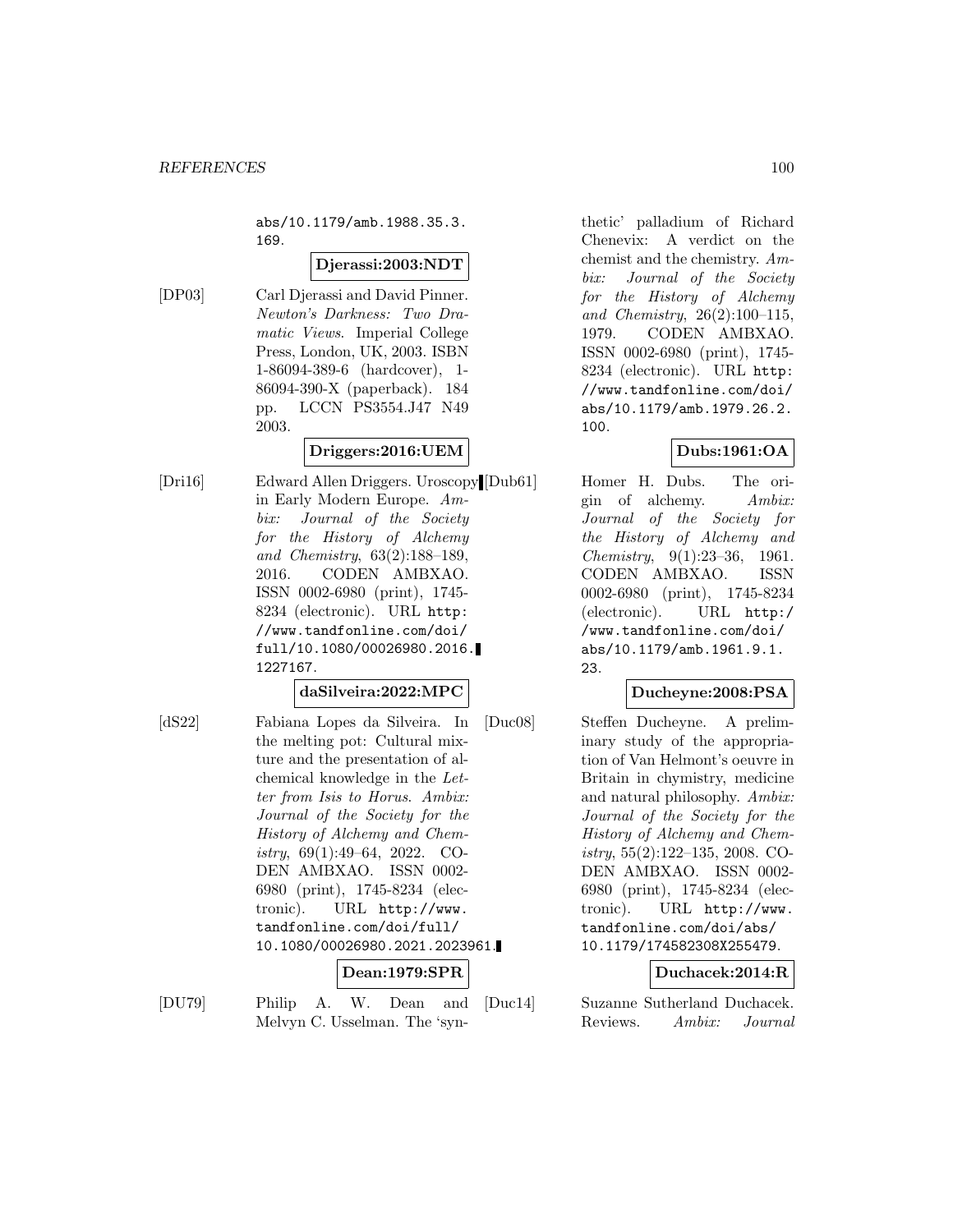#### *REFERENCES* 101

of the Society for the History of Alchemy and Chemistry,  $61(1):100-108$ ,  $2014$ . CODEN AMBXAO. ISSN 0002-6980 (print), 1745-8234 (electronic). URL http:/ /www.tandfonline.com/doi/ full/10.1179/0002698014Z. 00000000046.

## **Dufault:2015:TTG**

[Duf15] Olivier Dufault. Transmutation theory in the Greek alchemical corpus. Ambix: Journal of the Society for the History of Alchemy and Chemistry,  $62(3):215-244$ ,  $2015$ . CODEN AMBXAO. ISSN 0002-6980 (print), 1745-8234 (electronic). URL http:/ /www.tandfonline.com/doi/ full/10.1179/1745823415Y. 0000000003.

# **Dufault:2020:GAL**

[Duf20] Olivier Dufault. Greek alchemy from Late Antiquity to Early Modernity. Ambix: Journal of the Society for the History of Alchemy and Chemistry,  $67(1):104-106$ , 2020. CO-DEN AMBXAO. ISSN 0002- 6980 (print), 1745-8234 (electronic). URL http://www. tandfonline.com/doi/full/ 10.1080/00026980.2019.168712Luv48

### **Dunleavy:1965:CAT**

[Dun65] Gareth W. Dunleavy. The Chaucer Ascription in Trinity College, Dublin MS. D.2.8. Ambix: Journal of the Society for the History of Alchemy and Chemistry, 13(1):2–21, 1965.

CODEN AMBXAO. ISSN 0002-6980 (print), 1745-8234 (electronic). URL http:/ /www.tandfonline.com/doi/ abs/10.1179/amb.1965.13.1.  $\mathcal{P}$ 

# **Duncan:1970:FAT**

[Dun70] A. M. Duncan. The functions of affinity tables and Lavoisier's list of elements. Ambix: Journal of the Society for the History of Alchemy and Chemistry,  $17(1):28-42$ , 1970. CODEN AMBXAO. ISSN 0002-6980 (print), 1745- 8234 (electronic). URL http: //www.tandfonline.com/doi/ abs/10.1179/amb.1970.17.1. 28.

# **Duncan:1981:SLM**

[Dun81] A. M. Duncan. Styles of language and modes of chemical thought. Ambix: Journal of the Society for the History of Alchemy and Chemistry, 28(2):83–107, 1981. CO-DEN AMBXAO. ISSN 0002- 6980 (print), 1745-8234 (electronic). URL http://www. tandfonline.com/doi/abs/ 10.1179/amb.1981.28.2.83.

# **Duveen:1948:LTS**

Denis Duveen. Le Livre de la Très Sainte Trinité. Ambix: Journal of the Society for the History of Alchemy and Chemistry,  $3(1-2):26-32$ , 1948. CODEN AMBXAO. ISSN 0002-6980 (print), 1745- 8234 (electronic). URL http: //www.tandfonline.com/doi/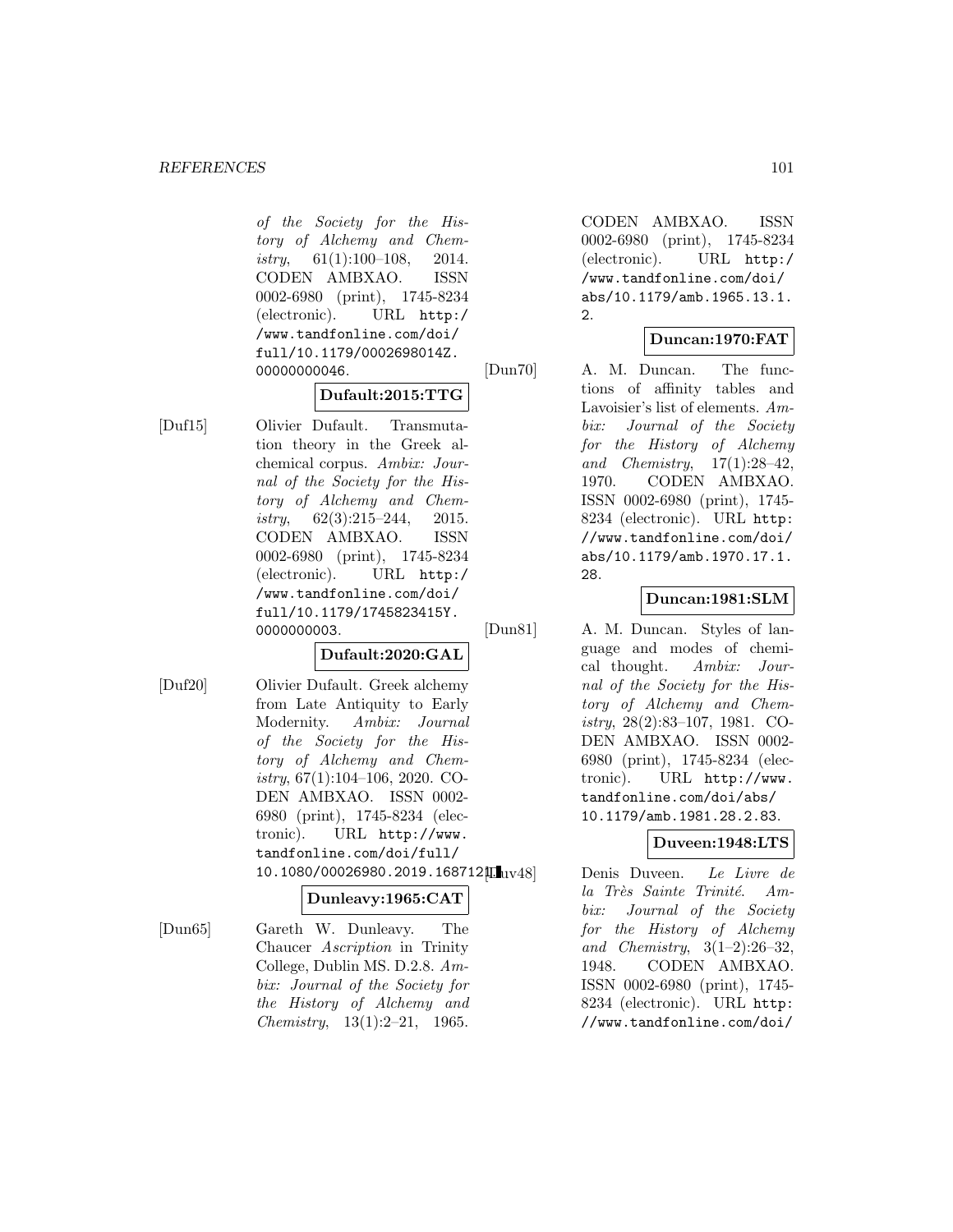abs/10.1179/amb.1948.3.1- 2.26.

# **Duveen:1996:O**

[Duv96] Denis Ian Duveen. Obituary. Ambix: Journal of the Society for the History of Alchemy and Chemistry, 43(1): 31, 1996. CODEN AMBXAO. ISSN 0002-6980 (print), 1745- 8234 (electronic). URL http: //www.tandfonline.com/doi/ abs/10.1179/amb.1996.43.1. 31.

# **deVries:2022:PAR**

[dV22] Lyke de Vries. Protecting academia and religion: Andreas Libavius's criticism of a general reformation. Ambix: Journal of the Society for the History of Alchemy and Chemistry, 69(1):34–48, 2022. CO-DEN AMBXAO. ISSN 0002- 6980 (print), 1745-8234 (electronic). URL http://www. tandfonline.com/doi/full/ 10.1080/00026980.2021.2023962.

# **Heathcote:1958:LE**

[dVH58] N. H. de V. Heathcote. Letters to the Editor. Ambix: Journal of the Society for the History of Alchemy and Chemistry, 6(3):155–156, 1958. CODEN AMBXAO. ISSN 0002-6980 (print), 1745- 8234 (electronic). URL http: //www.tandfonline.com/doi/ abs/10.1179/amb.1958.6.3. 155.

# **Dym:2008:AMM**

[Dym08] Warren Alexander Dym. Alchemy and mining: Metallogenesis and prospecting in early mining books. Ambix: Journal of the Society for the History of Alchemy and Chemistry, 55(3):232–254, 2008. CO-DEN AMBXAO. ISSN 0002- 6980 (print), 1745-8234 (electronic). URL http://www. tandfonline.com/doi/abs/ 10.1179/174582308X358105.

# **Eamon:1980:NLR**

[Eam80] William Eamon. New light on Robert Boyle and the discovery of colour indicators. Ambix: Journal of the Society for the History of Alchemy and Chemistry, 27(3):204–209, 1980. CODEN AMBXAO. ISSN 0002-6980 (print), 1745- 8234 (electronic). URL http: //www.tandfonline.com/doi/ abs/10.1179/amb.1980.27.3. 003.

### **Eamon:2021:PAL**

[Eam21] William Eamon. Paracelsus: an alchemical life. Ambix: Journal of the Society for the History of Alchemy and Chemistry, 68(2–3):321–323, 2021. CO-DEN AMBXAO. ISSN 0002- 6980 (print), 1745-8234 (electronic). URL http://www. tandfonline.com/doi/full/ 10.1080/00026980.2021.1874196.

### **Ebeling:2007:SHH**

[Ebe07] Florian Ebeling. The Secret History of Hermes Trismegis-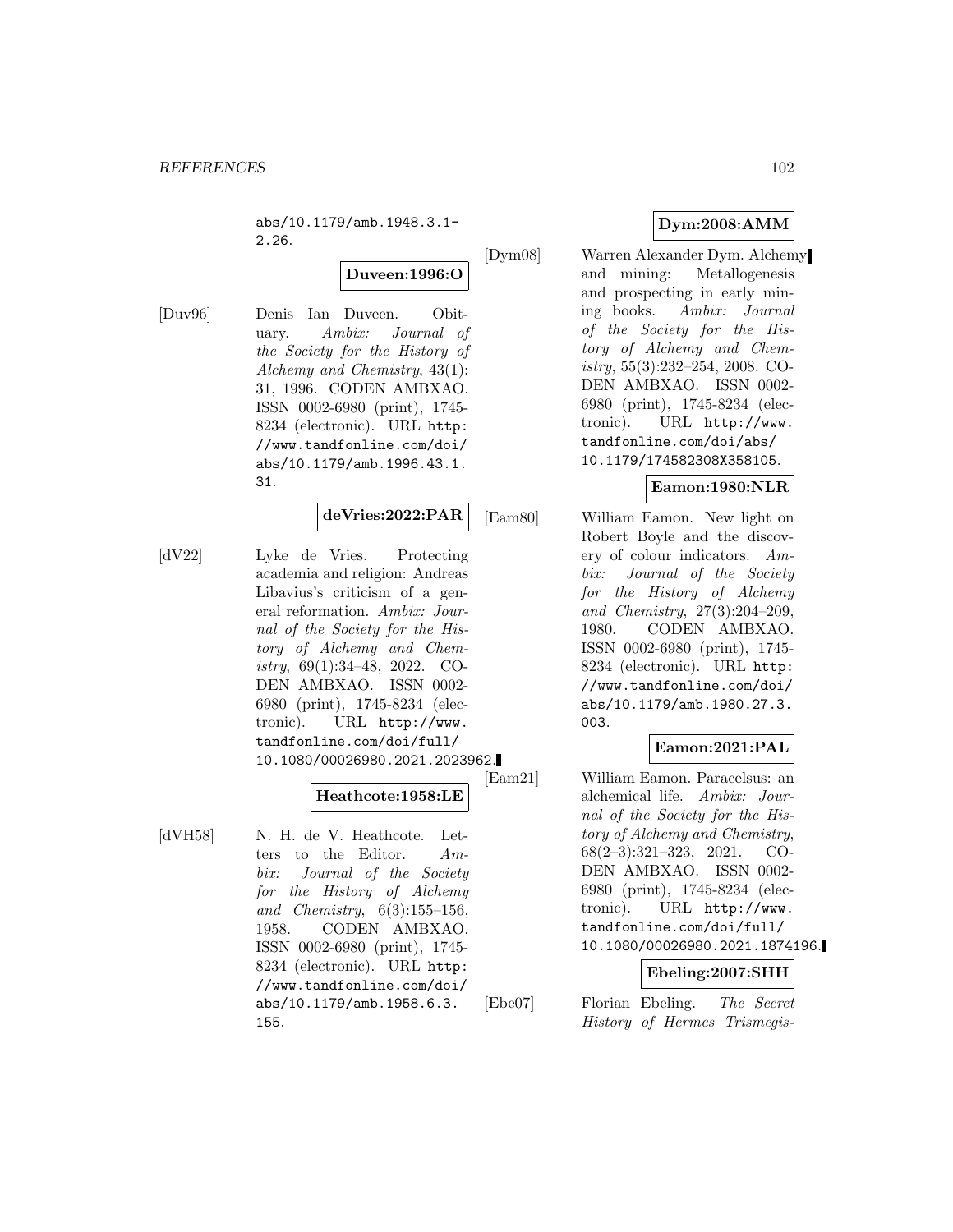tus: Hermeticism from Ancient to Modern Times. Cornell University Press, Ithaca, NY, USA, 2007. ISBN 0- 8014-4546-9 (hardcover). xiii + 158 pp. LCCN BF1589 .E2513 2007. URL http: //www.loc.gov/catdir/toc/ ecip076/2006101315.html.

# **Eddy:2001:DSR**

[Edd01] M. D. Eddy. The 'Doctrine of Salts' and Rev. John Walker's analysis of a Scottish spa  $(1749-1761)$ . Ambix: Journal of the Society for the History of Alchemy and Chemistry, 48(3):137–160, 2001. CODEN AMBXAO. ISSN 0002-6980 (print), 1745- 8234 (electronic). URL http: //www.tandfonline.com/doi/ abs/10.1179/amb.2001.48.3. 137.

# **Eddy:2008:DSC**

[Edd08] M. D. Eddy. The dark side of collecting — early modern chemistry, humanism and classification. Ambix: Journal of the Society for the History of Alchemy and Chemistry, 55(3):283–292, 2008. CO-DEN AMBXAO. ISSN 0002- 6980 (print), 1745-8234 (electronic). URL http://www. tandfonline.com/doi/abs/ 10.1179/174582308X358132.

### **Ede:1993:WTT**

[Ede93] Andrew Ede. When is a tool not a tool? Understanding the role of laboratory equipment in the early colloidal chemistry laboratory. Ambix: Journal of the Society for the History of Alchemy and Chemistry,  $40(1):11-24$ , 1993. CODEN AMBXAO. ISSN 0002-6980 (print), 1745- 8234 (electronic). URL http: //www.tandfonline.com/doi/ abs/10.1179/amb.1993.40.1. 11.

# **Ede:1996:CQU**

[Ede96] Andrew Ede. Colloids and quantification: The ultracentrifuge and its transformation of colloid chemistry. Ambix: Journal of the Society for the History of Alchemy and Chemistry, 43(1):32–45, 1996. CODEN AMBXAO. ISSN 0002-6980 (print), 1745- 8234 (electronic). URL http: //www.tandfonline.com/doi/ abs/10.1179/amb.1996.43.1. 32.

# **Edmondson:2019:CC**

[Edm19] Hattie Lloyd Edmondson. Chivalrous chemistry. Ambix: Journal of the Society for the History of Alchemy and Chemistry,  $66(2-3):103-120$ ,  $2019$ . CODEN AMBXAO. ISSN 0002-6980 (print), 1745-8234 (electronic). URL http://www. tandfonline.com/doi/full/ 10.1080/00026980.2019.1616931.

**Elina:2011:PIP**

[Eli11] Olga Y. Elina. Private initiatives, public support, and war practices: Development of fertilisers in Russia. Ambix: Journal of the Society for the His-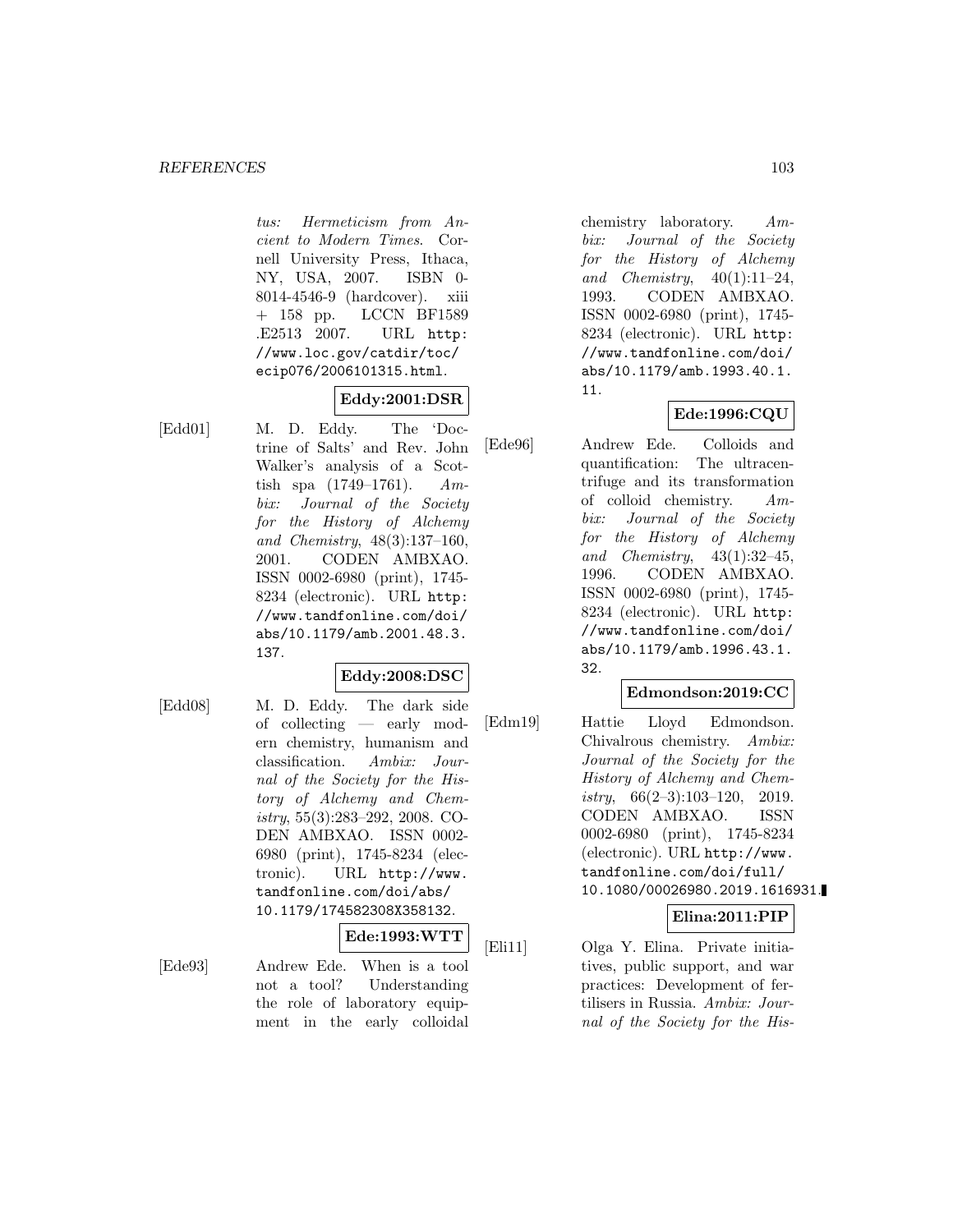#### *REFERENCES* 104

tory of Alchemy and Chemistry, 58(1):29–61, 2011. CO-DEN AMBXAO. ISSN 0002- 6980 (print), 1745-8234 (electronic). URL http://www. tandfonline.com/doi/abs/ 10.1179/174582311X12947034675479.

### **Elliott:2022:CCN**

[Ell22] George D. Elliott. Chemistry in 17th-Century New England. Ambix: Journal of the Society for the History of Alchemy and Chemistry, 69(1):91–92, 2022. CODEN AMBXAO. ISSN 0002-6980 (print), 1745-8234 (electronic). URL http://www. tandfonline.com/doi/full/ 10.1080/00026980.2021.1969768.

## **Farrar:1971:SEV**

- 
- [Far71] W. V. Farrar. Some early ventures in the fixation of atmospheric nitrogen. Ambix: Journal of the Society for the History of Alchemy and Chemistry, 18(2):123–138, 1971. CODEN AMBXAO. ISSN 0002-6980 (print), 1745- 8234 (electronic). URL http: //www.tandfonline.com/doi/ abs/10.1179/amb.1971.18.2. 123.

# **Farrar:1975:ESC**

[Far75] W. V. Farrar. Examination of some compounds isolated from madder, 1845–1855. Ambix: Journal of the Society for the History of Alchemy and Chemistry, 22(2):151–153, 1975. CODEN AMBXAO. ISSN 0002-6980 (print), 1745- 8234 (electronic). URL http:

//www.tandfonline.com/doi/ abs/10.1179/amb.1975.22.2. 151.

## **Farrar:1979:R**

Kathleen R. Farrar. Reviews. Ambix: Journal of the Society for the History of Alchemy and Chemistry, 26(1):74–80, 1979. CODEN AMBXAO. ISSN 0002-6980 (print), 1745- 8234 (electronic). URL http: //www.tandfonline.com/doi/ abs/10.1179/amb.1979.26.1. 74.

## **Farkas:1989:PHT**

Adalbert Farkas, Dr. Phil. Nat., Dr. Ing. Paul Harteck: the triumphant decade 1925–1934. Ambix: Journal of the Society for the History of Alchemy and Chemistry, 36(2):91–102, 1989. CODEN AMBXAO. ISSN 0002-6980 (print), 1745- 8234 (electronic). URL http: //www.tandfonline.com/doi/ abs/10.1179/amb.1989.36.2. 91.

## **Fara:2020:ALD**

[Far20] Patricia Fara. American lucifers: The dark history of artificial light. Ambix: Journal of the Society for the History of Alchemy and Chemistry, 67(2):200–202, 2020. CO-DEN AMBXAO. ISSN 0002- 6980 (print), 1745-8234 (electronic). URL http://www. tandfonline.com/doi/full/ 10.1080/00026980.2019.1689615.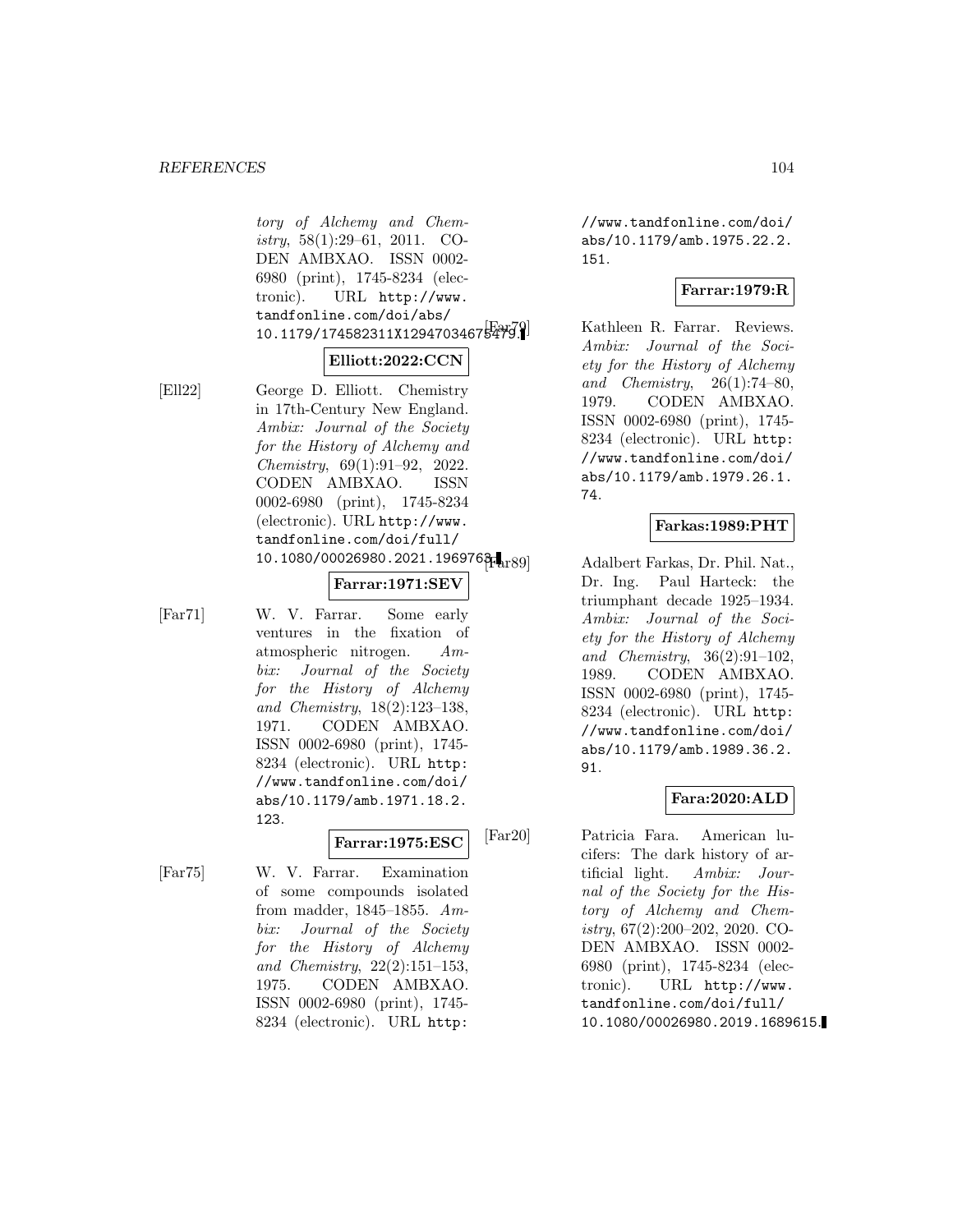# **Fauque:2011:FCI**

[Fau11] Danielle M. E. Fauque. French chemists and the international reorganisation of chemistry after World War I. Ambix: Journal of the Society for the History of Alchemy and Chemistry, 58(2):116–135, 2011. CO-DEN AMBXAO. ISSN 0002- 6980 (print), 1745-8234 (electronic). URL http://www. tandfonline.com/doi/abs/ 10.1179/174582311X13008456751071.

## **Fontani:2015:LEP**

[FCO15] Marco Fontani, Mariagrazia Costa, and Mary Virginia Orna. The Lost Elements: the Periodic Table's Shadow Side. Oxford University Press, Walton Street, Oxford OX2 6DP, UK, 2015. ISBN 0-19-938334-0.  $xxxxvi + 531$  pp. LCCN QD467 .F66 2015.

# **Ferrario:2009:ADT**

[Fer09] Gabriele Ferrario. An Arabic dictionary of technical alchemical terms: MS Sprenger 1908 of the Staatsbibliothek zu Berlin (fols.  $3r-6r$ ). Ambix: Journal of the Society for the History of Alchemy and Chemistry,  $56(1):36-48$ ,  $2009$ . CO-DEN AMBXAO. ISSN 0002- 6980 (print), 1745-8234 (electronic). URL http://www. tandfonline.com/doi/abs/ 10.1179/174582309X405219.

### **Ferrario:2016:AAM**

- 
- [Fer16] Gabriele Ferrario. Art and alchemy: The mystery of trans-

formation. Ambix: Journal of the Society for the History of Alchemy and Chemistry, 63(1):71–72, 2016. CO-DEN AMBXAO. ISSN 0002- 6980 (print), 1745-8234 (electronic). URL http://www. tandfonline.com/doi/full/ 10.1080/00026980.2016.1201297.

#### **Ferrario:2017:MAA**

[Fer17] Gabriele Ferrario. La messe alchimique attribuée à Melchior de Sibiu. (French) [The alchemical mass attributed to Melchior de Sibiu]. Ambix: Journal of the Society for the History of Alchemy and Chemistry, 64(1):99–100, 2017. CO-DEN AMBXAO. ISSN 0002- 6980 (print), 1745-8234 (electronic). URL http://www. tandfonline.com/doi/full/ 10.1080/00026980.2017.1310425.

### **Farrar:1973:HMP**

[FFS73] W. V. Farrar, Kathleen R. Farrar, and E. L. Scottt. The Henrys of Manchester. Part I: Thomas Henry (1734–1816). Ambix: Journal of the Society for the History of Alchemy and Chemistry, 20(3):183–208, 1973. CODEN AMBXAO. ISSN 0002-6980 (print), 1745- 8234 (electronic). URL http: //www.tandfonline.com/doi/ abs/10.1179/amb.1973.20.3. 183.

### **Farrar:1974:HMPa**

[FFS74a] W. V. Farrar, Kathleen R. Farrar, and E. L. Scott. The Henrys of Manchester: Part 2.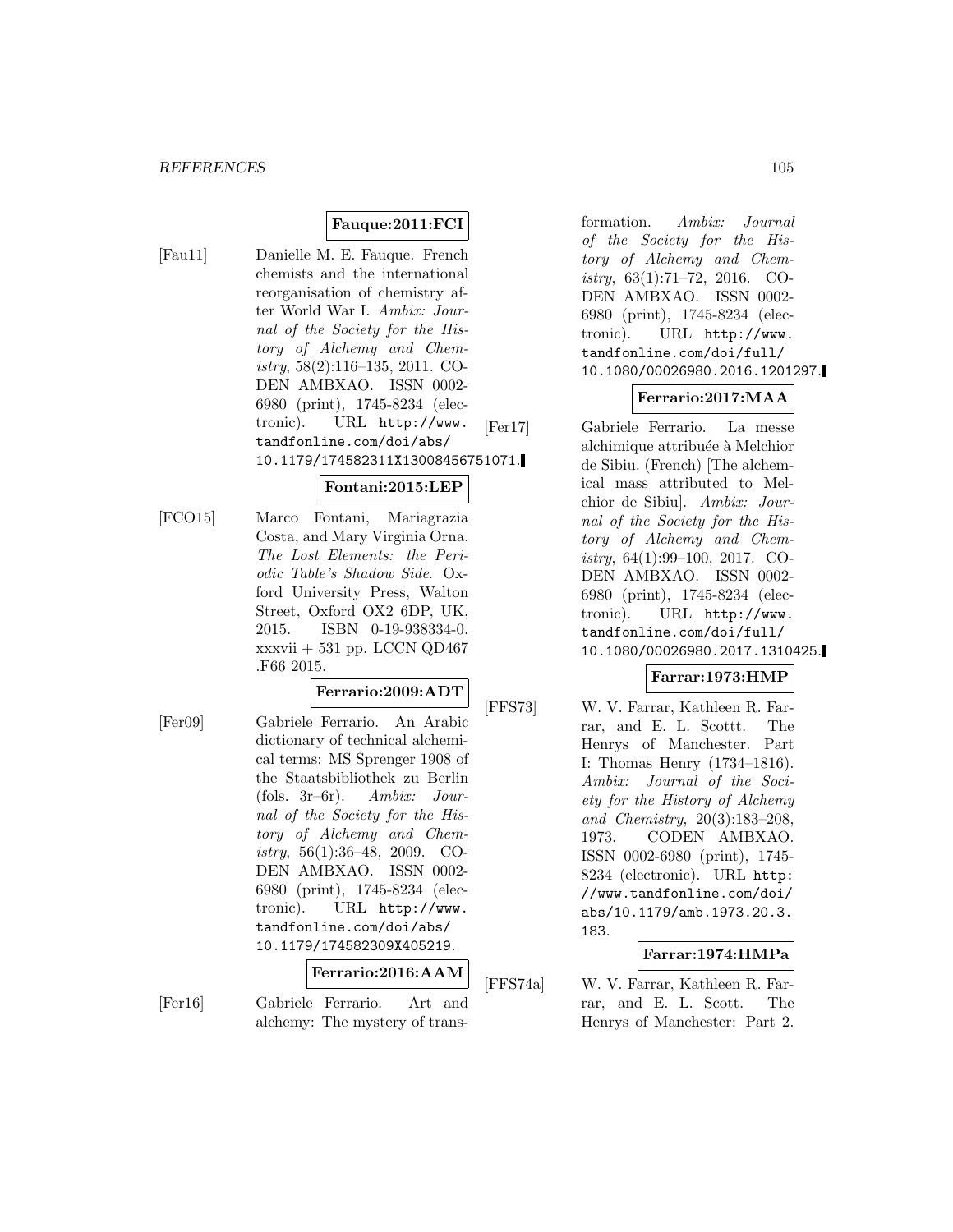Thomas Henry's sons: Thomas, Peter and William. Ambix: Journal of the Society for the History of Alchemy and Chemistry,  $21(2-3):179-207$ , 1974. CODEN AMBXAO. ISSN 0002-6980 (print), 1745-8234 (electronic). URL http://www. tandfonline.com/doi/abs/ 10.1179/000269874790223605.

## **Farrar:1974:HMPb**

[FFS74b] W. V. Farrar, Kathleen R. Farrar, and E. L. Scott. The Henrys of Manchester: Part 3. William Henry and John Dalton. Ambix: Journal of the Society for the History of Alchemy and Chemistry, 21  $(2-3):208-246$ , 1974. CO-DEN AMBXAO. ISSN 0002- 6980 (print), 1745-8234 (electronic). URL http://www. tandfonline.com/doi/abs/ 10.1179/000269874790223588.

# **Farrar:1975:HMP**

[FFS75] W. V. Farrar, Kathleen R. Farrar, and E. L. Scott. The Henrys of Manchester. Part 4: William Henry: Hydrocarbons and the gas industry: Minor chemical papers. Ambix: Journal of the Society for the History of Alchemy and Chemistry, 22(3):186–204, 1975. CODEN AMBXAO. ISSN 0002-6980 (print), 1745- 8234 (electronic). URL http: //www.tandfonline.com/doi/ abs/10.1179/amb.1975.22.3. 186.

# **Farrar:1976:HMP**

[FFS76] W. V. Farrar, Kathleen R. Farrar, and E. L. Scott. The Henrys of Manchester: Part 5: William Henry: Contagion and cholera; the textbook. Ambix: Journal of the Society for the History of Alchemy and Chemistry, 23(1):27–52, 1976. CO-DEN AMBXAO. ISSN 0002- 6980 (print), 1745-8234 (electronic). URL http://www. tandfonline.com/doi/abs/ 10.1179/000269876790223559.

# **Farrar:1977:HMP**

[FFS77] W. V. Farrar, Kathleen R. Farrar, and E. L. Scott. The Henrys of Manchester. Part 6. William Charles Henry: The magnesia factory. Ambix: Journal of the Society for the History of Alchemy and Chemistry, 24(1):1–26, 1977. CODEN AMBXAO. ISSN 0002-6980 (print), 1745-8234 (electronic). URL http:/ /www.tandfonline.com/doi/ abs/10.1179/amb.1977.24.1. 1.

# **Forrester:2005:JFH**

[FH05] J. M. (John M.) Forrester and John Henry. Jean Fernel's "On the hidden causes of things": forms, souls, and occult diseases in Renaissance medicine, volume 6 of Medieval and early modern science. Brill, Leiden, The Netherlands, 2005. ISBN 90-04-14128-6 (hardcover).  $x +$ 779 pp. LCCN R128.6 .F38 2005.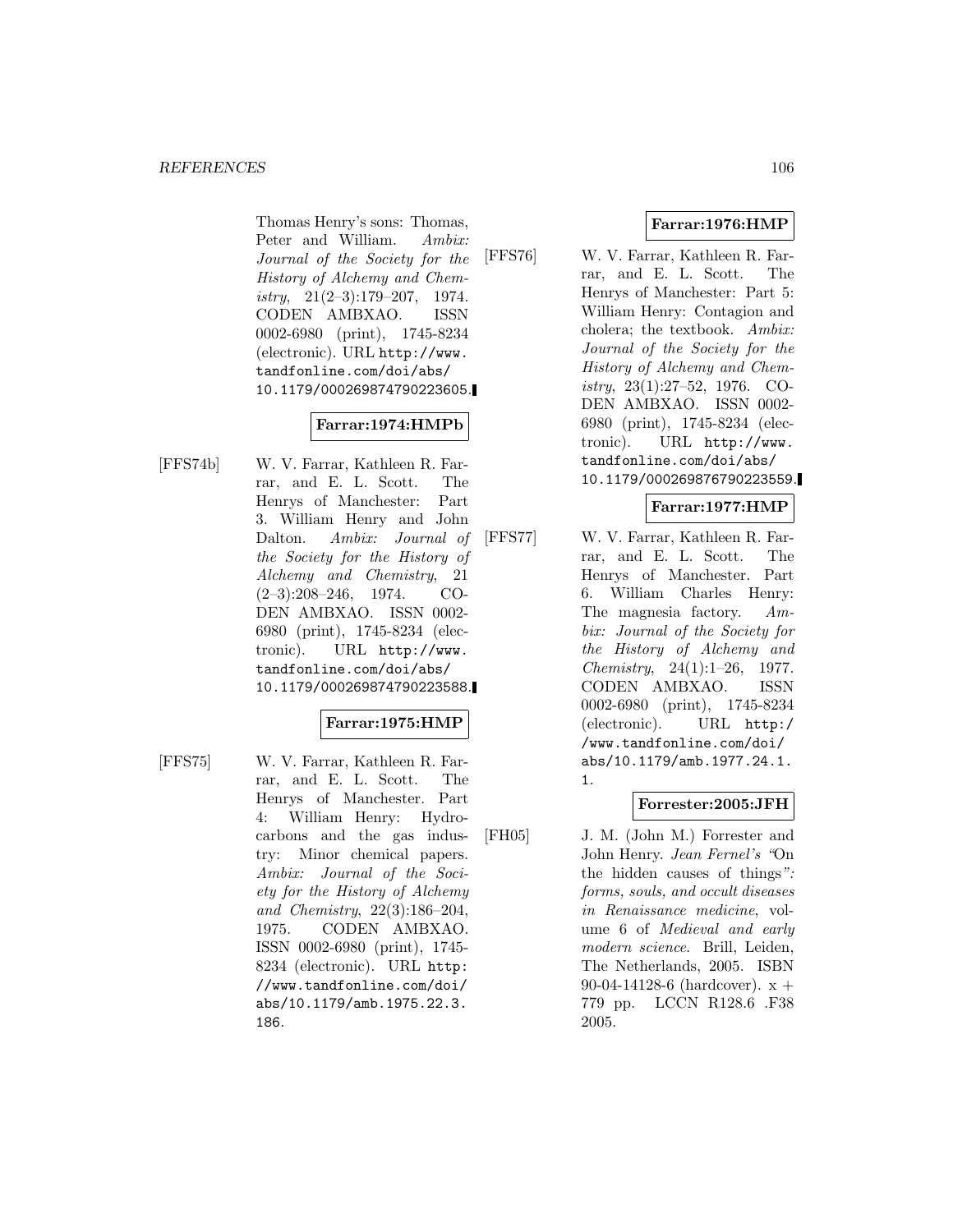## **Fichman:1971:FSC**

[Fic71] Martin Fichman. French Stahlism and chemical studies of air, 1750–1770. Ambix: Journal of the Society for the History of Alchemy and Chemistry, 18(2):94–122, 1971. CODEN AMBXAO. ISSN 0002-6980 (print), 1745- 8234 (electronic). URL http: //www.tandfonline.com/doi/ abs/10.1179/amb.1971.18.2. 94.

# **Figurovski:1965:APA**

[Fig65] N. A. Figurovski. The alchemist and physician Arthur Dee (Artemii Ivanovich Dii): an episode in the history of chemistry and medicine in Russia. Ambix: Journal of the Society for the History of Alchemy and Chemistry, 13(1):35–51, 1965. CODEN AMBXAO. ISSN 0002-6980 (print), 1745- 8234 (electronic). URL http: //www.tandfonline.com/doi/ abs/10.1179/amb.1965.13.1. 35.

# **Figala:1973:LEP**

[Fig73] Karin Figala. Letter to the Editor project for cataloguing alchemical manuscripts in German-speaking areas. Ambix: Journal of the Society for the History of Alchemy and Chemistry, 20(3):245–246, 1973. CODEN AMBXAO. ISSN 0002-6980 (print), 1745- 8234 (electronic). URL http: //www.tandfonline.com/doi/

## abs/10.1179/amb.1973.20.3. 245.

## **Filgueiras:1992:MPS**

[Fil92] Carlos A. L. Filgueiras. The mishaps of peripheral science: The life and work of Manoel Joaquim Henriques De Paiva, Luso–Brazilian chemist and physician of the late Eighteenth Century. Ambix: Journal of the Society for the History of Alchemy and Chemistry, 39(2):75–90, 1992. CODEN AMBXAO. ISSN 0002-6980 (print), 1745- 8234 (electronic). URL http: //www.tandfonline.com/doi/ abs/10.1179/amb.1992.39.2. 75.

### **Finlay:1991:RAC**

[Fin91] Mark R. Finlay. The rehabilitation of an agricultural chemist: Justus Von Liebig and the Seventh Edition. Ambix: Journal of the Society for the History of Alchemy and Chemistry, 38(3):155–167, 1991. CODEN AMBXAO. ISSN 0002-6980 (print), 1745- 8234 (electronic). URL http: //www.tandfonline.com/doi/ abs/10.1179/amb.1991.38.3. 155.

### **Fisher:1973:OCBa**

[Fis73a] N. W. Fisher. Organic classification before Kekulé.  $Am$ bix: Journal of the Society for the History of Alchemy and Chemistry, 20(2):106–131, 1973. CODEN AMBXAO. ISSN 0002-6980 (print), 1745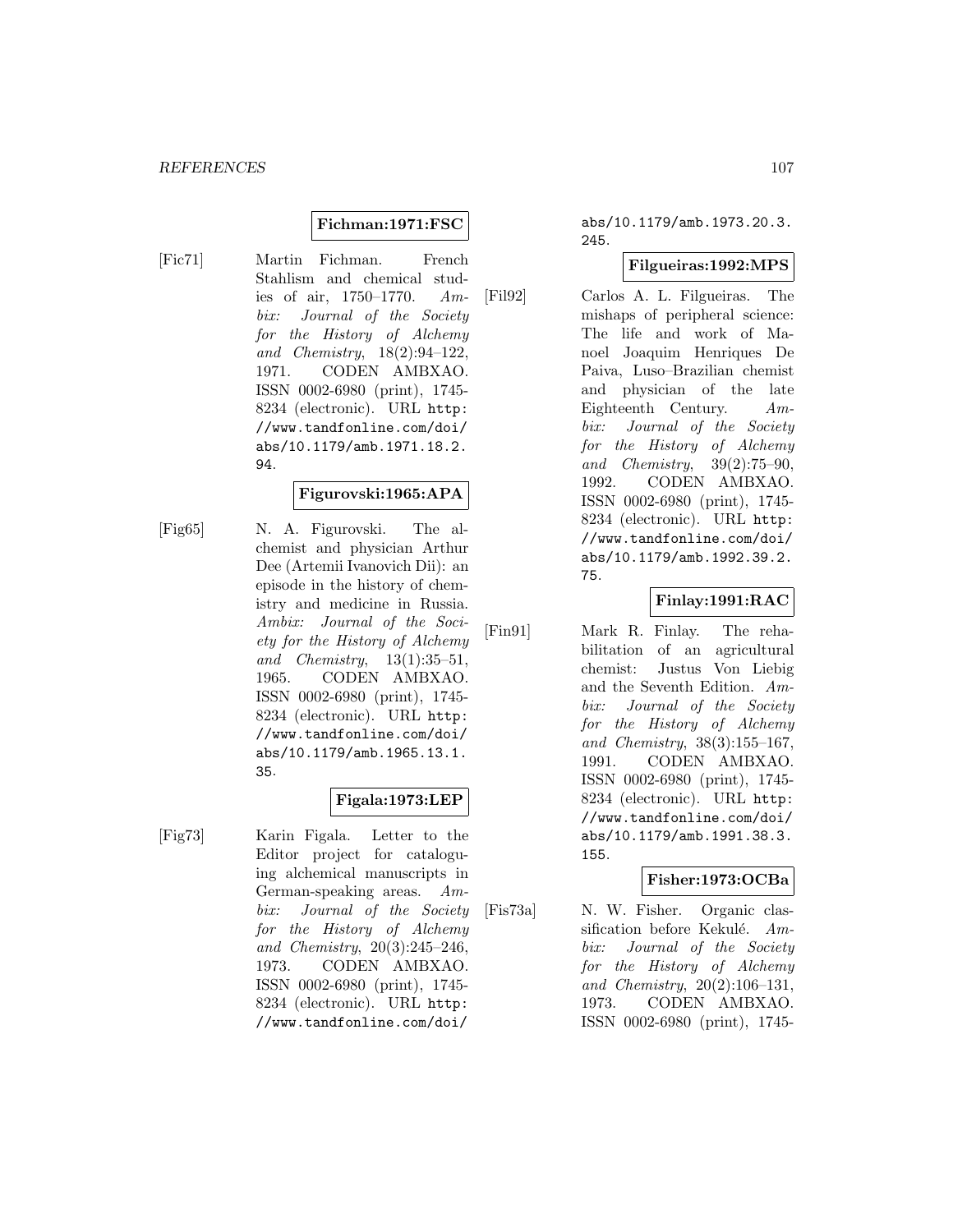8234 (electronic). URL http: //www.tandfonline.com/doi/ abs/10.1179/amb.1973.20.2. 106.

### **Fisher:1973:OCBb**

[Fis73b] N. W. Fisher. Organic classification before Kekulé: Part II. Ambix: Journal of the Society for the History of Alchemy and Chemistry, 20(3):209–233, 1973. CODEN AMBXAO. ISSN 0002-6980 (print), 1745- 8234 (electronic). URL http: //www.tandfonline.com/doi/ abs/10.1179/amb.1973.20.3. 209.

## **Fisher:1974:KOC**

[Fis74] N. W. Fisher. Kekulé and organic classification. Ambix: Journal of the Society for the History of Alchemy and Chemistry,  $21(1):29-52$ , 1974. CODEN AMBXAO. ISSN 0002-6980 (print), 1745- 8234 (electronic). URL http: //www.tandfonline.com/doi/ abs/10.1179/amb.1974.21.1. 29.

### **Fisher:1996:WOI**

[Fis96] Susie Fisher. William Odling: 'interpreter and liaison-officer' advocate of a new system of chemistry. Ambix: Journal of the Society for the History of Alchemy and Chemistry, 43(3):146–163, 1996. CODEN AMBXAO. ISSN 0002-6980 (print), 1745-8234 (electronic). URL http:/ /www.tandfonline.com/doi/

abs/10.1179/amb.1996.43.3. 146.

## **Fisher:2018:RHT**

[Fis18] Amy Fisher. Robert Hare's theory of Galvanism: a study of heat and electricity in early nineteenth-century American chemistry. Ambix: Journal of the Society for the History of Alchemy and Chemistry, 65(2): 169–189, 2018. CODEN AM-BXAO. ISSN 0002-6980 (print), 1745-8234 (electronic).

## **Frercks:2007:ITC**

[FM07] Jan Frercks and Michael Markert. The invention of Theoretische Chemie: Forms and uses of German chemistry textbooks, 1775–1820. Ambix: Journal of the Society for the History of Alchemy and Chemistry, 54(2):146–171, 2007. CO-DEN AMBXAO. ISSN 0002- 6980 (print), 1745-8234 (electronic). URL http://www. tandfonline.com/doi/abs/ 10.1179/174582307X212378.

# **Forbes:1938:PBA**

[For38] R. J. Forbes. Petroleum and bitumen in antiquity.  $Am$ bix: Journal of the Society for the History of Alchemy and Chemistry, 2(2):68–92, 1938. CODEN AMBXAO. ISSN 0002-6980 (print), 1745-8234 (electronic). URL http:/ /www.tandfonline.com/doi/ abs/10.1179/amb.1938.2.2. 68.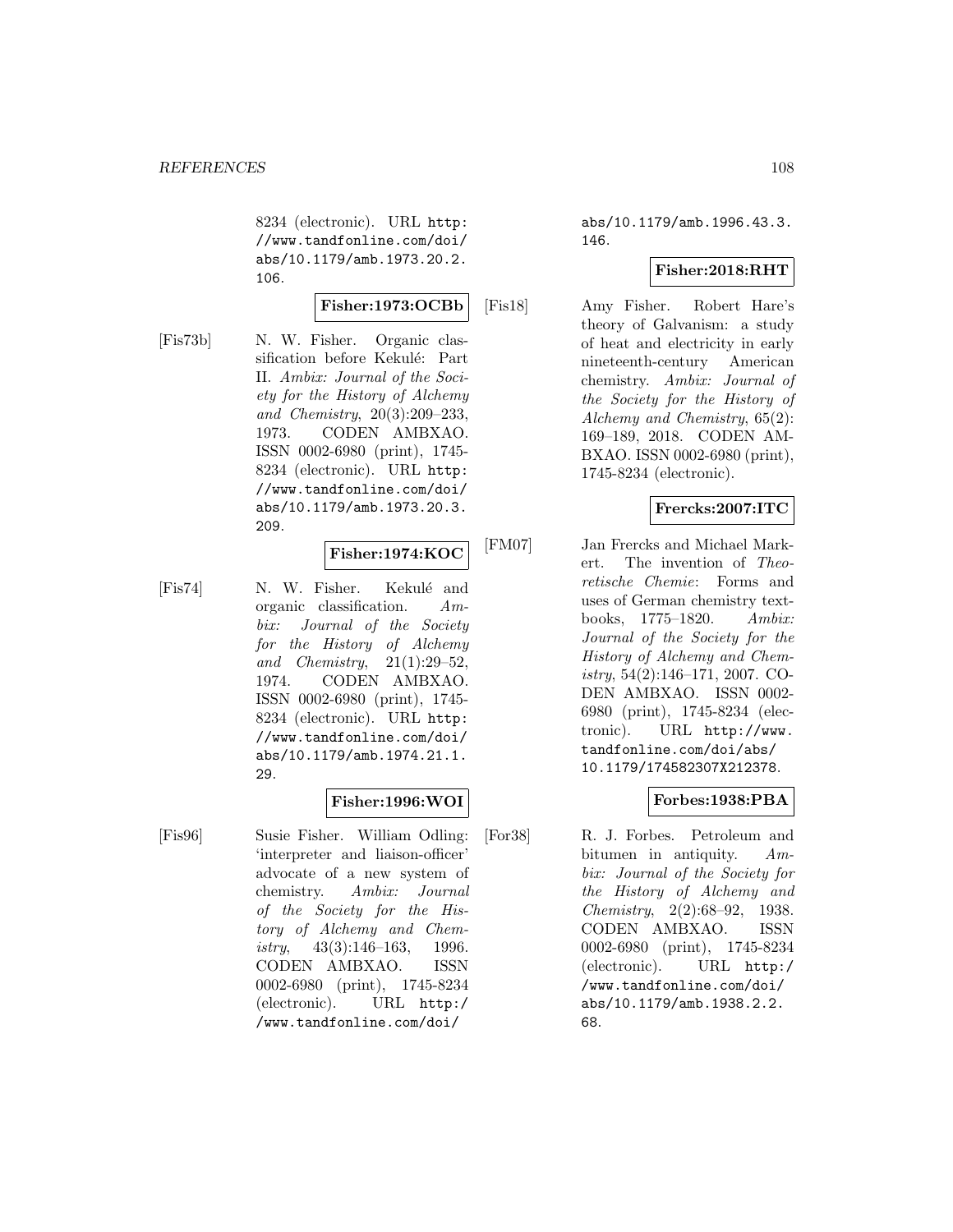#### **Forshaw:2005:EAR**

[For05] Peter J. Forshaw. The early alchemical reception of John Dee's Monas Hieroglyphica. Ambix: Journal of the Society for the History of Alchemy and Chemistry, 52(3):247–269, 2005. CO-DEN AMBXAO. ISSN 0002- 6980 (print), 1745-8234 (electronic). URL http://www. tandfonline.com/doi/abs/ 10.1179/000269805X77772.

# **Fors:2008:STS**

[For08] Hjalmar Fors. Stepping through science's door: C. W. Scheele, from pharmacist's apprentice to man of science. Ambix: Journal of the Society for the History of Alchemy and Chemistry, 55(1):29–49, 2008. CO-DEN AMBXAO. ISSN 0002- 6980 (print), 1745-8234 (electronic). URL http://www. tandfonline.com/doi/abs/ 10.1179/174582308X255398.

#### **Forshaw:2013:CCC**

[For13] Peter J. Forshaw. Cabala Chymica or Chemia Cabalistica — early modern alchemists and Cabala. Ambix: Journal of the Society for the History of Alchemy and Chemistry, 60(4):361–389, 2013. CODEN AMBXAO. ISSN 0002-6980 (print), 1745- 8234 (electronic). URL http: //www.tandfonline.com/doi/ full/10.1179/0002698013Z. 00000000039.

## **Forshaw:2017:HFC**

[For17] Peter J. Forshaw. The hermetic frontispiece: Contextualising John Dee's hieroglyphic monad. Ambix: Journal of the Society for the History of Alchemy and Chemistry, 64(2):115–139, 2017. CO-DEN AMBXAO. ISSN 0002- 6980 (print), 1745-8234 (electronic). URL http://www. tandfonline.com/doi/full/ 10.1080/00026980.2017.1353247.

## **Fors:2021:RRR**

[For21] Hjalmar Fors. Reconstruction, replication and re-enactment in the humanities and social sciences. Ambix: Journal of the Society for the History of Alchemy and Chemistry, 68(4):453–454, 2021. CO-DEN AMBXAO. ISSN 0002- 6980 (print), 1745-8234 (electronic). URL http://www. tandfonline.com/doi/full/ 10.1080/00026980.2021.1927365.

## **Fors:2016:LLB**

[FPS16] Hjalmar Fors, Lawrence M. Principe, and H. Otto Sibum. From the library to the laboratory and back again: Experiment as a tool for historians of science. Ambix: Journal of the Society for the History of Alchemy and Chemistry, 63(2):85–97, 2016. CO-DEN AMBXAO. ISSN 0002- 6980 (print), 1745-8234 (electronic). URL http://www. tandfonline.com/doi/full/ 10.1080/00026980.2016.1213009.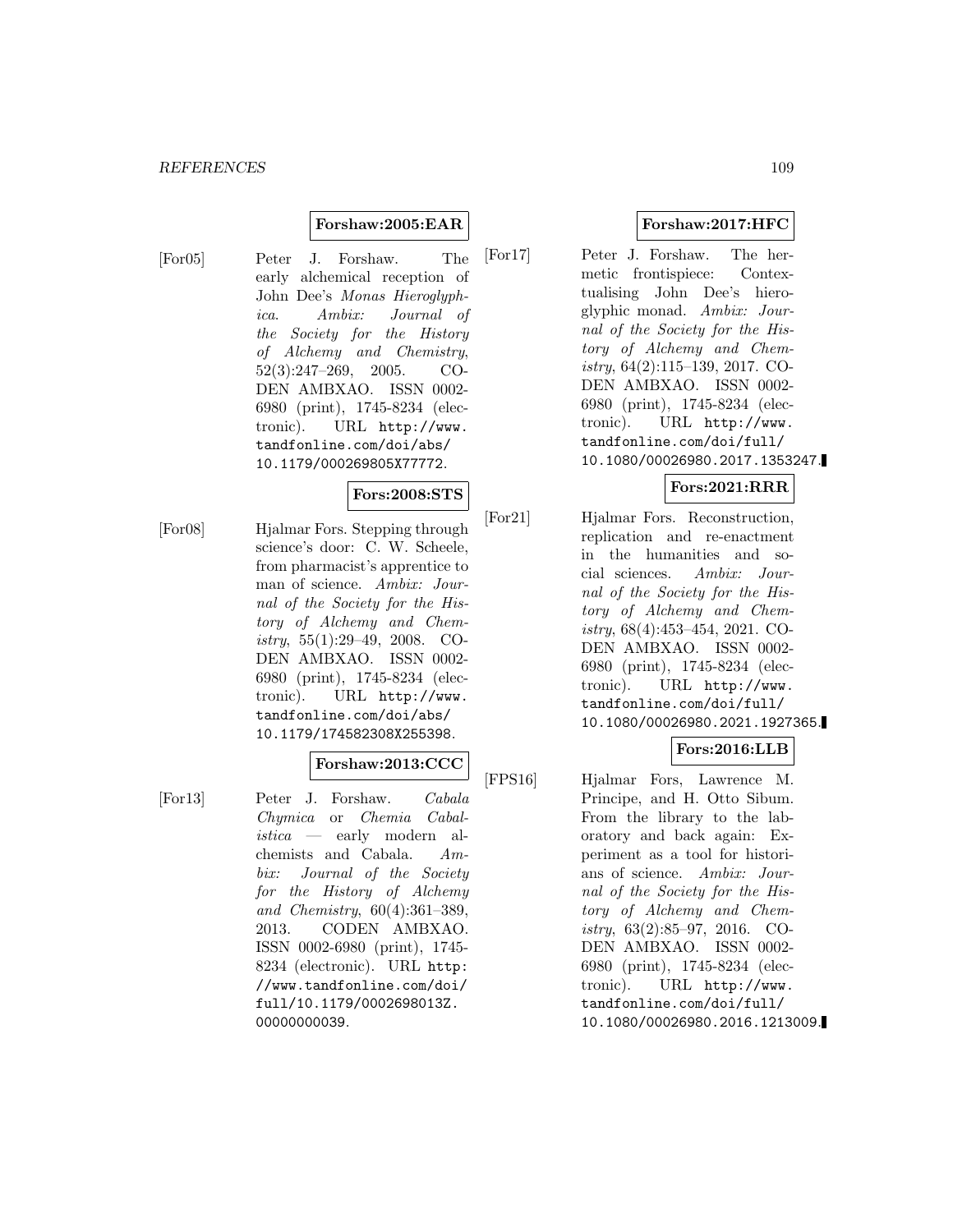#### **Franckowiak:2011:MCE**

[Fra11] Rémi Franckowiak. Mechanical and chemical explanations in du clos' chemistry. Ambix: Journal of the Society for the History of Alchemy and Chemistry, 58(1):13–28, 2011. CO-DEN AMBXAO. ISSN 0002- 6980 (print), 1745-8234 (electronic). URL http://www. tandfonline.com/doi/abs/ 10.1179/174582311X12947034675550.

#### **Franckowiak:2017:FVC**

[Fra17] Rémi Franckowiak. Le fixe et le volatil. Chimie et alchimie, de Paracelse à Lavoisier. (French) [The fixed and the volatile. Chemistry and alchemy, from Paracelsus to Lavoisier]. Ambix: Journal of the Society for the History of Alchemy and Chemistry, 64(2):191–192, 2017. CO-DEN AMBXAO. ISSN 0002- 6980 (print), 1745-8234 (electronic). URL http://www. tandfonline.com/doi/full/ 10.1080/00026980.2017.1346952.

#### **Frercks:2010:DFF**

[Fre10] Jan Frercks. Demonstrating the facticity of facts: University lectures and chemistry as a science in Germany around 1800. Ambix: Journal of the Society for the History of Alchemy and Chemistry, 57(1):64–83, 2010. CODEN AMBXAO. ISSN 0002-6980 (print), 1745-8234 (electronic). URL http://www. tandfonline.com/doi/abs/ 10.1179/174582310X12629173850005.

## **Frick:1959:ROM**

[Fri59] Karl Frick. The rediscovered original MS. "Hehrenrettung Der Alchymie" of the Tübingen alchemist Johann Conrad Creiling (1673–1752). Ambix: Journal of the Society for the History of Alchemy and Chemistry, 7(3):164–167, 1959. CODEN AMBXAO. ISSN 0002-6980 (print), 1745- 8234 (electronic). URL http: //www.tandfonline.com/doi/ abs/10.1179/amb.1959.7.3. 164.

## **Frietsch:2021:AEM**

[Fri21a] Ute Frietsch. Alchemy and the early modern university: an introduction. Ambix: Journal of the Society for the History of Alchemy and Chemistry, 68(2–3):119–134, 2021. CO-DEN AMBXAO. ISSN 0002- 6980 (print), 1745-8234 (electronic). URL http://www. tandfonline.com/doi/full/ 10.1080/00026980.2021.1936800.

## **Frietsch:2021:MUF**

[Fri21b] Ute Frietsch. Making university fields for chymistry: a case study of Helmstedt University. Ambix: Journal of the Society for the History of Alchemy and Chemistry, 68 (2–3):273–301, 2021. CO-DEN AMBXAO. ISSN 0002- 6980 (print), 1745-8234 (electronic). URL http://www. tandfonline.com/doi/full/ 10.1080/00026980.2021.1922018.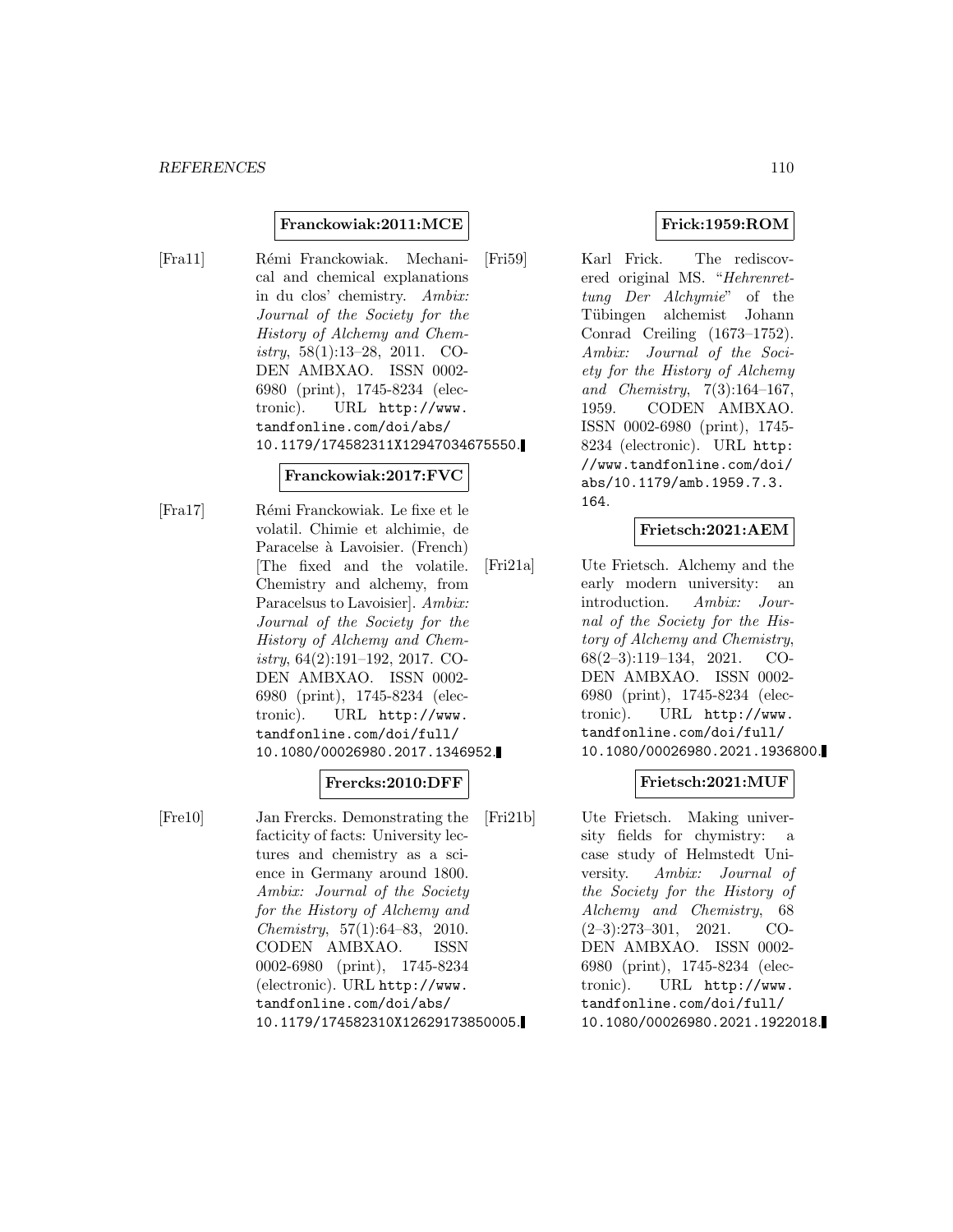## **Fuck:1951:ALA**

[Füc51] J. W. Fück. The Arabic literature on alchemy according to an-Nadim (A.D. 987). Ambix: Journal of the Society for the History of Alchemy and Chemistry, 4(3–4):81–144, 1951. CODEN AMBXAO. ISSN 0002-6980 (print), 1745- 8234 (electronic). URL http: //www.tandfonline.com/doi/ abs/10.1179/amb.1951.4.3- 4.81.

#### **Fullmer:1975:DPI**

[Ful75] Juke Z. Fullmer. Davy's priority in the iodine dispute: Further documentary evidence. Ambix: Journal of the Society for the History of Alchemy and Chemistry, 22(1):39–51, 1975. CODEN AMBXAO. ISSN 0002-6980 (print), 1745- 8234 (electronic). URL http: //www.tandfonline.com/doi/ abs/10.1179/amb.1975.22.1. 39.

# **Fulford:2019:DTH**

[Ful19] Tim Fulford. Davy takes to the hills: Dialogic enquiry and the aesthetics of the prospect view. Ambix: Journal of the Society for the History of Alchemy and Chemistry, 66 (2–3):158–180, 2019. CO-DEN AMBXAO. ISSN 0002- 6980 (print), 1745-8234 (electronic). URL http://www. tandfonline.com/doi/full/ 10.1080/00026980.2019.1616946.

## **Furukawa:2021:EHC**

[Fur21] Yasu Furukawa. Exploring the history of chemistry in Japan. Ambix: Journal of the Society for the History of Alchemy and Chemistry, 68  $(2-3):302-317$ ,  $2021$ . CO-DEN AMBXAO. ISSN 0002- 6980 (print), 1745-8234 (electronic). URL http://www. tandfonline.com/doi/full/ 10.1080/00026980.2021.1930675.

## **Gabriel:2016:BBD**

[Gab16] Joseph M. Gabriel. Bioproperty, biomedicine and deliberative governance: Patents as discourse of life. Ambix: Journal of the Society for the History of Alchemy and Chemistry, 63(1):79–80, 2016. CO-DEN AMBXAO. ISSN 0002- 6980 (print), 1745-8234 (electronic). URL http://www. tandfonline.com/doi/full/ 10.1080/00026980.2016.1201308.

#### **Gantenbein:2020:CCA**

[Gan20a] Urs Leo Gantenbein. Cross and crucible: Alchemy in the theology of Paracelsus. Ambix: Journal of the Society for the History of Alchemy and Chemistry,  $67(1):88-99$ ,  $2020$ . CO-DEN AMBXAO. ISSN 0002- 6980 (print), 1745-8234 (electronic). URL http://www. tandfonline.com/doi/full/ 10.1080/00026980.2020.1723944.

**Gantenbein:2020:RFN**

[Gan20b] Urs Leo Gantenbein. Real or fake? New light on the Paracel-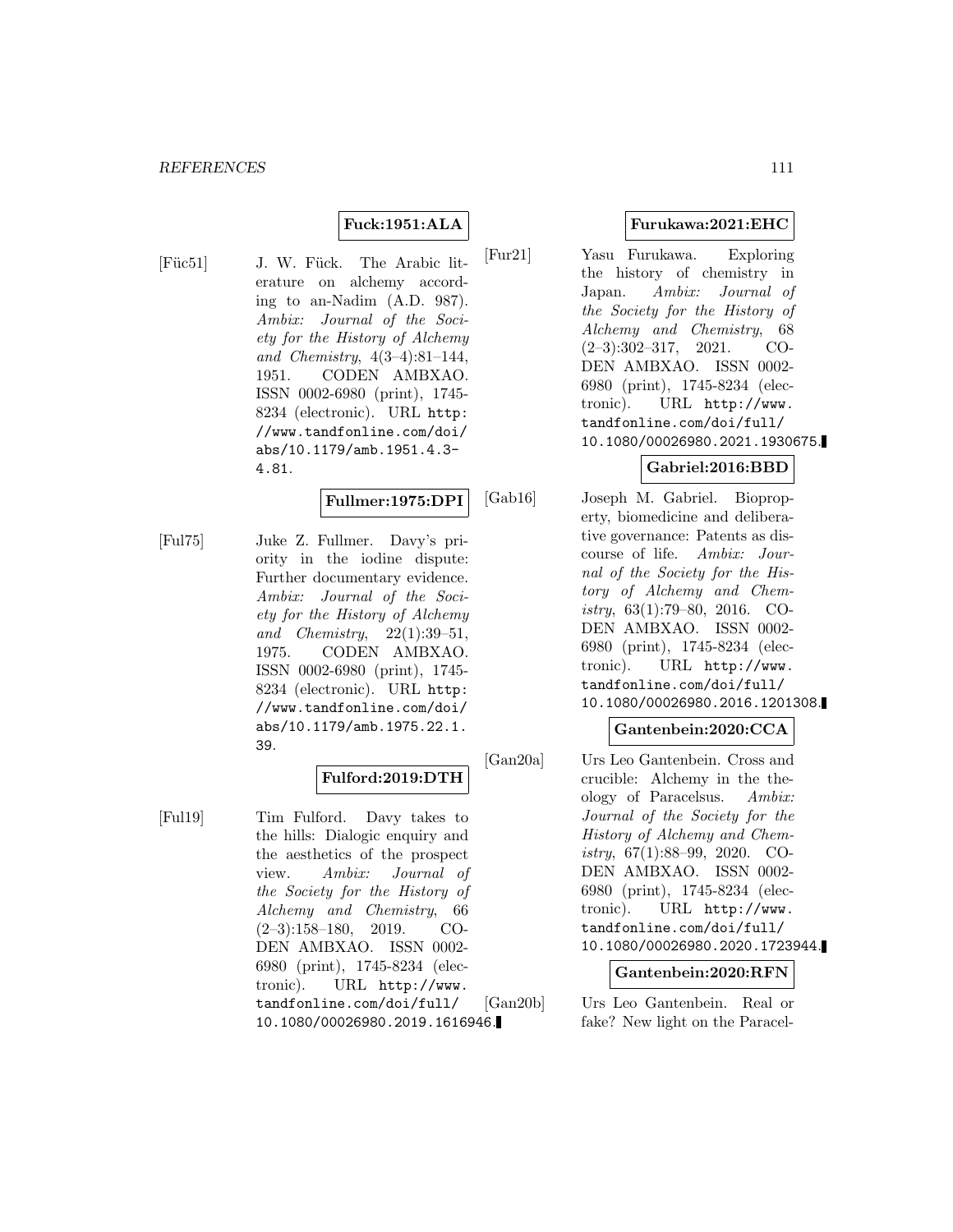#### *REFERENCES* 112

sian De natura rerum. Ambix: Journal of the Society for the History of Alchemy and Chemistry,  $67(1):4-29$ ,  $2020$ . CO-DEN AMBXAO. ISSN 0002- 6980 (print), 1745-8234 (electronic). URL http://www. tandfonline.com/doi/full/ 10.1080/00026980.2020.1720339.

#### **Gavroglu:1999:R**

[Gav99] Kostas Gavroğlu. Reviews. Ambix: Journal of the Society for the History of Alchemy and Chemistry, 46(2):106–112, 1999. CODEN AMBXAO. ISSN 0002-6980 (print), 1745- 8234 (electronic). URL http: //www.tandfonline.com/doi/ abs/10.1179/amb.1999.46.2. 106.

## **Gay:1997:CPT**

[Gay97] Hannah Gay. The chemical philosophy of Theodore W. Richards. Ambix: Journal of the Society for the History of Alchemy and Chemistry, 44(1):19–38, 1997. CO-DEN AMBXAO. ISSN 0002- 6980 (print), 1745-8234 (electronic). URL http://www. tandfonline.com/doi/abs/ 10.1179/amb.1997.44.1.19.

## **Gay:2000:PCA**

[Gay00] Hannah Gay. 'pillars of the college': Assistants at the Royal College of chemistry, 1846– 1871. Ambix: Journal of the Society for the History of Alchemy and Chemistry, 47(3):135–169, 2000. CODEN AMBXAO.

ISSN 0002-6980 (print), 1745- 8234 (electronic). URL http: //www.tandfonline.com/doi/ abs/10.1179/amb.2000.47.3. 135.

## **Gay:2012:BAS**

[Gay12] Hannah Gay. Before and after Silent Spring: From chemical pesticides to biological control and integrated pest management — Britain, 1945–1980. Ambix: Journal of the Society for the History of Alchemy and Chemistry, 59(2):88–108, 2012. CODEN AMBXAO. ISSN 0002-6980 (print), 1745-8234 (electronic). URL http://www. tandfonline.com/doi/full/ 10.1179/174582312X13345259995930.

# **Gee:1991:CJJ**

[GB91] Brian Gee and William H. Brock. The case of John Joseph Griffin. from artisan– chemist and author–instructor to business-leader. Ambix: Journal of the Society for the History of Alchemy and Chemistry, 38(1):29–62, 1991. CODEN AMBXAO. ISSN 0002-6980 (print), 1745-8234 (electronic). URL http:/ /www.tandfonline.com/doi/ abs/10.1179/amb.1991.38.1. 29.

#### **Garcia-Belmar:2014:SCN**

[GB14] Antonio García-Belmar. Sites of chemistry in the nineteenth century. Ambix: Journal of the Society for the History of Alchemy and Chemistry,  $61(2):109-114$ ,  $2014$ .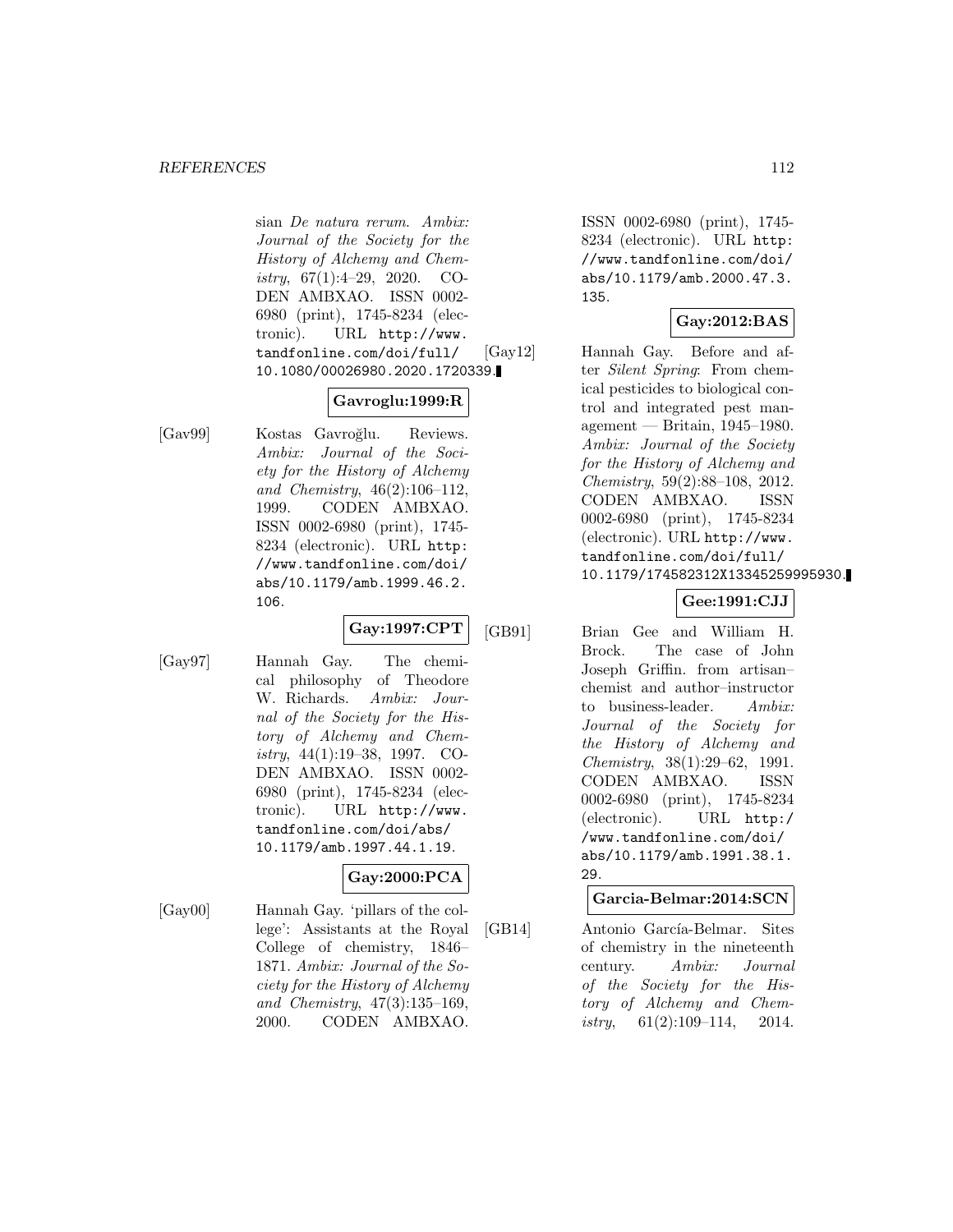CODEN AMBXAO. ISSN 0002-6980 (print), 1745-8234 (electronic). URL http:/ /www.tandfonline.com/doi/ full/10.1179/0002698014Z. 00000000048.

# **Gago:1980:BSR**

[GC80] Ram´on Gago and Juan L. Carrillo. A bibliographical study of the reception of Lavoisier's work in Spain. Addenda to A Bibliography by Duveen and Klickstein. Ambix: Journal of the Society for the History of Alchemy and Chemistry, 27(1):19–25, 1980. CODEN AMBXAO. ISSN 0002-6980 (print), 1745- 8234 (electronic). URL http: //www.tandfonline.com/doi/ abs/10.1179/amb.1980.27.1. 19.

#### **Goodrick-Clarke:1996:N**

[GC96] Nicholas Goodrick-Clarke. News. Ambix: Journal of the Society for the History of Alchemy and Chemistry, 43(2):97–98, 1996. CODEN AMBXAO. ISSN 0002-6980 (print), 1745- 8234 (electronic). URL http: //www.tandfonline.com/doi/ abs/10.1179/amb.1996.43.2. 97.

#### **Gwei-Djen:1972:CAW**

[GDNN72] Lu Gwei-Djen, Joseph Needham, and Dorothy Needham. The coming of ardent water. Ambix: Journal of the Society for the History of Alchemy and Chemistry, 19(2):69–112, 1972. CODEN AMBXAO.

ISSN 0002-6980 (print), 1745- 8234 (electronic). URL http: //www.tandfonline.com/doi/ abs/10.1179/amb.1972.19.2. 69.

## **Gelbart:1971:IDW**

[Gel71] Nina Rattner Gelbart. The intellectual development of Walter Charleton. Ambix: Journal of the Society for the History of Alchemy and Chemistry,  $18(3):149-168$ ,  $1971$ . CODEN AMBXAO. ISSN 0002-6980 (print), 1745-8234 (electronic). URL http:/ /www.tandfonline.com/doi/ abs/10.1179/amb.1971.18.3. 149.

# **Gelman:1978:BTH**

[Gel78] Z. E. Gel'man. Bernhard Tollens and his influence on research into carbohydrates in Russia. Ambix: Journal of the Society for the History of Alchemy and Chemistry, 25(1):56–62, 1978. CO-DEN AMBXAO. ISSN 0002- 6980 (print), 1745-8234 (electronic). URL http://www. tandfonline.com/doi/abs/ 10.1179/amb.1978.25.1.56.

# **Gelman:1994:ASI**

[Gel94] Zahkare E. Gelman. Angelo Sala, an iatrochemist of the Late Renaissance. Ambix: Journal of the Society for the History of Alchemy and Chemistry, 41(3):142–160, 1994. CODEN AMBXAO. ISSN 0002-6980 (print), 1745- 8234 (electronic). URL http: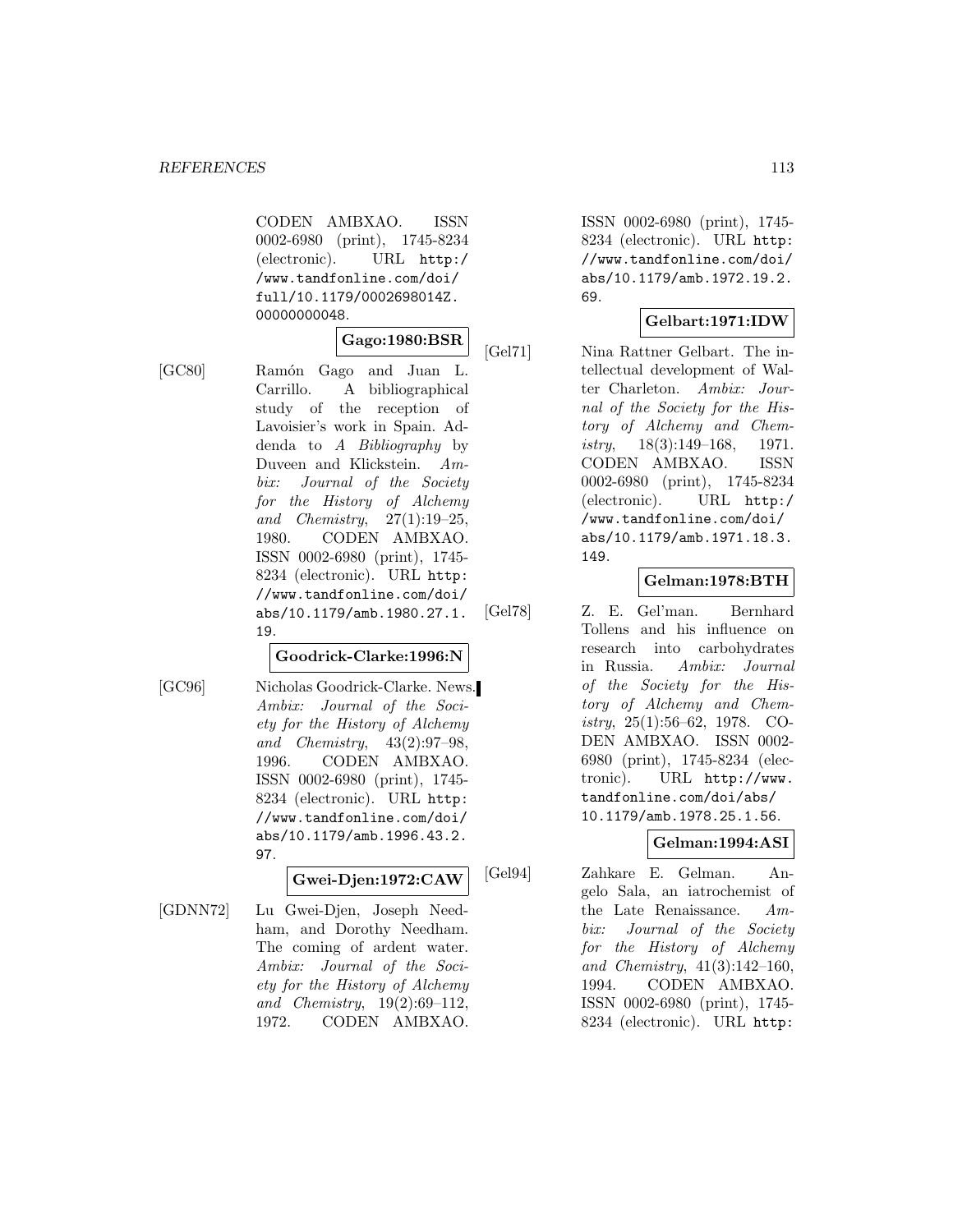//www.tandfonline.com/doi/ abs/10.1179/amb.1994.41.3. 142.

# **Geoghegan:1957:LHV**

[Geo57a] D. Geoghegan. A licence of Henry VI to practise alchemy. Ambix: Journal of the Society for the History of Alchemy and Chemistry, 6(1):10–17, 1957. CODEN AMBXAO. ISSN 0002-6980 (print), 1745-8234 (electronic). URL http:/ /www.tandfonline.com/doi/ abs/10.1179/amb.1957.6.1. 10.

#### **Geoghegan:1957:SIN**

[Geo57b] D. Geoghegan. Some indications of Newton's attitude towards alchemy. Ambix: Journal of the Society for the History of Alchemy and Chemistry,  $6(2):102-106$ , 1957. CODEN AMBXAO. ISSN 0002-6980 (print), 1745- 8234 (electronic). URL http: //www.tandfonline.com/doi/ abs/10.1179/amb.1957.6.2. 102.

# **Geoghegan:1962:GPC**

- 
- [Geo62] D. Geoghegan. Gabriel Plattes' caveat for alchymists. Ambix: Journal of the Society for the History of Alchemy and *Chemistry*,  $10(2):97-102$ , 1962. CODEN AMBXAO. ISSN 0002-6980 (print), 1745- 8234 (electronic). URL http: //www.tandfonline.com/doi/ abs/10.1179/amb.1962.10.2. 97.

# **Grapi:1997:BCC**

[GI97] Père Grapí and Mercè Izquierdo. Berthollet's conception of chemical change in context. Ambix: Journal of the Society for the History of Alchemy and Chemistry, 44(3):113–130, 1997. CODEN AMBXAO. ISSN 0002-6980 (print), 1745- 8234 (electronic). URL http: //www.tandfonline.com/doi/ abs/10.1179/amb.1997.44.3. 113.

#### **Gianfrancesco:2018:BGE**

[Gia18] Lorenza Gianfrancesco. Books, gold, and elixir: Alchemy and religious orders in early modern Naples. Ambix: Journal of the Society for the History of Alchemy and Chemistry, 65(3):250–274, 2018. CO-DEN AMBXAO. ISSN 0002- 6980 (print), 1745-8234 (electronic). URL http://www. tandfonline.com/doi/full/ 10.1080/00026980.2018.1512777.

## **Gibbs:1958:BCW**

[Gib58] F. W. Gibbs. Boerhaave's chemical writings. Ambix: Journal of the Society for the History of Alchemy and Chemistry, 6(3):117–135, 1958. CODEN AMBXAO. ISSN 0002-6980 (print), 1745-8234 (electronic). URL http:/ /www.tandfonline.com/doi/ abs/10.1179/amb.1958.6.3. 117.

#### **Gibbs:1960:DJF**

[Gib60a] F. W. Gibbs. Dr. Johnson's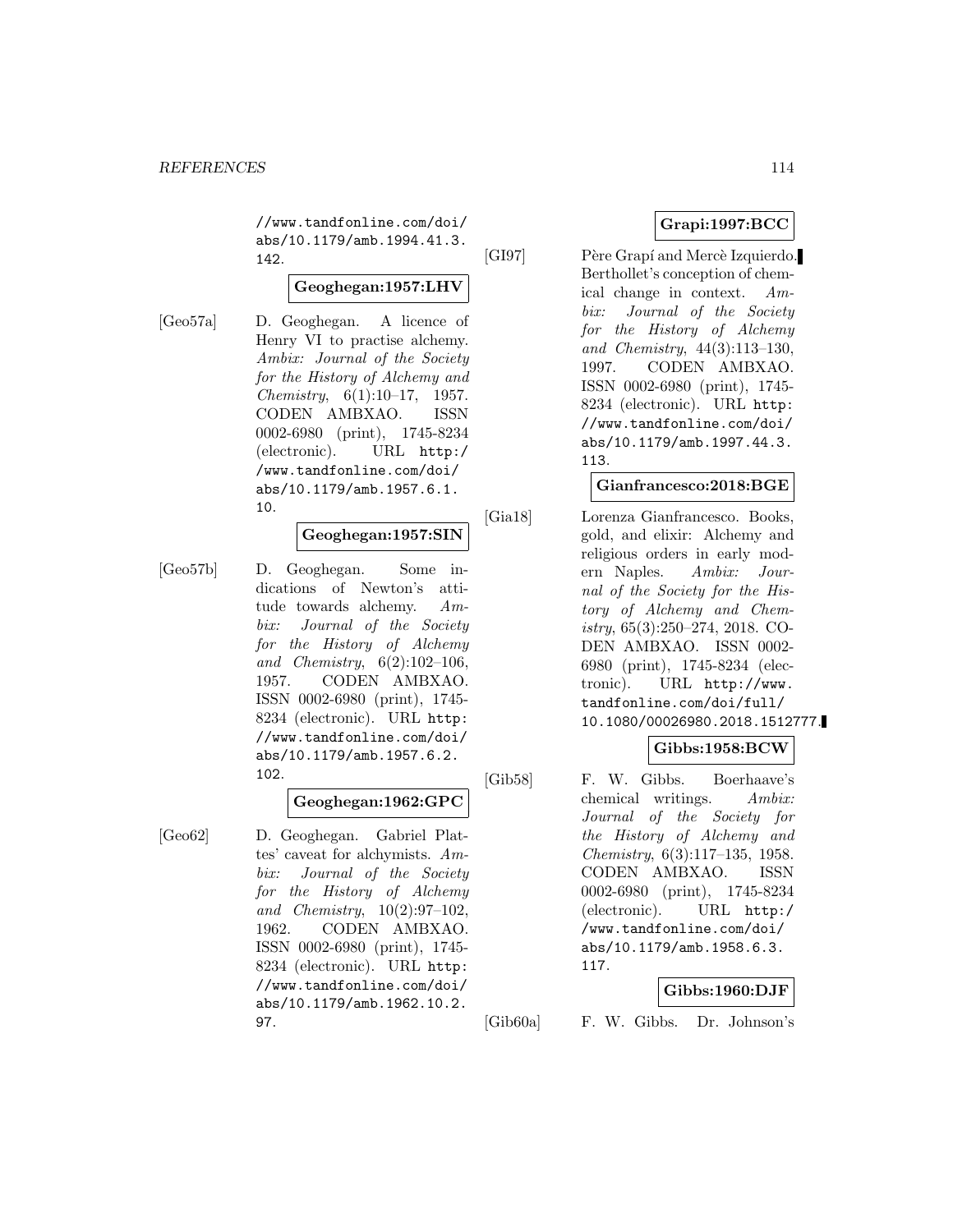first published work? Ambix: Journal of the Society for the History of Alchemy and Chemistry, 8(1):24–34, 1960. CODEN AMBXAO. ISSN 0002-6980 (print), 1745-8234 (electronic). URL http:/ /www.tandfonline.com/doi/ abs/10.1179/amb.1960.8.1. 24.

# **Gibbs:1960:ILN**

[Gib60b] F. W. Gibbs. Itinerant lecturers in natural philosophy. Ambix: Journal of the Society for the History of Alchemy and Chemistry, 8(2):111–117, 1960. CODEN AMBXAO. ISSN 0002-6980 (print), 1745- 8234 (electronic). URL http: //www.tandfonline.com/doi/ abs/10.1179/amb.1960.8.2. 111.

# **Gibbs:1966:LE**

[Gib66] F. W. Gibbs. Letters to the Editor. Ambix: Journal of the Society for the History of Alchemy and Chemistry, 13(2):108–117, 1966. CODEN AMBXAO. ISSN 0002-6980 (print), 1745- 8234 (electronic). URL http: //www.tandfonline.com/doi/ abs/10.1179/amb.2013.13.2. 006.

#### **Guillem-Llobat:2015:SRT**

[GL15] Ximo Guillem-Llobat. Science and the regulation of toxicants in historical perspective. Ambix: Journal of the Society for the History of Alchemy and Chemistry, 62(3):287–291, 2015. CODEN AMBXAO.

ISSN 0002-6980 (print), 1745- 8234 (electronic). URL http: //www.tandfonline.com/doi/ full/10.1179/0002698015Z. 00000000084.

#### **Guillem-Llobat:2017:ANP**

[GL17] Ximo Guillem-Llobat. Autonomous nature: Problems of prediction and control from ancient times to the scientific revolution. Ambix: Journal of the Society for the History of Alchemy and Chemistry, 64(2):194–195, 2017. CO-DEN AMBXAO. ISSN 0002- 6980 (print), 1745-8234 (electronic). URL http://www. tandfonline.com/doi/full/ 10.1080/00026980.2017.1346954.

## **Guillem-Llobat:2018:BRO**

[GL18] Ximo Guillem-Llobat. Book review: One Hundred Years of Chemical Warfare: Research, Deployment, Consequences. Ambix: Journal of the Society for the History of Alchemy and Chemistry, 65(4):411–412, 2018. CO-DEN AMBXAO. ISSN 0002- 6980 (print), 1745-8234 (electronic). URL http://www. tandfonline.com/doi/full/ 10.1080/00026980.2018.1520677.

# **Guillem-Llobat:2021:FVM**

[GL21] Ximo Guillem-Llobat. '?Entre el fiscal y el verdugo? Mateu Orfila i Rotger (1787–1853) y la toxicología del siglo XIX. (Spanish) [Between the prosecutor and the executioner?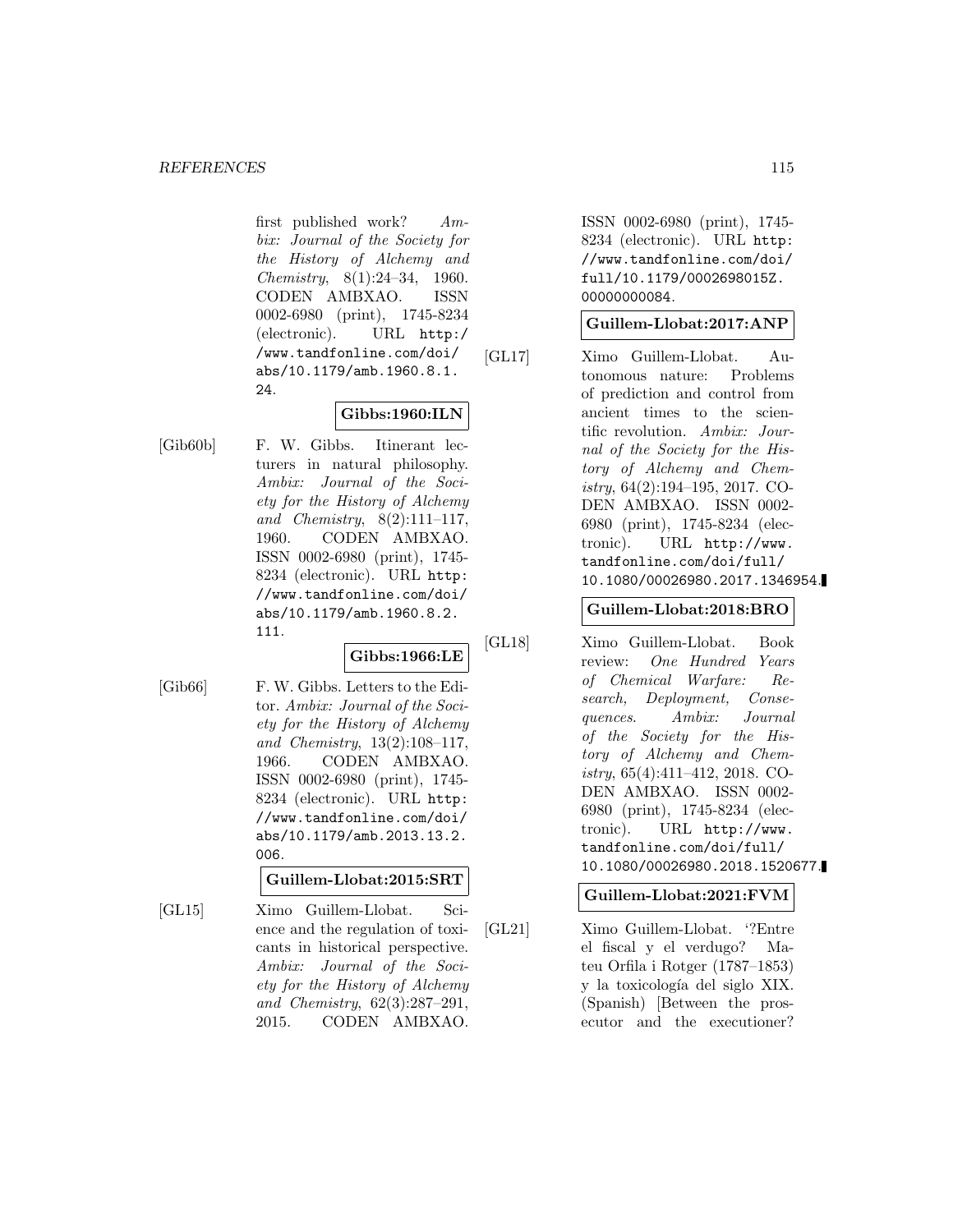Mateu Orfila i Rotger (1787– 1853) and the toxicology of the XIX century]. Ambix: Journal of the Society for the History of Alchemy and Chemistry, 68(2–3):325–326, 2021. CO-DEN AMBXAO. ISSN 0002- 6980 (print), 1745-8234 (electronic). URL http://www. tandfonline.com/doi/full/ 10.1080/00026980.2021.1919457.

# **Golovnya:1976:IIC**

[GLCK76] V. A. Golovnya, T. N. Leonova, Wayne Craig, and George B. Kauffman. Il'ya Il'ich Chernyaev (1893–1966): Some recollections of his work and personality. Ambix: Journal of the Society for the History of Alchemy and Chemistry,  $23(3):187-198$ , 1976. CODEN AMBXAO. ISSN 0002-6980 (print), 1745-8234 (electronic). URL http:/ /www.tandfonline.com/doi/ abs/10.1179/amb.1976.23.3. 187.

## **Goldschmidt:1957:SMF**

[Gol57] Leontine Goldschmidt. The symbolic meaning of Fahrenheit's temperature scale. Ambix: Journal of the Society for the History of Alchemy and Chemistry, 6(2):107–108, 1957. CODEN AMBXAO. ISSN 0002-6980 (print), 1745- 8234 (electronic). URL http: //www.tandfonline.com/doi/ abs/10.1179/amb.1957.6.2. 107.

## **Goldsmith:1980:OCD**

[Gol80] Robert H. Goldsmith. Origins of the so-called Dewar benzene formula. Ambix: Journal of the Society for the History of Alchemy and Chemistry,  $27(2):136-141$ , 1980. CODEN AMBXAO. ISSN 0002-6980 (print), 1745-8234 (electronic). URL http:/ /www.tandfonline.com/doi/ abs/10.1179/amb.1980.27.2. 136.

## **Golinski:1983:PSC**

[Gol83] Jan V. Golinski. Peter Shaw: Chemistry and communication in Augustan England. Ambix: Journal of the Society for the History of Alchemy and Chemistry, 30(1):19–29, 1983. CODEN AMBXAO. ISSN 0002-6980 (print), 1745- 8234 (electronic). URL http: //www.tandfonline.com/doi/ abs/10.1179/amb.1983.30.1. 19.

## **Golinski:2016:CCE**

[Gol16] Jan Golinski. The cradle of chemistry: The early years of chemistry at the University of Edinburgh. Ambix: Journal of the Society for the History of Alchemy and Chemistry, 63(2):189–190, 2016. CO-DEN AMBXAO. ISSN 0002- 6980 (print), 1745-8234 (electronic). URL http://www. tandfonline.com/doi/full/ 10.1080/00026980.2016.1227168.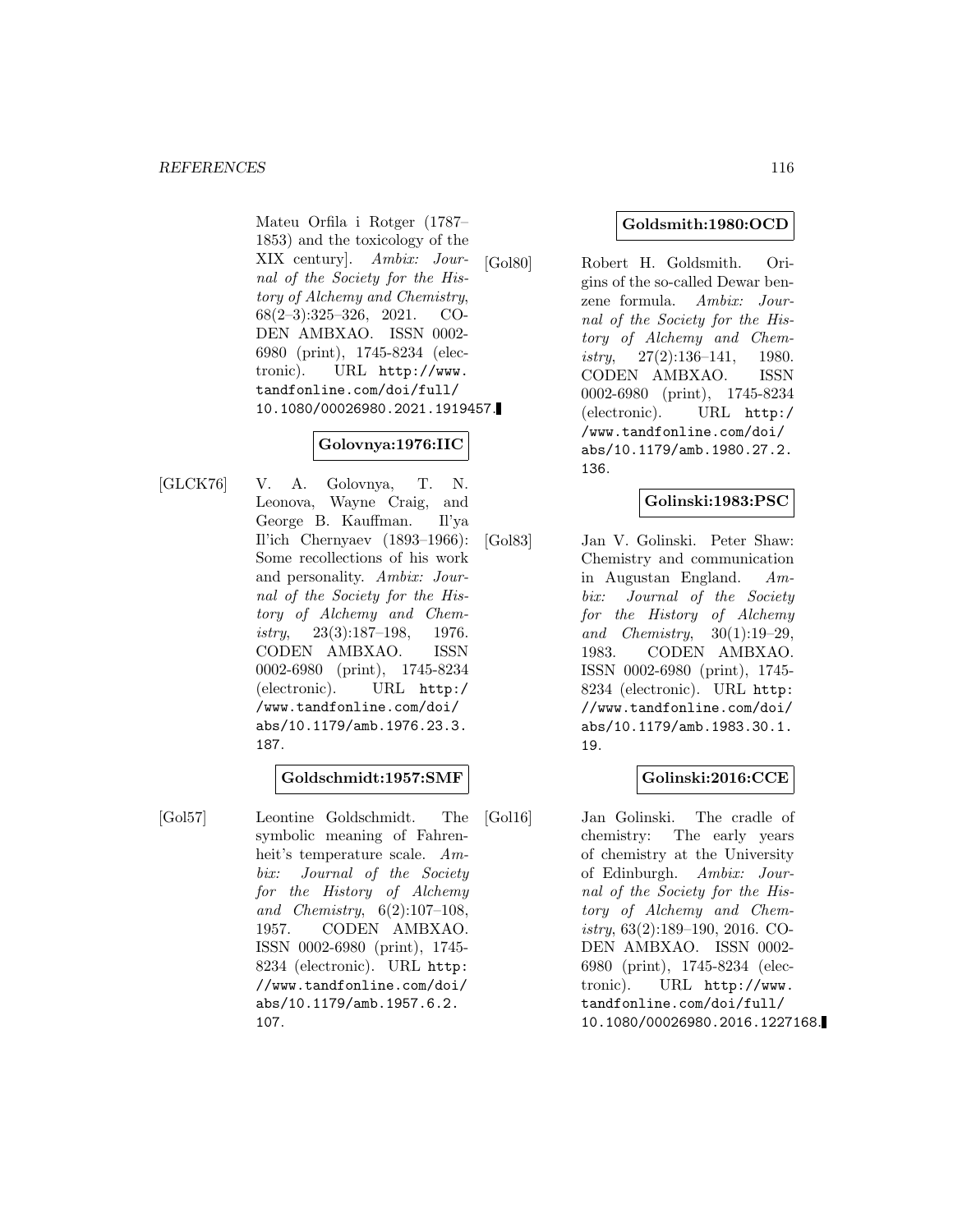#### **Golinski:2017:PHC**

[Gol17] Jan Golinski. The personality of Henry Cavendish: a great scientist with extraordinary peculiarities. Ambix: Journal of the Society for the History of Alchemy and Chemistry, 64(3):287–288, 2017. CO-DEN AMBXAO. ISSN 0002- 6980 (print), 1745-8234 (electronic). URL http://www. tandfonline.com/doi/full/ 10.1080/00026980.2017.1385899.

#### **Golinski:2018:BRC**

[Gol18] Jan Golinski. Book review: Compound Histories: Materials, Governance and Production, 1760–1840. Ambix: Journal of the Society for the History of Alchemy and Chemistry, 65(4):402–404, 2018. CO-DEN AMBXAO. ISSN 0002- 6980 (print), 1745-8234 (electronic). URL http://www. tandfonline.com/doi/full/ 10.1080/00026980.2018.1488125.

## **Golinski:2019:FTU**

[Gol19] Jan Golinski. "The fitness of their union": Travel and health in the letters of Humphry and Jane Davy. Ambix: Journal of the Society for the History of Alchemy and Chemistry, 66(2–3):181–194, 2019. CO-DEN AMBXAO. ISSN 0002- 6980 (print), 1745-8234 (electronic). URL http://www. tandfonline.com/doi/full/ 10.1080/00026980.2019.1616945.

## **Gomori:1977:NIJ**

[Gom77] George Gomori. New information on Janos Banfihunyadi's life. Ambix: Journal of the Society for the History of Alchemy and Chemistry, 24(3):170–174, 1977. CODEN AMBXAO. ISSN 0002-6980 (print), 1745- 8234 (electronic). URL http: //www.tandfonline.com/doi/ abs/10.1179/amb.1977.24.3. 170.

## **Goodman:1969:PCE**

[Goo69] D. C. Goodman. Problems in crystallography in the early nineteenth century. Ambix: Journal of the Society for the History of Alchemy and Chemistry, 16(3):152–166, 1969. CODEN AMBXAO. ISSN 0002-6980 (print), 1745- 8234 (electronic). URL http: //www.tandfonline.com/doi/ abs/10.1179/amb.1969.16.3. 152.

## **Gorman:1977:SCT**

Mel Gorman. A survey of the chemical translations of John Fryer in Nineteenth-Century China. Ambix: Journal of the Society for the History of Alchemy and Chemistry, 24(2):89–95, 1977. CO-DEN AMBXAO. ISSN 0002- 6980 (print), 1745-8234 (electronic). URL http://www. tandfonline.com/doi/abs/ 10.1179/amb.1977.24.2.89.

#### **Gorman:1983:SWB**

Mel Gorman. Sir William B.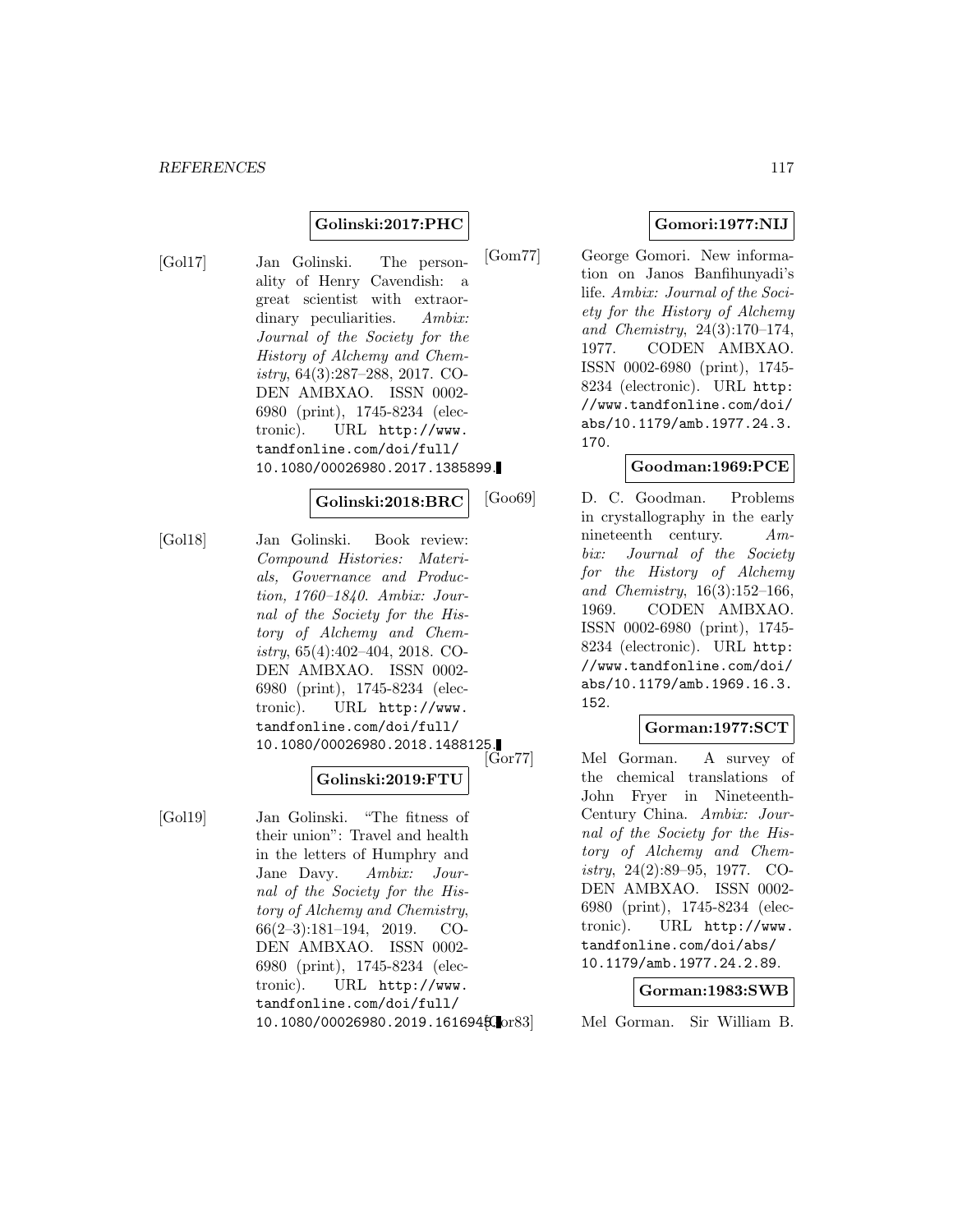O'Shaughnessy, pioneer chemical educator in India. Ambix: Journal of the Society for the History of Alchemy and Chemistry, 30(2):107–116, 1983. CODEN AMBXAO. ISSN 0002-6980 (print), 1745- 8234 (electronic). URL http: //www.tandfonline.com/doi/ abs/10.1179/amb.1983.30.2. 107.

## **Gordin:1998:MNM**

[Gor98] Michael D. Gordin. Making Newtons: Mendeleev, metrology, and the chemical ether. Ambix: Journal of the Society for the History of Alchemy and Chemistry, 45(2):96–115, 1998. CODEN AMBXAO. ISSN 0002-6980 (print), 1745- 8234 (electronic). URL http: //www.tandfonline.com/doi/ abs/10.1179/amb.1998.45.2. 96.

#### **Gordin:2004:WOT**

[Gor04] Michael D. Gordin. A Well-ordered Thing: Dmitrii Mendeleev and the Shadow of the Periodic Table. Basic Books, New York, NY, USA, 2004. ISBN 0-465-02775-  $X.$   $xx + 364$  pp. LCCN QD22.M43 G67 2004. URL http://www.loc.gov/catdir/ enhancements/fy0832/2003025533 b.html; http://www.loc. gov/catdir/enhancements/ fy0832/2003025533-d.html; http://www.loc.gov/catdir/ [Gou82] toc/ecip0411/2003025533. html.

## **Gordin:2018:PTP**

[Gor18] Michael D. Gordin. Paper tools and periodic tables: Newlands and Mendeleev draw grids. Ambix: Journal of the Society for the History of Alchemy and Chemistry, 65(1):30–51, 2018. CODEN AMBXAO. ISSN 0002-6980 (print), 1745-8234 (electronic). URL http://www. tandfonline.com/doi/full/ 10.1080/00026980.2017.1418251.

## **Gorman:2019:BRF**

[Gor19] Cassandra Gorman. Book review: Fictional Matter: Empiricism, Corpuscles, and the Novel. Ambix: Journal of the Society for the History of Alchemy and Chemistry, 66(1):87–88, 2019. CO-DEN AMBXAO. ISSN 0002- 6980 (print), 1745-8234 (electronic). URL http://www. tandfonline.com/doi/full/ 10.1080/00026980.2018.1554616.

#### **Gorman:2021:GNP**

[Gor21] Cassandra Gorman. Grounds of natural philosophy. Ambix: Journal of the Society for the History of Alchemy and Chemistry, 68(4):451–453, 2021. CO-DEN AMBXAO. ISSN 0002- 6980 (print), 1745-8234 (electronic). URL http://www. tandfonline.com/doi/full/ 10.1080/00026980.2021.1921450.

#### **Gough:1982:SER**

Jerry B. Gough. Some early references to revolutions in chemistry. Ambix: Journal of the So-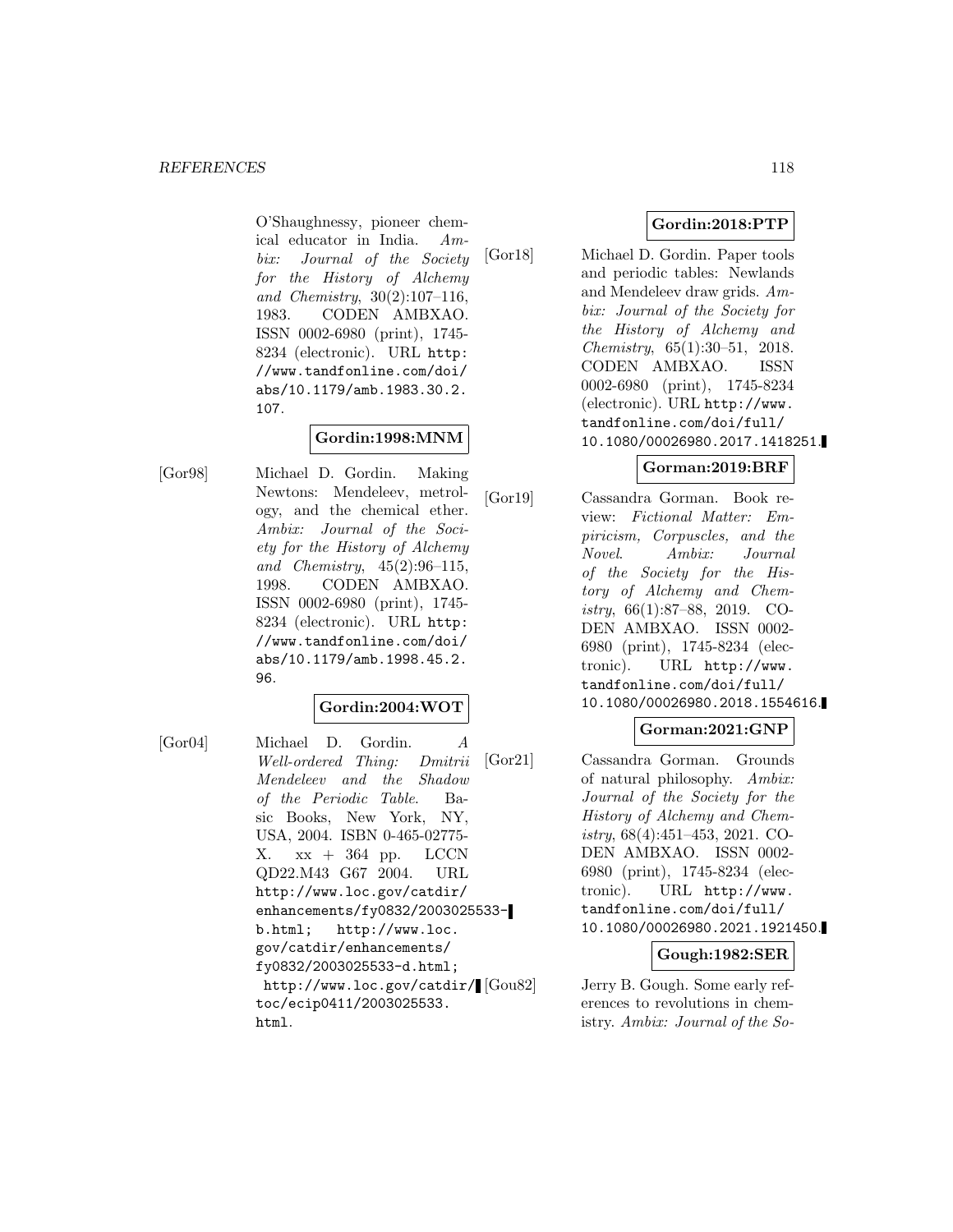ciety for the History of Alchemy and Chemistry, 29(2):106–109, 1982. CODEN AMBXAO. ISSN 0002-6980 (print), 1745- 8234 (electronic). URL http: //www.tandfonline.com/doi/ abs/10.1179/amb.1982.29.2. 106.

## **Gough:1983:LMN**

[Gou83] J. B. Gough. Lavoisier's memoirs on the nature of water and their place in the chemical revolution. Ambix: Journal of the Society for the History of Alchemy and Chemistry, 30(2):89–106, 1983. CODEN AMBXAO. ISSN 0002-6980 (print), 1745- 8234 (electronic). URL http: //www.tandfonline.com/doi/ abs/10.1179/amb.1983.30.2. 89.

#### **Gregory:1938:CAN**

[Gre38] Joshua C. Gregory. Chemistry and alchemy in the natural philosophy of Sir Francis Bacon, 1561–1626. Ambix: Journal of the Society for the History of Alchemy and Chemistry,  $2(2):93-111$ , 1938. CODEN AMBXAO. ISSN 0002-6980 (print), 1745- 8234 (electronic). URL http: //www.tandfonline.com/doi/ abs/10.1179/amb.1938.2.2. 93.

#### **Greenaway:1990:R**

[Gre90] Frank Greenaway. Reviews. Ambix: Journal of the Society for the History of Alchemy and Chemistry, 37(1):54–60,

1990. CODEN AMBXAO. ISSN 0002-6980 (print), 1745- 8234 (electronic). URL http: //www.tandfonline.com/doi/ abs/10.1179/amb.1990.37.1. 54.

## **Grossman:2021:JDA**

[Gro21] Mark I. Grossman. John Dalton's "Aha" moment: the origin of the chemical atomic theory. Ambix: Journal of the Society for the History of Alchemy and Chemistry, 68(1):49–71, 2021. CODEN AMBXAO. ISSN 0002-6980 (print), 1745-8234 (electronic). URL http://www. tandfonline.com/doi/full/ 10.1080/00026980.2020.1868861.

## **Grund:2006:FMA**

[Gru06] Peter Grund. "ffor to make Azure as Albert biddes": Medieval English alchemical writings in the Pseudo-Albertan tradition. Ambix: Journal of the Society for the History of Alchemy and Chemistry, 53(1):21–42, 2006. CO-DEN AMBXAO. ISSN 0002- 6980 (print), 1745-8234 (electronic). URL http://www. tandfonline.com/doi/abs/ 10.1179/174582306X93174.

## **Grund:2009:TAT**

[Gru09] Peter Grund. Textual alchemy: The transformation of Pseudo-Albertus Magnus's Semita Recta into the Mirror of Lights. Ambix: Journal of the Society for the History of Alchemy and Chemistry,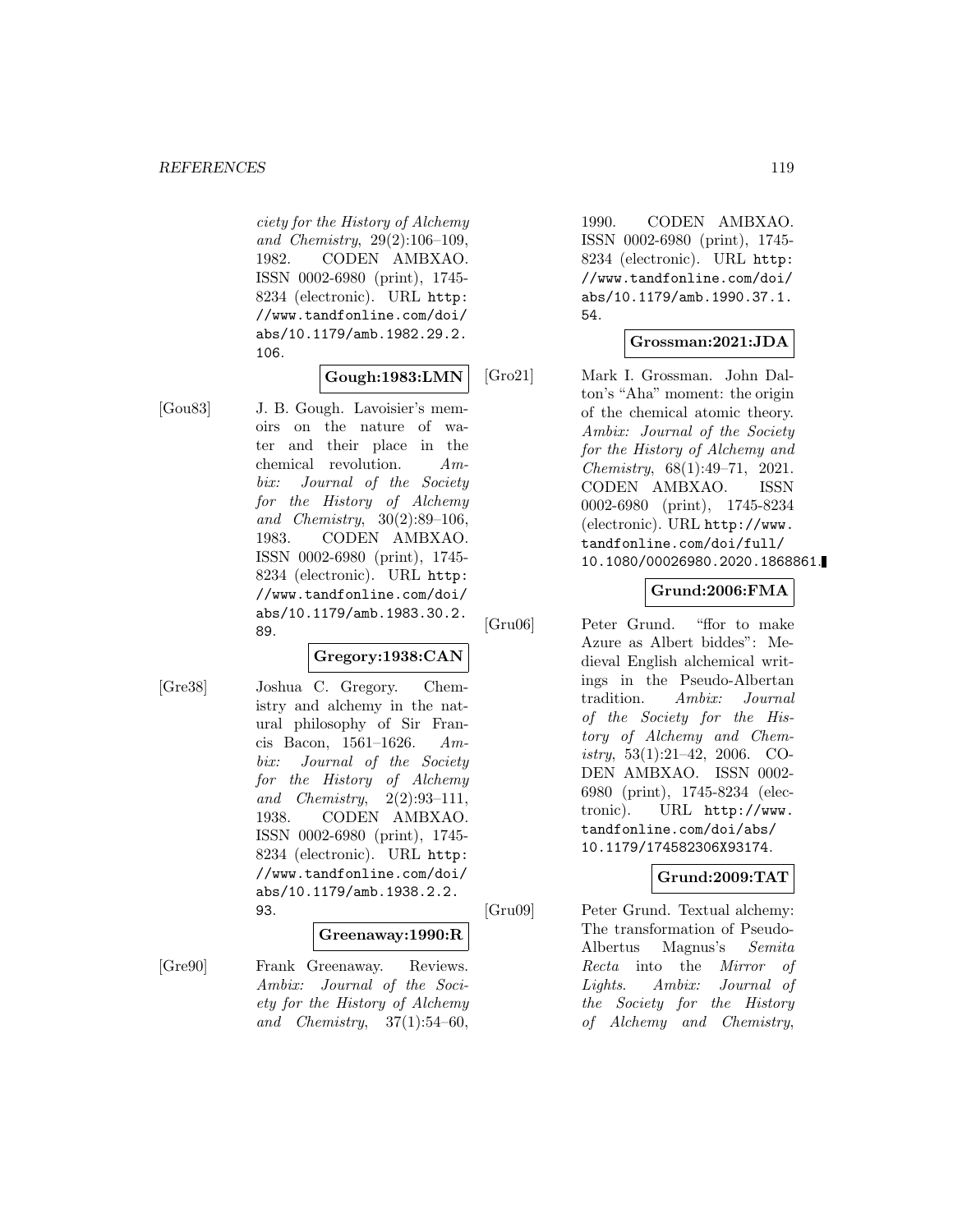56(3):202–225, 2009. CO-DEN AMBXAO. ISSN 0002- 6980 (print), 1745-8234 (electronic). URL http://www. tandfonline.com/doi/abs/ 10.1179/000269809X12529013496257.

## **Gibbs:1961:TBO**

[GS61] F. W. Gibbs and W. A. Smeaton. Thomas Beddoes at Oxford. Ambix: Journal of the Society for the History of Alchemy and Chemistry, 9(1):47–49, 1961. CO-DEN AMBXAO. ISSN 0002- 6980 (print), 1745-8234 (electronic). URL http://www. tandfonline.com/doi/abs/ 10.1179/amb.1961.9.1.47.

# **Guerrini:1989:JKO**

[GS89] Anita Guerrini and Jole R. Shackelford. John Keill's de Operationum Chymicarum Ratione Mechanica. Ambix: Journal of the Society for the History of Alchemy and Chemistry, 36(3):138–152, 1989. CODEN AMBXAO. ISSN 0002-6980 (print), 1745-8234 (electronic). URL http:/ /www.tandfonline.com/doi/ abs/10.1179/amb.1989.36.3.

138.

**Garcia-Sancho:2016:RUG**

[GS16] Miguel García-Sancho. The recombinant university: Genetic engineering and the emergence of Stanford biotechnology. Ambix: Journal of the Society for the History of Alchemy and Chemistry,

63(3):275–276, 2016. CO-DEN AMBXAO. ISSN 0002- 6980 (print), 1745-8234 (electronic). URL http://www. tandfonline.com/doi/full/ 10.1080/00026980.2016.1246809.

#### **Guerlac:1976:CRW**

[Gue76] Henry Guerlac. The chemical revolution: a word from Monsieur Fourcroy. Ambix: Journal of the Society for the History of Alchemy and Chemistry, 23(1): 1–4, 1976. CODEN AMBXAO. ISSN 0002-6980 (print), 1745- 8234 (electronic). URL http: //www.tandfonline.com/doi/ abs/10.1179/amb.1976.23.1. 1.

## **Guerra:2015:IYD**

[Gue15] Corinna Guerra. If you don't have a good laboratory, find a good volcano: Mount Vesuvius as a natural chemical laboratory in Eighteenth-Century Italy. Ambix: Journal of the Society for the History of Alchemy and Chemistry, 62(3):245–265, 2015. CODEN AMBXAO. ISSN 0002-6980 (print), 1745- 8234 (electronic). URL http: //www.tandfonline.com/doi/ full/10.1179/1745823415Y. 0000000005.

## **Guinsburg:1980:HMT**

[Gui80] Arlene Miller Guinsburg. Henry more, Thomas Vaughan and the Late Renaissance magical tradition. Ambix: Journal of the Society for the History of Alchemy and Chemistry, 27(1):36–58, 1980. CODEN AMBXAO.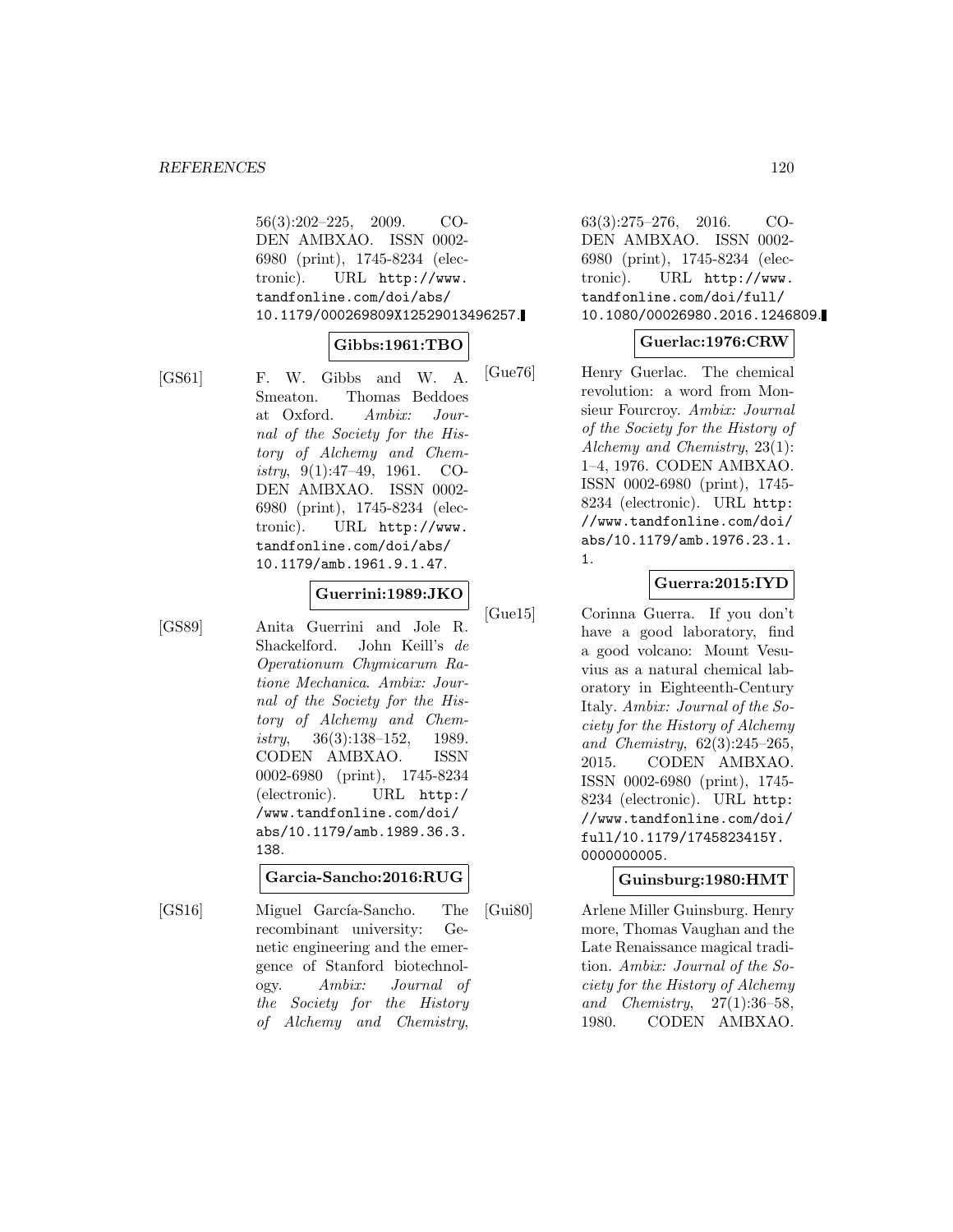ISSN 0002-6980 (print), 1745- 8234 (electronic). URL http: //www.tandfonline.com/doi/ abs/10.1179/amb.1980.27.1. 36.

#### **Gortler:2017:PPB**

[GW17] Leon Gortler and Stephen J. Weininger. Private philanthropy and basic research in mid-Twentieth Century America: The Hickrill Chemical Research Foundation. Ambix: Journal of the Society for the History of Alchemy and Chemistry, 64(1):66–94, 2017. CO-DEN AMBXAO. ISSN 0002- 6980 (print), 1745-8234 (electronic). URL http://www. tandfonline.com/doi/full/ 10.1080/00026980.2017.1305150.

# **Hagendijk:2016:HPW**

[Hag16] Thijs Hagendijk. Humboldts Preußen. Wissenschaft und Technik im Aufbruch. (German) [Humboldt's Prussia. Science and technology on the move]. Ambix: Journal of the Society for the History of Alchemy and Chemistry, 63(2):190–191, 2016. CO-DEN AMBXAO. ISSN 0002- 6980 (print), 1745-8234 (electronic). URL http://www. tandfonline.com/doi/full/ 10.1080/00026980.2016.1227170.

## **Hall:1996:R**

[Hal96] Marie Boas Hall. Reviews. Ambix: Journal of the Society for the History of Alchemy and Chemistry, 43(2):101–128, 1996. CODEN AMBXAO.

ISSN 0002-6980 (print), 1745- 8234 (electronic). URL http: //www.tandfonline.com/doi/ abs/10.1179/amb.1996.43.2. 101.

## **Hallum:2009:TIA**

[Hal09] B. C. Hallum. The Tome of Images: an Arabic compilation of texts by Zosimos of Panopolis and a source of the Turba Philosophorum. Ambix: Journal of the Society for the History of Alchemy and Chemistry,  $56(1)$ :76–88, 2009. CO-DEN AMBXAO. ISSN 0002- 6980 (print), 1745-8234 (electronic). URL http://www. tandfonline.com/doi/abs/ 10.1179/174582309X405255.

## **Hallum:2011:ERS**

[Hal11] Bink Hallum. Essay reviews: The Secret History of Hermes Trismegistus: Hermeticism from Ancient to Modern Times. By Florian Ebeling, with a foreword by Jan Assmann. Pp. xiii + 158, illus., index. Cornell University Press: Ithaca and London. 2007. \$29.95; £15.95. ISBN 978-0-8014-4546-0 (hbk). The Arabic Hermes: from Pagan Sage to Prophet of Science. By Kevin Van Bladel. Pp. xii + 278, index. Oxford University Press: Oxford. 2009. £45. ISBN 978-0-19-537613-5. Ambix: Journal of the Society for the History of Alchemy and Chemistry, 58(1):78–81, 2011. CODEN AMBXAO. ISSN 0002-6980 (print), 1745-8234 (electronic). URL http://www.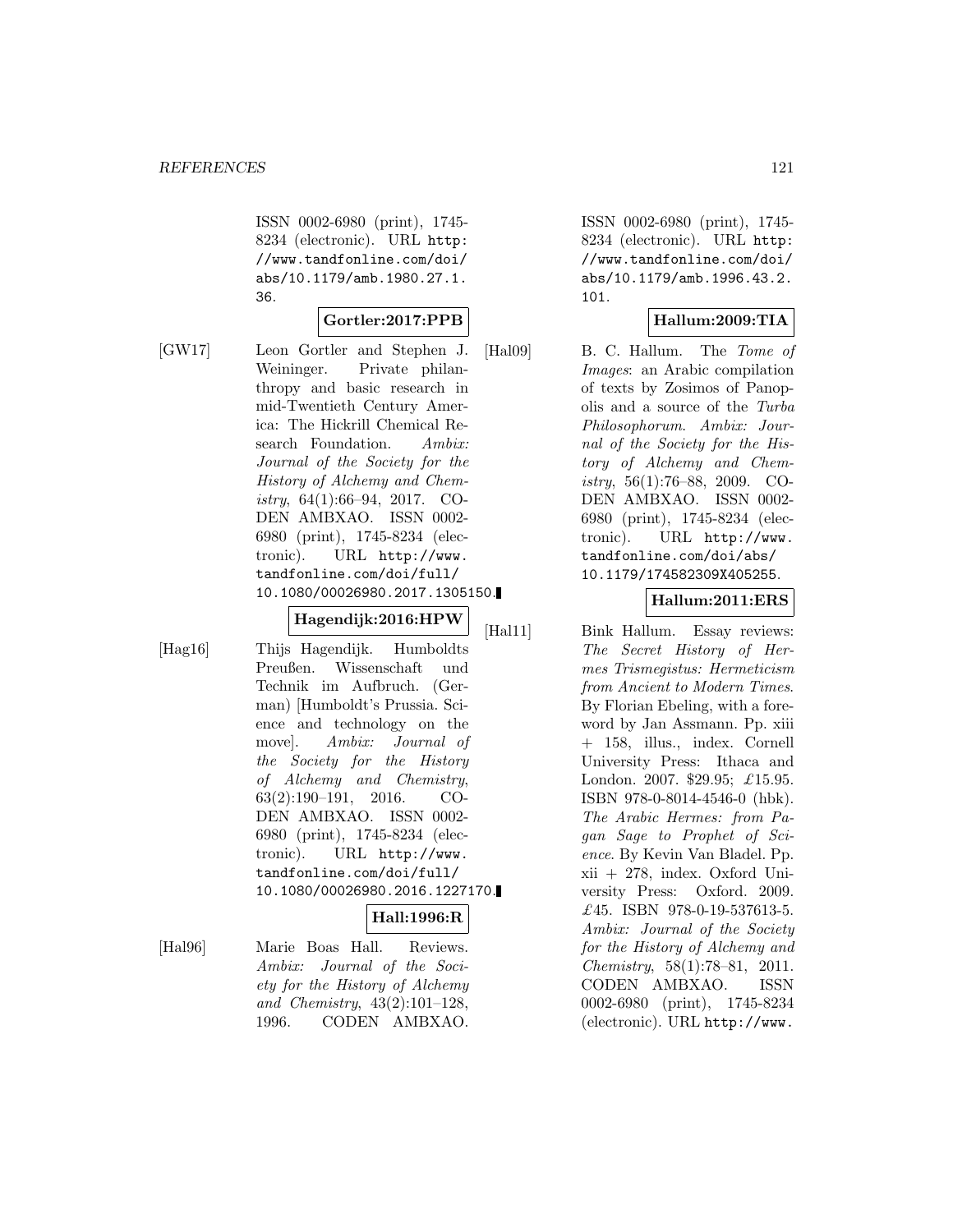tandfonline.com/doi/abs/ 10.1179/174582311X12947034675631.

## **Hamarneh:1982:AIA**

[Ham82] Sami K. Hamarneh. Arabic– Islamic alchemy — three intertwined stages. Ambix: Journal of the Society for the History of Alchemy and Chemistry, 29(2):74–87, 1982. CODEN AMBXAO. ISSN 0002-6980 (print), 1745-8234 (electronic). URL http:/ /www.tandfonline.com/doi/ abs/10.1179/amb.1982.29.2. 74.

#### **Hamlin:2017:HLW**

[Ham17] Christopher Hamlin. The history of the London water industry, 1580–1820. Ambix: Journal of the Society for the History of Alchemy and Chemistry, 64(4):381–382, 2017. CO-DEN AMBXAO. ISSN 0002- 6980 (print), 1745-8234 (electronic). URL http://www. tandfonline.com/doi/full/ 10.1080/00026980.2017.1405895.

#### **Hannaway:1967:JCB**

[Han67] O. Hannaway. Johann Conrad Barchusen (1666—1723) — contemporary and rival of Boerhaave. Ambix: Journal of the Society for the History of Alchemy and Chemistry, 14(2):96–111, 1967. CO-DEN AMBXAO. ISSN 0002- 6980 (print), 1745-8234 (electronic). URL http://www. tandfonline.com/doi/abs/ 10.1179/amb.1967.14.2.96.

## **Hannaway:1976:GMC**

[Han76] Owen Hannaway. The German model of chemical education in America: Ira Remsen at Johns Hopkins (1876–1913). Ambix: Journal of the Society for the History of Alchemy and Chemistry, 23(3):145–164, 1976. CODEN AMBXAO. ISSN 0002-6980 (print), 1745- 8234 (electronic). URL http: //www.tandfonline.com/doi/ abs/10.1179/amb.1976.23.3. 145.

## **Harley:2000:RBT**

[Har00] David Harley. Rychard Bostok of Tandridge, Surrey (c. 1530– 1605), M.P., Paracelsian propagandist and friend of John Dee. Ambix: Journal of the Society for the History of Alchemy and Chemistry, 47(1):29–36, 2000. CODEN AMBXAO. ISSN 0002-6980 (print), 1745- 8234 (electronic). URL http: //www.tandfonline.com/doi/ abs/10.1179/amb.2000.47.1. 29.

## **Haschmi:1961:BAA**

[Has61] Mohamed Yahia Haschmi. The beginning of Arab alchemy. Ambix: Journal of the Society for the History of Alchemy and Chemistry, 9(3):155–161, 1961. CODEN AMBXAO. ISSN 0002-6980 (print), 1745- 8234 (electronic). URL http: //www.tandfonline.com/doi/ abs/10.1179/amb.1961.9.3. 155.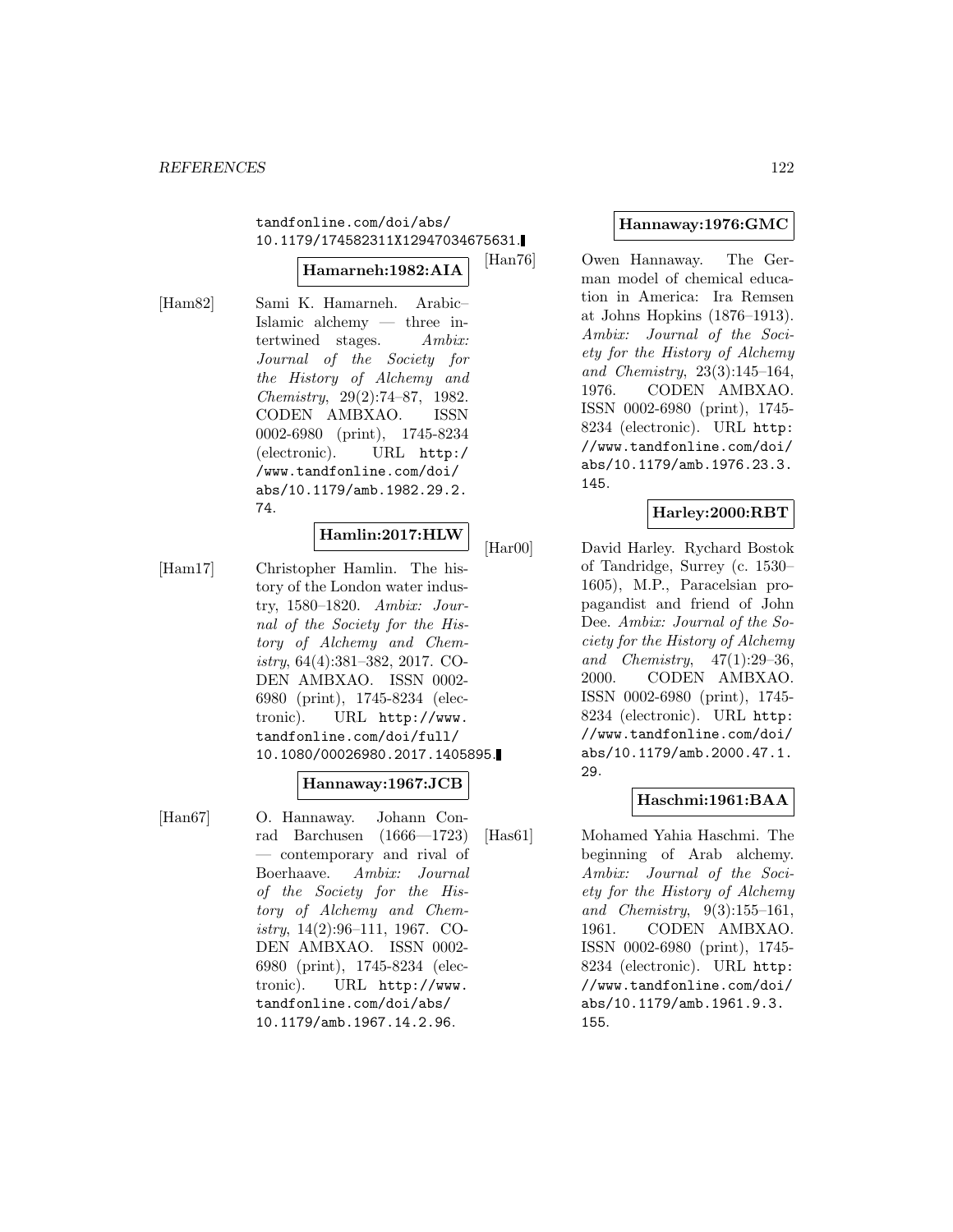## **Hayes:1977:AIJ**

[Hay77] Thomas W. Hayes. Alchemical imagery in John Donne's "A Nocturnall Upon S. Lucies Day". Ambix: Journal of the Society for the History of Alchemy and Chemistry, 24(1):55–62, 1977. CO-DEN AMBXAO. ISSN 0002- 6980 (print), 1745-8234 (electronic). URL http://www. tandfonline.com/doi/abs/ 10.1179/amb.1977.24.1.55.

## **Hunt:1984:RKF**

[HB84] Leslie B. Hunt and Peta D. Buchanan. Richard Knight (1768–1844): a forgotten chemist and apparatus designer. Ambix: Journal of the Society for the History of Alchemy and Chemistry, 31(2):57–67, 1984. CO-DEN AMBXAO. ISSN 0002- 6980 (print), 1745-8234 (electronic). URL http://www. tandfonline.com/doi/abs/ 10.1179/amb.1984.31.2.57.

#### **Heilbron:2003:OCH**

[HBB<sup>+</sup>03] J. L. Heilbron, James Bartholomew, Jim Bennett, Frederic L. Holmes, Rachel Laudan, and Giuliano Pancaldi, editors. The Oxford Companion to the History of Modern Science. Oxford University Press, Walton Street, Oxford OX2 6DP, UK, 2003. ISBN 0-19-511229-6. xxviii + 941 pp. LCCN Q125 .O86 2003. URL http://www.loc. gov/catdir/enhancements/

fy0613/2002153783-d.html; http://www.oxfordreference. com/views/BOOK\_SEARCH.html? book=t124.

## **Hunter:2001:CRB**

[HCP01] Michael Cyril William Hunter, Antonio Clericuzio, and Lawrence Principe, editors. The Correspondence of Robert Boyle, 1636–1691. Pickering and Chatto, London, UK, 2001. ISBN 0-19-263241-8 (paperback), 0-19-829329-1, 0-19- 850786-0 (hardcover), 0-19- 850787-9 (paperback), 0-19- 263242-6 (hardcover), 1-85196- 125-9, 0-19-850608-2, 1-85196- 125-9 (set). li  $+$  521 (vol. 1); viii  $+ 674$  (vol. 2); vii  $+ 445$  (vol. 3); vii +  $528$  (vol. 4); viii +  $474$ (vol. 5); viii  $+ 616$  (vol. 6) pp. LCCN Q143.B77 A4 2001.

## **Hunter:1999:WRB**

[HD00] Michael Cyril William Hunter and Edward Bradford Davis, editors. The works of Robert Boyle. Pickering and Chatto, London, UK, 1999–2000. ISBN 1-85196-109-7 (set), 1-85196- 522-X (vol. 1–7 of set), 1-85196- 523-8 (vol. 8–14 of set). ???? pp. LCCN Q155 .B667 1999.

#### **Hedesan:2013:AEM**

[Hed13a] Georgiana Hedesan. Alchemy in Early Modern England. Ambix: Journal of the Society for the History of Alchemy and Chemistry, 60(3):285–288, 2013. CODEN AMBXAO. ISSN 0002-6980 (print), 1745- 8234 (electronic). URL http: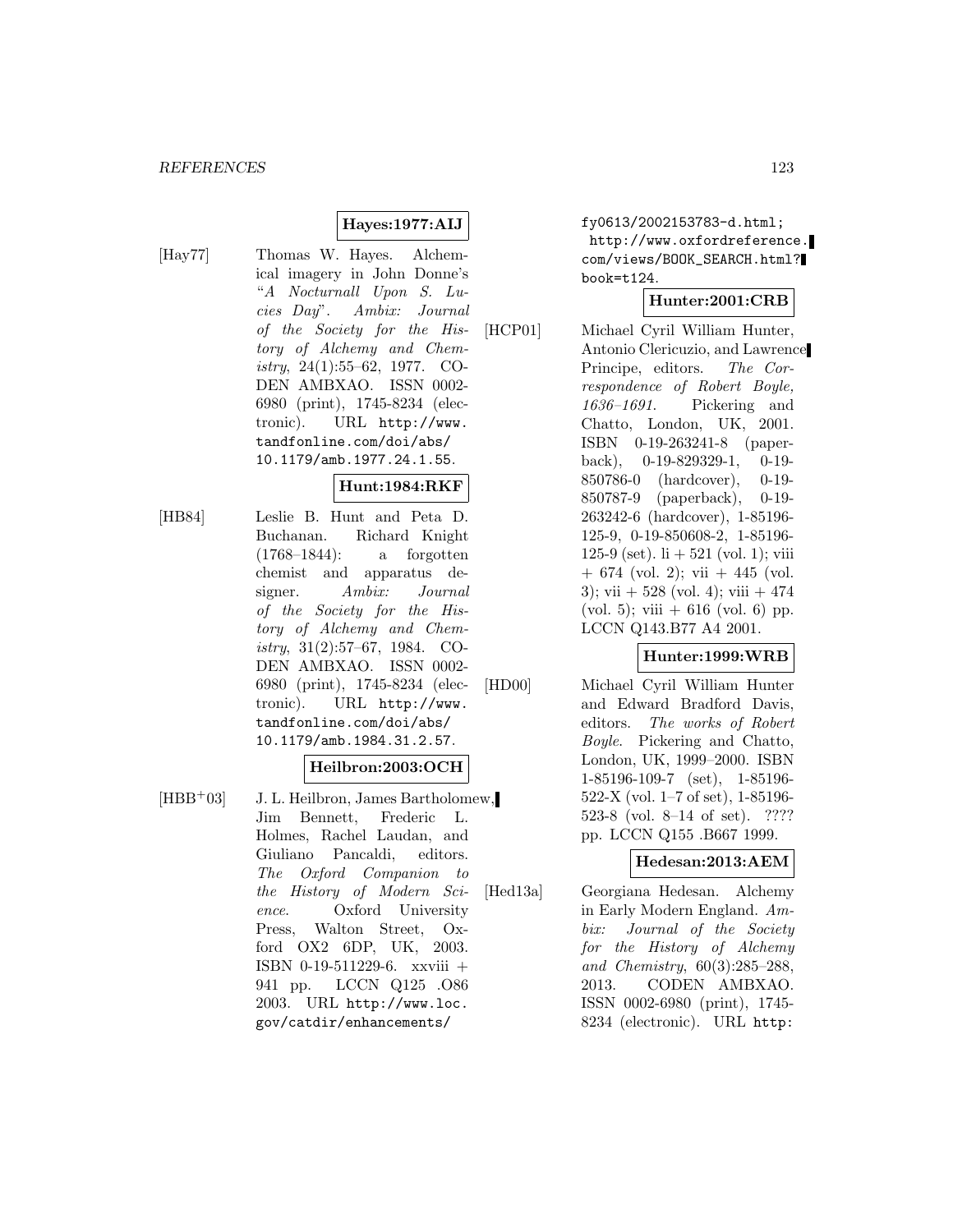//www.tandfonline.com/doi/ full/10.1179/0002698013Z. 00000000034.

## **Hedesan:2013:RTL**

[Hed13b] Georgiana D. Hedesan. Reproducing the tree of life: Radical prolongation of life and biblical interpretation in Seventeenth-Century medical alchemy. Ambix: Journal of the Society for the History of Alchemy and Chemistry, 60(4):341–360, 2013. CODEN AMBXAO. ISSN 0002-6980 (print), 1745- 8234 (electronic). URL http: //www.tandfonline.com/doi/ full/10.1179/0002698013Z. 00000000038.

## **Hedesan:2017:PMR**

[Hed17] Georgiana Hedesan. La Porta Magica di Roma, simbolo dell'alchimia occidentale. (Italian) [The Magic Door of Rome, symbol of Western alchemy]. Ambix: Journal of the Society for the History of Alchemy and Chemistry, 64(3):284–285, 2017. CO-DEN AMBXAO. ISSN 0002- 6980 (print), 1745-8234 (electronic). URL http://www. tandfonline.com/doi/full/ 10.1080/00026980.2017.1385898.

#### **Hedesan:2021:ILT**

[Hed21] Georgiana D. Hedesan. The influence of Louvain teaching on Jan Baptist Van Helmont's adoption of Paracelsianism and alchemy. Ambix: Journal of the Society for the History of Alchemy and Chemistry,

68(2–3):231–246, 2021. CO-DEN AMBXAO. ISSN 0002- 6980 (print), 1745-8234 (electronic). URL http://www. tandfonline.com/doi/full/ 10.1080/00026980.2021.1922020.

#### **Heimann:1973:NPW**

[Hei73] P. M. Heimann. "Nature is a perpetual worker": Newton's aether and eighteenthcentury natural philosophy. Ambix: Journal of the Society for the History of Alchemy and Chemistry, 20(1):1–25, 1973. CODEN AMBXAO. ISSN 0002-6980 (print), 1745-8234 (electronic). URL http:/ /www.tandfonline.com/doi/ abs/10.1179/amb.1973.20.1. 1.

#### **Heinecke:1995:MSJ**

[Hei95] Berthold Heinecke. The mysticism and science of Johann Baptista Van Helmont (1579–1644). Ambix: Journal of the Society for the History of Alchemy and Chemistry,  $42(2):65-78$ , 1995. CO-DEN AMBXAO. ISSN 0002- 6980 (print), 1745-8234 (electronic). URL http://www. tandfonline.com/doi/abs/ 10.1179/amb.1995.42.2.65.

#### **Heitsch:2016:DCH**

[Hei16] Dorothea Heitsch. Descartes, cardiac heat, and alchemy. Ambix: Journal of the Society for the History of Alchemy and Chemistry, 63(4):285–303, 2016. CODEN AMBXAO.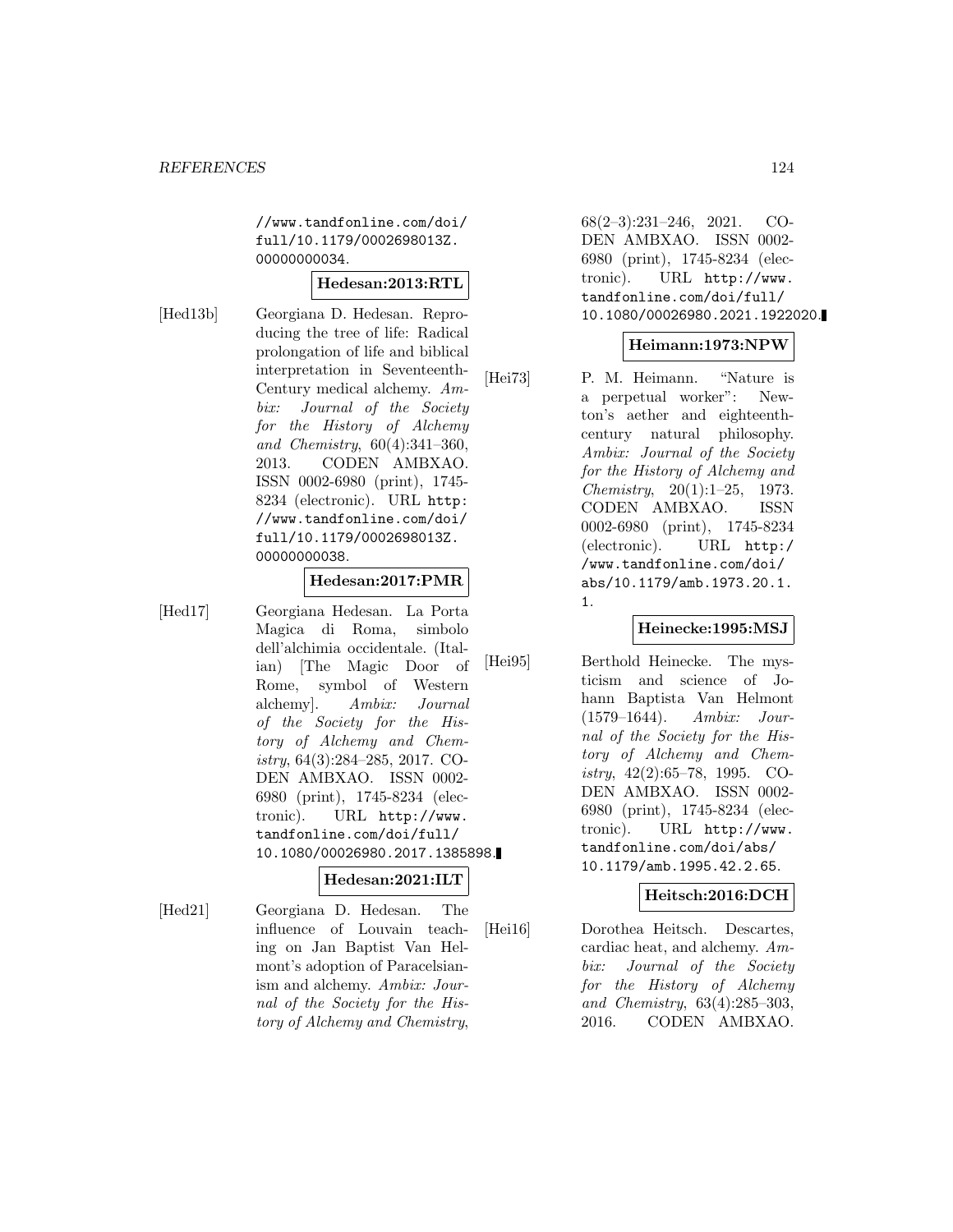ISSN 0002-6980 (print), 1745- 8234 (electronic). URL http: //www.tandfonline.com/doi/ full/10.1080/00026980.2016. 1279401.

#### **HemmungsWirten:2015:MMC**

[Hem15] Eva Hemmungs Wirtén.  $Mak$ ing Marie Curie: Intellectual Property and Celebrity Culture in an Age of Information. Science.culture. University of Chicago Press, Chicago, IL, USA, 2015. ISBN 0-226-23584- X (hardcover), 0-226-23598-X (e-book). 223 (est.) pp. LCCN QD22.C8 H46 2015.

## **Hendry:2003:R**

[Hen03] Robin Findlay Hendry. Reviews. Ambix: Journal of the Society for the History of Alchemy and Chemistry,  $50(1):116-143$ ,  $2003$ . CODEN AMBXAO. ISSN 0002-6980 (print), 1745-8234 (electronic). URL http:/ /www.tandfonline.com/doi/ abs/10.1179/amb.2003.50.1. 116.

#### **Henry:2017:MWC**

[Hen17] John Henry. Magic in Western culture: From antiquity to the Enlightenment. Ambix: Journal of the Society for the History of Alchemy and Chemistry, 64(2):190–191, 2017. CO-DEN AMBXAO. ISSN 0002- 6980 (print), 1745-8234 (electronic). URL http://www. tandfonline.com/doi/full/ 10.1080/00026980.2017.1346951.

#### **Hendriksen:2018:BMC**

[Hen18] Marieke M. A. Hendriksen. Boerhaave's mineral chemistry and its influence on Eighteenth-Century pharmacy in The Netherlands and England. Ambix: Journal of the Society for the History of Alchemy and Chemistry, 65(4):303–323, 2018. CO-DEN AMBXAO. ISSN 0002- 6980 (print), 1745-8234 (electronic). URL http://www. tandfonline.com/doi/full/ 10.1080/00026980.2018.1488099.

## **Hendriksen:2019:BRS**

[Hen19] Marieke Hendriksen. Book review: The Structures of Practical Knowledge. Ambix: Journal of the Society for the History of Alchemy and Chemistry,  $66(1):88-90$ ,  $2019$ . CO-DEN AMBXAO. ISSN 0002- 6980 (print), 1745-8234 (electronic). URL http://www. tandfonline.com/doi/full/ 10.1080/00026980.2018.1557790.

#### **Hendriksen:2020:TCH**

[Hen20] Marieke Hendriksen. Technology: Critical history of a concept. Ambix: Journal of the Society for the History of Alchemy and Chem $istry, 67(1):101-103, 2020. CO-$ DEN AMBXAO. ISSN 0002- 6980 (print), 1745-8234 (electronic). URL http://www. tandfonline.com/doi/full/ 10.1080/00026980.2019.1662578.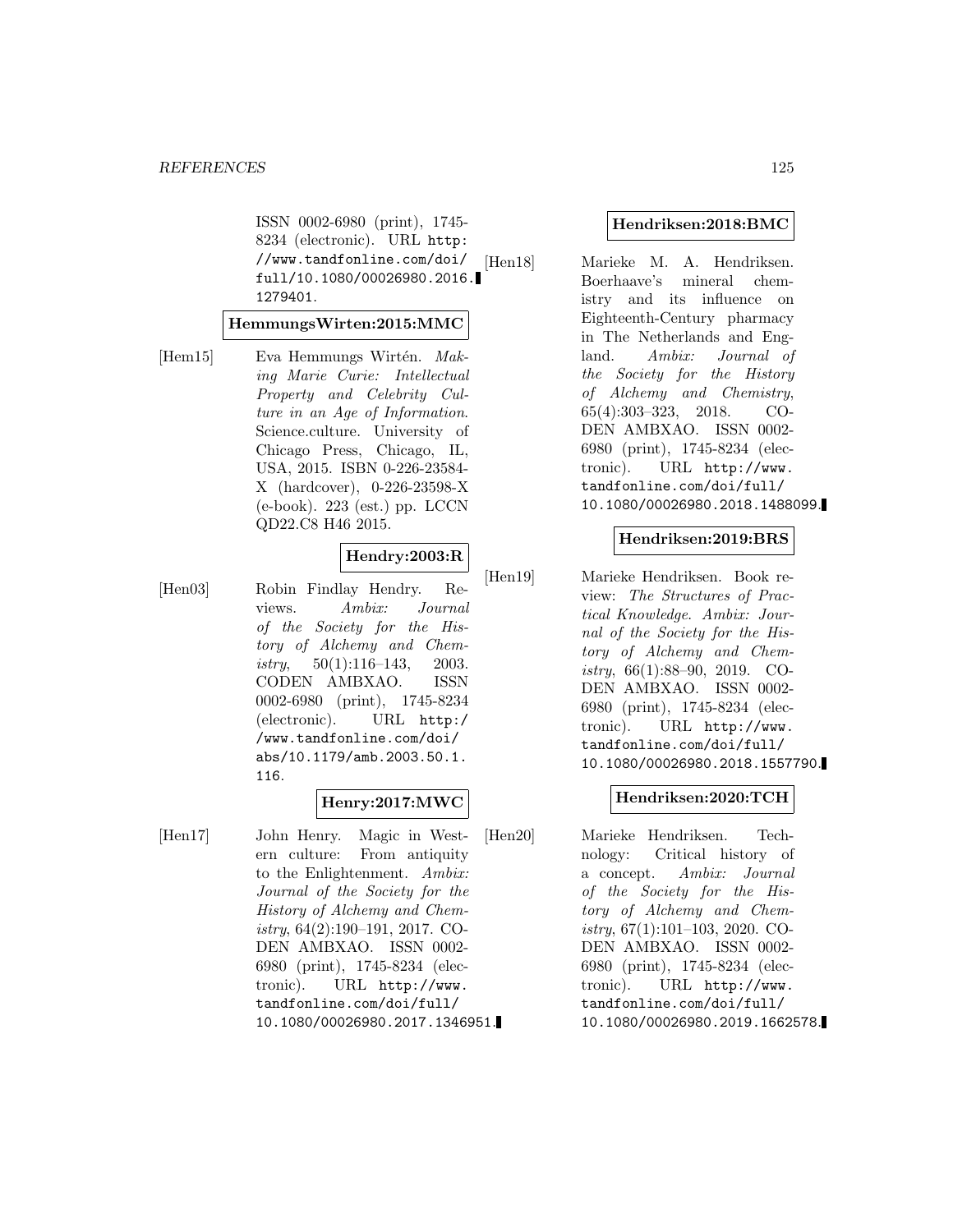## **Hershbell:1987:DBG**

[Her87] Jackson P. Hershbell. Democritus and the beginnings of Greek alchemy. Ambix: Journal of the Society for the History of Alchemy and Chemistry, 34(1):5–20, 1987. CODEN AMBXAO. ISSN 0002-6980 (print), 1745-8234 (electronic). URL http:/ /www.tandfonline.com/doi/ abs/10.1179/amb.1987.34.1. 5.

## **Herran:2014:NMN**

[Her14] Néstor Herran. Nuclear markets, nuclear bodies. Ambix: Journal of the Society for the History of Alchemy and Chemistry, 61(4):407–410, 2014. CODEN AMBXAO. ISSN 0002-6980 (print), 1745- 8234 (electronic). URL http: //www.tandfonline.com/doi/ full/10.1179/0002698014Z. 00000000066.

#### **Herran:2016:RSL**

[Her16] Nestor Herran. Radium and the secret of life. Ambix: Journal of the Society for the History of Alchemy and Chem $istru$ , 63(4):355–356, 2016. CO-DEN AMBXAO. ISSN 0002- 6980 (print), 1745-8234 (electronic). URL http://www. tandfonline.com/doi/full/ 10.1080/00026980.2016.1279413.

#### **Herran:2018:BRP**

[Her18] Nestor Herran. Book review: Polonium in the Playhouse: The Manhattan Project's Secret

Chemistry Work in Dayton, Ohio. Linda Carrick Thomas. Pp. 247, illus., index. The Ohio State University Press: Columbus. 2017. £23 (cloth). ISBN: 978-0-8142-1338-4. Ambix: Journal of the Society for the History of Alchemy and Chemistry, 65(4):407–408, 2018. CO-DEN AMBXAO. ISSN 0002- 6980 (print), 1745-8234 (electronic). URL http://www. tandfonline.com/doi/full/ 10.1080/00026980.2018.1518681.

## **Heym:1937:ACH**

[Hey37a] Gerard Heym. The Aurea Catena Homeri. Ambix: Journal of the Society for the History of Alchemy and Chemistry, 1(1):78–83, 1937. CODEN AMBXAO. ISSN 0002-6980 (print), 1745-8234 (electronic). URL http:/ /www.tandfonline.com/doi/ abs/10.1179/amb.1937.1.1. 78.

#### **Heym:1937:IBA**

[Hey37b] Gerard Heym. An introduction to the bibliography of alchemy — Part I.  $Am$ bix: Journal of the Society for the History of Alchemy and Chemistry, 1(1):48–60, 1937. CODEN AMBXAO. ISSN 0002-6980 (print), 1745-8234 (electronic). URL http:/ /www.tandfonline.com/doi/ abs/10.1179/amb.1937.1.1. 48.

#### **Heym:1938:ARA**

[Hey38a] Gerard Heym. Al-Razi and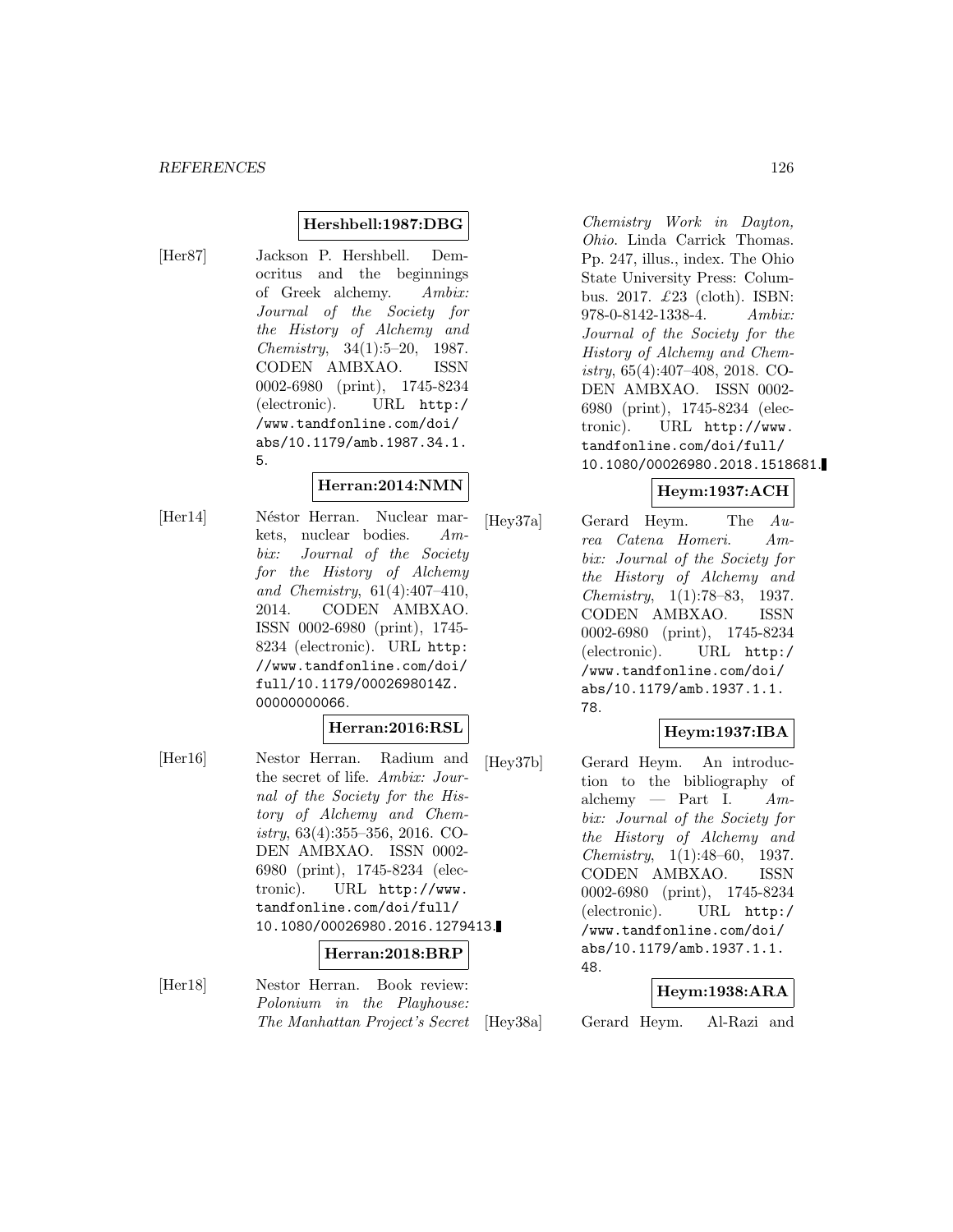#### *REFERENCES* 127

alchemy. Ambix: Journal of the Society for the History of Alchemy and Chemistry, 1(3):184–191, 1938. CO-DEN AMBXAO. ISSN 0002- 6980 (print), 1745-8234 (electronic). URL http://www. tandfonline.com/doi/abs/ 10.1179/amb.1938.1.3.184.

**Heym:1938:AJE**

[Hey38b] Gerard Heym. An alchemical journal of the Eighteenth Century. Ambix: Journal of the Society for the History of Alchemy and Chemistry, 1(3):197–199, 1938. CODEN AMBXAO. ISSN 0002-6980 (print), 1745- 8234 (electronic). URL http: //www.tandfonline.com/doi/ abs/10.1179/amb.1938.1.3. 197.

#### **Heym:1969:MS**

[Hey69] Gerard Heym. Michael Scot. Ambix: Journal of the Society for the History of Alchemy and Chemistry, 16(3):167–172, 1969. CODEN AMBXAO. ISSN 0002-6980 (print), 1745- 8234 (electronic). URL http: //www.tandfonline.com/doi/ abs/10.1179/amb.1969.16.3. 167.

## **Hedesan:2014:R**

[HFL<sup>+</sup>14] Georgiana D. Hedesan, Gabriele Ferrario, Christine Lehman, Luc Peterschmitt, Barbara Orland, Ana Carneiro, Charlotte Bigg, Ximo Guillem-Llobat, David Knight, and Anna Simmons. Reviews. Ambix: Journal of the Society

for the History of Alchemy and Chemistry, 61(2):199–209, 2014. CODEN AMBXAO. ISSN 0002-6980 (print), 1745- 8234 (electronic). URL http: //www.tandfonline.com/doi/ full/10.1179/0002698014Z. 00000000054.

## **Hargittai:2000:CSC**

[HH00] István Hargittai and Magdolna Hargittai, editors. Candid Science: Conversations with Famous Chemists. Imperial College Press, London, UK, 2000. ISBN 1-86094-151-6 (hardcover), 1-86094-228-8 (paperback).  $xii + 516$  pp. LCCN QD21 .H294 2000.

## **Hargittai:2005:CSV**

[HH05] Balazs Hargittai and István Hargittai, editors. Candid Science V: Conversations with Famous Scientists. Imperial College Press, London, UK, 2005. ISBN 1-86094-505-8 , 1-86094-506-6 (paperback). xvi + 695 pp. LCCN Q141 .H264 2005. URL http://www. loc.gov/catdir/toc/fy0602/ 2004062538.html.

## **Hijmans:2021:THP**

[Hij21] Sarah Hijmans. Technoscience in history: Prussia, 1750- 1850. Ambix: Journal of the Society for the History of Alchemy and Chemistry, 68 (2–3):326–327, 2021. CO-DEN AMBXAO. ISSN 0002- 6980 (print), 1745-8234 (electronic). URL http://www.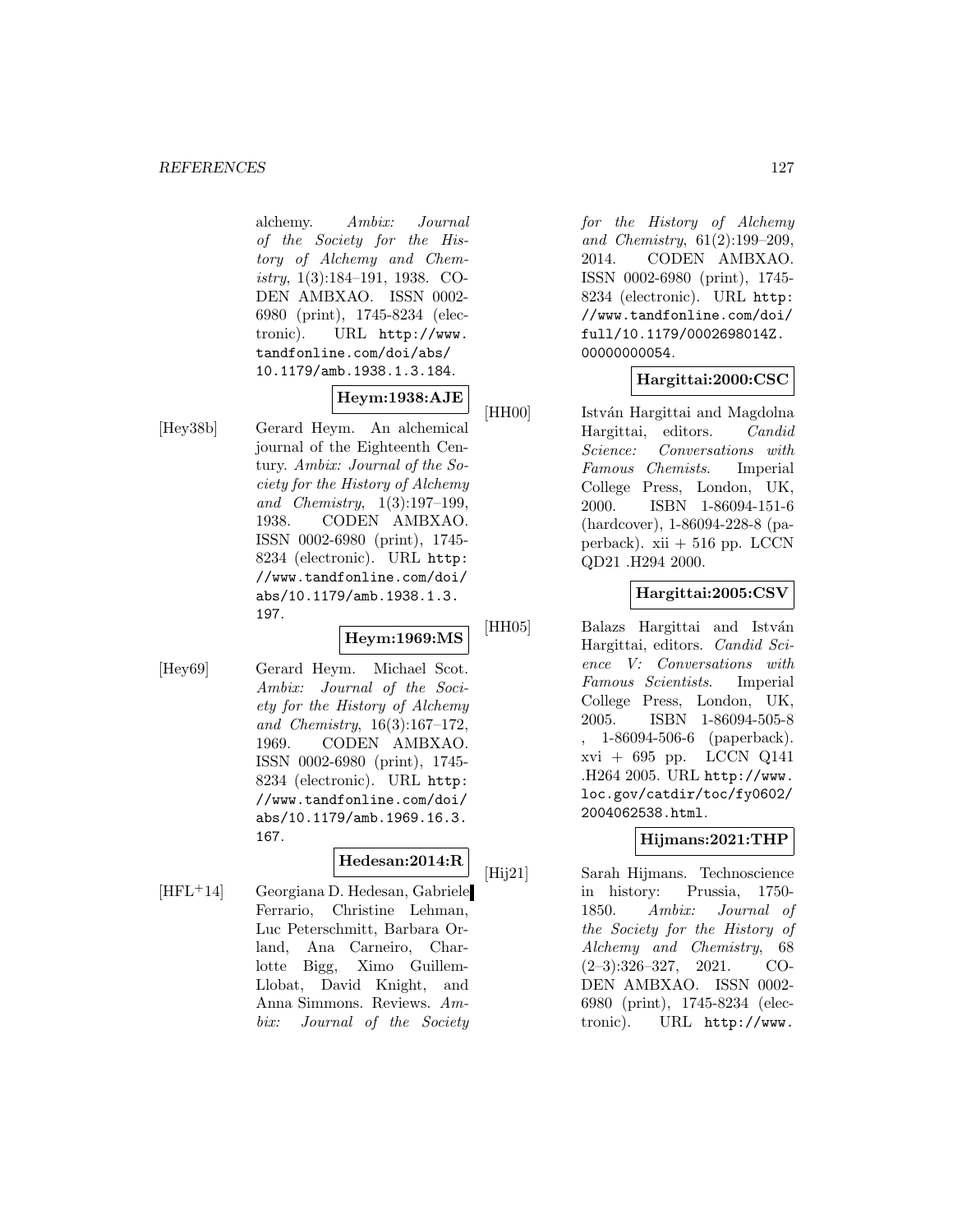tandfonline.com/doi/full/ 10.1080/00026980.2021.1893516.

**Hill:1975:IL**

[Hil75] C. R. Hill. The iconography of the laboratory. Ambix: Journal of the Society for the History of Alchemy and Chemistry, 22(2):102–110, 1975. CODEN AMBXAO. ISSN 0002-6980 (print), 1745- 8234 (electronic). URL http: //www.tandfonline.com/doi/ abs/10.1179/amb.1975.22.2. 102.

## **Hirsh:1981:CPD**

[Hir81] Richard F. Hirsh. A conflict of principles: The discovery of argon and the debate over its existence. Ambix: Journal of the Society for the History of Alchemy and Chemistry, 28(3):121–130, 1981. CODEN AMBXAO. ISSN 0002-6980 (print), 1745- 8234 (electronic). URL http: //www.tandfonline.com/doi/ abs/10.1179/amb.1981.28.3. 121.

## **Hirai:2021:DSC**

[Hir21] Hiro Hirai. Daniel Sennert, chymistry, and theological debates. Ambix: Journal of the Society for the History of Alchemy and Chemistry, 68 (2–3):198–213, 2021. CO-DEN AMBXAO. ISSN 0002- 6980 (print), 1745-8234 (electronic). URL http://www. tandfonline.com/doi/full/ 10.1080/00026980.2021.1936354.

# **Harle:2002:HEA**

[HJ02] Anna E. J. Harle and Claus Jacob. Historical and epistemological aspects of optical isomerism on trivalent sulfur and nitrogen atoms. Ambix: Journal of the Society for the History of Alchemy and Chemistry, 49(2):127–147, 2002. CODEN AMBXAO. ISSN 0002-6980 (print), 1745- 8234 (electronic). URL http: //www.tandfonline.com/doi/ abs/10.1179/amb.2002.49.2. 127.

## **Ho:1959:LEE**

[HN59] Ho Ping-Yü and Joseph Needham, F. R. S. The laboratory equipment of the Early Mediæval Chinese alchemists. Ambix: Journal of the Society for the History of Alchemy and Chemistry,  $7(2):58-112$ , June 1959. CODEN AMBXAO. ISSN 0002-6980 (print), 1745- 8234 (electronic). URL http: //www.tandfonline.com/doi/ abs/10.1179/amb.1959.7.2. 58.

## **Holmyard:1956:OFS**

[Hol56] E. J. Holmyard. Obituary: Frank Sherwood Taylor (1897–1956). Ambix: Journal of the Society for the History of Alchemy and Chemistry, 5(3–4):57–58, 1956. CODEN AMBXAO. ISSN 0002-6980 (print), 1745-8234 (electronic). URL http:/ /www.tandfonline.com/doi/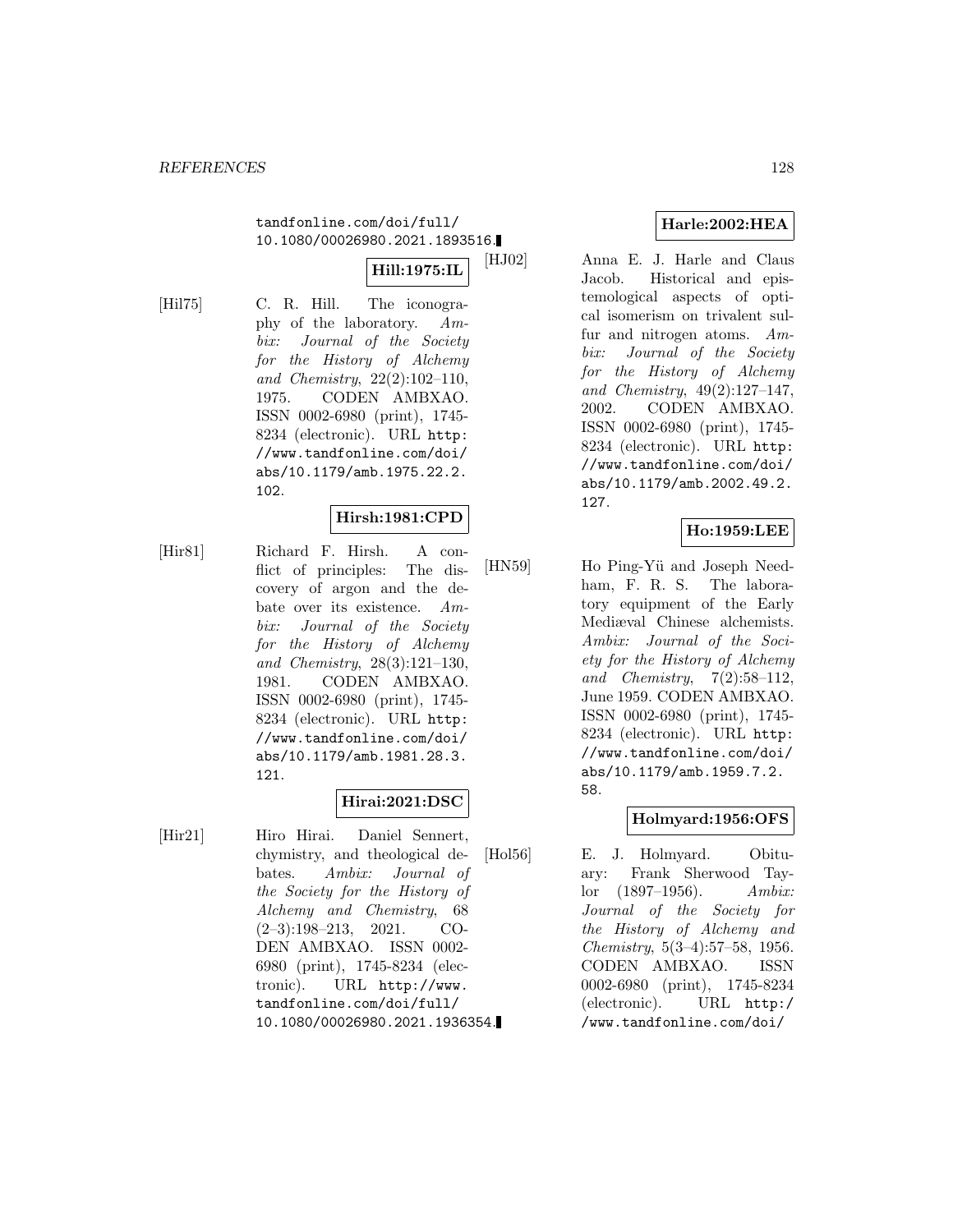abs/10.1179/amb.1956.5.3- 4.57.

## **Holloway:1989:ECM**

[Hol89] S. W. F. Holloway. Eighteenth century medics. Ambix: Journal of the Society for the History of Alchemy and Chemistry, 36(3):152–153, 1989. CODEN AMBXAO. ISSN 0002-6980 (print), 1745- 8234 (electronic). URL http: //www.tandfonline.com/doi/ abs/10.1179/amb.1989.36.3. 152.

#### **Home:1995:ERC**

[Hom95] R. W. Home. Essay review: The chemistry of light. Ambix: Journal of the Society for the History of Alchemy and Chemistry,  $42(1):50-51$ , 1995. CODEN AMBXAO. ISSN 0002-6980 (print), 1745- 8234 (electronic). URL http: //www.tandfonline.com/doi/ abs/10.1179/amb.1995.42.1. 50.

#### **Homburg:1999:RAC**

[Hom99] Ernst Homburg. The rise of analytical chemistry and its consequences for the development of the German chemical profession (1780–1860). Ambix: Journal of the Society for the History of Alchemy and Chemistry, 46(1):1–32, 1999. CODEN AMBXAO. ISSN 0002-6980 (print), 1745-8234 (electronic). URL http:/ /www.tandfonline.com/doi/ abs/10.1179/amb.1999.46.1. 1.

## **Homburg:2001:SN**

[Hom01] Ernst Homburg. Short notices. Ambix: Journal of the Society for the History of Alchemy and Chemistry, 48(3):209–212, 2001. CODEN AMBXAO. ISSN 0002-6980 (print), 1745- 8234 (electronic). URL http: //www.tandfonline.com/doi/ abs/10.1179/amb.2001.48.3. 209.

## **Homburg:2005:SCE**

[Hom05] Ernst Homburg. Shifting centres and emerging peripheries: Global patterns in Twentiethcentury chemistry. Ambix: Journal of the Society for the History of Alchemy and Chemistry,  $52(1):3-6$ ,  $2005$ . CO-DEN AMBXAO. ISSN 0002- 6980 (print), 1745-8234 (electronic). URL http://www. tandfonline.com/doi/abs/ 10.1179/000269805X52878.

#### **Homburg:2017:AVT**

[Hom17a] Ernst Homburg. Adding value: Tasmanian alkaloids 1975–2015. Ambix: Journal of the Society for the History of Alchemy and Chemistry, 64(4):385–386, 2017. CO-DEN AMBXAO. ISSN 0002- 6980 (print), 1745-8234 (electronic). URL http://www. tandfonline.com/doi/full/ 10.1080/00026980.2017.1405898.

## **Homburg:2017:LGE**

[Hom17b] Ernst Homburg. Aus der Luft gewonnen. Die Entwicklung der globalen Gaseindustrie, 1880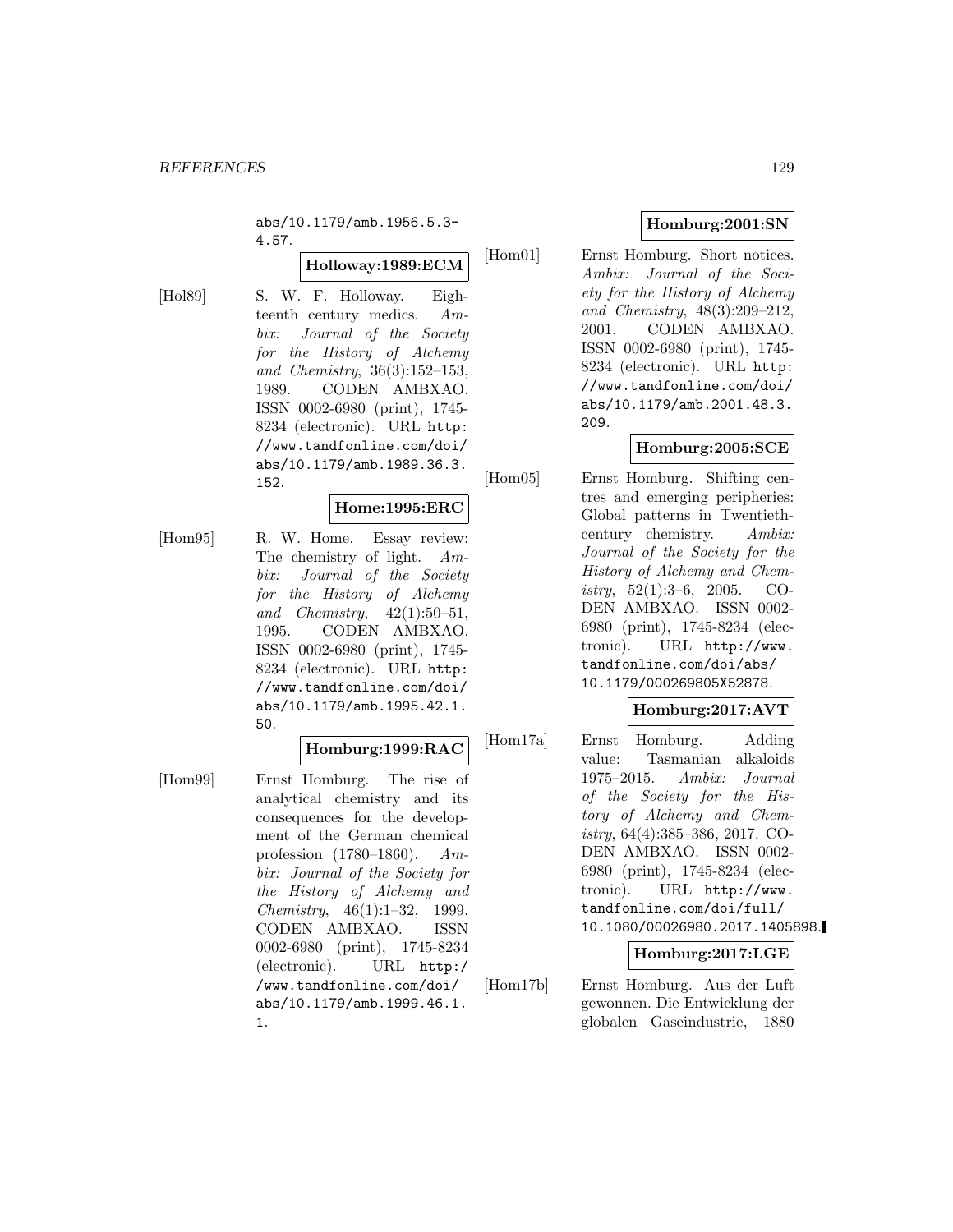bis 2012/Building on air. The international industrial gases industry, 1886–2006. Ambix: Journal of the Society for the History of Alchemy and Chemistry, 64(3):289–291, 2017. CO-DEN AMBXAO. ISSN 0002- 6980 (print), 1745-8234 (electronic). URL http://www. tandfonline.com/doi/full/ 10.1080/00026980.2017.1385889.

# **Homburg:2019:BRP**

[Hom19] Ernst Homburg. Book review: Le Patrimoine Industriel de la Chimie. A Special Issue of Patrimoine Industriel  $-$  Archéologie  $-$  Technique — *Mémoire*, no. 69, by Florence Hachez-Leroy. Pp. 152, illus. Cilac: Paris. 2016. £22.00. ISSN: 0220-5521. Ambix: Journal of the Society for the History of Alchemy and Chemistry, 66(4):362–364, 2019. CO-DEN AMBXAO. ISSN 0002- 6980 (print), 1745-8234 (electronic). URL http://www. tandfonline.com/doi/full/ 10.1080/00026980.2019.1592804.<br>[HRR03]

## **Horne:1960:AAG**

[Hor60] R. A. Horne. Atomism in Ancient Greece and India. Ambix: Journal of the Society for the History of Alchemy and Chemistry, 8(2):98–110, 1960. CODEN AMBXAO. ISSN 0002-6980 (print), 1745- 8234 (electronic). URL http: //www.tandfonline.com/doi/ abs/10.1179/amb.1960.8.2. 98.

## **Horrocks:2011:WWI**

[Hor11] Sally Horrocks. World War II, post-war reconstruction and British women chemists. Ambix: Journal of the Society for the History of Alchemy and Chemistry, 58(2):150–170, 2011. CODEN AMBXAO. ISSN 0002-6980 (print), 1745- 8234 (electronic). URL http: //www.tandfonline.com/doi/ abs/10.1179/174582311X13008456751026.

# **Horrocks:2018:BRC**

[Hor18] Sally M. Horrocks. Book review: A Chemical Passion: The Forgotten Story of Chemistry at British Independent Girls' Schools, 1820s–1930s. Ambix: Journal of the Society for the History of Alchemy and Chemistry, 65(4):398–399, 2018. CO-DEN AMBXAO. ISSN 0002- 6980 (print), 1745-8234 (electronic). URL http://www. tandfonline.com/doi/full/ 10.1080/00026980.2018.1499428.

## **Holmes:2003:RBR**

Frederic L. Holmes, Jürgen Renn, and Hans-Jörg Rheinberger, editors. Reworking the Bench: Research Notebooks in the History of Science, volume 7 of Archimedes: New Studies in the History and Philosophy of Science and Technology. Kluwer Academic Publishers Group, Norwell, MA, USA, and Dordrecht, The Netherlands, 2003. ISBN 1-4020-1039- 7 (hardcover), 0-306-48152-9 (ebook). ISSN 1385-0180 (print),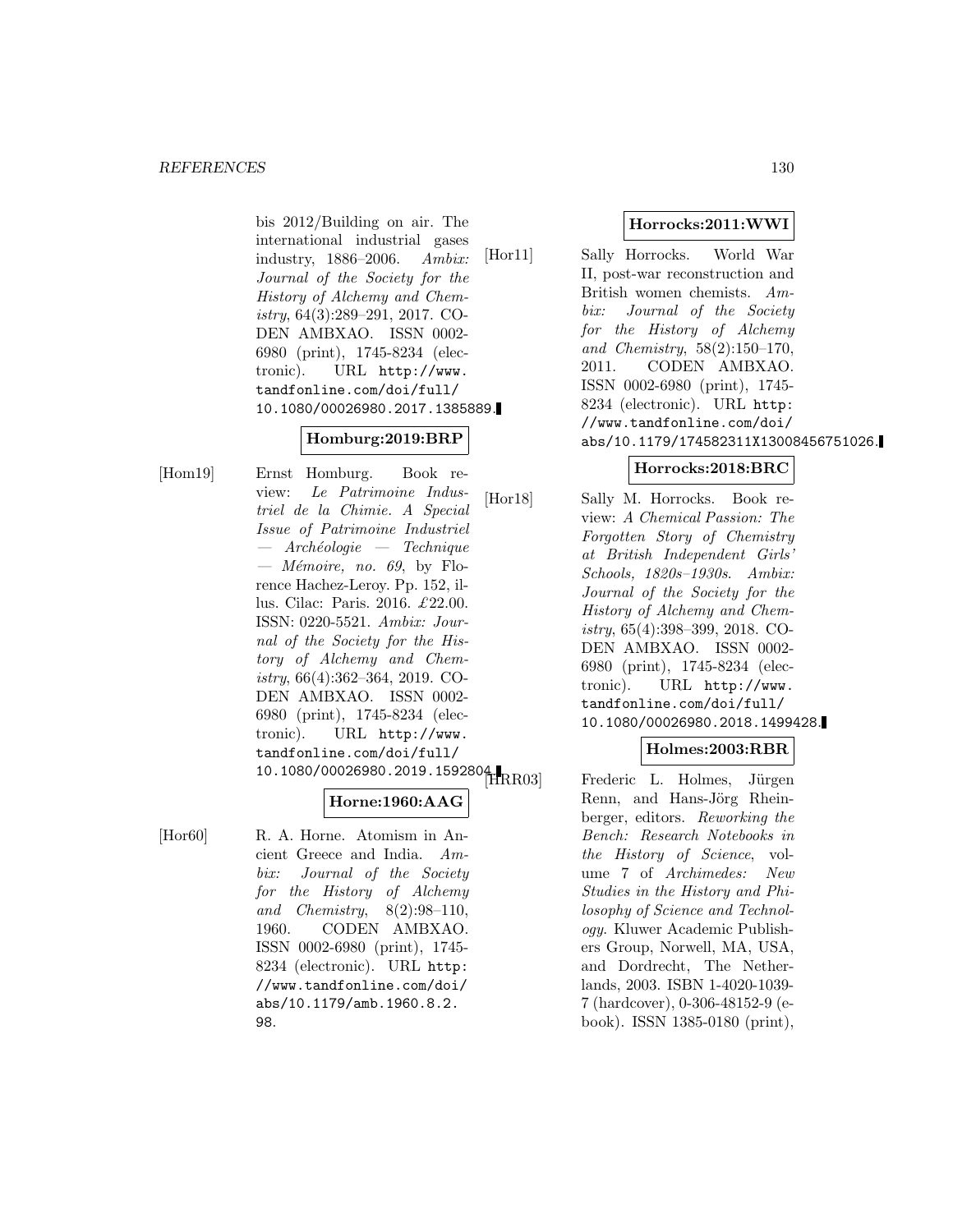$2215-0064$  (electronic).  $xy +$ 325 pp. LCCN Q225.5 .R475 2003. URL http://www.loc. gov/catdir/enhancements/ fy0814/2002041330-d.html; http://www.loc.gov/catdir/ enhancements/fy0814/2002041330 t.html.

#### **Huffman:1978:RFD**

[HS78] William H. Huffman and Robert A. Seelinger. Robert Fludd's "Declaratio Brevis" to James I. Ambix: Journal of the Society for the History of Alchemy and Chemistry, 25(2):69–92, 1978. CO-DEN AMBXAO. ISSN 0002- 6980 (print), 1745-8234 (electronic). URL http://www. tandfonline.com/doi/abs/ 10.1179/amb.1978.25.2.69.

#### **Hollister-Short:1988:R**

[HS88] Graham Hollister-Short. Reviews. Ambix: Journal of the Society for the History of Alchemy and Chemistry, 35(1):47–52, 1988. CO-DEN AMBXAO. ISSN 0002- 6980 (print), 1745-8234 (electronic). URL http://www. tandfonline.com/doi/abs/ 10.1179/amb.1988.35.1.47.

## **Hepler-Smith:2015:JSF**

[HS15] Evan Hepler-Smith. "Just as the structural formula does": Names, diagrams, and the structure of organic chemistry at the 1892 Geneva Nomenclature Congress. Ambix: Journal of the Society for the History of Alchemy and

Chemistry, 62(1):1–28, 2015. CODEN AMBXAO. ISSN 0002-6980 (print), 1745-8234 (electronic). URL http:/ /www.tandfonline.com/doi/ full/10.1179/1745823414Y. 0000000006.

#### **Hepler-Smith:2018:PCF**

[HS18] Evan Hepler-Smith. Paper chemistry: François Dagognet and the chemical graph. Ambix: Journal of the Society for the History of Alchemy and Chemistry, 65(1):76–98, 2018. CO-DEN AMBXAO. ISSN 0002- 6980 (print), 1745-8234 (electronic). URL http://www. tandfonline.com/doi/full/ 10.1080/00026980.2017.1418232.

## **Hepler-Smith:2020:ECN**

[HS20] Evan Hepler-Smith. The etymology of chemical names: Tradition and convenience vs. rationality in chemical nomenclature. Ambix: Journal of the Society for the History of Alchemy and Chemistry, 67(2):202–203, 2020. CO-DEN AMBXAO. ISSN 0002- 6980 (print), 1745-8234 (electronic). URL http://www. tandfonline.com/doi/full/ 10.1080/00026980.2020.1718303.

## **Hudson:1998:NA**

[Hud98] John Hudson. News and announcements. Ambix: Journal of the Society for the History of Alchemy and Chemistry,  $45(2):129-130$ , 1998. CODEN AMBXAO. ISSN 0002-6980 (print), 1745-8234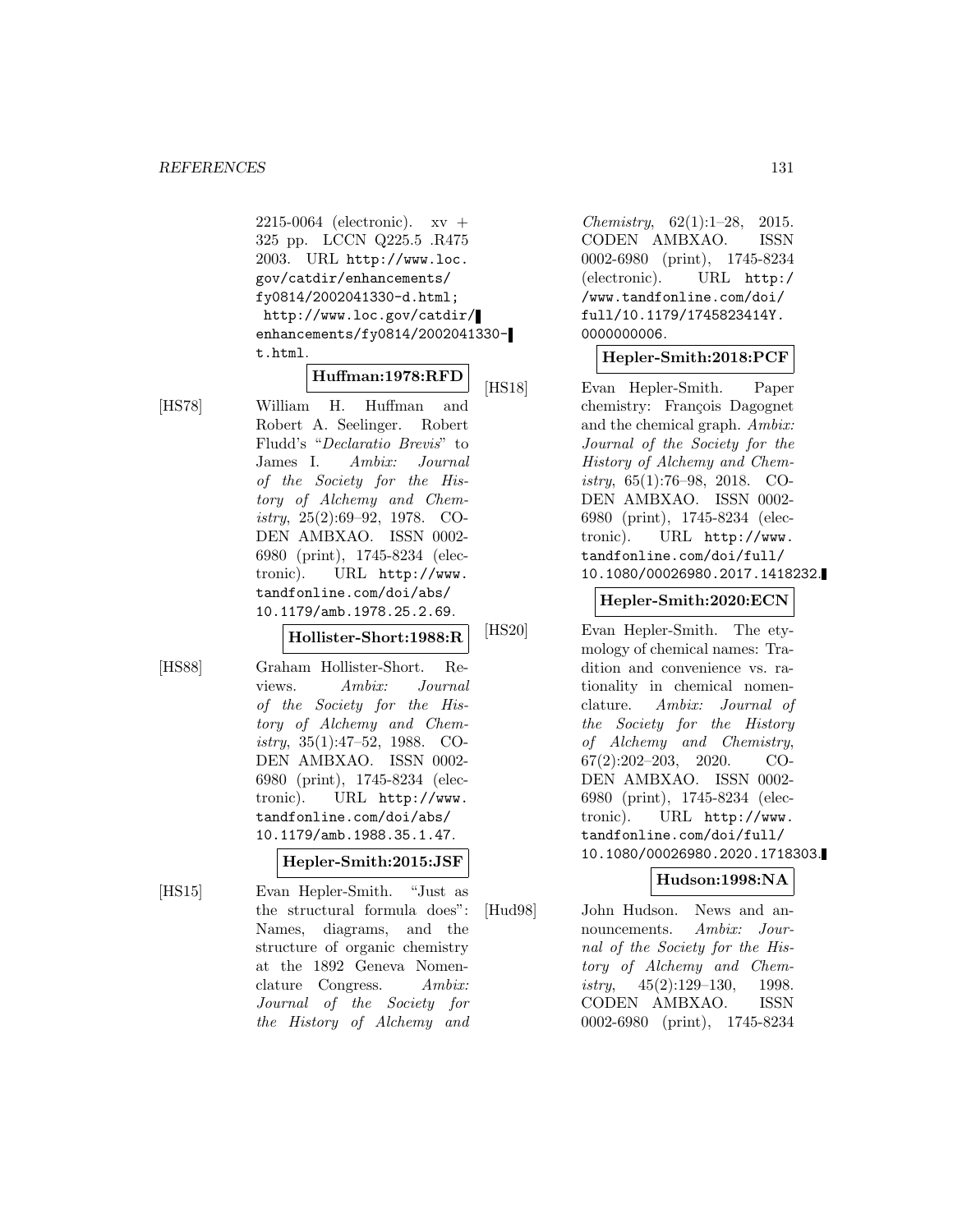(electronic). URL http:/ /www.tandfonline.com/doi/ abs/10.1179/amb.1998.45.2. 129.

## **Hudson:1999:RMN**

[Hud99] John Hudson. Report of meeting: 'new chemical biography'. Ambix: Journal of the Society for the History of Alchemy and Chemistry, 46(2):104–105, 1999. CODEN AMBXAO. ISSN 0002-6980 (print), 1745- 8234 (electronic). URL http: //www.tandfonline.com/doi/ abs/10.1179/amb.1999.46.2. 104.

#### **Hudson:2001:A**

[Hud01] John Hudson. Announcement. Ambix: Journal of the Society for the History of Alchemy and Chemistry, 48(3): 190, 2001. CODEN AMBXAO. ISSN 0002-6980 (print), 1745- 8234 (electronic). URL http: //www.tandfonline.com/doi/ abs/10.1179/amb.2001.48.3. 190.

#### **Hudson:2002:R**

[Hud02] John Hudson. Reviews. Ambix: Journal of the Society for the History of Alchemy and Chemistry, 49(1):72–94, 2002. CODEN AMBXAO. ISSN 0002-6980 (print), 1745- 8234 (electronic). URL http: //www.tandfonline.com/doi/ abs/10.1179/amb.2002.49.1. 72.

## **Hunt:1979:FM**

[Hun79] Leslie B. Hunt. The Figuiers of Montpellier. Ambix: Journal of the Society for the History of Alchemy and Chemistry, 26(3):221–223, 1979. CODEN AMBXAO. ISSN 0002-6980 (print), 1745- 8234 (electronic). URL http: //www.tandfonline.com/doi/ abs/10.1179/amb.1979.26.3. 221.

## **Hunter:1999:PLT**

[Hun99] Graeme K. Hunter. Phoebus Levene and the tetranucleotide structure of nucleic acids. Ambix: Journal of the Society for the History of Alchemy and Chemistry, 46(2):73–103, 1999. CODEN AMBXAO. ISSN 0002-6980 (print), 1745- 8234 (electronic). URL http: //www.tandfonline.com/doi/ abs/10.1179/amb.1999.46.2. 73.

#### **Hutchison:1992:R**

[Hut92] Keith Hutchison. Reviews. Ambix: Journal of the Society for the History of Alchemy and Chemistry, 39(3):144–157, 1992. CODEN AMBXAO. ISSN 0002-6980 (print), 1745- 8234 (electronic). URL http: //www.tandfonline.com/doi/ abs/10.1179/amb.1992.39.3. 144.

## **Hagendijk:2020:MFT**

[HVD20] Thijs Hagendijk, Márcia Vilarigues, and Sven Dupré. Materials, furnaces, and texts: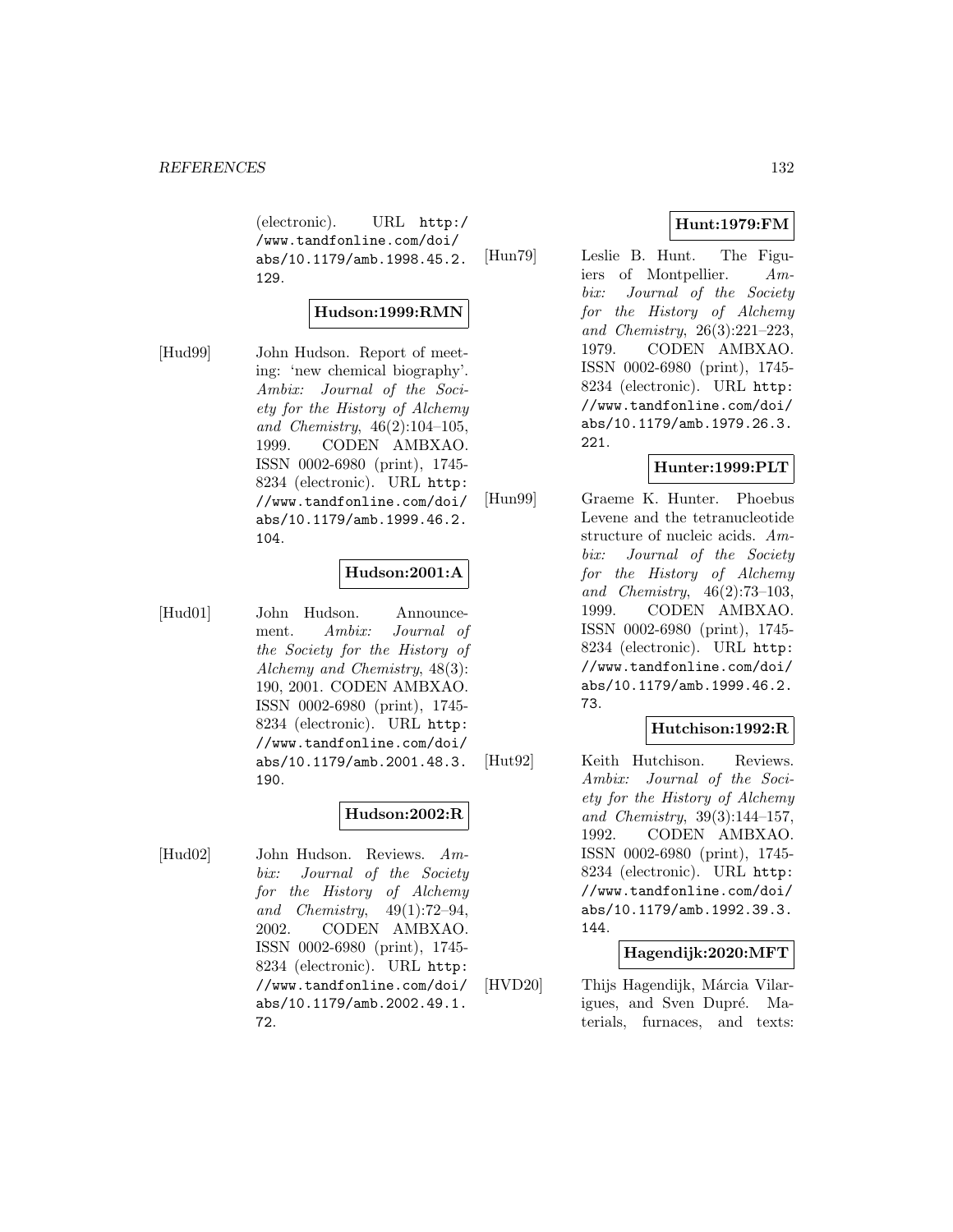How to write about making glass colours in the Seventeenth Century. Ambix: Journal of the Society for the History of Alchemy and Chemistry, 67(4):323–345, 2020. CO-DEN AMBXAO. ISSN 0002- 6980 (print), 1745-8234 (electronic). URL http://www. tandfonline.com/doi/full/ tand1on11ne.com/do1/1u11/<br>10.1080/00026980.2020.1826823.

# **Irish:2013:BCC**

[Iri13] Stephen T. Irish. Brodie's calculus and chemical classification. Ambix: Journal of the Society for the History of Alchemy and Chemistry, 60(3):234–254, 2013. CODEN AMBXAO. ISSN 0002-6980 (print), 1745- 8234 (electronic). URL http: //www.tandfonline.com/doi/ full/10.1179/0002698013Z. 00000000031.

# **Irish:2017:CSC**

[Iri17] Stephen T. Irish. The corundum stone and crystallographic chemistry. Ambix: Journal of the Society for the History of Alchemy and Chemistry, 64(4):301–325, 2017. CO-DEN AMBXAO. ISSN 0002- 6980 (print), 1745-8234 (electronic). URL http://www. tandfonline.com/doi/full/ 10.1080/00026980.2017.1413163.

#### **Irish:2018:JSC**

[Iri18] Stephen T. Irish. James Smithson on the calamines: Chemical combination in crystals. Ambix: Journal of the Society for the History of Alchemy and Chemistry, 65(4):373–397, 2018. CO-DEN AMBXAO. ISSN 0002- 6980 (print), 1745-8234 (electronic). URL http://www. tandfonline.com/doi/full/ 10.1080/00026980.2018.1520521.

# **Irish:2020:GEM**

Stephen T. Irish. Gems in the early modern world: Materials, knowledge and global trade, 1450–1800. Ambix: Journal of the Society for the History of Alchemy and Chemistry, 67(1):100–101, 2020. CO-DEN AMBXAO. ISSN 0002- 6980 (print), 1745-8234 (electronic). URL http://www. tandfonline.com/doi/full/ 10.1080/00026980.2019.1619028.

#### **Jacobsen:2000:WHR**

[Jac00] Anja Skaar Jacobsen. A. W. Hauch's role in the introduction of antiphlogistic chemistry into Denmark. Ambix: Journal of the Society for the History of Alchemy and Chemistry, 47(2):71–95, 2000. CODEN AMBXAO. ISSN 0002-6980 (print), 1745- 8234 (electronic). URL http: //www.tandfonline.com/doi/ abs/10.1179/amb.2000.47.2. 71.

## **James:1981:LWC**

[Jam81] Frank A. J. L. James. The letters of William Crookes to Charles Hanson Greville Williams 1861–2: The detection and isolation of thallium.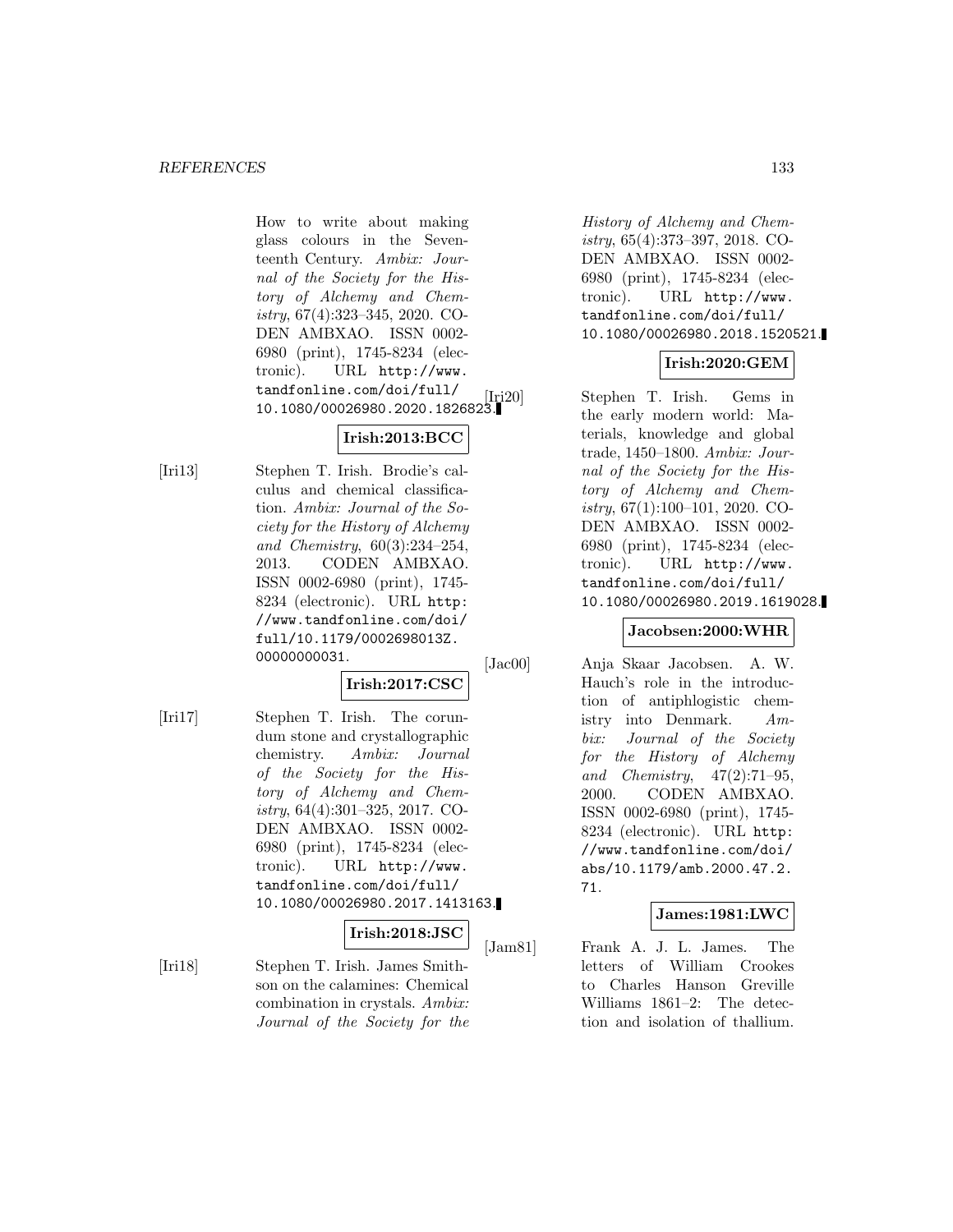Ambix: Journal of the Society for the History of Alchemy and Chemistry, 28(3):131–157, 1981. CODEN AMBXAO. ISSN 0002-6980 (print), 1745- 8234 (electronic). URL http: //www.tandfonline.com/doi/ abs/10.1179/amb.1981.28.3. 131.

#### **James:1983:ESC**

[Jam83a] Frank A. J. L. James. The establishment of spectro-chemical analysis as a practical method of qualitative analysis, 1854– 1861. Ambix: Journal of the Society for the History of Alchemy and Chemistry, 30(1):30–53, 1983. CODEN AMBXAO. ISSN 0002-6980 (print), 1745- 8234 (electronic). URL http: //www.tandfonline.com/doi/ abs/10.1179/amb.1983.30.1. 30.

# **James:1983:SSS**

[Jam83b] Frank A. J. L. James. The study of spark spectra 1835– 1859. Ambix: Journal of the Society for the History of Alchemy and Chemistry, 30(3):137–162, 1983. CODEN AMBXAO. ISSN 0002-6980 (print), 1745- 8234 (electronic). URL http: //www.tandfonline.com/doi/ abs/10.1179/amb.1983.30.3. 137.

#### **James:1985:DLS**

[Jam85] Frank A. J. L. James. The discovery of line spectra. Ambix: Journal of the Society for the History of Alchemy and Chemistry, 32(2):53–70,

1985. CODEN AMBXAO. ISSN 0002-6980 (print), 1745- 8234 (electronic). URL http: //www.tandfonline.com/doi/ abs/10.1179/amb.1985.32.2. 53.

#### **James:1995:SCO**

[Jam95] Frank A. J. L. James. Science as a cultural ornament: Bunsen, Kirchhoff and Helmholtz in Mid-Nineteenth-Century Baden. Ambix: Journal of the Society for the History of Alchemy and Chemistry, 42(1): 1–9, 1995. CODEN AMBXAO. ISSN 0002-6980 (print), 1745- 8234 (electronic). URL http: //www.tandfonline.com/doi/ abs/10.1179/amb.1995.42.1. 1.

#### **James:2015:ACP**

[Jam15] Frank A. J. L. James. "Agricultural chymistry is at present in it's infancy": The Board of Agriculture, The Royal Institution and Humphry Davy. Ambix: Journal of the Society for the History of Alchemy and Chemistry, 62(4):363–385, 2015. CODEN AMBXAO. ISSN 0002-6980 (print), 1745- 8234 (electronic). URL http: //www.tandfonline.com/doi/ full/10.1080/00026980.2015. 1107953.

#### **James:2019:CHD**

[Jam19a] Frank A. J. L. James. Constructing Humphry Davy's biographical image. Ambix: Journal of the Society for the History of Alchemy and Chemistry,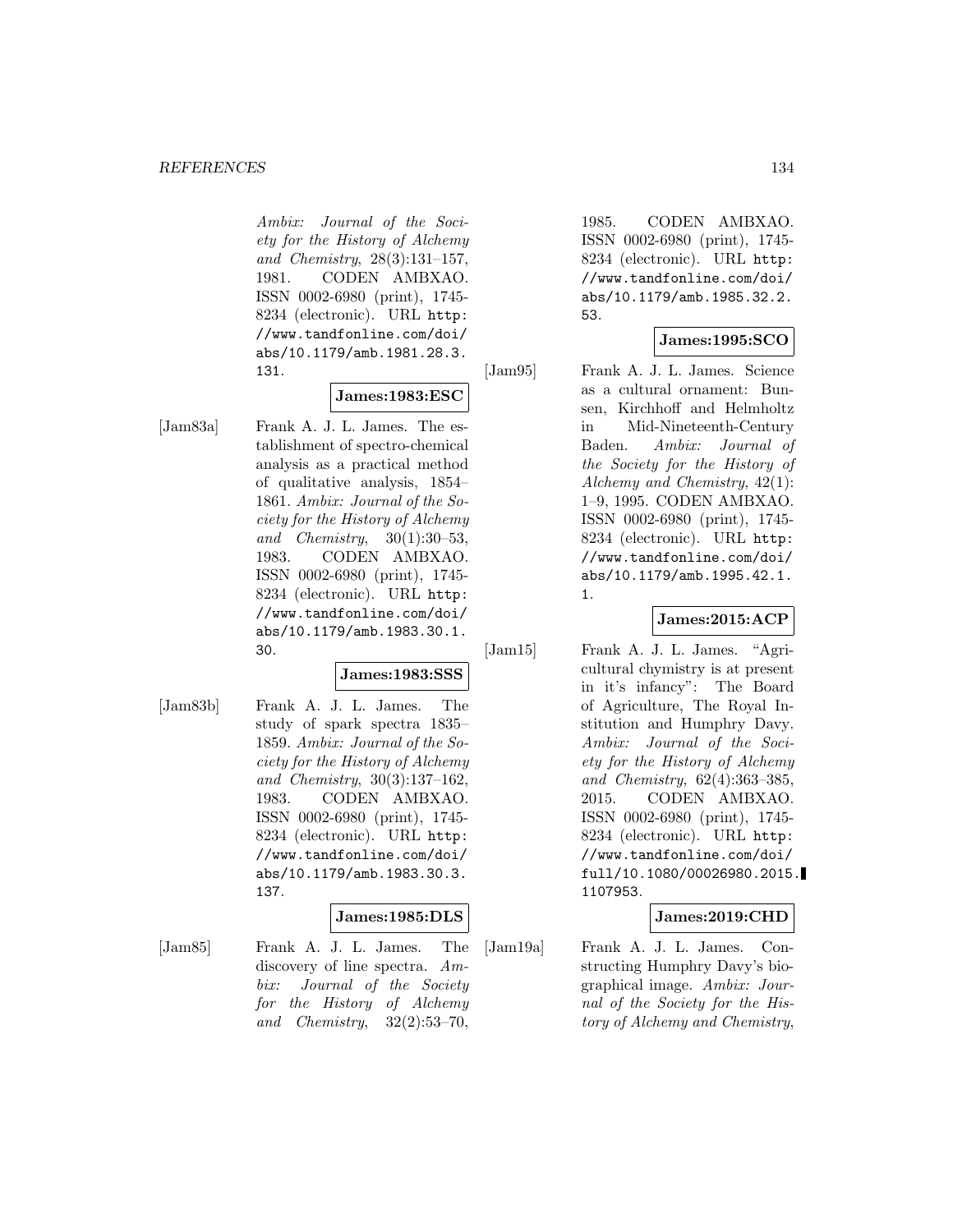#### *REFERENCES* 135

66(2–3):214–238, 2019. CO-DEN AMBXAO. ISSN 0002- 6980 (print), 1745-8234 (electronic). URL http://www. tandfonline.com/doi/full/ 10.1080/00026980.2019.1620986.

#### **James:2019:HDE**

[Jam19b] Frank A. J. L. James. Humphry Davy's early chemical knowledge, theory and experiments: an edition of his 1798 manuscript, "An Essay on Heat and the Combinations of Light" from The Royal Institution of Cornwall, Courtney Library, MS DVY/2. Ambix: Journal of the Society for the History of Alchemy and Chemistry, 66(4):303–345, 2019. CO-DEN AMBXAO. ISSN 0002- 6980 (print), 1745-8234 (electronic). URL http://www. tandfonline.com/doi/full/ 10.1080/00026980.2019.1684080J.s14

#### **James:2021:CSC**

[Jam21] Frank A. J. L. James. A chemical satire on the 1809 change of government in Britain. Ambix: Journal of the Society for the History of Alchemy and Chemistry, 68(4):442–446, 2021. CO-DEN AMBXAO. ISSN 0002- 6980 (print), 1745-8234 (electronic). URL http://www. tandfonline.com/doi/full/ 10.1080/00026980.2021.1983694Lm81

#### **James:2022:CWS**

[Jam22] Frank A. J. L. James. Carl Wilhelm Scheele and Torbern Bergman: The science, lives and friendship of two pioneers in chemistry. Ambix: Journal of the Society for the History of Alchemy and Chemistry, 69(2):196–197, 2022. CO-DEN AMBXAO. ISSN 0002- 6980 (print), 1745-8234 (electronic). URL http://www. tandfonline.com/doi/full/ 10.1080/00026980.2022.2043613.

#### **Janacek:2020:HRA**

[Jan20] Bruce Janacek. The historic role of alchemy in the Holy Roman Empire. Ambix: Journal of the Society for the History of Alchemy and Chemistry, 67(4):408–415, 2020. CO-DEN AMBXAO. ISSN 0002- 6980 (print), 1745-8234 (electronic). URL http://www. tandfonline.com/doi/full/ 10.1080/00026980.2020.1806518.

## **Jas:2014:CEH**

Nathalie Jas. Chemicals and environmental history. Ambix: Journal of the Society for the History of Alchemy and Chemistry, 61(2):194–198, 2014. CODEN AMBXAO. ISSN 0002-6980 (print), 1745- 8234 (electronic). URL http: //www.tandfonline.com/doi/ full/10.1179/0002698014Z. 00000000053.

#### **Jennings:1981:LVP**

Richard C. Jennings. Lavoisier's views on phlogiston and the matter of fire before about 1770. Ambix: Journal of the Society for the History of Alchemy and Chemistry, 28(3):206–209, 1981. CODEN AMBXAO.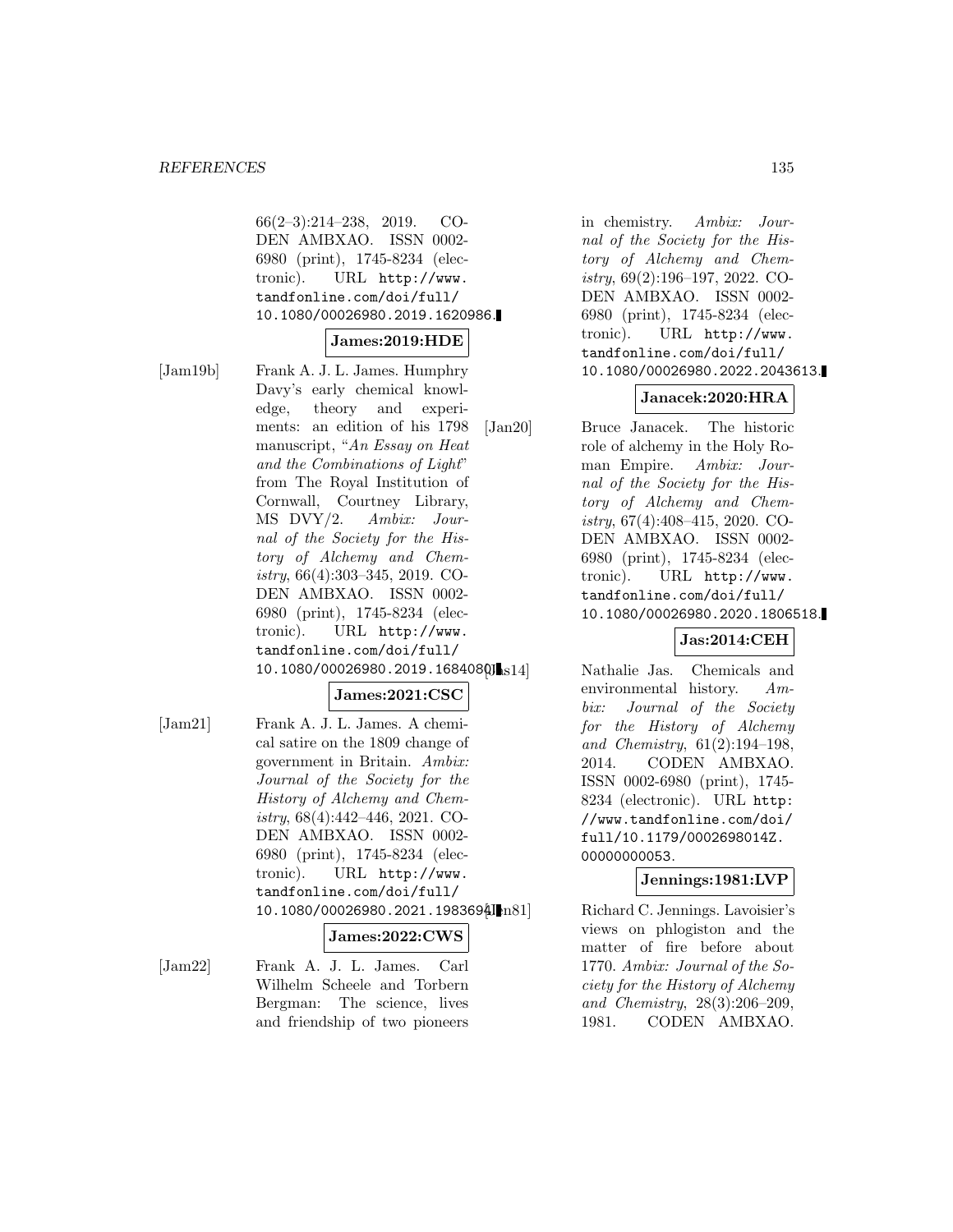ISSN 0002-6980 (print), 1745- 8234 (electronic). URL http: //www.tandfonline.com/doi/ abs/10.1179/amb.1981.28.3. 206.

#### **Jensen:2004:PUP**

[Jen04] William B. Jensen. A previously unrecognised portrait of Joan Baptista Van Helmont (1579–1644). Ambix: Journal of the Society for the History of Alchemy and Chemistry, 51(3):263–268, 2004. CODEN AMBXAO. ISSN 0002-6980 (print), 1745-8234 (electronic). URL http:/ /www.tandfonline.com/doi/ abs/10.1179/amb.2004.51.3. 263.

#### **Jewess:2019:BRS**

[Jew19] Michael Jewess. Book review: For Science, King and Country: The Life and Legacy of Henry Moseley. Ambix: Journal of the Society for the History of Alchemy and Chemistry, 66(1):85–87, 2019. CO-DEN AMBXAO. ISSN 0002- 6980 (print), 1745-8234 (electronic). URL http://www. tandfonline.com/doi/full/ 10.1080/00026980.2018.1548411.

#### **Johnson:2011:CCC**

[Joh11] Jeffrey Allan Johnson. Crisis, change and creativity in science and technology: Chemistry in the aftermath of Twentiethcentury global wars. Ambix: Journal of the Society for the History of Alchemy and Chem $istry, 58(2):101-115, 2011.$  CO-

DEN AMBXAO. ISSN 0002- 6980 (print), 1745-8234 (electronic). URL http://www. tandfonline.com/doi/abs/ 10.1179/174582311X13008456750982.

## **Johnson:2018:CID**

[Joh18] Jeffrey A. Johnson. Chemiker im "Dritten Reich": Die Deutsche Chemische Gesellschaft und der Verein Deutscher Chemiker im NS-Herrschaftsapparat. (German) [Chemists in the "Third Reich": The German Chemical Society and the German Chemical Union in the National Socialist apparatus of domination]. Ambix: Journal of the Society for the History of Alchemy and Chemistry, 65(2): 193–194, 2018. CODEN AM-BXAO. ISSN 0002-6980 (print), 1745-8234 (electronic).

## **Jones:1993:JLE**

[Jon93] Paul R. Jones. Justus Von Liebig, Eben Horsford and the development of the baking powder industry. Ambix: Journal of the Society for the History of Alchemy and Chemistry,  $40(2):65-74$ , 1993. CODEN AMBXAO. ISSN 0002-6980 (print), 1745- 8234 (electronic). URL http: //www.tandfonline.com/doi/ abs/10.1179/amb.1993.40.2. 65.

#### **Jones:2018:SFM**

[Jon18] Peter Murray Jones. The survival of the Frater Medicus? English friars and alchemy, ca.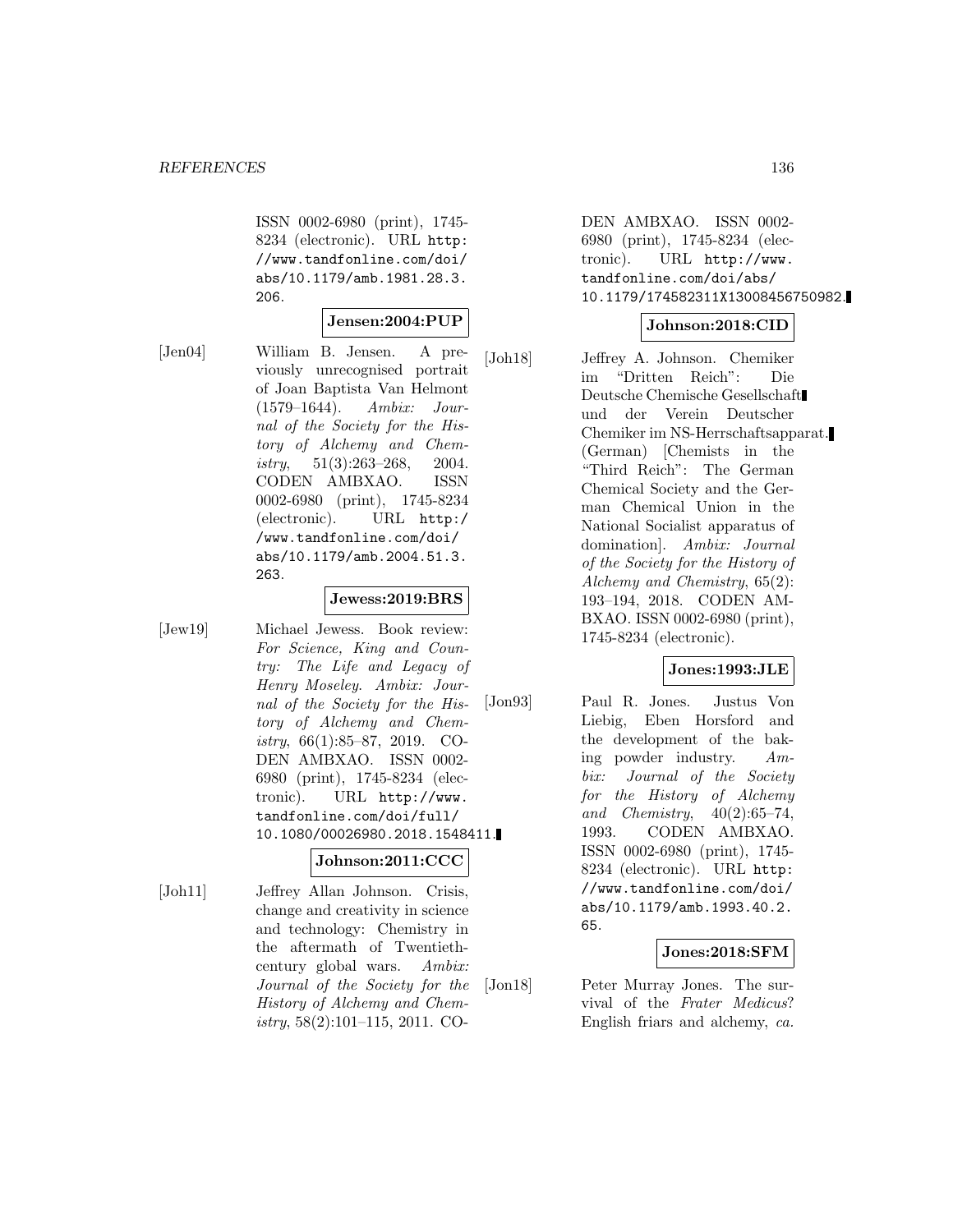#### *REFERENCES* 137

1370–ca. 1425. Ambix: Journal of the Society for the History of Alchemy and Chemistry, 65(3):232–249, 2018. CO-DEN AMBXAO. ISSN 0002- 6980 (print), 1745-8234 (electronic). URL http://www. tandfonline.com/doi/full/ 10.1080/00026980.2018.1512780.

**Jones:2021:EFI**

[Jon21] Peter Murray Jones. The experimental fire: Inventing English alchemy, 1300–1700. Ambix: Journal of the Society for the History of Alchemy and Chemistry, 68(2–3):319–321, 2021. CODEN AMBXAO. ISSN 0002-6980 (print), 1745-8234 (electronic). URL http://www. tandfonline.com/doi/full/ 10.1080/00026980.2021.1919458.

**Josten:1949:TJD**

[Jos49a] C. H. Josten. The text of John Dastin's 'Letter to Pope John XXII'. Ambix: Journal of the Society for the History of Alchemy and  $Chemistry, 4(1–2):34–51, 1949.$ CODEN AMBXAO. ISSN 0002-6980 (print), 1745-8234 (electronic). URL http:/ /www.tandfonline.com/doi/ abs/10.1179/amb.1949.4.1- 2.34.

**Josten:1949:TGH**

[Jos49b] C. H. Josten. Truth's golden harrow: an unpublished alchemical treatise of Robert Fludd in the Bodleian Library. Ambix: Journal of the Society for the History of Alchemy and Chemistry, 3(3–4):91–150, 1949. CODEN AMBXAO. ISSN 0002-6980 (print), 1745- 8234 (electronic). URL http: //www.tandfonline.com/doi/ abs/10.1179/amb.1949.3.3- 4.91.

## **Josten:1949:WBS**

[Jos49c] C. H. Josten. William Backhouse of Swallowfield. Ambix: Journal of the Society for the History of Alchemy and Chemistry,  $4(1-2):1-33$ , 1949. CODEN AMBXAO. ISSN 0002-6980 (print), 1745- 8234 (electronic). URL http: //www.tandfonline.com/doi/ abs/10.1179/amb.1949.4.1- 2.1.

## **Josten:1963:RFP**

[Jos63] C. H. Josten. Robert Fludd's "philosophicall key" and his alchemical experiment on wheat. Ambix: Journal of the Society for the History of Alchemy and Chemistry, 11(1):1–23, 1963. CODEN AMBXAO. ISSN 0002-6980 (print), 1745-8234 (electronic). URL http:/ /www.tandfonline.com/doi/ abs/10.1179/amb.1963.11.1. 1.

#### **Josten:1964:TJD**

[Jos64] C. H. Josten. A translation of John Dee's "Monas Hieroglyphica" (Antwerp, 1564), with an introduction and annotations. Ambix: Journal of the Society for the History of Alchemy and Chemistry, 12(2–3):84–221, 1964. CO-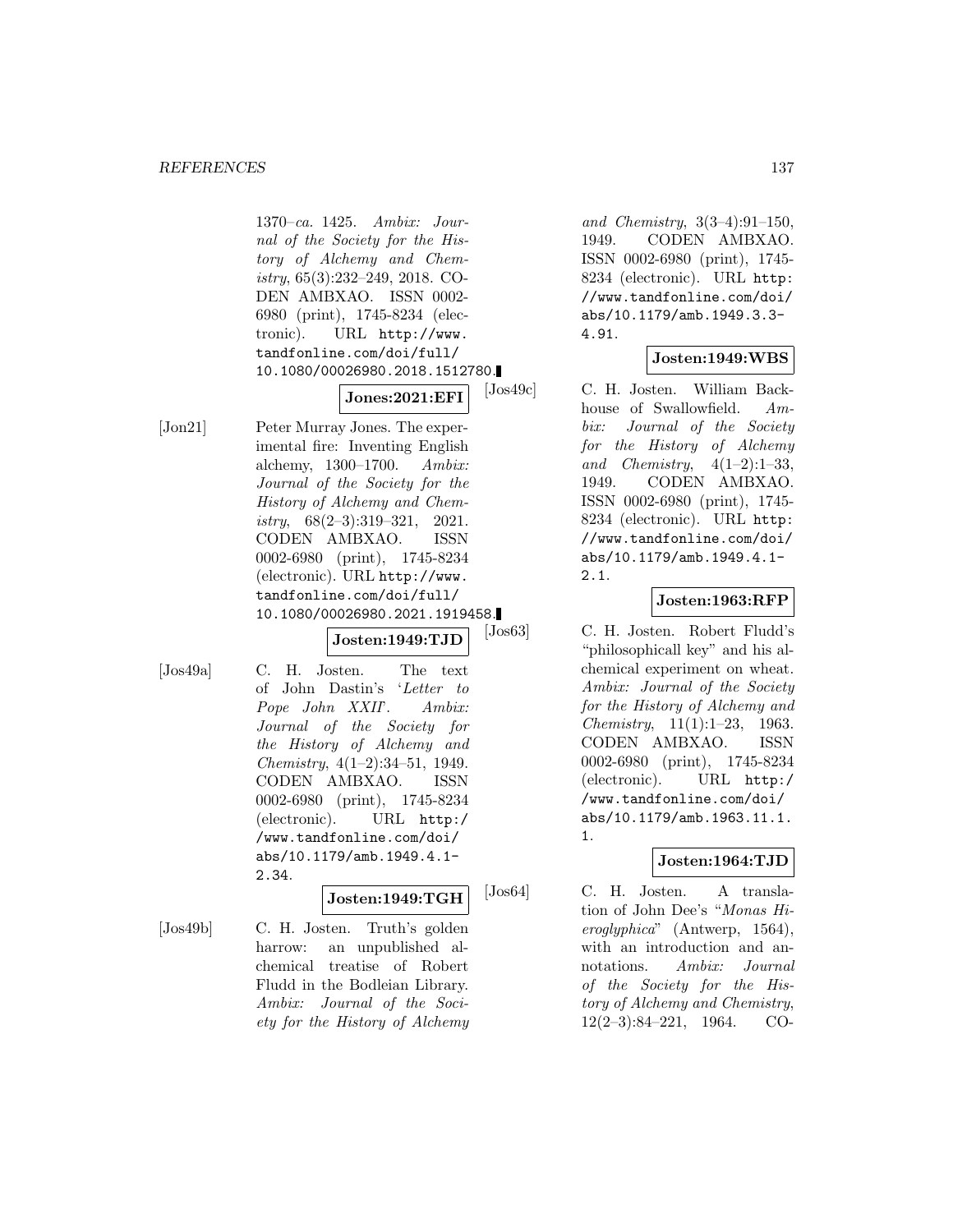DEN AMBXAO. ISSN 0002- 6980 (print), 1745-8234 (electronic). URL http://www. tandfonline.com/doi/abs/ 10.1179/000269864790223101.

## **James:2019:NSH**

[JR19] Frank A. J. L. James and Sharon Ruston. New studies on Humphry Davy: Introduction. Ambix: Journal of the Society for the History of Alchemy and Chemistry, 66(2–3):95–102, 2019. CO-DEN AMBXAO. ISSN 0002- 6980 (print), 1745-8234 (electronic). URL http://www. tandfonline.com/doi/full/ 10.1080/00026980.2019.1625238.

#### **Kahn:2010:APM**

[Kah10] Didier Kahn. Alchemical poetry in Medieval and Early Modern Europe: a preliminary survey and synthesis. Part  $I -$  preliminary survey. Ambix: Journal of the Society for the History of Alchemy and Chemistry, 57(3):249–274, 2010. CO-DEN AMBXAO. ISSN 0002- 6980 (print), 1745-8234 (electronic). URL http://www. tandfonline.com/doi/abs/ 10.1179/174582310X12849808295788.

# **Kahn:2011:APM**

[Kah11] Didier Kahn. Alchemical poetry in Medieval and Early Modern Europe: a preliminary survey and synthesis. Part II  $-$  synthesis. Ambix: Journal of the Society for the History of Alchemy and Chemistry,  $58(1):62-77$ ,  $2011$ . CO-

DEN AMBXAO. ISSN 0002- 6980 (print), 1745-8234 (electronic). URL http://www. tandfonline.com/doi/abs/ 10.1179/174582311X12947034675514.

## **Kahn:2013:THJ**

[Kah13] Didier Kahn. Towards a history of Joseph Du Chesne's manuscripts. Ambix: Journal of the Society for the History of Alchemy and Chemistry,  $60(1):25-30$ ,  $2013$ . CO-DEN AMBXAO. ISSN 0002-6980 (print), 1745-8234 (electronic). URL http:/ /www.tandfonline.com/doi/ full/10.1179/0002698012Z. 00000000021.

## **Kahn:2019:BRL**

[Kah19] Didier Kahn. Book review: Lux in Tenebris: The Visual and the Symbolic in Western Esotericism. Ambix: Journal of the Society for the History of Alchemy and Chemistry, 66(1):82–83, 2019. CO-DEN AMBXAO. ISSN 0002- 6980 (print), 1745-8234 (electronic). URL http://www. tandfonline.com/doi/full/ 10.1080/00026980.2018.1529899.

## **Kahn:2021:FPP**

[Kah21] Didier Kahn. The first private and public courses of chymistry in Paris (and Italy) from Jean Beguin to William Davisson. Ambix: Journal of the Society for the History of Alchemy and Chemistry, 68(2–3):247–272, 2021. CO-DEN AMBXAO. ISSN 0002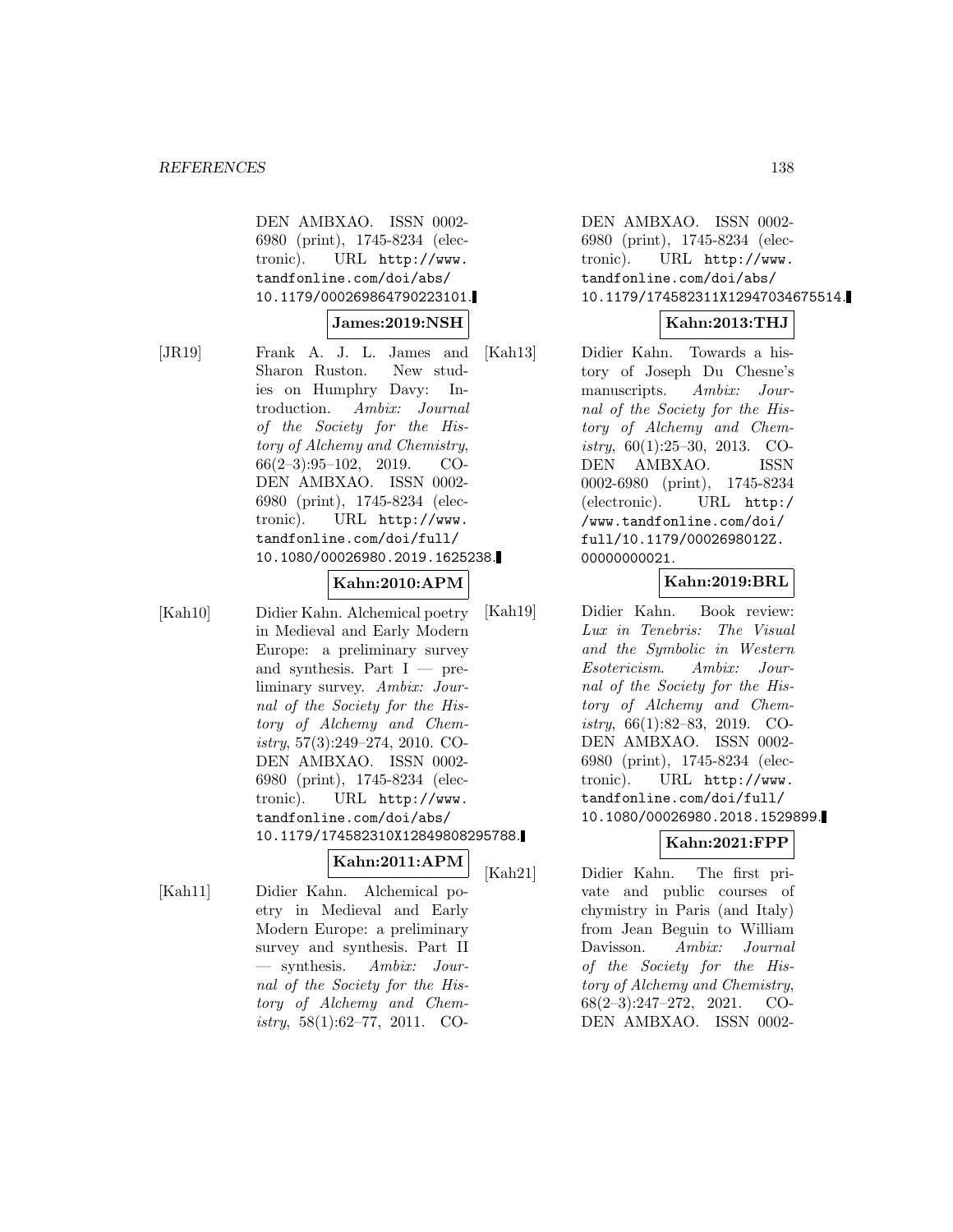6980 (print), 1745-8234 (electronic). URL http://www. tandfonline.com/doi/full/ 10.1080/00026980.2021.1922019.

# **Kaji:2013:PCP**

[Kaj13] Masanori Kaji. Philosophy of chemistry and the periodic table. Ambix: Journal of the Society for the History of Alchemy and Chemistry, 60(2):179–181, 2013. CODEN AMBXAO. ISSN 0002-6980 (print), 1745- 8234 (electronic). URL http: //www.tandfonline.com/doi/ full/10.1179/0002698013Z. 00000000029.

## **Kapoor:1969:DOC**

[Kap69] Satish C. Kapoor. Dumas and organic classification. Ambix: Journal of the Society for the History of Alchemy and Chemistry,  $16(1-2):1-65$ , 1969. CODEN AMBXAO. ISSN 0002-6980 (print), 1745- 8234 (electronic). URL http: //www.tandfonline.com/doi/ abs/10.1179/amb.1969.16.1- 2.1.

## **Karpenko:1978:R**

[Kar78] Vladimír Karpenko. Reviews. Ambix: Journal of the Society for the History of Alchemy and Chemistry, 25(3):213–222, 1978. CODEN AMBXAO. ISSN 0002-6980 (print), 1745- 8234 (electronic). URL http: //www.tandfonline.com/doi/ abs/10.1179/amb.1978.25.3. 213.

## **Karpenko:1980:DSN**

[Kar80] V. Karpenko. The discovery of supposed new elements: Two centuries of errors. Ambix: Journal of the Society for the History of Alchemy and Chemistry, 27(2):77–102, 1980. CODEN AMBXAO. ISSN 0002-6980 (print), 1745- 8234 (electronic). URL http: //www.tandfonline.com/doi/ abs/10.1179/amb.1980.27.2. 77.

## **Karpenko:1988:CMM**

[Kar88] V. Karpenko. Coins and medals made of alchemical metal. Ambix: Journal of the Society for the History of Alchemy and Chemistry,  $35(2):65-76$ , 1988. CODEN AMBXAO. ISSN 0002-6980 (print), 1745- 8234 (electronic). URL http: //www.tandfonline.com/doi/ abs/10.1179/amb.1988.35.2. 65.

# **Karpenko:1990:CBL**

[Kar90a] Vladimir Karpenko. Christoph Bergner: The last Prague alchemist. Ambix: Journal of the Society for the History of Alchemy and Chemistry,  $37(3):116-120$ , 1990. CODEN AMBXAO. ISSN 0002-6980 (print), 1745-8234 (electronic). URL http:/ /www.tandfonline.com/doi/ abs/10.1179/amb.1990.37.3. 116.

## **Karpenko:1990:OAM**

[Kar<sub>90b]</sub> VladimIr Karpenko. The old-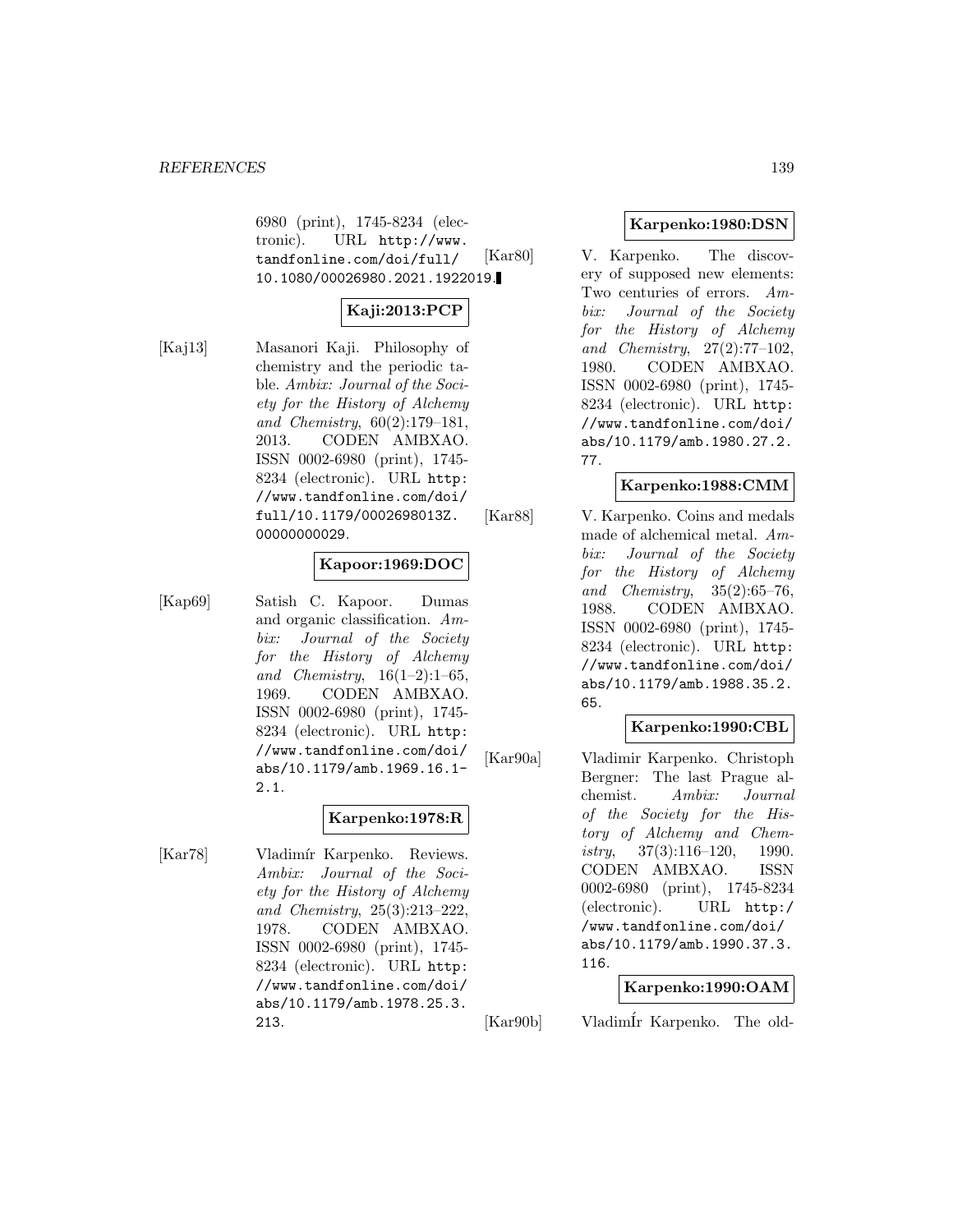est alchemical manuscript in the Czech language. Ambix: Journal of the Society for the History of Alchemy and Chemistry, 37(2):61–73, 1990. CODEN AMBXAO. ISSN 0002-6980 (print), 1745- 8234 (electronic). URL http: //www.tandfonline.com/doi/ abs/10.1179/amb.1990.37.2. 61.

## **Karpenko:1992:CMT**

[Kar92] Vladimír Karpenko. The chemistry and metallurgy of transmutation. Ambix: Journal of the Society for the History of Alchemy and Chemistry, 39(2):47–62, 1992. CO-DEN AMBXAO. ISSN 0002- 6980 (print), 1745-8234 (electronic). URL http://www. tandfonline.com/doi/abs/ 10.1179/amb.1992.39.2.47.

## **Karpenko:1993:BMS**

[Kar93] Vladimír Karpenko. Between magic and science: Numerical magic squares. Ambix: Journal of the Society for the History of Alchemy and Chemistry, 40(3):121–128, 1993. CODEN AMBXAO. ISSN 0002-6980 (print), 1745- 8234 (electronic). URL http: //www.tandfonline.com/doi/ abs/10.1179/amb.1993.40.3. 121.

#### **Karpenko:2003:SMA**

[Kar03] Vladimír Karpenko. Systems of metals in alchemy. Ambix: Journal of the Society for the History of Alchemy and Chemistry, 50(2):208–230, 2003. CODEN AMBXAO. ISSN 0002-6980 (print), 1745- 8234 (electronic). URL http: //www.tandfonline.com/doi/ abs/10.1179/amb.2003.50.2. 208.

# **Karpenko:2007:AGG**

[Kar07] Vladimír Karpenko. Not all that glitters is gold: Gold imitations in history. Ambix: Journal of the Society for the History of Alchemy and Chemistry, 54(2):172–191, 2007. CO-DEN AMBXAO. ISSN 0002- 6980 (print), 1745-8234 (electronic). URL http://www. tandfonline.com/doi/abs/ 10.1179/174582307X212323.

## **Kauffman:1972:STN**

[Kau72] George B. Kauffman. The stereochemistry of trivalent nitrogen compounds: Alfred Werner and the controversy over the structure of oximes. Ambix: Journal of the Society for the History of Alchemy and Chemistry, 19(2):129–144, 1972. CODEN AMBXAO. ISSN 0002-6980 (print), 1745- 8234 (electronic). URL http: //www.tandfonline.com/doi/ abs/10.1179/amb.1972.19.2. 129.

## **Kauffman:1973:AWT**

[Kau73] George B. Kauffman. Alfred Werner's theory of acids, bases, and hydrolysis. Ambix: Journal of the Society for the History of Alchemy and Chemistry,  $20(1):53-66$ ,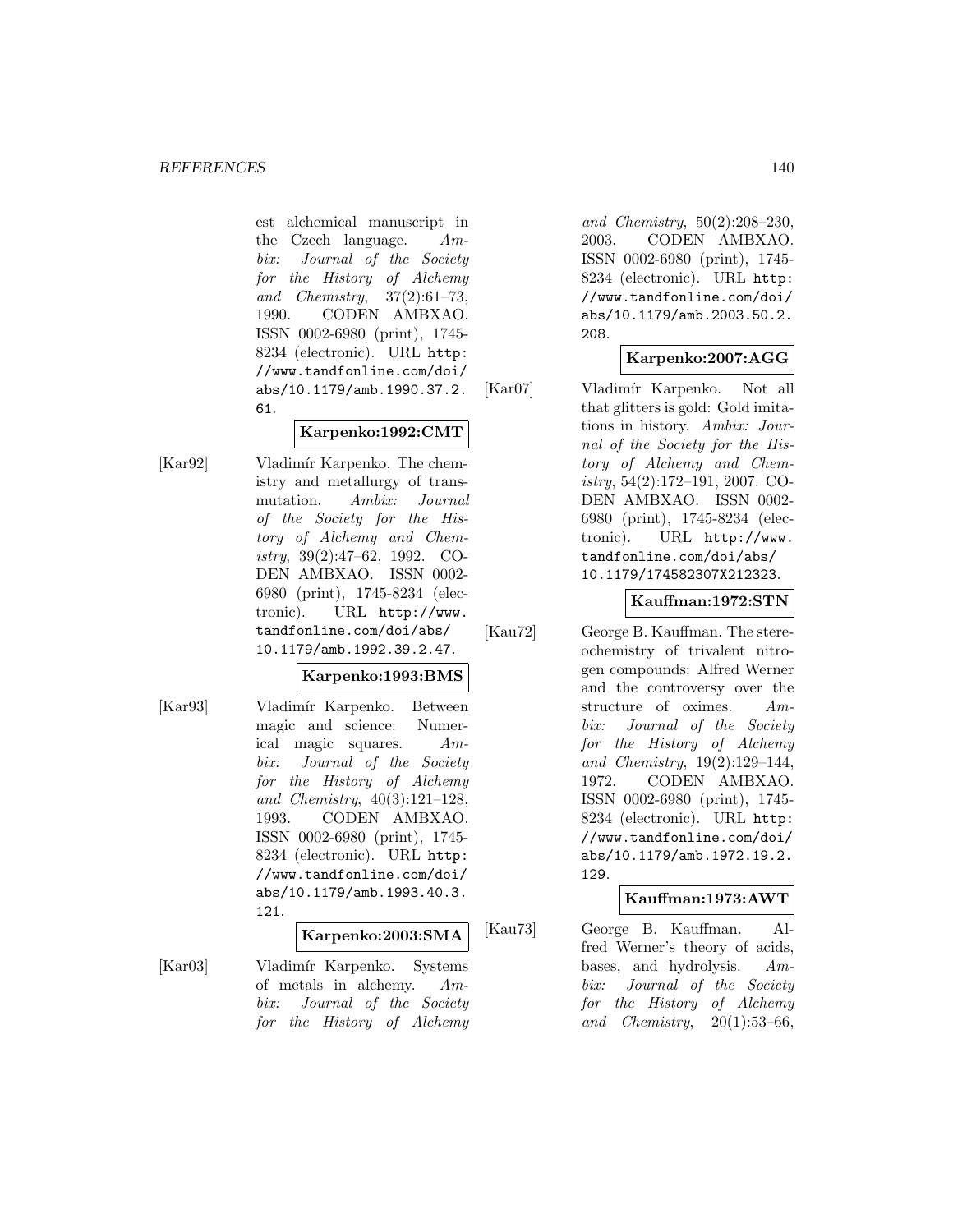1973. CODEN AMBXAO. ISSN 0002-6980 (print), 1745- 8234 (electronic). URL http: //www.tandfonline.com/doi/ abs/10.1179/amb.1973.20.1. 53.

#### **Kauffman:1983:MSH**

[Kau83] George B. Kauffman. The mystery of Stephen H. Emmens: Successful alchemist or ingenious swindler? Ambix: Journal of the Society for the History of Alchemy and Chemistry, 30(2):65–88, 1983. CODEN AMBXAO. ISSN 0002-6980 (print), 1745- 8234 (electronic). URL http: //www.tandfonline.com/doi/ abs/10.1179/amb.1983.30.2. 65.

#### **Kauffman:1993:R**

[Kau93] George B. Kauffman. Reviews. Ambix: Journal of the Society for the History of Alchemy and Chemistry, 40(2):99–118, 1993. CODEN AMBXAO. ISSN 0002-6980 (print), 1745- 8234 (electronic). URL http: //www.tandfonline.com/doi/ abs/10.1179/amb.1993.40.2. 99.

# **Kauffman:1994:R**

[Kau94] George B. Kauffman. Reviews. Ambix: Journal of the Society for the History of Alchemy and Chemistry, 41(2):108–119, 1994. CODEN AMBXAO. ISSN 0002-6980 (print), 1745- 8234 (electronic). URL http: //www.tandfonline.com/doi/

abs/10.1179/amb.1994.41.2. 108.

## **Kronberg:1981:AHD**

[KCU81] B. I. Kronberg, L. L. Coatsworth, and M. C. Usselman. The artifact as historical document. Part 2: The palladium and rhodium of W. H. Wollaston. Ambix: Journal of the Society for the History of Alchemy and Chemistry, 28(1):20–35, 1981. CODEN AMBXAO. ISSN 0002-6980 (print), 1745- 8234 (electronic). URL http: //www.tandfonline.com/doi/ abs/10.1179/amb.1981.28.1. 20.

## **Keas:1992:KAS**

[Kea92] Michael N. Keas. Karl Aloys Schenzinger's novel, Anilin: Chemistry and Chemical Technology in Nazi Literaturpolitik. Ambix: Journal of the Society for the History of Alchemy and Chemistry, 39(3):127–140, 1992. CODEN AMBXAO. ISSN 0002-6980 (print), 1745- 8234 (electronic). URL http: //www.tandfonline.com/doi/ abs/10.1179/amb.1992.39.3. 127.

## **Keene:2013:CCF**

[Kee13] Melanie Keene. From candles to cabinets: "familiar chemistry" in Early Victorian Britain. Ambix: Journal of the Society for the History of Alchemy and Chemistry,  $60(1):54-77$ , 2013. CODEN AMBXAO. ISSN 0002-6980 (print), 1745- 8234 (electronic). URL http: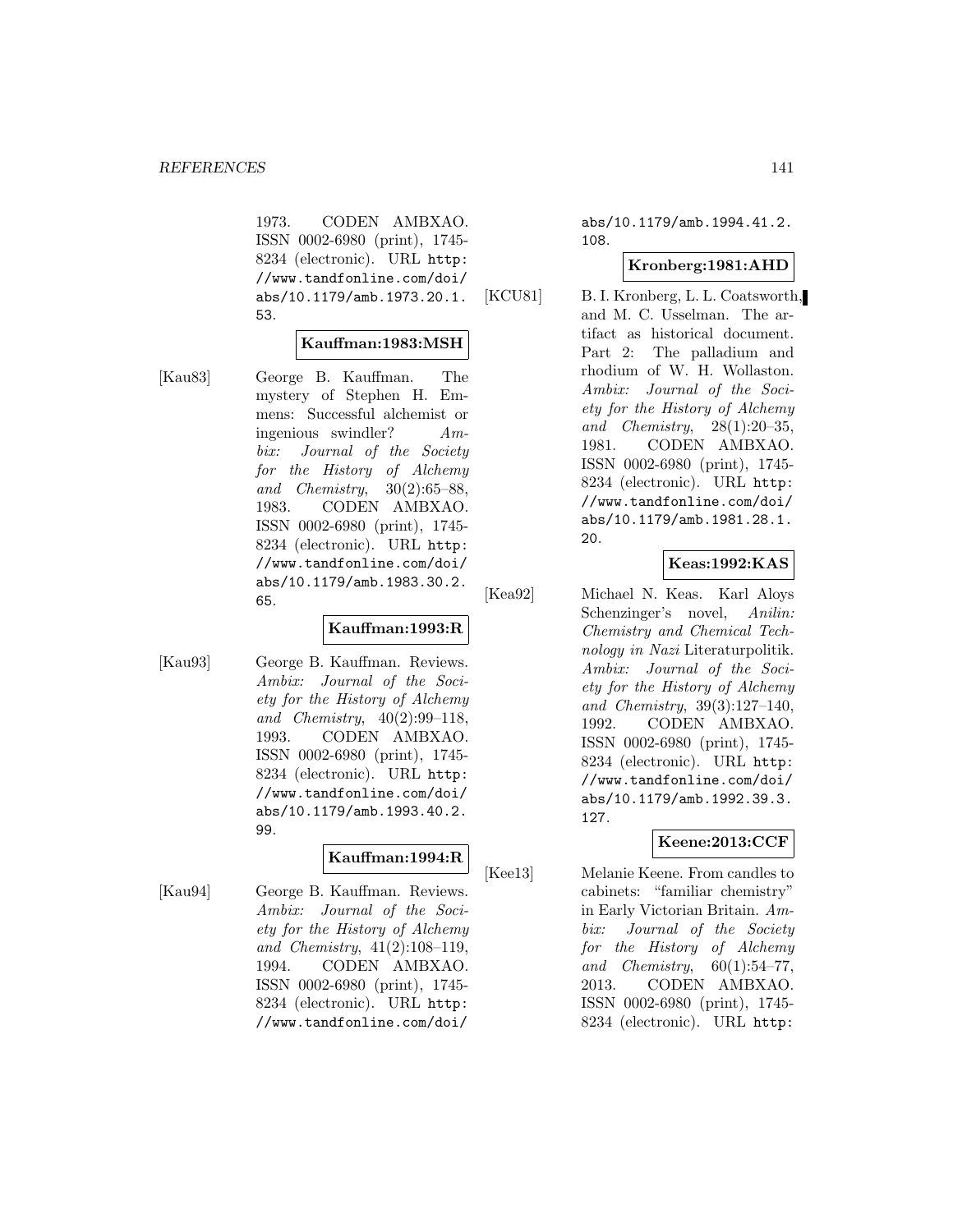//www.tandfonline.com/doi/ full/10.1179/0002698012Z. 00000000020.

# **Keller:1971:STS**

[Kel71] Alex G. Keller. The scientific and technological sages of Ancient China. Ambix: Journal of the Society for the History of Alchemy and Chemistry, 18(1):49–55, 1971. CODEN AMBXAO. ISSN 0002-6980 (print), 1745-8234 (electronic). URL http:/ /www.tandfonline.com/doi/ abs/10.1179/amb.1971.18.1. 49.

# **Keller:1978:R**

[Kel78] A. G. Keller. Reviews. Ambix: Journal of the Society for the History of Alchemy and Chemistry, 25(2):148–152, 1978. CODEN AMBXAO. ISSN 0002-6980 (print), 1745- 8234 (electronic). URL http: //www.tandfonline.com/doi/ abs/10.1179/amb.1978.25.2. 148.

## **Keller:1989:R**

[Kel89] A. G. Keller. Reviews. Ambix: Journal of the Society for the History of Alchemy and Chemistry, 36(2):102–108, 1989. CODEN AMBXAO. ISSN 0002-6980 (print), 1745- 8234 (electronic). URL http: //www.tandfonline.com/doi/ abs/10.1179/amb.1989.36.2. 102.

# **Keller:1997:R**

[Kel97] A. G. Keller. Reviews. Ambix: Journal of the Society for the History of Alchemy and Chemistry, 44(3):148–163, 1997. CODEN AMBXAO. ISSN 0002-6980 (print), 1745- 8234 (electronic). URL http: //www.tandfonline.com/doi/ abs/10.1179/amb.1997.44.3. 148.

# **Keller:2012:APA**

[Kel12] Vera Keller. The authority of practice in the alchemy of Sir John Heydon (1588– 1653). Ambix: Journal of the Society for the History of Alchemy and Chemistry, 59(3):197–217, 2012. CO-DEN AMBXAO. ISSN 0002- 6980 (print), 1745-8234 (electronic). URL http://www. tandfonline.com/doi/full/ 10.1179/174582312X13457672281740.

# **Keller:2014:HAC**

[Kel14] Vera Keller. Hermetic atomism: Christian Adolph Balduin (1632–1682), Aurum Aurae, and the 1674 phosphor. Ambix: Journal of the Society for the History of Alchemy and Chemistry, 61(4):366–384, 2014. CODEN AMBXAO. ISSN 0002-6980 (print), 1745- 8234 (electronic). URL http: //www.tandfonline.com/doi/ full/10.1179/1745823414Y. 0000000003.

## **Klein-Franke:1970:KAL**

[KF70] Felix Klein-Franke. The knowl-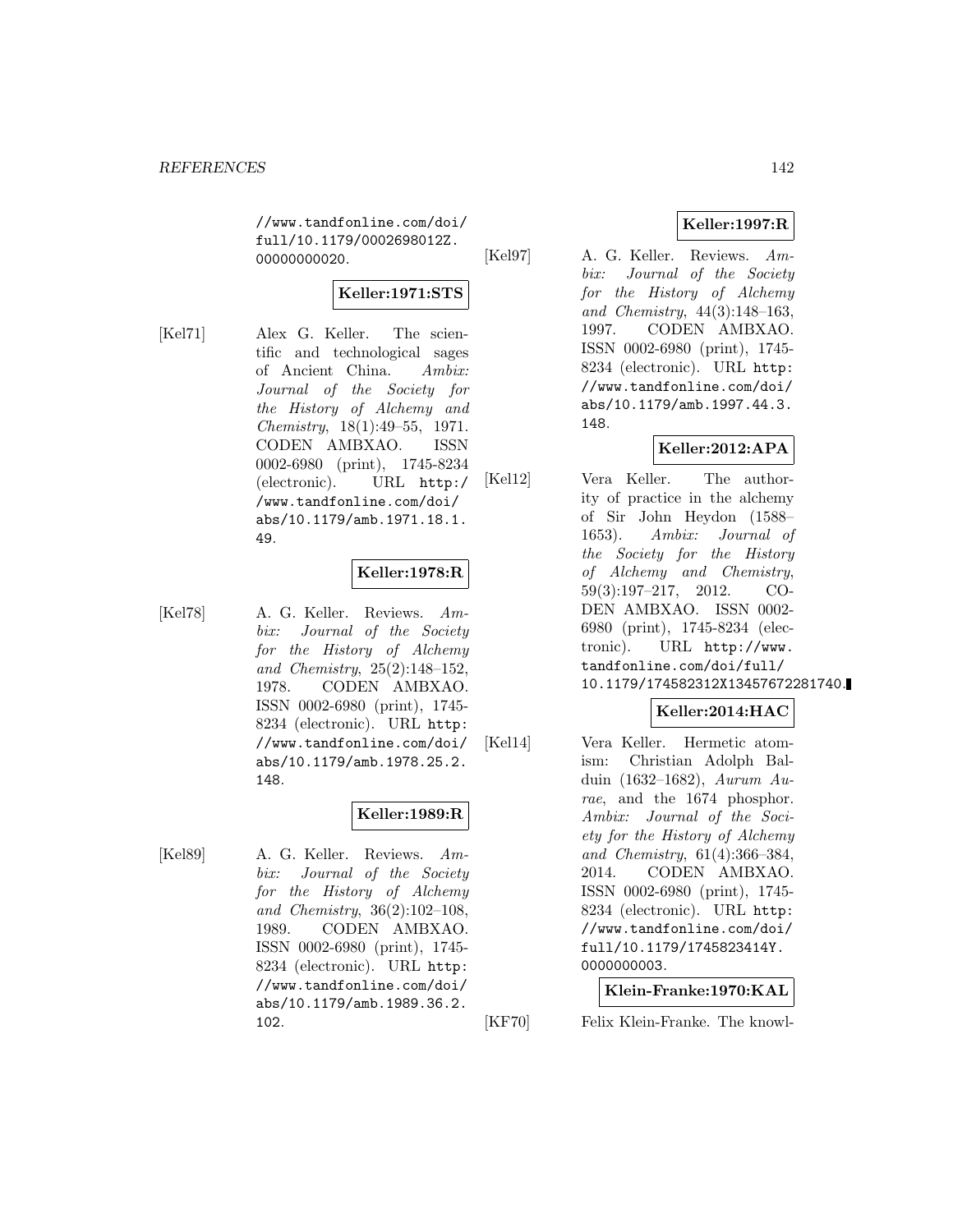edge of Aristotle's lapidary during the Latin Middle Ages. Ambix: Journal of the Society for the History of Alchemy and Chemistry, 17(3):137–142, 1970. CODEN AMBXAO. ISSN 0002-6980 (print), 1745- 8234 (electronic). URL http: //www.tandfonline.com/doi/ abs/10.1179/amb.1970.17.3. 137.

**Klein-Franke:1973:GAB**

[KF73] Felix Klein-Franke. The geomancy of Ahmad B. 'Ali Zunbul: a study of the Arabic Corpus Hermeticum. Ambix: Journal of the Society for the History of Alchemy and Chemistry,  $20(1):26-35$ , 1973. CODEN AMBXAO. ISSN 0002-6980 (print), 1745- 8234 (electronic). URL http: //www.tandfonline.com/doi/ abs/10.1179/amb.1973.20.1. 26.

# **Kahn:2020:PFT**

[KH20] Didier Kahn and Hiro Hirai. Paracelsus, forgeries and transmutation: Introduction. Ambix: Journal of the Society for the History of Alchemy and Chemistry,  $67(1):1-3$ ,  $2020$ . CO-DEN AMBXAO. ISSN 0002- 6980 (print), 1745-8234 (electronic). URL http://www. tandfonline.com/doi/full/ 10.1080/00026980.2020.1721764.

#### **Kibre:1960:TAM**

- 
- [Kib60] Pearl Kibre. Two alchemical miscellanies: Vatican Latin MSS. 4091, 4092. Ambix:

Journal of the Society for the History of Alchemy and Chemistry, 8(3):167–176, 1960. CODEN AMBXAO. ISSN 0002-6980 (print), 1745-8234 (electronic). URL http:/ /www.tandfonline.com/doi/ abs/10.1179/amb.1960.8.3. 167.

## **Kikuchi:2009:SCC**

[Kik09] Yoshiyuki Kikuchi. Samurai chemists, Charles Graham and Alexander William Williamson at University College London, 1863–1872. Ambix: Journal of the Society for the History of Alchemy and Chemistry, 56(2):115–137, 2009. CO-DEN AMBXAO. ISSN 0002- 6980 (print), 1745-8234 (electronic). URL http://www. tandfonline.com/doi/abs/ 10.1179/174582309X441390.

## **Kikuchi:2011:WWI**

[Kik11] Yoshiyuki Kikuchi. World War I, international participation and reorganisation of the Japanese chemical community. Ambix: Journal of the Society for the History of Alchemy and Chemistry, 58(2):136–149, 2011. CO-DEN AMBXAO. ISSN 0002- 6980 (print), 1745-8234 (electronic). URL http://www. tandfonline.com/doi/abs/ 10.1179/174582311X13008456751107.

## **Kim:1991:ALR**

[Kim91] Yung Sik Kim. Another look at Robert Boyle's acceptance of the mechanical philosophy: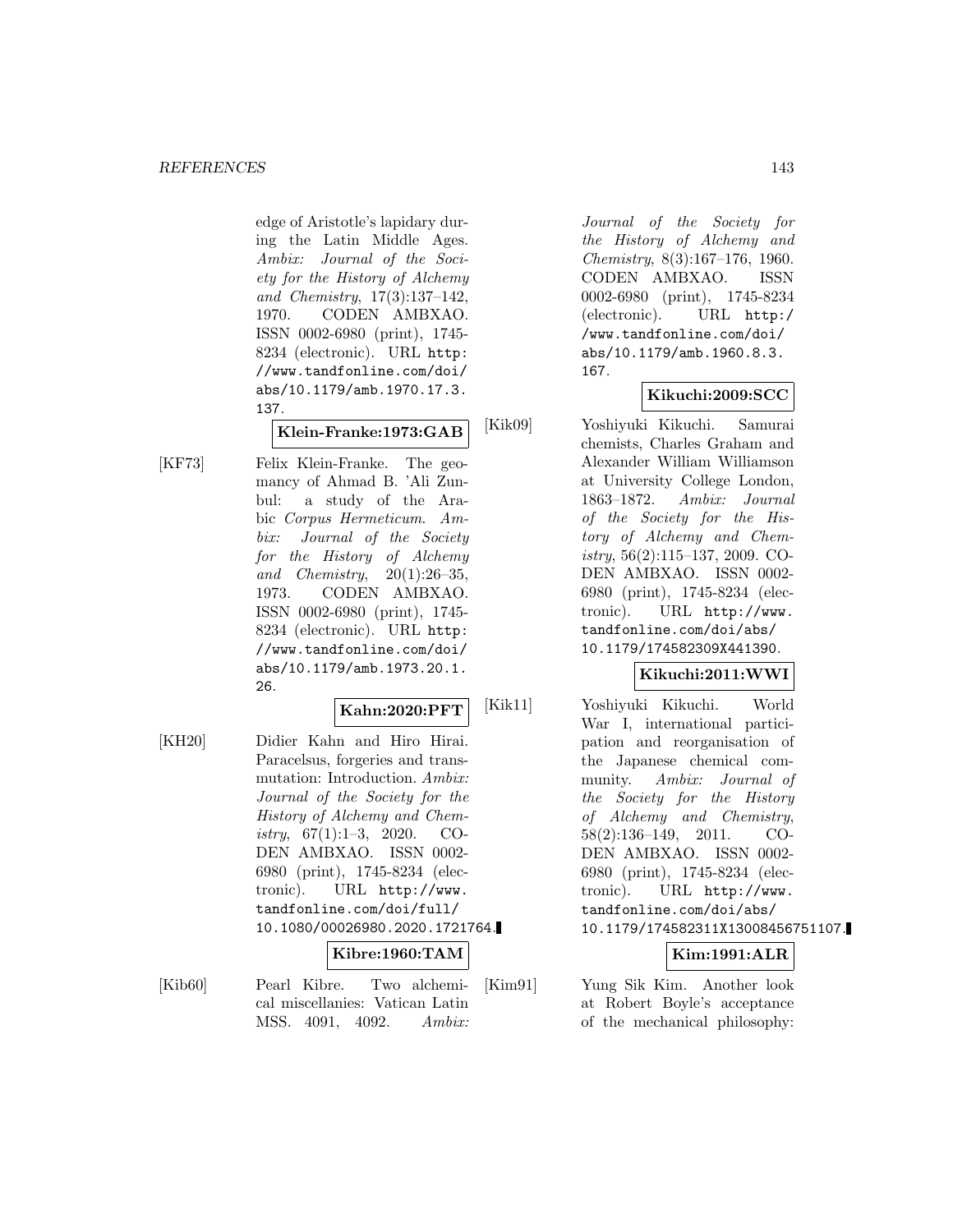Its limits and its chemical and social contexts. Ambix: Journal of the Society for the History of Alchemy and Chemistry, 38(1):1–10, 1991. CODEN AMBXAO. ISSN 0002-6980 (print), 1745-8234 (electronic). URL http:/ /www.tandfonline.com/doi/ abs/10.1179/amb.1991.38.1. 1.

# **Kim:1996:CSS**

[Kim96] Mi Gyung Kim. Constructing symbolic spaces: Chemical molecules in the Académie des sciences. Ambix: Journal of the Society for the History of Alchemy and Chemistry, 43(1):1–31, 1996. CO-DEN AMBXAO. ISSN 0002- 6980 (print), 1745-8234 (electronic). URL http://www. tandfonline.com/doi/abs/ 10.1179/amb.1996.43.1.1.

# **Kim:2005:TCT**

[Kim05] Dong-Won Kim. Two chemists in two Koreas. Ambix: Journal of the Society for the History of Alchemy and Chemistry, 52(1):67–84, 2005. CO-DEN AMBXAO. ISSN 0002- 6980 (print), 1745-8234 (electronic). URL http://www. tandfonline.com/doi/abs/ 10.1179/000269805X52913.

## **Kim:2020:BRN**

[Kim20] Fred Kim. Book review: Natural knowledge and Aristotelianism at Early Modern Protestant Universities, Edited by Pietro Daniel Omodeo and Volkhard Wels. Pp. 342, illus. Harrassowitz Verlag: Wiesbaden. 2019. £65, free ebook on publisher s website. ISBN 978- 3-447-11265-9. Ambix: Journal of the Society for the History of Alchemy and Chemistry, 67(4):418–419, 2020. CO-DEN AMBXAO. ISSN 0002- 6980 (print), 1745-8234 (electronic). URL http://www. tandfonline.com/doi/full/ 10.1080/00026980.2020.1806516.

# **King:1981:ETP**

[Kin81] M. Christine King. Experiments with time: Progress and problems in the development of chemical kinetics. Ambix: Journal of the Society for the History of Alchemy and Chemistry, 28(2):70–82, 1981. CODEN AMBXAO. ISSN 0002-6980 (print), 1745- 8234 (electronic). URL http: //www.tandfonline.com/doi/ abs/10.1179/amb.1981.28.2. 70.

## **King:1982:ETP**

[Kin82] M. Christine King. Experiments with time: Progress and problems in the development of chemical kinetics. Part 2. Ambix: Journal of the Society for the History of Alchemy and Chemistry,  $29(1):49-61$ , 1982. CODEN AMBXAO. ISSN 0002-6980 (print), 1745- 8234 (electronic). URL http: //www.tandfonline.com/doi/ abs/10.1179/amb.1982.29.1. 49.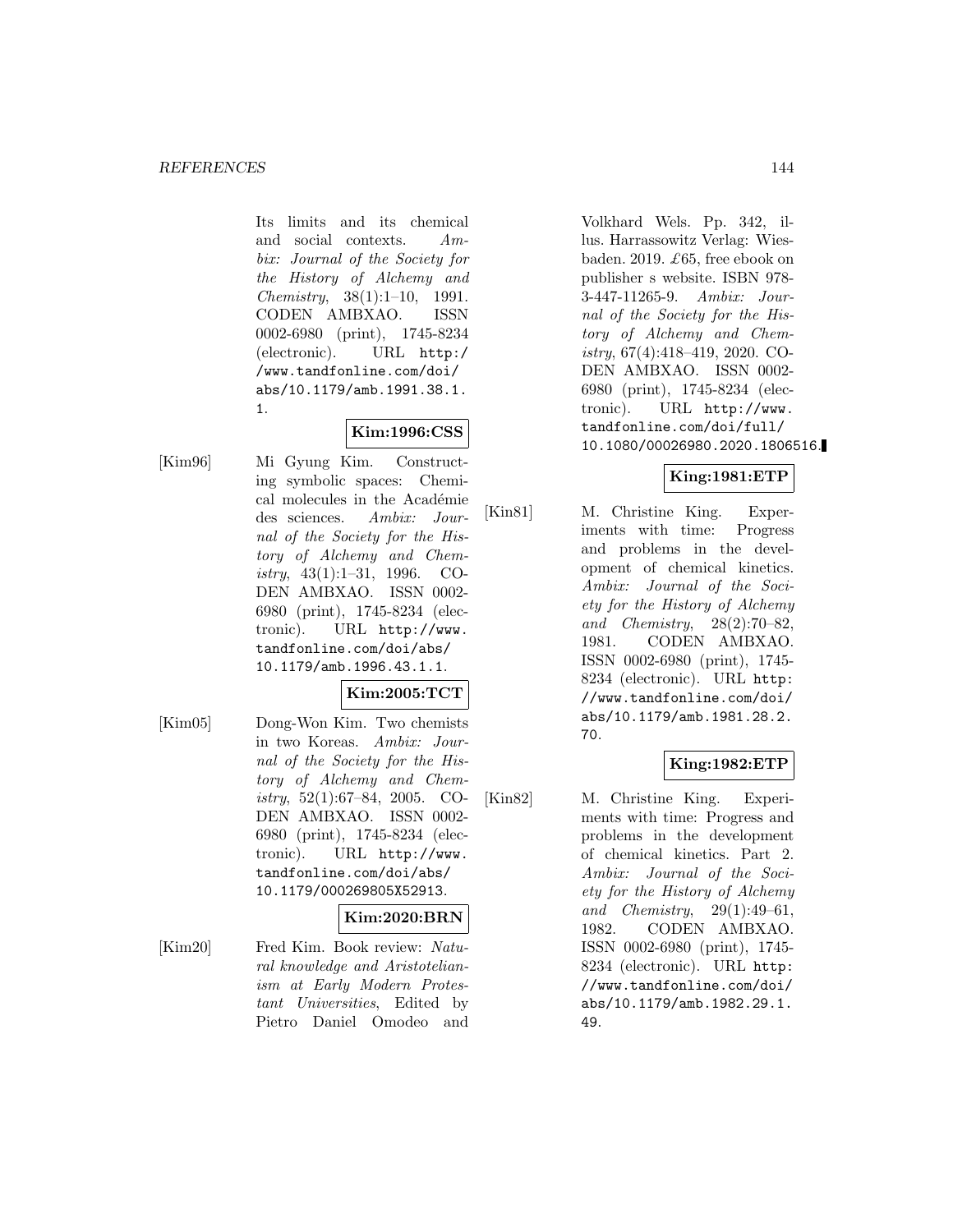#### **King:1984:CCC**

[Kin84] M. Christine King. The course of chemical change: the life and times of Augustus G. Vernon Harcourt (1834–1919). Ambix: Journal of the Society for the History of Alchemy and Chemistry,  $31(1):16-31$ , 1984. CODEN AMBXAO. ISSN 0002-6980 (print), 1745- 8234 (electronic). URL http: //www.tandfonline.com/doi/ abs/10.1179/amb.1984.31.1. 16.

## **Kirsop:1961:LBP**

[Kir61] Wallace Kirsop. The legend of Bernard Palissy. Ambix: Journal of the Society for the History of Alchemy and Chemistry, 9(3):136–154, 1961. CODEN AMBXAO. ISSN 0002-6980 (print), 1745- 8234 (electronic). URL http: //www.tandfonline.com/doi/ abs/10.1179/amb.1961.9.3. 136.

#### **Kirschke:2003:LHU**

[Kir03] Martin Kirschke. Liebig, his University Professor Karl Wilhelm Gottlob Kastner (1783– 1857), and his problematic relation with romantic natural philosophy. Ambix: Journal of the Society for the History of Alchemy and Chemistry, 50(1):3–24, 2003. CODEN AMBXAO. ISSN 0002-6980 (print), 1745-8234 (electronic). URL http:/ /www.tandfonline.com/doi/

## abs/10.1179/amb.2003.50.1. 3.

## **Kirby:2018:BRT**

[Kir18] Jo Kirby. Book review: Treasures from the Sea: Sea Silk and Shellfish Purple Dye in Antiquity. Ambix: Journal of the Society for the History of Alchemy and Chem $istry, 65(4):405-407, 2018. CO-$ DEN AMBXAO. ISSN 0002- 6980 (print), 1745-8234 (electronic). URL http://www. tandfonline.com/doi/full/ 10.1080/00026980.2018.1508948.

## **Klein:1995:FGT**

[Kle95] Ursula Klein. E. F. Geoffroy's table of different 'rapports' observed between different chemical substances — a reinterpretation. Ambix: Journal of the Society for the History of Alchemy and Chemistry, 42(2):79–100, 1995. CODEN AMBXAO. ISSN 0002-6980 (print), 1745- 8234 (electronic). URL http: //www.tandfonline.com/doi/ abs/10.1179/amb.1995.42.2. 79.

#### **Klein:2004:ER**

[Kle04] Ursula Klein. Essay review. Ambix: Journal of the Society for the History of Alchemy and Chemistry,  $51(1):77-78$ , 2004. CODEN AMBXAO. ISSN 0002-6980 (print), 1745- 8234 (electronic). URL http: //www.tandfonline.com/doi/ abs/10.1179/amb.2004.51.1. 77.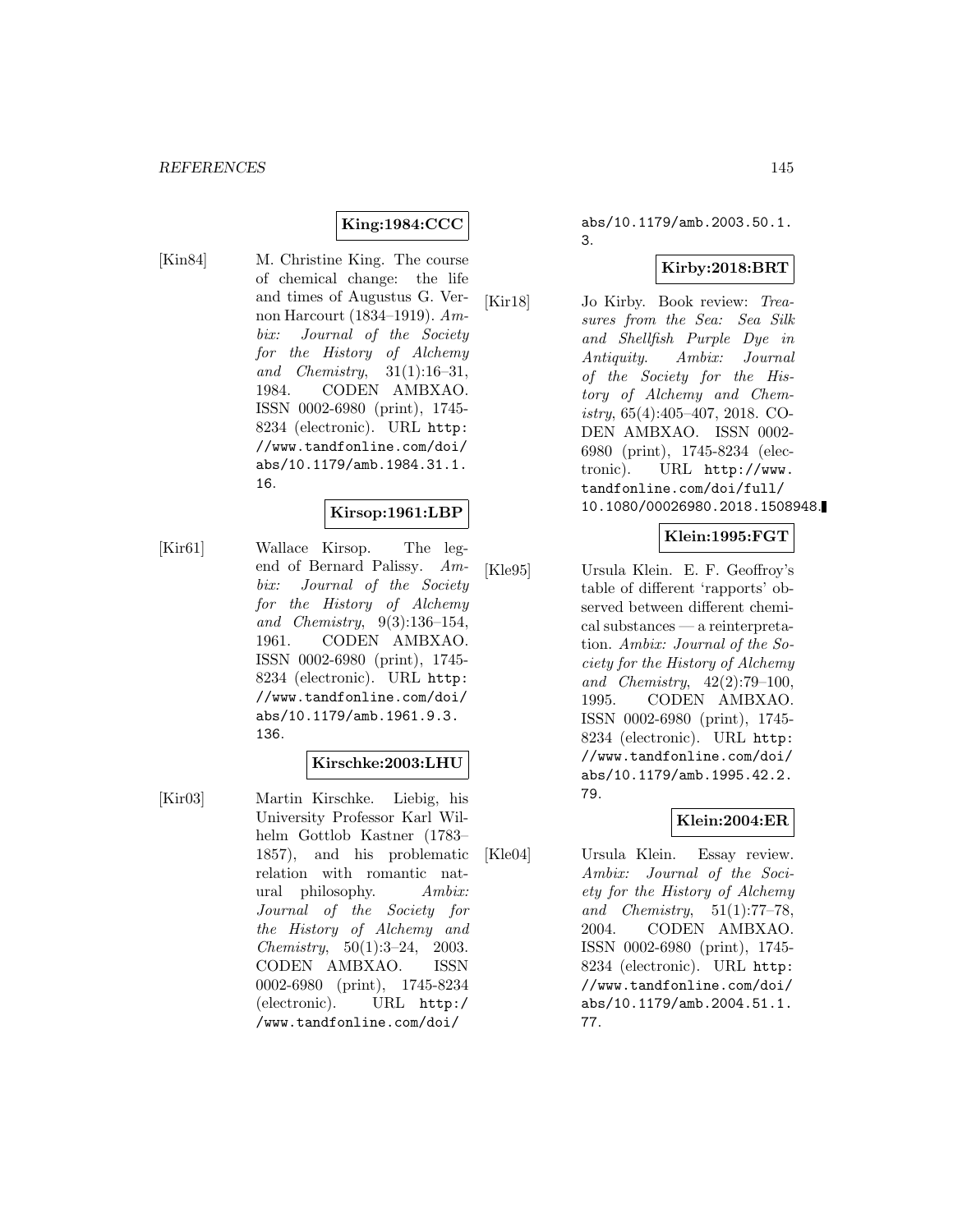## **Klein:2005:CLL**

[Kle05] Ursula Klein. Contexts and limits of Lavoisier's analytical plant chemistry: Plant materials and their classification. Ambix: Journal of the Society for the History of Alchemy and Chemistry, 52 (2):107–157, July 2005. CO-DEN AMBXAO. ISSN 0002- 6980 (print), 1745-8234 (electronic). URL http://www. tandfonline.com/doi/abs/ 10.1179/000269805X70102.

#### **Klein:2013:CER**

[Kle13] Ursula Klein. Chemical experts at the Royal Prussian porcelain manufactory. Ambix: Journal of the Society for the History of Alchemy and Chemistry, 60(2):99–121, 2013. CODEN AMBXAO. ISSN 0002-6980 (print), 1745- 8234 (electronic). URL http: //www.tandfonline.com/doi/ full/10.1179/0002698013Z. 00000000025.

#### **Klein:2014:CEP**

[Kle14] Joel A. Klein. Corporeal elements and principles in the learned German chymical tradition. Ambix: Journal of the Society for the History of Alchemy and Chemistry, 61(4):345–365, 2014. CODEN AMBXAO. ISSN 0002-6980 (print), 1745- 8234 (electronic). URL http: //www.tandfonline.com/doi/ full/10.1179/1745823414Y. 000000002.

## **Klein:2015:DSP**

[Kle15] Joel A. Klein. Daniel Sennert, the philosophical hen, and the epistolary quest for a (nearly-)universal medicine. Ambix: Journal of the Society for the History of Alchemy and Chemistry, 62(1):29–49, 2015. CODEN AMBXAO. ISSN 0002-6980 (print), 1745- 8234 (electronic). URL http: //www.tandfonline.com/doi/ full/10.1179/1745823414Y. 0000000007.

## **Kiss:2006:AMN**

[KLPG06] Farkas Gábor Kiss, Benedek Láng, and Cosmin Popa-Gorjanu. The alchemical mass of Nicolaus Melchior Cibinensis: Text, identity and speculations. Ambix: Journal of the Society for the History of Alchemy and Chemistry, 53 (2):143–159, July 2006. CO-DEN AMBXAO. ISSN 0002- 6980 (print), 1745-8234 (electronic). URL http://www. tandfonline.com/doi/abs/ 10.1179/174582306X117889.

## **Kauffman:1990:ACS**

[KM90] George B. Kauffman and Ester Molayem. Alfonso Cossa (1833–1902), a self-taught Italian chemist. Ambix: Journal of the Society for the History of Alchemy and Chemistry, 37(1):20–34, 1990. CO-DEN AMBXAO. ISSN 0002- 6980 (print), 1745-8234 (electronic). URL http://www.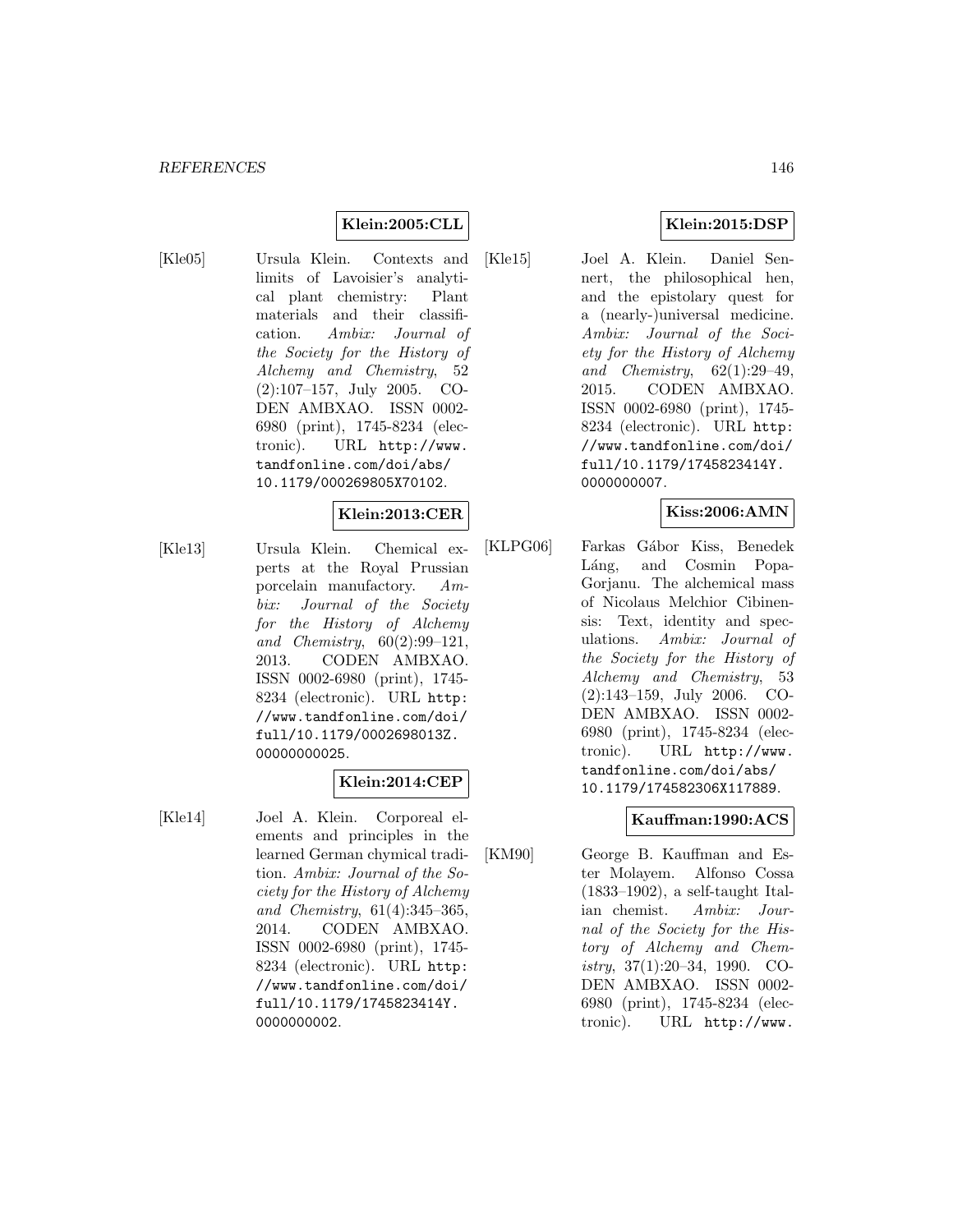tandfonline.com/doi/abs/ 10.1179/amb.1990.37.1.20.

# **Kahn:2014:JT**

[KN14] Didier Kahn and William R. Newman. Joachim Telle (1939–2013). Ambix: Journal of the Society for the History of Alchemy and Chemistry,  $61(2):187-193$ ,  $2014$ . CODEN AMBXAO. ISSN 0002-6980 (print), 1745-8234 (electronic). URL http:/ /www.tandfonline.com/doi/ full/10.1179/0002698014Z. 00000000052.

## **Knight:1967:STD**

[Kni67] David M. Knight. Steps towards a dynamical chemistry. Ambix: Journal of the Society for the History of Alchemy and Chemistry, 14(3):179–197, 1967. CODEN AMBXAO. ISSN 0002-6980 (print), 1745- 8234 (electronic). URL http: //www.tandfonline.com/doi/ abs/10.1179/amb.1967.14.3. 179.

## **Knight:1974:CPW**

[Kni74] David M. Knight. Chemistry in palaeontology: The work of James Parkinson (1755–1824). Ambix: Journal of the Society for the History of Alchemy and Chemistry, 21(1):78–85, 1974. CODEN AMBXAO. ISSN 0002-6980 (print), 1745- 8234 (electronic). URL http: //www.tandfonline.com/doi/ abs/10.1179/amb.1974.21.1. 78.

# **Knight:1976:VF**

[Kni76] D. M. Knight. The vital flame. Ambix: Journal of the Society for the History of Alchemy and Chemistry, 23(1):5–15, 1976. CODEN AMBXAO. ISSN 0002-6980 (print), 1745-8234 (electronic). URL http:/ /www.tandfonline.com/doi/ abs/10.1179/amb.1976.23.1. 5.

# **Knight:1986:ADC**

[Kni86] David Knight. Accomplishment or dogma: Chemistry in the introductory works of Jane Marcet and Samuel Parkes. Ambix: Journal of the Society for the History of Alchemy and Chemistry, 33(2–3):94–98, 1986. CODEN AMBXAO. ISSN 0002-6980 (print), 1745- 8234 (electronic). URL http: //www.tandfonline.com/doi/ abs/10.1179/amb.1986.33.2- 3.94.

## **Knight:1994:R**

[Kni94] David Knight. Reports. Ambix: Journal of the Society for the History of Alchemy and Chemistry,  $41(1):42-44$ , 1994. CODEN AMBXAO. ISSN 0002-6980 (print), 1745- 8234 (electronic). URL http: //www.tandfonline.com/doi/ abs/10.1179/amb.1994.41.1. 42.

## **Knight:2000:R**

[Kni00] David Knight. Reviews. Ambix: Journal of the Society for the History of Alchemy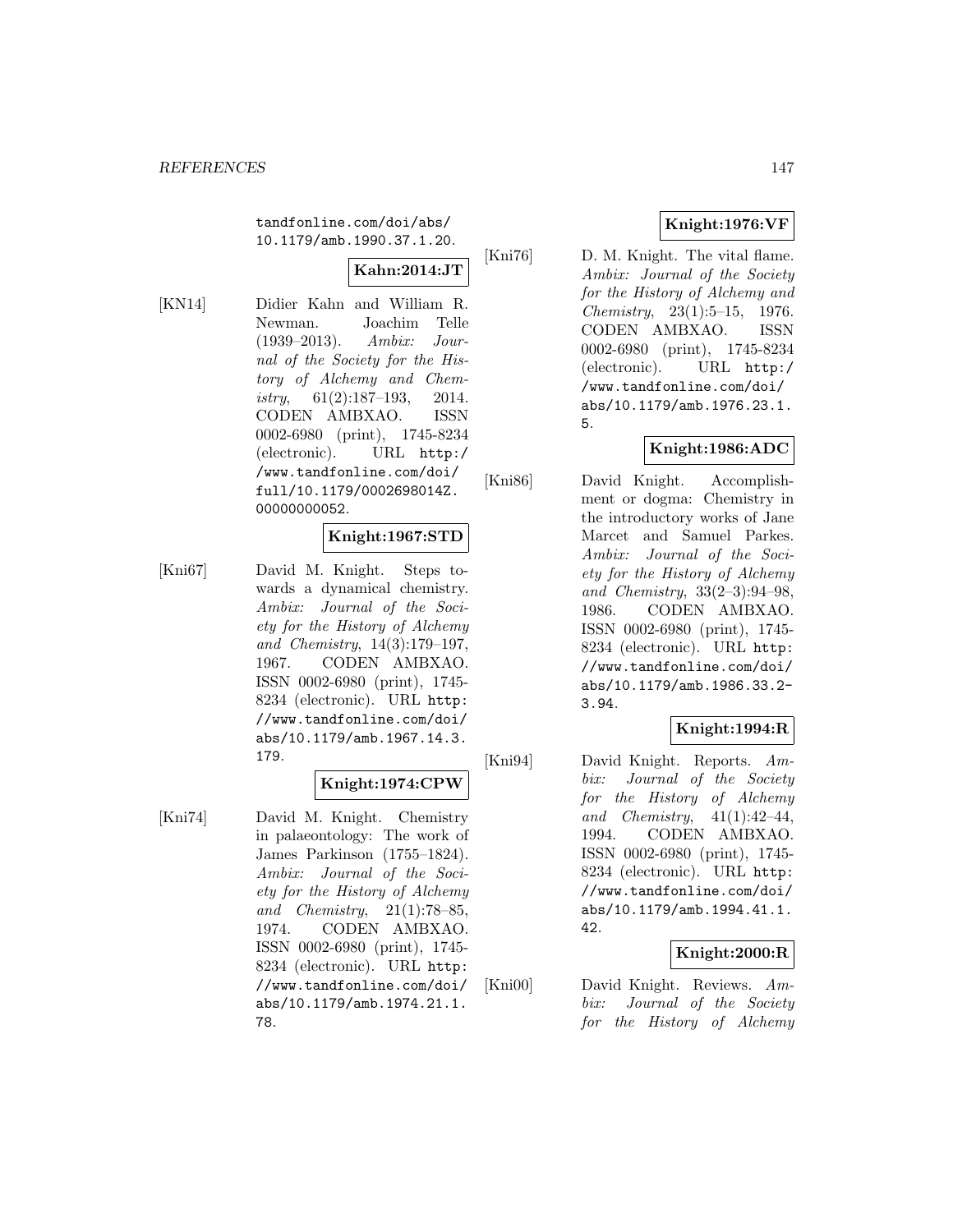and Chemistry, 47(2):118, 2000. CODEN AMBXAO. ISSN 0002-6980 (print), 1745-8234 (electronic). URL http:/ /www.tandfonline.com/doi/ abs/10.1179/amb.2000.47.2. 118.

## **Knight:2004:BRO**

[Kni04] David Knight. Book reviews: The Oxford companion to the History of Modern Science. Edited by J. L. Heilbron. Pp.  $xxviii + 941$ , illus., index. Oxford University Press: Oxford. 2003. £80. ISBN 0-19-511229- 6. Ambix: Journal of the Society for the History of Alchemy and Chemistry, 51(1):79–95, 2004. CODEN AMBXAO. ISSN 0002-6980 (print), 1745- 8234 (electronic). URL http: //www.tandfonline.com/doi/ abs/10.1179/amb.2004.51.1. 79.

## **Knight:2016:BRP**

[Kni16a] David Knight. Book review: Pure Intelligence: The Life of William Hyde Wollaston. Ambix: Journal of the Society for the History of Alchemy and Chemistry, 63(2):191–192, 2016. CO-DEN AMBXAO. ISSN 0002- 6980 (print), 1745-8234 (electronic). URL http://www. tandfonline.com/doi/full/ 10.1080/00026980.2016.1227172.

#### **Knight:2016:ESH**

[Kni16b] David Knight. The experimental self: Humphry Davy and the making of a man of science. Ambix: Journal of the Society for the History of Alchemy and Chemistry, 63(4):350–351, 2016. CO-DEN AMBXAO. ISSN 0002- 6980 (print), 1745-8234 (electronic). URL http://www. tandfonline.com/doi/full/ 10.1080/00026980.2016.1279409.

## **Knight:2016:PCG**

[Kni16c] David Knight. Philosophy of chemistry: Growth of a new discipline. Ambix: Journal of the Society for the History of Alchemy and Chemistry, 63(1):82–83, 2016. CO-DEN AMBXAO. ISSN 0002- 6980 (print), 1745-8234 (electronic). URL http://www. tandfonline.com/doi/full/ 10.1080/00026980.2016.1201318.

## **Knight:2017:OIH**

[Kni17] David Knight. The Oxford illustrated history of science. Ambix: Journal of the Society for the History of Alchemy and Chemistry, 64(4):378–379, 2017. CO-DEN AMBXAO. ISSN 0002- 6980 (print), 1745-8234 (electronic). URL http://www. tandfonline.com/doi/full/ 10.1080/00026980.2017.1405892.

## **Knight:2019:SRD**

[Kni19] David Knight. Sources and resources for Davy: 1960 and now. Ambix: Journal of the Society for the History of Alchemy and Chemistry, 66 (2–3):239–245, 2019. CO-DEN AMBXAO. ISSN 0002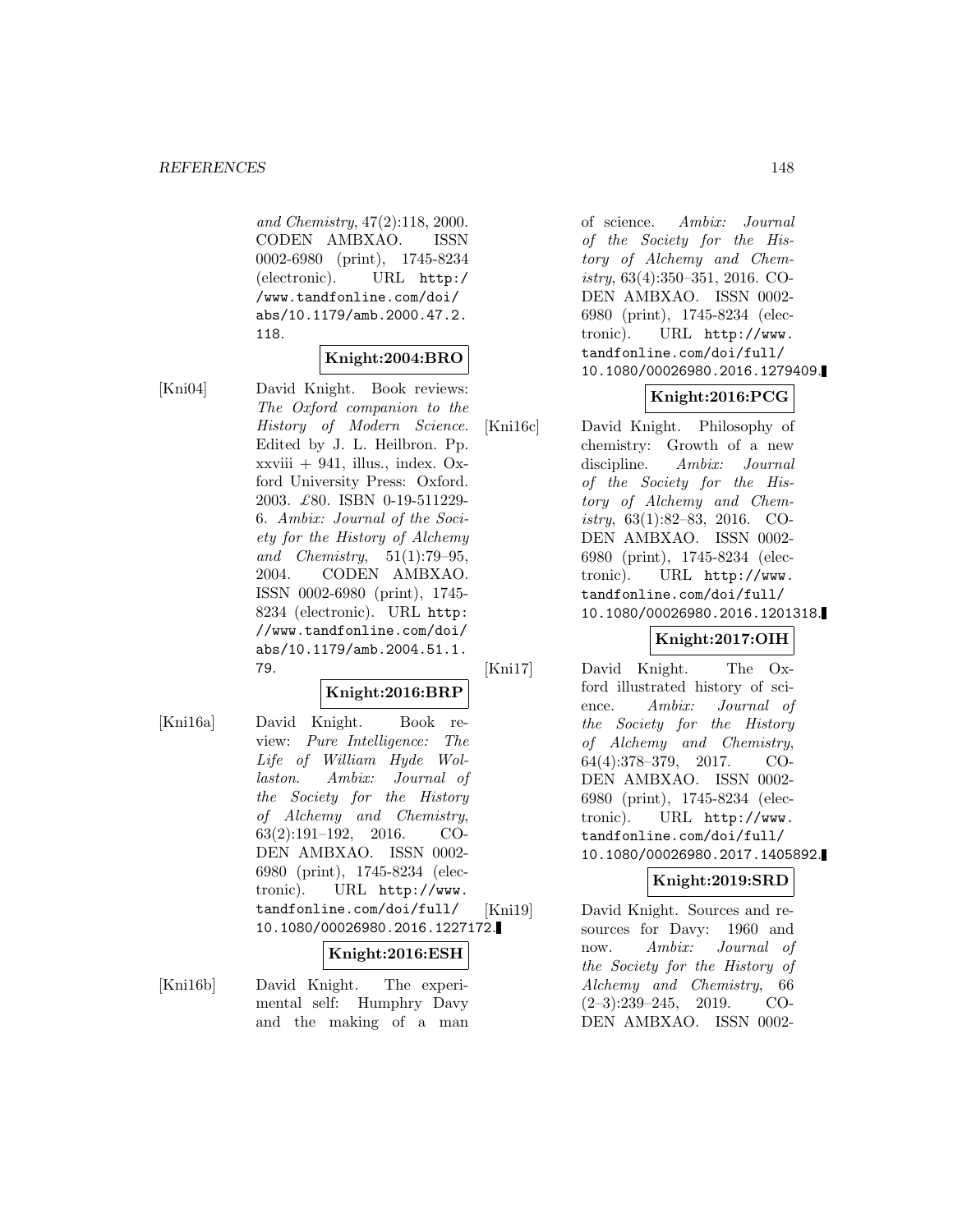6980 (print), 1745-8234 (electronic). URL http://www. tandfonline.com/doi/full/ 10.1080/00026980.2019.1622259.

#### **Knoeff:2001:MCC**

[Kno01] Rina Knoeff. The making of a Calvinist chemist: Herman Boerhaave, God, fire and truth. Ambix: Journal of the Society for the History of Alchemy and Chemistry, 48(2):102–111, 2001. CODEN AMBXAO. ISSN 0002-6980 (print), 1745- 8234 (electronic). URL http: //www.tandfonline.com/doi/ abs/10.1179/amb.2001.48.2. 102.

#### **Knoeff:2006:CMM**

[Kno06] Rina Knoeff. Chemistry, mechanics and the making of anatomical knowledge: Boerhaave vs. Ruysch on the nature of the glands. Ambix: Journal of the Society for the History of Alchemy and Chemistry, 53(3): 201–219, November 2006. CO-DEN AMBXAO. ISSN 0002- 6980 (print), 1745-8234 (electronic). URL http://www. tandfonline.com/doi/abs/ 10.1179/174582306X148074.

**Kohler:1975:LRA**

[Koh75] Robert E. Kohler. Lavoisier's rediscovery of the air from Mercury calx: a reinterpretation. Ambix: Journal of the Society for the History of Alchemy and Chemistry, 22(1):52–57, 1975. CODEN AMBXAO. ISSN 0002-6980 (print), 1745- 8234 (electronic). URL http:

//www.tandfonline.com/doi/ abs/10.1179/amb.1975.22.1. 52.

## **Konecny:2013:SCS**

[Kon13] Peter Konecný. Sites of chemistry in the Schemnitz Mining Academy and the Eighteenth-Century Habsburg Mining Administration. Ambix: Journal of the Society for the History of Alchemy and Chemistry,  $60(2):160-178$ ,  $2013$ . CODEN AMBXAO. ISSN 0002-6980 (print), 1745-8234 (electronic). URL http:/ /www.tandfonline.com/doi/ full/10.1179/0002698013Z. 00000000028.

#### **Kopperl:1976:WRR**

[Kop76] Sheldon J. Kopperl. T. W. Richards' role in American graduate education in chemistry. Ambix: Journal of the Society for the History of Alchemy and Chemistry, 23(3):165–174, 1976. CODEN AMBXAO. ISSN 0002-6980 (print), 1745- 8234 (electronic). URL http: //www.tandfonline.com/doi/ abs/10.1179/amb.1976.23.3. 165.

#### **Kauffman:1978:DSC**

[KP78] George B. Kauffman and Paul M. Priebe. The discovery of saccharin: a centennial retrospect. Ambix: Journal of the Society for the History of Alchemy and Chemistry,  $25(3):191-207$ , 1978. CODEN AMBXAO. ISSN 0002-6980 (print), 1745-8234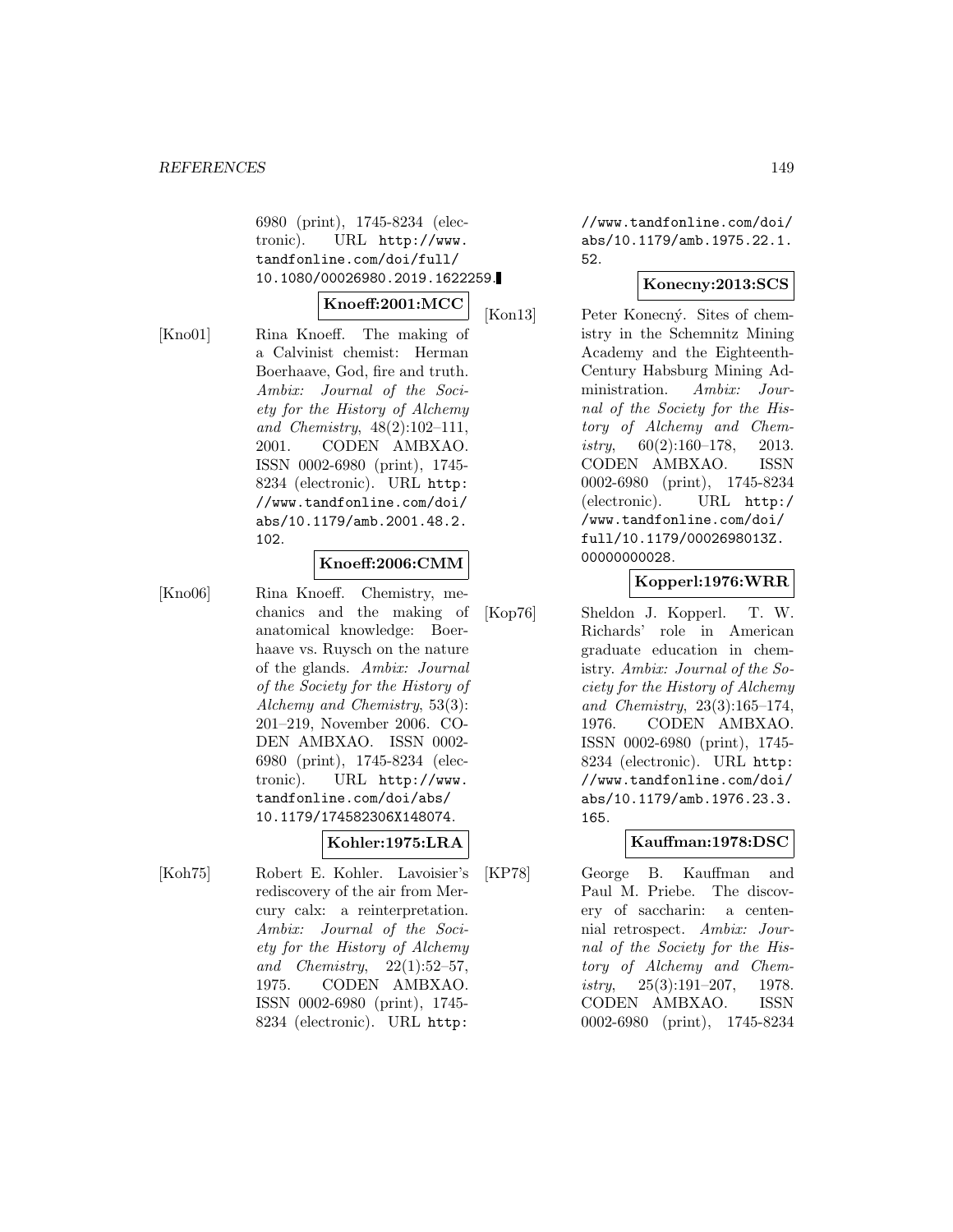(electronic). URL http:/ /www.tandfonline.com/doi/ abs/10.1179/amb.1978.25.3. 191.

## **Klein:2014:IAS**

[KR14] Joel A. Klein and Evan R. Ragland. Introduction analysis and synthesis in Medieval and Early Modern Europe. Ambix: Journal of the Society for the History of Alchemy and Chemistry, 61(4):319–326, 2014. CODEN AMBXAO. ISSN 0002-6980 (print), 1745- 8234 (electronic). URL http: //www.tandfonline.com/doi/ full/10.1179/0002698014Z. 00000000065.

#### **Kragh:1989:ALN**

[Kra89] Helge Kragh. The aether in late nineteenth century chemistry. Ambix: Journal of the Society for the History of Alchemy and Chemistry, 36(2):49–65, 1989. CODEN AMBXAO. ISSN 0002-6980 (print), 1745- 8234 (electronic). URL http: //www.tandfonline.com/doi/ abs/10.1179/amb.1989.36.2. 49.

## **Kragh:2016:BRL**

[Kra16a] Helge Kragh. Book review: The Lost Elements: The Periodic Table's Shadow Side. By Marco Fontani, Mariagrazia Costa, and Mary Virginia Orna. Pp. xxxvii + 531. Oxford University Press: Oxford. 2015. ISBN 0-19-938334-0. Ambix: Journal of the Society for the History of Alchemy and Chemistry, 63(1):74–75, 2016. CO-DEN AMBXAO. ISSN 0002- 6980 (print), 1745-8234 (electronic). URL http://www. tandfonline.com/doi/full/ 10.1080/00026980.2016.1201303.

#### **Krasnodebski:2016:DSF**

[Kra16b] Marcin Krasnodebski. From distillation to standardization: a French perspective on the shaping of turpentine spirit (1909–1976). Ambix: Journal of the Society for the History of Alchemy and Chemistry, 63(4):326–346, 2016. CO-DEN AMBXAO. ISSN 0002- 6980 (print), 1745-8234 (electronic). URL http://www. tandfonline.com/doi/full/ 10.1080/00026980.2016.1271574.

# **Kragh:2018:BRW**

[Kra18] Helge Kragh. Book review: Wilhelm Ostwald. The Autobiography. Ambix: Journal of the Society for the History of Alchemy and Chemistry, 65(3):296–297, 2018. CO-DEN AMBXAO. ISSN 0002- 6980 (print), 1745-8234 (electronic). URL http://www. tandfonline.com/doi/full/ 10.1080/00026980.2018.1469311.

## **Krasnodebski:2021:MLR**

[Kra21] Marcin Krasnodebski. The meandering life of a research trajectory: Rare Earths in the aubervilliers research centre (1953-2020). Ambix: Journal of the Society for the History of Alchemy and Chemistry, 68(4):385–406, 2021. CO-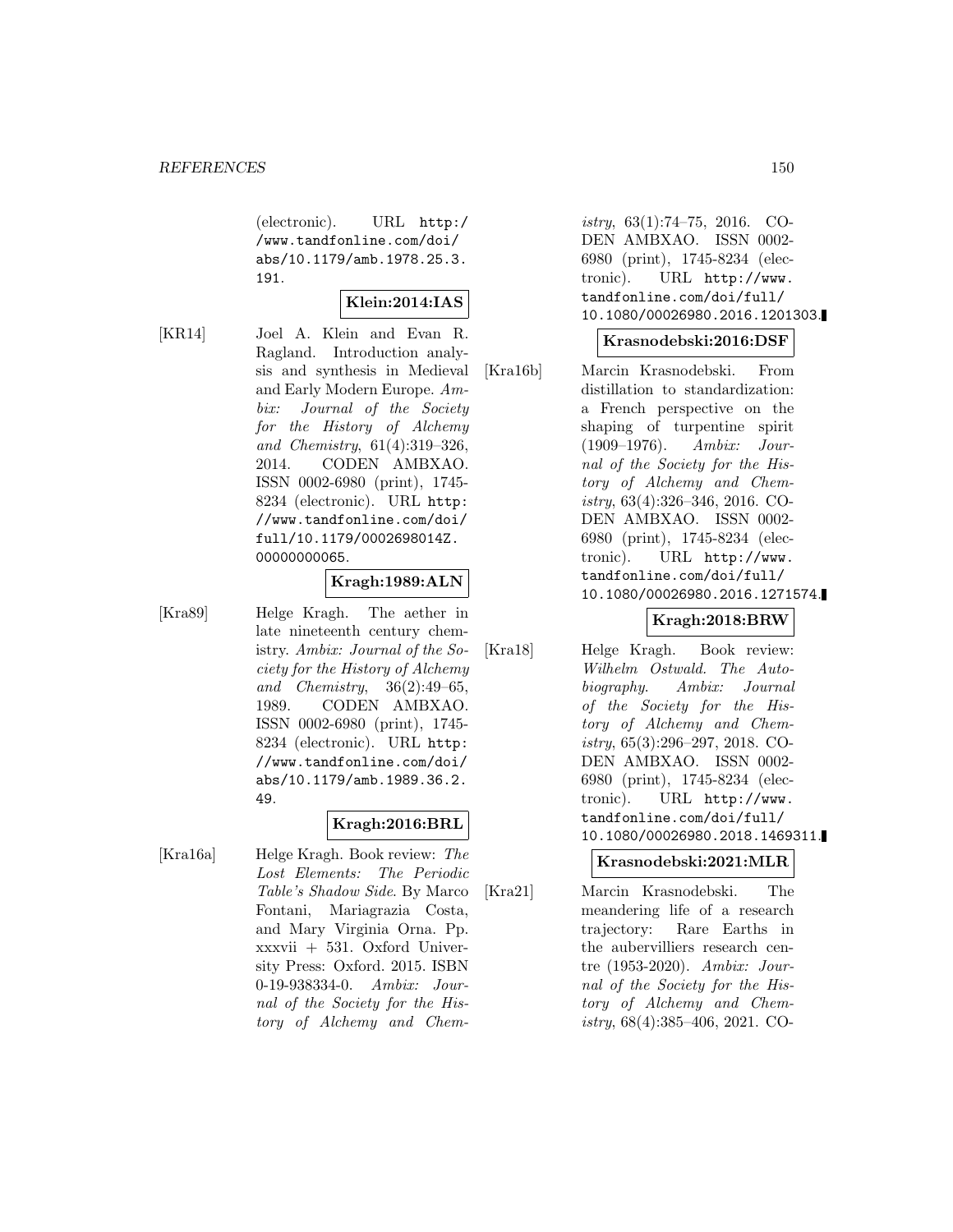DEN AMBXAO. ISSN 0002- 6980 (print), 1745-8234 (electronic). URL http://www. tandfonline.com/doi/full/ 10.1080/00026980.2021.1983692.

## **Kraft:2022:RST**

[Kra22] Alexander Kraft. The reign of Saturn transformed into an age of gold. Ambix: Journal of the Society for the History of Alchemy and Chemistry, 69(2):199–200, 2022. CO-DEN AMBXAO. ISSN 0002- 6980 (print), 1745-8234 (electronic). URL http://www. tandfonline.com/doi/full/ 10.1080/00026980.2022.2055902.

#### **Kwa:2003:R**

[Kwa03] Chunglin Kwa. Reviews. Ambix: Journal of the Society for the History of Alchemy and Chemistry, 50(3):310–343, 2003. CODEN AMBXAO. ISSN 0002-6980 (print), 1745- 8234 (electronic). URL http: //www.tandfonline.com/doi/ abs/10.1179/amb.2003.50.3. 310.

# **Lacey:2017:CCE**

[Lac17] Andrew Lacey. The Chemical Club: an early Nineteenth-Century scientific dining club. Ambix: Journal of the Society for the History of Alchemy and Chemistry, 64(3):263–282, 2017. CODEN AMBXAO. ISSN 0002-6980 (print), 1745- 8234 (electronic). URL http: //www.tandfonline.com/doi/ full/10.1080/00026980.2017. 1398855.

## **Lacey:2019:NLJ**

[Lac19] Andrew Lacey. New light on John Davy. Ambix: Journal of the Society for the History of Alchemy and Chemistry, 66(2–3):195–213, 2019. CO-DEN AMBXAO. ISSN 0002- 6980 (print), 1745-8234 (electronic). URL http://www. tandfonline.com/doi/full/ 10.1080/00026980.2019.1620985.

## **Lange:1966:ASC**

[Lan66] Erwin F. Lange. Alchemy and the Sixteenth Century metallurgists. Ambix: Journal of the Society for the History of Alchemy and Chemistry, 13(2):92–95, 1966. CODEN AMBXAO. ISSN 0002-6980 (print), 1745- 8234 (electronic). URL http: //www.tandfonline.com/doi/ abs/10.1179/amb.2013.13.2. 004.

#### **Langins:1981:DCE**

[Lan81] Janis Langins. The decline of chemistry at the Ecole Polytechnique  $(1794-1805)$ . Ambix: Journal of the Society for the History of Alchemy and Chemistry, 28(1):1–19, 1981. CODEN AMBXAO. ISSN 0002-6980 (print), 1745-8234 (electronic). URL http:/ /www.tandfonline.com/doi/ abs/10.1179/amb.1981.28.1. 1.

#### **Lang:2022:MRA**

[Lan22] Sarah Lang. A machine reasoning algorithm for the digital analysis of alchemical language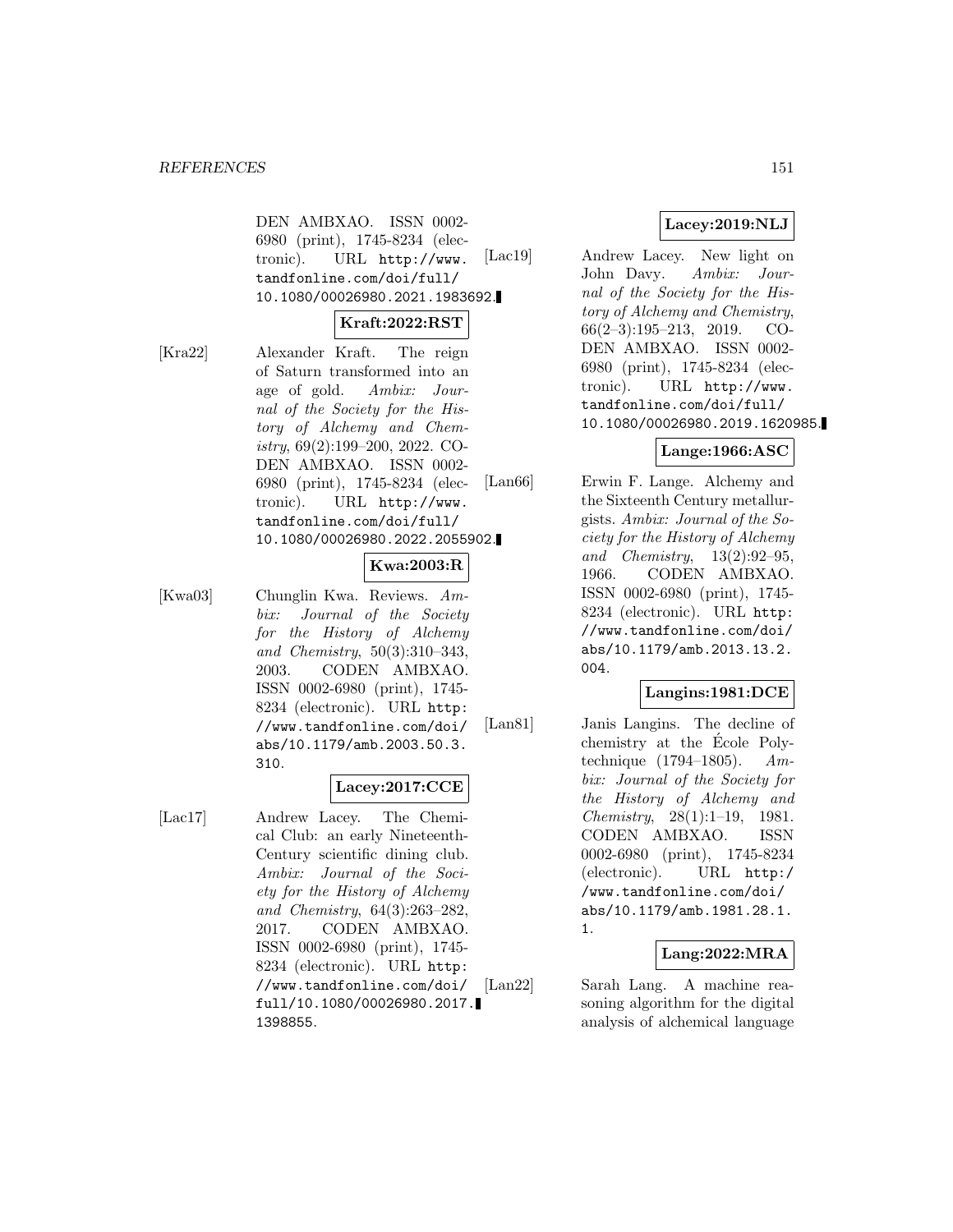#### *REFERENCES* 152

and its Decknamen. Ambix: Journal of the Society for the History of Alchemy and Chemistry, 69(1):65–83, 2022. CO-DEN AMBXAO. ISSN 0002- 6980 (print), 1745-8234 (electronic). URL http://www. tandfonline.com/doi/full/ 10.1080/00026980.2022.2038428.

## **Larder:1967:ACB**

[Lar67] David F. Larder. Alexander Crum Brown and his doctoral thesis of 1861. Ambix: Journal of the Society for the History of Alchemy and Chemistry, 14(2):112–132, 1967. CODEN AMBXAO. ISSN 0002-6980 (print), 1745- 8234 (electronic). URL http: //www.tandfonline.com/doi/ abs/10.1179/amb.1967.14.2. 112.

# **Larder:1971:DCB**

[Lar71] David F. Larder. A dialectical consideration of Butlerov's theory of chemical structure. Ambix: Journal of the Society for the History of Alchemy and Chemistry, 18(1):26–48, 1971. CODEN AMBXAO. ISSN 0002-6980 (print), 1745- 8234 (electronic). URL http: //www.tandfonline.com/doi/ abs/10.1179/amb.1971.18.1. 26.

#### **Laszlo:1994:CPP**

[Las94] Pierre Laszlo. Le Châtelier, 'public prosecutor' of Darzens. Ambix: Journal of the Society for the History of Alchemy and *Chemistry*,  $41(2):65-74$ ,

1994. CODEN AMBXAO. ISSN 0002-6980 (print), 1745- 8234 (electronic). URL http: //www.tandfonline.com/doi/ abs/10.1179/amb.1994.41.2. 65.

## **Laszlo:1996:ERS**

Pierre Laszlo. Essay review: A Social History of Truth. Civility and Science in Seventeenth-Century England. By Stephen Shapin. Pp. 483. University of Chicago Press: Chicago. 1994. £23.95, \$34.50. ISBN 0-226-75018-3. Ambix: Journal of the Society for the History of Alchemy and Chemistry,  $43(1):59-64$ , 1996. CODEN AMBXAO. ISSN 0002-6980 (print), 1745- 8234 (electronic). URL http: //www.tandfonline.com/doi/ abs/10.1179/amb.1996.43.1. 59.

## **Laszlo:2003:FMO**

[Las03] Pierre Laszlo. Features of mechanistic organic chemistry already present in 1910.  $Am$ bix: Journal of the Society for the History of Alchemy and Chemistry, 50(3):261–273, 2003. CODEN AMBXAO. ISSN 0002-6980 (print), 1745- 8234 (electronic). URL http: //www.tandfonline.com/doi/ abs/10.1179/amb.2003.50.3. 261.

#### **Laszlo:2010:QIG**

[Las10] Pierre Laszlo. Quality information from the Grapevine. Ambix: Journal of the Soci-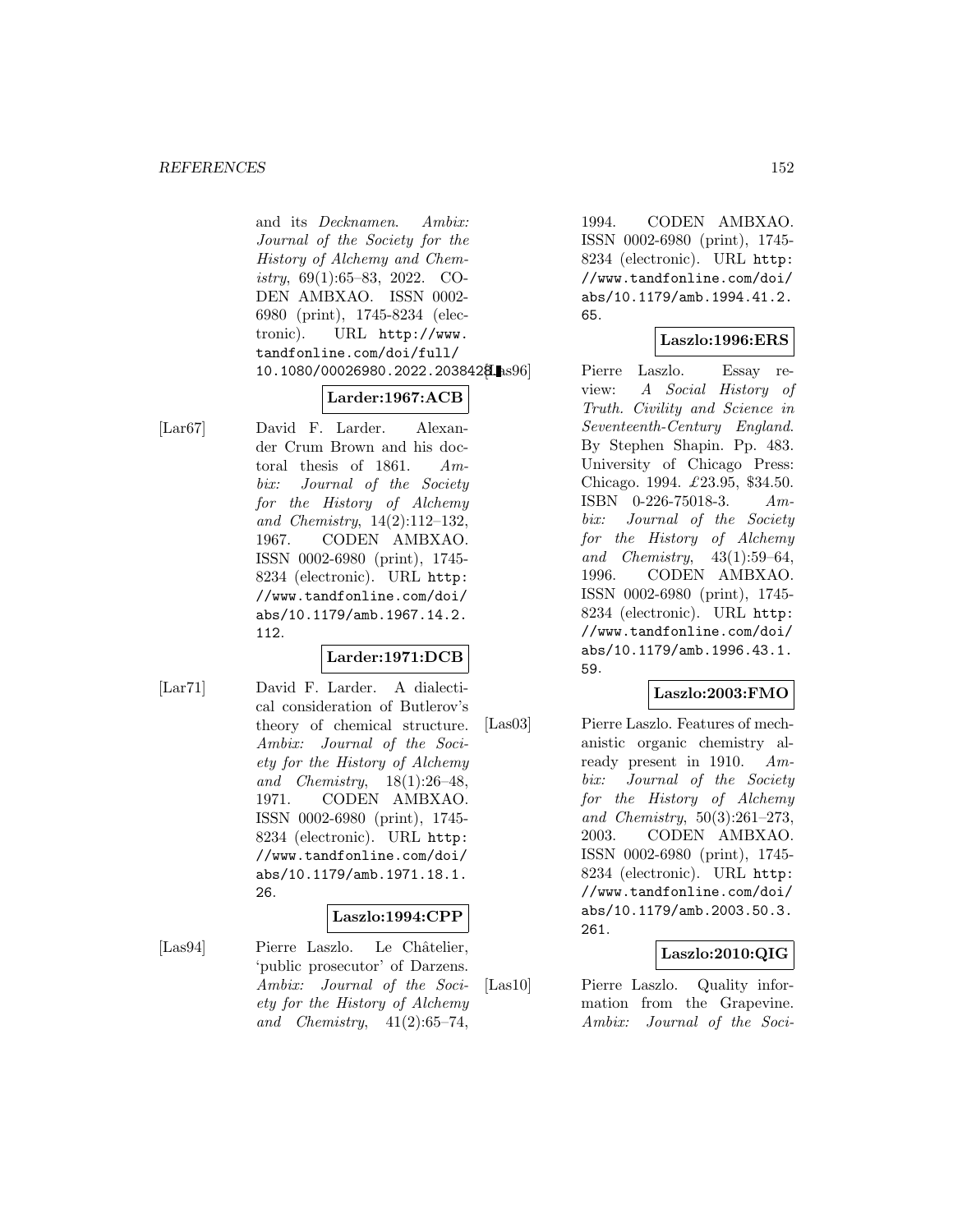ety for the History of Alchemy and Chemistry, 57(2):202–215, 2010. CODEN AMBXAO. ISSN 0002-6980 (print), 1745- 8234 (electronic). URL http: //www.tandfonline.com/doi/ abs/10.1179/174582310X12719003720287.

#### **Laube:2019:BRE**

[Lau19] Stefan Laube. Book review: Das Erbe des Nikolaus von Kues im Spiegel der Alchemie, by Witalij Morosow. Pp. 268, illus., index. Aschendorff: Münster. 2018. EUR 39.00. ISBN: 978-3-402-16005- 3. (German) [The legacy of Nicholas of Cusa in the mirror of alchemy]. Ambix: Journal of the Society for the History of Alchemy and Chemistry, 66(4):358–360, 2019. CO-DEN AMBXAO. ISSN 0002- 6980 (print), 1745-8234 (electronic). URL http://www. tandfonline.com/doi/full/ 10.1080/00026980.2019.1590915.

## **LeGrand:1973:NFA**

[Le 73] H. E. Le Grand. A note on fixed air: The universal acid. Ambix: Journal of the Society for the History of Alchemy and Chemistry, 20(2):88–94, 1973. CODEN AMBXAO. ISSN 0002-6980 (print), 1745- 8234 (electronic). URL http: //www.tandfonline.com/doi/ abs/10.1179/amb.1973.20.2. 88.

# **LeGrand:1975:CCB**

[Le 75] H. E. Le Grand. The "conversion" of C.-L. Berthollet to Lavoisier's chemistry. Ambix: Journal of the Society for the History of Alchemy and Chemistry, 22(1):58–70, 1975. CODEN AMBXAO. ISSN 0002-6980 (print), 1745- 8234 (electronic). URL http: //www.tandfonline.com/doi/ abs/10.1179/amb.1975.22.1. 58.

# **LeGrand:1982:CPC**

[Le 82] Homer E. Le Grand. Chemistry in a provincial context: The Montpellier Société Royale des Sciences in the Eighteenth Century. Ambix: Journal of the Society for the History of Alchemy and Chemistry, 29(2):88–105, 1982. CODEN AMBXAO. ISSN 0002-6980 (print), 1745- 8234 (electronic). URL http: //www.tandfonline.com/doi/ abs/10.1179/amb.1982.29.2. 88.

## **LeRoux:2015:SIS**

[Le 15] Muriel Le Roux. From science to industry: The sites of aluminium in France from the Nineteenth to the Twentieth Century. Ambix: Journal of the Society for the History of Alchemy and Chemistry,  $62(2):114-137$ ,  $2015$ . CODEN AMBXAO. ISSN 0002-6980 (print), 1745-8234 (electronic). URL http:/ /www.tandfonline.com/doi/ full/10.1179/1745823415Y. 000000001.

#### **Lorentz:2003:CPG**

[LE03] Bernhard Lorentz and Paul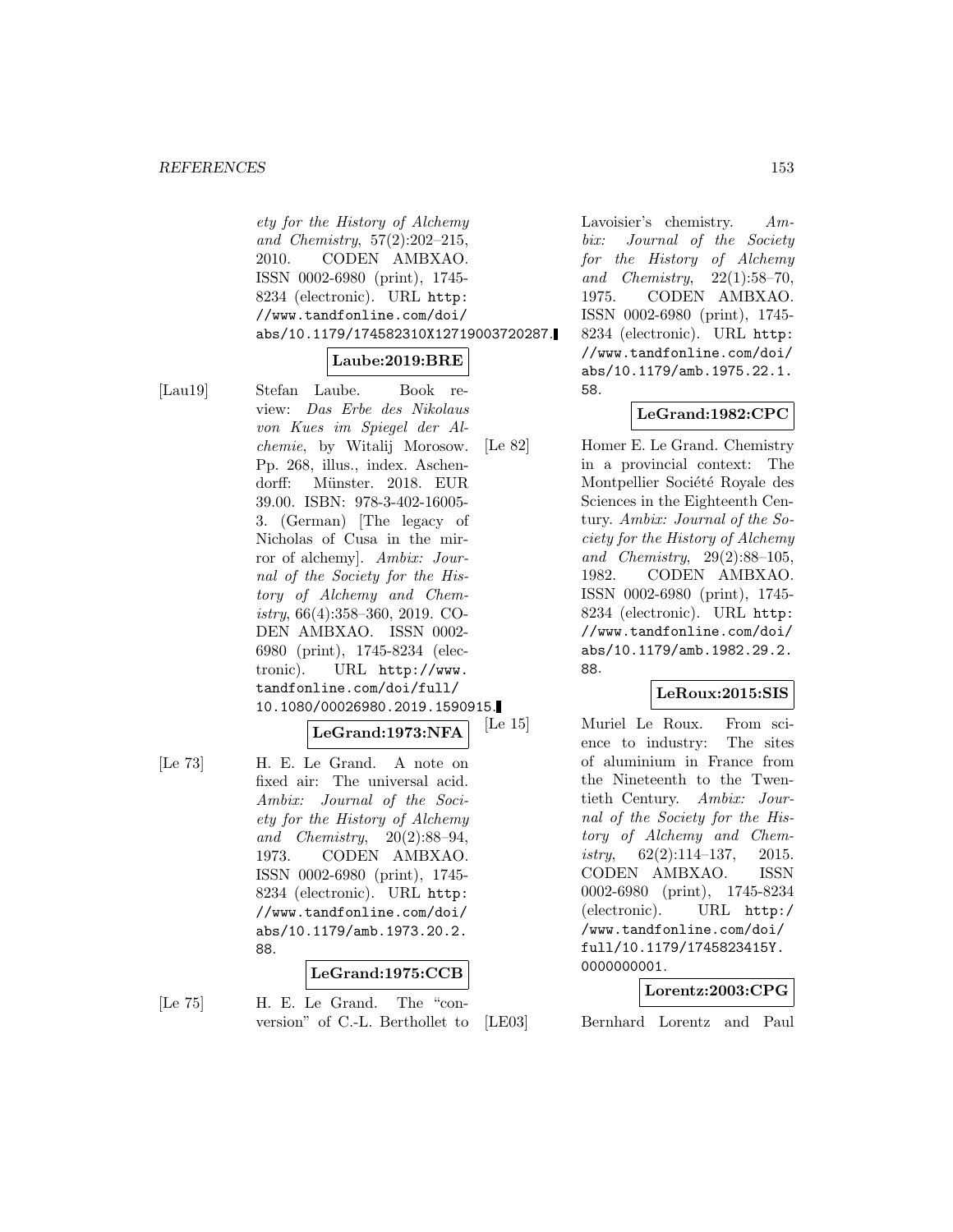#### *REFERENCES* 154

Erker. Chemie und Politik: die Geschichte der Chemischen Werke Hüls 1938 bis 1979: eine Studie zum Problem der corporate governance. C. H. Beck, München, Germany, 2003. ISBN 3-406-50962- 2 (hardcover). 461 pp. LCCN HD9654.9.C48 C484 2003.

## **Leaback:1997:N**

[Lea97] David H. Leaback. News. Ambix: Journal of the Society for the History of Alchemy and Chemistry, 44(1):40, 1997. CODEN AMBXAO. ISSN 0002-6980 (print), 1745-8234 (electronic). URL http:/ /www.tandfonline.com/doi/ abs/10.1179/amb.1997.44.1. 40.

#### **Lefevre:2018:AVM**

[Lef18a] Wolfgang Lefèvre. Animal, vegetable, mineral? How eighteenth-century science disrupted the natural order. Ambix: Journal of the Society for the History of Alchemy and Chemistry, 65(2):191–192, 2018. CODEN AMBXAO. ISSN 0002-6980 (print), 1745- 8234 (electronic).

#### **Lefevre:2018:MNC**

[Lef18b] Wolfgang Lefèvre. The Méthode de nomenclature chimique (1787): a document of transition. Ambix: Journal of the Society for the History of Alchemy and Chemistry, 65(1):9–29, 2018. CO-DEN AMBXAO. ISSN 0002- 6980 (print), 1745-8234 (electronic). URL http://www. tandfonline.com/doi/full/ 10.1080/00026980.2017.1418233.

#### **Lehman:2009:MEC**

[Leh09] Christine Lehman. Mideighteenth-century chemistry in France as seen through student notes from the courses of Gabriel-François Venel and Guillaume–François Rouelle. Ambix: Journal of the Society for the History of Alchemy and Chemistry, 56(2):163–189, 2009. CODEN AMBXAO. ISSN 0002-6980 (print), 1745- 8234 (electronic). URL http: //www.tandfonline.com/doi/ abs/10.1179/174582309X441381.

## **Lehman:2010:ICC**

[Leh10] Christine Lehman. Innovation in chemistry courses in France in the Mid-Eighteenth Century: Experiments and affinities. Ambix: Journal of the Society for the History of Alchemy and Chemistry, 57(1):3–26, 2010. CODEN AMBXAO. ISSN 0002-6980 (print), 1745-8234 (electronic). URL http://www. tandfonline.com/doi/abs/ 10.1179/174582310X12629173849881.

## **Leicester:1975:LVC**

[Lei75] Henry M. Leicester. Lomonosov's views on combustion and phlogiston. Ambix: Journal of the Society for the History of Alchemy and Chemistry, 22(1): 1–9, 1975. CODEN AMBXAO. ISSN 0002-6980 (print), 1745- 8234 (electronic). URL http: //www.tandfonline.com/doi/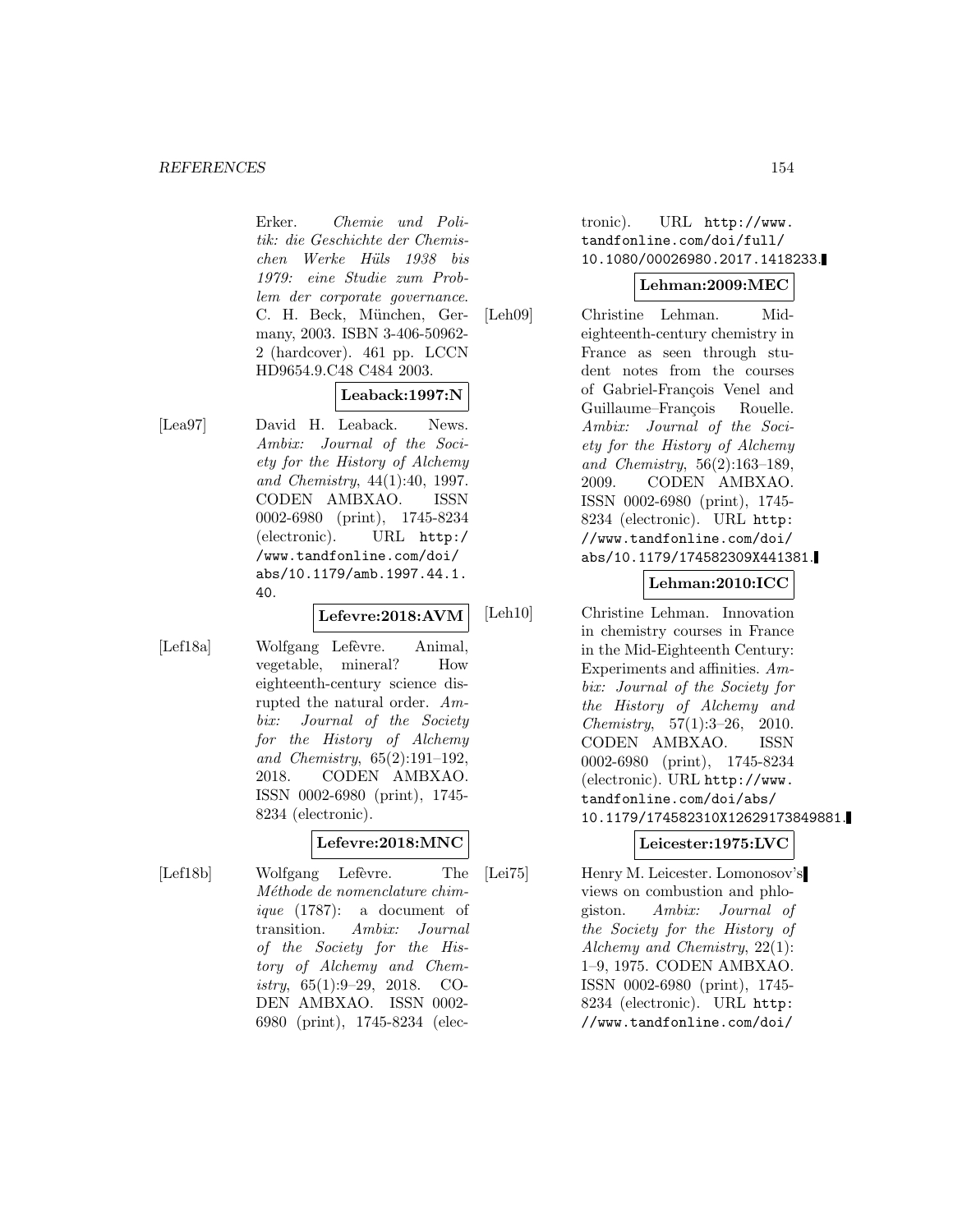abs/10.1179/amb.1975.22.1. 1.

## **Leitao:2016:APP**

[Lei16] José Vieira Leitão. Alchemy, prophecy, and politics in Eighteenth-Century Iberia: Anselmo Castelo Branco's critique of Benito Feijoo. Ambix: Journal of the Society for the History of Alchemy and Chemistry, 63(4):304–325, 2016. CO-DEN AMBXAO. ISSN 0002- 6980 (print), 1745-8234 (electronic). URL http://www. tandfonline.com/doi/full/ 10.1080/00026980.2016.1283148.<sup>[V81]</sup>

## **Levey:1957:TTA**

[Lev57] Martin Levey. Tanning technology in Ancient Mesopotamia. Ambix: Journal of the Society for the History of Alchemy and Chemistry, 6(1):35–46, 1957. CODEN AMBXAO. ISSN 0002-6980 (print), 1745-8234 (electronic). URL http:/ /www.tandfonline.com/doi/ abs/10.1179/amb.1957.6.1. 35.

# **Levey:1958:RSA**

[Lev58] Martin Levey. Research sources in Ancient Mesopotamian chemistry. Ambix: Journal of the Society for the History of Alchemy and Chemistry, 6(3):149–154, 1958. CO-DEN AMBXAO. ISSN 0002- 6980 (print), 1745-8234 (electronic). URL http://www. tandfonline.com/doi/abs/ 10.1179/amb.1958.6.3.149.

## **Levere:1970:ASE**

[Lev70] Trevor H. Levere. Affinity or structure: an early problem in organic chemistry. Ambix: Journal of the Society for the History of Alchemy and Chemistry, 17(2):111–126, 1970. CODEN AMBXAO. ISSN 0002-6980 (print), 1745- 8234 (electronic). URL http: //www.tandfonline.com/doi/ abs/10.1179/amb.1970.17.2. 111.

## **Levere:1981:DTB**

Trevor H. Levere. Dr. Thomas Beddoes at Oxford: Radical politics in 1788–1793 and the fate of the Regius Chair in Chemistry. Ambix: Journal of the Society for the History of Alchemy and Chemistry, 28(2):61–69, 1981. CODEN AMBXAO. ISSN 0002-6980 (print), 1745- 8234 (electronic). URL http: //www.tandfonline.com/doi/ abs/10.1179/amb.1981.28.2. 61.

## **Levitt:2021:MDA**

[Lev21] Theresa Levitt. Morphine dreams: Auguste Laurent and the active principles of organised matter. Ambix: Journal of the Society for the History of Alchemy and Chemistry, 68(1):97–115, 2021. CO-DEN AMBXAO. ISSN 0002- 6980 (print), 1745-8234 (electronic). URL http://www. tandfonline.com/doi/full/ 10.1080/00026980.2020.1867786.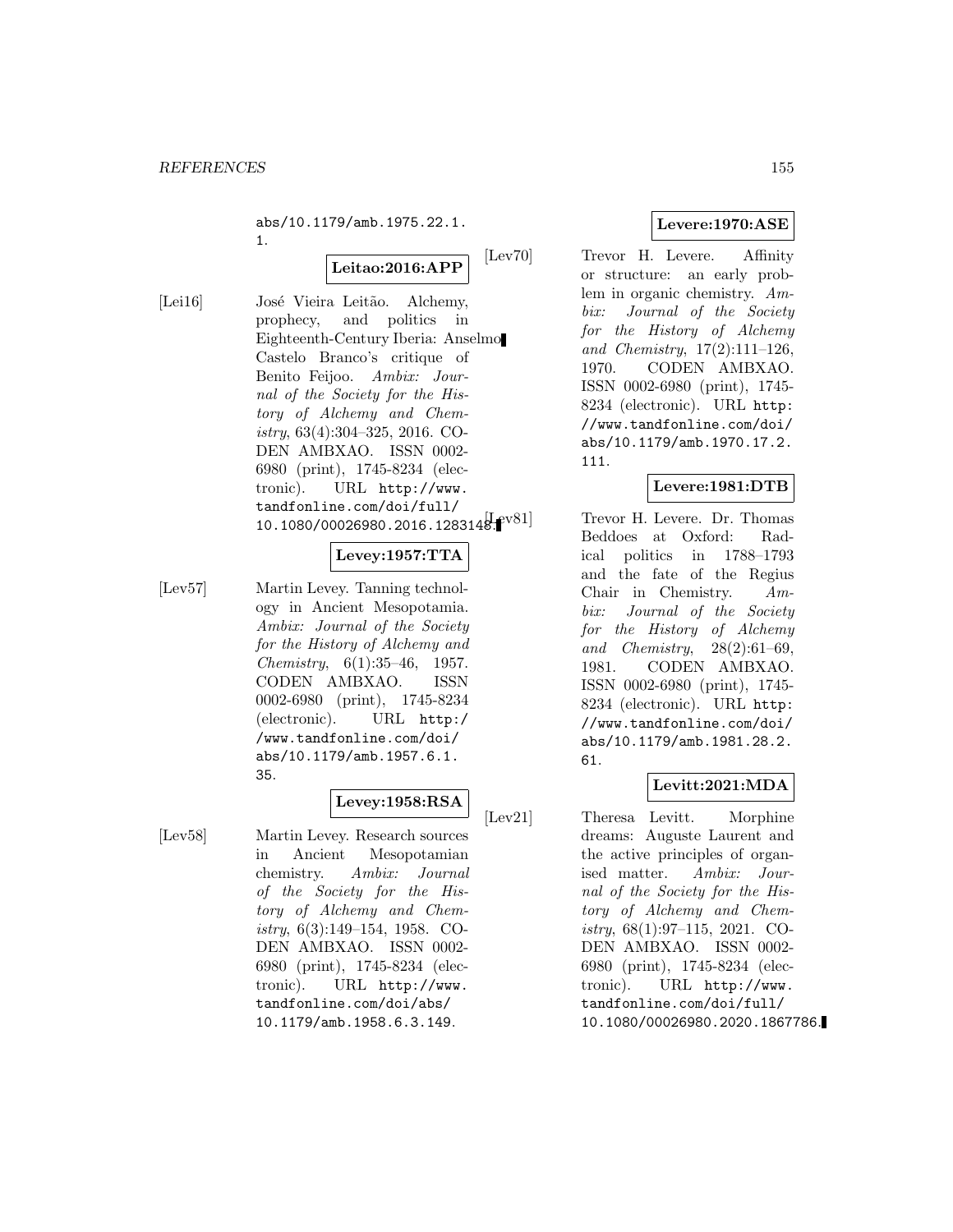## **Lewicki:1987:A**

- 
- [Lew87] W. Lewicki. Announcement. Ambix: Journal of the Society for the History of Alchemy and Chemistry, 34(1):4, 1987. CODEN AMBXAO. ISSN 0002-6980 (print), 1745-8234 (electronic). URL http:/ /www.tandfonline.com/doi/ abs/10.1179/amb.1987.34.1. 4.

## **Linden:1977:JSS**

[Lin77] Stanton J. Linden. Jonson and Sendivogius: Some new light on Mercury Vindicated from the Alchemists at Court. Ambix: Journal of the Society for the History of Alchemy and Chemistry, 24(1):39–54, 1977. CODEN AMBXAO. ISSN 0002-6980 (print), 1745- 8234 (electronic). URL http: //www.tandfonline.com/doi/ abs/10.1179/amb.1977.24.1. 39.

#### **Linden:1984:AES**

[Lin84] Stanton J. Linden. Alchemy and eschatology in Seventeenth-Century poetry. Ambix: Journal of the Society for the History of Alchemy and Chemistry, 31(3):102–124, 1984. CODEN AMBXAO. ISSN 0002-6980 (print), 1745-8234 (electronic). URL http:/ /www.tandfonline.com/doi/ abs/10.1179/amb.1984.31.3. 102.

#### **Luna:2012:ECT**

[LK12] Fernando J. Luna and Lore-

lai B. Kury. Enlightenment chemistry translated by a Brazilian man of science in Lisbon. Ambix: Journal of the Society for the History of Alchemy and Chemistry, 59(3):218–240, 2012. CO-DEN AMBXAO. ISSN 0002- 6980 (print), 1745-8234 (electronic). URL http://www. tandfonline.com/doi/full/ 10.1179/174582312X13457672281786.

## **Llana:1985:CNH**

[Lla85] James W. Llana. A contribution of natural history to the chemical revolution in France. Ambix: Journal of the Society for the History of Alchemy and Chemistry, 32(2):71–91, 1985. CODEN AMBXAO. ISSN 0002-6980 (print), 1745- 8234 (electronic). URL http: //www.tandfonline.com/doi/ abs/10.1179/amb.1985.32.2. 71.

## **Luthy:2001:LME**

[LMN01] Christoph Herbert Lüthy, John Emery Murdoch, and William R. Newman, editors. Late Medieval and Early Modern Corpuscular Matter Theories, volume 1 of Medieval and early modern science. Brill, Leiden, The Netherlands, 2001. ISBN 90-04-11516- 1 (hardcover). ISSN 1567-8393. viii  $+610$  pp. LCCN QC173.38 .L38 2001.

#### **Longhurst:2007:IPF**

[Lon07] Ian Longhurst. The identity of Pliny's Flos Salis and Roman perfume. Ambix: Jour-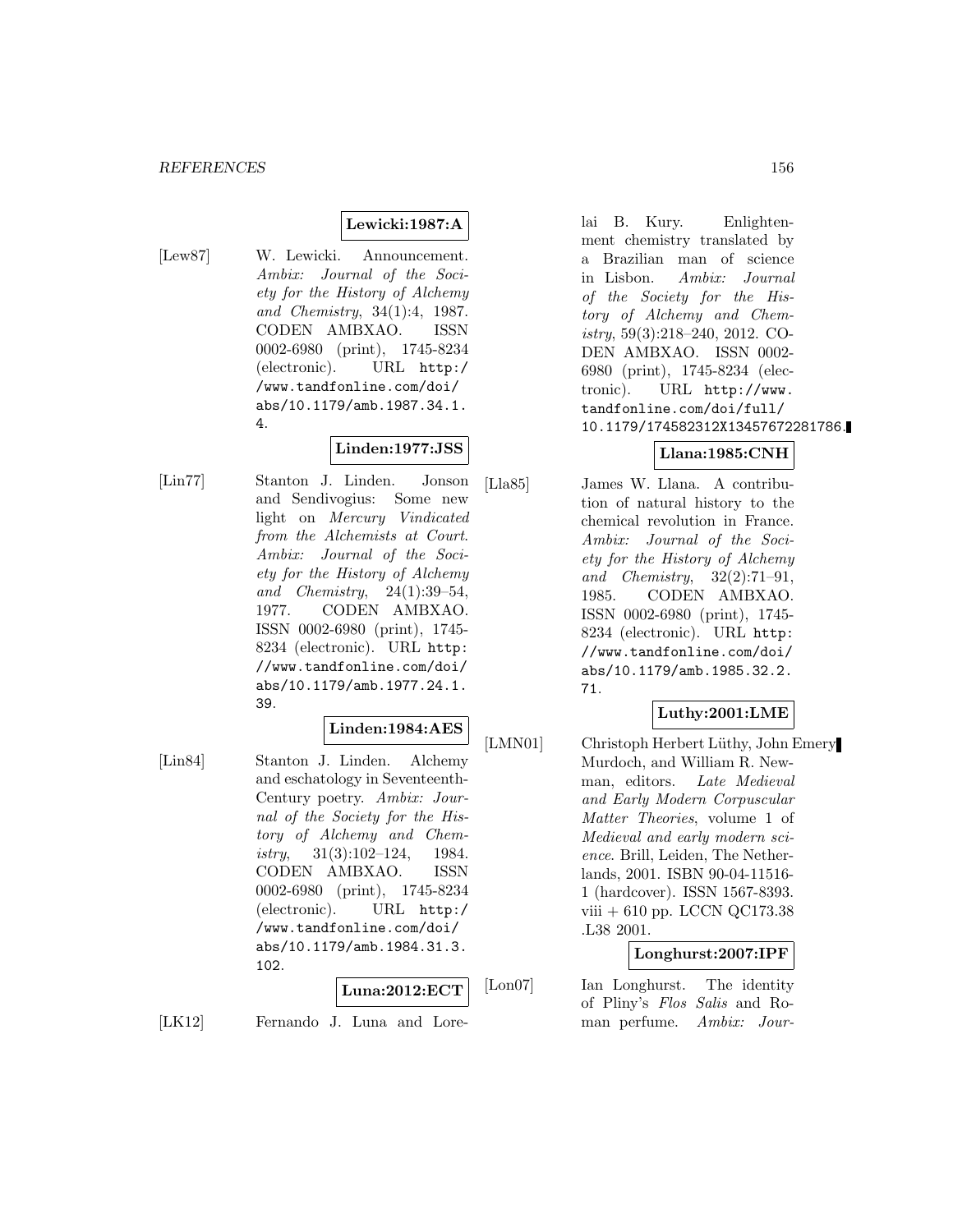#### *REFERENCES* 157

nal of the Society for the History of Alchemy and Chemistry, 54(3):299–302, 2007. CO-DEN AMBXAO. ISSN 0002- 6980 (print), 1745-8234 (electronic). URL http://www. tandfonline.com/doi/abs/ 10.1179/174582307X237056.

# **Love:1972:SSH**

[Lov72] Rosaleen Love. Some sources of Herman Boerhaave's concept of fire. Ambix: Journal of the Society for the History of Alchemy and Chemistry, 19(3):157–174, 1972. CODEN AMBXAO. ISSN 0002-6980 (print), 1745- 8234 (electronic). URL http: //www.tandfonline.com/doi/ abs/10.1179/amb.1972.19.3. 157.

# **Low:1980:POC**

[Löw80] Reinhard Löw. The progress of organic chemistry during the period of German romantic Naturphilosophie (1795–1825).

Ambix: Journal of the Society for the History of Alchemy and Chemistry, 27(1):1–10, 1980. CODEN AMBXAO. ISSN 0002-6980 (print), 1745-8234 (electronic). URL http:/ /www.tandfonline.com/doi/ abs/10.1179/amb.1980.27.1. 1.

#### **Lowengard:2018:BRP**

[Low18] Sarah Lowengard. Book review: A Perfect Ground: Preparatory Layers for Oil Paintings 1550–1900. Ambix: Journal of the Society for the History of Alchemy and Chemistry, 65(4):404–405, 2018. CO-DEN AMBXAO. ISSN 0002- 6980 (print), 1745-8234 (electronic). URL http://www. tandfonline.com/doi/full/ 10.1080/00026980.2018.1493866.

#### **LopezPerez:2005:ACP**

[LP05] Miguel López Pérez and Joaquin Pérez Pariente. Alquimia: cien $cia$  y pensamiento a través de los libros: (catálogo de la exposición celebrada en la Biblioteca Histórica "Marqués de Valdecilla", 7 de noviembre de 2005–31 de enero de 2006]. (Spanish) [Alchemy: science and thought through the books: [catalog of the exhibition held in the Historical Library "Marqués" de Valdecilla", November 7, 2005–31 January 2006]]. Servicio de Publicaciones de la Universidad Complutense de Madrid [etc.], Madrid, Spain, 2005. ISBN 84-472-1046-4 (Universidad de Sevilla), 84- 7491-792-1 (UCM). 155 + 6 pp. LCCN QD26.S7 P47 2005; QD26 .A54 2005.

## **Leigh:2016:WCR**

[LR16] G. Jeffery Leigh and Alan J. Rocke. Women and chemistry in Regency England: New light on the Marcet Circle. Ambix: Journal of the Society for the History of Alchemy and Chemistry, 63(1):28–45, 2016. CO-DEN AMBXAO. ISSN 0002- 6980 (print), 1745-8234 (electronic). URL http://www.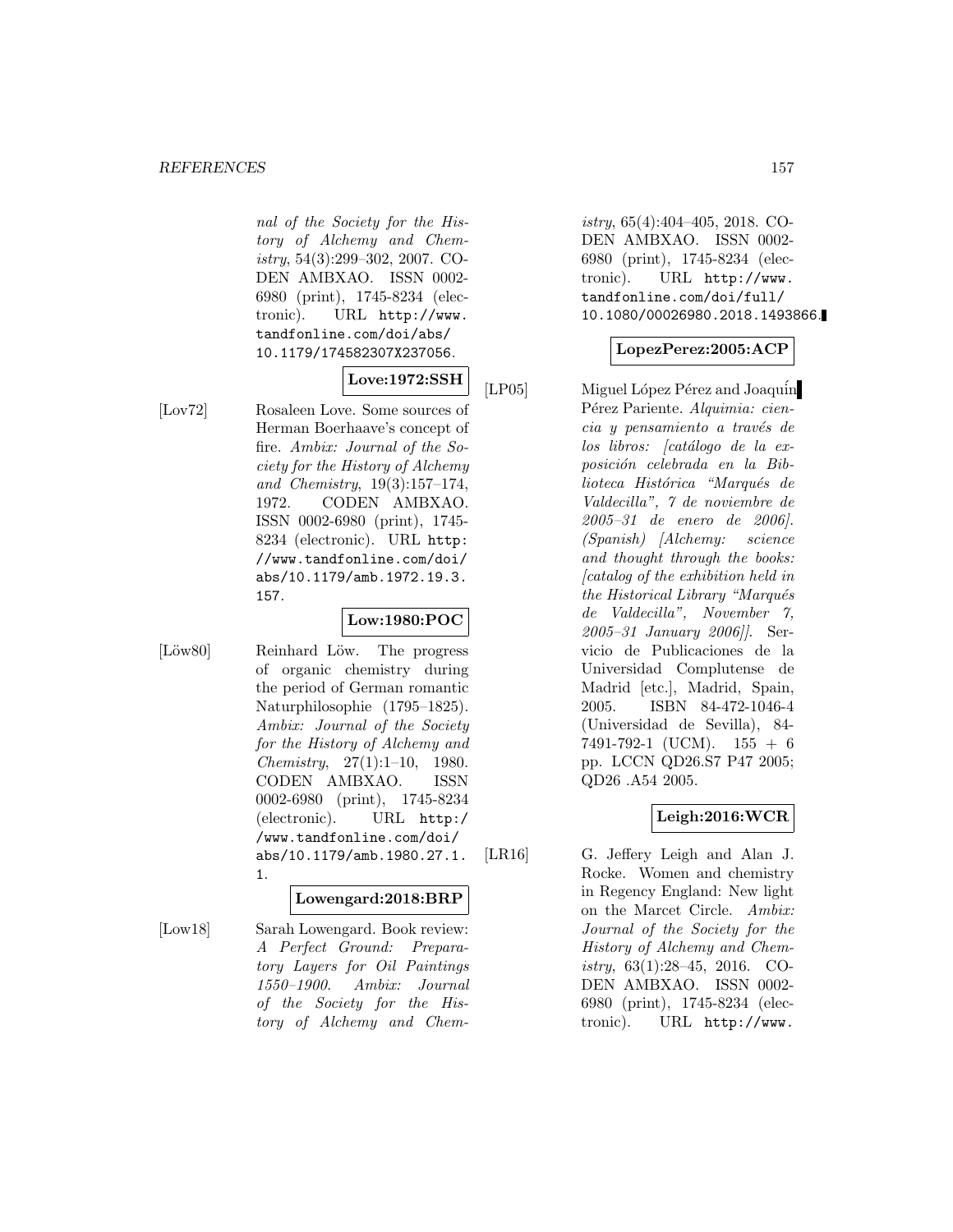tandfonline.com/doi/full/ 10.1080/00026980.2016.1186584.

#### **Lenke:2014:MMN**

- 
- [LRT14] Nils Lenke, Nicolas Roudet, and Hereward Tilton. Michael Maier — nine newly discovered letters. Ambix: Journal of the Society for the History of Alchemy and Chemistry, 61(1):1–47, 2014. CO-DEN AMBXAO. ISSN 0002-6980 (print), 1745-8234 (electronic). URL http:/ /www.tandfonline.com/doi/ full/10.1179/0002698013Z. 00000000043.

#### **Luhrmann:1986:IFF**

- [Luh86] T. M. Luhrmann. An interpretation of the Fama Fraternitatis with respect to Dee's Monas Hieroglyphica. Ambix: Journal of the Society for the History of Alchemy and Chemistry, 33(1):1–10, 1986. CODEN AMBXAO. ISSN 0002-6980 (print), 1745-8234 (electronic). URL http:/ /www.tandfonline.com/doi/ abs/10.1179/amb.1986.33.1.
	- 1.

## **Lykknes:2018:KOK**

[Lyk18] Annette Lykknes. Kunskap och kemisk industri i 1800-talets Sverige. (Swedish) [Science and chemical industry in 19th century Sweden]. Ambix: Journal of the Society for the History of Alchemy and Chemistry, 65(2): 196–197, 2018. CODEN AM-BXAO. ISSN 0002-6980 (print), 1745-8234 (electronic).

# **Lykknes:2020:CPC**

Annette Lykknes. The chemistry professor as consultant at the Norwegian Institute of Technology, 1910–1930. Ambix: Journal of the Society for the History of Alchemy and Chemistry, 67(3):271–288, 2020. CO-DEN AMBXAO. ISSN 0002- 6980 (print), 1745-8234 (electronic). URL http://www. tandfonline.com/doi/full/ 10.1080/00026980.2020.1794697.

## **Lysaght:1937:HTC**

[Lys37] D. J. Lysaght. Hooke's theory of combustion. Ambix: Journal of the Society for the History of Alchemy and Chemistry,  $1(2):93-108$ , 1937. CODEN AMBXAO. ISSN 0002-6980 (print), 1745- 8234 (electronic). URL http: //www.tandfonline.com/doi/ abs/10.1179/amb.1937.1.2. 93.

## **MacPhail:1967:MCA**

[Mac67] Ian MacPhail. The Mellon Collection of Alchemy and the Occult. Ambix: Journal of the Society for the History of Alchemy and Chemistry, 14(3):198–202, 1967. CODEN AMBXAO. ISSN 0002-6980 (print), 1745- 8234 (electronic). URL http: //www.tandfonline.com/doi/ abs/10.1179/amb.1967.14.3. 198.

## **MacLeod:1988:GSA**

[Mac88] Roy M. MacLeod. Gold from the sea: Archibald Liver-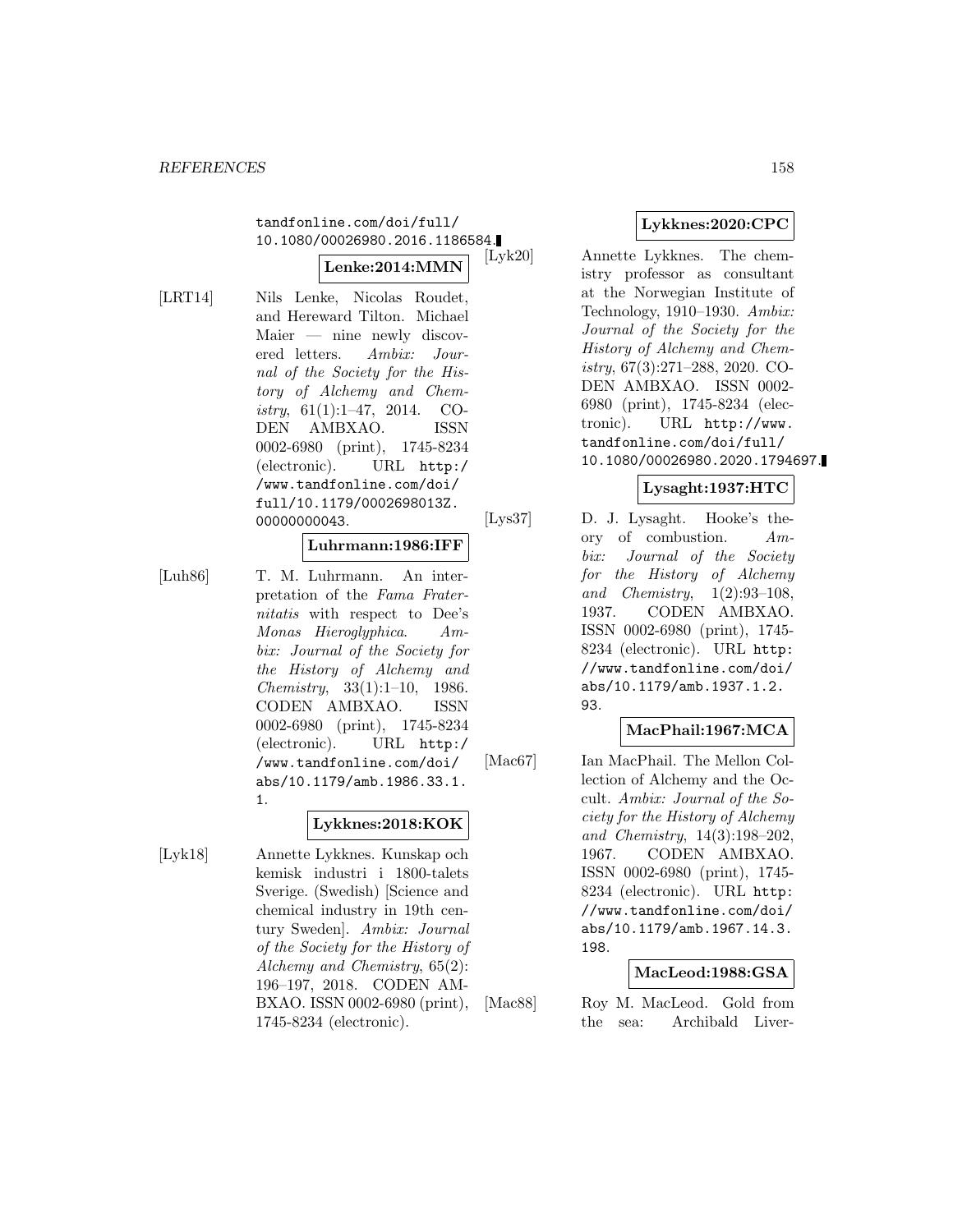sidge, F.R.S., and the "chemical prospectors"; 1870–1970. Ambix: Journal of the Society for the History of Alchemy and Chemistry, 35(2):53–64, 1988. CODEN AMBXAO. ISSN 0002-6980 (print), 1745- 8234 (electronic). URL http: //www.tandfonline.com/doi/ abs/10.1179/amb.1988.35.2. 53.

# **Maccoll:1989:ACU**

[Mac89] Allan Maccoll. Australian chemists at University College London 1899–1988. Ambix: Journal of the Society for the History of Alchemy and Chemistry, 36(2):82–90, 1989. CODEN AMBXAO. ISSN 0002-6980 (print), 1745- 8234 (electronic). URL http: //www.tandfonline.com/doi/ abs/10.1179/amb.1989.36.2. 82.

**Mahdihassan:1976:ETE**

[Mah76] S. Mahdihassan. Early terms for elixir hitherto unrecognized in Greek alchemy. Ambix: Journal of the Society for the History of Alchemy and Chemistry, 23(3):129–133, 1976. CODEN AMBXAO. ISSN 0002-6980 (print), 1745- 8234 (electronic). URL http: //www.tandfonline.com/doi/ abs/10.1179/amb.1976.23.3. 129.

**Mahdihassan:1977:EMO**

[Mah77] S. Mahdihassan. Elixirs of mineral orgin in Greek alchemy. Ambix: Journal of the Society for the History of Alchemy and Chemistry, 24(3):133–142, 1977. CODEN AMBXAO. ISSN 0002-6980 (print), 1745- 8234 (electronic). URL http: //www.tandfonline.com/doi/ abs/10.1179/amb.1977.24.3. 133.

## **Malaquias:2008:ASN**

[Mal08] Isabel Malaquias. Aspects of the scientific network and communication of John Hyacinth de Magellan in Britain, Flanders and France. Ambix: Journal of the Society for the History of Alchemy and Chem $istry, 55(3):255-273, 2008. CO-$ DEN AMBXAO. ISSN 0002- 6980 (print), 1745-8234 (electronic). URL http://www. tandfonline.com/doi/abs/ 10.1179/174582308X358097.

## **Manzalaoui:1961:JDP**

[Man61] Mahmoud Manzalaoui. John Dastin and the Pseudo-Aristotelian Secretum, Secretorum. Ambix: Journal of the Society for the History of Alchemy and Chemistry, 9(3):166–167, 1961. CODEN AMBXAO. ISSN 0002-6980 (print), 1745- 8234 (electronic). URL http: //www.tandfonline.com/doi/ abs/10.1179/amb.1961.9.3. 166.

## **Martin:1975:HPI**

[Mar75] Luther H. Martin, Jr. A history of the psychological interpretation of alchemy. Ambix: Journal of the Society for the History of Alchemy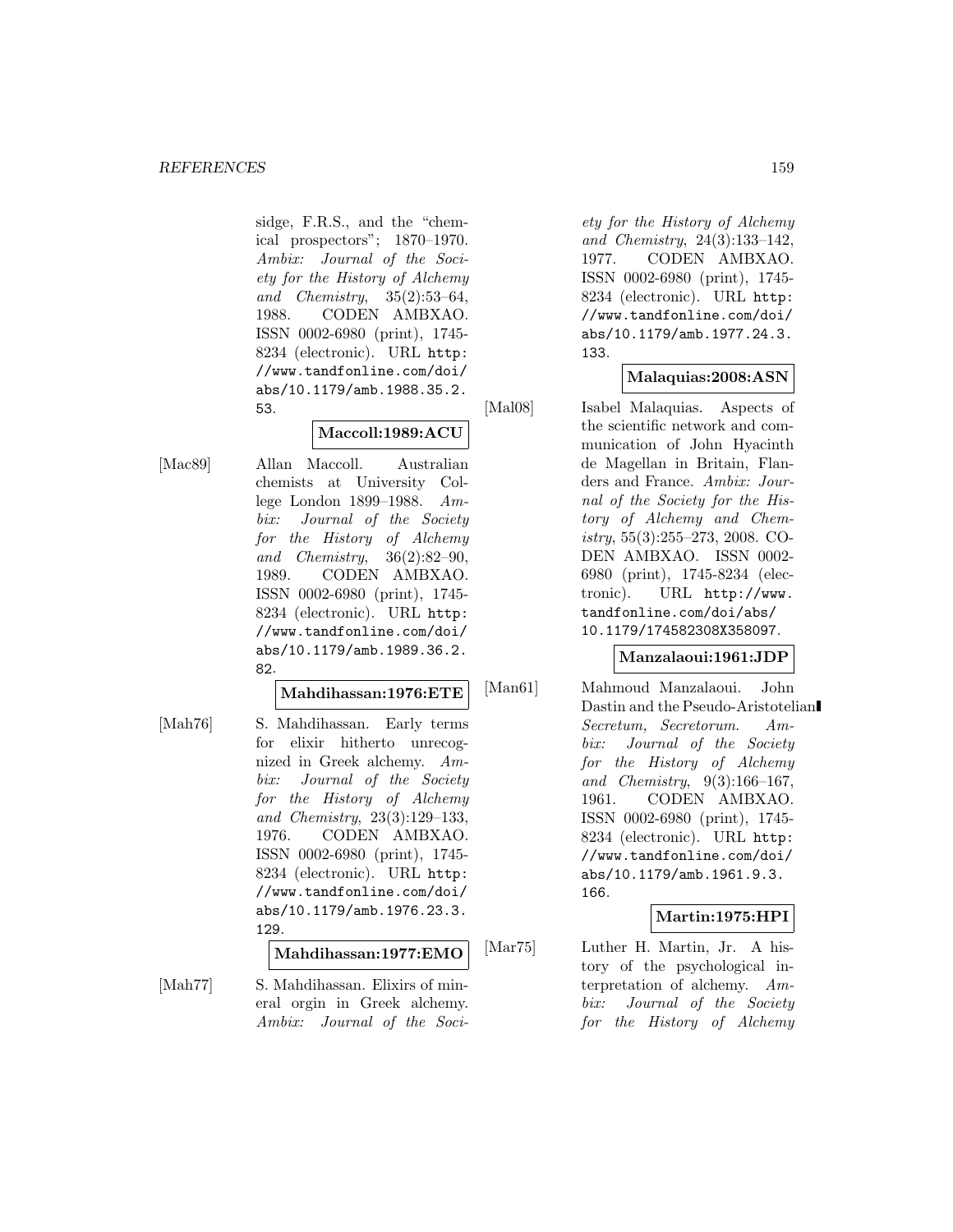and Chemistry, 22(1):10–20, 1975. CODEN AMBXAO. ISSN 0002-6980 (print), 1745- 8234 (electronic). URL http: //www.tandfonline.com/doi/ abs/10.1179/amb.1975.22.1. 10.

## **Mark:1993:SOM**

[Mar93] H. F. (Herman Francis) Mark. From Small Organic Molecules to Large: a Century of Progress. Profiles, pathways, and dreams. American Chemical Society, Washington, DC, USA, 1993. ISBN 0-8412-1776-9 (hardcover), 0-8412-1802-1 (paperback). ISSN 1047-8329. xxvi + 148 pp. LCCN QD22.M36 A3 1993. URL http://www.loc. gov/catdir/enhancements/ fy0604/92030099-d.html; http://www.loc.gov/catdir/ enhancements/fy0604/92030099t.html.

# **Martin:2004:ARC**

[Mar04] Craig Martin. Alchemy and the Renaissance commentary tradition on Meteorologica IV. Ambix: Journal of the Society for the History of Alchemy and Chemistry, 51(3):245–262, 2004. CODEN AMBXAO. ISSN 0002-6980 (print), 1745- 8234 (electronic). URL http: //www.tandfonline.com/doi/ abs/10.1179/amb.2004.51.3. 245.

#### **Martelli:2009:DWA**

[Mar09] Matteo Martelli. "Divine water" in the alchemical writings of Pseudo-Democritus. Ambix: Journal of the Society for the History of Alchemy and Chemistry,  $56(1):5-22$ ,  $2009$ . CO-DEN AMBXAO. ISSN 0002- 6980 (print), 1745-8234 (electronic). URL http://www. tandfonline.com/doi/abs/ 10.1179/174582309X405192.

## **Martelli:2017:TAA**

[Mar17] Matteo Martelli. Translating ancient alchemy: Fragments of Graeco–Egyptian alchemy in Arabic compendia. Ambix: Journal of the Society for the History of Alchemy and Chemistry, 64(4):326–342, 2017. CO-DEN AMBXAO. ISSN 0002- 6980 (print), 1745-8234 (electronic). URL http://www. tandfonline.com/doi/full/ 10.1080/00026980.2017.1412137.

## **Maarald:2019:NCG**

[Mår19] Erland Mårald. Nitrogen capture: The growth of an international industry (1900– 1940). Ambix: Journal of the Society for the History of Alchemy and Chemistry, 66(4):353–354, 2019. CO-DEN AMBXAO. ISSN 0002- 6980 (print), 1745-8234 (electronic). URL http://www. tandfonline.com/doi/full/ 10.1080/00026980.2019.1573793.

#### **Martelli:2021:HAA**

[Mar21] Matteo Martelli. Hathor's alchemy: The ancient roots of the hermetic art. Ambix: Journal of the Society for the History of Alchemy and Chemistry, 68(4):447–448, 2021. CO-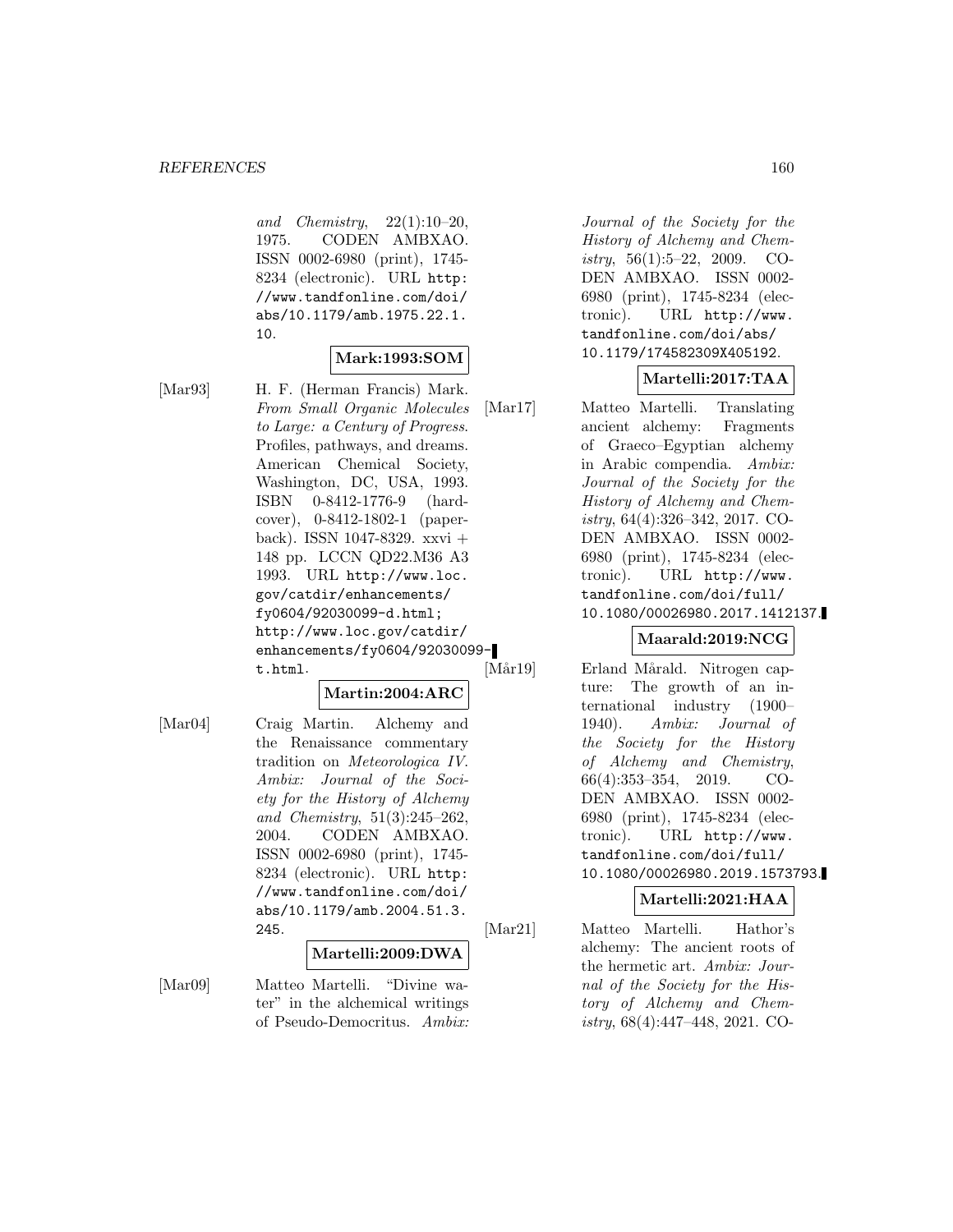DEN AMBXAO. ISSN 0002- 6980 (print), 1745-8234 (electronic). URL http://www. tandfonline.com/doi/full/ 10.1080/00026980.2021.1927539.

## **Mason:1991:PPV**

[Mas91] Stephen F. Mason. From Pasteur to parity violation: Cosmic dissymmetry and the origins of biomolecular handedness. Ambix: Journal of the Society for the History of Alchemy and Chemistry, 38(2):85–108, 1991. CODEN AMBXAO. ISSN 0002-6980 (print), 1745- 8234 (electronic). URL http: //www.tandfonline.com/doi/ abs/10.1179/amb.1991.38.2. 85.

#### **Matus:2013:RBR**

[Mat13] Zachary Matus. Resurrected bodies and Roger Bacon's elixir. Ambix: Journal of the Society for the History of Alchemy and Chemistry, 60(4):323–340, 2013. CODEN AMBXAO. ISSN 0002-6980 (print), 1745- 8234 (electronic). URL http: //www.tandfonline.com/doi/ full/10.1179/0002698013Z. 00000000037.

#### **Mauskopf:1970:HMC**

[Mau70] Seymour H. Mauskopf. Haüy's model of chemical equivalence: Daltonian doubts exhumed. Ambix: Journal of the Society for the History of Alchemy and Chemistry, 17(3):182–191, 1970. CODEN AMBXAO. ISSN 0002-6980 (print), 1745- 8234 (electronic). URL http:

//www.tandfonline.com/doi/ abs/10.1179/amb.1970.17.3. 182.

## **Mauskopf:1972:R**

[Mau72] Seymour H. Mauskopf. Reviews. Ambix: Journal of the Society for the History of Alchemy and Chemistry, 19(1):60–67, 1972. CO-DEN AMBXAO. ISSN 0002- 6980 (print), 1745-8234 (electronic). URL http://www. tandfonline.com/doi/abs/ 10.1179/amb.1972.19.1.60.

## **Mauskop:2002:RKP**

[Mau02] Seymour Mauskop. Richard Kirwan's phlogiston theory: Its success and fate. Ambix: Journal of the Society for the History of Alchemy and Chemistry, 49(3):185–205, 2002. CODEN AMBXAO. ISSN 0002-6980 (print), 1745- 8234 (electronic). URL http: //www.tandfonline.com/doi/ abs/10.1179/amb.2002.49.3. 185.

## **Mawer:2016:BTA**

[Maw16] Judith Mawer. Bridging traditions: Alchemy, chemistry, and Paracelsian practices in the Early Modern Era. Ambix: Journal of the Society for the History of Alchemy and Chemistry, 63(2):185–186, 2016. CO-DEN AMBXAO. ISSN 0002- 6980 (print), 1745-8234 (electronic). URL http://www. tandfonline.com/doi/full/ 10.1080/00026980.2016.1227164.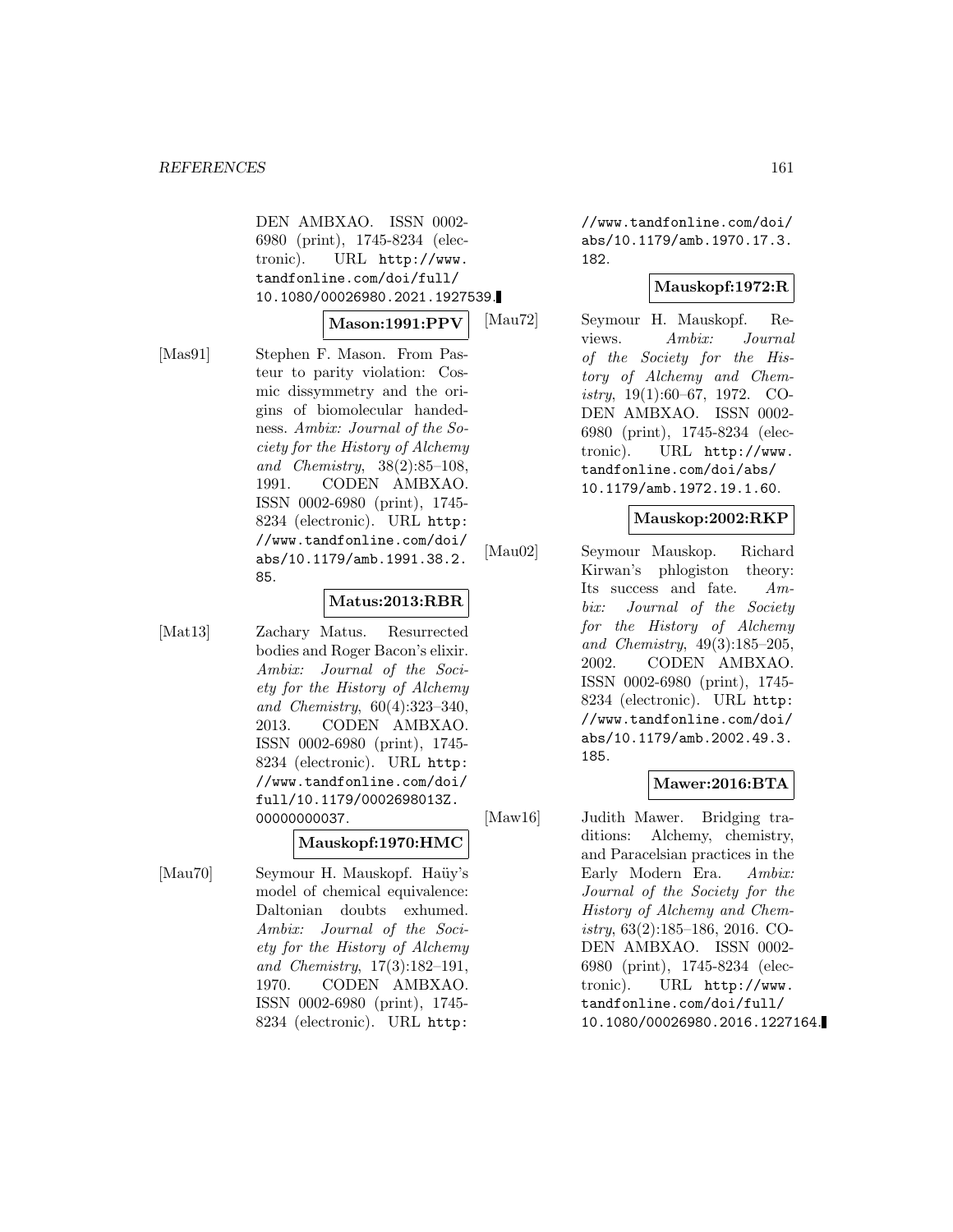#### **Mawer:2018:AMC**

[Maw18] Judith Mawer. Alchemy, medicine, and commercial book production: A codicological and linguistic study of the Voigts–Sloane manuscript group. Ambix: Journal of the Society for the History of Alchemy and Chemistry, 65(2): 197–199, 2018. CODEN AM-BXAO. ISSN 0002-6980 (print), 1745-8234 (electronic).

#### **Molella:2003:IE**

[MB03] Arthur P. Molella and Joyce Bedi, editors. Inventing for the Environment. Lemelson Center studies in invention and innovation. MIT Press in association with the Lemelson Center, Smithsonian Institution, Cambridge, MA, USA, 2003. ISBN 0-262-13427-6 (hardcover). xix + 398 pp. LCCN T173.8 .I6185 2003. URL http://www. loc.gov/catdir/toc/fy043/ 2002035775.html.

**Moctezuma-Burns:2021:CRG**

[MB21] Olin Moctezuma-Burns. Compound remedies: Galenic pharmacy from the Ancient Mediterranean to New Spain. Ambix: Journal of the Society for the History of Alchemy and Chemistry,  $68(2-3):318-$ 319, 2021. CODEN AMBXAO. ISSN 0002-6980 (print), 1745- 8234 (electronic). URL http: //www.tandfonline.com/doi/ full/10.1080/00026980.2021. 1919459.

#### **McConnell:2006:WTO**

[MC06] Anita McConnell and Philip Collins. Will the true originator of the storm glass please own up. Ambix: Journal of the Society for the History of Alchemy and Chemistry, 53(1):67–75, 2006. CO-DEN AMBXAO. ISSN 0002- 6980 (print), 1745-8234 (electronic). URL http://www. tandfonline.com/doi/abs/ 10.1179/174582306X93200.

#### **McDonald:1966:CBL**

[McD66] E. McDonald. The collaboration of Bucquet and Lavoisier. Ambix: Journal of the Society for the History of Alchemy and Chemistry, 13(2):74–83, 1966. CODEN AMBXAO. ISSN 0002-6980 (print), 1745- 8234 (electronic). URL http: //www.tandfonline.com/doi/ abs/10.1179/amb.2013.13.2. 002.

## **McEvoy:1978:JPAa**

[McE78a] John G. McEvoy. Joseph Priestley, "aerial philosopher": Metaphysics and methodology in Priestley's chemical thought, from 1762 to 1781. Part 1. Ambix: Journal of the Society for the History of Alchemy and Chemistry, 25(1):1–55, 1978. CODEN AMBXAO. ISSN 0002-6980 (print), 1745-8234 (electronic). URL http:/ /www.tandfonline.com/doi/ abs/10.1179/amb.1978.25.1. 1.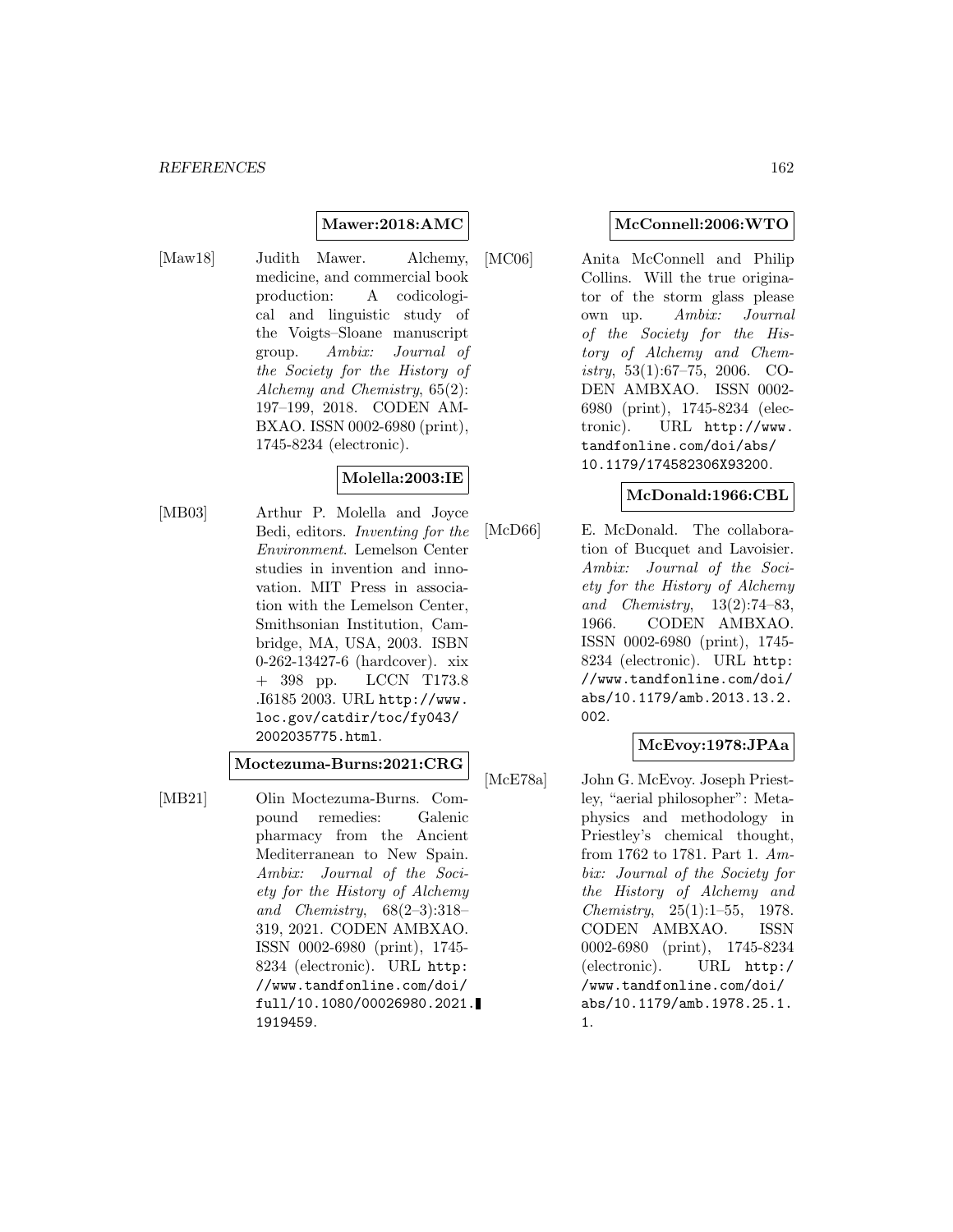## **McEvoy:1978:JPAb**

- 
- [McE78b] John G. McEvoy. Joseph Priestley, "aerial philosopher": Metaphysics and methodology in Priestley's chemical thought, from 1772 to 1781. Part II. Ambix: Journal of the Society for the History of Alchemy and Chemistry, 25(2):93–116, 1978. CODEN AMBXAO. ISSN 0002-6980 (print), 1745- 8234 (electronic). URL http: //www.tandfonline.com/doi/ abs/10.1179/amb.1978.25.2. 93.

#### **McEvoy:1978:JPAc**

[McE78c] John G. McEvoy. Joseph Priestley, "aerial philosopher": Metaphysics and methodology in Priestley's chemical thought, from 1772 to 1781. Part III. Ambix: Journal of the Society for the History of Alchemy and Chemistry, 25(3):153–175, 1978. CODEN AMBXAO. ISSN 0002-6980 (print), 1745- 8234 (electronic). URL http: //www.tandfonline.com/doi/ abs/10.1179/amb.1978.25.3. 153.

## **Mcevoy:1979:JPA**

[Mce79] John G. Mcevoy. Joseph Priestley, "aerial philosopher": Metaphysics and methodology in Priestley's chemical thought, from 1772 to 1781. Part IV. Ambix: Journal of the Society for the History of Alchemy and Chemistry, 26(1):16–38, 1979. CODEN AMBXAO. ISSN 0002-6980 (print), 17458234 (electronic). URL http: //www.tandfonline.com/doi/ abs/10.1179/amb.1979.26.1. 16.

#### **Mcguire:1967:TIN**

[Mcg67] J. E. Mcguire. Transmutation and immutability: Newton's doctrine of physical qualities. Ambix: Journal of the Society for the History of Alchemy and Chemistry, 14(2):69–95, 1967. CODEN AMBXAO. ISSN 0002-6980 (print), 1745- 8234 (electronic). URL http: //www.tandfonline.com/doi/ abs/10.1179/amb.1967.14.2. 69.

## **McGuire:1968:FAP**

[McG68] J. E. McGuire. Force, active principles, and Newton's invisible realm. Ambix: Journal of the Society for the History of Alchemy and Chemistry,  $15(3):154-208$ ,  $1968$ . CODEN AMBXAO. ISSN 0002-6980 (print), 1745-8234 (electronic). URL http:/ /www.tandfonline.com/doi/ abs/10.1179/amb.1968.15.3. 154.

## **McKie:1938:SEW**

[McK38] Douglas McKie. Some early work on combustion, respiration and calcination. Ambix: Journal of the Society for the History of Alchemy and Chemistry, 1(3):143–165, 1938. CODEN AMBXAO. ISSN 0002-6980 (print), 1745- 8234 (electronic). URL http: //www.tandfonline.com/doi/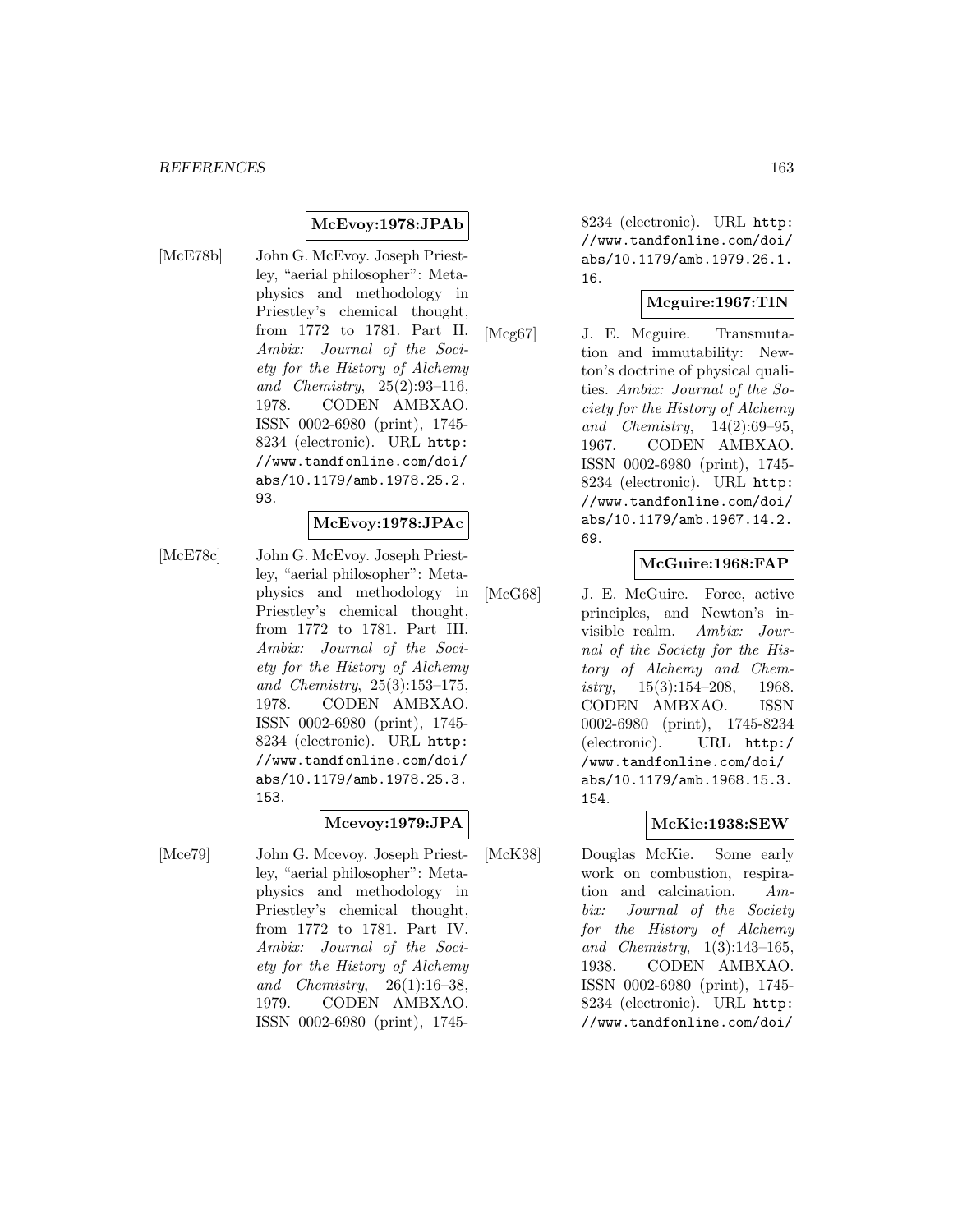abs/10.1179/amb.1938.1.3. 143.

# **McKie:1958:FHU**

[McK58] Douglas McKie. On five hitherto unrecorded copies of Jean Rey's Essays. Ambix: Journal of the Society for the History of Alchemy and Chemistry, 6(3):136–139, 1958. CODEN AMBXAO. ISSN 0002-6980 (print), 1745- 8234 (electronic). URL http: //www.tandfonline.com/doi/ abs/10.1179/amb.1958.6.3. 136.

# **McK:1959:R**

[McK59] D. McK. Reviews. Ambix: Journal of the Society for the History of Alchemy and Chemistry, 7(3):168–171, 1959. CODEN AMBXAO. ISSN 0002-6980 (print), 1745- 8234 (electronic). URL http: //www.tandfonline.com/doi/ abs/10.1179/amb.1959.7.3. 168.

## **McKie:1960:OEJ**

[McK60] D. McKie. Obituary: Eric John Holmyard (1891–1959). Ambix: Journal of the Society for the History of Alchemy and Chemistry, 8(1):1–5, 1960. CODEN AMBXAO. ISSN 0002-6980 (print), 1745-8234 (electronic). URL http:/ /www.tandfonline.com/doi/ abs/10.1179/amb.1960.8.1. 1.

## **Mckie:1961:JPC**

[Mck61a] Douglas Mckie. Joseph Priestley and The Copley Medal. Ambix: Journal of the Society for the History of Alchemy and Chemistry, 9(1):1–22, 1961. CODEN AMBXAO. ISSN 0002-6980 (print), 1745-8234 (electronic). URL http:/ /www.tandfonline.com/doi/ abs/10.1179/amb.1961.9.1. 1.

## **Mckie:1961:SPP**

[Mck61b] Douglas Mckie. On some prepublication copies of Lavoisier's Traité (1789). Ambix: Journal of the Society for the History of Alchemy and Chemistry, 9(1):37–46, 1961. CO-DEN AMBXAO. ISSN 0002- 6980 (print), 1745-8234 (electronic). URL http://www. tandfonline.com/doi/abs/ 10.1179/amb.1961.9.1.37.

## **McKie:1963:HES**

[McK63] D. McKie. Henry Ernest Stapleton (1878–1962). Ambix: Journal of the Society for the History of Alchemy and Chemistry, 11(3):101–104, 1963. CODEN AMBXAO. ISSN 0002-6980 (print), 1745- 8234 (electronic). URL http: //www.tandfonline.com/doi/ abs/10.1179/amb.1963.11.3. 101.

## **McVaugh:1975:VCH**

[McV75] Michael McVaugh. The "venable collection" in the history of chemistry at the Univer-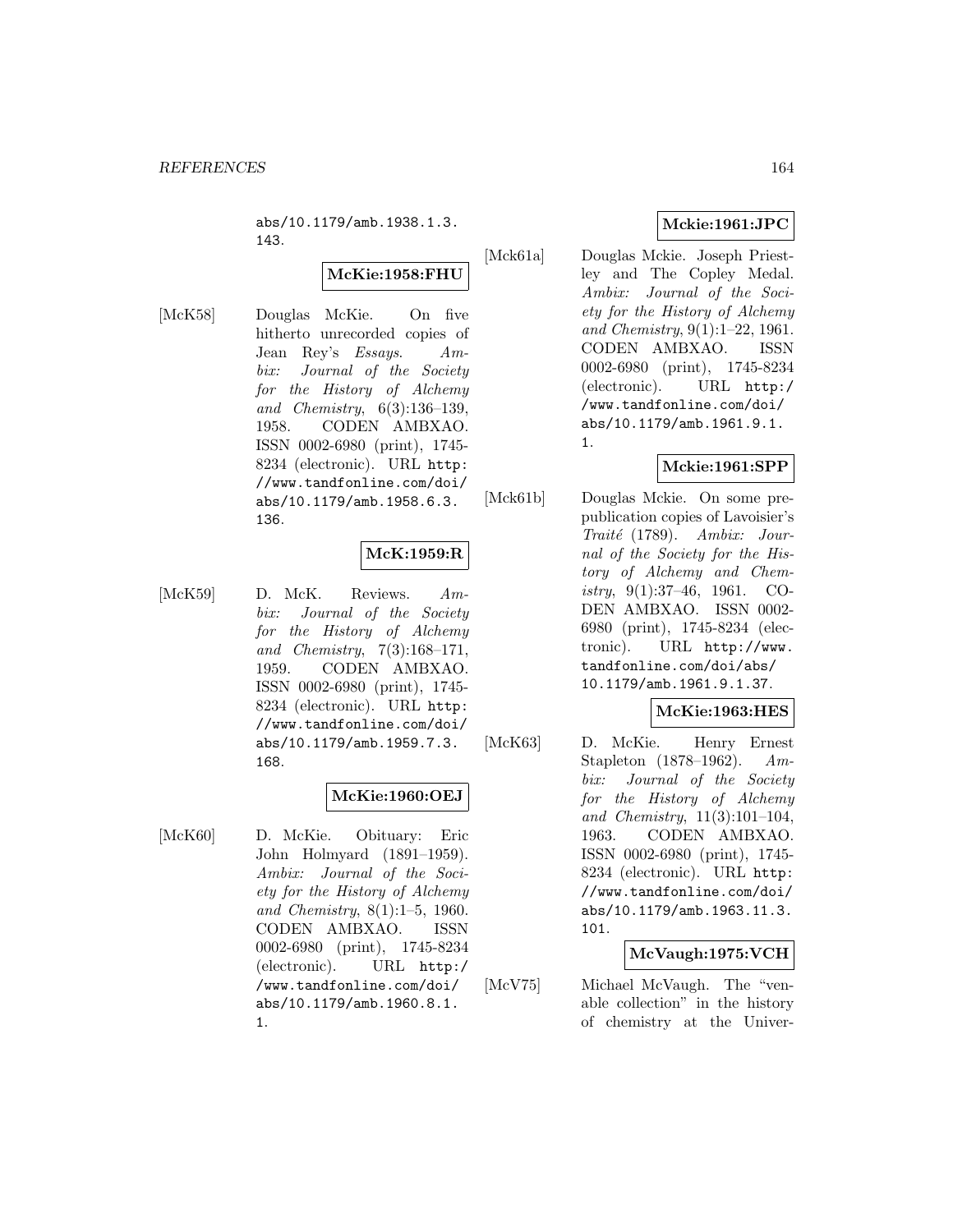sity of North Carolina. Ambix: Journal of the Society for the History of Alchemy and Chemistry, 22(2):154–155, 1975. CODEN AMBXAO. ISSN 0002-6980 (print), 1745- 8234 (electronic). URL http: //www.tandfonline.com/doi/ abs/10.1179/amb.1975.22.2. 154.

## **Meadows:2001:R**

[Mea01] Jack Meadows. Reviews. Ambix: Journal of the Society for the History of Alchemy and Chemistry, 48(1):41–52, 2001. CODEN AMBXAO. ISSN 0002-6980 (print), 1745- 8234 (electronic). URL http: //www.tandfonline.com/doi/ abs/10.1179/amb.2001.48.1. 41.

## **Meinel:1983:TPE**

[Mei83] Christoph Meinel. Theory or practice? The Eighteenth-Century debate on the scientific status of chemistry. Ambix: Journal of the Society for the History of Alchemy and Chemistry, 30(3):121–132, 1983. CODEN AMBXAO. ISSN 0002-6980 (print), 1745- 8234 (electronic). URL http: //www.tandfonline.com/doi/ abs/10.1179/amb.1983.30.3. 121.

#### **Meikle:1995:APC**

[Mei95] Jeffrey L. Meikle. American Plastic: a Cultural History. Rutgers University Press, New Brunswick, NJ, USA, 1995. ISBN 0-8135-2234-X (hardcover), 0-8135-2235-8 (paperback), 0-585-20693-7 (e-book).  $xiv + 403$  pp. LCCN TP1117 .M45 1995.

# **Meinel:2001:R**

[Mei01] Christoph Meinel. Reviews. Ambix: Journal of the Society for the History of Alchemy and Chemistry, 48(3):191–208, 2001. CODEN AMBXAO. ISSN 0002-6980 (print), 1745- 8234 (electronic). URL http: //www.tandfonline.com/doi/ abs/10.1179/amb.2001.48.3. 191.

## **Merchant:1979:VFM**

[Mer79] Carolyn Merchant. The vitalism of Francis Mercury Van Helmont: Its influence on Leibniz. Ambix: Journal of the Society for the History of Alchemy and Chemistry, 26(3):170–183, 1979. CODEN AMBXAO. ISSN 0002-6980 (print), 1745- 8234 (electronic). URL http: //www.tandfonline.com/doi/ abs/10.1179/amb.1979.26.3. 170.

## **Merkur:1990:SSA**

[Mer90] Daniel Merkur. The study of spiritual alchemy: Mysticism, gold-making, and esoteric hermeneutics. Ambix: Journal of the Society for the History of Alchemy and Chemistry, 37(1):35–45, 1990. CODEN AMBXAO. ISSN 0002-6980 (print), 1745- 8234 (electronic). URL http: //www.tandfonline.com/doi/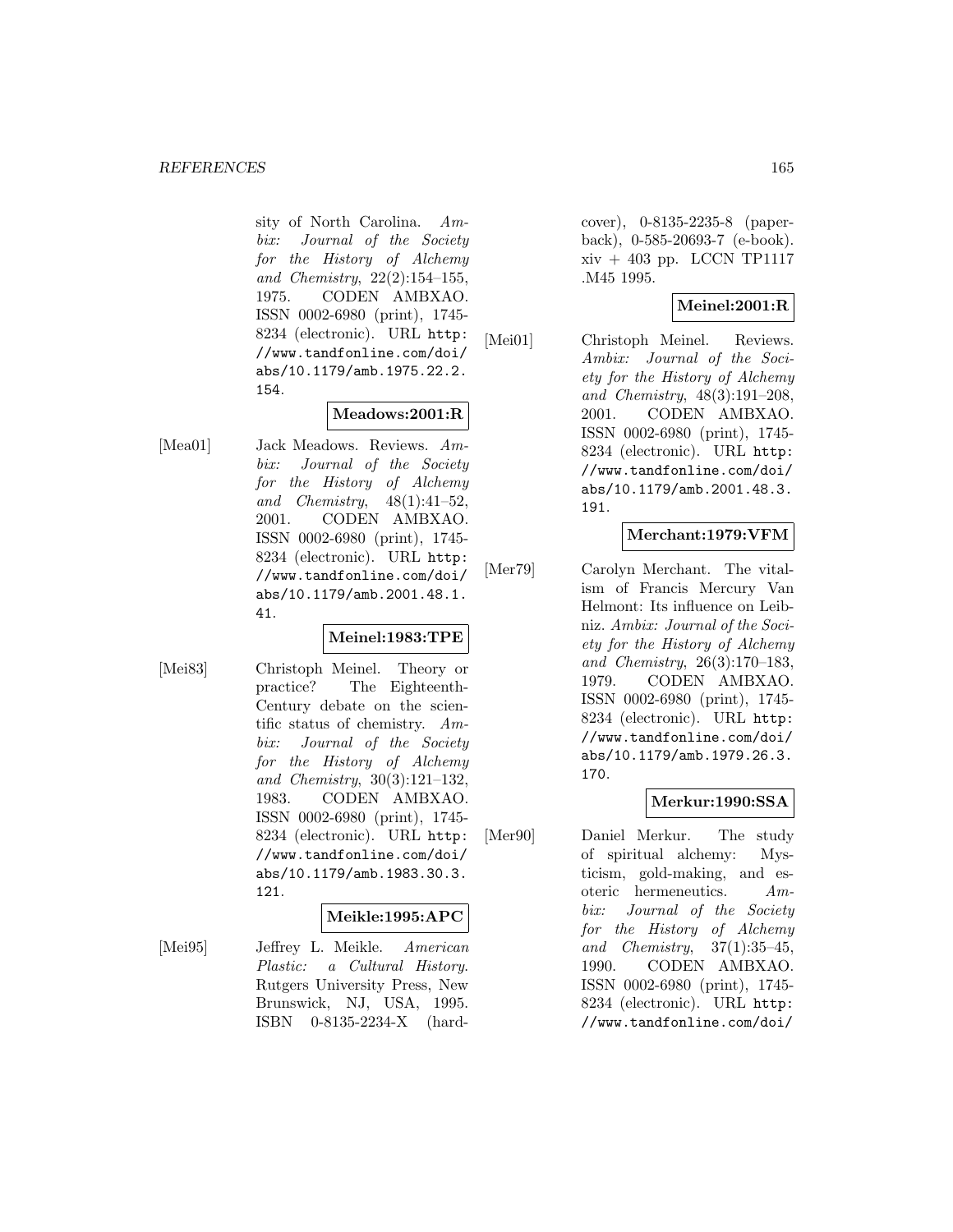abs/10.1179/amb.1990.37.1. 35.

#### **Mertens:2003:APL**

[Mer03] Joost Mertens. Anselme Payen (1795–1871), learned manufacturer of chemical products. Ambix: Journal of the Society for the History of Alchemy and Chemistry, 50(2):182–207, 2003. CODEN AMBXAO. ISSN 0002-6980 (print), 1745- 8234 (electronic). URL http: //www.tandfonline.com/doi/ abs/10.1179/amb.2003.50.2. 182.

#### **Mertens:2004:HAU**

[Mer04] Joost Mertens. The history of artificial ultramarine (1787–1844): Science, industry and secrecy. Ambix: Journal of the Society for the History of Alchemy and Chemistry,  $51(3):219-244$ ,  $2004$ . CODEN AMBXAO. ISSN 0002-6980 (print), 1745-8234 (electronic). URL http:/ /www.tandfonline.com/doi/ abs/10.1179/amb.2004.51.3. 219.

## **Mertens:2017:WST**

[Mer17] Manuel Mertens. Willem Silvius: "typographical parent" of John Dee's Monas Hieroglyphica. Ambix: Journal of the Society for the History of Alchemy and Chemistry, 64(2):175–189, 2017. CO-DEN AMBXAO. ISSN 0002- 6980 (print), 1745-8234 (electronic). URL http://www.

## tandfonline.com/doi/full/ 10.1080/00026980.2017.1355594.

## **Merianos:2020:EGA**

[Mer20] Gerasimos Merianos. Early Greek alchemy, patronage and innovation in late antiquity. Ambix: Journal of the Society for the History of Alchemy and Chemistry, 67(3):319–321, 2020. CO-DEN AMBXAO. ISSN 0002- 6980 (print), 1745-8234 (electronic). URL http://www. tandfonline.com/doi/full/ 10.1080/00026980.2020.1775971.

## **Miles:1968:PLC**

[Mil68] Wyndham D. Miles. Public lectures on chemistry in the United States. Ambix: Journal of the Society for the History of Alchemy and Chemistry, 15(3):131–153, 1968. CODEN AMBXAO. ISSN 0002-6980 (print), 1745- 8234 (electronic). URL http: //www.tandfonline.com/doi/ abs/10.1179/amb.1968.15.3. 131.

#### **Miles:1970:WJM**

[Mil70] Wyndham D. Miles. William James Macneven and early laboratory instruction in the United States. Ambix: Journal of the Society for the History of Alchemy and Chemistry,  $17(3):143-152$ ,  $1970$ . CODEN AMBXAO. ISSN 0002-6980 (print), 1745-8234 (electronic). URL http:/ /www.tandfonline.com/doi/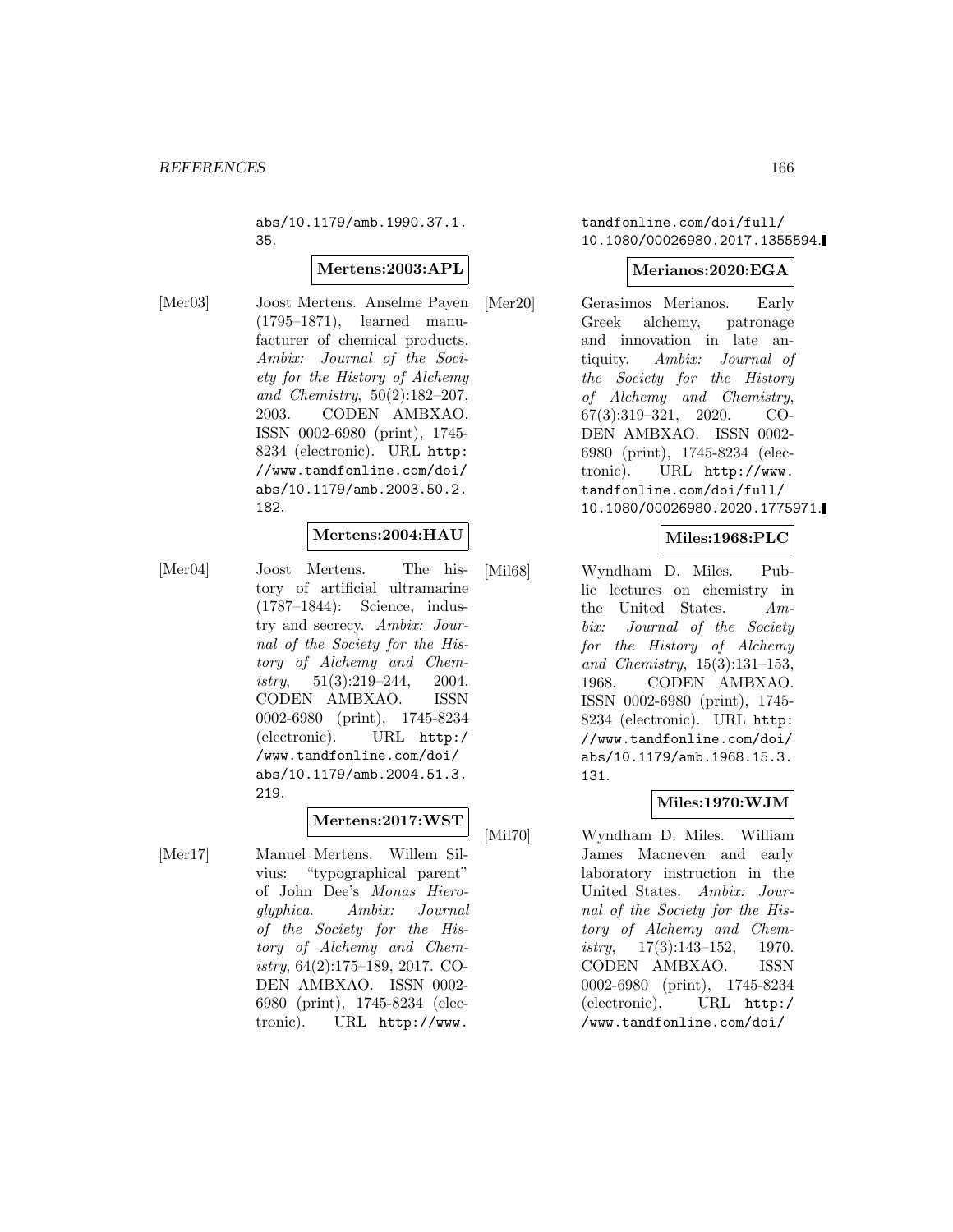abs/10.1179/amb.1970.17.3. 143.

## **Minor:2016:CWS**

[Min16] Adriana Minor. Cold war science and the transatlantic circulation of knowledge. Ambix: Journal of the Society for the History of Alchemy and Chemistry, 63(4):357–358, 2016. CO-DEN AMBXAO. ISSN 0002- 6980 (print), 1745-8234 (electronic). URL http://www. tandfonline.com/doi/full/ 10.1080/00026980.2016.1279415.

#### **Minor:2018:BRP**

[Min18] Adriana Minor. Book review: Parallel Lives: Two Hoosier Chemists from Peru. Ambix: Journal of the Society for the History of Alchemy and Chemistry, 65(3):297–298, 2018. CO-DEN AMBXAO. ISSN 0002- 6980 (print), 1745-8234 (electronic). URL http://www. tandfonline.com/doi/full/ 10.1080/00026980.2018.1469312.

#### **Muller-Jahncke:1975:AAN**

[MJ75] Wolf Dieter Müller-Jahncke. The attitude of Agrippa von Nettesheim (1486–1535) towards alchemy. Ambix: Journal of the Society for the History of Alchemy and Chemistry,  $22(2):134-150$ , 1975. CODEN AMBXAO. ISSN 0002-6980 (print), 1745-8234 (electronic). URL http:/ /www.tandfonline.com/doi/ abs/10.1179/amb.1975.22.2. 134.

## **Mawer:2015:R**

[MJD<sup>+</sup>15] Judith Mawer, Sean F. Johnston, Mariachiara Di Matteo, Catarina Madruga, Ana Simões, Josep Simon, Joel Vargas-Domínguez, Robert Bud, Simon Werrett, Sacha Tomic, and David Knight. Reviews. Ambix: Journal of the Society for the History of Alchemy and Chemistry,  $62(3):292-303$ ,  $2015$ . CODEN AMBXAO. ISSN 0002-6980 (print), 1745-8234 (electronic). URL http:/ /www.tandfonline.com/doi/ full/10.1179/0002698015Z. 00000000085.

#### **Chang:2021:UCR**

[mKC21] Ku ming (Kevin) Chang. From university to court: The reversal of Stahl's positions on gold-making. Ambix: Journal of the Society for the History of Alchemy and Chemistry, 68(2–3):214–230, 2021. CO-DEN AMBXAO. ISSN 0002- 6980 (print), 1745-8234 (electronic). URL http://www. tandfonline.com/doi/full/ 10.1080/00026980.2021.1930677.

# **Miller:2008:IIS**

[ML08] David Philip Miller and Trevor H. Levere. "Inhale it and see?" The collaboration between Thomas Beddoes and James Watt in pneumatic medicine. Ambix: Journal of the Society for the History of Alchemy and Chemistry, 55(1):5–28, 2008. CODEN AMBXAO. ISSN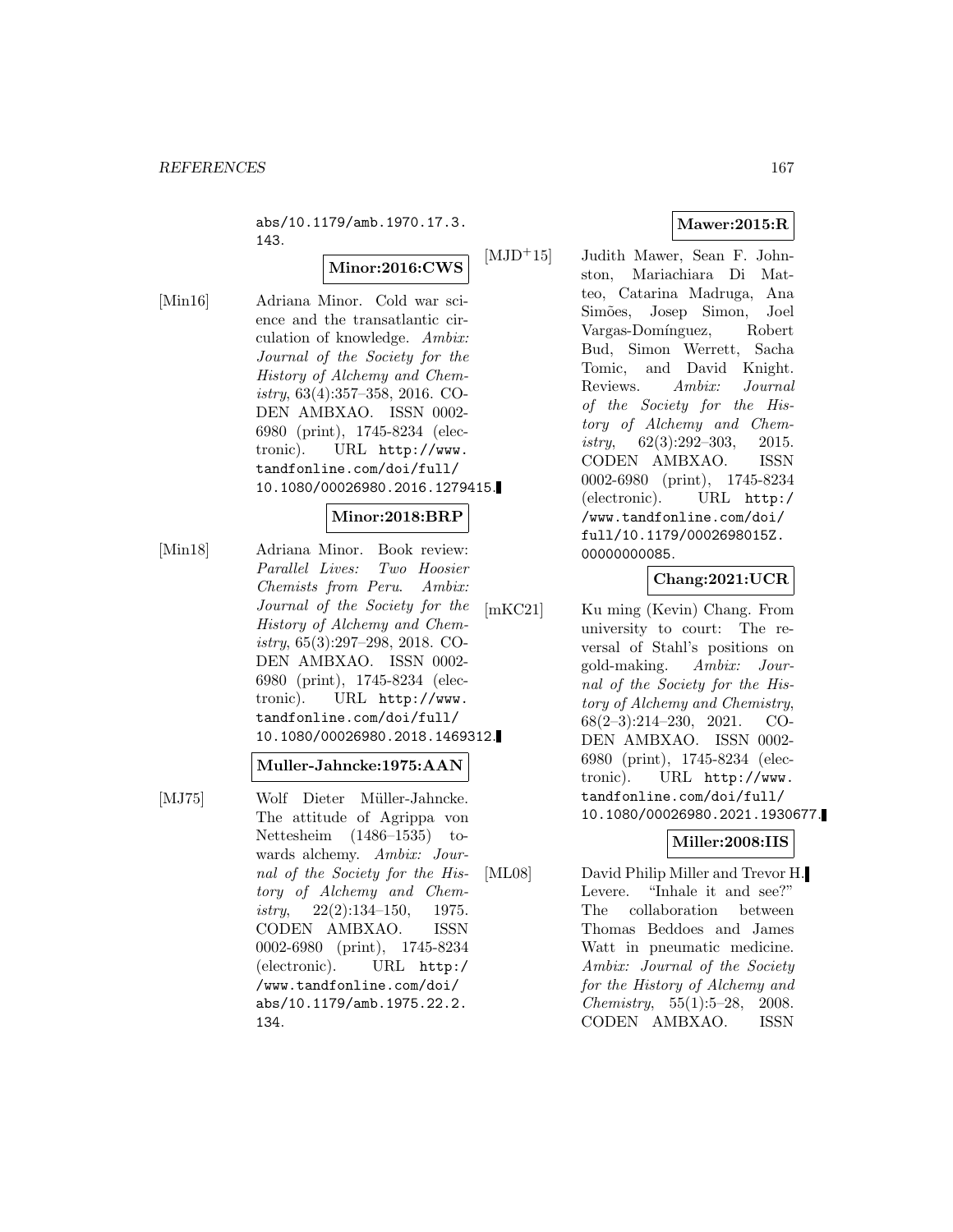0002-6980 (print), 1745-8234 (electronic). URL http://www. tandfonline.com/doi/abs/ 10.1179/174582313X13789813148869.

#### **Mond:1937:SA**

[Mon37] Robert Mond. The study of alchemy. Ambix: Journal of the Society for the History of Alchemy and Chemistry, 1(1): 1–2, 1937. CODEN AMBXAO. ISSN 0002-6980 (print), 1745- 8234 (electronic). URL http: //www.tandfonline.com/doi/ abs/10.1179/amb.1937.1.1. 1.

#### **Mond:1938:ISV**

[Mon38] Robert Mond. Introduction to the second volume. Ambix: Journal of the Society for the History of Alchemy and Chemistry, 2(1):1–2, 1938. CODEN AMBXAO. ISSN 0002-6980 (print), 1745-8234 (electronic). URL http:/ /www.tandfonline.com/doi/ abs/10.1179/amb.1938.2.1. 1.

#### **Montgomery:1963:CCC**

[Mon63] John Warwick Montgomery. Cross, constellation, and crucible: Lutheran astrology and alchemy in the age of the reformation. Ambix: Journal of the Society for the History of Alchemy and Chemistry, 11(2):65–86, 1963. CO-DEN AMBXAO. ISSN 0002-6980 (print), 1745-8234 (electronic). URL http:/ /www.tandfonline.com/doi/

abs/10.1080/00026980.1963. 11923895.

## **Morrell:1969:PCU**

[Mor69] J. B. Morrell. Practical chemistry in the University of Edinburgh, 1799–1843. Ambix: Journal of the Society for the History of Alchemy and Chemistry,  $16(1-2):66-80$ , 1969. CODEN AMBXAO. ISSN 0002-6980 (print), 1745- 8234 (electronic). URL http: //www.tandfonline.com/doi/ abs/10.1179/amb.1969.16.1- 2.66.

## **Morrell:1972:CBR**

[Mor72] J. B. Morrell. The chemist breeders: The research schools of Liebig and Thomas Thomson. Ambix: Journal of the Society for the History of Alchemy and Chemistry,  $19(1):1-46$ , 1972. CODEN AMBXAO. ISSN 0002-6980 (print), 1745- 8234 (electronic). URL http: //www.tandfonline.com/doi/ abs/10.1179/amb.1972.19.1. 1.

#### **Morselli:1980:MAE**

[Mor80] Mario A. Morselli. The manuscript of Avogadro's "Essai d'une Manière de Déterminer Les Masses Relatives des  $Molécules$   $Él{\'e}mentaires"$ . Ambix: Journal of the Society for the History of Alchemy and Chemistry, 27(3):147–172, 1980. CODEN AMBXAO. ISSN 0002-6980 (print), 1745- 8234 (electronic). URL http: //www.tandfonline.com/doi/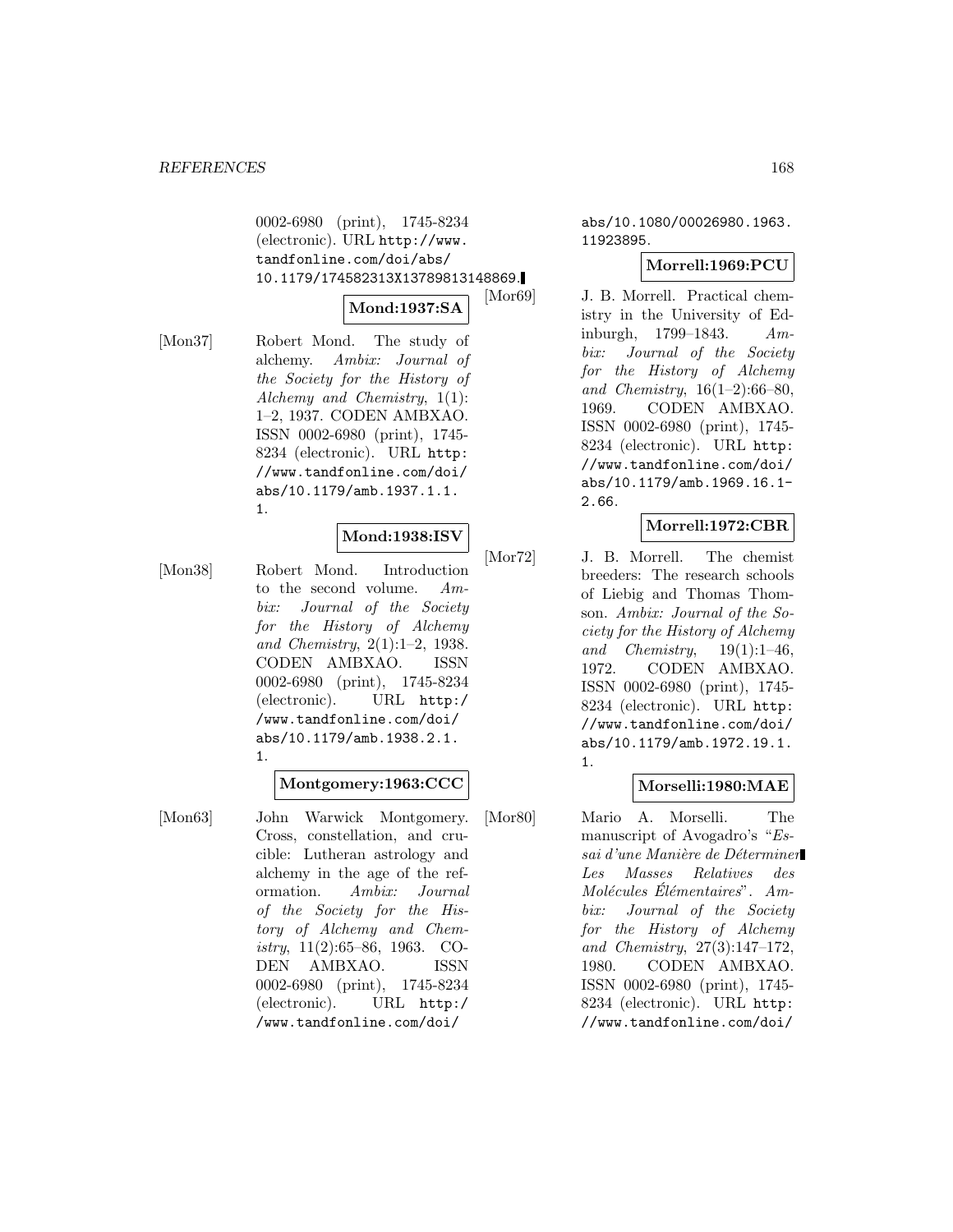abs/10.1179/amb.1980.27.3. 001.

## **Moran:1985:PCC**

[Mor85] Bruce T. Moran. Privilege, communication, and chemiatry: the hermetic–alchemical circle of Moritz of Hessen-Kassel. Ambix: Journal of the Society for the History of Alchemy and Chemistry, 32(3):110–126, 1985. CODEN AMBXAO. ISSN 0002-6980 (print), 1745- 8234 (electronic). URL http: //www.tandfonline.com/doi/ abs/10.1179/amb.1985.32.3. 110.

## **Moran:1996:PRD**

[Mor96] Bruce T. Moran. Paracelsus, religion, and dissent: The case of Philipp Homagius and Georg Zimmermann. Ambix: Journal of the Society for the History of Alchemy and Chemistry, 43(2):65–79, 1996. CODEN AMBXAO. ISSN 0002-6980 (print), 1745- 8234 (electronic). URL http: //www.tandfonline.com/doi/ abs/10.1179/amb.1996.43.2. 65.

## **Morris:2002:Eb**

[Mor02] Peter Morris. Erratum. Ambix: Journal of the Society for the History of Alchemy and Chemistry, 49(3):271, 2002. CODEN AMBXAO. ISSN 0002-6980 (print), 1745-8234 (electronic). URL http:/ /www.tandfonline.com/doi/ abs/10.1179/amb.2002.49.3. 271.

## **Morris:2004:E**

[Mor04] Peter J. T. Morris. Editorial. Ambix: Journal of the Society for the History of Alchemy and Chemistry, 51(1): 3–4, 2004. CODEN AMBXAO. ISSN 0002-6980 (print), 1745- 8234 (electronic). URL http: //www.tandfonline.com/doi/ abs/10.1179/amb.2004.51.1. 3.

## **Morris:2006:ERY**

[Mor06] Peter Morris. Essay review: yes made in America: 1915– 1980; the Calco Chemical Company, American Cyanamid, and the Raritan River. By Anthony S. Travis. Pp. xiv + 582, illus., index. Sydney M. Edelstein Center, and Hexagon Press. Jerusalem. 2004. \$115. ISBN 965-555-149-0. Chemie und Politik: die Geschichte der Chemischen Werke Hüls 1938 bis 1979: eine Studie zum Problem der corporate governance. By Bernhard Lorentz and Paul Erker. Pp. 461, illus., index. Verlag C. H. Beck. München. 2003. EUR 34.90 (hbk.). ISBN 3-406-50962-2. Die Linde AG: Geschichte eines Technologiekonzerns 1879–2004. By Hans-Liudger Dienel. Pp. 512, illus., index. Verlag C. H. Beck. München. 2004. EUR 34.90. ISBN 3-406-51484-7. Linde: History of a Technology Corporation, 1879–2004. By Hans-Liudger Dienel. Pp.  $xiv + 352$ , illus., index. Palgrave Macmillan. Basingstoke and New York.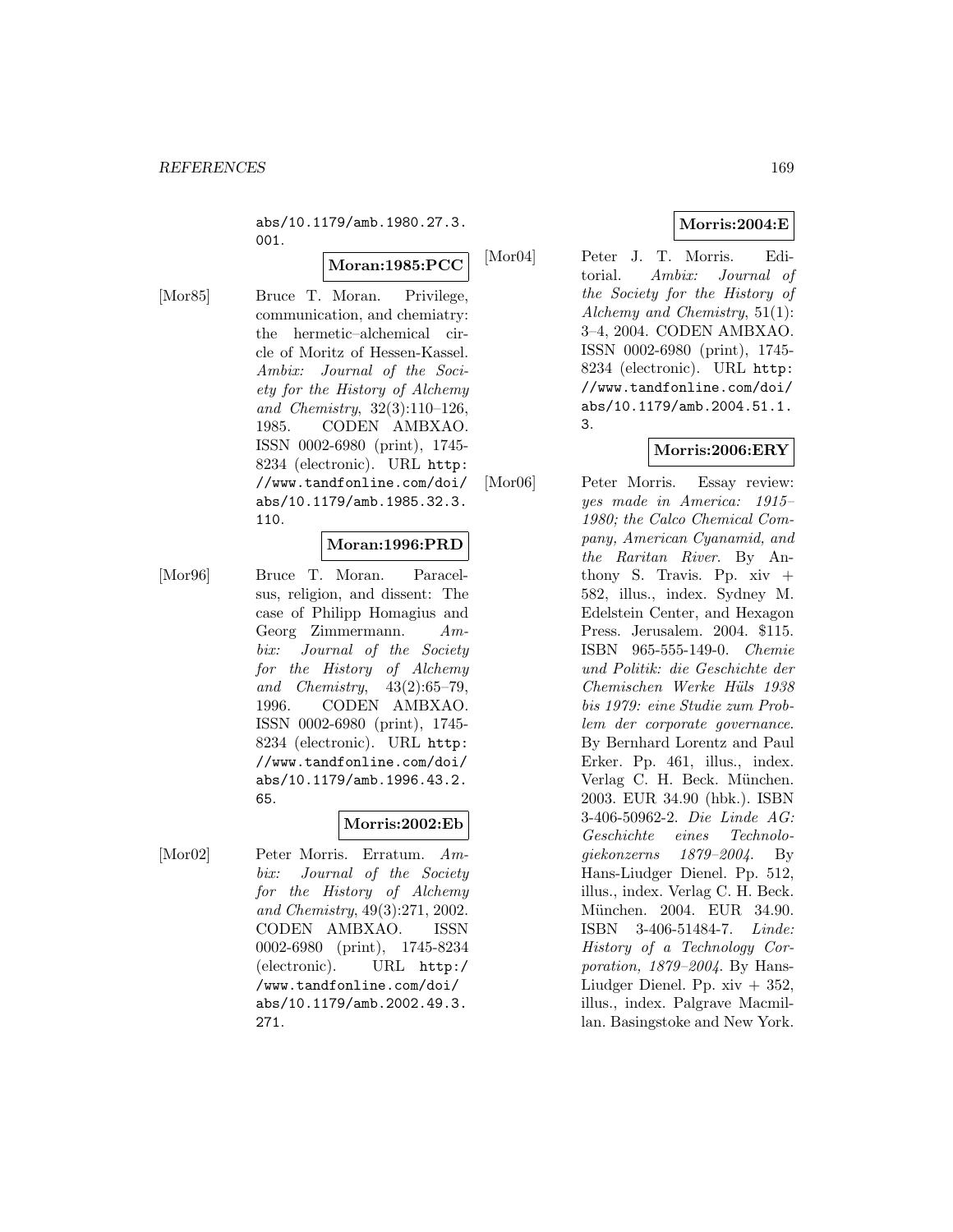2004. £45. ISBN 1-4039-2033-8. Ambix: Journal of the Society for the History of Alchemy and Chemistry, 53(1):83–86, 2006. CODEN AMBXAO. ISSN 0002-6980 (print), 1745-8234 (electronic). URL http://www. tandfonline.com/doi/abs/ 10.1179/174582306X93219.

## **Morris:2009:NDS**

[Mor09] Peter Morris. New dictionary of scientific biography. Ambix: Journal of the Society for the History of Alchemy and Chemistry, 56(2):190–192, 2009. CO-DEN AMBXAO. ISSN 0002- 6980 (print), 1745-8234 (electronic). URL http://www. tandfonline.com/doi/abs/ 10.1179/174582309X441372.

# **Morris:2011:FRH**

[Mor11] Peter J. T. Morris. The fall and rise of the history of recent chemistry. Ambix: Journal of the Society for the History of Alchemy and Chemistry, 58(3):238–256, 2011. CO-DEN AMBXAO. ISSN 0002- 6980 (print), 1745-8234 (electronic). URL http://www. tandfonline.com/doi/abs/ 10.1179/174582311X131294182989883.8a

#### **Morris:2012:MDE**

[Mor12] Peter J. T. Morris. Musings from a departing Editor on the 75th anniversary of Ambix. Ambix: Journal of the Society for the History of Alchemy and Chemistry, 59(3):189–196, 2012. CO-DEN AMBXAO. ISSN 00026980 (print), 1745-8234 (electronic). URL http://www. tandfonline.com/doi/full/ 10.1179/174582312X13484746071949.

## **Morris:2016:EVC**

[Mor16a] Peter Morris. Entrepreneurial ventures in chemistry: The Muspratts of Liverpool, 1793– 1934. Ambix: Journal of the Society for the History of Alchemy and Chemistry, 63(4):352–353, 2016. CO-DEN AMBXAO. ISSN 0002- 6980 (print), 1745-8234 (electronic). URL http://www. tandfonline.com/doi/full/ 10.1080/00026980.2016.1279411.

## **Morris:2016:MLL**

[Mor16b] Peter Morris. Moore's law: The life of Gordon Moore, silicon Valley's quiet revolutionary. Ambix: Journal of the Society for the History of Alchemy and Chemistry, 63(3):277, 2016. CODEN AMBXAO. ISSN 0002-6980 (print), 1745-8234 (electronic). URL http://www. tandfonline.com/doi/full/ 10.1080/00026980.2016.1246810.

## **Morris:2018:BRW**

Peter Morris. Book review: A World History of Rubber: Empire, Industry, and the Everyday. Ambix: Journal of the Society for the History of Alchemy and Chemistry, 65(4):399, 2018. CODEN AMBXAO. ISSN 0002-6980 (print), 1745-8234 (electronic). URL http://www. tandfonline.com/doi/full/ 10.1080/00026980.2018.1469315.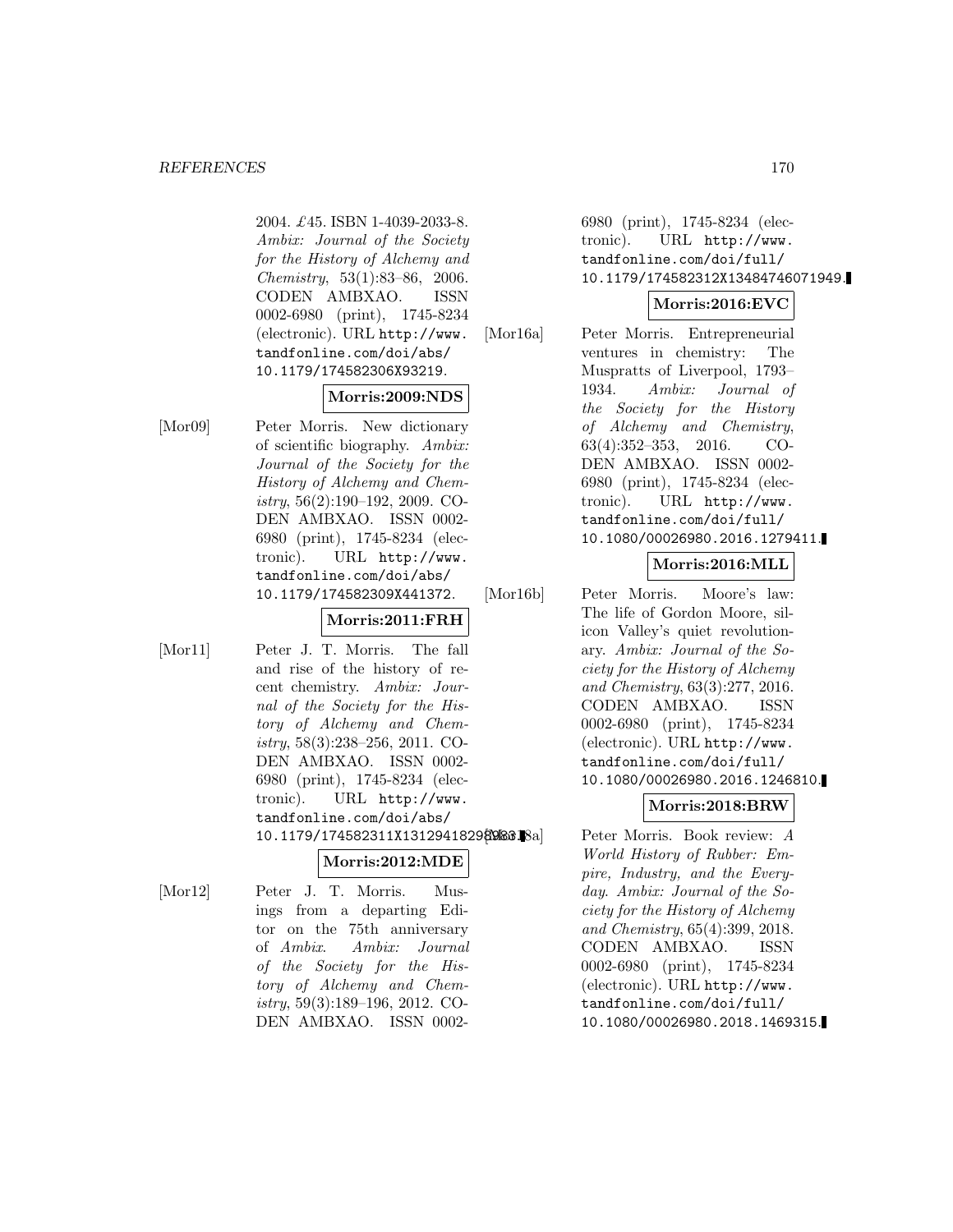## **Morris:2018:FSL**

[Mor18b] Peter Morris. Fake silk: The lethal history of viscose rayon. Ambix: Journal of the Society for the History of Alchemy and Chemistry, 65(2):199–200, 2018. CODEN AMBXAO. ISSN 0002-6980 (print), 1745- 8234 (electronic).

# **Moran:2021:CAU**

[Mor21a] Bruce T. Moran. Court authority and the university: Networks, recipes, and things-inthe-making vs. the abstractions of made things. Ambix: Journal of the Society for the History of Alchemy and Chemistry, 68(2–3):135–153, 2021. CO-DEN AMBXAO. ISSN 0002- 6980 (print), 1745-8234 (electronic). URL http://www. tandfonline.com/doi/full/ 10.1080/00026980.2021.1922008.

#### **Moreau:2021:LCC**

[Mor21b] Elisabeth Moreau. Learning the chymical compromise: Paracelsian and Galenic medicine in Marburg disputations on Chymiatria. Ambix: Journal of the Society for the History of Alchemy and Chemistry, 68(2–3):154–179, 2021. CO-DEN AMBXAO. ISSN 0002- 6980 (print), 1745-8234 (electronic). URL http://www. tandfonline.com/doi/full/ 10.1080/00026980.2021.1930676.

#### **Moran:2022:MPA**

[Mor22] Bruce T. Moran. Medical performance and the alchemy of plants in the ventures of Leonhard Thurneisser zum Thurn. Ambix: Journal of the Society for the History of Alchemy and Chemistry, 69(2):95–117, 2022. CODEN AMBXAO. ISSN 0002-6980 (print), 1745-8234 (electronic). URL http://www. tandfonline.com/doi/full/ 10.1080/00026980.2022.2042058.

## **Mossman:1997:EPP**

[Mos97] S. T. I. (Susan T. I.) Mossman, editor. Early Plastics: Perspectives, 1850–1950. Leicester University Press, London, UK, 1997. ISBN 0-7185-0020-2 (hardcover).  $x + 292$  pp. LCCN TP1116 .E27 1997.

#### **Moshenska:2015:MFC**

[Mos15] Gabriel Moshenska. Michael Faraday's contributions to archaeological chemistry. Ambix: Journal of the Society for the History of Alchemy and Chemistry, 62(3):266–286, 2015. CODEN AMBXAO. ISSN 0002-6980 (print), 1745- 8234 (electronic). URL http: //www.tandfonline.com/doi/ full/10.1179/1745823415Y. 0000000004.

#### **Moureau:2009:SCC**

[Mou09] Sébastien Moureau. Some considerations concerning the alchemy of the De anima in arte alchemiae of Pseudo-Avicenna. Ambix: Journal of the Society for the History of Alchemy and Chemistry, 56(1):49–56, 2009. CODEN AMBXAO. ISSN 0002-6980 (print), 1745-8234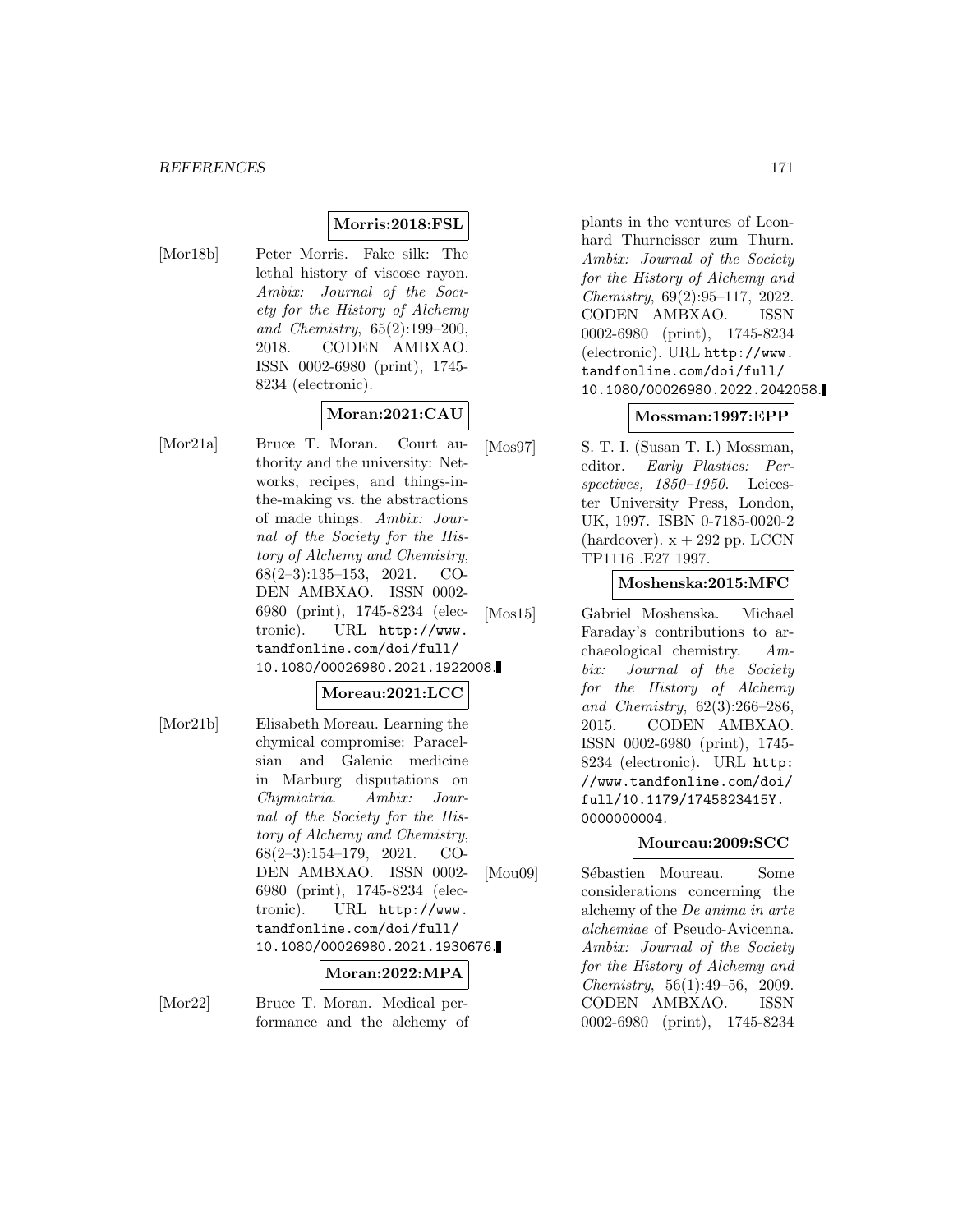(electronic). URL http://www. tandfonline.com/doi/abs/ 10.1179/174582309X405228.

## **Moy:1989:EFC**

[Moy89] Timothy D. Moy. Emil Fischer as "chemical mediator": Science, industry, and government in World War One. Ambix: Journal of the Society for the History of Alchemy and Chemistry, 36(3):109–120, 1989. CODEN AMBXAO. ISSN 0002-6980 (print), 1745- 8234 (electronic). URL http: //www.tandfonline.com/doi/ abs/10.1179/amb.1989.36.3. 109.

#### **MaiaNeto:2002:BC**

[MP02] José R. Maia Neto and Elene C. Pereira Maia. Boyle's Carneades. Ambix: Journal of the Society for the History of Alchemy and Chemistry, 49(2):97–111, 2002. CO-DEN AMBXAO. ISSN 0002- 6980 (print), 1745-8234 (electronic). URL http://www. tandfonline.com/doi/abs/ 10.1179/amb.2002.49.2.97.

#### **Roberts:2020:CCL**

[MR20] Robin Mackie and Gerrylynn Roberts. Consultancy as a career in Late Nineteenth and Twentieth Century Britain. Ambix: Journal of the Society for the History of Alchemy and Chemistry, 67(3):214–233, 2020. CO-DEN AMBXAO. ISSN 0002- 6980 (print), 1745-8234 (electronic). URL http://www.

tandfonline.com/doi/full/ 10.1080/00026980.2020.1794699.

#### **Morris:1992:CSL**

[MT92] Peter. J. T. Morris and Anthony S. Travis. The Chemical Society of London and the dye industry in the 1860s. Ambix: Journal of the Society for the History of Alchemy and Chemistry, 39(3):117–126, 1992. CODEN AMBXAO. ISSN 0002-6980 (print), 1745- 8234 (electronic). URL http: //www.tandfonline.com/doi/ abs/10.1179/amb.1992.39.3. 117.

## **Morris:2002:Ea**

[MT02] Peter J. T. Morris and Anthony S. Travis. Editorial. Ambix: Journal of the Society for the History of Alchemy and Chemistry, 49(1):1–3, 2002. CODEN AMBXAO. ISSN 0002-6980 (print), 1745-8234 (electronic). URL http:/ /www.tandfonline.com/doi/ abs/10.1179/amb.2002.49.1. 1.

## **Martinon-Torres:2011:SRD**

[MT11] Marcos Martinón-Torres. Some recent developments in the historiography of alchemy. Ambix: Journal of the Society for the History of Alchemy and Chemistry, 58(3):215–237, 2011. CO-DEN AMBXAO. ISSN 0002- 6980 (print), 1745-8234 (electronic). URL http://www. tandfonline.com/doi/abs/ 10.1179/174582311X13129418299063.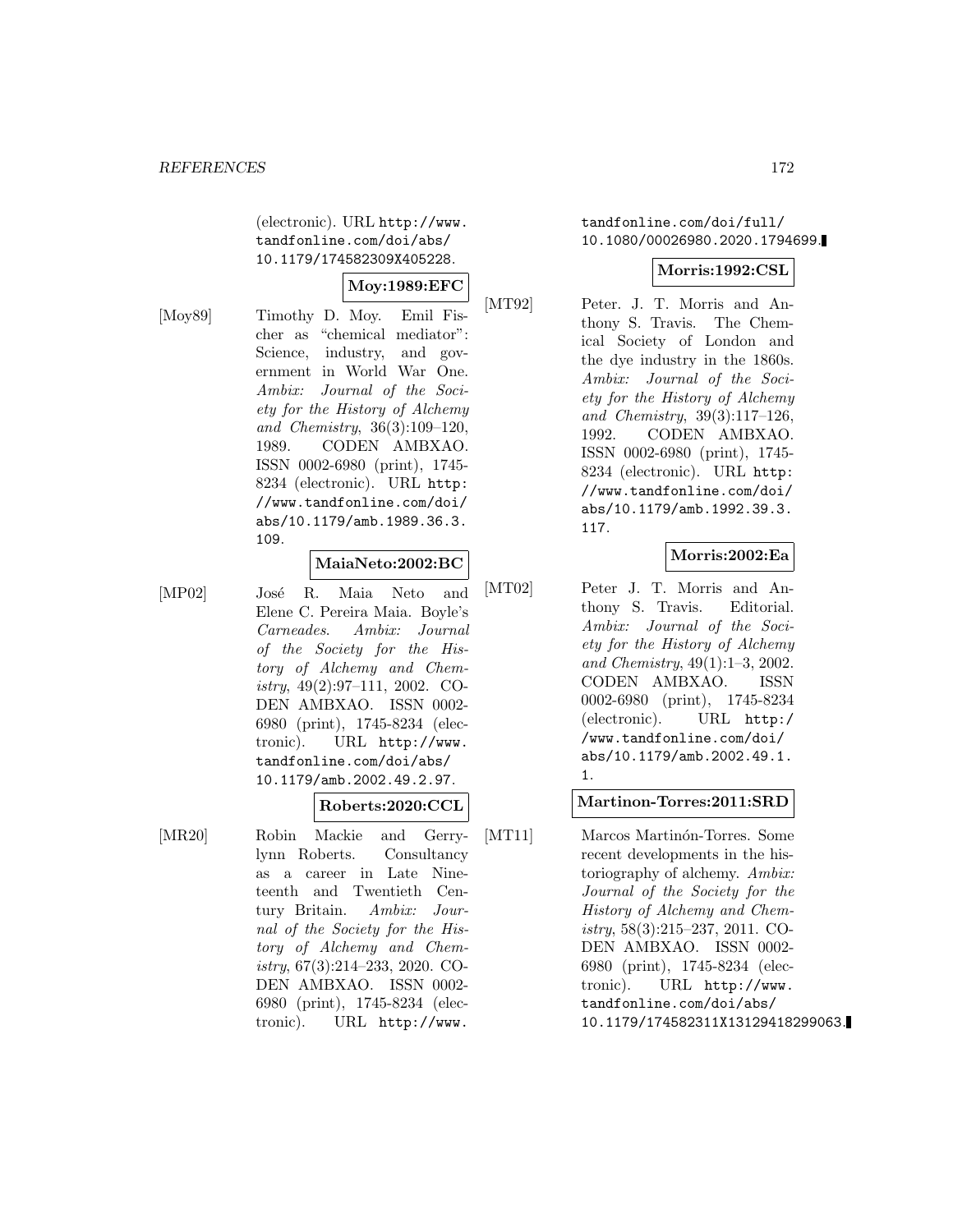#### **Martinon-Torres:2012:ISH**

[MT12] Marcos Martinón-Torres. Inside Solomon's house: an archaeological study of the Old Ashmolean Chymical Laboratory in Oxford. Ambix: Journal of the Society for the History of Alchemy and Chemistry, 59(1):22–48, 2012. CO-DEN AMBXAO. ISSN 0002- 6980 (print), 1745-8234 (electronic). URL http://www. tandfonline.com/doi/full/ 10.1179/174582312X13296104891436.

## **Moureau:2016:UTH**

[MT16] Sébastien Moureau and Nicolas Thomas. Understanding texts with the help of experimentation: The example of cupellation in Arabic scientific literature. Ambix: Journal of the Society for the History of Alchemy and Chemistry, 63(2):98–117, 2016. CO-DEN AMBXAO. ISSN 0002- 6980 (print), 1745-8234 (electronic). URL http://www. tandfonline.com/doi/full/ 10.1080/00026980.2016.1216691.

#### **Martelli:2014:R**

[MTC<sup>+</sup>14] Matteo Martelli, Anke Timmermann, Amy Eisen Cislo, Jonathan Simon, Willem Vijvers, Pierre Laszlo, Seymour Mauskopf, John K. Smith, Peter Morris, and David A. Kirby. Reviews. Ambix: Journal of the Society for the History of Alchemy and Chemistry, 61(4):411–421, 2014. CODEN AMBXAO. ISSN

0002-6980 (print), 1745-8234 (electronic). URL http:/ /www.tandfonline.com/doi/ full/10.1179/0002698014Z. 00000000067.

#### **Martinon-Torres:2015:LAA**

[MTKT<sup>+</sup>15] Marcos Martinón-Torres, David Knight, Sacha Tomic, Jeffrey Allan Johnson, William H. Brock, Néstor Herran, Marina Maestrutti, and Hjalmar Fors. Laboratories of art. Alchemy and art technology from antiquity to the 18th Century. Ambix: Journal of the Society for the History of Alchemy and Chemistry, 62(4):386–396, 2015. CO-DEN AMBXAO. ISSN 0002- 6980 (print), 1745-8234 (electronic). URL http://www. tandfonline.com/doi/full/ 10.1080/00026980.2015.1129853.

#### **Multhauf:1975:AAM**

[Mul75] Robert P. Multhauf. Aurifiction, aurifaction and macrobiotics. Ambix: Journal of the Society for the History of Alchemy and Chemistry, 22(3):218–220, 1975. CODEN AMBXAO. ISSN 0002-6980 (print), 1745- 8234 (electronic). URL http: //www.tandfonline.com/doi/ abs/10.1179/amb.1975.22.3. 218.

#### **Munday:1990:SCT**

[Mun90] Pat Munday. Social climbing through chemistry: Justus Liebig's rise from the Niederer Mittelstand to the Bildungsbürgertum. Ambix: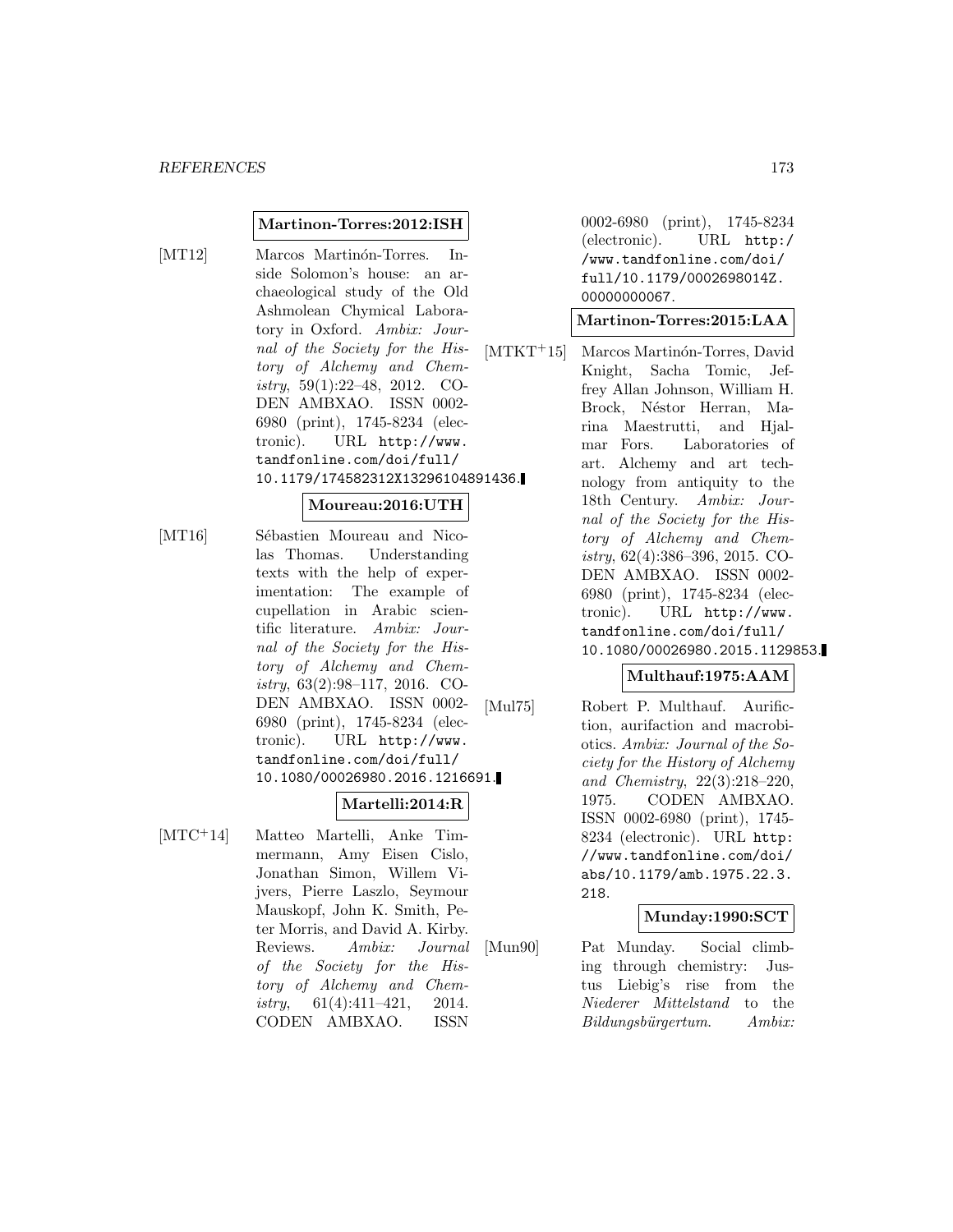Journal of the Society for the History of Alchemy and Chemistry, 37(1):3–19, 1990. CODEN AMBXAO. ISSN 0002-6980 (print), 1745-8234 (electronic). URL http:/ /www.tandfonline.com/doi/ abs/10.1179/amb.1990.37.1. 3.

## **Munday:1991:LMO**

[Mun91] Pat Munday. Liebig's metamorphosis: From organic chemistry to the chemistry of agriculture. Ambix: Journal of the Society for the History of Alchemy and Chemistry, 38(3):135–154, 1991. CODEN AMBXAO. ISSN 0002-6980 (print), 1745- 8234 (electronic). URL http: //www.tandfonline.com/doi/ abs/10.1179/amb.1991.38.3. 135.

#### **Munday:1997:R**

- 
- [Mun97] Pat Munday. Reviews. Ambix: Journal of the Society for the History of Alchemy and Chemistry,  $44(1):41-54$ , 1997. CODEN AMBXAO. ISSN 0002-6980 (print), 1745- 8234 (electronic). URL http: //www.tandfonline.com/doi/ abs/10.1179/amb.1997.44.1. 41.

## **Murase:2020:HPL**

[Mur20] Amadeo Murase. The Homunculus and the Paracelsian Liber de imaginibus. Ambix: Journal of the Society for the History of Alchemy and Chemistry, 67(1):47–61, 2020. CO-DEN AMBXAO. ISSN 00026980 (print), 1745-8234 (electronic). URL http://www. tandfonline.com/doi/full/ 10.1080/00026980.2020.1720359.

## **Murphy:2022:PTW**

[Mur22] Hannah Murphy. The poison trials: Wonder drugs, experiment, and the battle for authority in Renaissance science. Ambix: Journal of the Society for the History of Alchemy and Chemistry, 69(2):191–193, 2022. CO-DEN AMBXAO. ISSN 0002- 6980 (print), 1745-8234 (electronic). URL http://www. tandfonline.com/doi/full/ 10.1080/00026980.2022.2030123.

## **Musso:2017:COE**

[Mus17] Marta Musso. Coal, oil, and empire. Ambix: Journal of the Society for the History of Alchemy and Chemistry, 64(1):95–98, 2017. CO-DEN AMBXAO. ISSN 0002- 6980 (print), 1745-8234 (electronic). URL http://www. tandfonline.com/doi/full/ 10.1080/00026980.2017.1310424.

# **Nawa:2014:RIC**

[Naw14] Christine Nawa. A refuge for inorganic chemistry: Bunsen's Heidelberg Laboratory. Ambix: Journal of the Society for the History of Alchemy and Chemistry, 61(2):115–140, 2014. CODEN AMBXAO. ISSN 0002-6980 (print), 1745- 8234 (electronic). URL http: //www.tandfonline.com/doi/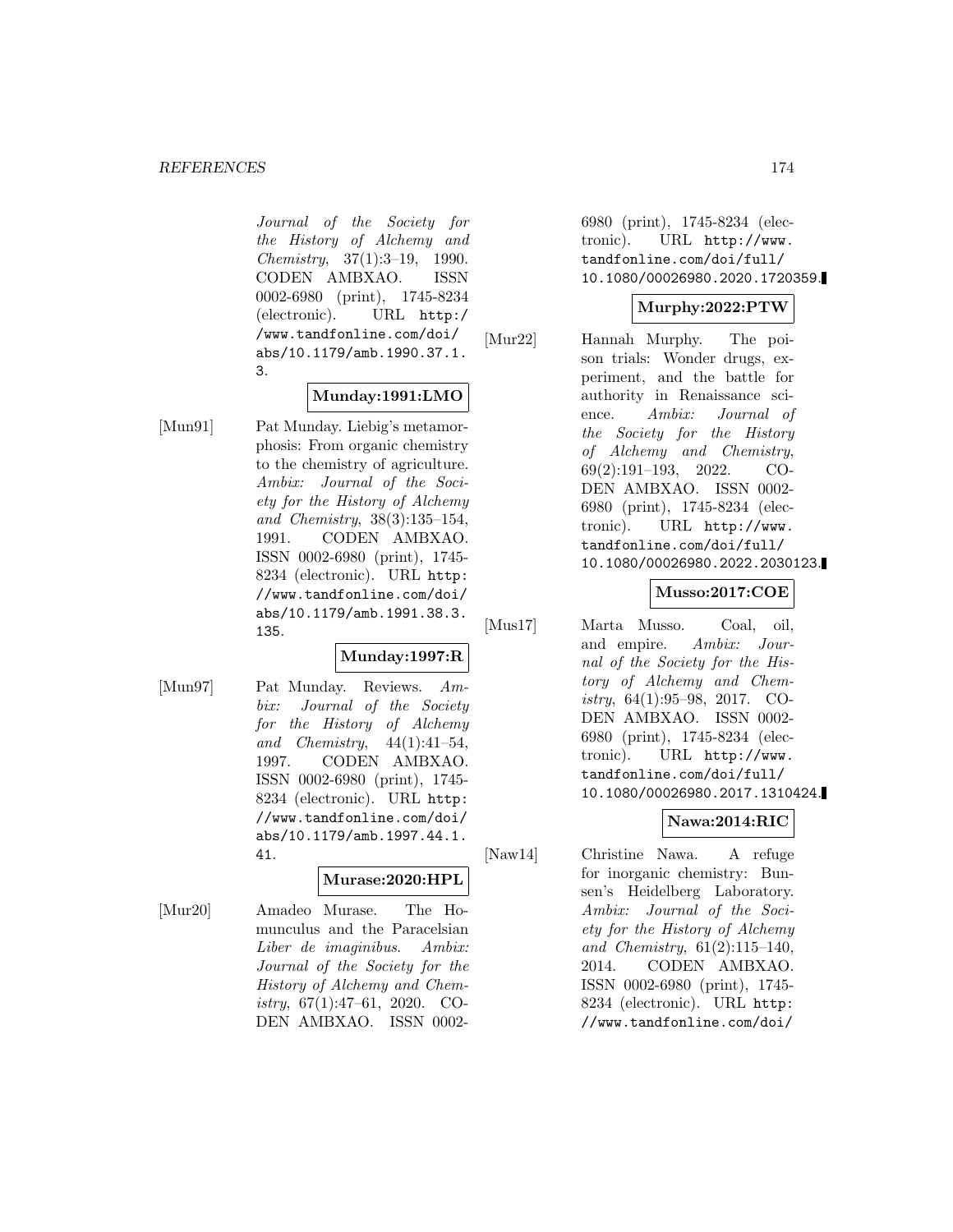full/10.1179/0002698014Z. 00000000049.

## **Neville:1960:UDT**

[Nev60] Roy G. Neville. Unrecorded Daltoniana: Two letters to John Bostock and a prospectus to the "new system", 1808. Ambix: Journal of the Society for the History of Alchemy and Chemistry, 8(1):42–45, 1960. CODEN AMBXAO. ISSN 0002-6980 (print), 1745-8234 (electronic). URL http://www. tandfonline.com/doi/abs/ 10.1179/000269860790225004.

#### **Neville:1962:PCS**

[Nev62] Roy G. Neville. The "Pratique de Chymie" of Sébastien Matte La Faveur. Ambix: Journal of the Society for the History of Alchemy and Chemistry,  $10(1)$ :14-28, 1962. CO-DEN AMBXAO. ISSN 0002- 6980 (print), 1745-8234 (electronic). URL http://www. tandfonline.com/doi/abs/ 10.1179/000269862790222924.

#### **Newman:1982:TVI**

[New82] William Newman. Thomas Vaughan as an interpreter of Agrippa Von Nettesheim. Ambix: Journal of the Society for the History of Alchemy and Chemistry, 29(3):125–140, 1982. CODEN AMBXAO. ISSN 0002-6980 (print), 1745- 8234 (electronic). URL http: //www.tandfonline.com/doi/ abs/10.1179/amb.1982.29.3. 125.

## **Newcomb:1986:LES**

[New86] Sally Newcomb. Laboratory evidence of silica solution supporting Wernerian theory. Ambix: Journal of the Society for the History of Alchemy and Chemistry, 33(2–3):88–93, 1986. CODEN AMBXAO. ISSN 0002-6980 (print), 1745- 8234 (electronic). URL http: //www.tandfonline.com/doi/ abs/10.1179/amb.1986.33.2- 3.88.

## **Newman:1990:PAO**

[New90a] William Newman. Prophecy and alchemy: The origin of Eirenaeus Philalethes. Ambix: Journal of the Society for the History of Alchemy and Chemistry, 37(3):97–115, 1990. CODEN AMBXAO. ISSN 0002-6980 (print), 1745- 8234 (electronic). URL http: //www.tandfonline.com/doi/ abs/10.1179/amb.1990.37.3. 97.

## **Newmark:1990:PP**

[New90b] Ann Newmark. The Partington Prize. Ambix: Journal of the Society for the History of Alchemy and Chemistry, 37(2): 96, 1990. CODEN AMBXAO. ISSN 0002-6980 (print), 1745- 8234 (electronic). URL http: //www.tandfonline.com/doi/ abs/10.1179/amb.1990.37.2. 96.

#### **Newman:2014:MSA**

[New14] William R. Newman. Mercury and sulphur among the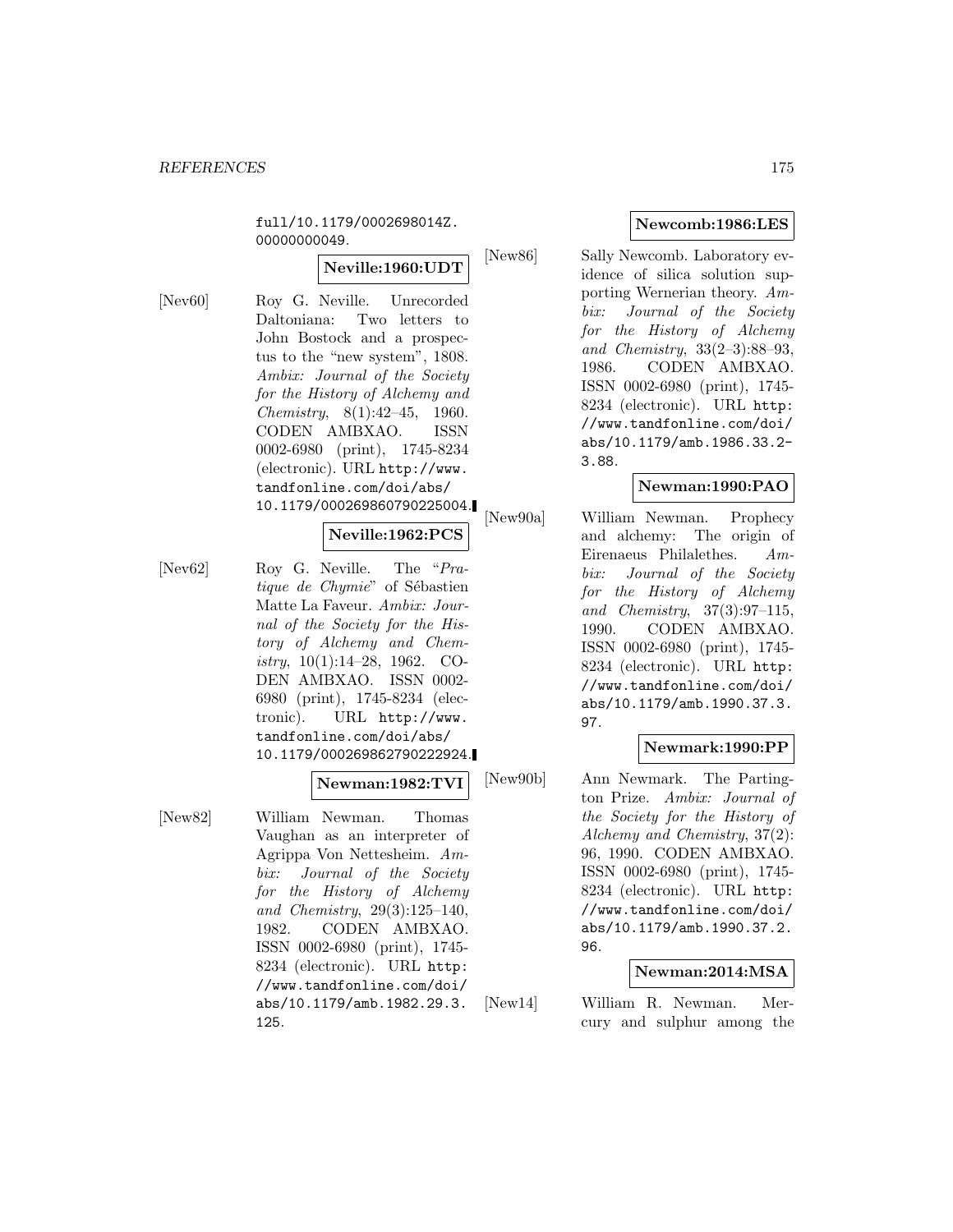high Medieval alchemists: From Razi and Avicenna to Albertus Magnus and Pseudo-Roger Bacon. Ambix: Journal of the Society for the History of Alchemy and Chemistry, 61(4):327–344, 2014. CODEN AMBXAO. ISSN 0002-6980 (print), 1745- 8234 (electronic). URL http: //www.tandfonline.com/doi/ full/10.1179/1745823414Y. 0000000004. See erratum [New15].

## **Newman:2015:EMS**

[New15] William R. Newman. Erratum: Mercury and sulphur among the high Medieval alchemists: From Razi and Avicenna to Albertus Magnus and Pseudo-Roger Bacon. Ambix: Journal of the Society for the History of Alchemy and Chemistry, 62(1): 107, 2015. CODEN AMBXAO. ISSN 0002-6980 (print), 1745- 8234 (electronic). URL http: //www.tandfonline.com/doi/ full/10.1179/0002698014Z. 00000000074. See [New14].

#### **Newman:2020:BCB**

[New20a] William R. Newman. Bad chemistry: Basilisks and women in Paracelsus and pseudo-Paracelsus. Ambix: Journal of the Society for the History of Alchemy and Chemistry, 67(1):30–46, 2020. CO-DEN AMBXAO. ISSN 0002- 6980 (print), 1745-8234 (electronic). URL http://www. tandfonline.com/doi/full/ 10.1080/00026980.2020.1720341.

#### **Newman:2020:PAE**

[New20b] William R. Newman. Painted alchemists: Early modern artistry and experiment in the work of Thomas Wijck. Ambix: Journal of the Society for the History of Alchemy and Chemistry, 67(3):316–317, 2020. CO-DEN AMBXAO. ISSN 0002- 6980 (print), 1745-8234 (electronic). URL http://www. tandfonline.com/doi/full/ 10.1080/00026980.2020.1769929.

## **Newson:2020:ACM**

[New20c] Linda A. Newson. Alchemy and chemical medicines in Early Colonial Lima, Peru. Ambix: Journal of the Society for the History of Alchemy and Chemistry, 67(2):107–134, 2020. CO-DEN AMBXAO. ISSN 0002- 6980 (print), 1745-8234 (electronic). URL http://www. tandfonline.com/doi/full/ 10.1080/00026980.2020.1747306.

## **Nieto-Galan:2015:RCH**

[NG15] Agustí Nieto-Galan. Revisiting colour history. Ambix: Journal of the Society for the History of Alchemy and Chemistry,  $62(1):94-97$ , 2015. CODEN AMBXAO. ISSN 0002-6980 (print), 1745- 8234 (electronic). URL http: //www.tandfonline.com/doi/ full/10.1179/0002698014Z. 00000000072.

#### **Nieto-Galan:2016:SWS**

[NG16] Agustí Nieto-Galan. Science in Wonderland: The scien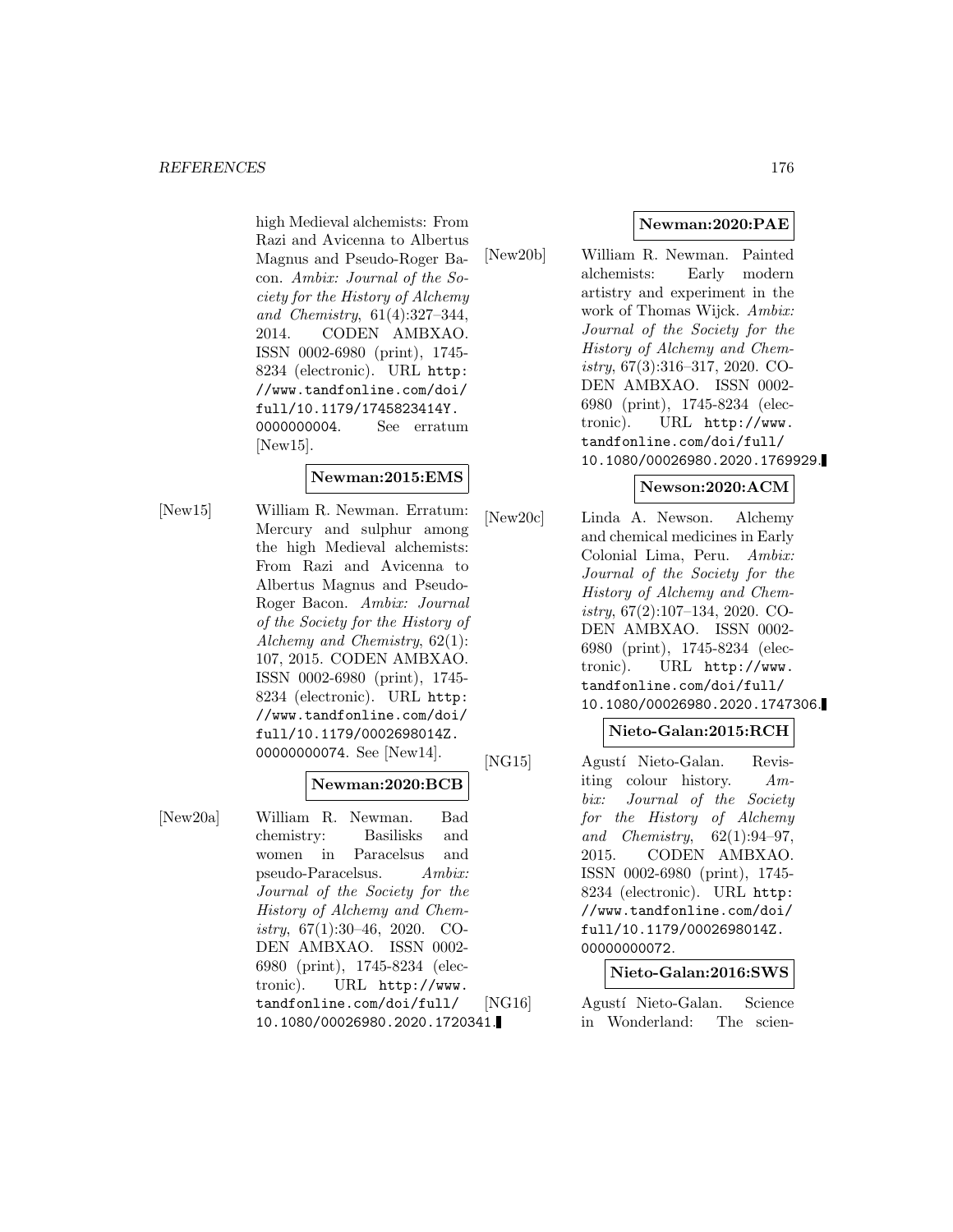tific fairy tales of Victorian Britain. Ambix: Journal of the Society for the History of Alchemy and Chemistry, 63(3):274–275, 2016. CO-DEN AMBXAO. ISSN 0002- 6980 (print), 1745-8234 (electronic). URL http://www. tandfonline.com/doi/full/ 10.1080/00026980.2016.1246808.

## **Nieto-Galan:2020:PSA**

[NG20] Agustí Nieto-Galan. Poisonous skies: Acid rain and the globalization of pollution. Ambix: Journal of the Society for the History of Alchemy and Chem $istry, 67(1):103-104, 2020. CO-$ DEN AMBXAO. ISSN 0002- 6980 (print), 1745-8234 (electronic). URL http://www. tandfonline.com/doi/full/ 10.1080/00026980.2019.1671523.

# **Nickelsen:2012:PCP**

[Nic12] Kärin Nickelsen. The path of carbon in photosynthesis: How to discover a biochemical pathway. Ambix: Journal of the Society for the History of Alchemy and Chemistry, 59(3):266–293, 2012. CO-DEN AMBXAO. ISSN 0002- 6980 (print), 1745-8234 (electronic). URL http://www. tandfonline.com/doi/full/ 10.1179/174582312X13457672281867.

## **Nielsen:2016:AOI**

[Nie16] Anita Kildebæk Nielsen. Akademi og industri. Kjemiutdanning og -forskning ved NTNU gjennom 100 år. (Norwegian) [Academy

and industry. Chemical education and chemical research at NTNU over 100 years]. Ambix: Journal of the Society for the History of Alchemy and Chemistry, 63(3):277–278, 2016. CO-DEN AMBXAO. ISSN 0002- 6980 (print), 1745-8234 (electronic). URL http://www. tandfonline.com/doi/full/ 10.1080/00026980.2016.1246823.

## **Norrgren:2005:IHM**

[Nor05] Hilde Norrgrén. Interpretation and the hieroglyphic monad: John Dee's reading of Pantheus's Voarchadumia. Ambix: Journal of the Society for the History of Alchemy and Chemistry, 52(3):217–245, 2005. CO-DEN AMBXAO. ISSN 0002- 6980 (print), 1745-8234 (electronic). URL http://www. tandfonline.com/doi/abs/ 10.1179/000269805X77781.

## **Norris:2006:MET**

[Nor06] John A. Norris. The mineral exhalation theory of metallogenesis in pre-modern mineral science. Ambix: Journal of the Society for the History of Alchemy and Chemistry, 53(1):43–65, 2006. CO-DEN AMBXAO. ISSN 0002- 6980 (print), 1745-8234 (electronic). URL http://www. tandfonline.com/doi/abs/ 10.1179/174582306X93183.

## **Norris:2007:ETA**

[Nor07] John A. Norris. Early theories of aqueous mineral genesis in the Sixteenth Century. Ambix: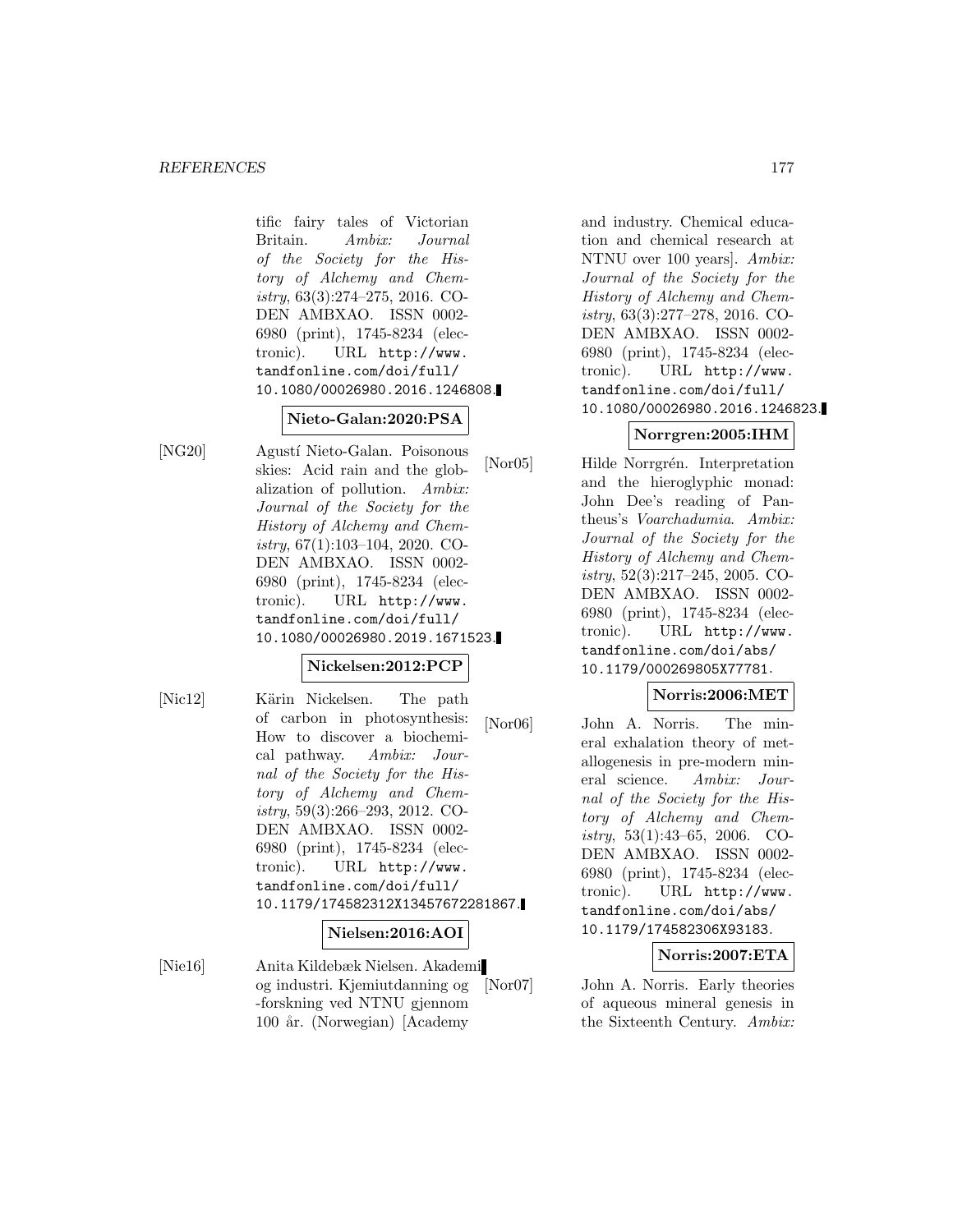#### *REFERENCES* 178

Journal of the Society for the History of Alchemy and Chemistry,  $54(1):69-86$ ,  $2007$ . CO-DEN AMBXAO. ISSN 0002- 6980 (print), 1745-8234 (electronic). URL http://www. tandfonline.com/doi/abs/ 10.1179/174582307X165434.

#### **Normark:2015:FIL**

[Nor15] Daniel Normark. Flexibility or inexactitude? The "Lab 60" at Karolinska Institutet: From medical disciplines towards the modern biomedical complex. Ambix: Journal of the Society for the History of Alchemy and Chemistry, 62(2):167–188, 2015. CODEN AMBXAO. ISSN 0002-6980 (print), 1745- 8234 (electronic). URL http: //www.tandfonline.com/doi/ full/10.1179/0002698015Z. 00000000078.

#### **Norrgren:2020:AGH**

[Nor20] Hilde Norrgrén. An alchemist in Greenland: Hans Egede (1686– 1758) and alchemical practice in the Colony of Hope. Ambix: Journal of the Society for the History of Alchemy and Chemistry, 67(2):153–173, 2020. CO-DEN AMBXAO. ISSN 0002- 6980 (print), 1745-8234 (electronic). URL http://www. tandfonline.com/doi/full/ 10.1080/00026980.2020.1747305.

#### **Nummedal:2001:ARC**

[Num01] Tara E. Nummedal. Alchemical reproduction and the career of Anna Maria Zieglerin.

Ambix: Journal of the Society for the History of Alchemy and Chemistry, 48(2):56–68, 2001. CODEN AMBXAO. ISSN 0002-6980 (print), 1745- 8234 (electronic). URL http: //www.tandfonline.com/doi/ abs/10.1179/amb.2001.48.2. 56.

## **Nummedal:2007:BRA**

[Num07] Tara E. Nummedal. Book reviews: Alquimia: ciencia y pensamiento a través de los libros (Alchemy: Science and thought through the books). Edited by Joaquin Pérez Pariente and Miguel López Pérez. Pp. 166, illus. index. Complutense University Press and Sevilla University Press: Madrid and Sevilla. 2006. EUR 15. ISBN 84-7491-792-1 and 84-472-1046- 4 Jean Fernel's "On the hidden causes of things": forms, souls, and occult diseases in Renaissance medicine, with an Edition and Translation of Fernel's "De Abditis Rerum Causis". Edited by John Henry and John M. Forrester. Pp.  $x +$ 779, index. Brill: Leiden and Boston. 2005. EUR 172; *\$*232. ISBN 90-04-14128-6. Ambix: Journal of the Society for the History of Alchemy and Chemistry, 54(3):305–320, 2007. CO-DEN AMBXAO. ISSN 0002- 6980 (print), 1745-8234 (electronic). URL http://www. tandfonline.com/doi/abs/ 10.1179/174582313X13789813148940.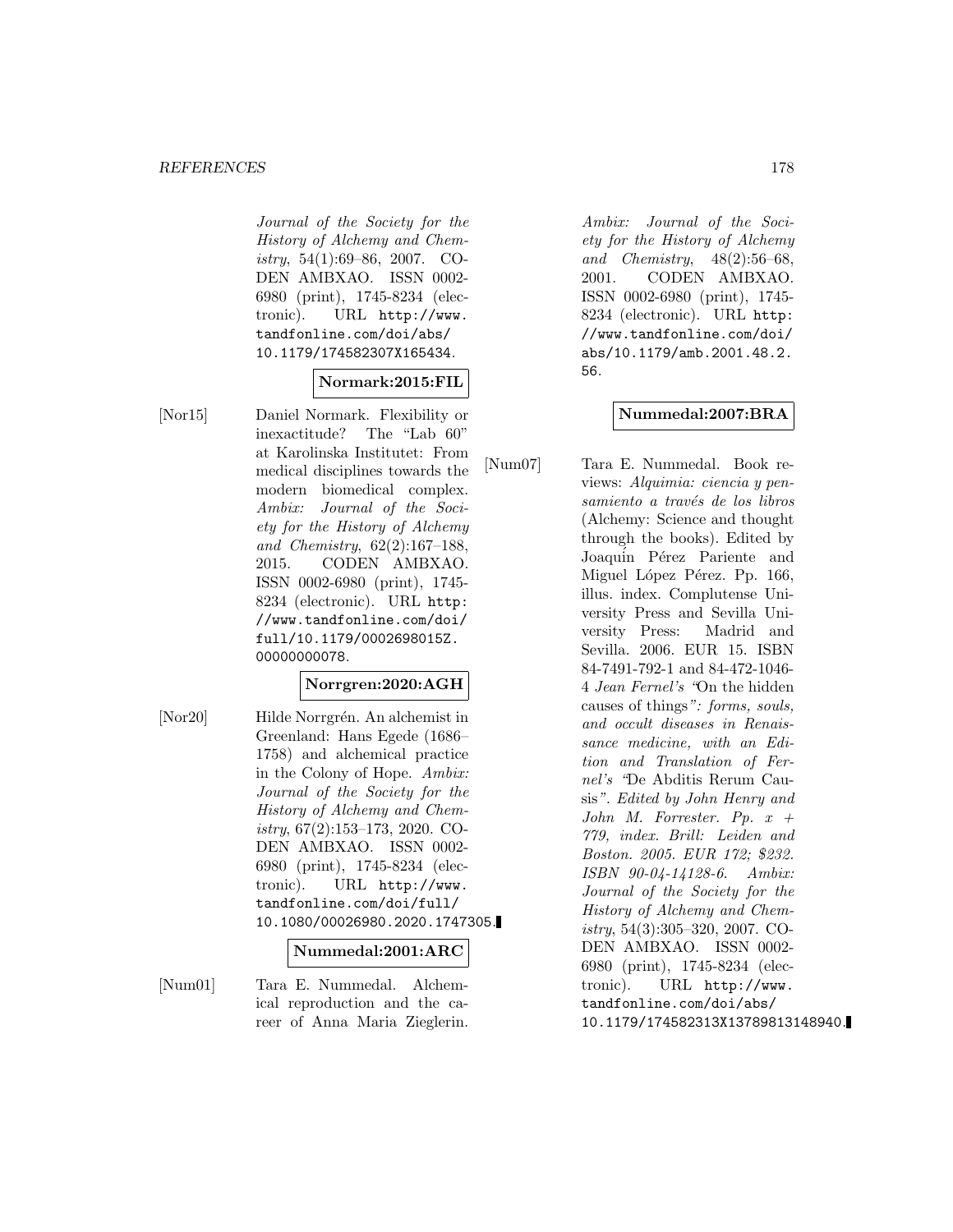#### **Nummedal:2013:ARC**

[Num13] Tara Nummedal. Alchemy and religion in Christian Europe. Ambix: Journal of the Society for the History of Alchemy and Chemistry, 60(4):311–322, 2013. CODEN AMBXAO. ISSN 0002-6980 (print), 1745- 8234 (electronic). URL http: //www.tandfonline.com/doi/ full/10.1179/0002698013Z. 00000000036.

#### **Nye:2018:PTN**

[NW18] Mary Jo Nye and Stephen J. Weininger. Paper tools from the 1780s to the 1960s: Nomenclature, classification, and representations. Ambix: Journal of the Society for the History of Alchemy and Chemistry,  $65(1):1-8$ , 2018. CO-DEN AMBXAO. ISSN 0002- 6980 (print), 1745-8234 (electronic). URL http://www. tandfonline.com/doi/full/ 10.1080/00026980.2017.1419651.

## **Nye:2002:CHS**

[Nye02] Mary Jo Nye, editor. The Cambridge History of Science: The Modern Physical and Mathematical Sciences, volume 5. Cambridge University Press, Cambridge, UK, 2002. ISBN 0- 521-57244-4 (vol. 3: hardback), 0-521-57243-6 (vol. 4), 0-521- 57199-5 (vol. 5), 0-521-59442-1 (vol. 7). xxvii  $+$  678 pp. LCCN Q125 .C32 2003. URL http:// www.h-net.org/review/hreva0d3l3-aa; http://www.hnet.org/review/hrev-a0d7k4aa; http://www.h-net.org/ review/hrev-a0f4e9-aa; http://www.loc.gov/catdir/ description/cam021/2001025311. html; http://www.loc.gov/ catdir/enhancements/fy0731/ 2001025311-b.html; http: //www.loc.gov/catdir/samples/ cam033/2001025311.html; http://www.loc.gov/catdir/ toc/cam026/2001025311.html.

## **Nye:2014:MTO**

[Nye14] Mary Jo Nye. Mine, thine, and ours: Collaboration and co-authorship in the material culture of the mid-Twentieth Century chemical laboratory. Ambix: Journal of the Society for the History of Alchemy and Chemistry, 61(3):211–235, 2014. CODEN AMBXAO. ISSN 0002-6980 (print), 1745- 8234 (electronic). URL http: //www.tandfonline.com/doi/ full/10.1179/0002698014Z. 00000000055.

## **Obrist:2009:VHM**

[Obr09] Barbara Obrist. Views on history in Medieval alchemical writings. Ambix: Journal of the Society for the History of Alchemy and Chemistry, 56(3):226–238, 2009. CO-DEN AMBXAO. ISSN 0002- 6980 (print), 1745-8234 (electronic). URL http://www. tandfonline.com/doi/abs/ 10.1179/000269809X12529013496293.

# **Ogawa:2008:LRA**

[Oga08] Mariko Ogawa. Liebig and the Royal Agricultural So-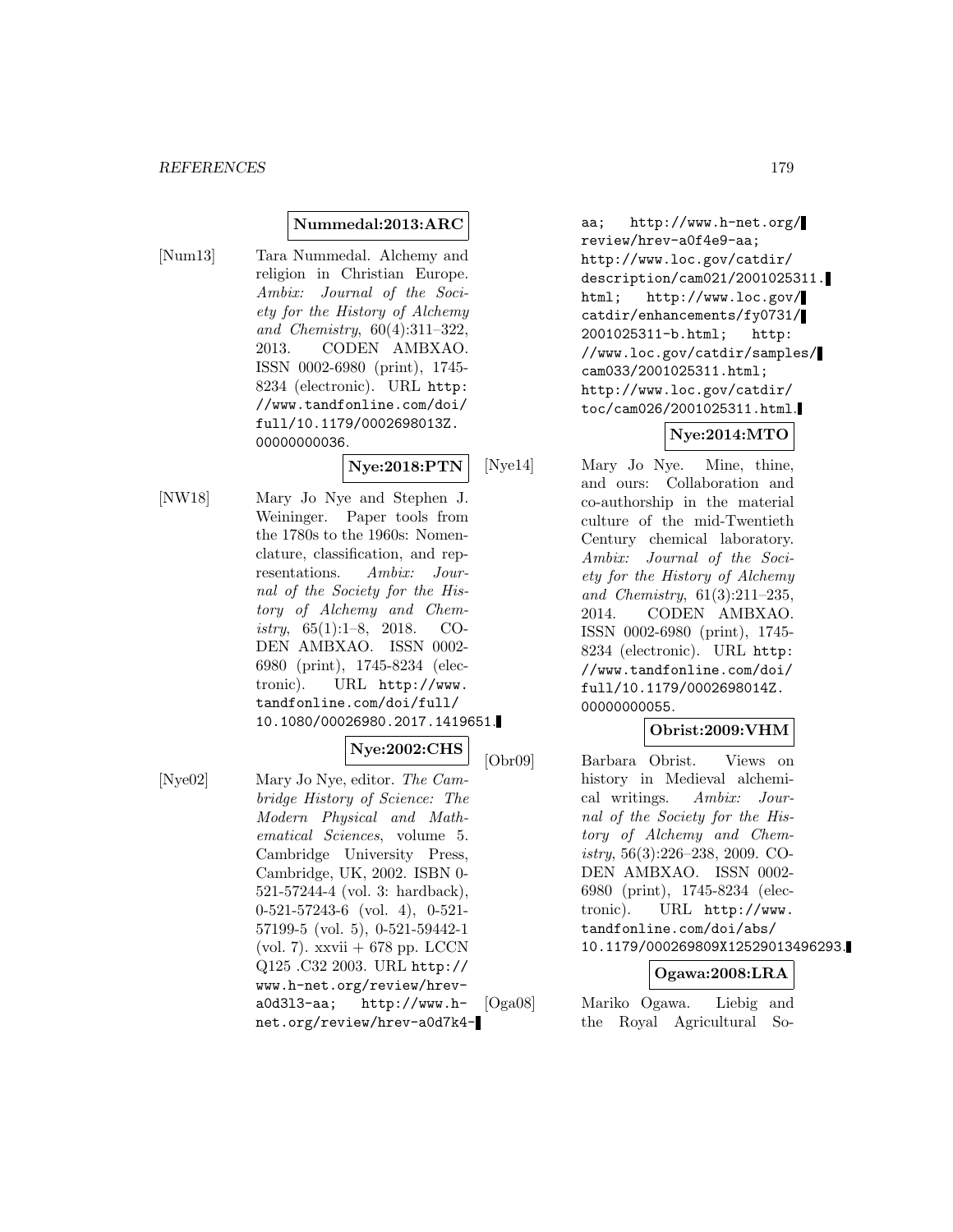ciety meeting at Bristol, 1842. Ambix: Journal of the Society for the History of Alchemy and Chemistry, 55(2):136–152, 2008. CO-DEN AMBXAO. ISSN 0002- 6980 (print), 1745-8234 (electronic). URL http://www. tandfonline.com/doi/abs/ 10.1179/174582308X255460.

# **Oldroyd:1973:EGS**

[Old73] David Oldroyd. An examination of G. E. Stahl's Philosophical Principles of Universal Chemistry. Ambix: Journal of the Society for the History of Alchemy and Chemistry, 20(1):36–52, 1973. CODEN AMBXAO. ISSN 0002-6980 (print), 1745-8234 (electronic). URL http:/ /www.tandfonline.com/doi/ abs/10.1179/amb.1973.20.1. 36.

#### **Oldroyd:1974:SNP**

[Old74] D. R. Oldroyd. Some neoplatonic and stoic influences on mineralogy in the Sixteenth and Seventeenth Centuries. Ambix: Journal of the Society for the History of Alchemy and Chemistry,  $21(2-3):128-156$ , 1974. CODEN AMBXAO. ISSN 0002-6980 (print), 1745-8234 (electronic). URL http://www. tandfonline.com/doi/abs/ 10.1179/000269874790223614.

#### **Oltra:2005:FJH**

[Olt05] Lluís Garrigós Oltra. François Joseph Houtou de Labillardière

(1796–1867): a case of desertion in Nineteenth-Century chemistry. Ambix: Journal of the Society for the History of Alchemy and Chemistry, 52 (2):159–173, July 2005. CO-DEN AMBXAO. ISSN 0002- 6980 (print), 1745-8234 (electronic). URL http://www. tandfonline.com/doi/abs/ 10.1179/000269805X70111.

## **ONeil:2021:GNB**

[O'N21] Sean O'Neil. Good names but better symbols: The establishment of chemical notation as a nomenclatural corrective at the turn of the Nineteenth Century. Ambix: Journal of the Society for the History of Alchemy and Chemistry, 68(4):331–364, 2021. CO-DEN AMBXAO. ISSN 0002- 6980 (print), 1745-8234 (electronic). URL http://www. tandfonline.com/doi/full/ 10.1080/00026980.2021.1983695.

## **Oldroyd:1974:MM**

[OO74] D. R. Oldroyd and D. R. Oldroyd. Mechanical mineralogy. Ambix: Journal of the Society for the History of Alchemy and Chemistry, 21 (2–3):157–178, 1974. CO-DEN AMBXAO. ISSN 0002- 6980 (print), 1745-8234 (electronic). URL http://www. tandfonline.com/doi/abs/ 10.1179/000269874790223597.

## **Orland:2016:GNG**

[Orl16] Barbara Orland. Gift in der Nahrung. Zur Genese der Ver-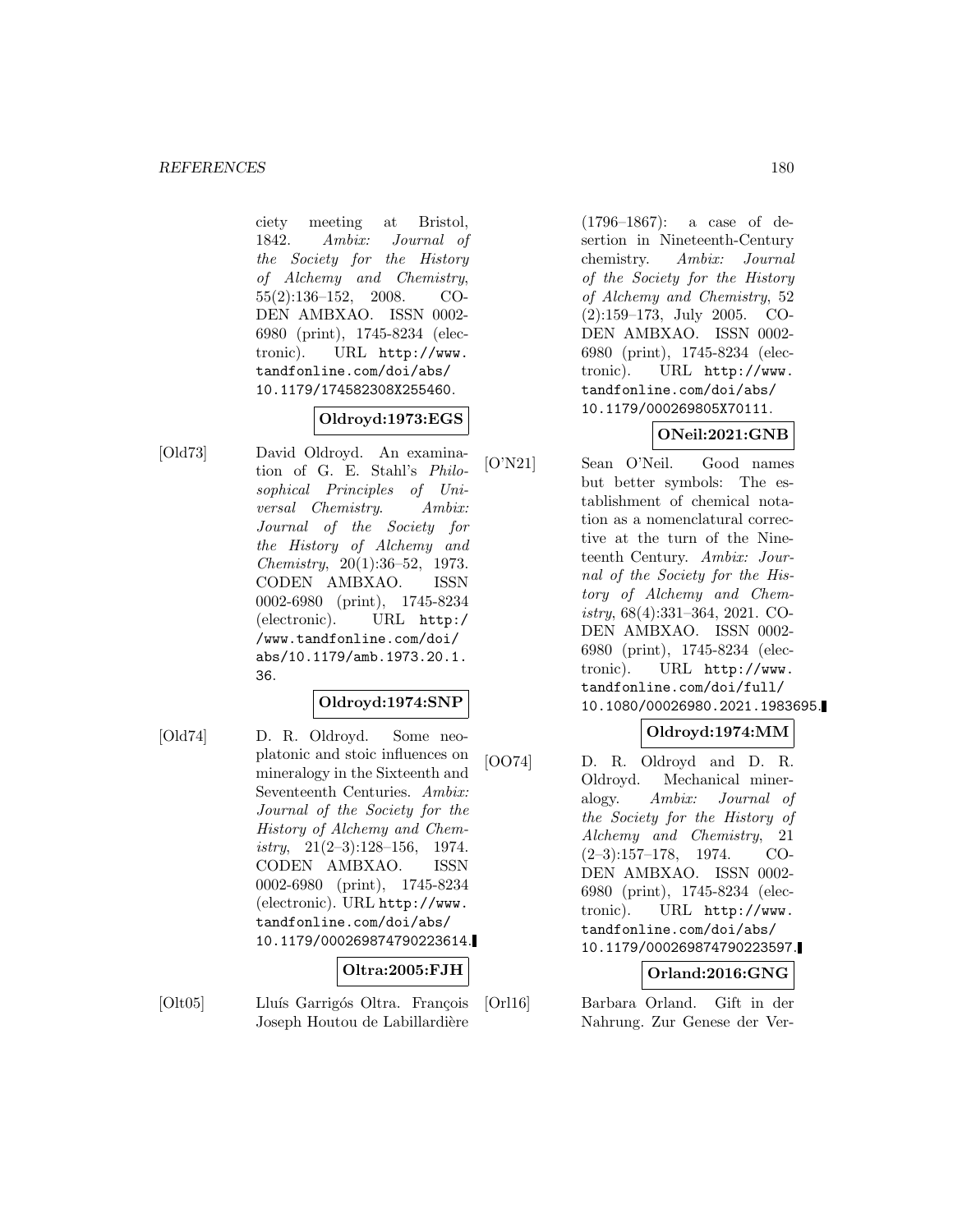braucherpolitik Mitte des 20. Jahrhunderts. (German) [Poison in the food. The genesis of consumer policy in the mid-20th century]. Ambix: Journal of the Society for the History of Alchemy and Chemistry, 63(1):78–79, 2016. CO-DEN AMBXAO. ISSN 0002- 6980 (print), 1745-8234 (electronic). URL http://www. tandfonline.com/doi/full/ 10.1080/00026980.2016.1201307.

## **Oster:2002:SEP**

[Ost02a] Malcolm Oster, editor. Science in Europe, 1500–1800: a Primary Sources Reader. Palgrave, Houndmills, Basingstoke, Hampshire, UK, 2002. ISBN 0-333-97001-2, 0-333- 97002-0 (paperback).  $xiv +$ 282 pp. LCCN Q127.E8 S352 2002. URL http:/ /www.loc.gov/catdir/bios/ hol058/2001036833.html; http://www.loc.gov/catdir/ description/hol052/2001036833. html; http://www.loc.gov/ catdir/toc/hol051/2001036833. html.

## **Oster:2002:SES**

[Ost02b] Malcolm Oster, editor. Science in Europe, 1500–1800: a Secondary Sources Reader. Palgrave, Houndmills, Basingstoke, Hampshire, UK, 2002. ISBN 0-333-97005-5 (hardcover), 0-333-97006-3 (paperback). xii  $+307$  pp. LCCN Q127.E8 S354 2002. URL http://www.loc.gov/catdir/ bios/hol058/2001045149.html;

http://www.loc.gov/catdir/ description/hol052/2001045149. html; http://www.loc.gov/ catdir/toc/fy02/2001045149. html.

## **Owen:2001:CBD**

[Owe01] Dawn Owen. The constant battery and the Daniell– Becquerel–Grove controversy. Ambix: Journal of the Society for the History of Alchemy and Chemistry,  $48(1):25-40$ , 2001. CODEN AMBXAO. ISSN 0002-6980 (print), 1745- 8234 (electronic). URL http: //www.tandfonline.com/doi/ abs/10.1179/amb.2001.48.1. 25.

## **Pagel:1960:PNG**

[Pag60] Walter Pagel. Paracelsus and the Neoplatonic and Gnostic tradition. Ambix: Journal of the Society for the History of Alchemy and Chemistry, 8(3):125–166, 1960. CO-DEN AMBXAO. ISSN 0002- 6980 (print), 1745-8234 (electronic). URL http://www. tandfonline.com/doi/abs/ 10.1179/amb.1960.8.3.125.

#### **Pagel:1961:PMP**

[Pag61] Walter Pagel. The prime matter of Paracelsus. Ambix: Journal of the Society for the History of Alchemy and Chemistry, 9(3):117–135, 1961. CODEN AMBXAO. ISSN 0002-6980 (print), 1745- 8234 (electronic). URL http: //www.tandfonline.com/doi/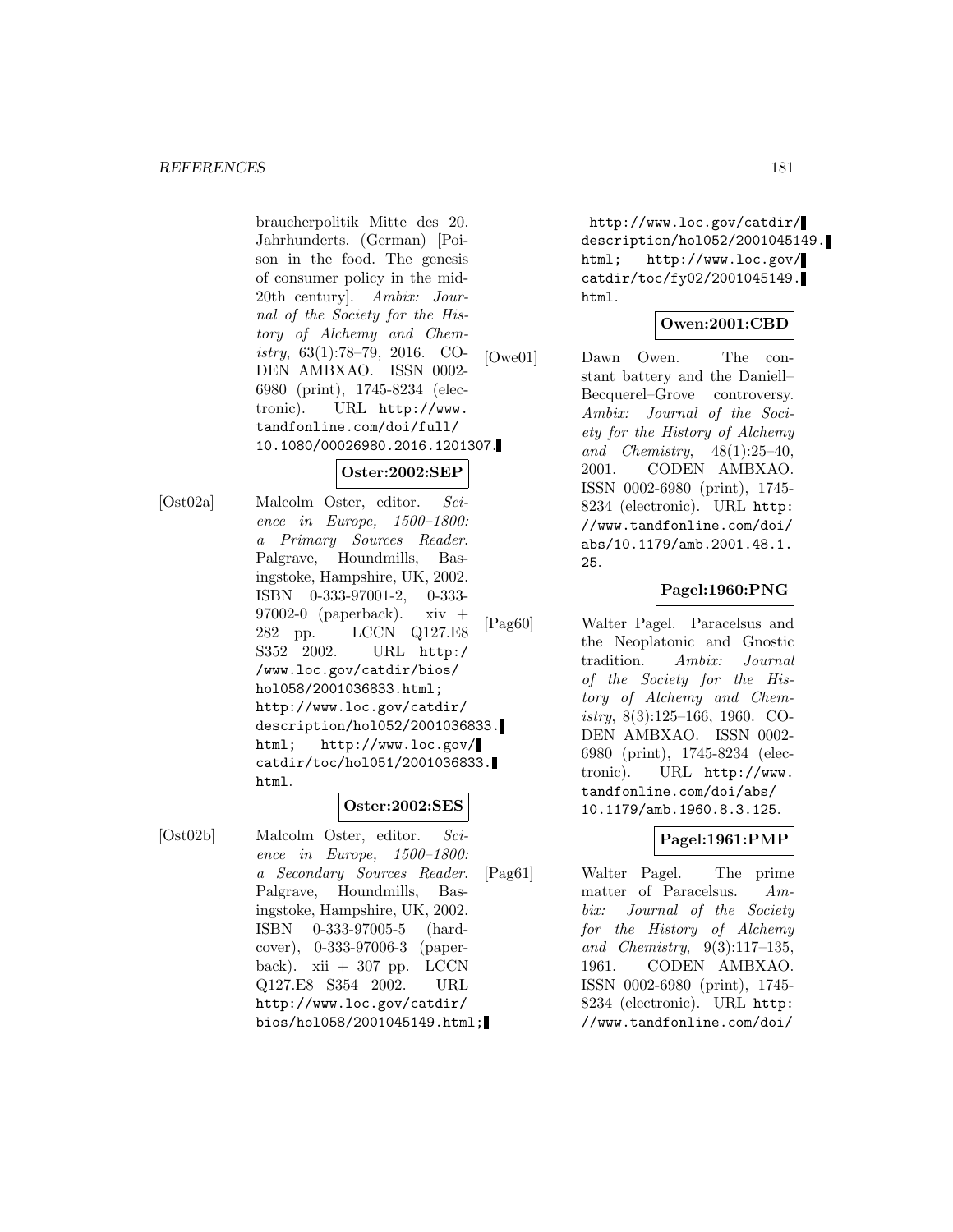abs/10.1179/amb.1961.9.3. 117.

## **Pagel:1962:WSG**

[Pag62] Walter Pagel. The "wild spirit" (gas) of John Baptist Van Helmont (1579–1644) and Paracelsus. Ambix: Journal of the Society for the History of Alchemy and Chemistry, 10(1):1–13, 1962. CO-DEN AMBXAO. ISSN 0002- 6980 (print), 1745-8234 (electronic). URL http://www. tandfonline.com/doi/abs/ 10.1179/000269862790222906.

## **Pagel:1969:CCR**

[Pag69] Walter Pagel. Chemistry at the cross-roads: The ideas of Joachim Jungius. Ambix: Journal of the Society for the History of Alchemy and Chemistry,  $16(1-2):100-108$ , 1969. CODEN AMBXAO. ISSN 0002-6980 (print), 1745-8234 (electronic). URL http:/ /www.tandfonline.com/doi/ abs/10.1179/amb.1969.16.1- 2.100.

#### **Pagel:1972:R**

[Pag72] Walter Pagel. Reviews. Ambix: Journal of the Society for the History of Alchemy and Chemistry, 19(2):151–155, 1972. CODEN AMBXAO. ISSN 0002-6980 (print), 1745- 8234 (electronic). URL http: //www.tandfonline.com/doi/ abs/10.1179/amb.1972.19.2. 151.

## **Pagel:1983:R**

[Pag83] Walter Pagel. Reviews. Ambix: Journal of the Society for the History of Alchemy and Chemistry, 30(3):163–168, 1983. CODEN AMBXAO. ISSN 0002-6980 (print), 1745- 8234 (electronic). URL http: //www.tandfonline.com/doi/ abs/10.1179/amb.1983.30.3. 163.

## **Page:2014:LKM**

[Pag14] Frederick G. Page. The little known Mineral and Chemical History of Iron and A History of Brass by an eighteenthcentury technologist, William Lewis  $(1708-1781)$ . Ambix: Journal of the Society for the History of Alchemy and Chemistry, 61(3):299–304, 2014. CODEN AMBXAO. ISSN 0002-6980 (print), 1745- 8234 (electronic). URL http: //www.tandfonline.com/doi/ full/10.1179/0002698014Z. 00000000057.

## **Pallo:2010:ADP**

[Pal10] Gábor Palló. The advantage and disadvantage of peripheral ignorance: The gas adsorption controversy. Ambix: Journal of the Society for the History of Alchemy and Chemistry, 57(2):216–230, 2010. CO-DEN AMBXAO. ISSN 0002- 6980 (print), 1745-8234 (electronic). URL http://www. tandfonline.com/doi/abs/ 10.1179/174582310X12719003720241.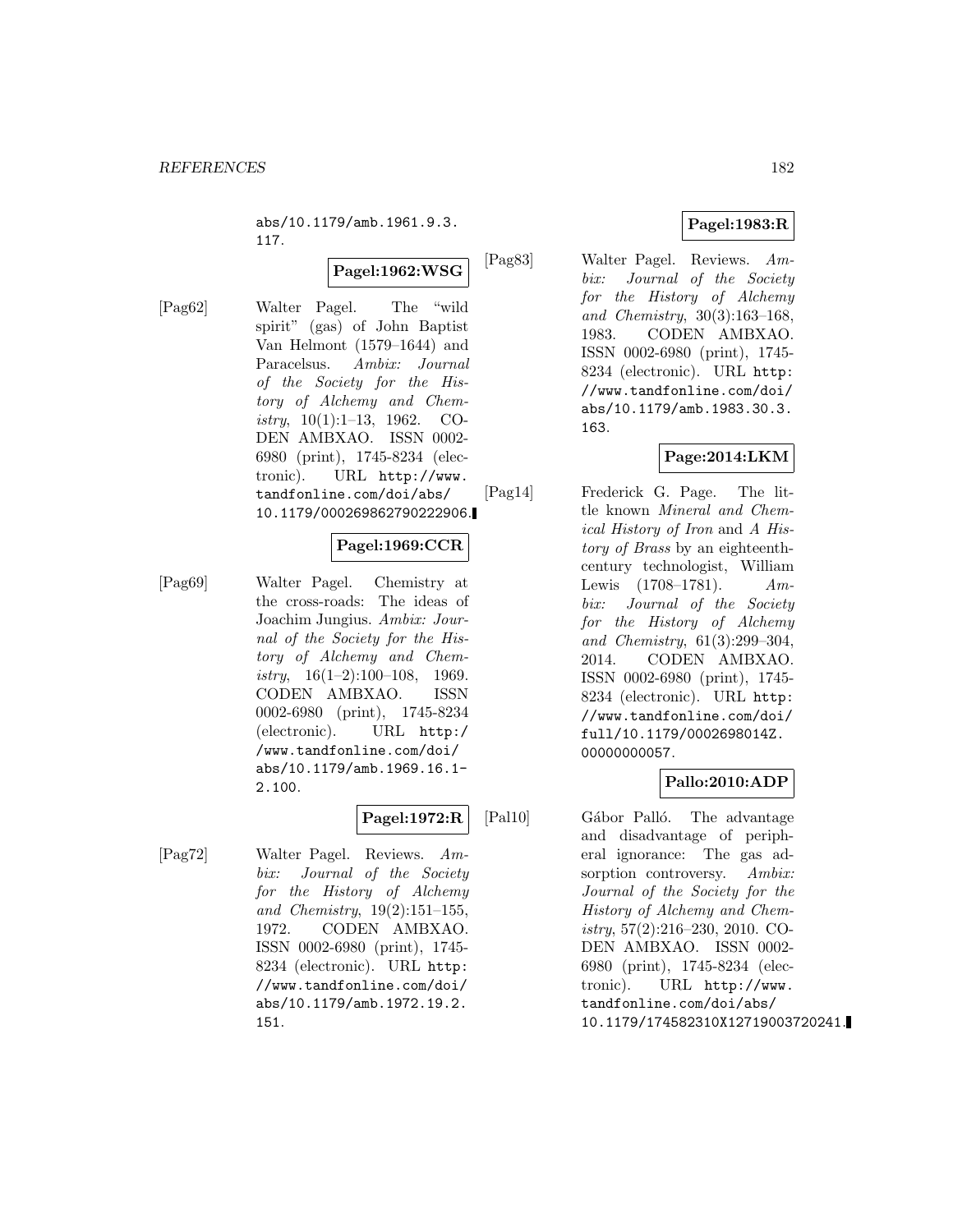#### **Papathanassiou:1990:SAP**

[Pap90] Maria Papathanassiou. Stephanus of Alexandria: Pharmaceutical notions and cosmology in his alchemical work. Ambix: Journal of the Society for the History of Alchemy and Chemistry, 37(3):121–133, 1990. CODEN AMBXAO. ISSN 0002-6980 (print), 1745- 8234 (electronic). URL http: //www.tandfonline.com/doi/ abs/10.1179/amb.1990.37.3. 121.

#### **Partington:1937:AMA**

[Par37a] J. R. Partington. Albertus Magnus on alchemy.  $Am$ bix: Journal of the Society for the History of Alchemy and Chemistry, 1(1):3–20, 1937. CODEN AMBXAO. ISSN 0002-6980 (print), 1745-8234 (electronic). URL http:/ /www.tandfonline.com/doi/ abs/10.1179/amb.1937.1.1. 3.

#### **Partington:1937:RDU**

[Par37b] J. R. Partington. Report of discussion upon chemical and alchemical symbolism. Ambix: Journal of the Society for the History of Alchemy and Chemistry, 1(1):61–77, 1937. CODEN AMBXAO. ISSN 0002-6980 (print), 1745-8234 (electronic). URL http:/ /www.tandfonline.com/doi/ abs/10.1179/amb.1937.1.1. 61.

## **Partington:1938:CR**

J. R. Partington. The chemistry of Razi. Ambix: Journal of the Society for the History of Alchemy and Chemistry, 1(3):192–196, 1938. CO-DEN AMBXAO. ISSN 0002- 6980 (print), 1745-8234 (electronic). URL http://www. tandfonline.com/doi/abs/ 10.1179/amb.1938.1.3.192.

#### **Partington:1938:TA**

[Par38b] J. R. Partington. Trithemius and alchemy. Ambix: Journal of the Society for the History of Alchemy and Chemistry, 2(2):53–59, 1938. CO-DEN AMBXAO. ISSN 0002- 6980 (print), 1745-8234 (electronic). URL http://www. tandfonline.com/doi/abs/ 10.1179/amb.1938.2.2.53.

#### **Paskins:2020:TSM**

[Pas20] Mat Paskins. Thrifty science: Making the most of materials in the history of experiment. Ambix: Journal of the Society for the History of Alchemy and Chemistry, 67(2):203–205, 2020. CO-DEN AMBXAO. ISSN 0002- 6980 (print), 1745-8234 (electronic). URL http://www. tandfonline.com/doi/full/ 10.1080/00026980.2020.1727647.

#### **Patai:1982:MJF**

[Pat82] Raphael Patai. Maria the Jewess — founding mother of alchemy. Ambix: Journal of the Society for the His-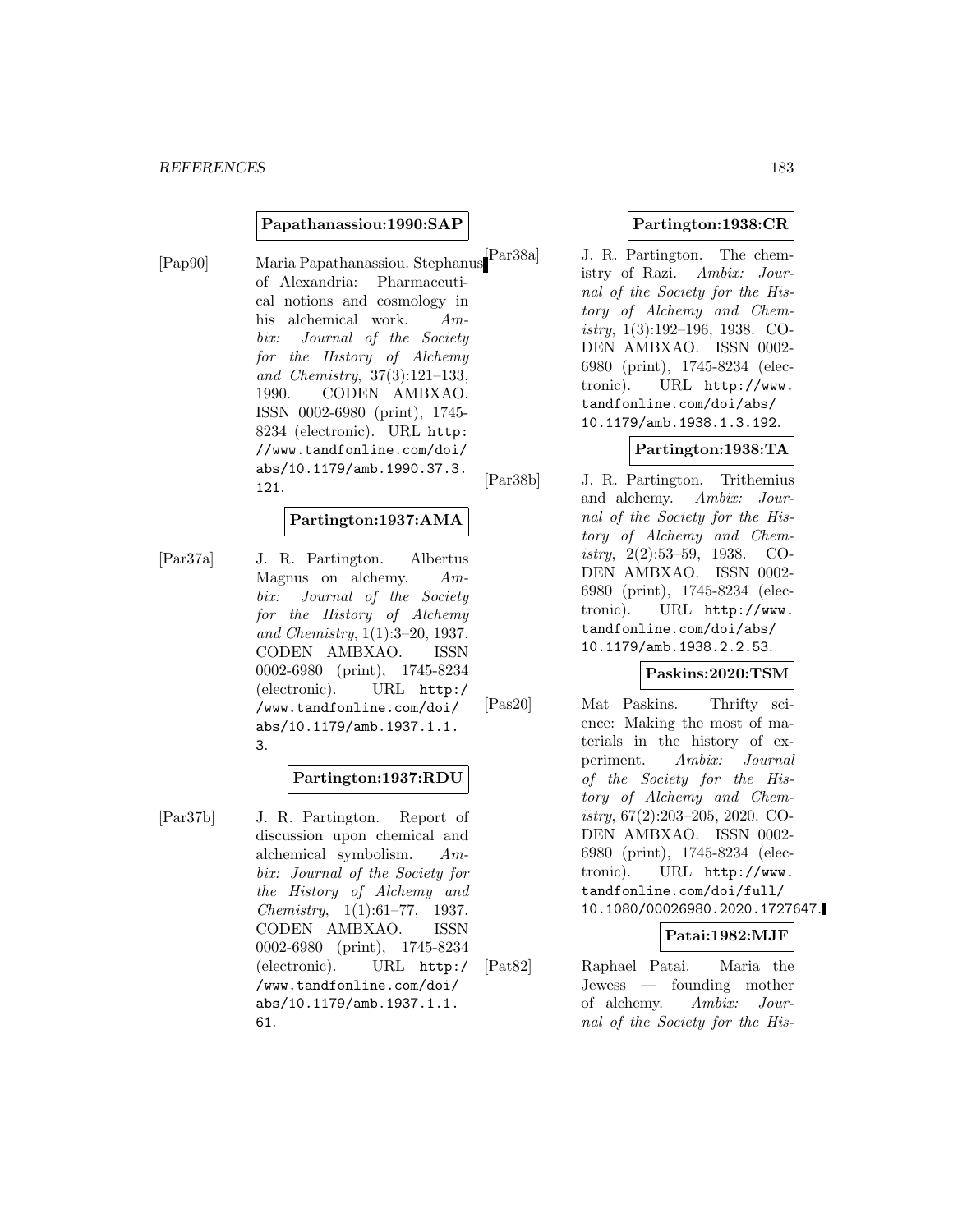tory of Alchemy and Chemistry, 29(3):177–197, 1982. CODEN AMBXAO. ISSN 0002-6980 (print), 1745-8234 (electronic). URL http:/ /www.tandfonline.com/doi/ abs/10.1179/amb.1982.29.3. 177.

## **Patai:1988:RTM**

[Pat88] Raphael Patai. Raymund De Tarrega-Marrano, heretic, alchemist. Ambix: Journal of the Society for the History of Alchemy and Chemistry, 35(1):14–30, 1988. CO-DEN AMBXAO. ISSN 0002- 6980 (print), 1745-8234 (electronic). URL http://www. tandfonline.com/doi/abs/ 10.1179/amb.1988.35.1.14.

#### **Paton:1992:ERS**

[Pat92] William Paton. Essay review: In search of a cure. Ambix: Journal of the Society for the History of Alchemy and Chemistry, 39(3):141–142, 1992. CODEN AMBXAO. ISSN 0002-6980 (print), 1745- 8234 (electronic). URL http: //www.tandfonline.com/doi/ abs/10.1179/amb.1992.39.3. 141.

#### **Payne:1989:SGU**

[Pay89] Richard K. Payne. Sex and gestation, the union of opposites in European and Chinese alchemy. Ambix: Journal of the Society for the History of Alchemy and Chemistry, 36(2):66–81, 1989. CODEN AMBXAO.

ISSN 0002-6980 (print), 1745- 8234 (electronic). URL http: //www.tandfonline.com/doi/ abs/10.1179/amb.1989.36.2. 66.

## **Perrin:1969:PLT**

[Per69] C. E. Perrin. Prelude to Lavoisier's theory of calcination: Some observations on Mercurius Calcinatus Per Se. Ambix: Journal of the Society for the History of Alchemy and Chemistry, 16(3):140–151, 1969. CODEN AMBXAO. ISSN 0002-6980 (print), 1745- 8234 (electronic). URL http: //www.tandfonline.com/doi/ abs/10.1179/amb.1969.16.3. 140.

## **Perrin:1973:LTE**

[Per73] C. E. Perrin. Lavoisier's table of the elements: a reappraisal. Ambix: Journal of the Society for the History of Alchemy and Chemistry, 20(2):95–105, 1973. CODEN AMBXAO. ISSN 0002-6980 (print), 1745- 8234 (electronic). URL http: //www.tandfonline.com/doi/ abs/10.1179/amb.1973.20.2. 95.

## **Perrin:1979:R**

[Per79] C. E. Perrin. Reviews. Ambix: Journal of the Society for the History of Alchemy and Chemistry, 26(2):137–144, 1979. CODEN AMBXAO. ISSN 0002-6980 (print), 1745- 8234 (electronic). URL http: //www.tandfonline.com/doi/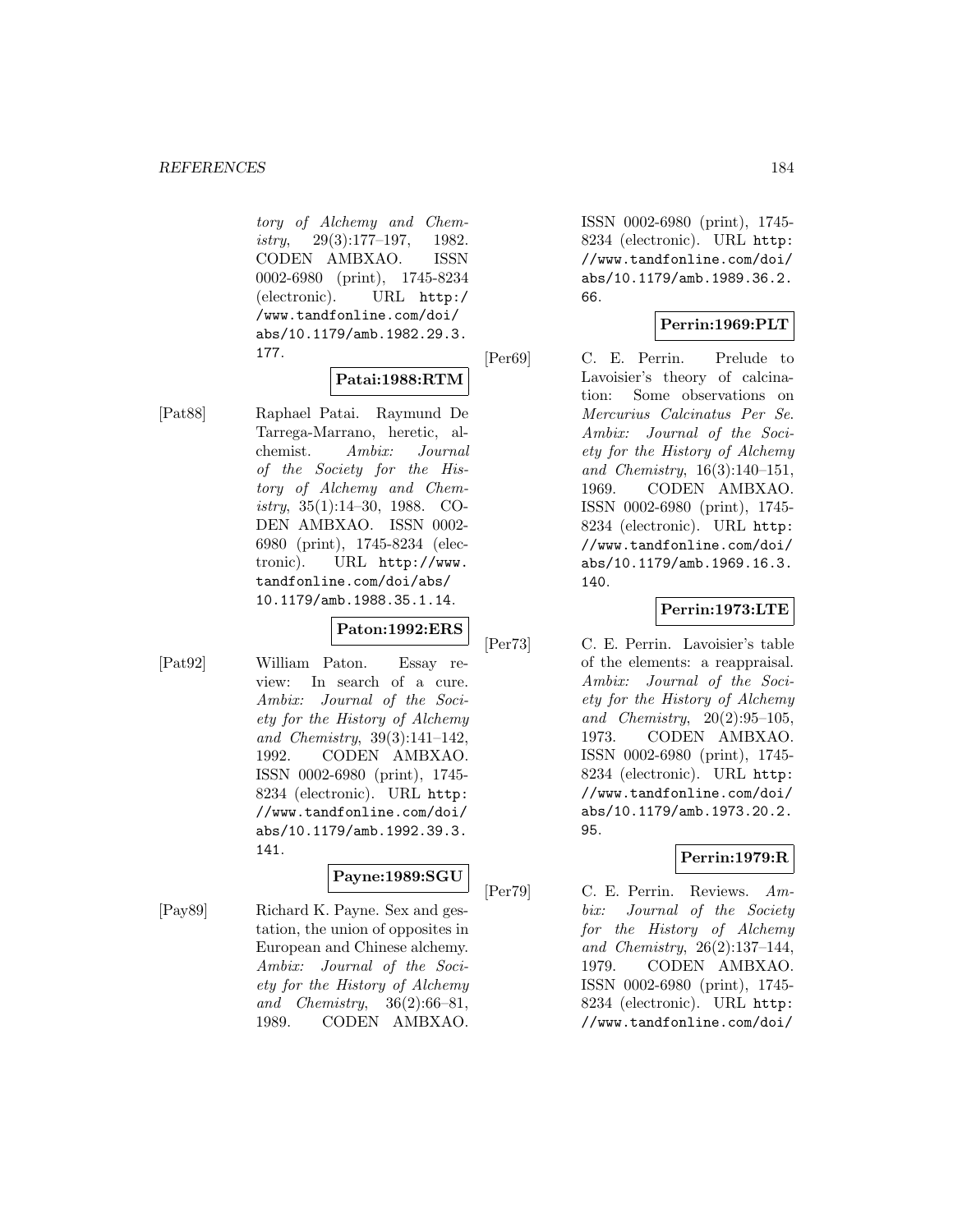abs/10.1179/amb.1979.26.2. 137.

## **Perrin:1982:RCJ**

[Per82] C. E. Perrin. A reluctant catalyst: Joseph Black and the Edinburgh reception of Lavoisier's chemistry. Ambix: Journal of the Society for the History of Alchemy and Chemistry, 29(3):141–176, 1982. CODEN AMBXAO. ISSN 0002-6980 (print), 1745- 8234 (electronic). URL http: //www.tandfonline.com/doi/ abs/10.1179/amb.1982.29.3. 141.

# **Perrin:1984:JBV**

[Per84] C. E. Perrin. J. B. Van Mons' Essai sur les principes de la chimie antiphlogistique: a mystery solved. Ambix: Journal of the Society for the History of Alchemy and Chemistry, 31(1): 1–5, 1984. CODEN AMBXAO. ISSN 0002-6980 (print), 1745- 8234 (electronic). URL http: //www.tandfonline.com/doi/ abs/10.1179/amb.1984.31.1. 1.

## **Perrin:1989:LBC**

[Per89] C. E. Perrin. The Lavoisier– Bucquet collaboration: a conjecture. Ambix: Journal of the Society for the History of Alchemy and Chemistry, 36(1):5–13, 1989. CO-DEN AMBXAO. ISSN 0002- 6980 (print), 1745-8234 (electronic). URL http://www. tandfonline.com/doi/abs/ 10.1179/amb.1989.36.1.5.

## **Perkins:2003:CCP**

[Per03] John Perkins. Creating chemistry in Provincial France before the Revolution: The examples of Nancy and Metz. Part 1. Nancy. Ambix: Journal of the Society for the History of Alchemy and Chemistry,  $50(2):145-181$ ,  $2003$ . CODEN AMBXAO. ISSN 0002-6980 (print), 1745-8234 (electronic). URL http:/ /www.tandfonline.com/doi/ abs/10.1179/amb.2003.50.2. 145.

## **Perkins:2004:CCP**

[Per04] John Perkins. Creating chemistry in Provincial France before the Revolution: The examples of Nancy and Metz. Part 2. Metz. Ambix: Journal of the Society for the History of Alchemy and Chemistry,  $51(1):43-75$ ,  $2004$ . CO-DEN AMBXAO. ISSN 0002- 6980 (print), 1745-8234 (electronic). URL http://www. tandfonline.com/doi/abs/ 10.1179/amb.2004.51.1.43.

## **Perkins:2010:CCC**

[Per10a] John Perkins. Chemistry courses and the construction of chemistry, 1750–1830. Ambix: Journal of the Society for the History of Alchemy and Chemistry, 57(1):1, 2010. CO-DEN AMBXAO. ISSN 0002- 6980 (print), 1745-8234 (electronic). URL http://www. tandfonline.com/doi/abs/ 10.1179/174582310X12629173849845.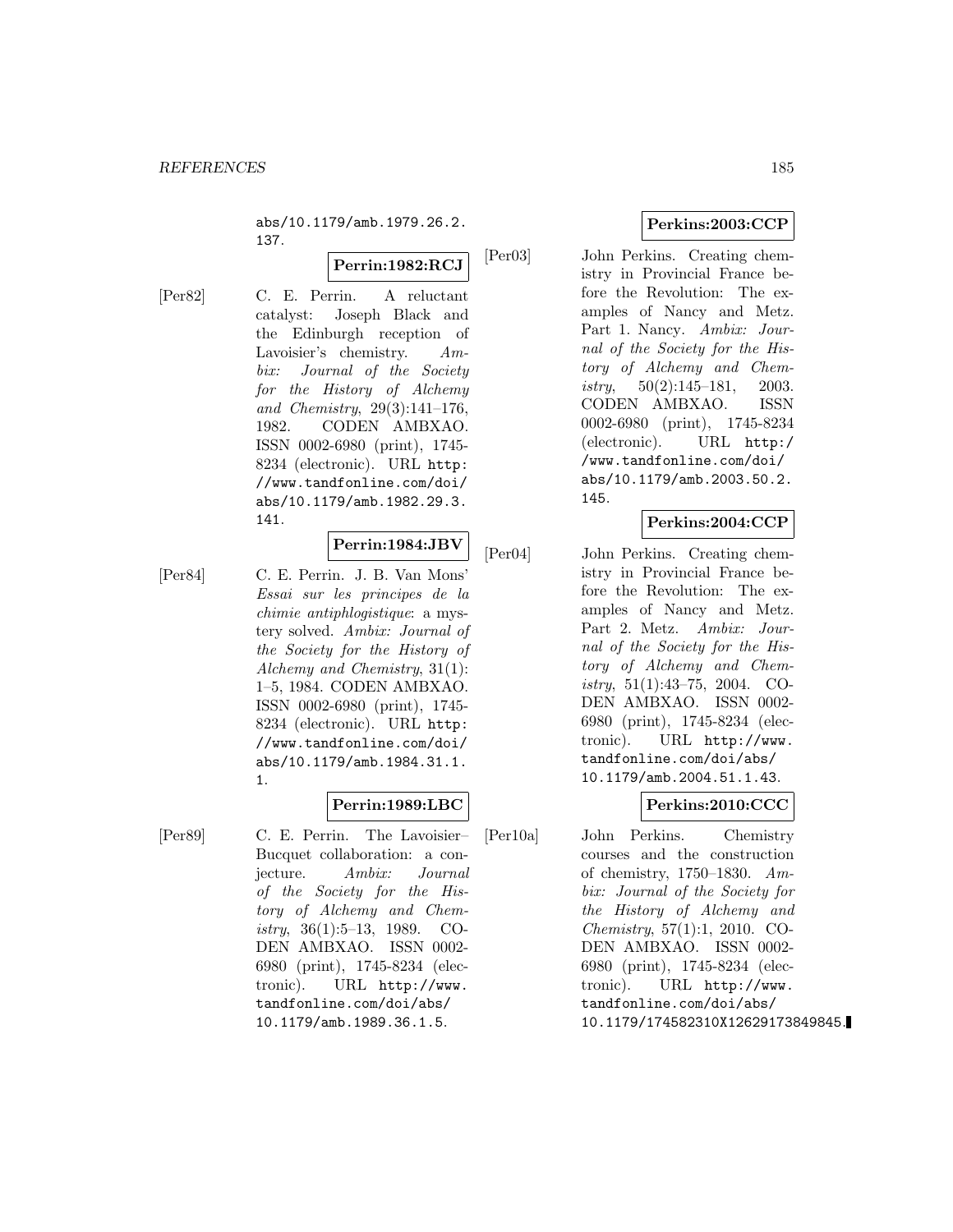#### **Perkins:2010:CCP**

- 
- [Per10b] John Perkins. Chemistry courses, the Parisian chemical world and the chemical revolution, 1770–1790. Ambix: Journal of the Society for the History of Alchemy and Chemistry, 57(1):27–47, 2010. CO-DEN AMBXAO. ISSN 0002- 6980 (print), 1745-8234 (electronic). URL http://www. tandfonline.com/doi/abs/ 10.1179/174582310X12629173849926.

#### **Perkins:2013:SCE**

[Per13] John Perkins. Sites of chemistry in the Eighteenth Century. Ambix: Journal of the Society for the History of Alchemy and Chemistry,  $60(2):95-98$ , 2013. CODEN AMBXAO. ISSN 0002-6980 (print), 1745- 8234 (electronic). URL http: //www.tandfonline.com/doi/ full/10.1179/0002698013Z. 00000000024.

#### **Perez:2016:BHP**

[Pér16] Silvia Pérez. Banned: a history of pesticides and the science of toxicology. Ambix: Journal of the Society for the History of Alchemy and Chem $istry, 63(2):194–195, 2016. CO-$ DEN AMBXAO. ISSN 0002- 6980 (print), 1745-8234 (electronic). URL http://www. tandfonline.com/doi/full/ 10.1080/00026980.2016.1227176.

#### **Perucchetti:2019:MMM**

[Per19] Dr Laura Perucchetti. Metals, minds and mobility: Integrating scientific data with archaeological theory. Ambix: Journal of the Society for the History of Alchemy and Chemistry, 66(4):354–356, 2019. CO-DEN AMBXAO. ISSN 0002- 6980 (print), 1745-8234 (electronic). URL http://www. tandfonline.com/doi/full/ 10.1080/00026980.2019.1586307.

#### **Peterschmitt:2015:NBP**

[Pet15] Luc Peterschmitt. New big pictures of alchemy. Ambix: Journal of the Society for the History of Alchemy and Chemistry, 62(2):189–192, 2015. CODEN AMBXAO. ISSN 0002-6980 (print), 1745- 8234 (electronic). URL http: //www.tandfonline.com/doi/ full/10.1179/0002698015Z. 00000000079.

#### **Guesnon:2021:GCF**

[PG21] Arnaud Page and Maxime Guesnon. Glutenophilia: Chemistry and flour quality in Nineteenth-century France and Great Britain. Ambix: Journal of the Society for the History of Alchemy and Chem $istry, 68(4):365-384, 2021.$  CO-DEN AMBXAO. ISSN 0002- 6980 (print), 1745-8234 (electronic). URL http://www. tandfonline.com/doi/full/ 10.1080/00026980.2021.1983696.

#### **Piorko:2022:APL**

[PHW22] Megan Piorko, Marieke Hendriksen, and Simon Werrett. Alchemical practice: Looking towards the chemical hu-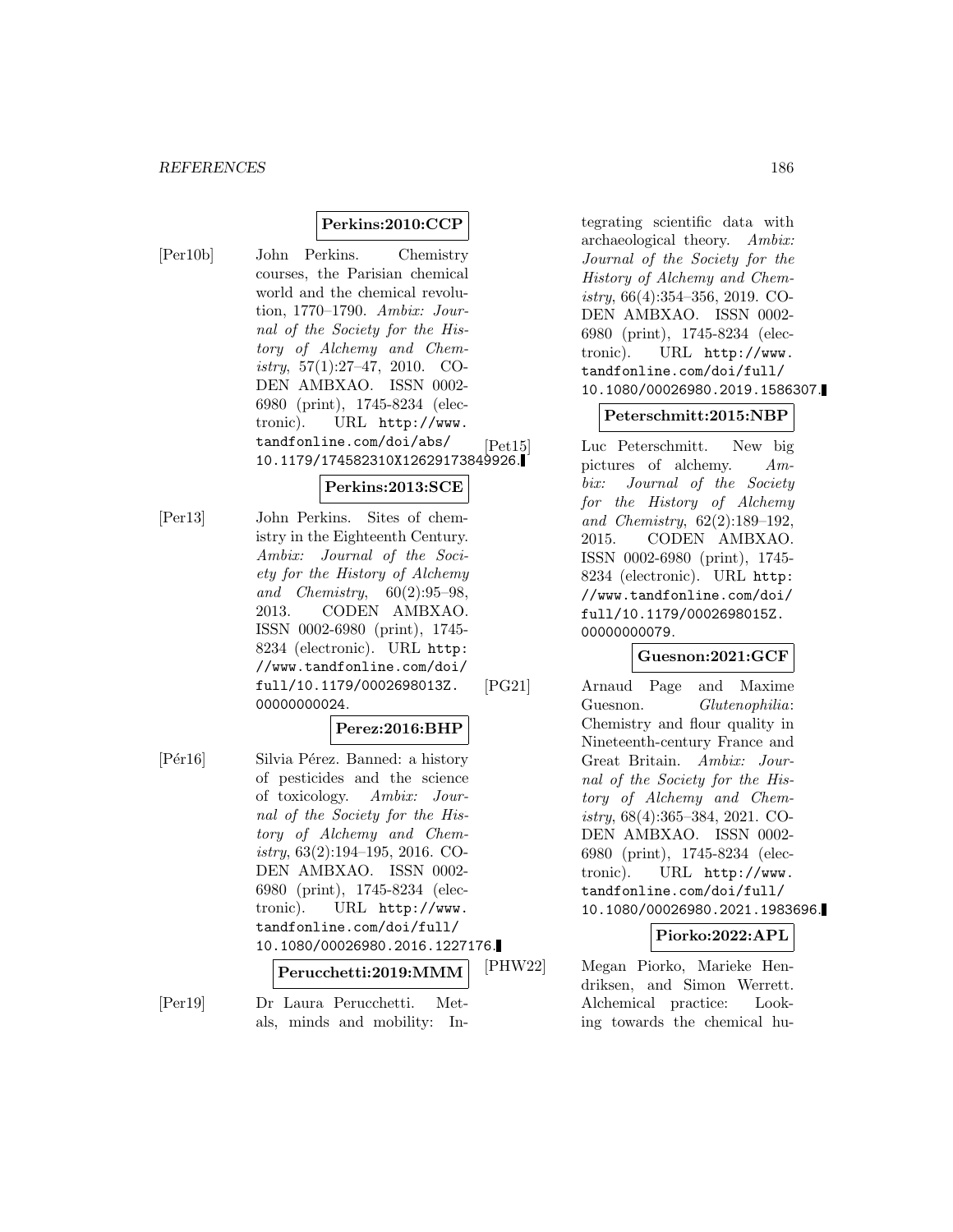#### *REFERENCES* 187

manities. Ambix: Journal of the Society for the History of Alchemy and Chemistry, 69(1):1–18, 2022. CO-DEN AMBXAO. ISSN 0002- 6980 (print), 1745-8234 (electronic). URL http://www. tandfonline.com/doi/full/ 10.1080/00026980.2022.2035572.

**Pilcher:1938:BL**

[Pil38] Richard B. Pilcher. 'Boyle's laboratory'. Ambix: Journal of the Society for the History of Alchemy and Chemistry, 2(1):17–20, 1938. CO-DEN AMBXAO. ISSN 0002- 6980 (print), 1745-8234 (electronic). URL http://www. tandfonline.com/doi/abs/ 10.1179/amb.1938.2.1.17.

## **Piorko:2018:LLO**

[Pio18] Megan Piorko. L'alchimie à livres ouverts: En quête des secrets de la matière: livres et manuscrits du XVIe au XXe siècle. (French) [Alchemy in open books: a quest for the secrets of matter: books and manuscripts of the XVIth to XXth century]. Ambix: Journal of the Society for the History of Alchemy and Chemistry, 65(2): 192–193, 2018. CODEN AM-BXAO. ISSN 0002-6980 (print), 1745-8234 (electronic).

#### **Plass:1982:GAF**

[Pla82] Paul Plass. A Greek alchemical formula. Ambix: Journal of the Society for the History of Alchemy and

Chemistry, 29(2):69–73, 1982. CODEN AMBXAO. ISSN 0002-6980 (print), 1745-8234 (electronic). URL http:/ /www.tandfonline.com/doi/ abs/10.1179/amb.1982.29.2. 69.

## **Plessner:1959:TPP**

[Ple59] M. Plessner. The Turba Philosophorum: a preliminary report on three Cambridge Mss. Ambix: Journal of the Society for the History of Alchemy and Chemistry, 7(3):159–163, 1959. CODEN AMBXAO. ISSN 0002-6980 (print), 1745- 8234 (electronic). URL http: //www.tandfonline.com/doi/ abs/10.1179/amb.1959.7.3. 159.

## **Plessner:1969:GJI**

[Ple69] M. Plessner. Geber and Jabir ibn Hayyan: an authentic Sixteenth-Century quotation from Jabir. Ambix: Journal of the Society for the History of Alchemy and Chemistry, 16(3):113–118, 1969. CODEN AMBXAO. ISSN 0002-6980 (print), 1745- 8234 (electronic). URL http: //www.tandfonline.com/doi/ abs/10.1179/amb.1969.16.3. 113.

## **Plessner:1972:HAL**

[Ple72] Martin Plessner. The history of Arabic literature. Ambix: Journal of the Society for the History of Alchemy and Chemistry, 19(3):209–215, 1972. CODEN AMBXAO.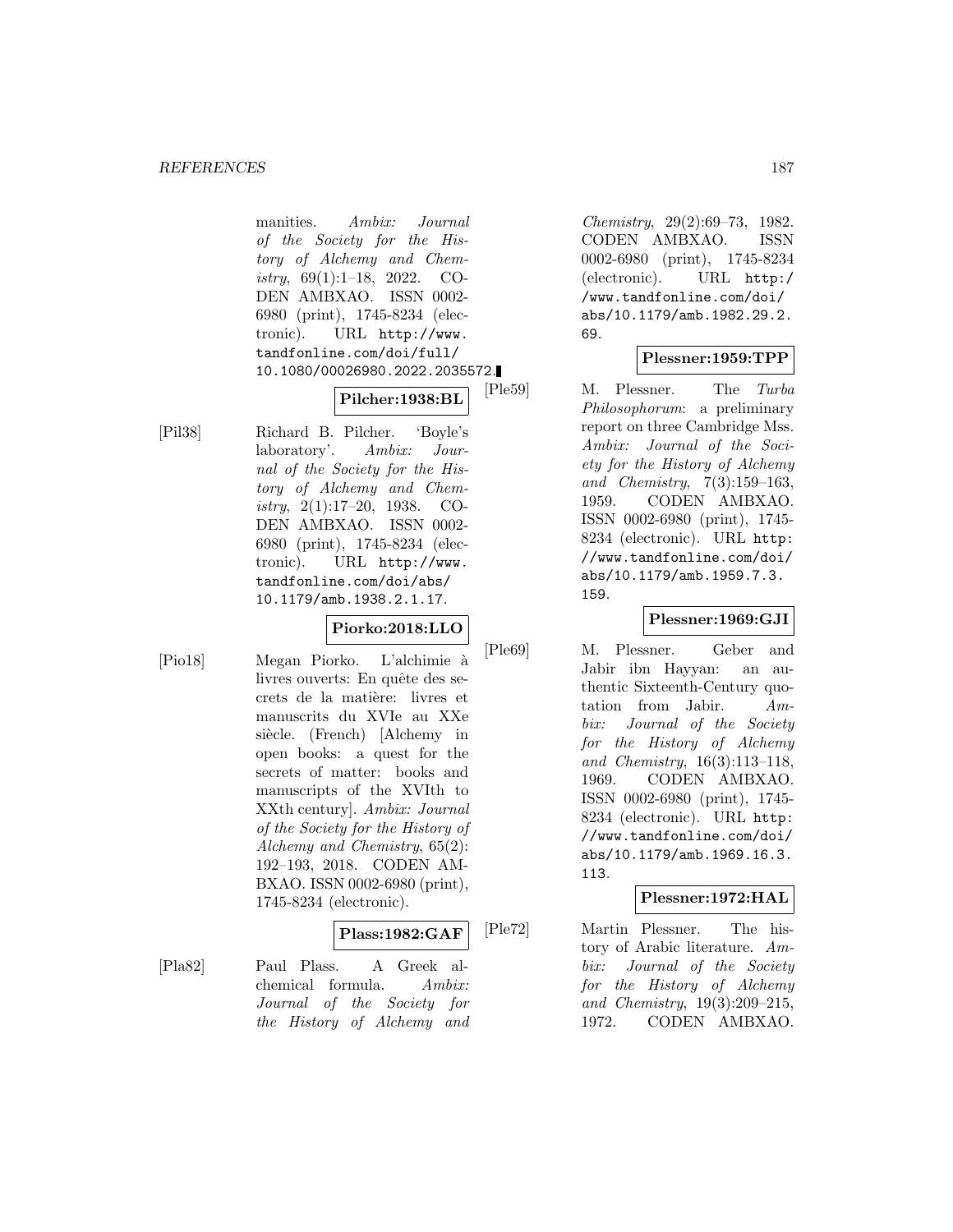ISSN 0002-6980 (print), 1745- 8234 (electronic). URL http: //www.tandfonline.com/doi/ abs/10.1179/amb.1972.19.3. 209.

## **Pollard:2015:LCH**

[Pol15] A. M. Pollard. Letters from China: a history of the origins of the chemical analysis of ceramics. Ambix: Journal of the Society for the History of Alchemy and Chemistry, 62(1):50–71, 2015. CODEN AMBXAO. ISSN 0002-6980 (print), 1745-8234 (electronic). URL http:/ /www.tandfonline.com/doi/ full/10.1179/1745823414Y. 0000000008.

#### **Polloni:2020:MPS**

[Pol20] Nicola Polloni. A matter of philosophers and spheres: Medieval glosses on Artephius's Key of Wisdom. Ambix: Journal of the Society for the History of Alchemy and Chemistry, 67(2):135–152, 2020. CO-DEN AMBXAO. ISSN 0002- 6980 (print), 1745-8234 (electronic). URL http://www. tandfonline.com/doi/full/ 10.1080/00026980.2020.1747307.

#### **Pomper:1962:LDL**

[Pom62] Philip Pomper. Lomonosov and the discovery of the Law of the Conservation of Matter in chemical transformations. Ambix: Journal of the Society for the History of Alchemy and Chemistry, 10(3):119–127, 1962. CODEN AMBXAO.

ISSN 0002-6980 (print), 1745- 8234 (electronic). URL http: //www.tandfonline.com/doi/ abs/10.1179/amb.1962.10.3. 119.

#### **Poole:2009:TGF**

[Poo09] William Poole. Theodoricus Gravius (fl. 1600–1661): Some biographical notes on a German chymist and scribe working in Seventeenth-Century England. Ambix: Journal of the Society for the History of Alchemy and Chemistry, 56(3):239–252, 2009. CO-DEN AMBXAO. ISSN 0002- 6980 (print), 1745-8234 (electronic). URL http://www. tandfonline.com/doi/abs/ 10.1179/000269809X12529013496338.

## **Porto:2001:MSN**

[Por01] Paulo Alves Porto. Michael Sendivogius on nitre and the preparation of the philosophers' stone. Ambix: Journal of the Society for the History of Alchemy and Chemistry, 48(1):1–16, 2001. CO-DEN AMBXAO. ISSN 0002- 6980 (print), 1745-8234 (electronic). URL http://www. tandfonline.com/doi/abs/ 10.1179/amb.2001.48.1.1.

## **Powers:1998:ASA**

[Pow98] John C. Powers. 'Ars Sine Arte:' Nicholas Lemery and the end of alchemy in Eighteenth-Century France. Ambix: Journal of the Society for the History of Alchemy and Chemistry,  $45(3):163-189$ , 1998.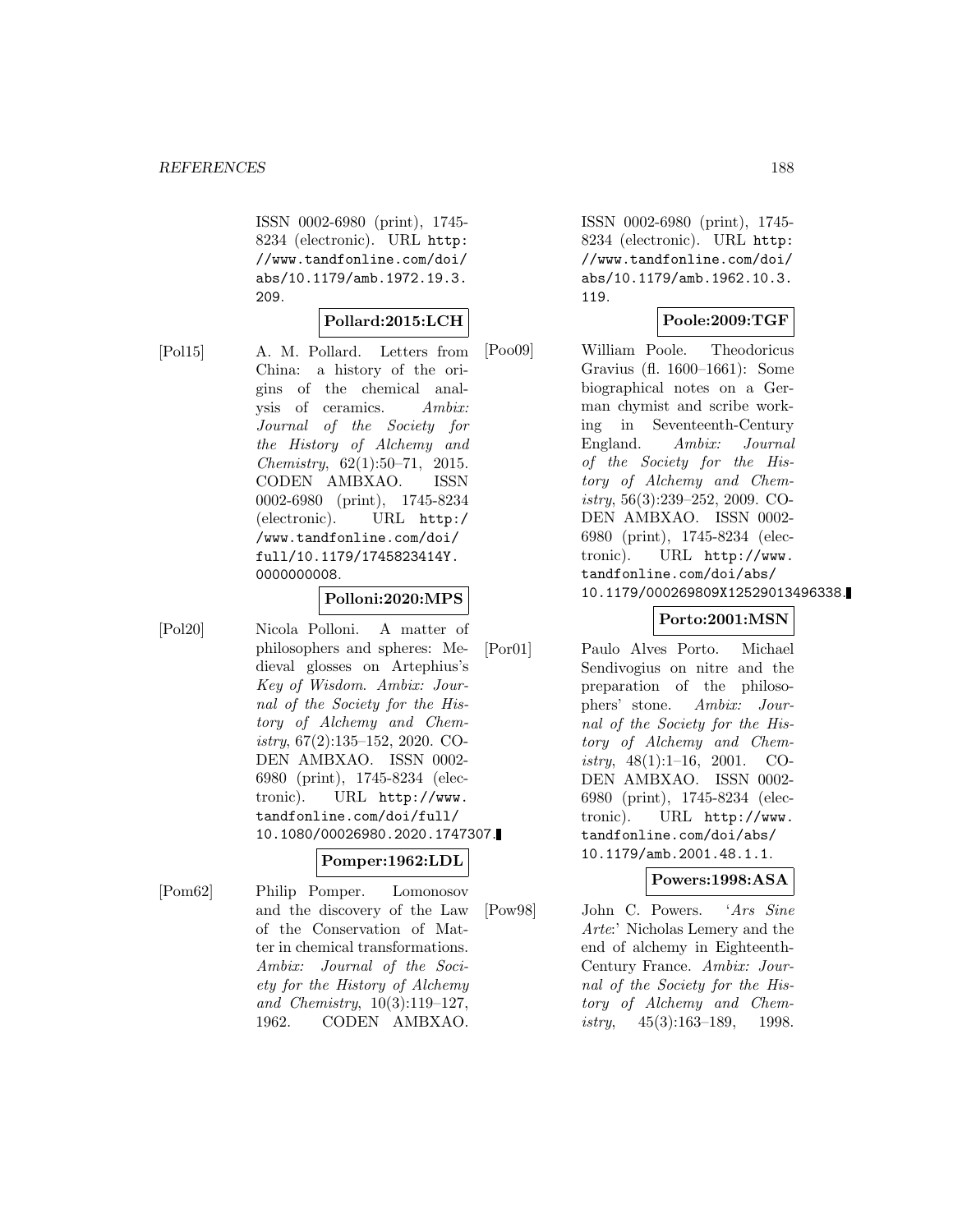CODEN AMBXAO. ISSN 0002-6980 (print), 1745-8234 (electronic). URL http:/ /www.tandfonline.com/doi/ abs/10.1179/amb.1998.45.3. 163.

## **Powers:2014:FAE**

[Pow14] John C. Powers. Fire analysis in the Eighteenth Century: Herman Boerhaave and scepticism about the elements. Ambix: Journal of the Society for the History of Alchemy and Chemistry, 61(4):385–406, 2014. CODEN AMBXAO. ISSN 0002-6980 (print), 1745- 8234 (electronic). URL http: //www.tandfonline.com/doi/ full/10.1179/1745823414Y. 000000005.

#### **Pratt:1991:PCJ**

[Pra91] Herbert T. Pratt. Peter Crosthwaite: John Dalton's "friend and colleague". Ambix: Journal of the Society for the History of Alchemy and Chemistry, 38(1):11–28, 1991. CODEN AMBXAO. ISSN 0002-6980 (print), 1745- 8234 (electronic). URL http: //www.tandfonline.com/doi/ abs/10.1179/amb.1991.38.1. 11.

## **Pratt:1992:JDS**

[Pra92] Herbert T. Pratt. John Dalton settles in Manchester. Ambix: Journal of the Society for the History of Alchemy and Chemistry, 39(1):17–20, 1992. CODEN AMBXAO. ISSN 0002-6980 (print), 17458234 (electronic). URL http: //www.tandfonline.com/doi/ abs/10.1179/amb.1992.39.1. 17.

#### **Pratt:2010:LSV**

[Pra10] Herbert T. Pratt. A letter signed: The very beginnings of Dalton's atomic theory. Ambix: Journal of the Society for the History of Alchemy and Chemistry, 57(3):301–310, 2010. CO-DEN AMBXAO. ISSN 0002- 6980 (print), 1745-8234 (electronic). URL http://www. tandfonline.com/doi/abs/ 10.1179/174582310X12849808295742.

## **Pritchard:1979:TCB**

[Pri79] Allan Pritchard. Thomas Charnock's book dedicated to Queen Elizabeth. Ambix: Journal of the Society for the History of Alchemy and Chemistry,  $26(1):56-73$ , 1979. CODEN AMBXAO. ISSN 0002-6980 (print), 1745- 8234 (electronic). URL http: //www.tandfonline.com/doi/ abs/10.1179/amb.1979.26.1. 56.

#### **Priesner:1986:SAF**

[Pri86] Claus Priesner. Spiritus Aethereus — formation of ether and theories on etherification from Valerius Cordus to Alexander Williamson. Ambix: Journal of the Society for the History of Alchemy and Chemistry, 33(2–3):129– 152, 1986. CODEN AMBXAO. ISSN 0002-6980 (print), 1745- 8234 (electronic). URL http: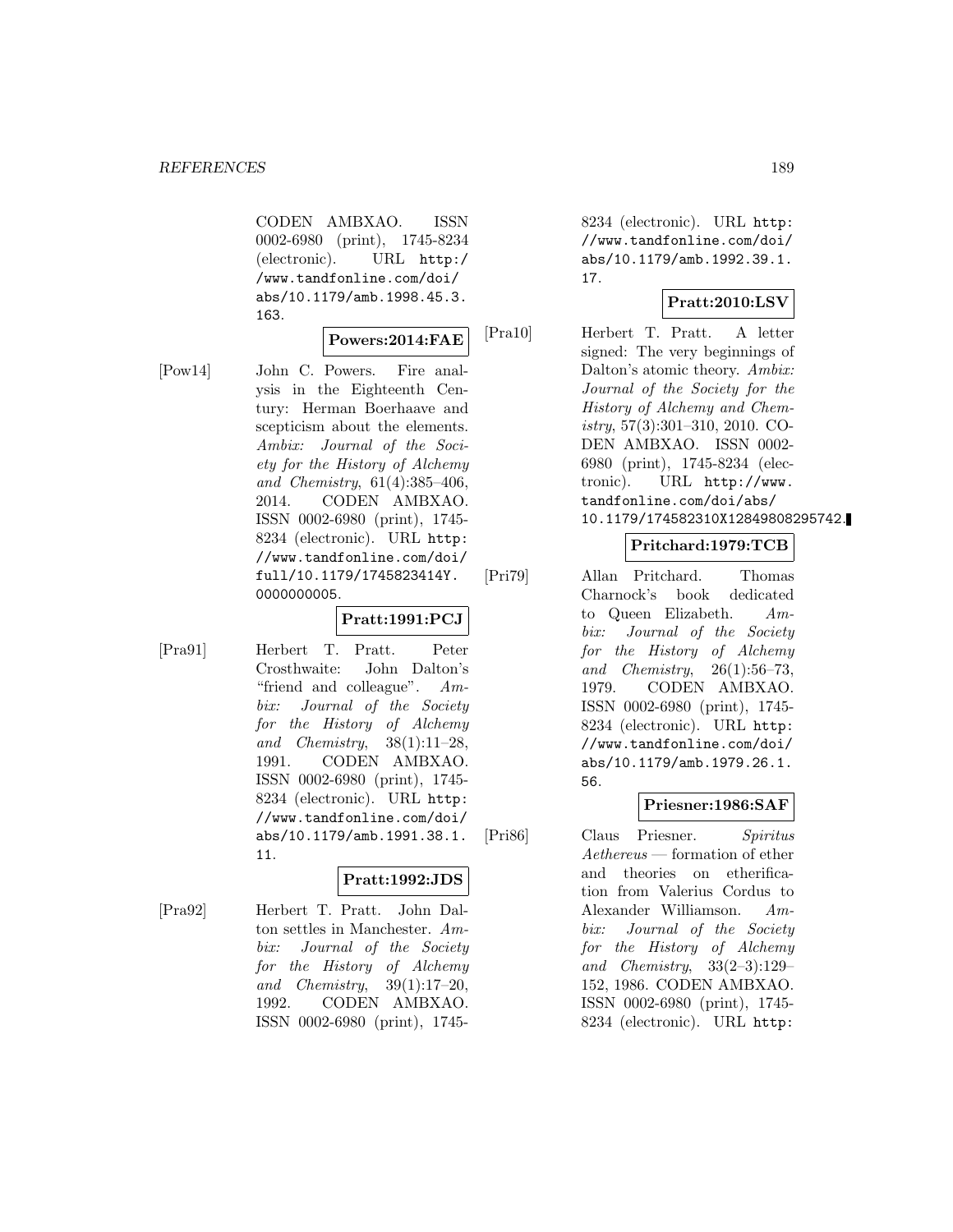//www.tandfonline.com/doi/ abs/10.1179/amb.1986.33.2- 3.129.

## **Principe:1987:CTR**

[Pri87] Lawrence Principe. "Chemical translation" and the role of impurities in alchemy: Examples from Basil Valentine's Triumph–Wagen. Ambix: Journal of the Society for the History of Alchemy and Chemistry, 34(1):21–30, 1987. CODEN AMBXAO. ISSN 0002-6980 (print), 1745- 8234 (electronic). URL http: //www.tandfonline.com/doi/ abs/10.1179/amb.1987.34.1. 21.

## **Principe:1992:RBA**

[Pri92] L. M. Principe. Robert Boyle's alchemical secrecy: Codes, ciphers and concealments. Ambix: Journal of the Society for the History of Alchemy and Chemistry, 39(2):63–74, 1992. CODEN AMBXAO. ISSN 0002-6980 (print), 1745- 8234 (electronic). URL http: //www.tandfonline.com/doi/ abs/10.1179/amb.1992.39.2. 63.

# **Principe:1993:R**

[Pri93] Lawrence M. Principe. Reviews. Ambix: Journal of the Society for the History of Alchemy and Chemistry, 40(1):27–38, 1993. CO-DEN AMBXAO. ISSN 0002- 6980 (print), 1745-8234 (electronic). URL http://www.

tandfonline.com/doi/abs/ 10.1179/amb.1993.40.1.27.

# **Principe:1994:R**

[Pri94] Lawrence M. Principe. Reviews. Ambix: Journal of the Society for the History of Alchemy and Chemistry,  $41(3):161-168$ , 1994. CODEN AMBXAO. ISSN 0002-6980 (print), 1745-8234 (electronic). URL http:/ /www.tandfonline.com/doi/ abs/10.1179/amb.1994.41.3. 161.

## **Principe:1999:SN**

[Pri99] Lawrence M. Principe. Short notices. Ambix: Journal of the Society for the History of Alchemy and Chemistry, 46(1):63–64, 1999. CO-DEN AMBXAO. ISSN 0002- 6980 (print), 1745-8234 (electronic). URL http://www. tandfonline.com/doi/abs/ 10.1179/amb.1999.46.1.63.

## **Principe:2006:NHC**

[Pri06] Lawrence M. Principe. A new History of Chemistry Library at the Chemical Heritage Foundation. Ambix: Journal of the Society for the History of Alchemy and Chemistry, 53(1):77–82, 2006. CO-DEN AMBXAO. ISSN 0002- 6980 (print), 1745-8234 (electronic). URL http://www. tandfonline.com/doi/abs/ 10.1179/000269805X77790.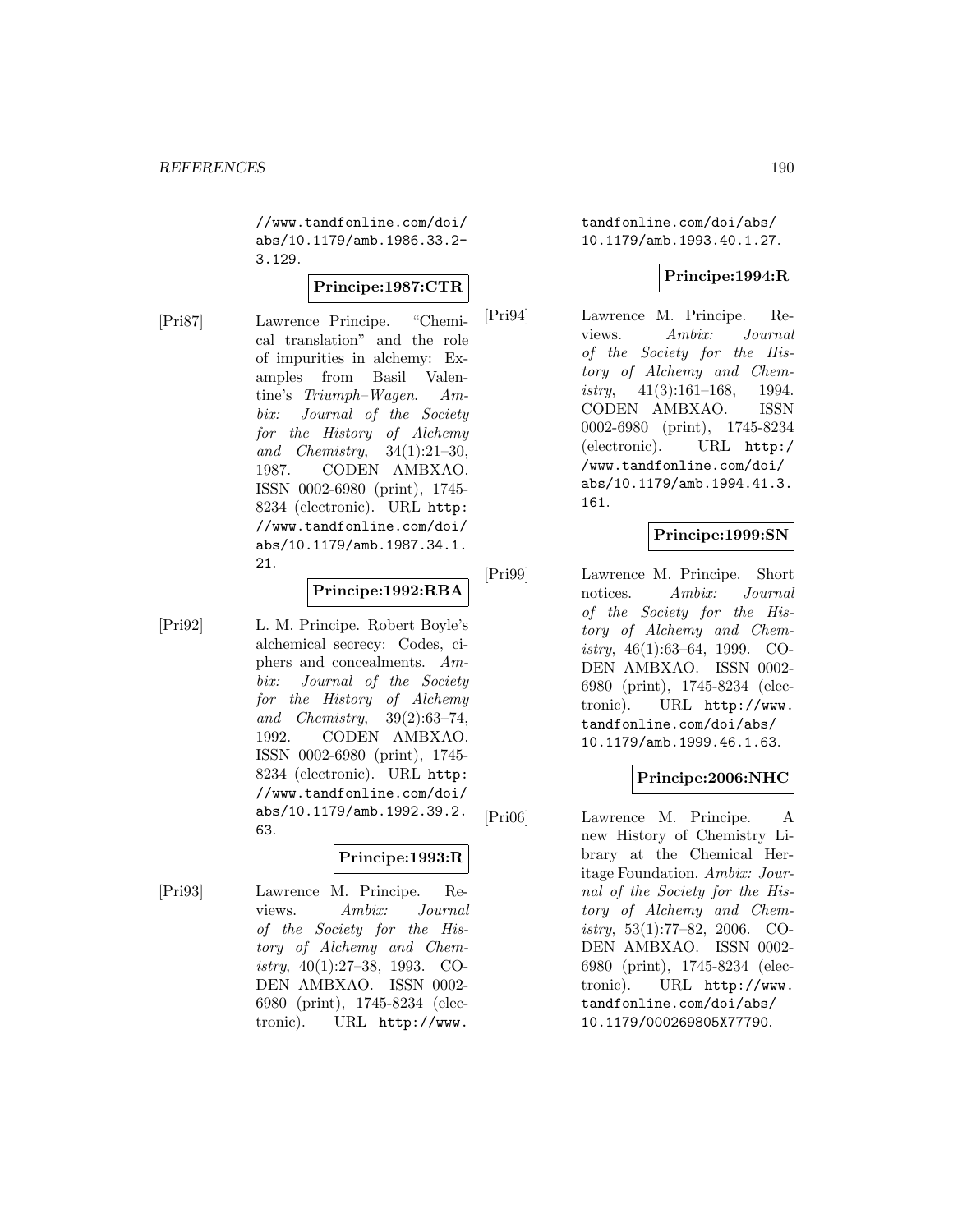## **Principe:2009:AGD**

[Pri09] Lawrence M. Principe. Allen G. Debus (1926–2009): an appreciation. Ambix: Journal of the Society for the History of Alchemy and Chemistry, 56(3):201, 2009. CO-DEN AMBXAO. ISSN 0002- 6980 (print), 1745-8234 (electronic). URL http://www. tandfonline.com/doi/abs/ 10.1179/000269809X12529013496419.

#### **Principe:2013:SKD**

[Pri13] Lawrence M. Principe. Sir Kenelm Digby and his alchemical circle in 1650s Paris: Newly discovered manuscripts. Ambix: Journal of the Society for the History of Alchemy and Chemistry, 60(1):3–24, 2013. CODEN AMBXAO. ISSN 0002-6980 (print), 1745-8234 (electronic). URL http:/ /www.tandfonline.com/doi/ full/10.1179/0002698012Z. 00000000019.

## **Priesner:2016:LAL**

[Pri16a] Claus Priesner. Legends about legends: Abraham Eleazar's adaptation of Nicolas Flamel. Ambix: Journal of the Society for the History of Alchemy and Chemistry, 63(1):1–27, 2016. CODEN AMBXAO. ISSN 0002-6980 (print), 1745-8234 (electronic). URL http://www. tandfonline.com/doi/full/ 10.1080/00026980.2016.1163631. **Principe:2016:BSA**

[Pri16b] Lawrence M. Principe. Boyle

studies: Aspects of the life and thought of Robert Boyle (1627-91). Ambix: Journal of the Society for the History of Alchemy and Chemistry, 63(1):72–73, 2016. CO-DEN AMBXAO. ISSN 0002- 6980 (print), 1745-8234 (electronic). URL http://www. tandfonline.com/doi/full/ 10.1080/00026980.2016.1201299.

## **Principe:2016:CES**

[Pri16c] Lawrence M. Principe. Chymical exotica in the Seventeenth Century, or, how to make the Bologna stone. Ambix: Journal of the Society for the History of Alchemy and Chemistry, 63(2):118–144, 2016. CO-DEN AMBXAO. ISSN 0002- 6980 (print), 1745-8234 (electronic). URL http://www. tandfonline.com/doi/full/ 10.1080/00026980.2016.1213011.

## **Prinke:2016:NLA**

[Pri16d] Rafal T. Prinke. New light on the alchemical writings of Michael Sendivogius (1566– 1636). Ambix: Journal of the Society for the History of Alchemy and Chemistry, 63(3):217–243, 2016. CO-DEN AMBXAO. ISSN 0002- 6980 (print), 1745-8234 (electronic). URL http://www. tandfonline.com/doi/full/ 10.1080/00026980.2016.1246845.

## **Principe:2021:CVC**

[Pri21a] Lawrence M. Principe. The changing visions of chymistry at seventeenth-century Jena: The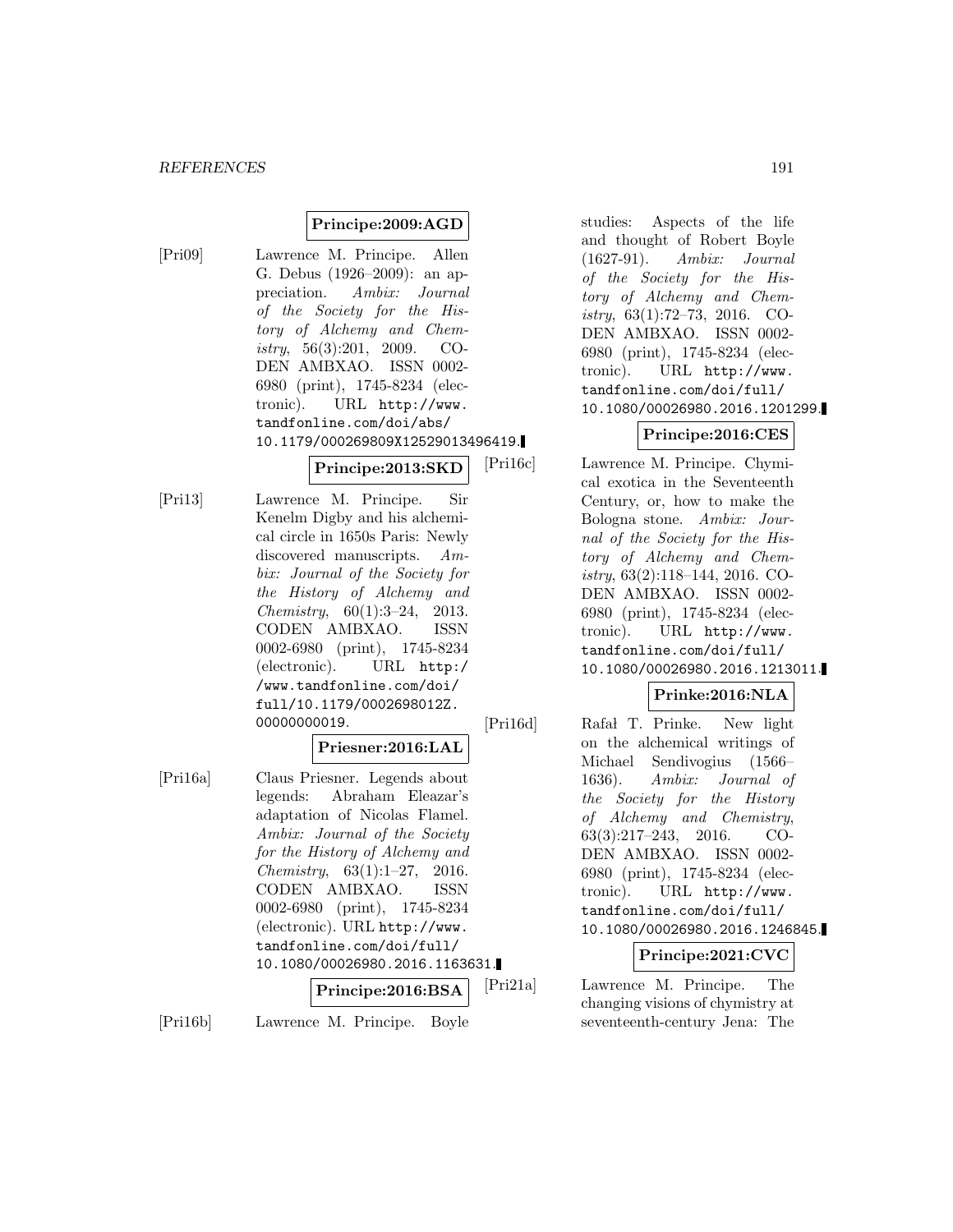two Brendels, Rolfinck, Wedel, and others. Ambix: Journal of the Society for the History of Alchemy and Chemistry, 68(2–3):180–197, 2021. CO-DEN AMBXAO. ISSN 0002- 6980 (print), 1745-8234 (electronic). URL http://www. tandfonline.com/doi/full/ 10.1080/00026980.2021.1922021.

**Prinke:2021:CBB**

- 
- [Pri21b] Rafał T. Prinke. The correspondence of Boldizsár Batthyány. The everyday life of an early modern alchemist. Ambix: Journal of the Society for the History of Alchemy and Chemistry, 68(4):448–450, 2021. CO-DEN AMBXAO. ISSN 0002- 6980 (print), 1745-8234 (electronic). URL http://www. tandfonline.com/doi/full/ 10.1080/00026980.2021.1932965.

## **Pardo-Tomas:2017:ADE**

[PT17] José Pardo-Tomás. American drugs and Early Modern Europe: New ways of telling an old story. Ambix: Journal of the Society for the History of Alchemy and Chemistry, 64(4):375–377, 2017. CO-DEN AMBXAO. ISSN 0002- 6980 (print), 1745-8234 (electronic). URL http://www. tandfonline.com/doi/full/ 10.1080/00026980.2017.1385897.

## **Puig:2004:NIN**

[Pui04] Nuria Puig. Networks of innovation or networks of opportunity? The making of the Spanish antibiotics industry.

Ambix: Journal of the Society for the History of Alchemy and Chemistry, 51(2):167–185, 2004. CODEN AMBXAO. ISSN 0002-6980 (print), 1745- 8234 (electronic). URL http: //www.tandfonline.com/doi/ abs/10.1179/amb.2004.51.2. 167.

## **Pulkkinen:2019:BRM**

[Pul19] Karoliina Pulkkinen. Book review: Mendeleev to Oganesson: A Multidisciplinary Perspective on the Periodic Table, edited by Eric Scerri and Guillermo Restrepo. Pp. 328, illus., index. Oxford University Press: New York. 2018. £80.00. ISBN: 978-0-19-066853-2. Ambix: Journal of the Society for the History of Alchemy and Chemistry, 66(4):365–367, 2019. CO-DEN AMBXAO. ISSN 0002- 6980 (print), 1745-8234 (electronic). URL http://www. tandfonline.com/doi/full/ 10.1080/00026980.2019.1610598.

## **Pulkkinen:2020:VDE**

[Pul20] Karoliina Pulkkinen. Values in the development of early periodic tables. Ambix: Journal of the Society for the History of Alchemy and Chemistry, 67(2):174–198, 2020. CO-DEN AMBXAO. ISSN 0002- 6980 (print), 1745-8234 (electronic). URL http://www. tandfonline.com/doi/full/ 10.1080/00026980.2020.1747325.

#### **Pumfrey:1995:R**

[Pum95] Stephen Pumfrey. Reviews.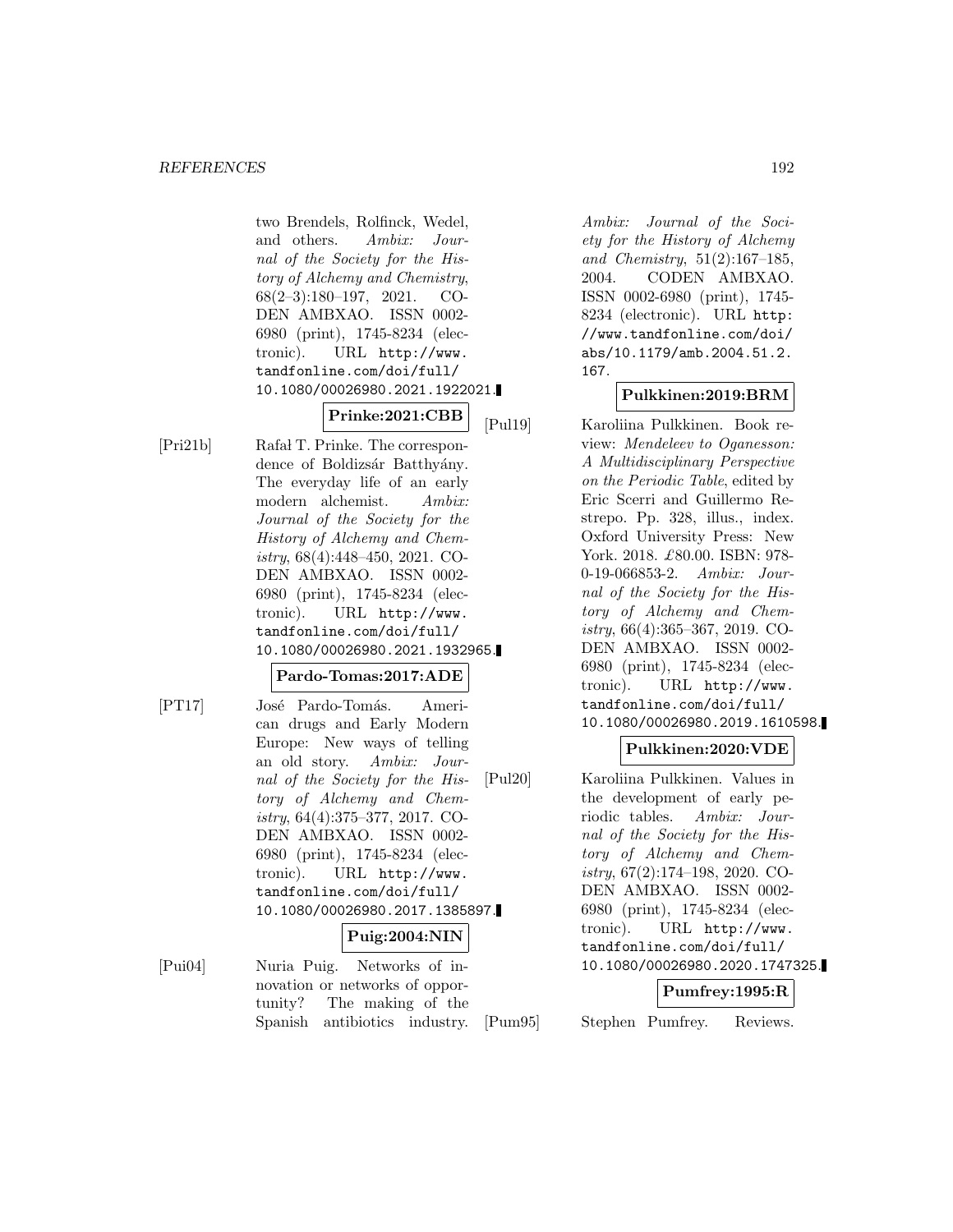Ambix: Journal of the Society for the History of Alchemy and Chemistry, 42(2):119–127, 1995. CODEN AMBXAO. ISSN 0002-6980 (print), 1745- 8234 (electronic). URL http: //www.tandfonline.com/doi/ abs/10.1179/amb.1995.42.2. 119.

## **Pohl-Valero:2017:SNS**

[PV17] Stefan Pohl-Valero. Setting nutritional standards. Theory, policies, practices. Ambix: Journal of the Society for the History of Alchemy and Chemistry, 64(4):386–388, 2017. CO-DEN AMBXAO. ISSN 0002- 6980 (print), 1745-8234 (electronic). URL http://www. tandfonline.com/doi/full/ 10.1080/00026980.2017.1405901.

#### **Pascual-Valderrama:2017:AMD**

[PVPP17] Ignacio-Miguel Pascual-Valderrama and Joaquín Pérez-Pariente. The alchemical manuscripts of David Lindsay (1587– 1641), Lord Lindsay of Balcarres. Ambix: Journal of the Society for the History of Alchemy and Chemistry, 64(3):234–262, 2017. CO-DEN AMBXAO. ISSN 0002- 6980 (print), 1745-8234 (electronic). URL http://www. tandfonline.com/doi/full/ 10.1080/00026980.2017.1370875.

#### **Pagel:1969:EAR**

[PW69] Walter Pagel and Marianne Winder. The eightness of Adam and related "gnostic" ideas in

the Paracelsian corpus. Ambix: Journal of the Society for the History of Alchemy and Chemistry, 16(3):119–139, 1969. CODEN AMBXAO. ISSN 0002-6980 (print), 1745- 8234 (electronic). URL http: //www.tandfonline.com/doi/ abs/10.1179/amb.1969.16.3. 119.

## **Pagel:1974:HEP**

[PW74] Walter Pagel and Marianne Winder. The higher elements and prime matter in Renaissance naturalism and in Paracelsus. Ambix: Journal of the Society for the History of Alchemy and Chemistry, 21(2–3):93–127, 1974. CO-DEN AMBXAO. ISSN 0002- 6980 (print), 1745-8234 (electronic). URL http://www. tandfonline.com/doi/abs/ 10.1179/000269874790223623.

## **Prinke:2018:APM**

[PZ18] Rafal T. Prinke and Mike A. Zuber. Alchemical patronage and the making of an adept: Letters of Michael Sendivogius to Emperor Rudolf II and his Chamberlain Hans Popp. Ambix: Journal of the Society for the History of Alchemy and Chemistry, 65(4):324–355, 2018. CO-DEN AMBXAO. ISSN 0002- 6980 (print), 1745-8234 (electronic). URL http://www. tandfonline.com/doi/full/ 10.1080/00026980.2018.1512776.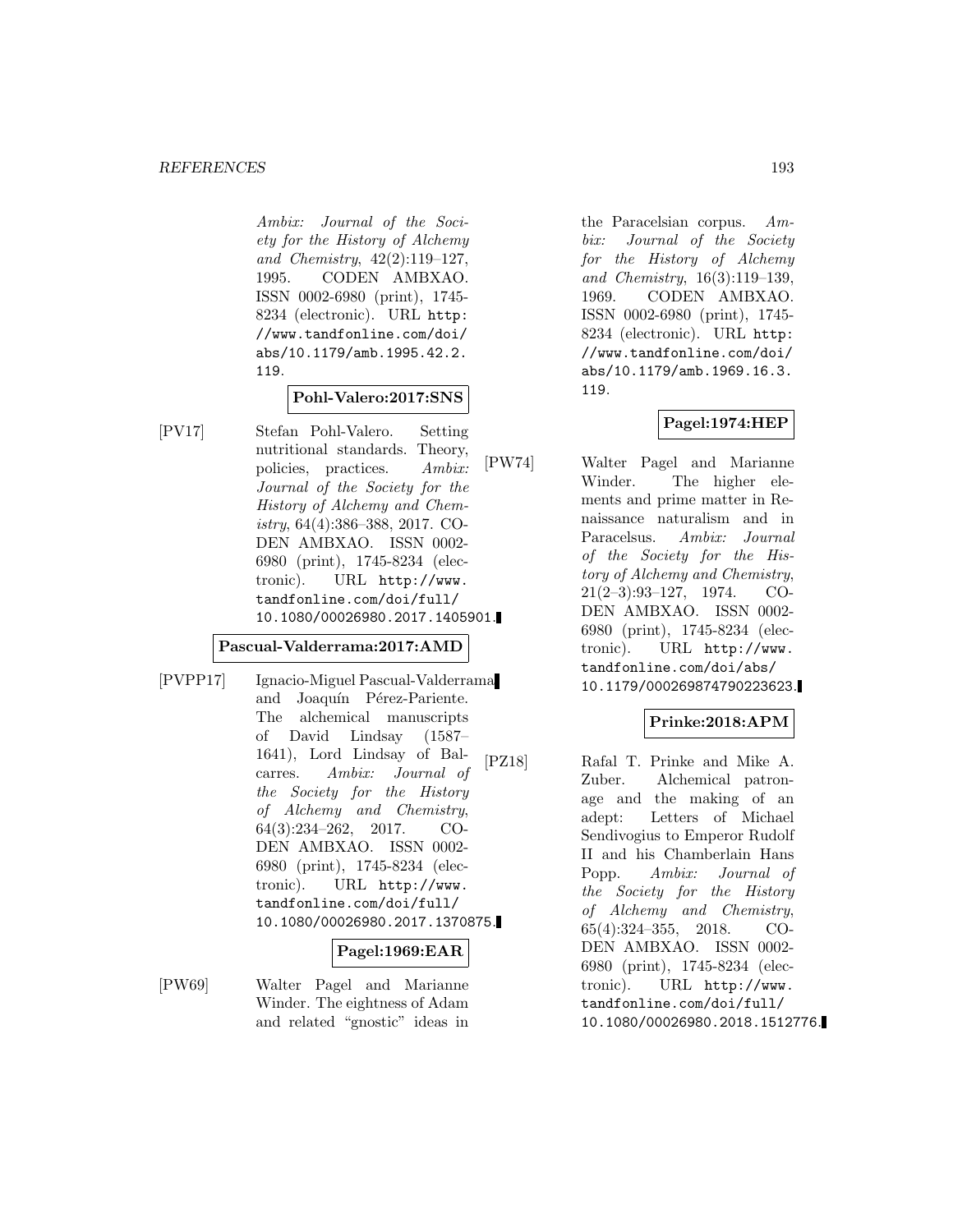## **Reed:2020:CCC**

[QR20] Viviane Quirke and Peter Reed. Chemistry, consultants, and companies, c. 1850–2000: Introduction. Ambix: Journal of the Society for the History of Alchemy and Chemistry, 67(3):207–213, 2020. CO-DEN AMBXAO. ISSN 0002- 6980 (print), 1745-8234 (electronic). URL http://www. tandfonline.com/doi/full/ 10.1080/00026980.2020.1794700.

## **Quirke:2016:BHA**

[Qui16a] Viviane Quirke. Biologics. A history of agents made from living organisms in the Twentieth Century. Ambix: Journal of the Society for the History of Alchemy and Chemistry, 63(3):279–280, 2016. CO-DEN AMBXAO. ISSN 0002- 6980 (print), 1745-8234 (electronic). URL http://www. tandfonline.com/doi/full/ 10.1080/00026980.2016.1246824.

## **Quirke:2016:BPM**

[Qui16b] Viviane Quirke. The British pharmacopoeia, 1864 to 2014: Medicines, international standards and the state. Ambix: Journal of the Society for the History of Alchemy and Chemistry, 63(2):197, 2016. CO-DEN AMBXAO. ISSN 0002- 6980 (print), 1745-8234 (electronic). URL http://www. tandfonline.com/doi/full/ 10.1080/00026980.2016.1227180.

## **Quirke:2020:ICI**

[Qui20] Viviane Quirke. Imperial Chemical Industries and Craig Jordan, "the first Tamoxifen consultant," 1960s–1990s. Ambix: Journal of the Society for the History of Alchemy and Chemistry, 67(3):289–307, 2020. CODEN AMBXAO. ISSN 0002-6980 (print), 1745- 8234 (electronic). URL http: //www.tandfonline.com/doi/ full/10.1080/00026980.2020. 1794675.

#### **Ross:2002:DCW**

[RA02] Benjamin Ross and Steven Amter. Deregulation, chemical waste, and ground water: a  $1949$  debate.  $Am$ bix: Journal of the Society for the History of Alchemy and Chemistry,  $49(1):51-66$ , 2002. CODEN AMBXAO. ISSN 0002-6980 (print), 1745- 8234 (electronic). URL http: //www.tandfonline.com/doi/ abs/10.1179/amb.2002.49.1. 51.

## **Rae:1989:ROC**

[Rae89] Ian D. Rae. The research in organic chemistry of Aleksandr Borodin (1833–1887). Ambix: Journal of the Society for the History of Alchemy and Chemistry, 36(3):121–137, 1989. CODEN AMBXAO. ISSN 0002-6980 (print), 1745- 8234 (electronic). URL http: //www.tandfonline.com/doi/ abs/10.1179/amb.1989.36.3. 121.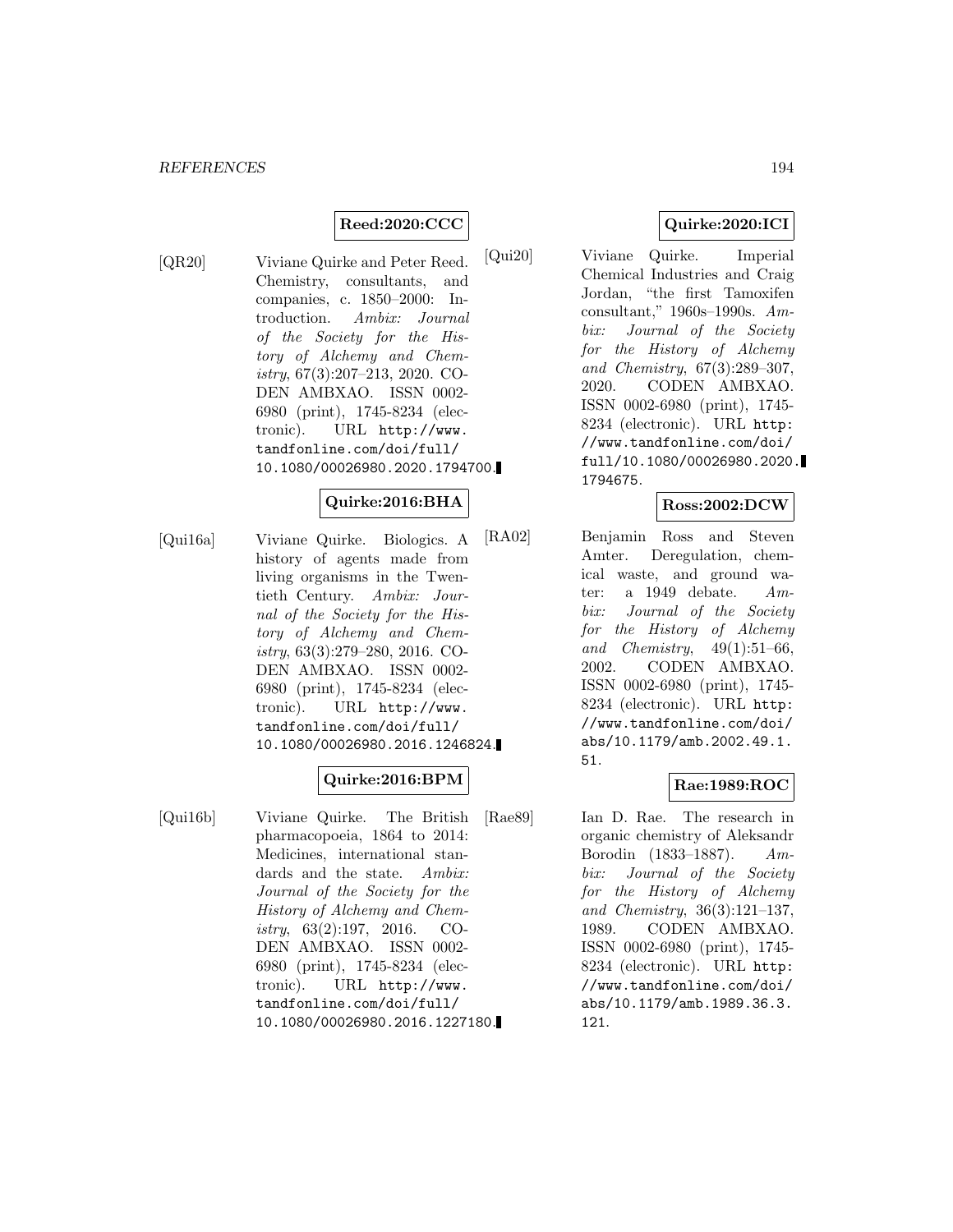## **Rae:1995:COA**

[Rae95] Ian D. Rae. Chemical organizations in Australia and New Zealand. Ambix: Journal of the Society for the History of Alchemy and Chemistry,  $42(1):28-49$ , 1995. CO-DEN AMBXAO. ISSN 0002- 6980 (print), 1745-8234 (electronic). URL http://www. tandfonline.com/doi/abs/ 10.1179/amb.1995.42.1.28.

## **Rae:1996:R**

[Rae96] Ian D. Rae. Reviews. Ambix: Journal of the Society for the History of Alchemy and Chemistry, 43(3):189–191, 1996. CODEN AMBXAO. ISSN 0002-6980 (print), 1745- 8234 (electronic). URL http: //www.tandfonline.com/doi/ abs/10.1179/amb.1996.43.3. 189.

# **Rae:1997:SAP**

[Rae97] Ian D. Rae. Spectrum analysis: The priority claims of Stokes and Kirchhoff. Ambix: Journal of the Society for the History of Alchemy and Chemistry, 44(3):131–144, 1997. CODEN AMBXAO. ISSN 0002-6980 (print), 1745- 8234 (electronic). URL http: //www.tandfonline.com/doi/ abs/10.1179/amb.1997.44.3. 131.

#### **Rae:2005:CAG**

[Rae05] Ian D. Rae. Chemistry in Australia: Growing up, down under. Ambix: Journal of the Society for the History of Alchemy and Chemistry,  $52(1)$ :7-25, 2005. CO-DEN AMBXAO. ISSN 0002- 6980 (print), 1745-8234 (electronic). URL http://www. tandfonline.com/doi/abs/ 10.1179/000269805X52887.

## **Rae:2006:OOD**

[Rae06] Ian D. Rae. Ozonised oils as disinfectants. Ambix: Journal of the Society for the History of Alchemy and Chemistry, 53(1):3–20, 2006. CO-DEN AMBXAO. ISSN 0002- 6980 (print), 1745-8234 (electronic). URL http://www. tandfonline.com/doi/abs/ 10.1179/174582306X93192.

## **Rae:2016:TVP**

[Rae16] Ian D. Rae. Theory versus practice in the Twentiethcentury search for the ideal anaesthetic gas. Ambix: Journal of the Society for the History of Alchemy and Chemistry,  $63(1):46-65$ ,  $2016$ . CO-DEN AMBXAO. ISSN 0002- 6980 (print), 1745-8234 (electronic). URL http://www. tandfonline.com/doi/full/ 10.1080/00026980.2016.1163638.

## **Ragland:2012:CTS**

[Rag12] Evan Ragland. Chymistry and taste in the Seventeenth Century: Franciscus Dele Boë Sylvius as a chymical physician between Galenism and Cartesianism. Ambix: Journal of the Society for the History of Alchemy and Chem-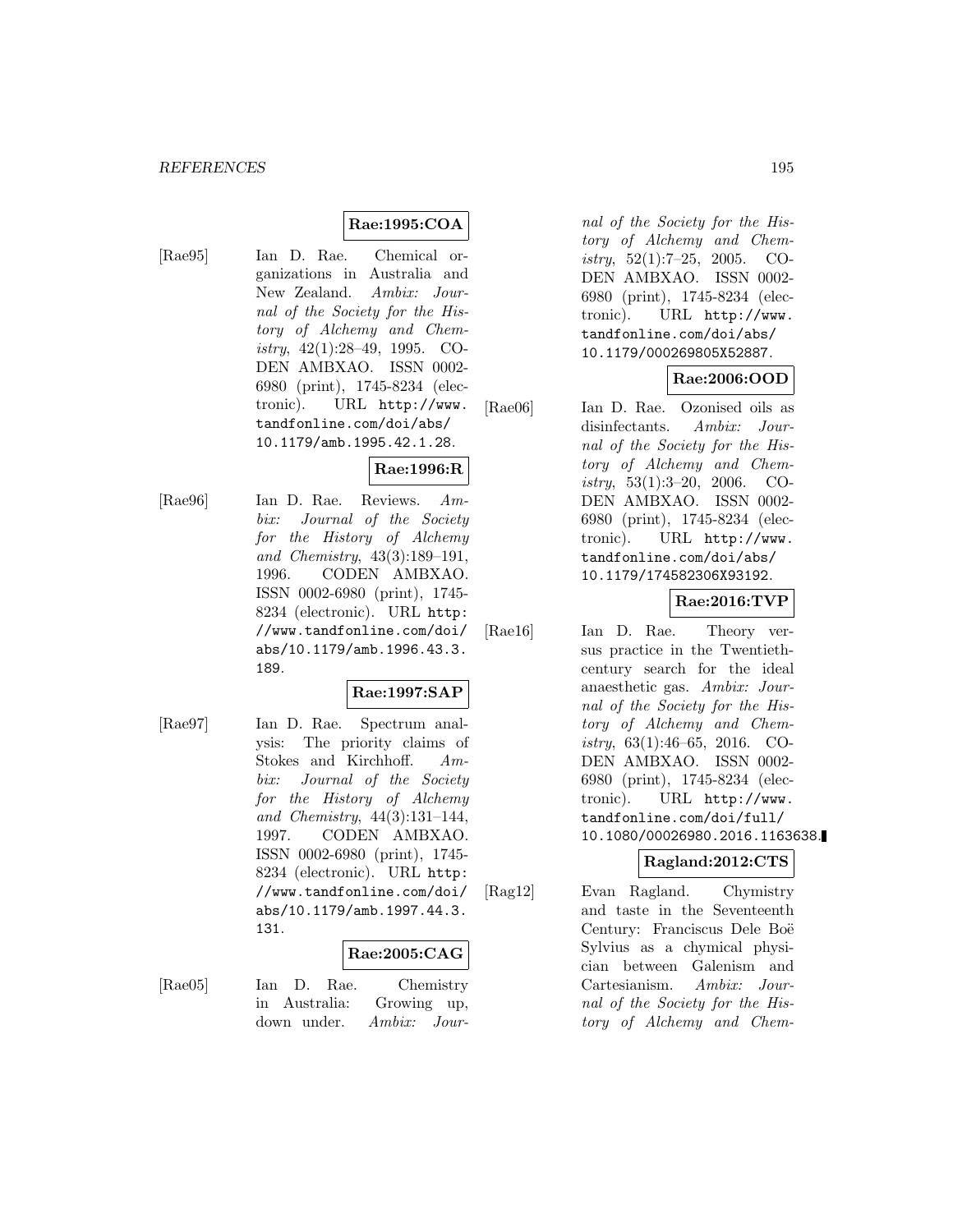#### *REFERENCES* 196

istry, 59(1):1–21, 2012. CO-DEN AMBXAO. ISSN 0002- 6980 (print), 1745-8234 (electronic). URL http://www. tandfonline.com/doi/full/ 10.1179/174582312X13296104891472.

#### **Ramberg:2000:DVB**

[Ram00] Peter J. Ramberg. The death of vitalism and the birth of organic chemistry: Wöhler's urea synthesis and the disciplinary identity of organic chemistry. Ambix: Journal of the Society for the History of Alchemy and Chemistry, 47(3):170–195, 2000. CODEN AMBXAO. ISSN 0002-6980 (print), 1745- 8234 (electronic). URL http: //www.tandfonline.com/doi/ abs/10.1179/amb.2000.47.3. 170.

## **Rampling:2008:ECG**

[Ram08] Jennifer M. Rampling. Establishing the canon: George Ripley and his alchemical sources. Ambix: Journal of the Society for the History of Alchemy and Chem $istry, 55(3):189-208, 2008.$  CO-DEN AMBXAO. ISSN 0002- 6980 (print), 1745-8234 (electronic). URL http://www. tandfonline.com/doi/abs/ 10.1179/174582308X358114.

## **Rampling:2010:CRC**

[Ram10] Jennifer M. Rampling. The catalogue of the Ripley Corpus: Alchemical writings attributed to George Ripley (d. ca. 1490). Ambix: Journal of the Society for the History of Alchemy and Chemistry, 57(2):125–201, 2010. CO-DEN AMBXAO. ISSN 0002- 6980 (print), 1745-8234 (electronic). URL http://www. tandfonline.com/doi/abs/ 10.1179/174582310X12719003720322.

## **Rampling:2013:NDA**

[Ram13] Jennifer M. Rampling. New developments for Ambix. Ambix: Journal of the Society for the History of Alchemy and Chemistry, 60(1):1–2, 2013. CODEN AMBXAO. ISSN 0002-6980 (print), 1745-8234 (electronic). URL http:/ /www.tandfonline.com/doi/ full/10.1179/0002698012Z. 00000000023.

## **Rampling:2016:EMA**

[Ram16] Jennifer M. Rampling. The Englishing of Medieval alchemy. Ambix: Journal of the Society for the History of Alchemy and Chemistry, 63(3):268–272, 2016. CODEN AMBXAO. ISSN 0002-6980 (print), 1745- 8234 (electronic). URL http: //www.tandfonline.com/doi/ full/10.1080/00026980.2016. 1256108.

## **Rampling:2017:FHC**

[Ram17] Jennifer M. Rampling. The future of the history of chemistry. Ambix: Journal of the Society for the History of Alchemy and Chemistry, 64(4):295–300, 2017. CO-DEN AMBXAO. ISSN 0002- 6980 (print), 1745-8234 (elec-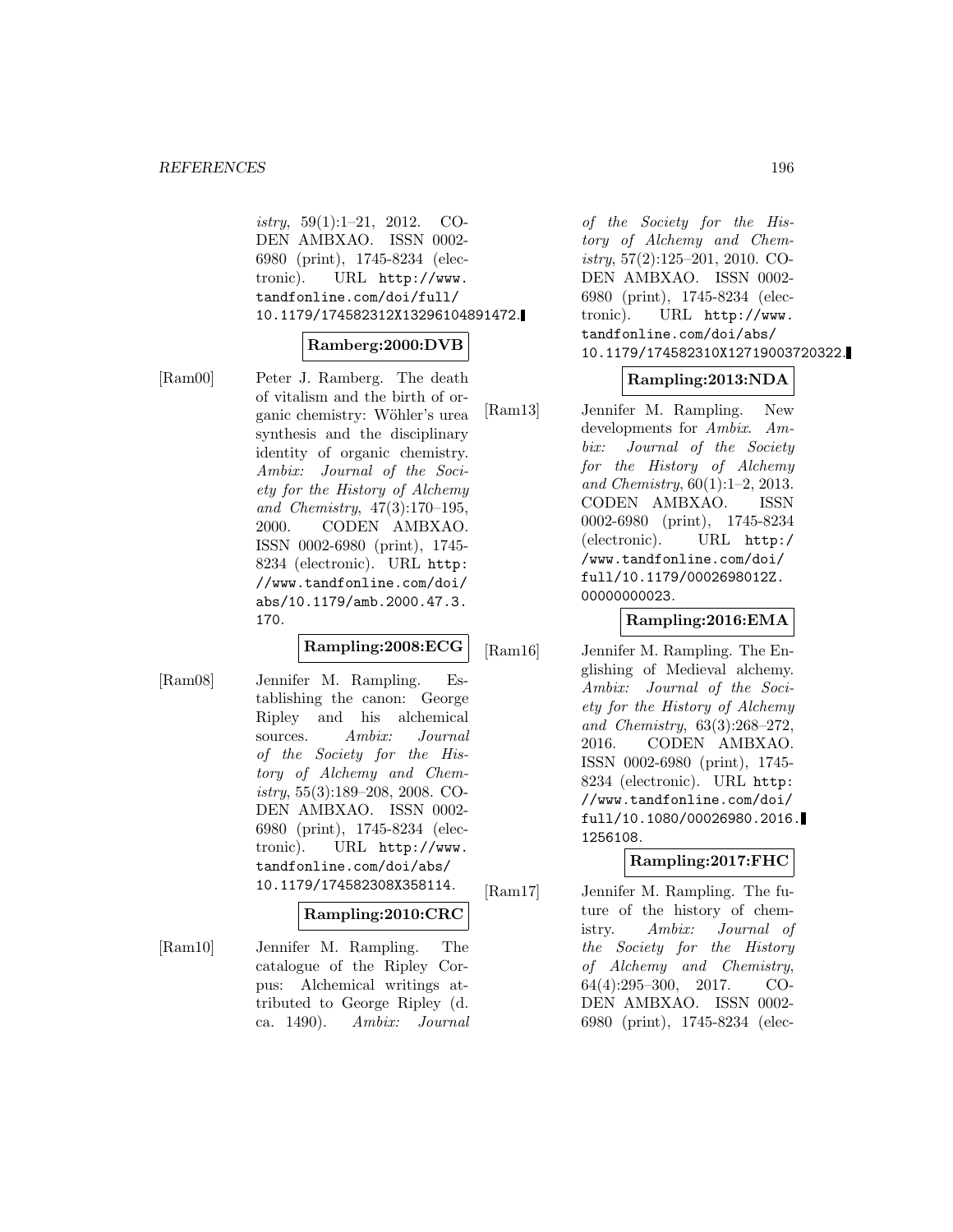tronic). URL http://www. tandfonline.com/doi/full/ 10.1080/00026980.2017.1434970.

## **Ramberg:2018:BRC**

[Ram18] Peter J. Ramberg. Book review: The Chemical Century: Molecular Manipulation and Its Impact on the 20th Century. Ambix: Journal of the Society for the History of Alchemy and Chemistry, 65(3):300–301, 2018. CO-DEN AMBXAO. ISSN 0002- 6980 (print), 1745-8234 (electronic). URL http://www. tandfonline.com/doi/full/ 10.1080/00026980.2018.1469314.

#### **Raphael:2018:BRS**

[Rap18] Renée J. Raphael. Book review: Silver by Fire, Silver by Mercury: a Chemical History of Silver Refining in New Spain and Mexico, 16th to 19th Centuries. Ambix: Journal of the Society for the History of Alchemy and Chemistry, 65(4):408–410, 2018. CO-DEN AMBXAO. ISSN 0002- 6980 (print), 1745-8234 (electronic). URL http://www. tandfonline.com/doi/full/ 10.1080/00026980.2018.1518683.

#### **Rasmussen:2018:REH**

[Ras18] Seth C. Rasmussen. Revisiting the early history of synthetic polymers: Critiques and new insights. Ambix: Journal of the Society for the History of Alchemy and Chemistry, 65(4):356–372, 2018. CO-DEN AMBXAO. ISSN 00026980 (print), 1745-8234 (electronic). URL http://www. tandfonline.com/doi/full/ 10.1080/00026980.2018.1512775.

#### **Ratiansi:1963:PPR**

[Rat63] P. M. Ratiansi. Paracelsus and the Puritan revolution. Ambix: Journal of the Society for the History of Alchemy and Chemistry,  $11(1):24-32$ , 1963. CODEN AMBXAO. ISSN 0002-6980 (print), 1745- 8234 (electronic). URL http: //www.tandfonline.com/doi/ abs/10.1179/amb.1963.11.1. 24.

## **Rattansi:1964:HGC**

[Rat64] P. M. Rattansi. The Helmontian– Galenist controversy in Restoration England. Ambix: Journal of the Society for the History of Alchemy and Chemistry, 12(1):1–23, 1964. CO-DEN AMBXAO. ISSN 0002- 6980 (print), 1745-8234 (electronic). URL http://www. tandfonline.com/doi/abs/ 10.1179/amb.1964.12.1.1.

## **Rattansi:1966:ANM**

[Rat66] P. M. Rattansi. Alchemy and natural magic in Raleigh's "history of the world".  $Am$ bix: Journal of the Society for the History of Alchemy and Chemistry, 13(3):122–138, 1966. CODEN AMBXAO. ISSN 0002-6980 (print), 1745- 8234 (electronic). URL http: //www.tandfonline.com/doi/ abs/10.1179/amb.1966.13.3. 122.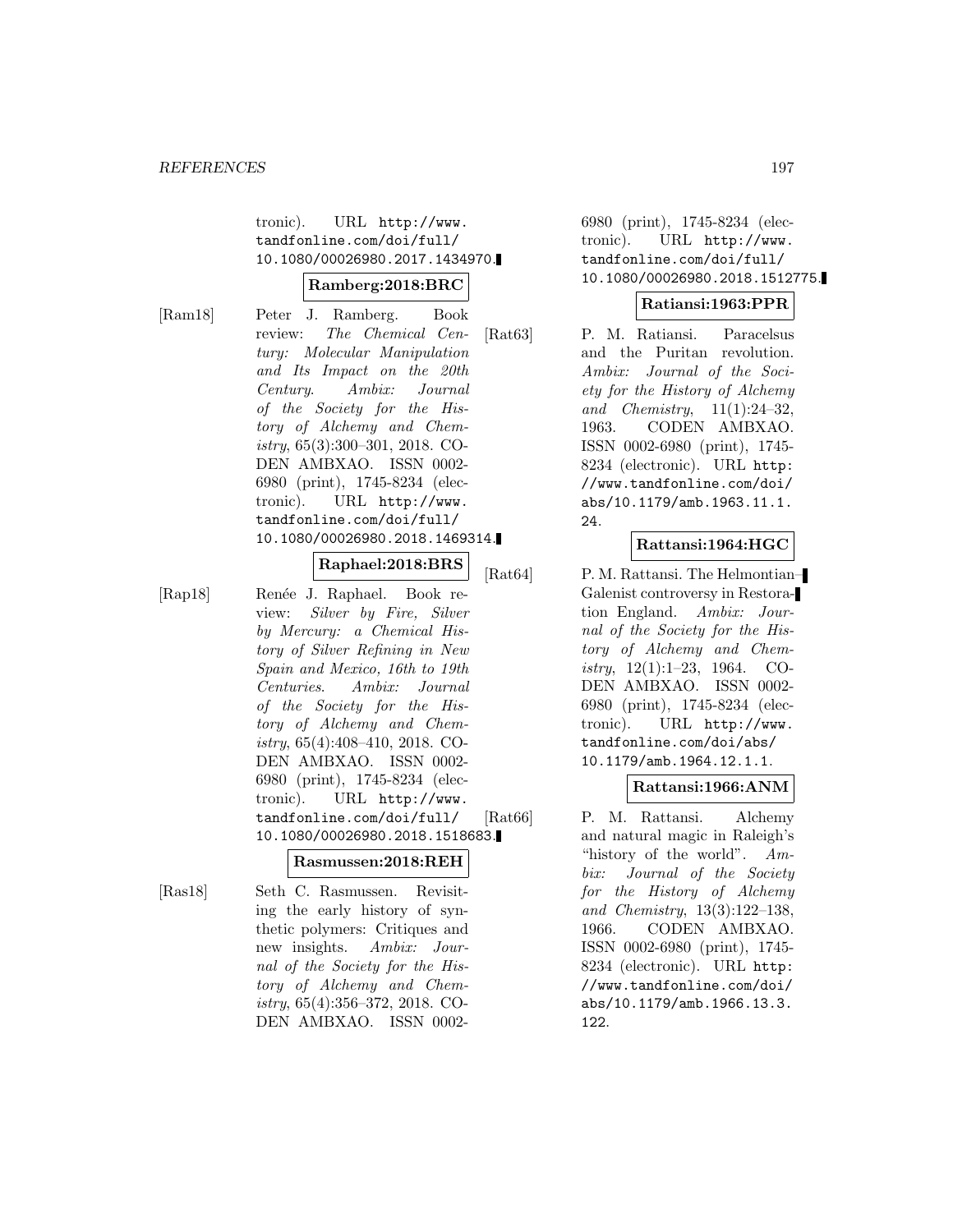## **Rattansi:1969:R**

- 
- [Rat69] P. M. Rattansi. Review. Ambix: Journal of the Society for the History of Alchemy and Chemistry, 16(3):173–175, 1969. CODEN AMBXAO. ISSN 0002-6980 (print), 1745- 8234 (electronic). URL http: //www.tandfonline.com/doi/ abs/10.1179/amb.1969.16.3. 173.

## **Rattansi:1978:R**

- 
- [Rat78] P. M. Rattansi. Reviews. Ambix: Journal of the Society for the History of Alchemy and Chemistry, 25(1):63–68, 1978. CODEN AMBXAO. ISSN 0002-6980 (print), 1745- 8234 (electronic). URL http: //www.tandfonline.com/doi/ abs/10.1179/amb.1978.25.1. 63.

## **Rattansi:1992:ERA**

[Rat92a] P. M. Rattansi. Essay review: Alchemy revisited: Alchemy Revisited. Proceedings of the International Conference in the History of Alchemy at the University of Groningen 17–19 April 1989. Edited by Z. R. W. M. Von Martels. Pp. xii + 284. E. J. Brill: Leiden, New York, etc. 1990. Gld. 140, ca \$80. ISBN 90-04-09287-0. Ambix: Journal of the Society for the History of Alchemy and Chemistry, 39(2):91–95, 1992. CODEN AMBXAO. ISSN 0002-6980 (print), 1745- 8234 (electronic). URL http: //www.tandfonline.com/doi/

## abs/10.1179/amb.1992.39.2. 91.

## **Rattansi:1992:R**

[Rat92b] P. M. Rattansi. Reviews. Ambix: Journal of the Society for the History of Alchemy and Chemistry, 39(2):95–102, 1992. CODEN AMBXAO. ISSN 0002-6980 (print), 1745- 8234 (electronic). URL http: //www.tandfonline.com/doi/ abs/10.1179/amb.1992.39.2. 95.

## **Rattansi:1996:ER**

[Rat96] P. M. Rattansi. Essay review. Ambix: Journal of the Society for the History of Alchemy and Chemistry, 43(2):99–100, 1996. CODEN AMBXAO. ISSN 0002-6980 (print), 1745- 8234 (electronic). URL http: //www.tandfonline.com/doi/ abs/10.1179/amb.1996.43.2. 99.

#### **Ruiz-Castell:2016:SID**

[RC16] Pedro Ruiz-Castell. Scientific instruments on display. Ambix: Journal of the Society for the History of Alchemy and Chemistry,  $63(1)$ :75–76, 2016. CO-DEN AMBXAO. ISSN 0002- 6980 (print), 1745-8234 (electronic). URL http://www. tandfonline.com/doi/full/ 10.1080/00026980.2016.1201304.

#### **Read:1938:AUJ**

[Rea38] John Read. Alchemy under James IV of Scotland. Ambix: Journal of the Society for the History of Alchemy and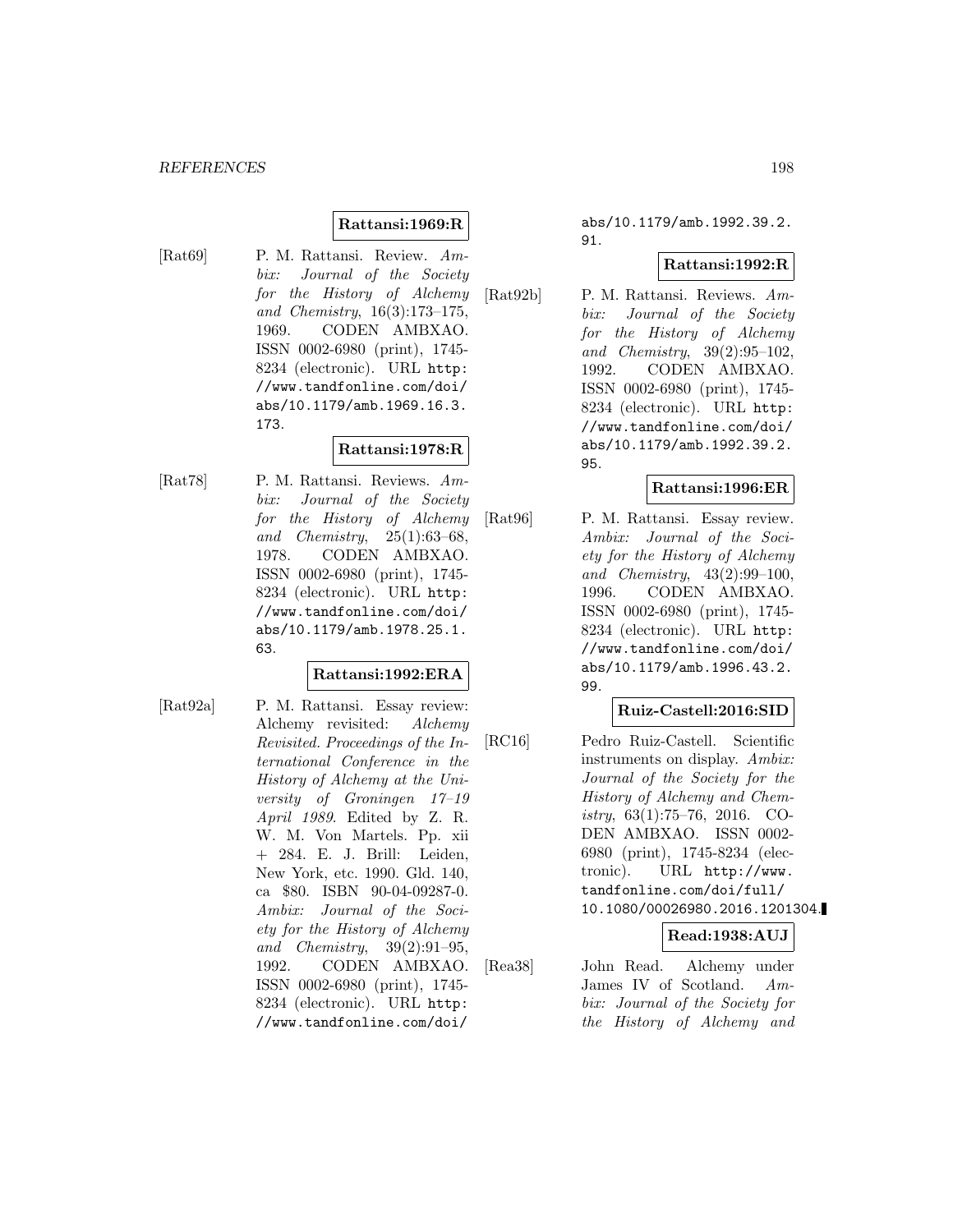Chemistry, 2(2):60–67, 1938. CODEN AMBXAO. ISSN 0002-6980 (print), 1745-8234 (electronic). URL http:/ /www.tandfonline.com/doi/ abs/10.1179/amb.1938.2.2. 60.

#### **Read:1961:WDA**

[Rea61] J. Read. William Davidson of Aberdeen the first British Professor of chemistry. Ambix: Journal of the Society for the History of Alchemy and Chemistry,  $9(2):70-101$ , 1961. CODEN AMBXAO. ISSN 0002-6980 (print), 1745- 8234 (electronic). URL http: //www.tandfonline.com/doi/ abs/10.1179/amb.1961.9.2. 70.

#### **Rees:1975:FBSa**

[Ree75a] Graham Rees. Francis Bacon's semi-Paracelsian cosmology. Ambix: Journal of the Society for the History of Alchemy and Chemistry, 22(2):81–101, 1975. CODEN AMBXAO. ISSN 0002-6980 (print), 1745- 8234 (electronic). URL http: //www.tandfonline.com/doi/ abs/10.1179/amb.1975.22.2. 81.

## **Rees:1975:FBSb**

[Ree75b] Graham Rees. Francis Bacon's semi-Paracelsian cosmology and the Great Instauration. Ambix: Journal of the Society for the History of Alchemy and Chemistry, 22(3):161–173, 1975. CODEN AMBXAO. ISSN 0002-6980 (print), 17458234 (electronic). URL http: //www.tandfonline.com/doi/ abs/10.1179/amb.1975.22.3. 161.

## **Rees:1977:FBC**

[Ree77a] Graham Rees. The fate of Bacon's cosmology in the Seventeenth Century. Ambix: Journal of the Society for the History of Alchemy and Chemistry, 24(1):27–38, 1977. CODEN AMBXAO. ISSN 0002-6980 (print), 1745- 8234 (electronic). URL http: //www.tandfonline.com/doi/ abs/10.1179/amb.1977.24.1. 27.

# **Rees:1977:MTU**

[Ree77b] Graham Rees. Matter theory: a unifying factor in Bacon's natural philosophy? Ambix: Journal of the Society for the History of Alchemy and Chemistry, 24(2):110–125, 1977. CODEN AMBXAO. ISSN 0002-6980 (print), 1745- 8234 (electronic). URL http: //www.tandfonline.com/doi/ abs/10.1179/amb.1977.24.2. 110.

# **Rees:1979:FBV**

[Ree79] Graham Rees. Francis Bacon on verticity and the bowels of the Earth. Ambix: Journal of the Society for the History of Alchemy and Chemistry, 26(3):202–211, 1979. CODEN AMBXAO. ISSN 0002-6980 (print), 1745-8234 (electronic). URL http:/ /www.tandfonline.com/doi/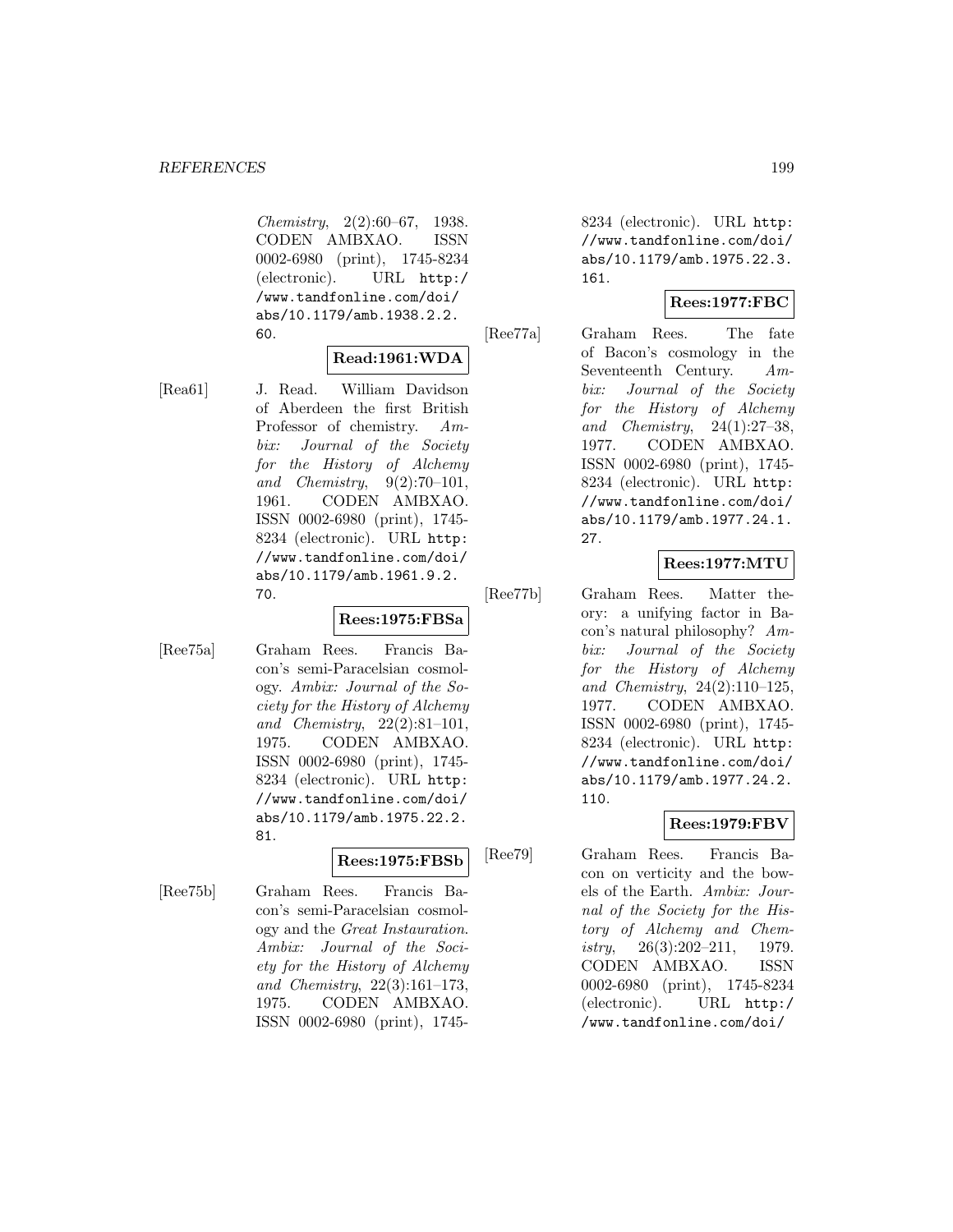abs/10.1179/amb.1979.26.3. 202.

## **Rees:1984:R**

[Ree84] G. C. Rees. Reviews. Ambix: Journal of the Society for the History of Alchemy and Chemistry, 31(3):138–144, 1984. CODEN AMBXAO. ISSN 0002-6980 (print), 1745- 8234 (electronic). URL http: //www.tandfonline.com/doi/ abs/10.1179/amb.1984.31.3. 138.

## **Rees:1995:R**

[Ree95] Graham Rees. Reviews. Ambix: Journal of the Society for the History of Alchemy and Chemistry,  $42(1):52-62$ , 1995. CODEN AMBXAO. ISSN 0002-6980 (print), 1745- 8234 (electronic). URL http: //www.tandfonline.com/doi/ abs/10.1179/amb.1995.42.1. 52.

## **Rees:1997:R**

[Ree97] Graham Rees. Reviews. Ambix: Journal of the Society for the History of Alchemy and Chemistry, 44(2):98–112, 1997. CODEN AMBXAO. ISSN 0002-6980 (print), 1745- 8234 (electronic). URL http: //www.tandfonline.com/doi/ abs/10.1179/amb.1997.44.2. 98.

#### **Reed:2012:AIP**

[Ree12] Peter Reed. The alkali inspectorate 1874–1906: Pressure for wider and tighter pollution regulation. Ambix: Journal of the Society for the History of Alchemy and Chemistry, 59(2):131–151, 2012. CO-DEN AMBXAO. ISSN 0002- 6980 (print), 1745-8234 (electronic). URL http://www. tandfonline.com/doi/full/ 10.1179/174582312X13345259996001.

#### **Reed:2015:MWW**

[Ree15] Peter Reed. Making war work for industry: The United Alkali Company's Central Laboratory during World War One. Ambix: Journal of the Society for the History of Alchemy and Chemistry, 62(1):72–93, 2015. CODEN AMBXAO. ISSN 0002-6980 (print), 1745- 8234 (electronic). URL http: //www.tandfonline.com/doi/ full/10.1179/1745823414Y. 0000000009.

## **Reed:2020:GDT**

[Ree20] Peter Reed. George E. Davis (1850–1907): Transition from consultant chemist to consultant chemical engineer in a period of economic pressure. Ambix: Journal of the Society for the History of Alchemy and Chemistry, 67(3):252–270, 2020. CO-DEN AMBXAO. ISSN 0002- 6980 (print), 1745-8234 (electronic). URL http://www. tandfonline.com/doi/full/ 10.1080/00026980.2020.1794674.

## **Reidy:1957:TNO**

[Rei57] J. Reidy. Thomas Norton and the Ordinall of Alchimy. Ambix: Journal of the Society for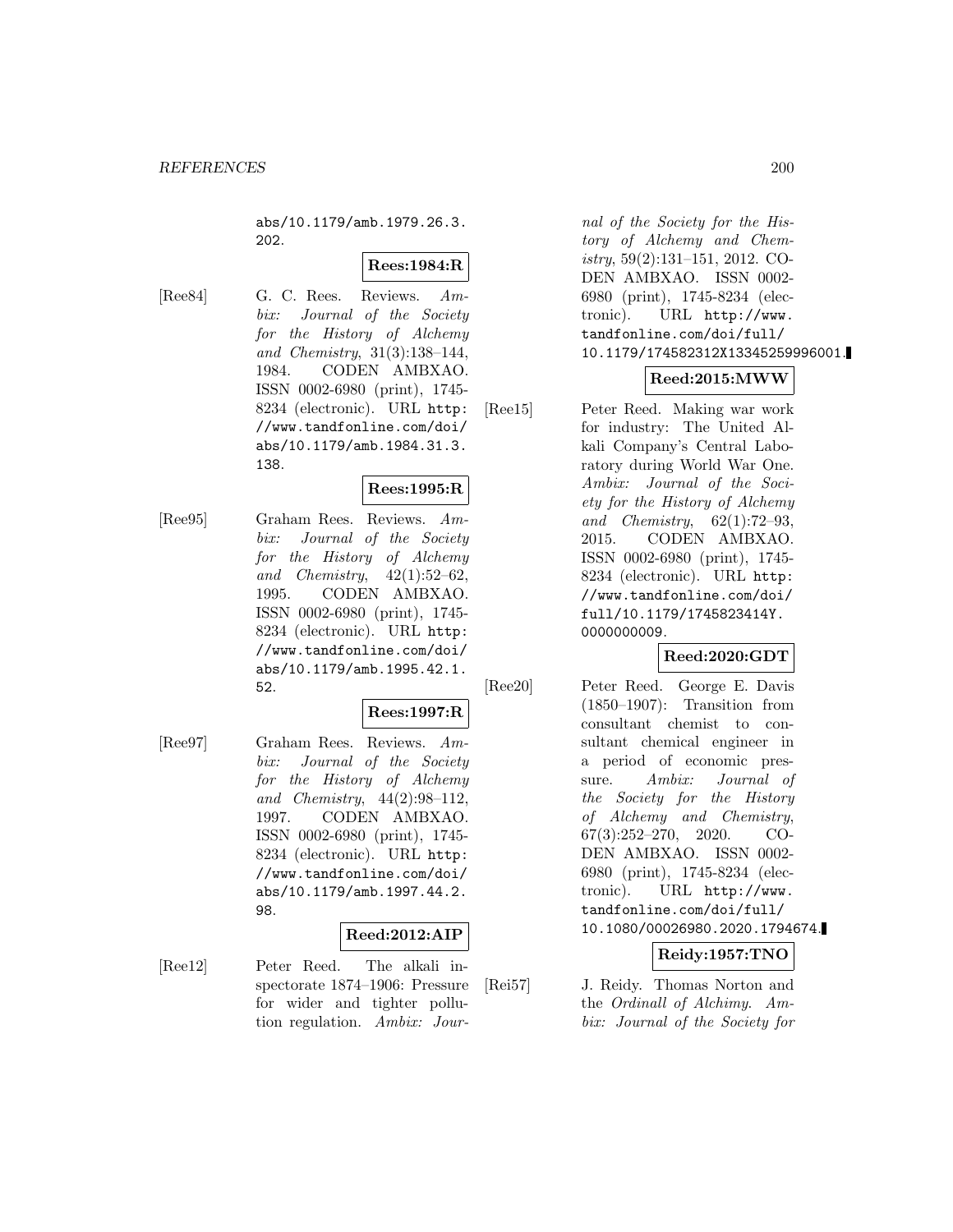the History of Alchemy and Chemistry, 6(2):59–85, 1957. CODEN AMBXAO. ISSN 0002-6980 (print), 1745-8234 (electronic). URL http:/ /www.tandfonline.com/doi/ abs/10.1179/amb.1957.6.2. 59.

## **Reiding:2010:PDN**

[Rei10] Jurrie Reiding. Peter Debye: Nazi collaborator or secret opponent? Ambix: Journal of the Society for the History of Alchemy and Chem $istry, 57(3):275-300, 2010. CO-$ DEN AMBXAO. ISSN 0002- 6980 (print), 1745-8234 (electronic). URL http://www. tandfonline.com/doi/abs/ 10.1179/174582310X12849808295706.

## **Reinhardt:2015:SCT**

[Rei15] Carsten Reinhardt. Sites of chemistry in the Twentieth Century. Ambix: Journal of the Society for the History of Alchemy and Chemistry,  $62(2):109-113$ ,  $2015$ . CODEN AMBXAO. ISSN 0002-6980 (print), 1745-8234 (electronic). URL http:/ /www.tandfonline.com/doi/ full/10.1179/0002698015Z. 00000000077.

## **Roos:2014:R**

[RHF<sup>+</sup>14] Anna Marie Roos, Georgiana D. Hedesan, Robert Fox, Bernadette Bensaude-Vincent, Jeffrey Allan Johnson, Duncan Wilson, Robert G. W. Kirk, Alfredo Menéndez-Navarro, and William H. Brock. Reviews.

Ambix: Journal of the Society for the History of Alchemy and Chemistry, 61(3):305–318, 2014. CODEN AMBXAO. ISSN 0002-6980 (print), 1745- 8234 (electronic). URL http: //www.tandfonline.com/doi/ full/10.1179/0002698014Z. 00000000059.

## **Rice:1998:MPO**

[Ric98] Richard E. Rice. Mendeleev's public opposition to spiritualism. Ambix: Journal of the Society for the History of Alchemy and Chemistry, 45(2):85–95, 1998. CODEN AMBXAO. ISSN 0002-6980 (print), 1745- 8234 (electronic). URL http: //www.tandfonline.com/doi/ abs/10.1179/amb.1998.45.2. 85.

## **Rice:2004:HAO**

[Ric04] Richard E. Rice. Henry Armstrong on the offensive: Association as an alternative to dissociation. Ambix: Journal of the Society for the History of Alchemy and Chemistry, 51(1):5–21, 2004. CODEN AMBXAO. ISSN 0002-6980 (print), 1745-8234 (electronic). URL http:/ /www.tandfonline.com/doi/ abs/10.1179/amb.2004.51.1. 5.

#### **Richter:2009:WKA**

[Ric09] Tonio Sebastian Richter. What kind of alchemy is attested by Tenth-Century Coptic manuscripts? Ambix: Journal of the Society for the History of Alchemy and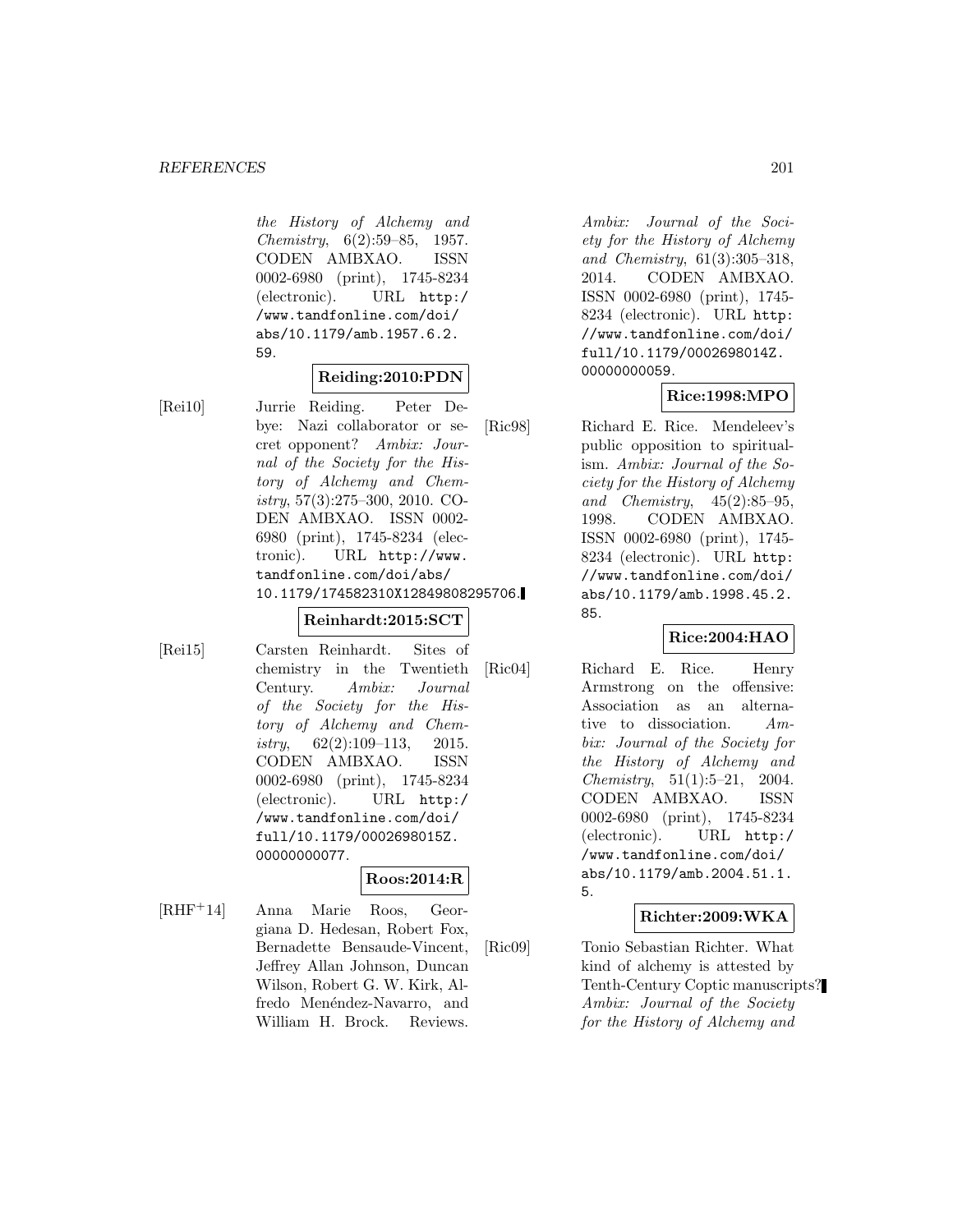Chemistry, 56(1):23–35, 2009. CODEN AMBXAO. ISSN 0002-6980 (print), 1745-8234 (electronic). URL http://www. tandfonline.com/doi/abs/ 10.1179/174582309X405200.

## **Rinotas:2017:SAL**

[Rin17] Athanasios Rinotas. Stoicism and alchemy in Late Antiquity: Zosimus and the concept of Pneuma. Ambix: Journal of the Society for the History of Alchemy and Chemistry, 64(3):203–219, 2017. CO-DEN AMBXAO. ISSN 0002- 6980 (print), 1745-8234 (electronic). URL http://www. tandfonline.com/doi/full/ 10.1080/00026980.2017.1412134.

[Riv18] Justin Rivest. The chymical Capuchins of the Louvre: Seminal principles and charitable vocations in France under Louis XIV. Ambix: Journal of the Society for the History of Alchemy and Chemistry, 65(3):275–295, 2018. CO-DEN AMBXAO. ISSN 0002- 6980 (print), 1745-8234 (electronic). URL http://www. tandfonline.com/doi/full/ 10.1080/00026980.2018.1512781.

**Rivest:2018:CCL**

**Rivest:2022:SRC**

[Riv22] Justin Rivest. A singular remedy: Cinchona across the Atlantic world, 1751–1820. Ambix: Journal of the Society for the History of Alchemy and Chemistry, 69(1):89–91, 2022. CO-DEN AMBXAO. ISSN 00026980 (print), 1745-8234 (electronic). URL http://www. tandfonline.com/doi/full/ 10.1080/00026980.2021.1964797.

## **Roberts:2006:PCE**

[RK06] Lissa Roberts and Rina Knoeff. The places of chemistry in eighteenth-century Great Britain and The Netherlands. Ambix: Journal of the Society for the History of Alchemy and Chemistry,  $53(3):197-$ 200, November 2006. CO-DEN AMBXAO. ISSN 0002- 6980 (print), 1745-8234 (electronic). URL http://www. tandfonline.com/doi/abs/ 10.1179/174582306X148056.

#### **Robbins:1966:ATM**

[Rob66] Rossell Hope Robbins. Alchemical texts in Middle English verse: Corrigenda and addenda. Ambix: Journal of the Society for the History of Alchemy and Chemistry, 13(2):62–73, 1966. CODEN AMBXAO. ISSN 0002-6980 (print), 1745- 8234 (electronic). URL http: //www.tandfonline.com/doi/ abs/10.1179/amb.2013.13.2. 001.

## **Roberts:2006:PJK**

[Rob06] Lissa Roberts. P. J. Kasteleyn and the "oeconomics" of Dutch chemistry. Ambix: Journal of the Society for the History of Alchemy and Chemistry, 53(3): 255–272, November 2006. CO-DEN AMBXAO. ISSN 0002- 6980 (print), 1745-8234 (electronic). URL http://www.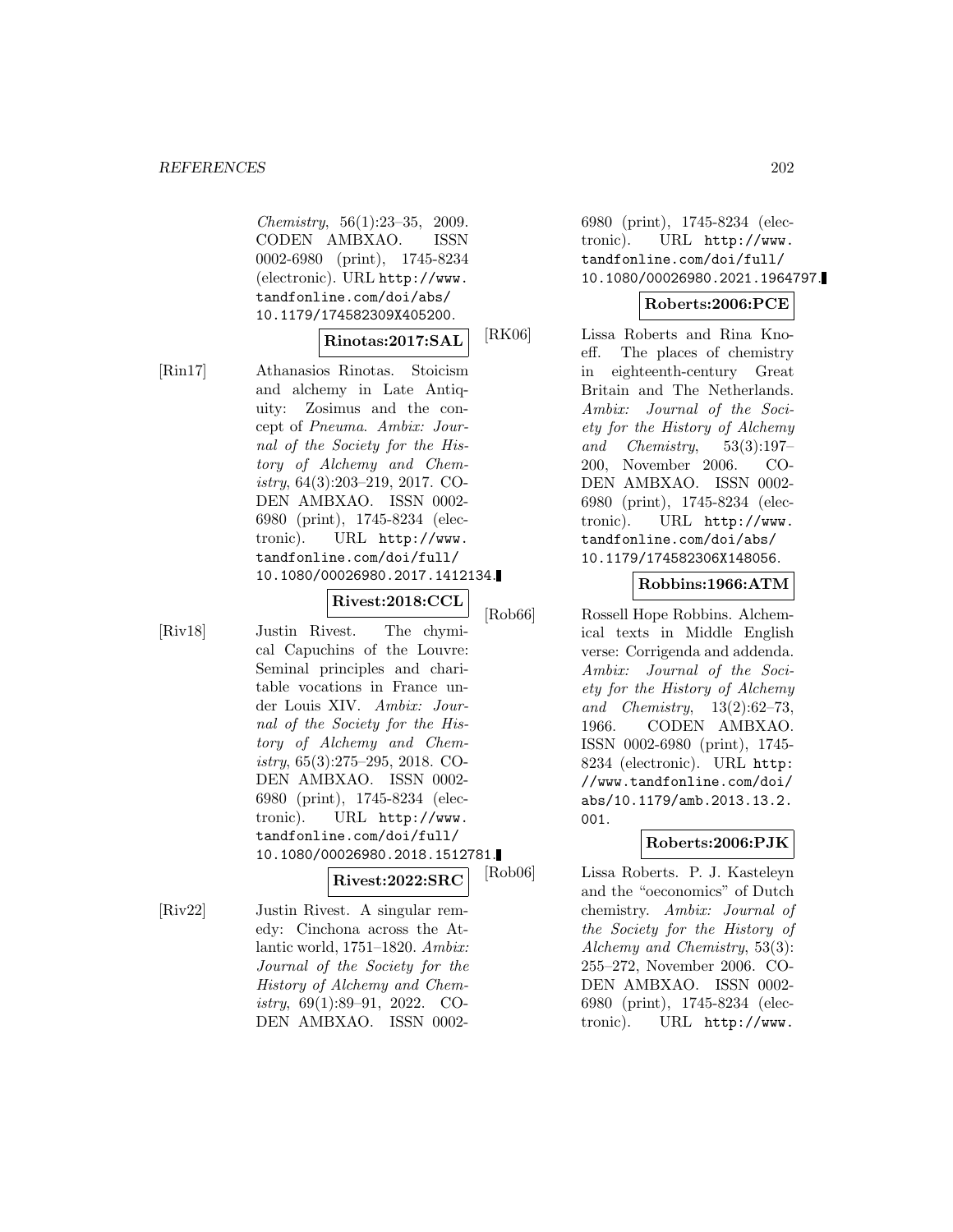tandfonline.com/doi/abs/ 10.1179/174582306X148065.

#### **Robertson:2016:RSC**

[Rob16] Haileigh Robertson. Reworking Seventeenth-Century saltpetre. Ambix: Journal of the Society for the History of Alchemy and Chemistry, 63(2):145–161, 2016. CO-DEN AMBXAO. ISSN 0002- 6980 (print), 1745-8234 (electronic). URL http://www. tandfonline.com/doi/full/ 10.1080/00026980.2016.1218129.

#### **Rocke:1983:SSO**

[Roc83] Alan J. Rocke. Subatomic speculations and the origin of structure theory. Ambix: Journal of the Society for the History of Alchemy and Chemistry, 30(1):1–18, 1983. CODEN AMBXAO. ISSN 0002-6980 (print), 1745-8234 (electronic). URL http:/ /www.tandfonline.com/doi/ abs/10.1179/amb.1983.30.1. 1.

## **Rocke:1985:APC**

[Roc85] A. J. Rocke. Agricola, Paracelsus, and "chymia". Ambix: Journal of the Society for the History of Alchemy and Chemistry, 32(1):38–45, 1985. CODEN AMBXAO. ISSN 0002-6980 (print), 1745- 8234 (electronic). URL http: //www.tandfonline.com/doi/ abs/10.1179/amb.1985.32.1. 38.

## **Rocke:1987:KVT**

[Roc87] A. J. Rocke. Kolbe versus the "transcendental chemists": the emergence of classical organic chemistry. Ambix: Journal of the Society for the History of Alchemy and Chemistry,  $34(3):156-168$ , 1987. CODEN AMBXAO. ISSN 0002-6980 (print), 1745-8234 (electronic). URL http:/ /www.tandfonline.com/doi/ abs/10.1179/amb.1987.34.3. 156.

## **Rocke:1994:HSH**

[Roc94] A. J. Rocke. History and science, history of science: Adolphe Wurtz and the renovation of the academic professions in France. Ambix: Journal of the Society for the History of Alchemy and Chemistry, 41(1):20–32, 1994. CODEN AMBXAO. ISSN 0002-6980 (print), 1745-8234 (electronic). URL http:/ /www.tandfonline.com/doi/ abs/10.1179/amb.1994.41.1. 20.

## **Rocke:2003:OSG**

[Roc03] Alan J. Rocke. Origins and spread of the "Giessen model" in university science. Ambix: Journal of the Society for the History of Alchemy and Chemistry,  $50(1):90-115$ , 2003. CODEN AMBXAO. ISSN 0002-6980 (print), 1745- 8234 (electronic). URL http: //www.tandfonline.com/doi/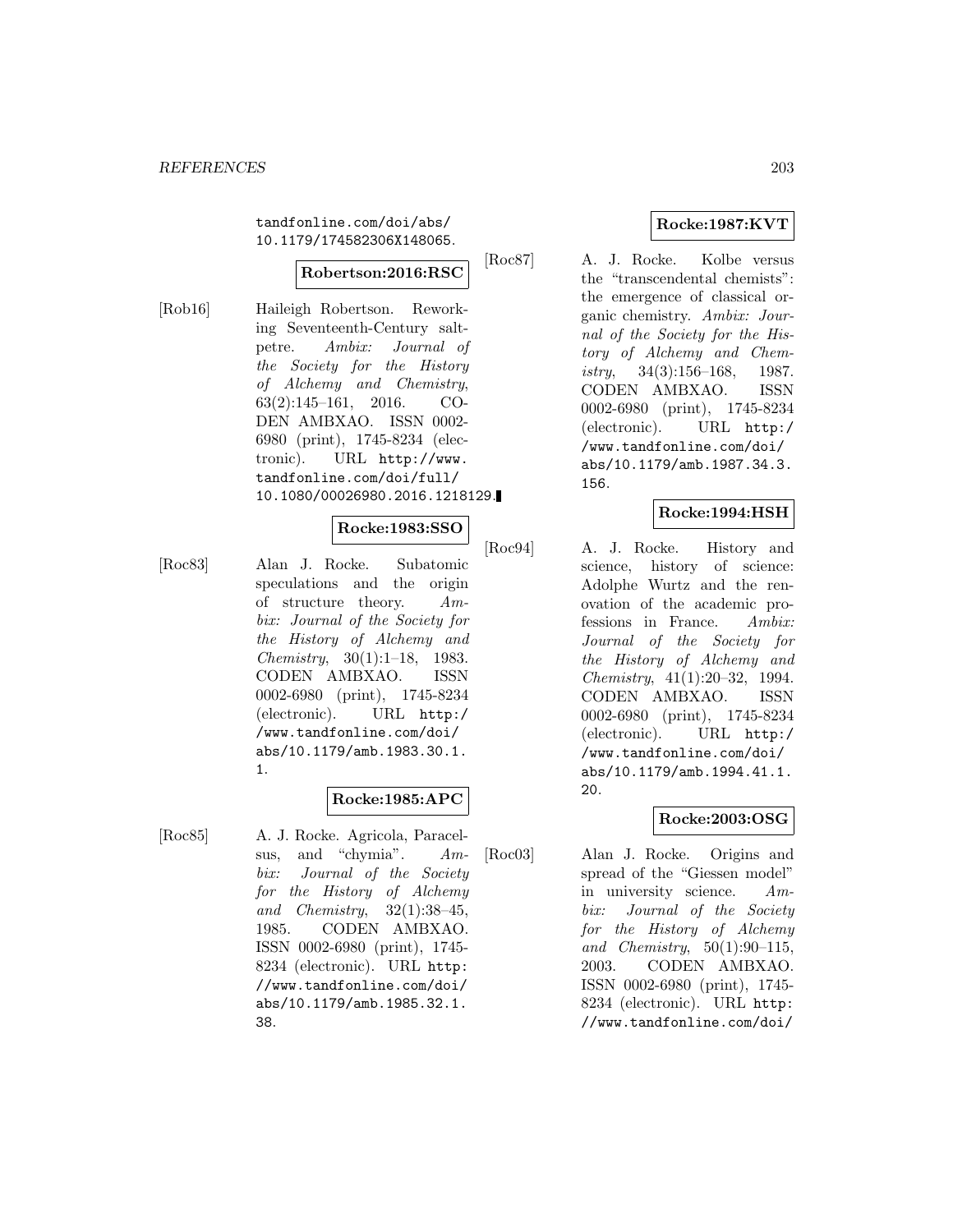abs/10.1179/amb.2003.50.1. 90.

# **Rocke:2019:LMP**

[Roc19] Alan J. Rocke. Lothar Meyer's pathway to periodicity. Ambix: Journal of the Society for the History of Alchemy and Chemistry, 66(4):265–302, 2019. CO-DEN AMBXAO. ISSN 0002- 6980 (print), 1745-8234 (electronic). URL http://www. tandfonline.com/doi/full/ 10.1080/00026980.2019.1677976.

# **Rocke:2021:WLA**

[Roc21] Alan J. Rocke. A woman's life alongside chemistry: The memoirs of Theresa Kopp Baumann. Ambix: Journal of the Society for the History of Alchemy and Chemistry, 68(1):1–27, 2021. CODEN AMBXAO. ISSN 0002-6980 (print), 1745-8234 (electronic). URL http://www. tandfonline.com/doi/full/ 10.1080/00026980.2020.1867785.

## **Rocke:2022:AWV**

[Roc22] Alan J. Rocke. Alexander Williamson: a Victorian chemist and the making of modern Japan. Ambix: Journal of the Society for the History of Alchemy and Chemistry, 69(2):195–196, 2022. CO-DEN AMBXAO. ISSN 0002- 6980 (print), 1745-8234 (electronic). URL http://www. tandfonline.com/doi/full/ 10.1080/00026980.2021.1999630.0017a

## **Roos:2001:TPC**

[Roo01] Anna Marie Roos. Thomas philipot and chemical theories of the tides in Seventeenth-Century England. Ambix: Journal of the Society for the History of Alchemy and Chemistry,  $48(3):125-136$ ,  $2001$ . CODEN AMBXAO. ISSN 0002-6980 (print), 1745-8234 (electronic). URL http:/ /www.tandfonline.com/doi/ abs/10.1179/amb.2001.48.3. 125.

## **Roos:2004:MLF**

[Roo04] Anna Marie Roos. Martin Lister (1639–1712) and fools' gold. Ambix: Journal of the Society for the History of Alchemy and Chemistry,  $51(1):23-41$ , 2004. CODEN AMBXAO. ISSN 0002-6980 (print), 1745- 8234 (electronic). URL http: //www.tandfonline.com/doi/ abs/10.1179/amb.2004.51.1. 23.

## **Roos:2007:NGS**

[Roo07] Anna Marie Roos. Nehemiah Grew (1641–1712) and the saline chymistry of plants.  $Am$ bix: Journal of the Society for the History of Alchemy and Chemistry, 54(1):51–68, 2007. CODEN AMBXAO. ISSN 0002-6980 (print), 1745-8234 (electronic). URL http://www. tandfonline.com/doi/abs/ 10.1179/174582307X165443.

## **Roos:2017:AQU**

Anna Marie Roos. An alchem-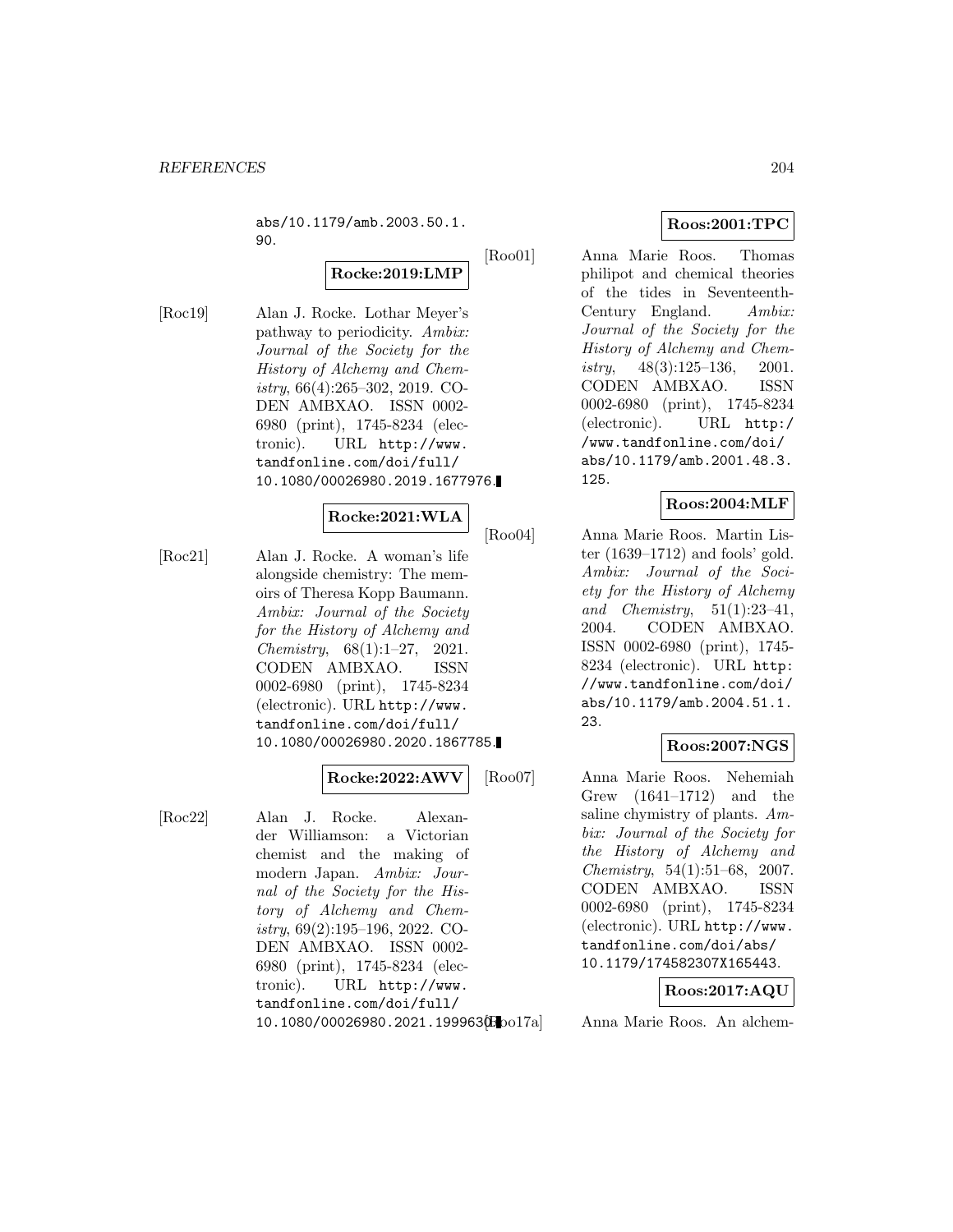ical quest for universal knowledge: The 'Christian philosophy' of Jan Baptist Van Helmont (1579–1644). Ambix: Journal of the Society for the History of Alchemy and Chemistry, 64(1):100–101, 2017. CO-DEN AMBXAO. ISSN 0002- 6980 (print), 1745-8234 (electronic). URL http://www. tandfonline.com/doi/full/ 10.1080/00026980.2017.1310426.

$$
\fbox{Roos:} 2017:\text{LSC} \qquad \text{[Roq]}
$$

[Roo17b] Anna Marie Roos. The Leibniz-Stahl controversy. Ambix: Journal of the Society for the History of Alchemy and Chemistry, 64(2):192–193, 2017. CO-DEN AMBXAO. ISSN 0002- 6980 (print), 1745-8234 (electronic). URL http://www. tandfonline.com/doi/full/ 10.1080/00026980.2017.1346953.

#### **Roos:2018:BRI**

- [Roo18] Anna Marie Roos. Book review: Isaac Newton and Natural Philosophy. Renaissance Lives Series. Ambix: Journal of the Society for the History of Alchemy and Chemistry, 65(4):399–400, 2018. CO-DEN AMBXAO. ISSN 0002- 6980 (print), 1745-8234 (elec
	- tronic). URL http://www. tandfonline.com/doi/full/ 10.1080/00026980.2018.1469316.

#### **Roque:2016:BRM**

[Roq16] Xavier Roqué. Book review: Making Marie Curie: Intellectual Property and Celebrity

Culture in an Age of Information. Ambix: Journal of the Society for the History of Alchemy and Chemistry, 63(4):356–357, 2016. CO-DEN AMBXAO. ISSN 0002- 6980 (print), 1745-8234 (electronic). URL http://www. tandfonline.com/doi/full/ 10.1080/00026980.2016.1279414.

# **Roque:2017:OHY**

[17] Xavier Roqué. One hundred years of the Bohr atom. Proceedings from a conference. Ambix: Journal of the Society for the History of Alchemy and Chemistry, 64(4):384–385, 2017. CO-DEN AMBXAO. ISSN 0002- 6980 (print), 1745-8234 (electronic). URL http://www. tandfonline.com/doi/full/ 10.1080/00026980.2017.1405897.

## **Rossiter:1996:CLK**

[Ros96] Margaret W. Rossiter. Chemical librarianship: a kind of 'women's work' in America. Ambix: Journal of the Society for the History of Alchemy and Chemistry, 43(1):46–58, 1996. CODEN AMBXAO. ISSN 0002-6980 (print), 1745- 8234 (electronic). URL http: //www.tandfonline.com/doi/ abs/10.1179/amb.1996.43.1. 46.

#### **Rosner:2002:OCH**

[Ros02] Robert Rosner. Organic chemistry in the Habsburg Empire between 1845–1865. Ambix: Journal of the Society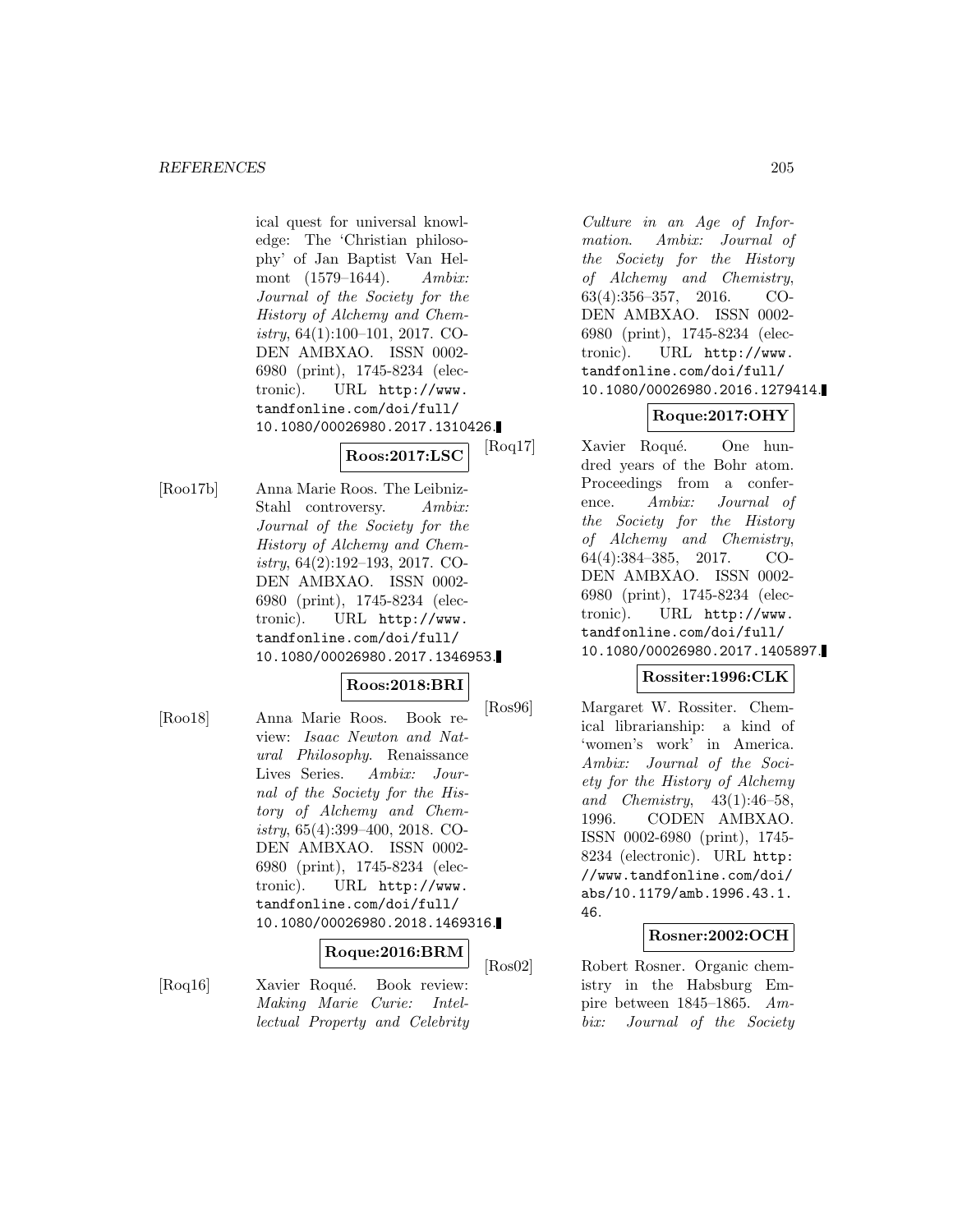for the History of Alchemy and Chemistry, 49(2):112–126, 2002. CODEN AMBXAO. ISSN 0002-6980 (print), 1745- 8234 (electronic). URL http: //www.tandfonline.com/doi/ abs/10.1179/amb.2002.49.2. 112.

#### **Russell:2005:CHR**

[RR05] Colin Archibald Russell and Gerrylynn K. Roberts, editors. Chemical History: Reviews of the Recent Literature. Royal Society of Chemistry, Cambridge, UK, 2005. ISBN 0-85404-464- 7 (hardcover). xii + 247 pp. LCCN QD11 .C478 2005.

## **Reinhardt:2004:AIC**

[RS04] Carsten Reinhardt and Harm G. Schröter. Academia and industry in chemistry: The impact of state intervention, and the effects of cultural values. Ambix: Journal of the Society for the History of Alchemy and Chemistry, 51(2):99–106, 2004. CODEN AMBXAO. ISSN 0002-6980 (print), 1745- 8234 (electronic). URL http: //www.tandfonline.com/doi/ abs/10.1179/amb.2004.51.2. 99.

## **Richmond:2003:PIG**

[RST03] Lesley Richmond, Julie Stevenson, and Alison Turton, editors. The Pharmaceutical Industry: a Guide to Historical Records. Studies in British business archives. Ashgate, Aldershot, Hampshire, UK, 2003. ISBN 0-7546-3352-7. ix  $+561$ 

## pp. LCCN HD9667.5 .P465 2003.

## **Reinhardt:1997:IAD**

[RT97] Carsten Reinhardt and Anthony S. Travis. The introduction of aniline dyes to paper printing and Queen Victoria's postage stamps. Ambix: Journal of the Society for the History of Alchemy and Chemistry,  $44(1):11-18$ , 1997. CODEN AMBXAO. ISSN 0002-6980 (print), 1745- 8234 (electronic). URL http: //www.tandfonline.com/doi/ abs/10.1179/amb.1997.44.1. 11.

# **Ruellet:2022:PCM**

Aurélien Ruellet. The pewterer and the chymist: Major Erasmus Purling and his refined tin. Ambix: Journal of the Society for the History of Alchemy and Chemistry, 69(2):118–138, 2022. CO-DEN AMBXAO. ISSN 0002- 6980 (print), 1745-8234 (electronic). URL http://www. tandfonline.com/doi/full/ 10.1080/00026980.2022.2050102.

## **Runstedler:2018:BRC**

[Run18] Curtis Runstedler. Book review: Chaucer the Alchemist: Physics, Mutability, and the Medieval Imagination. Ambix: Journal of the Society for the History of Alchemy and Chemistry, 65(4):410–411, 2018. CO-DEN AMBXAO. ISSN 0002- 6980 (print), 1745-8234 (electronic). URL http://www.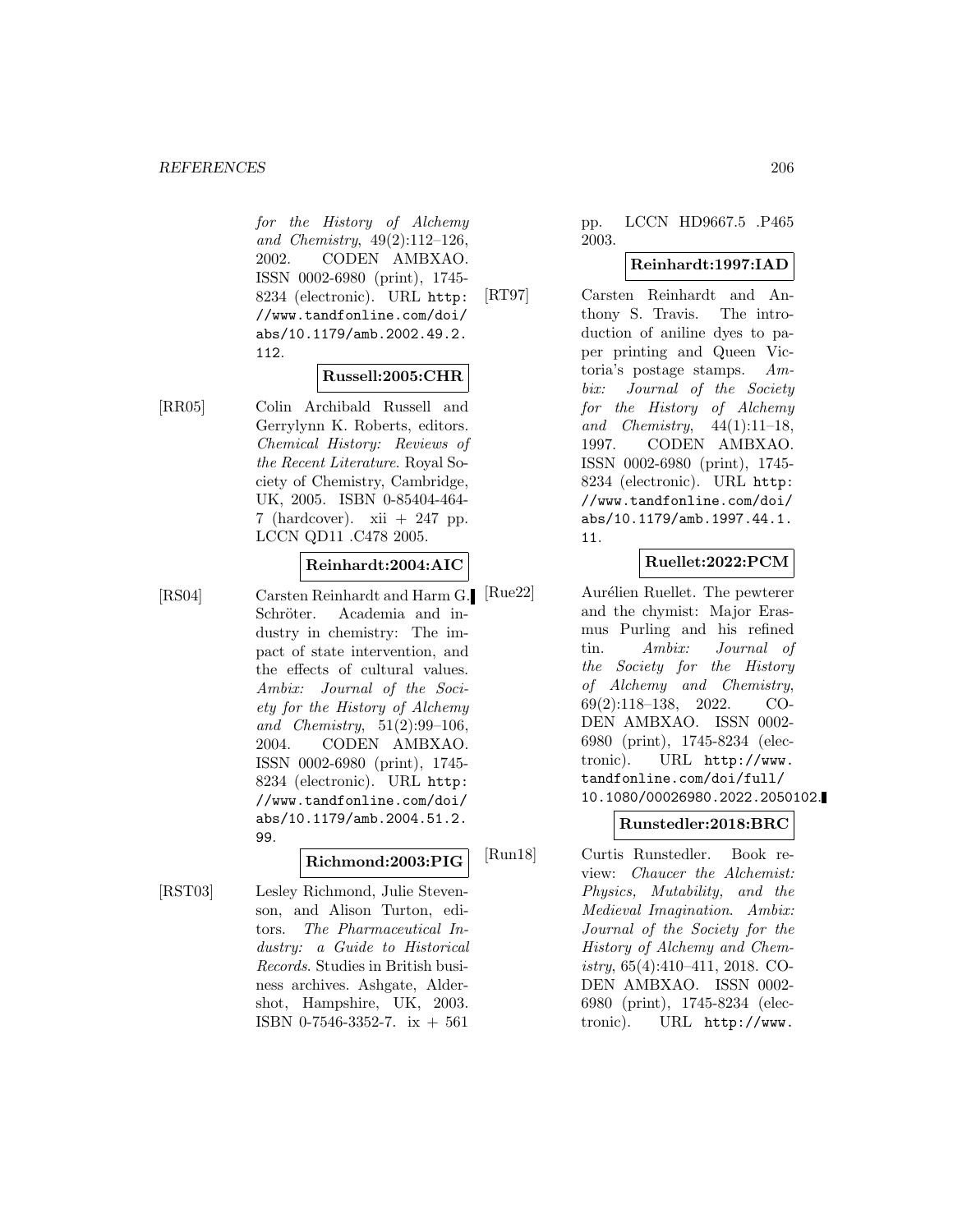tandfonline.com/doi/full/ 10.1080/00026980.2018.1520676.

#### **Runstedler:2020:BRY**

[Run20] Curtis Runstedler. Book review: Ymage de Vie: Spéculation et Expérimentation dans un Traité d'Alchimie Médiévale, by Geneviève Dumas. Pp. 293, illus., index. Presses universitaires de la Méditerranée: Montpellier. 2019. £19. ISBN: 978-2-36781-323-3. Ambix: Journal of the Society for the History of Alchemy and Chemistry, 67(4):416–417, 2020. CO-DEN AMBXAO. ISSN 0002- 6980 (print), 1745-8234 (electronic). URL http://www. tandfonline.com/doi/full/ 10.1080/00026980.2020.1806514.

**Ruska:1937:MRH**

[Rus37] Julius Ruska. Methods of research in the history of chemistry. Ambix: Journal of the Society for the History of Alchemy and Chemistry,  $1(1):21-29$ , 1937. CODEN AMBXAO. ISSN 0002-6980 (print), 1745- 8234 (electronic). URL http: //www.tandfonline.com/doi/ abs/10.1179/amb.1937.1.1. 21.

# **Russell:1987:CRS**

[Rus87] C. A. Russell. The changing role of synthesis in organic chemistry. Ambix: Journal of the Society for the History of Alchemy and Chemistry, 34(3):169–180, 1987. CODEN AMBXAO. ISSN 0002-6980 (print), 1745-8234

(electronic). URL http:/ /www.tandfonline.com/doi/ abs/10.1179/amb.1987.34.3. 169.

## **Russell:1996:EFC**

[Rus96] Colin Archibald Russell. Edward Frankland: Chemistry, Controversy, and Conspiracy in Victorian England. Cambridge University Press, Cambridge, UK, 1996. ISBN 0-521- 49636-5 (hardcover).  $xx + 535$ pp. LCCN QD22.F65 R86 1996. URL http://www.loc.gov/ catdir/description/cam027/ 95040319.html; http:// www.loc.gov/catdir/toc/cam021/ 95040319.html.

## **Russell:1998:ERC**

[Rus98] Colin A. Russell. Essay review: The Chemical Gatekeeper. Ambix: Journal of the Society for the History of Alchemy and Chemistry, 45(3):191–192, 1998. CODEN AMBXAO. ISSN 0002-6980 (print), 1745- 8234 (electronic). URL http: //www.tandfonline.com/doi/ abs/10.1179/amb.1998.45.3. 191.

#### **Russell:2001:WAS**

[Rus01] Colin A. Russell. William Arthur Smeaton: an appreciation. Ambix: Journal of the Society for the History of Alchemy and Chemistry, 48(2):53–55, 2001. CODEN AMBXAO. ISSN 0002-6980 (print), 1745- 8234 (electronic). URL http: //www.tandfonline.com/doi/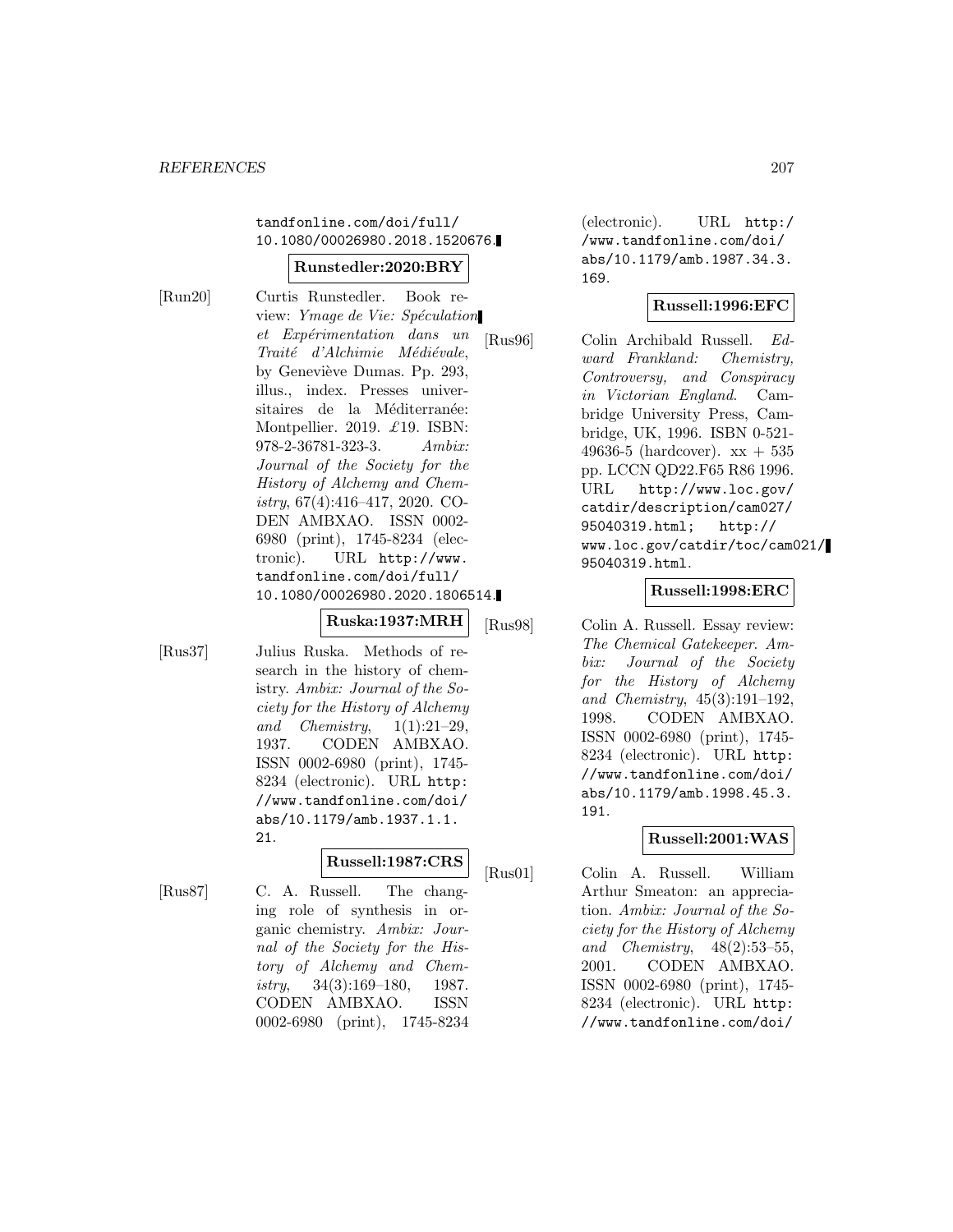abs/10.1179/amb.2001.48.2. 53.

#### **Ruston:2019:HDA**

[Rus19] Sharon Ruston. Humphry Davy: Analogy, priority, and the "true philosopher". Ambix: Journal of the Society for the History of Alchemy and Chemistry,  $66(2-3):121-139$ ,  $2019$ . CODEN AMBXAO. ISSN 0002-6980 (print), 1745-8234 (electronic). URL http://www. tandfonline.com/doi/full/ 10.1080/00026980.2019.1616947.

## **Rudofsky:1988:PDA**

[RW88] Susanna F. Rudofsky and John H. Wotiz. Psychologists and the dream accounts of August Kekulé. Ambix: Journal of the Society for the History of Alchemy and Chemistry, 35(1):31–38, 1988. CODEN AMBXAO. ISSN 0002-6980 (print), 1745-8234 (electronic). URL http:/ /www.tandfonline.com/doi/ abs/10.1179/amb.1988.35.1. 31.

# **Ryan:1990:AMP**

[Rya90] W. F. Ryan. Alchemy, magic, poisons and the virtues of stones in the Old Russian Secretum Secretorum. Ambix: Journal of the Society for the History of Alchemy and Chemistry, 37(1):46–54, 1990. CODEN AMBXAO. ISSN 0002-6980 (print), 1745- 8234 (electronic). URL http: //www.tandfonline.com/doi/

abs/10.1179/amb.1990.37.1. 46.

## **Ryding:1994:IAA**

[Ryd94] Karin C. Ryding. Islamic alchemy according to Al-Khwarizmi. Ambix: Journal of the Society for the History of Alchemy and Chemistry,  $41(3):121-134$ , 1994. CODEN AMBXAO. ISSN 0002-6980 (print), 1745-8234 (electronic). URL http:/ /www.tandfonline.com/doi/ abs/10.1179/amb.1994.41.3. 121.

#### **Sadler:1975:AGF**

[Sad75] Lynn Veach Sadler. Alchemy and Greene's Friar Bacon and Friar Bungay. Ambix: Journal of the Society for the History of Alchemy and Chemistry,  $22(2):111-124$ , 1975. CODEN AMBXAO. ISSN 0002-6980 (print), 1745-8234 (electronic). URL http:/ /www.tandfonline.com/doi/ abs/10.1179/amb.1975.22.2. 111.

#### **Sadler:1977:RBA**

[Sad77] Lynn Veach Sadler. Relations between alchemy and poetics in the Renaissance and Seventeenth Century, with special glances at Donne and Milton. Ambix: Journal of the Society for the History of Alchemy and Chemistry, 24(2):69–76, 1977. CODEN AMBXAO. ISSN 0002-6980 (print), 1745- 8234 (electronic). URL http: //www.tandfonline.com/doi/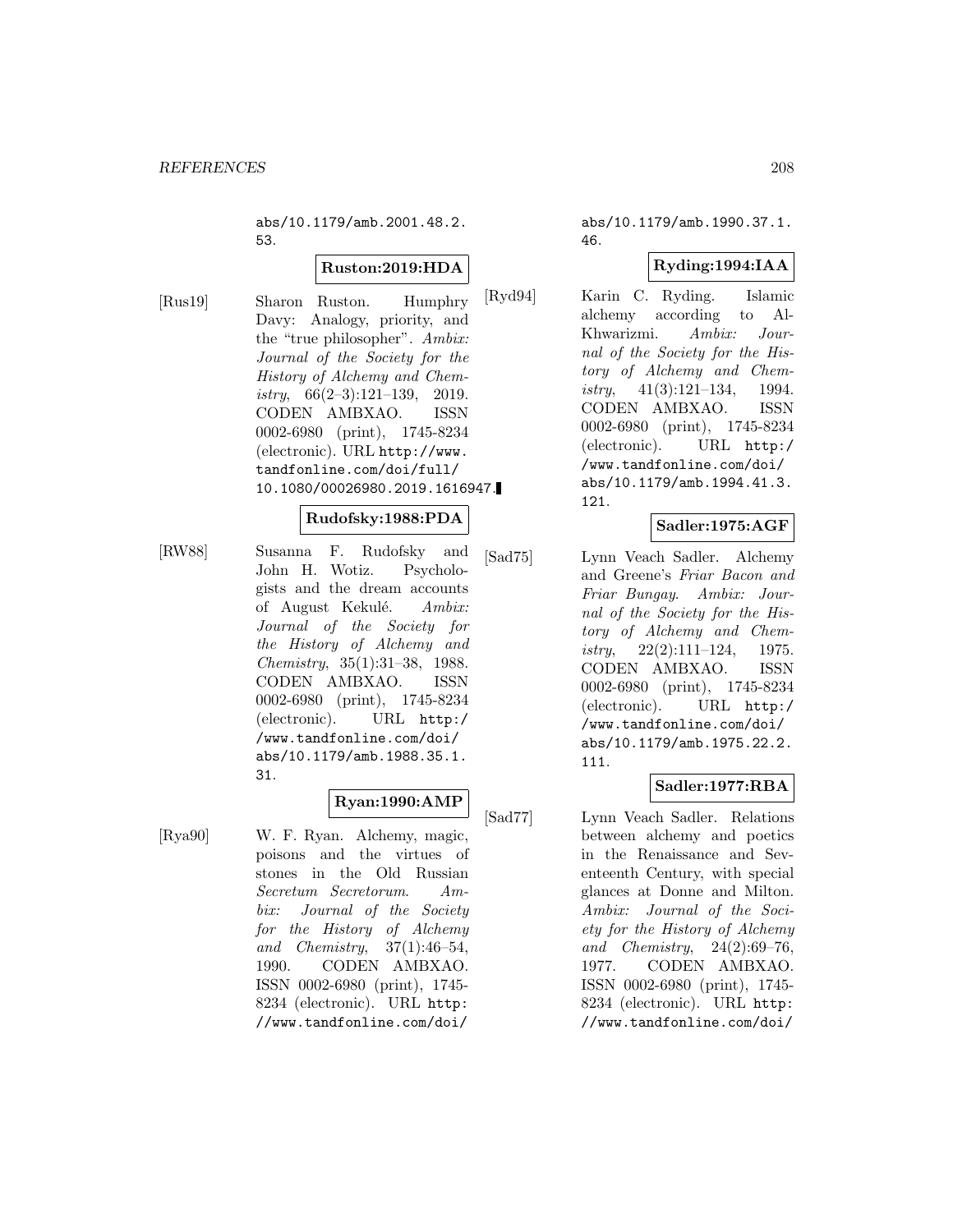abs/10.1179/amb.1977.24.2. 69.

## **Stapleton:1962:TAT**

- 
- [SAHL62] H. E. Stapleton, R. F. Azo, M. Hidayat Husain, and G. L. Lewis. Two alchemical treatises attributed to Avicenna. Ambix: Journal of the Society for the History of Alchemy and Chemistry, 10(2):41–82, 1962. CODEN AMBXAO. ISSN 0002-6980 (print), 1745- 8234 (electronic). URL http: //www.tandfonline.com/doi/ abs/10.1179/amb.1962.10.2. 41.

# **Salvia:2013:EWE**

[Sal13] Stefano Salvia. Emil Wohlwill's "Entdeckung des Isomorphismus": A nineteenth-century "material biography" of crystallography. Ambix: Journal of the Society for the History of Alchemy and Chemistry,  $60(3):255-284$ ,  $2013$ . CODEN AMBXAO. ISSN 0002-6980 (print), 1745-8234 (electronic). URL http:/ /www.tandfonline.com/doi/ full/10.1179/0002698013Z. 00000000033.

**Saliba:2017:NAP**

[Sal17] George Saliba. A new alchemical poem attributed to Khalid b. Yazid (d. ca. 705). Ambix: Journal of the Society for the History of Alchemy and Chemistry, 64(3):220–233, 2017. CO-DEN AMBXAO. ISSN 0002- 6980 (print), 1745-8234 (electronic). URL http://www.

tandfonline.com/doi/full/ 10.1080/00026980.2017.1412133.

#### **Salomon:2019:PLB**

[Sal19] Charlotte A. Abney Salomon. The pocket laboratory: The blowpipe in Eighteenth-Century Swedish chemistry. Ambix: Journal of the Society for the History of Alchemy and Chemistry, 66(1):1–22, 2019. CO-DEN AMBXAO. ISSN 0002- 6980 (print), 1745-8234 (electronic). URL http://www. tandfonline.com/doi/full/ 10.1080/00026980.2019.1573497.

#### **Sanchez:2016:ARF**

[Sán16a] José Ramón Bertomeu Sánchez. Alchemy in the rain forest: Politics, ecology, and resilience in a New Guinea mining area. Ambix: Journal of the Society for the History of Alchemy and Chemistry, 63(4):360, 2016. CODEN AMBXAO. ISSN 0002-6980 (print), 1745-8234 (electronic). URL http://www. tandfonline.com/doi/full/ 10.1080/00026980.2016.1279421.

#### **Sanchez:2016:CEC**

[Sán16b] José Ramón Bertomeu Sánchez. Chemistry education and contributions from history and philosophy of science. Ambix: Journal of the Society for the History of Alchemy and Chemistry, 63(4):360–361, 2016. CO-DEN AMBXAO. ISSN 0002- 6980 (print), 1745-8234 (electronic). URL http://www. tandfonline.com/doi/full/ 10.1080/00026980.2016.1279422.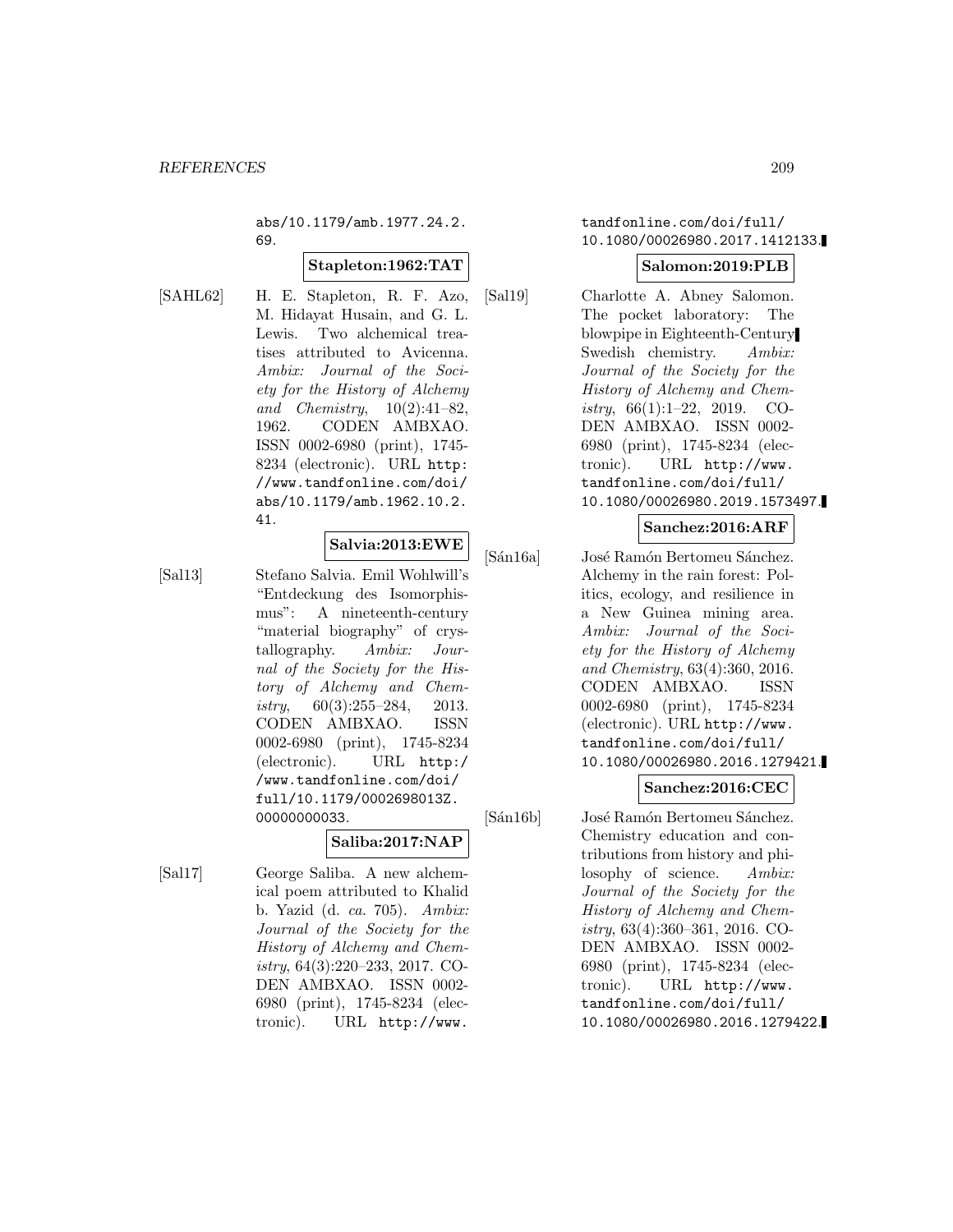#### **Sanchez:2016:PJC**

[Sán16c] José Ramón Bertomeu Sánchez. Paul J. Crutzen: a pioneer on atmospheric chemistry and climate change in the Anthropocene. Ambix: Journal of the Society for the History of Alchemy and Chem $istry, 63(4):359-360, 2016.$  CO-DEN AMBXAO. ISSN 0002- 6980 (print), 1745-8234 (electronic). URL http://www. tandfonline.com/doi/full/ 10.1080/00026980.2016.1279420.

#### **Sanchez:2017:AAL**

[Sán17] José Ramón Bertomeu Sánchez. Amedeo Avogadro. Lettere. Ambix: Journal of the Society for the History of Alchemy and Chemistry, 64(3):289, 2017. CODEN AMBXAO. ISSN 0002-6980 (print), 1745-8234 (electronic). URL http://www. tandfonline.com/doi/full/ 10.1080/00026980.2017.1385906.

#### **Sanchez:2021:LPF**

[Sán21] José Ramón Bertomeu Sánchez. Lead poisoning in France around 1840: Managing proofs and uncertainties in laboratories, courtrooms, and workplaces. Ambix: Journal of the Society for the History of Alchemy and Chemistry, 68(1):72–96, 2021. CO-DEN AMBXAO. ISSN 0002- 6980 (print), 1745-8234 (electronic). URL http://www. tandfonline.com/doi/full/ 10.1080/00026980.2020.1868862.

#### **Schling-Brodersen:1992:LRE**

[SB92] Uschi Schling-Brodersen. Liebig's role in the establishment of agricultural chemistry. Ambix: Journal of the Society for the History of Alchemy and Chemistry,  $39(1):21-31$ , 1992. CODEN AMBXAO. ISSN 0002-6980 (print), 1745- 8234 (electronic). URL http: //www.tandfonline.com/doi/ abs/10.1179/amb.1992.39.1. 21.

#### **Sencar-Cupovic:1990:FFM**

[SC90] Ilinka Sencar-Cupović. The foundation of the first modern chemical laboratories in Yugoslav countries. Ambix: Journal of the Society for the History of Alchemy and Chemistry, 37(2):74–84, 1990. CODEN AMBXAO. ISSN 0002-6980 (print), 1745-8234 (electronic). URL http:/ /www.tandfonline.com/doi/ abs/10.1179/amb.1990.37.2. 74.

## **Schofield:1967:JPN**

[Sch67] Robert E. Schofield. Joseph Priestley, natural philosopher. Ambix: Journal of the Society for the History of Alchemy and Chemistry, 14(1):1–15, 1967. CODEN AMBXAO. ISSN 0002-6980 (print), 1745-8234 (electronic). URL http:/ /www.tandfonline.com/doi/ abs/10.1179/amb.1967.14.1. 1.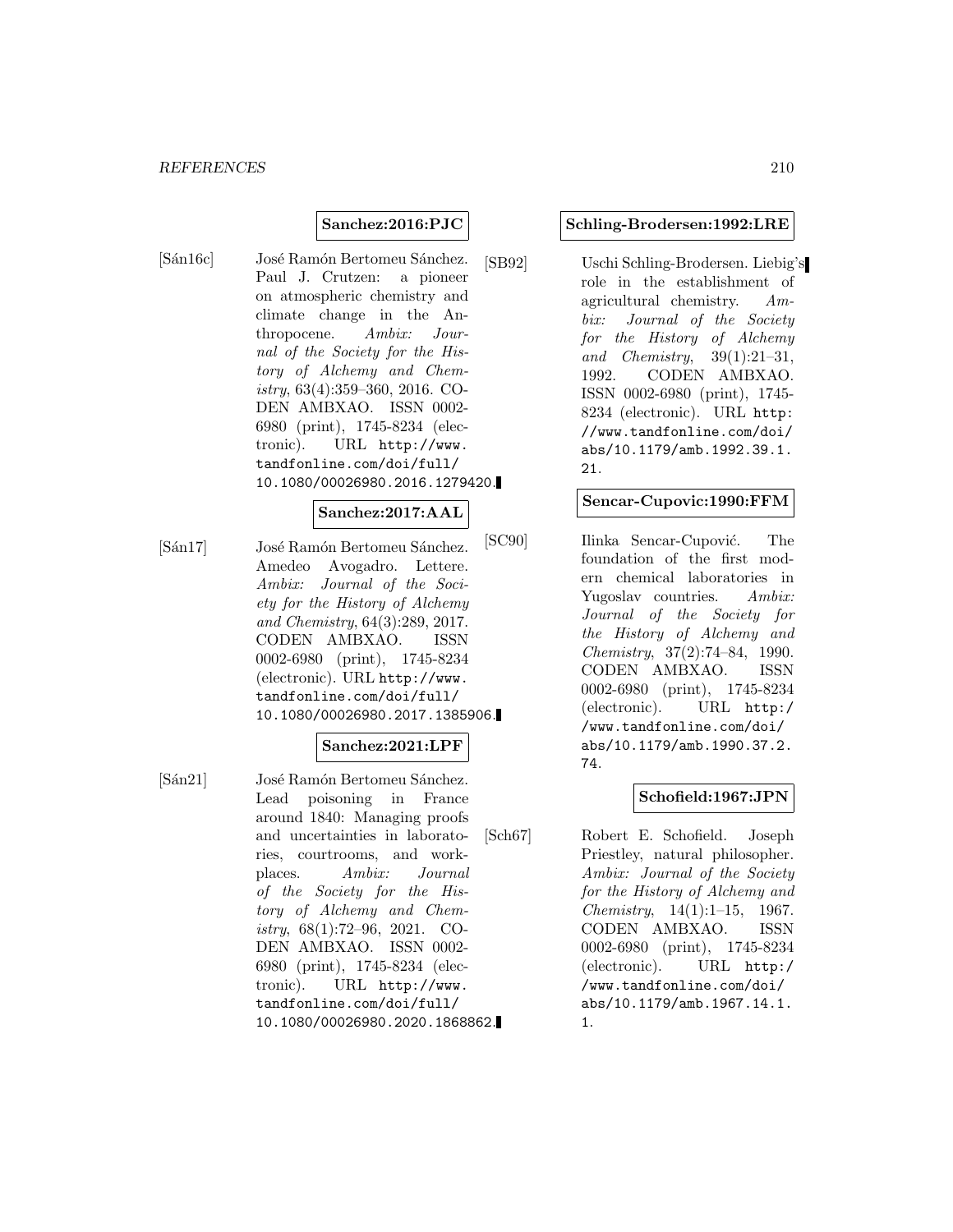#### **Schuler:1973:WBE**

[Sch73] Robert M. Schuler. William Blomfild, Elizabethan alchemist. Ambix: Journal of the Society for the History of Alchemy and Chemistry, 20(2):75–87, 1973. CODEN AMBXAO. ISSN 0002-6980 (print), 1745- 8234 (electronic). URL http: //www.tandfonline.com/doi/ abs/10.1179/amb.1973.20.2. 75.

#### **Schneider:1987:R**

[Sch87] Hans-Georg Schneider. Reviews. Ambix: Journal of the Society for the History of Alchemy and Chemistry, 34(3):181–184, 1987. CODEN AMBXAO. ISSN 0002-6980 (print), 1745-8234 (electronic). URL http:/ /www.tandfonline.com/doi/ abs/10.1179/amb.1987.34.3. 181.

#### **Schneider:1989:FCE**

[Sch89] Hans-Georg Schneider. The "fatherland of chemistry": Early nationalistic currents in late Eighteenth Century German chemistry. Ambix: Journal of the Society for the History of Alchemy and Chemistry,  $36(1):14-21$ , 1989. CO-DEN AMBXAO. ISSN 0002- 6980 (print), 1745-8234 (electronic). URL http://www. tandfonline.com/doi/abs/ 10.1179/amb.1989.36.1.14.

#### **Schofield:1994:DIS**

[Sch94] K. Schofield. The devel-

opment of Ingold's system of organic chemistry. Ambix: Journal of the Society for the History of Alchemy and Chemistry, 41(2):87–107, 1994. CODEN AMBXAO. ISSN 0002-6980 (print), 1745- 8234 (electronic). URL http: //www.tandfonline.com/doi/ abs/10.1179/amb.1994.41.2. 87.

#### **Schofield:1995:SAW**

[Sch95] K. Schofield. Some aspects of the work of Arthur Lapworth. Ambix: Journal of the Society for the History of Alchemy and Chemistry, 42(3):160–186, 1995. CODEN AMBXAO. ISSN 0002-6980 (print), 1745- 8234 (electronic). URL http: //www.tandfonline.com/doi/ abs/10.1179/amb.1995.42.3. 160.

## **Schiemann:2001:R**

[Sch01] Gregor Schiemann. Reviews. Ambix: Journal of the Society for the History of Alchemy and Chemistry, 48(2):112–121, 2001. CODEN AMBXAO. ISSN 0002-6980 (print), 1745- 8234 (electronic). URL http: //www.tandfonline.com/doi/ abs/10.1179/amb.2001.48.2. 112.

#### **Schummer:2006:HRM**

[Sch06] Joachim Schummer. Historical roots of the "mad scientist": Chemists in nineteenth-century literature. Ambix: Journal of the Society for the History of Alchemy and Chemistry, 53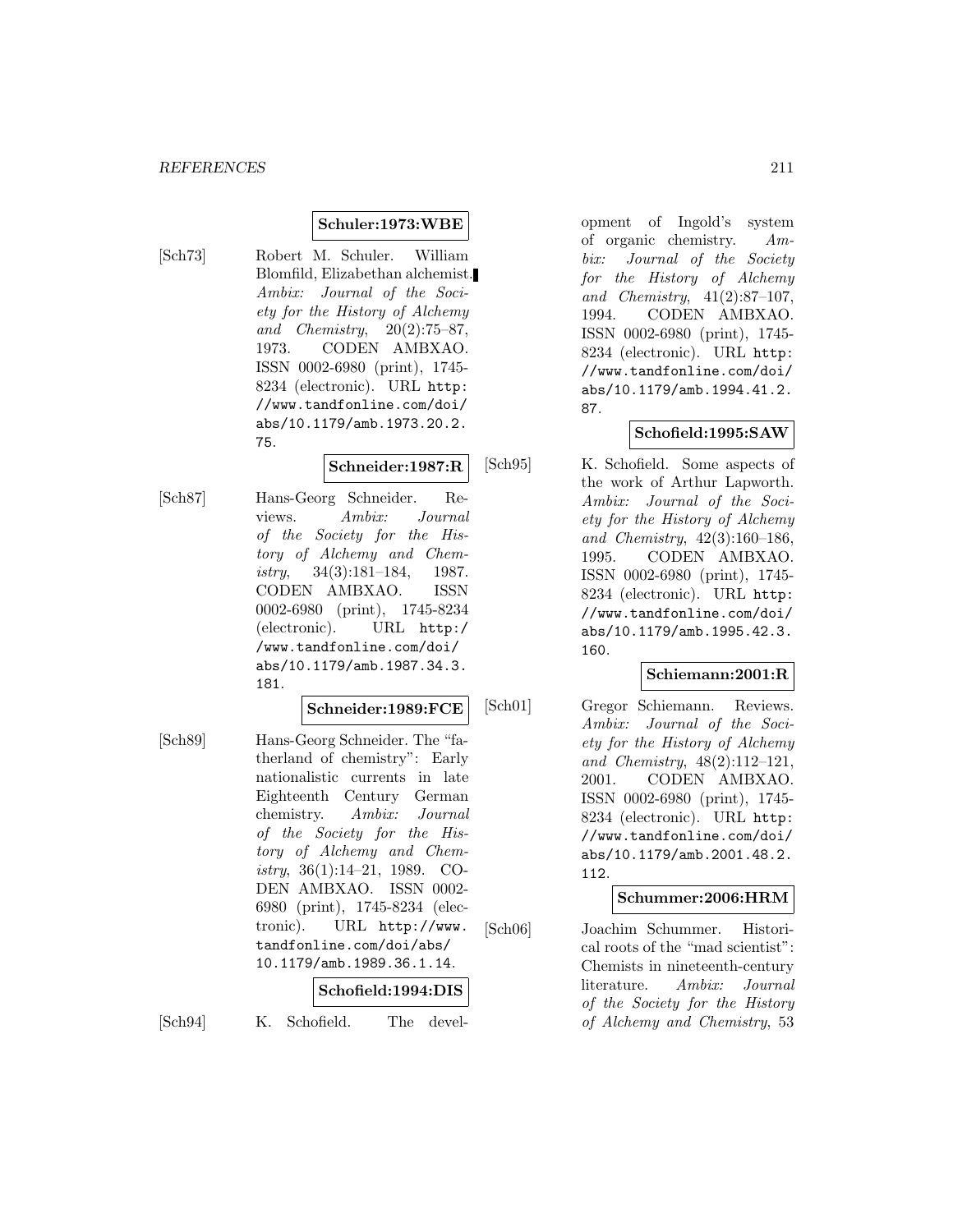#### *REFERENCES* 212

(2):99–127, July 2006. CO-DEN AMBXAO. ISSN 0002- 6980 (print), 1745-8234 (electronic). URL http://www. tandfonline.com/doi/abs/ 10.1179/174582306X117898.

#### **Schilt:2019:BRR**

[Sch19] Cornelis J. Schilt. Book review: Reading Newton in Early Modern Europe. Ambix: Journal of the Society for the History of Alchemy and Chemistry, 66(1):83–85, 2019. CO-DEN AMBXAO. ISSN 0002- 6980 (print), 1745-8234 (electronic). URL http://www. tandfonline.com/doi/full/ 10.1080/00026980.2018.1534334.

## **Schilt:2020:TA**

[Sch20] Cornelis J. Schilt. A true adept. Ambix: Journal of the Society for the History of Alchemy and Chemistry, 67(4):400–407, 2020. CO-DEN AMBXAO. ISSN 0002- 6980 (print), 1745-8234 (electronic). URL http://www. tandfonline.com/doi/full/ 10.1080/00026980.2020.1798618.

# **Schmidt:2022:CIE**

[Sch22] Susanne Schmidt. Chemically imbalanced: Everyday suffering, medication, and our troubled quest for self-mastery. Ambix: Journal of the Society for the History of Alchemy and Chemistry, 69(1):87–89, 2022. CODEN AMBXAO. ISSN 0002-6980 (print), 1745-8234 (electronic). URL http://www.

tandfonline.com/doi/full/ 10.1080/00026980.2021.1959739.

## **Scott:1970:MDA**

[Sco70] E. L. Scott. The "Macbridean Doctrine" of air: An Eighteenth-Century explanation of some biochemical processes, including photosynthesis. Ambix: Journal of the Society for the History of Alchemy and Chemistry, 17(1):43–57, 1970. CODEN AMBXAO. ISSN 0002-6980 (print), 1745-8234 (electronic). URL http:/ /www.tandfonline.com/doi/ abs/10.1179/amb.1970.17.1. 43.

# **Sliwinska:1987:GRE**

[SD87] Ludmila Sliwinska and Burtron H. Davis. The Gurvitsch rule: an example of a rule misnamed? Ambix: Journal of the Society for the History of Alchemy and Chemistry, 34(2):81–88, 1987. CODEN AMBXAO. ISSN 0002-6980 (print), 1745- 8234 (electronic). URL http: //www.tandfonline.com/doi/ abs/10.1179/amb.1987.34.2. 81.

## **Seaton:1956:THS**

[Sea56] E. Seaton. Thomas Hariot's secret script. Ambix: Journal of the Society for the History of Alchemy and Chemistry,  $5(3-4):111-114$ , 1956. CODEN AMBXAO. ISSN 0002-6980 (print), 1745-8234 (electronic). URL http:/ /www.tandfonline.com/doi/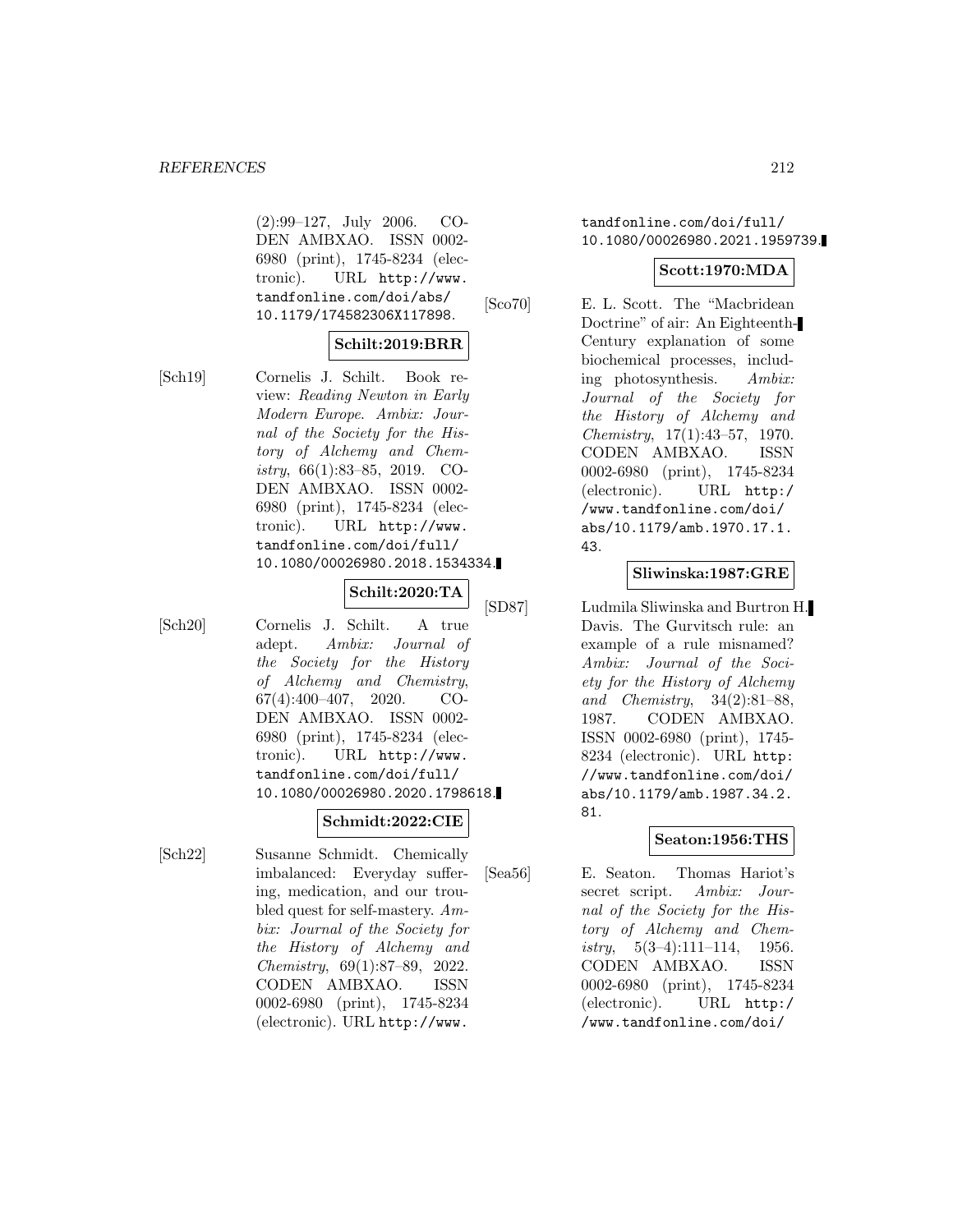abs/10.1179/amb.1956.5.3- 4.111.

#### **Secret:1979:PAM**

[Sec79] François Secret. Palingenesis, alchemy and Metempsychosis in Renaissance medicine. Ambix: Journal of the Society for the History of Alchemy and Chemistry, 26(2):81–92, 1979. CODEN AMBXAO. ISSN 0002-6980 (print), 1745- 8234 (electronic). URL http: //www.tandfonline.com/doi/ abs/10.1179/amb.1979.26.2. 81.

#### **Seligardi:2007:BGP**

[Sel07] Raffaella Seligardi. Between grocers and physicians: Pharmacists, the new chemistry, and institutional reforms in Bologna during the Napoleonic Period. Ambix: Journal of the Society for the History of Alchemy and Chemistry, 54(1):31–50, 2007. CODEN AMBXAO. ISSN 0002-6980 (print), 1745-8234 (electronic). URL http://www. tandfonline.com/doi/abs/ 10.1179/174582307X165425.

# **Servos:1976:KCN**

[Ser76] John W. Servos. The knowledge corporation: A. A. Noyes and chemistry at Cal-Tech, 1915– 1930. Ambix: Journal of the Society for the History of Alchemy and Chemistry, 23(3):175–186, 1976. CODEN AMBXAO. ISSN 0002-6980 (print), 1745- 8234 (electronic). URL http: //www.tandfonline.com/doi/

#### abs/10.1179/amb.1976.23.3. 175.

## **Serrano:2013:CCS**

[Ser13] Elena Serrano. Chemistry in the city: The scientific role of female societies in late Eighteenth-Century Madrid. Ambix: Journal of the Society for the History of Alchemy and Chemistry, 60(2):139–159, 2013. CODEN AMBXAO. ISSN 0002-6980 (print), 1745- 8234 (electronic). URL http: //www.tandfonline.com/doi/ full/10.1179/0002698013Z. 00000000026.

## **Shapin:1994:SHT**

[Sha94] Steven Shapin. A Social History of Truth: Civility and Science in Seventeenth-Century England. Science and its conceptual foundations. University of Chicago Press, Chicago, IL, USA, 1994. ISBN 0-226-75018- 3. xxxi + 483 pp. LCCN Q175.52.G7 S48 1994. URL http://www.loc.gov/catdir/ description/uchi052/93041950. html; http://www.loc.gov/ catdir/toc/uchi051/93041950. html.

## **Sharp:2002:CTA**

[Sha02] Robert Sharp. The correspondents of Thomas Andrews. Ambix: Journal of the Society for the History of Alchemy and Chemistry, 49(2):148–157, 2002. CODEN AMBXAO. ISSN 0002-6980 (print), 1745- 8234 (electronic). URL http: //www.tandfonline.com/doi/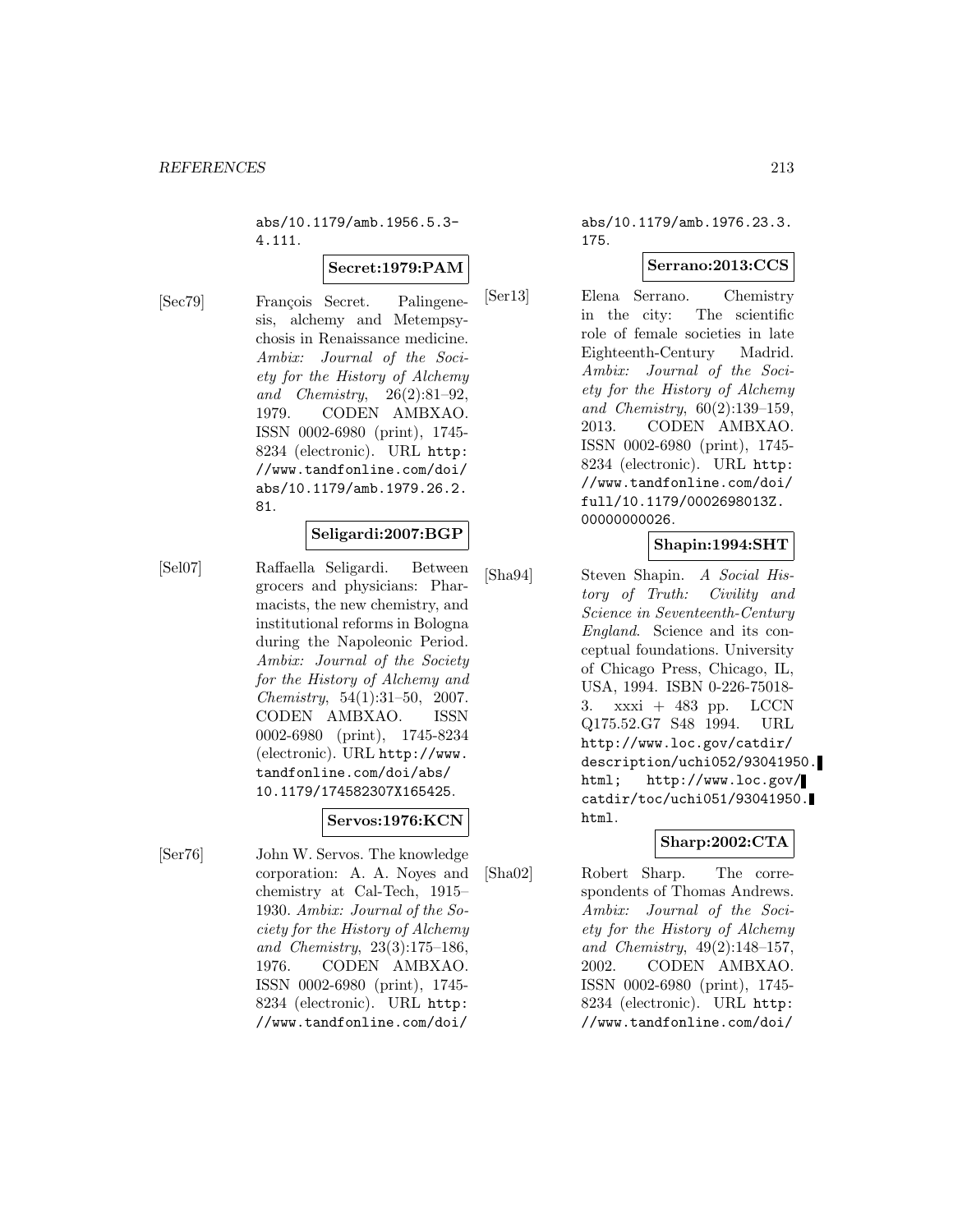abs/10.1179/amb.2002.49.2. 148.

## **Sharp:2003:OSW**

[Sha03] Robert Sharp. Oswald Silberrad: the work of a forgotten chemist. Ambix: Journal of the Society for the History of Alchemy and Chemistry,  $50(3):302-309$ ,  $2003$ . CODEN AMBXAO. ISSN 0002-6980 (print), 1745-8234 (electronic). URL http:/ /www.tandfonline.com/doi/ abs/10.1179/amb.2003.50.3. 302.

#### **Shackelford:2005:ERL**

[Sha05] Jole Shackelford. Essay review: Late Medieval and Early Modern Corpuscular Matter Theories, Edited by Christoph Lüthy, John E. Murdoch, and William R. Newman. Pp. viii + 611, index. Brill: Leiden, Boston, Köln. 2001. EUR 160; \$186. ISBN 90-04-11516- 1. Ambix: Journal of the Society for the History of Alchemy and Chemistry, 52 (2):175–178, July 2005. CO-DEN AMBXAO. ISSN 0002- 6980 (print), 1745-8234 (electronic). URL http://www. tandfonline.com/doi/abs/ 10.1179/000269805X70120.

#### **Shackelford:2020:CPV**

[Sha20] Jole Shackelford. Chemical paradigm vs. biological paradigm in the biological clock controversy. Ambix: Journal of the Society for the History of Alchemy and Chemistry, 67(4):366–388, 2020. CO-DEN AMBXAO. ISSN 0002- 6980 (print), 1745-8234 (electronic). URL http://www. tandfonline.com/doi/full/ 10.1080/00026980.2020.1826821.

#### **Sherlock:1948:CWP**

[She48] T. P. Sherlock. The chemical work of Paracelsus. Ambix: Journal of the Society for the History of Alchemy and Chemistry, 3(1–2):33–63, 1948. CODEN AMBXAO. ISSN 0002-6980 (print), 1745- 8234 (electronic). URL http: //www.tandfonline.com/doi/ abs/10.1179/amb.1948.3.1- 2.33.

## **Sheppard:1957:GA**

[She57] H. J. Sheppard. Gnosticism and alchemy. Ambix: Journal of the Society for the History of Alchemy and Chemistry, 6(2):86–101, 1957. CODEN AMBXAO. ISSN 0002-6980 (print), 1745-8234 (electronic). URL http:/ /www.tandfonline.com/doi/ abs/10.1179/amb.1957.6.2. 86.

#### **Sheppard:1958:ESA**

[She58] H. J. Sheppard. Egg symbolism in alchemy. Ambix: Journal of the Society for the History of Alchemy and Chemistry, 6(3):140–148, 1958. CODEN AMBXAO. ISSN 0002-6980 (print), 1745- 8234 (electronic). URL http: //www.tandfonline.com/doi/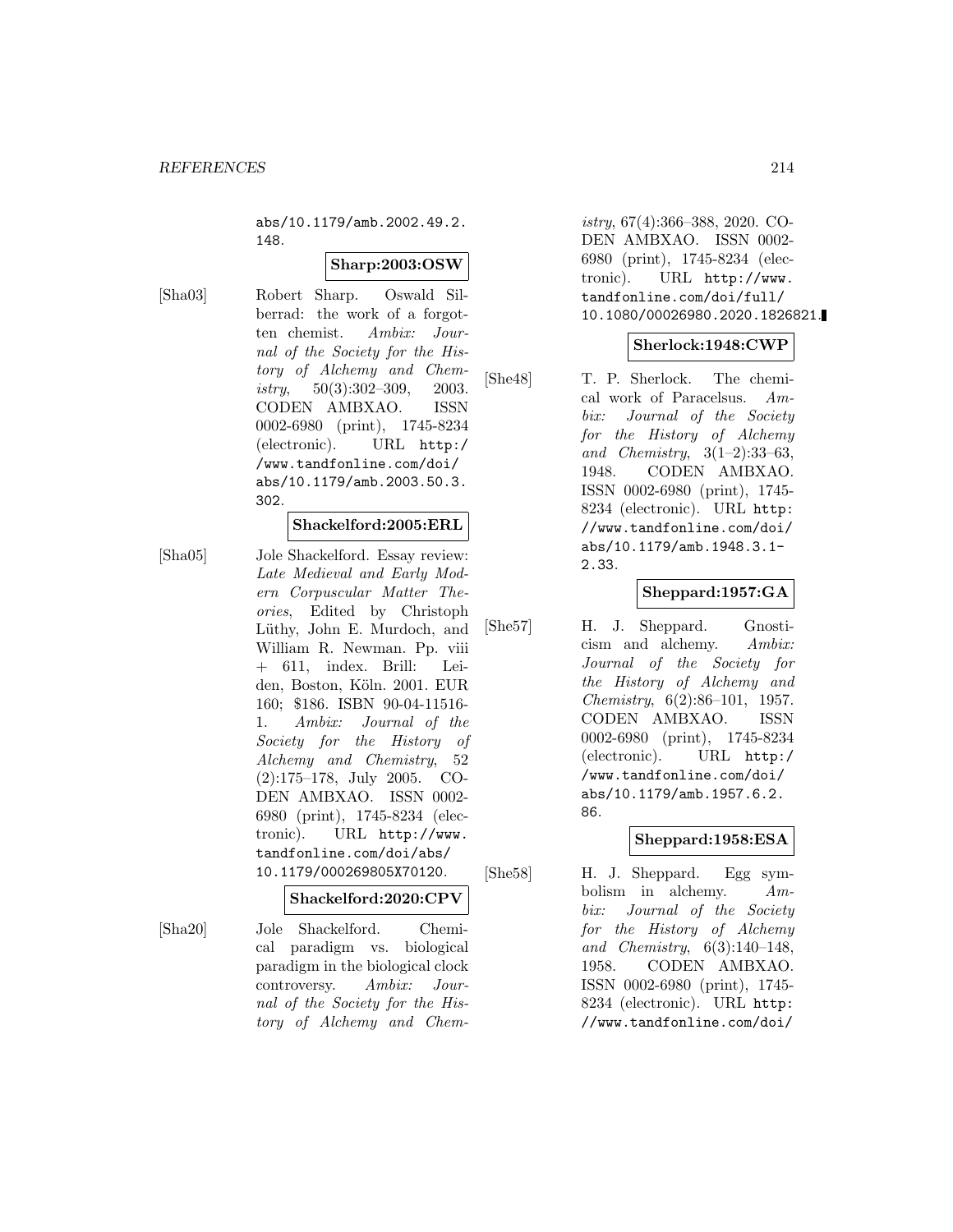abs/10.1179/amb.1958.6.3. 140.

## **Sheppard:1959:RTH**

[She59] H. J. Sheppard. The redemption theme and Hellenistic Alchemy. Ambix: Journal of the Society for the History of Alchemy and Chemistry, 7(1):42–46, 1959. CODEN AMBXAO. ISSN 0002-6980 (print), 1745-8234 (electronic). URL http:/ /www.tandfonline.com/doi/ abs/10.1179/amb.1959.7.1. 42.

## **Sheppard:1960:SAH**

[She60] H. J. Sheppard. A survey of alchemical and hermetic symbolism. Ambix: Journal of the Society for the History of Alchemy and Chemistry,  $8(1):35-41$ , 1960. CODEN AMBXAO. ISSN 0002-6980 (print), 1745- 8234 (electronic). URL http: //www.tandfonline.com/doi/ abs/10.1179/amb.1960.8.1. 35.

#### **Sheppard:1962:OUM**

[She62] H. J. Sheppard. The Ouroboros and the unity of matter in alchemy: A study in origins. Ambix: Journal of the Society for the History of Alchemy and Chemistry,  $10(2):83-96$ , 1962. CODEN AMBXAO. ISSN 0002-6980 (print), 1745- 8234 (electronic). URL http: //www.tandfonline.com/doi/ abs/10.1179/amb.1962.10.2. 83.

## **Shea:1970:GAH**

[She70a] William R. Shea. Galileo's atomic hypothesis. Ambix: Journal of the Society for the History of Alchemy and Chemistry, 17(1):13–27, 1970. CODEN AMBXAO. ISSN 0002-6980 (print), 1745-8234 (electronic). URL http:/ /www.tandfonline.com/doi/ abs/10.1179/amb.1970.17.1. 13.

## **Sheppard:1970:AOO**

[She70b] H. J. Sheppard. Alchemy: Origin or origins? Ambix: Journal of the Society for the History of Alchemy and Chemistry, 17(2):69–84, 1970. CODEN AMBXAO. ISSN 0002-6980 (print), 1745- 8234 (electronic). URL http: //www.tandfonline.com/doi/ abs/10.1179/amb.1970.17.2. 69.

## **Sheppard:1971:R**

[She71] H. J. Sheppard. Reviews. Ambix: Journal of the Society for the History of Alchemy and Chemistry, 18(3):215–223, 1971. CODEN AMBXAO. ISSN 0002-6980 (print), 1745- 8234 (electronic). URL http: //www.tandfonline.com/doi/ abs/10.1179/amb.1971.18.3. 215.

#### **Sheppard:1975:R**

[She75] H. J. Sheppard. Reviews. Ambix: Journal of the Society for the History of Alchemy and Chemistry, 22(3):221–222,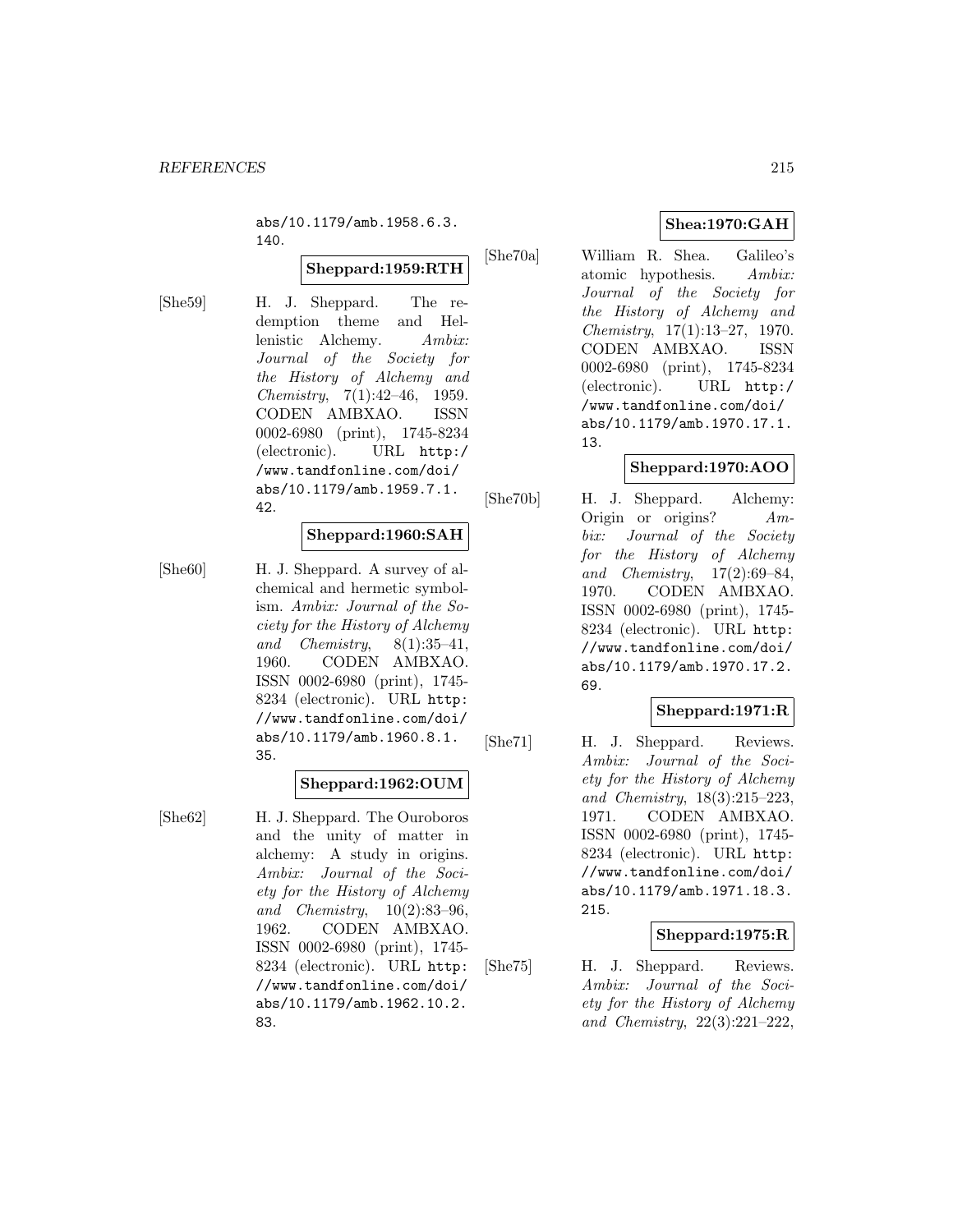1975. CODEN AMBXAO. ISSN 0002-6980 (print), 1745- 8234 (electronic). URL http: //www.tandfonline.com/doi/ abs/10.1179/amb.1975.22.3. 221.

#### **Sheppard:1977:R**

[She77] H. J. Sheppard. Reviews. Ambix: Journal of the Society for the History of Alchemy and Chemistry, 24(2):126–132, 1977. CODEN AMBXAO. ISSN 0002-6980 (print), 1745- 8234 (electronic). URL http: //www.tandfonline.com/doi/ abs/10.1179/amb.1977.24.2. 126.

#### **Sheppard:1979:R**

[She79] H. J. Sheppard. Reviews. Ambix: Journal of the Society for the History of Alchemy and Chemistry, 26(3):224–230, 1979. CODEN AMBXAO. ISSN 0002-6980 (print), 1745- 8234 (electronic). URL http: //www.tandfonline.com/doi/ abs/10.1179/amb.1979.26.3. 224.

#### **Sheppard:1981:Ra**

[She81a] H. J. Sheppard. Reviews. Ambix: Journal of the Society for the History of Alchemy and Chemistry,  $28(1):55-60$ , 1981. CODEN AMBXAO. ISSN 0002-6980 (print), 1745- 8234 (electronic). URL http: //www.tandfonline.com/doi/ abs/10.1179/amb.1981.28.1. 55.

## **Sheppard:1981:Rb**

[She81b] H. J. Sheppard. Reviews. Ambix: Journal of the Society for the History of Alchemy and Chemistry, 28(3):210–217, 1981. CODEN AMBXAO. ISSN 0002-6980 (print), 1745- 8234 (electronic). URL http: //www.tandfonline.com/doi/ abs/10.1179/amb.1981.28.3. 210.

## **Sheppard:1985:CWA**

[She85a] H. J. Sheppard. Chinese and Western alchemy: The link through definition.  $Am$ bix: Journal of the Society for the History of Alchemy and Chemistry, 32(1):32–37, 1985. CODEN AMBXAO. ISSN 0002-6980 (print), 1745- 8234 (electronic). URL http: //www.tandfonline.com/doi/ abs/10.1179/amb.1985.32.1. 32.

#### **Sheppard:1985:R**

[She85b] H. J. Sheppard. Reviews. Ambix: Journal of the Society for the History of Alchemy and Chemistry, 32(2):92–96, 1985. CODEN AMBXAO. ISSN 0002-6980 (print), 1745- 8234 (electronic). URL http: //www.tandfonline.com/doi/ abs/10.1179/amb.1985.32.2. 92.

#### **Sheppard:1990:R**

[She90] H. J. Sheppard. Reviews. Ambix: Journal of the Society for the History of Alchemy and Chemistry, 37(2):85–95,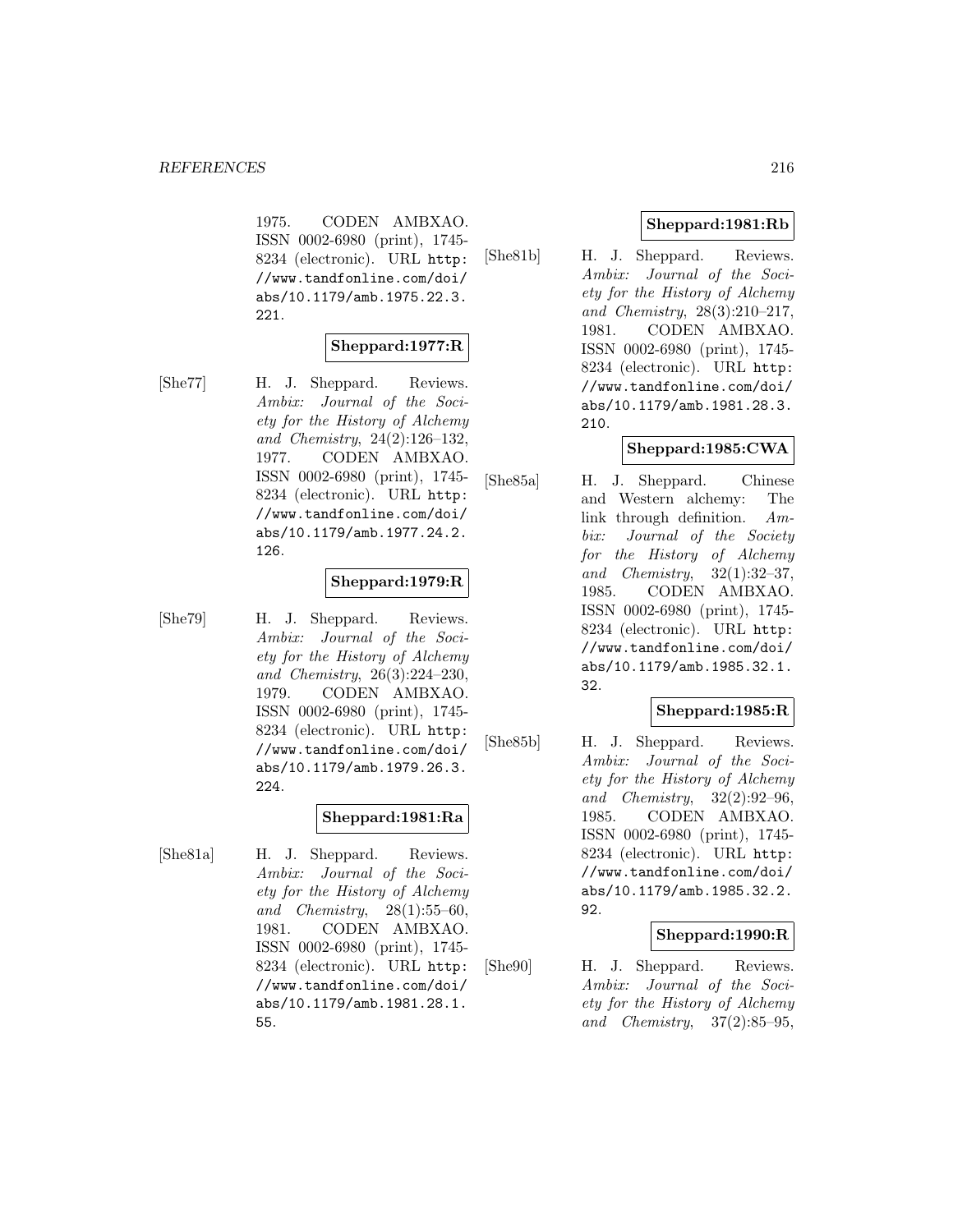1990. CODEN AMBXAO. ISSN 0002-6980 (print), 1745- 8234 (electronic). URL http: //www.tandfonline.com/doi/ abs/10.1179/amb.1990.37.2. 85.

#### **Sheppard:1991:R**

[She91] H. J. Sheppard. Reviews. Ambix: Journal of the Society for the History of Alchemy and Chemistry, 38(1):63, 1991. CODEN AMBXAO. ISSN 0002-6980 (print), 1745-8234 (electronic). URL http:/ /www.tandfonline.com/doi/ abs/10.1179/amb.1991.38.1. 63.

### **Shirley:1949:SES**

[Shi49] John William Shirley. The scientific experiments of Sir Walter Raleigh, the wizard Earl, and the Three Magi in the Tower 1603–1617. Ambix: Journal of the Society for the History of Alchemy and Chemistry,  $4(1-2):52-66$ , 1949. CODEN AMBXAO. ISSN 0002-6980 (print), 1745- 8234 (electronic). URL http: //www.tandfonline.com/doi/ abs/10.1179/amb.1949.4.1- 2.52.

# **Shmurak:1994:EPC**

[Shm94] Carole B. Shmurak. Emma Perry Carr: The spectrum of a life. Ambix: Journal of the Society for the History of Alchemy and Chemistry, 41(2):75–86, 1994. CODEN AMBXAO. ISSN 0002-6980 (print), 1745- 8234 (electronic). URL http:

//www.tandfonline.com/doi/ abs/10.1179/amb.1994.41.2. 75.

#### **Shorter:1986:R**

[Sho86] John Shorter. Reviews. Ambix: Journal of the Society for the History of Alchemy and Chemistry, 33(2–3):153– 160, 1986. CODEN AMBXAO. ISSN 0002-6980 (print), 1745- 8234 (electronic). URL http: //www.tandfonline.com/doi/ abs/10.1179/amb.1986.33.2- 3.153.

### **Shorter:2003:BJF**

[Sho03] John Shorter. Bernhard Jacques Flürscheim (1874– 1955), organic and theoretical chemist. Ambix: Journal of the Society for the History of Alchemy and Chemistry,  $50(3):274-301$ ,  $2003$ . CODEN AMBXAO. ISSN 0002-6980 (print), 1745-8234 (electronic). URL http:/ /www.tandfonline.com/doi/ abs/10.1179/amb.2003.50.3. 274.

# **Siegfried:1982:LTS**

[Sie82] Robert Siegfried. Lavoisier's table of simple substances: Its origin and interpretation. Ambix: Journal of the Society for the History of Alchemy and Chemistry, 29(1):29–48, 1982. CODEN AMBXAO. ISSN 0002-6980 (print), 1745- 8234 (electronic). URL http: //www.tandfonline.com/doi/ abs/10.1179/amb.1982.29.1. 29.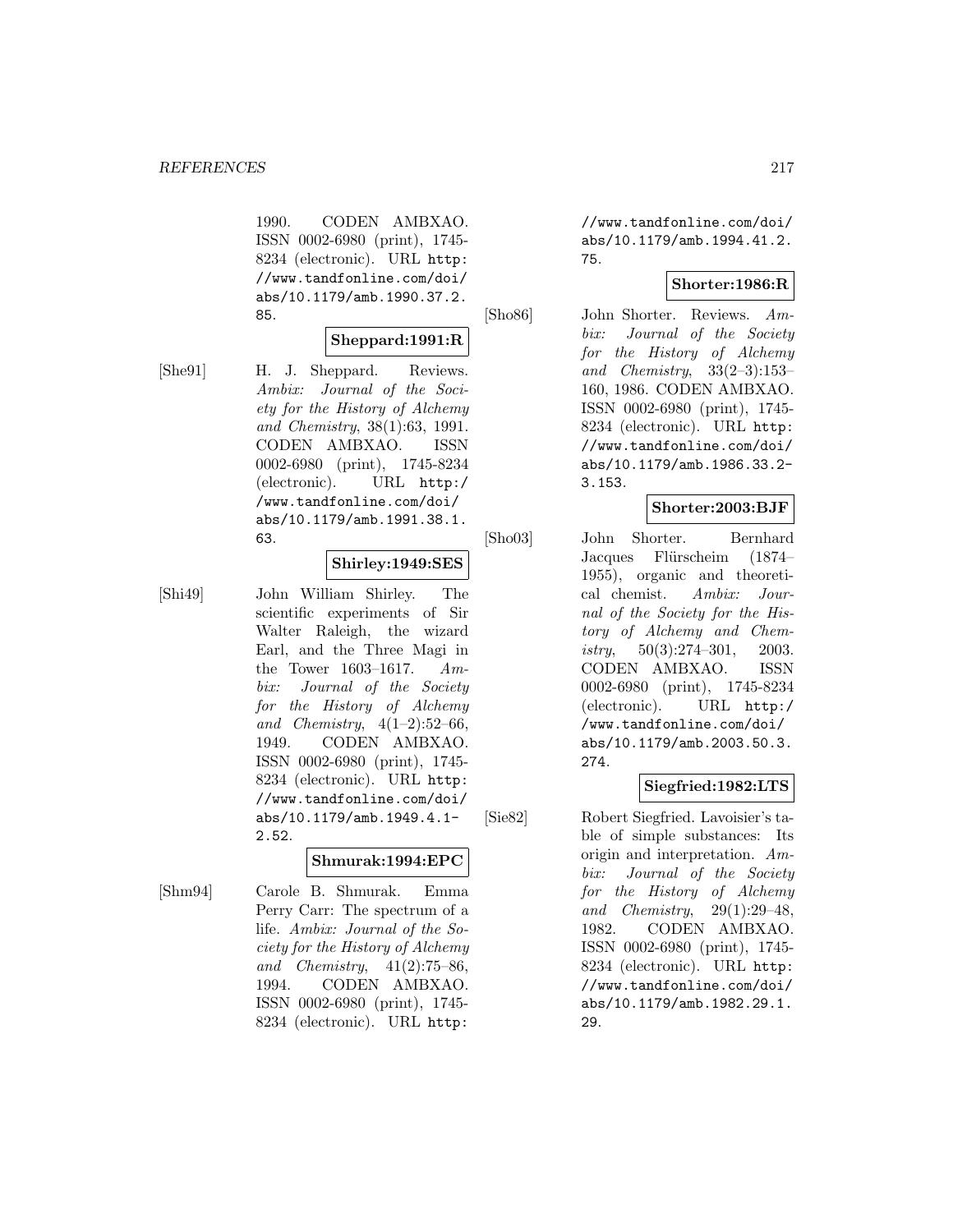### **Siegfried:1989:LPC**

[Sie89] Robert Siegfried. Lavoisier and the phlogistic connection. Ambix: Journal of the Society for the History of Alchemy and Chemistry, 36(1):31–40, 1989. CODEN AMBXAO. ISSN 0002-6980 (print), 1745- 8234 (electronic). URL http: //www.tandfonline.com/doi/ abs/10.1179/amb.1989.36.1. 31.

# **Siegel:2008:SRR**

[Sie08] Andre Siegel. Sir Robert Robinson's "anthocyanin period":  $1922-1934$  — a case study of an Early Twentieth-Century natural products synthesis. Ambix: Journal of the Society for the History of Alchemy and Chemistry, 55(1):62–82, 2008. CO-DEN AMBXAO. ISSN 0002- 6980 (print), 1745-8234 (electronic). URL http://www. tandfonline.com/doi/abs/ 10.1179/174582308X255406.

#### **Simcock:1987:AWS**

[Sim87] A. V. Simcock. Alchemy and the world of science: an intellectual biography of Frank Sherwood Taylor. Ambix: Journal of the Society for the History of Alchemy and Chemistry, 34(3):121–139, 1987. CODEN AMBXAO. ISSN 0002-6980 (print), 1745- 8234 (electronic). URL http: //www.tandfonline.com/doi/ abs/10.1179/amb.1987.34.3. 121.

## **Simon:1998:CRP**

[Sim98] Jonathan Simon. The chemical revolution and pharmacy: a disciplinary perspective. Ambix: Journal of the Society for the History of Alchemy and Chemistry, 45(1):1–13, 1998. CODEN AMBXAO. ISSN 0002-6980 (print), 1745-8234 (electronic). URL http:/ /www.tandfonline.com/doi/ abs/10.1179/amb.1998.45.1. 1.

# **Simon:2002:AAM**

[Sim02] Jonathan Simon. Authority and authorship in the method of chemical nomenclature. Ambix: Journal of the Society for the History of Alchemy and Chemistry, 49(3):206–226, 2002. CODEN AMBXAO. ISSN 0002-6980 (print), 1745- 8234 (electronic). URL http: //www.tandfonline.com/doi/ abs/10.1179/amb.2002.49.3. 206.

#### **Simmons:2006:MMM**

[Sim06] Anna Simmons. Medicines, monopolies and mortars: the chemical laboratory and pharmaceutical trade at the Society of Apothecaries in the Eighteenth Century. Ambix: Journal of the Society for the History of Alchemy and Chemistry, 53(3):221–236, November 2006. CODEN AMBXAO. ISSN 0002-6980 (print), 1745-8234 (electronic). URL http://www. tandfonline.com/doi/abs/ 10.1179/174582306X148083.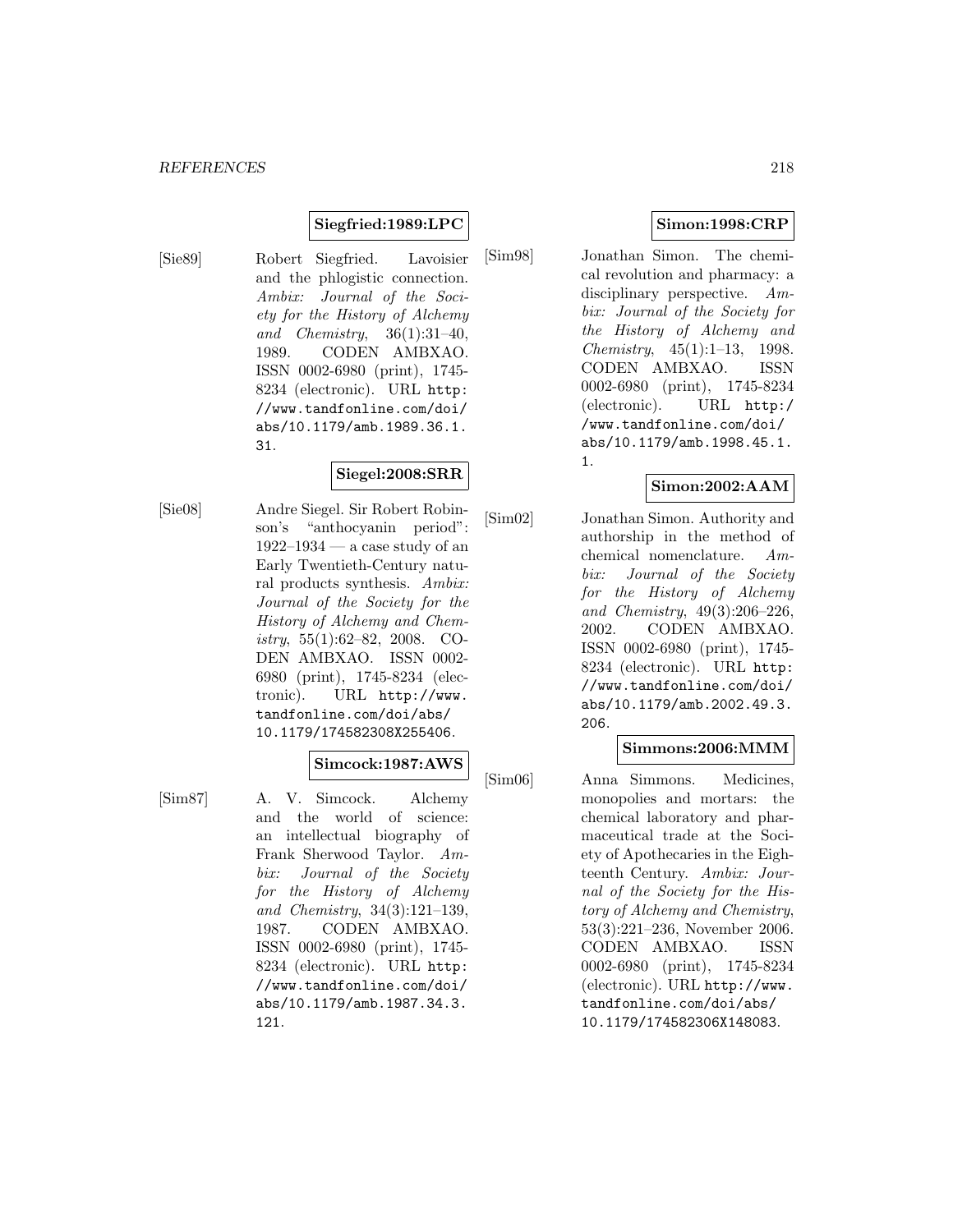#### **Simmons:2014:SSS**

[Sim14a] Anna Simmons. Stills, status, Stocks and science: The laboratories at Apothecaries' Hall in the Nineteenth Century. Ambix: Journal of the Society for the History of Alchemy and Chemistry, 61(2):141–161, 2014. CODEN AMBXAO. ISSN 0002-6980 (print), 1745- 8234 (electronic). URL http: //www.tandfonline.com/doi/ full/10.1179/0002698014Z. 00000000050.

**Simoes:2014:SBR**

[Sim14b] Ana Simões. Scientific biographies revisited: Thomsons' electrons and Bohr's quantum atoms. Ambix: Journal of the Society for the History of Alchemy and Chemistry, 61(1):95–99, 2014. CODEN AMBXAO. ISSN 0002-6980 (print), 1745-8234 (electronic). URL http:/ /www.tandfonline.com/doi/ full/10.1179/0002698014Z. 00000000047.

#### **Simoes:2016:MCS**

[Sim16a] Ana Simões. Making 20th century science. How theories became knowledge. Ambix: Journal of the Society for the History of Alchemy and Chemistry, 63(3):281–282, 2016. CO-DEN AMBXAO. ISSN 0002- 6980 (print), 1745-8234 (electronic). URL http://www. tandfonline.com/doi/full/ 10.1080/00026980.2016.1246826.

### **Simon:2016:GDM**

[Sim16b] Jonathan Simon. Gendered drugs and medicine. Historical and socio-cultural perspectives. Ambix: Journal of the Society for the History of Alchemy and Chemistry, 63(3):280–281, 2016. CO-DEN AMBXAO. ISSN 0002- 6980 (print), 1745-8234 (electronic). URL http://www. tandfonline.com/doi/full/ 10.1080/00026980.2016.1246825.

#### **Simon:2016:SMP**

[Sim16c] Jonathan Simon. The shaping of modern pharmacy. Ambix: Journal of the Society for the History of Alchemy and Chemistry, 63(1):66–70, 2016. CO-DEN AMBXAO. ISSN 0002- 6980 (print), 1745-8234 (electronic). URL http://www. tandfonline.com/doi/full/ 10.1080/00026980.2016.1201296.

#### **Simmons:2020:LCH**

[Sim20] Anna Simmons. A life of "continuous and honourable usefulness:" chemical consulting and the career of Robert Warington (1807–1867). Ambix: Journal of the Society for the History of Alchemy and Chemistry, 67(3):234–251, 2020. CO-DEN AMBXAO. ISSN 0002- 6980 (print), 1745-8234 (electronic). URL http://www. tandfonline.com/doi/full/ 10.1080/00026980.2020.1794698.

#### **Simmons:2022:DPP**

Anna Simmons. Drugs on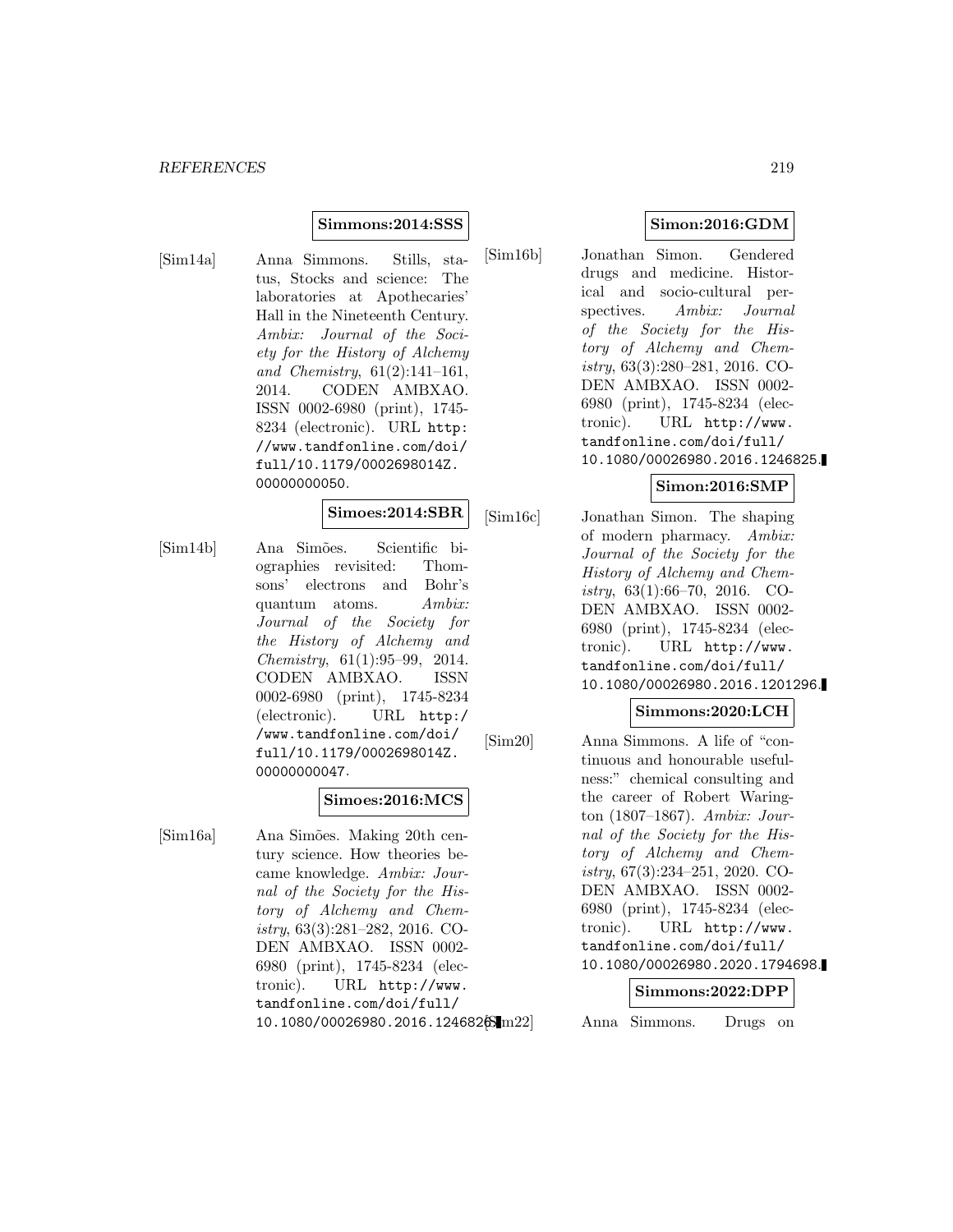the page: Pharmacopoeias and healing knowledge in the Early Modern Atlantic world. Ambix: Journal of the Society for the History of Alchemy and Chemistry, 69(2):193–195, 2022. CO-DEN AMBXAO. ISSN 0002- 6980 (print), 1745-8234 (electronic). URL http://www. tandfonline.com/doi/full/ 10.1080/00026980.2021.2019419.

# **Singer:1959:CCC**

[Sin59] Dorothea Waley Singer. On a 16th century cartoon concerning the devilish weapon of gunpowder: Some Medieval reactions to guns and gunpowder: Some Medieval reactions to guns and gunpowder.  $Am$ bix: Journal of the Society for the History of Alchemy and Chemistry, 7(1):25–33, 1959. CODEN AMBXAO. ISSN 0002-6980 (print), 1745-8234 (electronic). URL http:/ /www.tandfonline.com/doi/ abs/10.1179/amb.1959.7.1. 25.

# **Sinclair:1985:CRI**

[Sin85] S. B. Sinclair. Crookes and radioactivity: from inorganic evolution to atomic transmutation. Ambix: Journal of the Society for the History of Alchemy and Chemistry,  $32(1):15-31$ , 1985. CODEN AMBXAO. ISSN 0002-6980 (print), 1745- 8234 (electronic). URL http: //www.tandfonline.com/doi/ abs/10.1179/amb.1985.32.1. 15.

# **Sinclair:1987:JJT**

[Sin87] S. B. Sinclair. J. J. Thomson and the chemical atom: From ether vortex to atomic decay. Ambix: Journal of the Society for the History of Alchemy and Chemistry, 34(2):89–116, 1987. CODEN AMBXAO. ISSN 0002-6980 (print), 1745- 8234 (electronic). URL http: //www.tandfonline.com/doi/ abs/10.1179/amb.1987.34.2. 89.

# **Sinclair:1988:JJTa**

[Sin88a] S. B. Sinclair. J. J. Thomson and radioactivity: Part I. Ambix: Journal of the Society for the History of Alchemy and Chemistry, 35(2):91–104, 1988. CODEN AMBXAO. ISSN 0002-6980 (print), 1745- 8234 (electronic). URL http: //www.tandfonline.com/doi/ abs/10.1179/amb.1988.35.2. 91.

# **Sinclair:1988:JJTb**

[Sin88b] S. B. Sinclair. J. J. Thomson and radioactivity: Part II. Ambix: Journal of the Society for the History of Alchemy and Chemistry, 35(3):113–126, 1988. CODEN AMBXAO. ISSN 0002-6980 (print), 1745- 8234 (electronic). URL http: //www.tandfonline.com/doi/ abs/10.1179/amb.1988.35.3. 113.

# **Stark:1987:EDN**

[SK87] Johannes Stark and Andreas Kleinert. Erinnerungen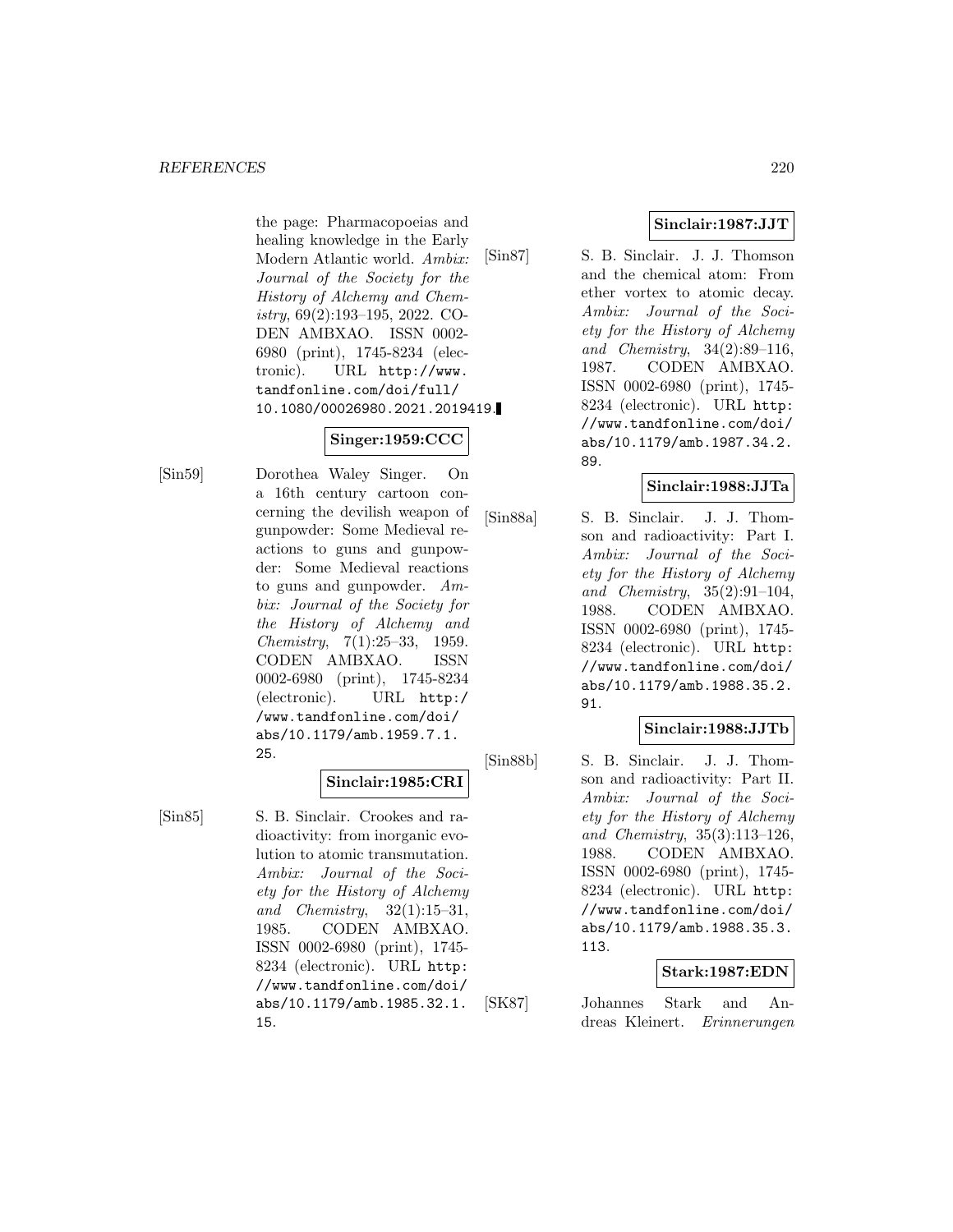eines deutschen Naturforschers. (German) [Memories of a German Natural Scientist]. Bionomica-Verlag, Mannheim, Germany, 1987. ISBN 3-88208- 060-0, 3-88208-011-6.  $x + 153$ pp. LCCN QC16.S764 A3 1987.

### **Slater:2001:WRS**

[Sla01] Leo B. Slater. Woodward, Robinson, and strychnine: Chemical structure and chemists' challenge. Ambix: Journal of the Society for the History of Alchemy and Chemistry, 48(3):161–189, 2001. CODEN AMBXAO. ISSN 0002-6980 (print), 1745- 8234 (electronic). URL http: //www.tandfonline.com/doi/ abs/10.1179/amb.2001.48.3. 161.

### **Slater:2004:MCK**

- 
- [Sla04] Leo B. Slater. Malaria chemotherapy and the "kaleidoscopic" organisation of biomedical research during World War II. Ambix: Journal of the Society for the History of Alchemy and Chemistry, 51(2):107–134, 2004. CODEN AMBXAO. ISSN 0002-6980 (print), 1745- 8234 (electronic). URL http: //www.tandfonline.com/doi/ abs/10.1179/amb.2004.51.2. 107.

#### **Stapleton:1949:SHQ**

[SLT49] H. E. Stapleton, G. L. Lewis, and F. Sherwood Taylor. The sayings of Hermes quoted in the Ma Al-Waraqi of Ibn

Umail of ibn Umail. Ambix: Journal of the Society for the History of Alchemy and Chemistry, 3(3–4):69–90, 1949. CODEN AMBXAO. ISSN 0002-6980 (print), 1745- 8234 (electronic). URL http: //www.tandfonline.com/doi/ abs/10.1179/amb.1949.3.3- 4.69.

#### **Suay-Matallana:2017:HWE**

[SM17] Ignacio Suay-Matallana. Healing with water: English spas and the water cure, 1840– 1960. Ambix: Journal of the Society for the History of Alchemy and Chemistry, 64(2):196–197, 2017. CO-DEN AMBXAO. ISSN 0002- 6980 (print), 1745-8234 (electronic). URL http://www. tandfonline.com/doi/full/ 10.1080/00026980.2017.1346956.

# **Smeaton:1957:BGM**

[Sme57] W. A. Smeaton. L. B. Guyton De Morveau (1737–1816): A bibliographical study. Ambix: Journal of the Society for the History of Alchemy and Chemistry, 6(1):18–34, 1957. CODEN AMBXAO. ISSN 0002-6980 (print), 1745-8234 (electronic). URL http:/ /www.tandfonline.com/doi/ abs/10.1179/amb.1957.6.1. 18.

#### **Smeaton:1959:FJB**

[Sme59] W. A. Smeaton. F.-J. Bonjour and his translation of Bergman's "Disquisitio De Attractionibus Electivis". Am-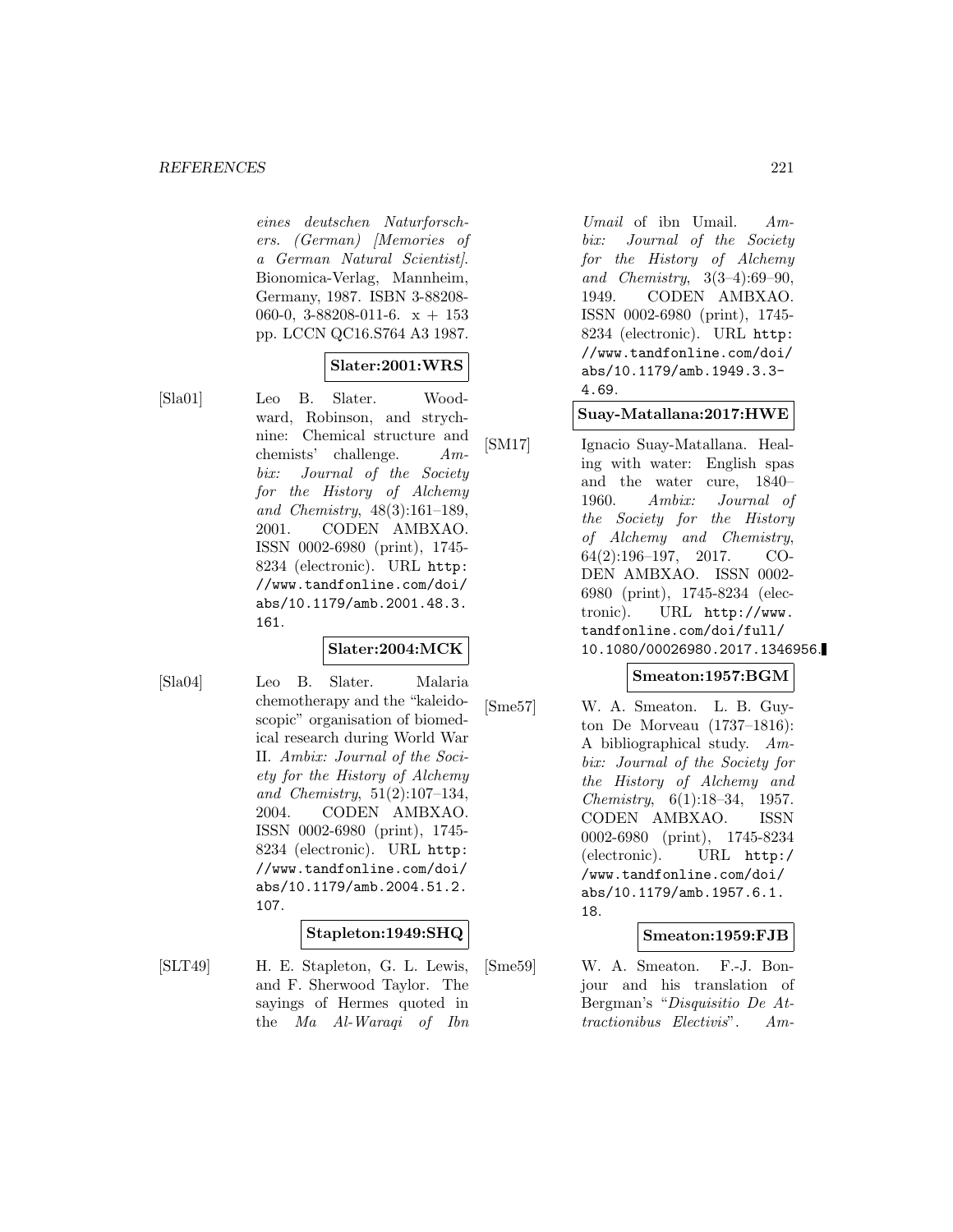bix: Journal of the Society for the History of Alchemy and Chemistry, 7(1):47–50, 1959. CODEN AMBXAO. ISSN 0002-6980 (print), 1745-8234 (electronic). URL http:/ /www.tandfonline.com/doi/ abs/10.1179/amb.1959.7.1. 47.

#### **Smeaton:1961:GMC**

[Sme61] W. A. Smeaton. Guyton De Morveau's course of chemistry in the Dijon Academy. Ambix: Journal of the Society for the History of Alchemy and Chemistry, 9(2):53–69, 1961. CODEN AMBXAO. ISSN 0002-6980 (print), 1745-8234 (electronic). URL http:/ /www.tandfonline.com/doi/ abs/10.1179/amb.1961.9.2. 53.

## **Smeaton:1963:GMC**

[Sme63] W. A. Smeaton. Guyton De Morveau and chemical affinity. Ambix: Journal of the Society for the History of Alchemy and Chemistry, 11(2):55–64, 1963. CODEN AMBXAO. ISSN 0002-6980 (print), 1745- 8234 (electronic). URL http: //www.tandfonline.com/doi/ abs/10.1080/00026980.1963. 11923894.

#### **Smeaton:1966:PCL**

the History of Alchemy and

[Sme66] W. A. Smeaton. The portable chemical laboratories of Guyton De Morveau, Cronstedt and Göttling.  $Ambix$ : Journal of the Society for

Chemistry, 13(2):84–91, 1966. CODEN AMBXAO. ISSN 0002-6980 (print), 1745-8234 (electronic). URL http:/ /www.tandfonline.com/doi/ abs/10.1179/amb.2013.13.2. 003.

### **Smeaton:1968:WCA**

[Sme68] W. A. Smeaton. Is water converted into air? Guyton de Morveau acts as arbiter between Priestley and Kirwan. Ambix: Journal of the Society for the History of Alchemy and Chemistry, 15(2):73–83, 1968. CODEN AMBXAO. ISSN 0002-6980 (print), 1745- 8234 (electronic). URL http: //www.tandfonline.com/doi/ abs/10.1179/amb.1968.15.2. 73.

#### **Smeaton:1971:FGW**

[Sme71] W. A. Smeaton. E. F. Geoffroy was not a Newtonian chemist. Ambix: Journal of the Society for the History of Alchemy and Chemistry, 18(3):212–214, 1971. CODEN AMBXAO. ISSN 0002-6980 (print), 1745- 8234 (electronic). URL http: //www.tandfonline.com/doi/ abs/10.1179/amb.1971.18.3. 212.

#### **Smeaton:1977:BES**

[Sme77] W. A. Smeaton. Berthollet's Essai de Statique Chimique and its translations: a bibliographical note and a Daltonian doubt. Ambix: Journal of the Society for the History of Alchemy and Chemistry, 24(3):149–158,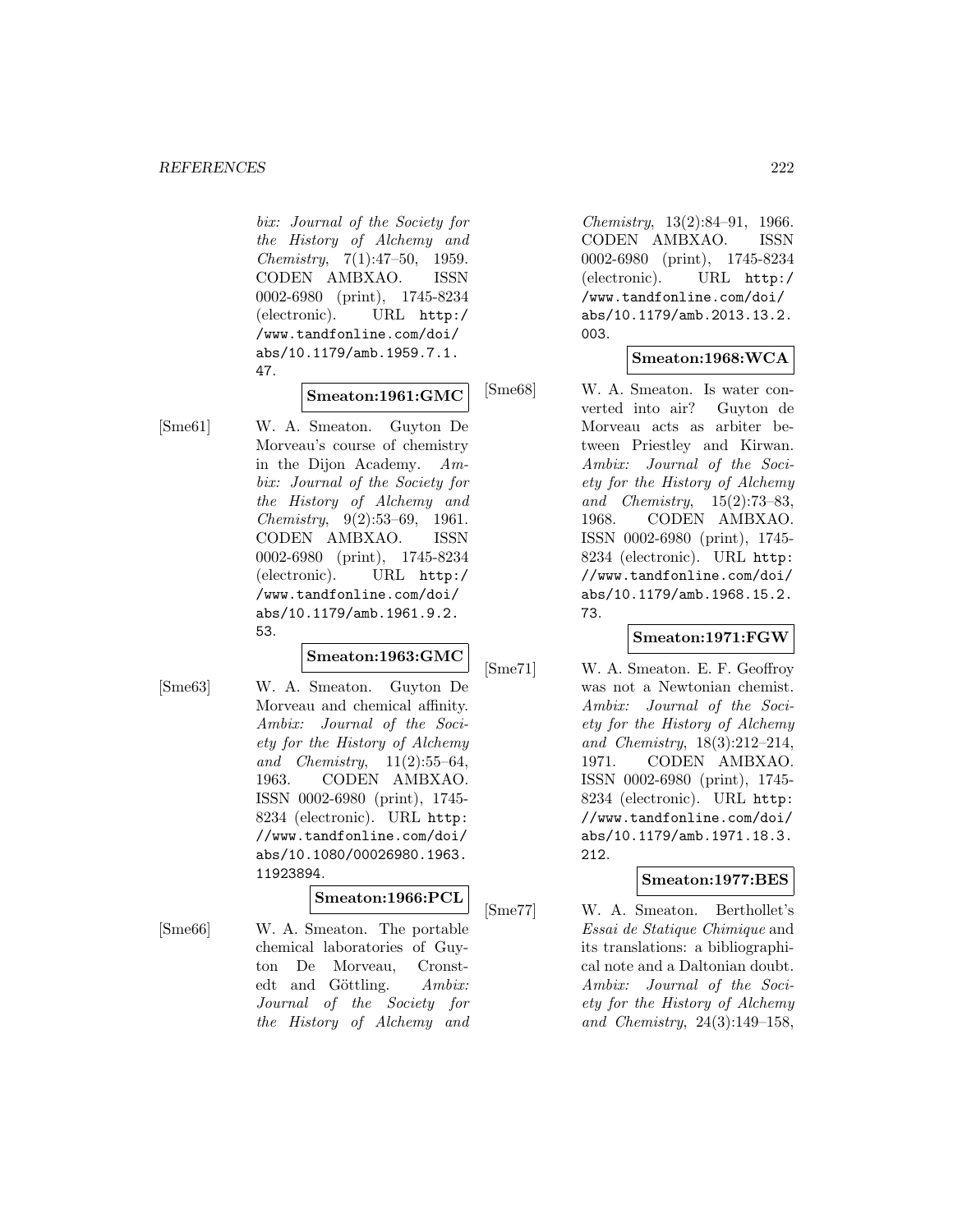1977. CODEN AMBXAO. ISSN 0002-6980 (print), 1745- 8234 (electronic). URL http: //www.tandfonline.com/doi/ abs/10.1179/amb.1977.24.3. 149.

#### **Smeaton:1978:BES**

[Sme78] W. A. Smeaton. Berthollet's Essai de Statique Chimique: a supplementary note. Ambix: Journal of the Society for the History of Alchemy and Chemistry, 25(3):211–212, 1978. CODEN AMBXAO. ISSN 0002-6980 (print), 1745- 8234 (electronic). URL http: //www.tandfonline.com/doi/ abs/10.1179/amb.1978.25.3. 211.

#### **Smeaton:1987:SFFa**

[Sme87a] W. A. Smeaton. The Society's first fifty years: Part I — Ambix. Ambix: Journal of the Society for the History of Alchemy and Chemistry, 34(1): 1–4, 1987. CODEN AMBXAO. ISSN 0002-6980 (print), 1745- 8234 (electronic). URL http: //www.tandfonline.com/doi/ abs/10.1179/amb.1987.34.1. 1.

**Smeaton:1987:SFFb**

[Sme87b] W. A. Smeaton. The Society's first fifty years: Part II — members and meetings. Ambix: Journal of the Society for the History of Alchemy and Chemistry, 34(2):57–61, 1987. CODEN AMBXAO. ISSN 0002-6980 (print), 1745- 8234 (electronic). URL http:

//www.tandfonline.com/doi/ abs/10.1179/amb.1987.34.2. 57.

#### **Smeaton:1987:TBA**

[Sme87c] W. A. Smeaton. Two books are added to Guyton De Morveau's library: a study of personal and academic communications in 1785. Ambix: Journal of the Society for the History of Alchemy and Chemistry, 34(3):140–146, 1987. CODEN AMBXAO. ISSN 0002-6980 (print), 1745- 8234 (electronic). URL http: //www.tandfonline.com/doi/ abs/10.1179/amb.1987.34.3. 140.

# **Smeaton:1989:ER**

[Sme89a] W. A. Smeaton. Essay review. Ambix: Journal of the Society for the History of Alchemy and Chemistry,  $36(1):41-42$ , 1989. CODEN AMBXAO. ISSN 0002-6980 (print), 1745- 8234 (electronic). URL http: //www.tandfonline.com/doi/ abs/10.1179/amb.1989.36.1. 41.

#### **Smeaton:1989:MLP**

[Sme89b] W. A. Smeaton. Madame Lavoisier, P. S. and E. I. Du Pont De Nemours and the publication of Lavoisier's "Mémoires De Chimie". Ambix: Journal of the Society for the History of Alchemy and Chemistry, 36(1):22–30, 1989. CODEN AMBXAO. ISSN 0002-6980 (print), 1745- 8234 (electronic). URL http: //www.tandfonline.com/doi/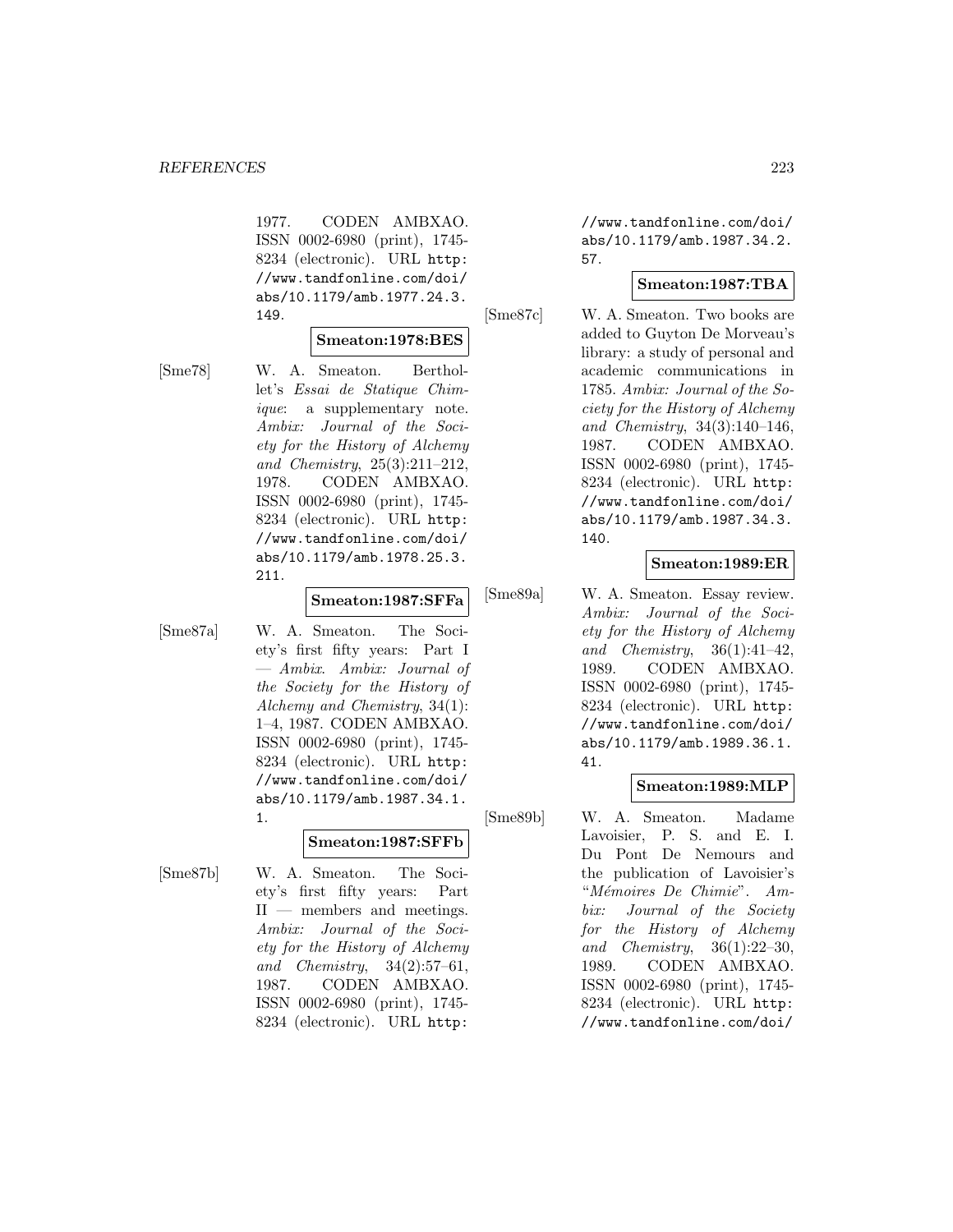abs/10.1179/amb.1989.36.1. 22.

#### **Smeaton:1989:MML**

[Sme89c] W. A. Smeaton. Monsieur and Madame Lavoisier in 1789: The Chemical Revolution and the French Revolution. Ambix: Journal of the Society for the History of Alchemy and Chemistry, 36(1):1–4, 1989. CODEN AMBXAO. ISSN 0002-6980 (print), 1745-8234 (electronic). URL http:/ /www.tandfonline.com/doi/ abs/10.1179/amb.1989.36.1. 1.

#### **Suay-Matallana:2018:PWR**

[SMGL18] Ignacio Suay-Matallana and Ximo Guillem-Llobat. Poisoned wine: Regulation, chemical analyses, and Spanish–French trade in the 1930s. Ambix: Journal of the Society for the History of Alchemy and Chemistry, 65(2):99–121, 2018. CO-DEN AMBXAO. ISSN 0002- 6980 (print), 1745-8234 (electronic).

#### **Smith:1980:R**

[Smi80] Crosbie Smith. Reviews. Ambix: Journal of the Society for the History of Alchemy and Chemistry, 27(2):142–146, 1980. CODEN AMBXAO. ISSN 0002-6980 (print), 1745- 8234 (electronic). URL http: //www.tandfonline.com/doi/ abs/10.1179/amb.1980.27.2. 142.

#### **Snelders:1979:AEA**

[Sne79] H. A. M. Snelders. The Amsterdam experiment on the analysis and synthesis of water (1789). Ambix: Journal of the Society for the History of Alchemy and Chemistry, 26(2):116–133, 1979. CODEN AMBXAO. ISSN 0002-6980 (print), 1745- 8234 (electronic). URL http: //www.tandfonline.com/doi/ abs/10.1179/amb.1979.26.2. 116.

#### **Snobelen:1998:R**

[Sno98] Stephen D. Snobelen. Reviews. Ambix: Journal of the Society for the History of Alchemy and Chemistry, 45(2):130–135, 1998. CODEN AMBXAO. ISSN 0002-6980 (print), 1745- 8234 (electronic). URL http: //www.tandfonline.com/doi/ abs/10.1179/amb.1998.45.2. 130.

#### **Soderqvist:2007:HPS**

[Söd07] Thomas Söderqvist, editor. The History and Poetics of Scientific Biography. Science, technology and culture, 1700–1945. Ashgate, Aldershot, Hampshire, UK, 2007. ISBN 0-7546- 5181-9. xiv + 270 pp. LCCN Q141 .H575 2007. URL http: //www.loc.gov/catdir/toc/ ecip0620/2006029937.html.

#### **Sonntag:1977:RST**

[Son77] Otto Sonntag. Religion and science in the thought of Liebig. Ambix: Journal of the Society for the History of Alchemy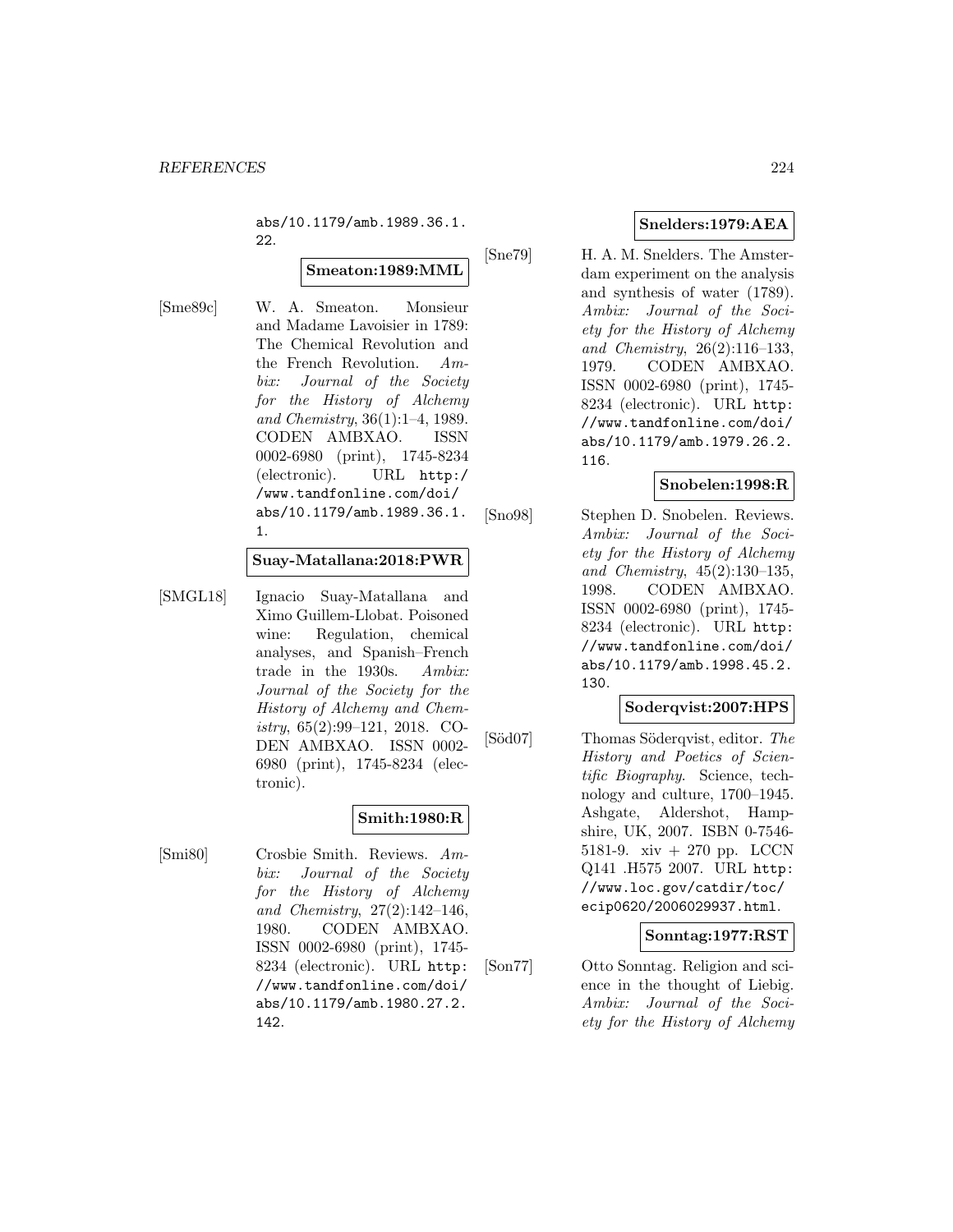and Chemistry, 24(3):159–169, 1977. CODEN AMBXAO. ISSN 0002-6980 (print), 1745- 8234 (electronic). URL http: //www.tandfonline.com/doi/ abs/10.1179/amb.1977.24.3. 159.

#### **Sourkes:1992:VBC**

[Sou92] Theodore L. Sourkes. Vauquelin, Balzac and the chemical analysis of hair. Ambix: Journal of the Society for the History of Alchemy and Chemistry, 39(1):11–16, 1992. CO-DEN AMBXAO. ISSN 0002- 6980 (print), 1745-8234 (electronic). URL http://www. tandfonline.com/doi/abs/ 10.1179/amb.1992.39.1.11.

#### **Sourkes:2000:DEJ**

[Sou00] Theodore L. Sourkes. Devitalising the elements: Johann Friedrich John (1782– 1847) and the liberation of phosphorus and potassium from a vital force. Ambix: Journal of the Society for the History of Alchemy and Chemistry, 47(1):37–46, 2000. CODEN AMBXAO. ISSN 0002-6980 (print), 1745- 8234 (electronic). URL http: //www.tandfonline.com/doi/ abs/10.1179/amb.2000.47.1. 37.

#### **Sparling:2020:PTA**

[Spa20] Andrew Sparling. Paracelsus, a transmutational alchemist. Ambix: Journal of the Society for the History of Alchemy and Chemistry, 67(1):62–87, 2020.

CODEN AMBXAO. ISSN 0002-6980 (print), 1745-8234 (electronic). URL http://www. tandfonline.com/doi/full/ 10.1080/00026980.2020.1720358.

### **Stapleton:1953:AA**

[Sta53] H. E. Stapleton. The antiquity of alchemy. Ambix: Journal of the Society for the History of Alchemy and Chemistry,  $5(1-2):1-43$ , 1953. CODEN AMBXAO. ISSN 0002-6980 (print), 1745- 8234 (electronic). URL http: //www.tandfonline.com/doi/ abs/10.1179/amb.1953.5.1- 2.1.

### **Stapleton:1957:G**

[Sta57] H. E. Stapleton. The gnomon. Ambix: Journal of the Society for the History of Alchemy and Chemistry, 6(1):1–9, 1957. CODEN AMBXAO. ISSN 0002-6980 (print), 1745-8234 (electronic). URL http:/ /www.tandfonline.com/doi/ abs/10.1179/amb.1957.6.1. 1.

#### **Stavenhagen:1970:OTL**

[Sta70] Lee Stavenhagen. The original text of the Latin Morienus. Ambix: Journal of the Society for the History of Alchemy and Chemistry, 17(1):1–12, 1970. CODEN AMBXAO. ISSN 0002-6980 (print), 1745-8234 (electronic). URL http:/ /www.tandfonline.com/doi/ abs/10.1179/amb.1970.17.1. 1.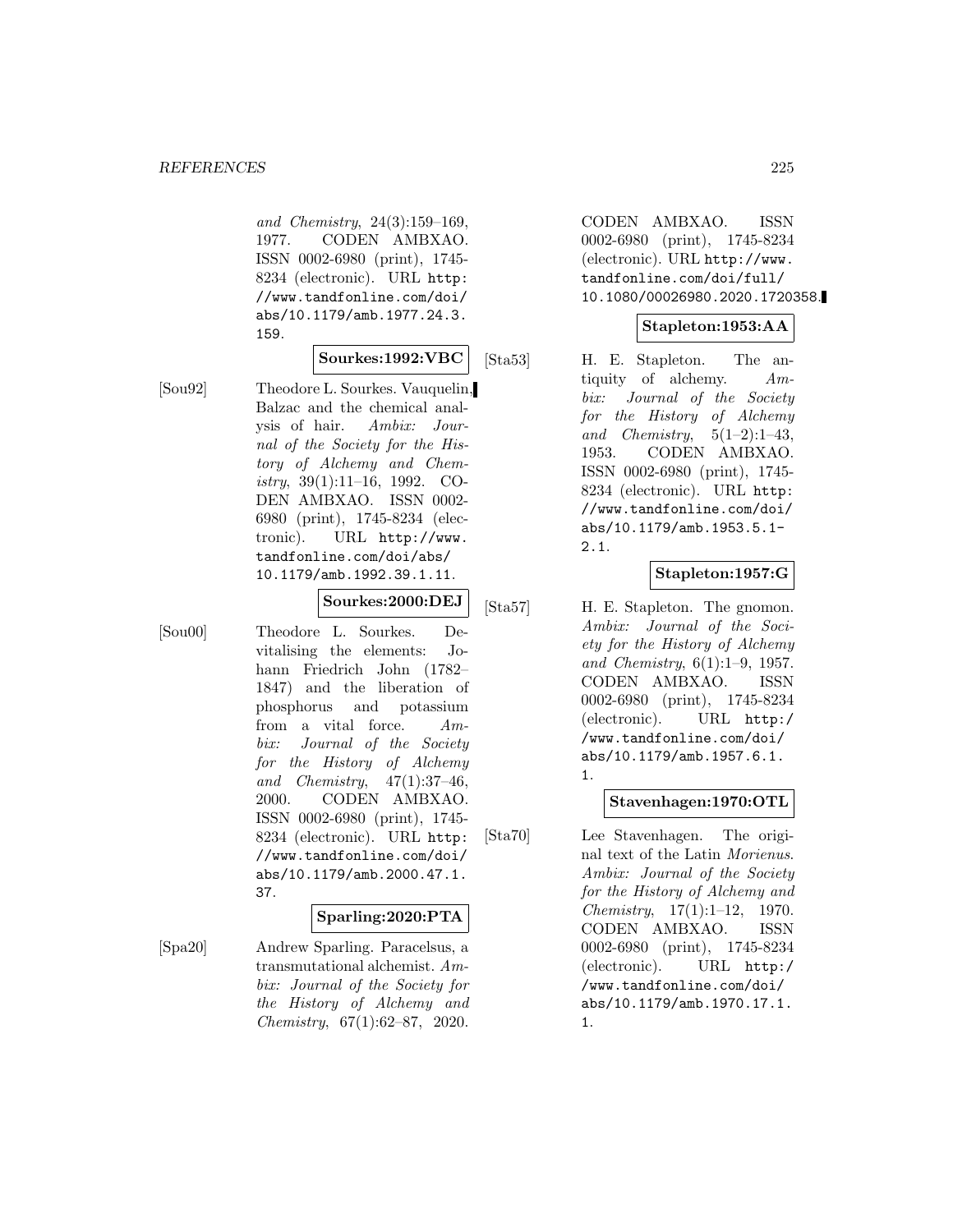#### **Stanley:1987:Ra**

- 
- [Sta87a] Michael Stanley. Reviews. Ambix: Journal of the Society for the History of Alchemy and Chemistry, 34(1):45–56, 1987. CODEN AMBXAO. ISSN 0002-6980 (print), 1745- 8234 (electronic). URL http: //www.tandfonline.com/doi/ abs/10.1179/amb.1987.34.1. 45.

# **Stanley:1987:Rb**

[Sta87b] Michael Stanley. Reviews. Ambix: Journal of the Society for the History of Alchemy and Chemistry, 34(2):117–120, 1987. CODEN AMBXAO. ISSN 0002-6980 (print), 1745- 8234 (electronic). URL http: //www.tandfonline.com/doi/ abs/10.1179/amb.1987.34.2. 117.

#### **Stanley:1996:ED**

[Sta96] Michael Stanley. An error in dating. Ambix: Journal of the Society for the History of Alchemy and Chemistry, 43(3): 188, 1996. CODEN AMBXAO. ISSN 0002-6980 (print), 1745- 8234 (electronic). URL http: //www.tandfonline.com/doi/ abs/10.1179/amb.1996.43.3. 188.

#### **Stackenwalt:1998:DIM**

[Sta98] Francis Michael Stackenwalt. Dmitrii Ivanovich Mendeleev and the emergence of the modern Russian petroleum industry, 1863–1877. Ambix: Journal of the Society for the History of Alchemy and Chemistry, 45(2):67–84, 1998. CODEN AMBXAO. ISSN 0002-6980 (print), 1745-8234 (electronic). URL http:/ /www.tandfonline.com/doi/ abs/10.1179/amb.1998.45.2. 67.

### **Stroup:1979:WHS**

[Str79] Alice Stroup. Wilhelm Homberg and the search for the constituents of plants at the 17th-Century Academie Royale des Sciences. Ambix: Journal of the Society for the History of Alchemy and Chemistry,  $26(3):184-201$ , 1979. CODEN AMBXAO. ISSN 0002-6980 (print), 1745-8234 (electronic). URL http:/ /www.tandfonline.com/doi/ abs/10.1179/amb.1979.26.3. 184.

#### **Strbanova:2016:HHB**

 $[\text{Str}16]$  Soňa Štrbáňová. Holding Hands with Bacteria: the Life and Work of Marjory Stephenson. SpringerBriefs in molecular science. History of chemistry. Springer-Verlag, Berlin, Germany / Heidelberg, Germany / London, UK / etc., 2016. ISBN 3-662-49734-4, 3-662-49736-0 (e-book). ISSN 2212-991X. xx + 145 pp. LCCN QP511.8.S74 S77 2016.

#### **Succurro:2016:LCA**

[Suc16] Maria Chiara Succurro. The Liber Compostelle attributed to Friar Bonaventura of Iseo: The textual tradition of a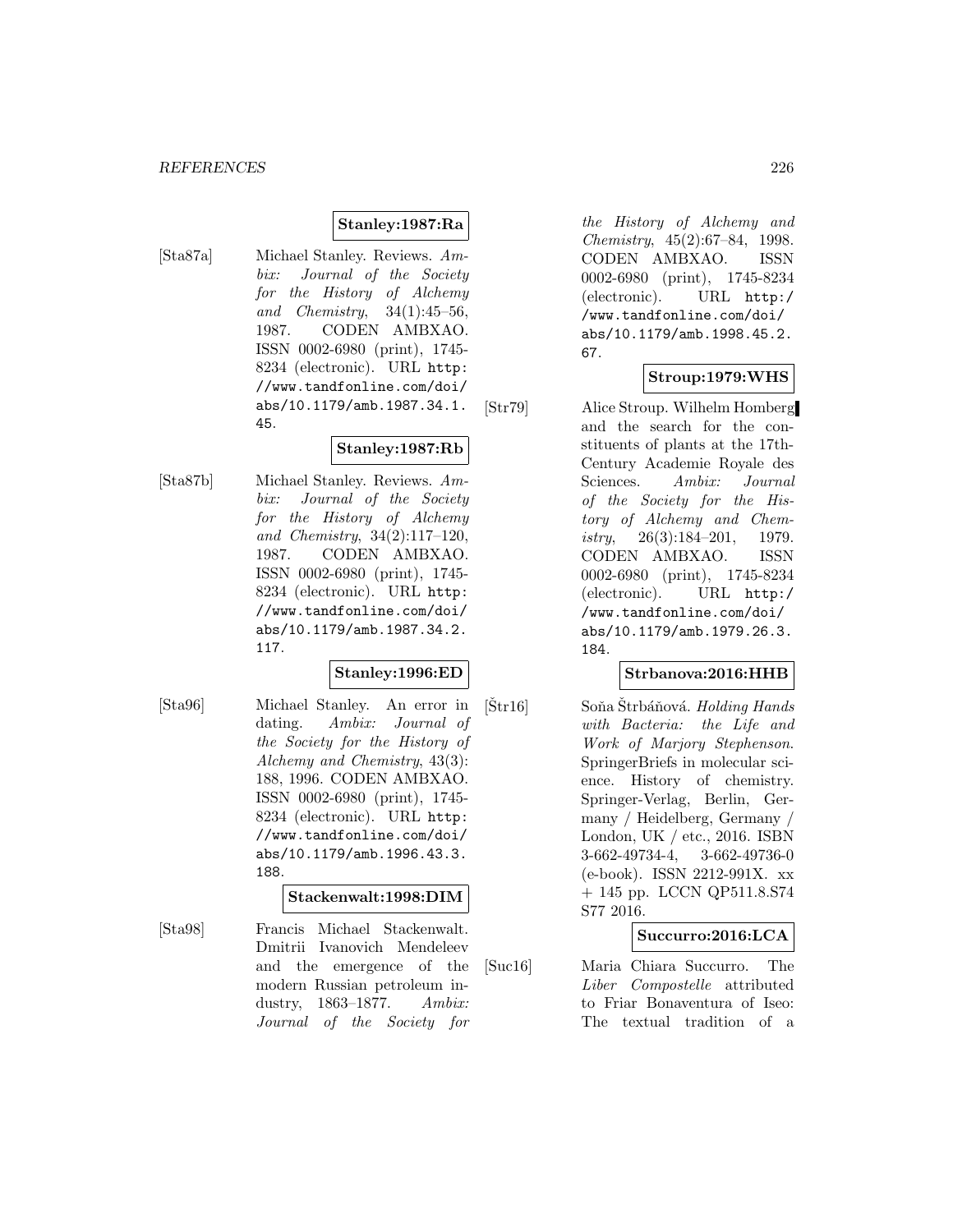Thirteenth-Century alchemical encyclopedia. Ambix: Journal of the Society for the History of Alchemy and Chemistry, 63(3):199–216, 2016. CO-DEN AMBXAO. ISSN 0002- 6980 (print), 1745-8234 (electronic). URL http://www. tandfonline.com/doi/full/ 10.1080/00026980.2016.1246299.

# **Sudduth:1978:ECI**

[Sud78] William M. Sudduth. Eighteenthcentury identifications of electricity with phlogiston. Ambix: Journal of the Society for the History of Alchemy and Chemistry, 25(2):131–147, 1978. CODEN AMBXAO. ISSN 0002-6980 (print), 1745- 8234 (electronic). URL http: //www.tandfonline.com/doi/ abs/10.1179/amb.1978.25.2. 131.

# **Sudduth:1980:VPE**

[Sud80] William M. Sudduth. The Voltaic pile and Electrochemical theory in 1800. Ambix: Journal of the Society for the History of Alchemy and Chemistry,  $27(1):26-35$ , 1980. CODEN AMBXAO. ISSN 0002-6980 (print), 1745- 8234 (electronic). URL http: //www.tandfonline.com/doi/ abs/10.1179/amb.1980.27.1. 26.

# **Sumner:2007:MCP**

[Sum07] James Sumner. Michael Combrune, Peter Shaw and commercial chemistry: the Boerhaavian chemical origins of brewing thermometry. Ambix: Journal of the Society for the History of Alchemy and Chemistry,  $54(1):5-29$ ,  $2007$ . CO-DEN AMBXAO. ISSN 0002- 6980 (print), 1745-8234 (electronic). URL http://www. tandfonline.com/doi/abs/ 10.1179/174582307X165452.

# **Sutton:1976:SCN**

[Sut76] M. A. Sutton. Spectroscopy and the chemists: a neglected opportunity? Ambix: Journal of the Society for the History of Alchemy and Chemistry,  $23(1):16-26$ , 1976. CODEN AMBXAO. ISSN 0002-6980 (print), 1745- 8234 (electronic). URL http: //www.tandfonline.com/doi/ abs/10.1179/amb.1976.23.1. 16.

# **Sutton:1983:EA**

[Sut83] Michael A. Sutton. Editorial announcement. Ambix: Journal of the Society for the History of Alchemy and Chemistry, 30(2): 116, 1983. CODEN AMBXAO. ISSN 0002-6980 (print), 1745- 8234 (electronic). URL http: //www.tandfonline.com/doi/ abs/10.1179/amb.1983.30.2. 116.

# **Sutton:1998:R**

[Sut98] Michael A. Sutton. Reviews. Ambix: Journal of the Society for the History of Alchemy and Chemistry, 45(1):34–44, 1998. CODEN AMBXAO. ISSN 0002-6980 (print), 1745- 8234 (electronic). URL http: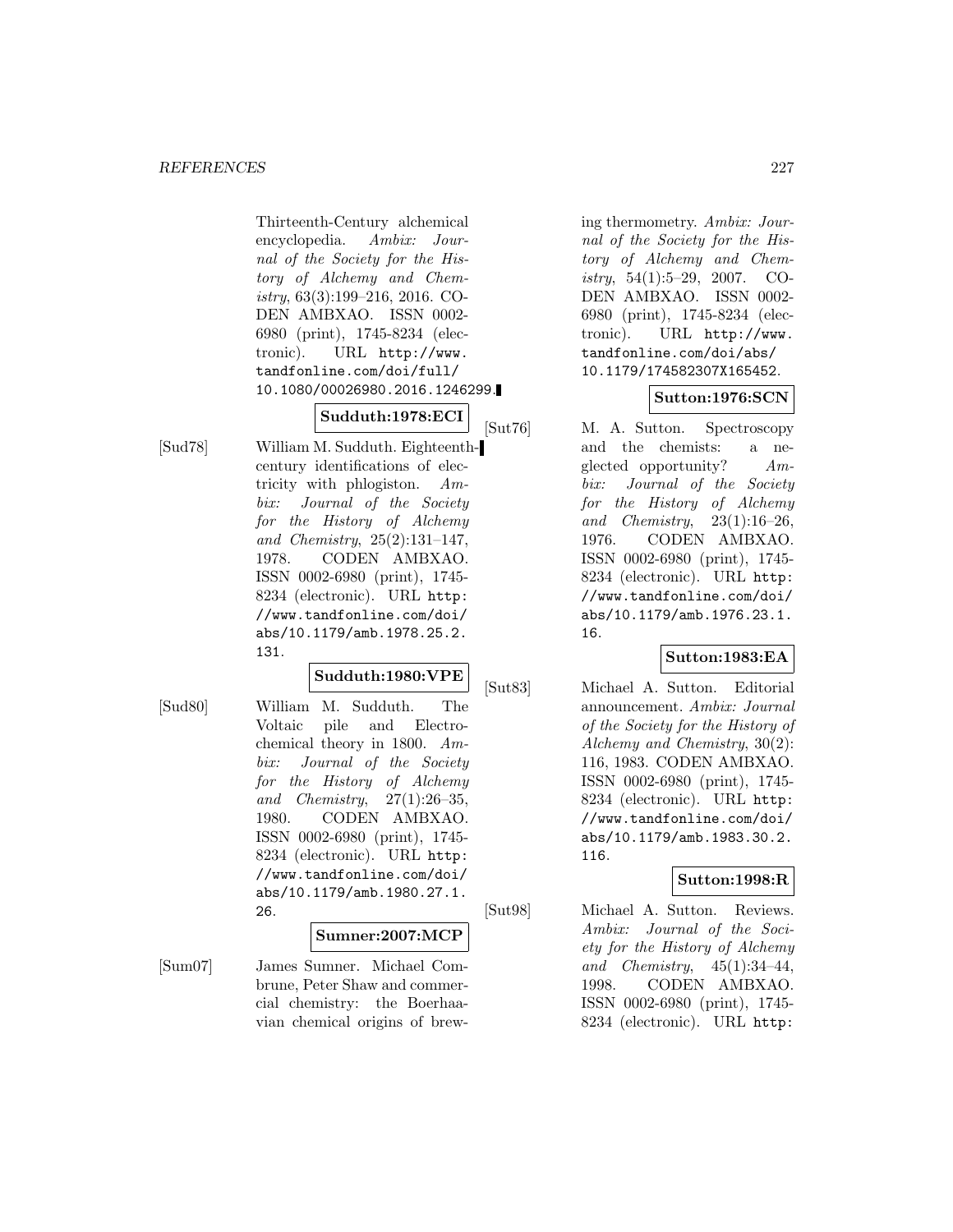//www.tandfonline.com/doi/ abs/10.1179/amb.1998.45.1. 34.

# **Sutton:1999:R**

[Sut99] Michael A. Sutton. Reviews. Ambix: Journal of the Society for the History of Alchemy and Chemistry, 46(1):52–62, 1999. CODEN AMBXAO. ISSN 0002-6980 (print), 1745- 8234 (electronic). URL http: //www.tandfonline.com/doi/ abs/10.1179/amb.1999.46.1. 52.

#### **Soukup:1993:ACP**

[SvOM93] R. W. Soukup, S. von Osten, and H. Mayer. Alembics, cucurbits, phials, crucibles: a 16th-century docimastic laboratory excavated in Austria. Ambix: Journal of the Society for the History of Alchemy and Chemistry, 40(1): 25, 1993. CODEN AMBXAO. ISSN 0002-6980 (print), 1745- 8234 (electronic). URL http: //www.tandfonline.com/doi/ abs/10.1179/amb.1993.40.1. 25.

#### **Steere-Williams:2014:CAA**

[SW14] Jacob Steere-Williams. A conflict of analysis: Analytical chemistry and milk adulteration in Victorian Britain. Ambix: Journal of the Society for the History of Alchemy and Chemistry, 61(3):279–298, 2014. CODEN AMBXAO. ISSN 0002-6980 (print), 1745- 8234 (electronic). URL http: //www.tandfonline.com/doi/

#### full/10.1179/0002698014Z. 00000000058.

#### **Szulakowska:1986:TAI**

[Szu86] Urszula Szulakowska. The tree of Aristotle: Images of the philosophers' stone and their transference in alchemy from the Fifteenth to the Twentieth Century. Ambix: Journal of the Society for the History of Alchemy and Chemistry,  $33(2-3):53-77$ , 1986. CODEN AMBXAO. ISSN 0002-6980 (print), 1745-8234 (electronic). URL http:/ /www.tandfonline.com/doi/ abs/10.1179/amb.1986.33.2- 3.53.

#### **Szulakowska:1988:TCM**

[Szu88] Urszula Szulakowska. Thirteenth century material pantheism in the Pseudo-Lullian 'S' circle of the powers of the soul. Ambix: Journal of the Society for the History of Alchemy and Chemistry, 35(3):127–154, 1988. CODEN AMBXAO. ISSN 0002-6980 (print), 1745- 8234 (electronic). URL http: //www.tandfonline.com/doi/ abs/10.1179/amb.1988.35.3. 127.

#### **Szydlo:1993:AMS**

[Szy93] Zbigniew Szydlo. The alchemy of Michael Sendivogius: His central nitre theory. Ambix: Journal of the Society for the History of Alchemy and Chemistry, 40(3):129–146, 1993. CODEN AMBXAO. ISSN 0002-6980 (print), 1745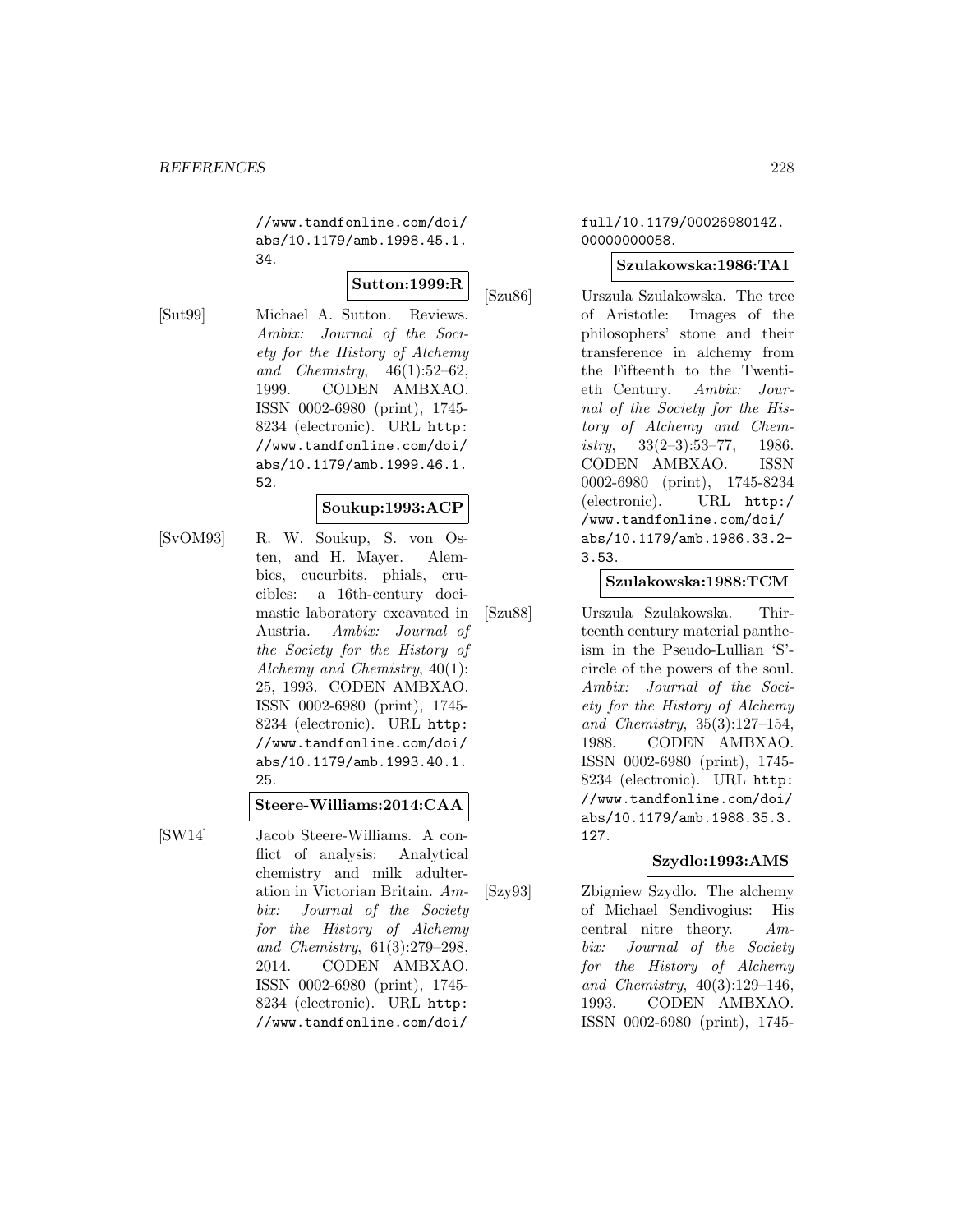8234 (electronic). URL http: //www.tandfonline.com/doi/ abs/10.1179/amb.1993.40.3. 129.

#### **Szydlo:1996:ICN**

[Szy96] Zbigniew Szydlo. The influence of the central nitre theory of Michael Sendivogius on the chemical philosophy of the Seventeenth Century. Ambix: Journal of the Society for the History of Alchemy and Chemistry, 43(2):80–96, 1996. CODEN AMBXAO. ISSN 0002-6980 (print), 1745- 8234 (electronic). URL http: //www.tandfonline.com/doi/ abs/10.1179/amb.1996.43.2. 80.

# **Taape:2014:DRR**

[Taa14] Tillmann Taape. Distilling reliable remedies: Hieronymus Brunschwig's Liber de arte distillandi (1500) between alchemical learning and craft practice. Ambix: Journal of the Society for the History of Alchemy and Chemistry, 61(3):236–256, 2014. CODEN AMBXAO. ISSN 0002-6980 (print), 1745- 8234 (electronic). URL http: //www.tandfonline.com/doi/ full/10.1179/0002698014Z. 0000000000.

#### **Takabayashi:2017:BRK**

[Tak17] Akinobu Takabayashi. Book review: Kagakushi Jiten [Encyclopedic Dictionary of the History of Chemistry]. Ambix: Journal of the Society for the History of Alchemy and Chemistry, 64(4):388–389, 2017. CO-DEN AMBXAO. ISSN 0002- 6980 (print), 1745-8234 (electronic). URL http://www. tandfonline.com/doi/full/ 10.1080/00026980.2017.1405905.

# **Tarr:2002:IWD**

[Tar02] Joel A. Tarr. Industrial waste disposal in the United States as a historical problem. Ambix: Journal of the Society for the History of Alchemy and Chemistry, 49(1):4–20, 2002. CODEN AMBXAO. ISSN 0002-6980 (print), 1745-8234 (electronic). URL http:/ /www.tandfonline.com/doi/ abs/10.1179/amb.2002.49.1. 4.

#### **Tarr:2003:DRE**

[Tar03] Joel A. (Joel Arthur) Tarr, editor. Devastation and Renewal: an Environmental History of Pittsburgh and Its Region. University of Pittsburgh Press, Pittsburgh, PA, USA, 2003. ISBN 0-8229-4156-2. viii + 281 pp. LCCN GE155.P4 D48 2003. URL http://www.h-net.org/ review/hrev-a0d8d3-aa; http://www.loc.gov/catdir/ enhancements/fy0809/2003015126 d.html; http://www.loc. gov/catdir/toc/ecip046/2003015126. html.

# **Tarr:2005:DRE**

[Tar05] Joel A. (Joel Arthur) Tarr, editor. Devastation and Renewal: an Environmental History of Pittsburgh and Its Region. University of Pittsburgh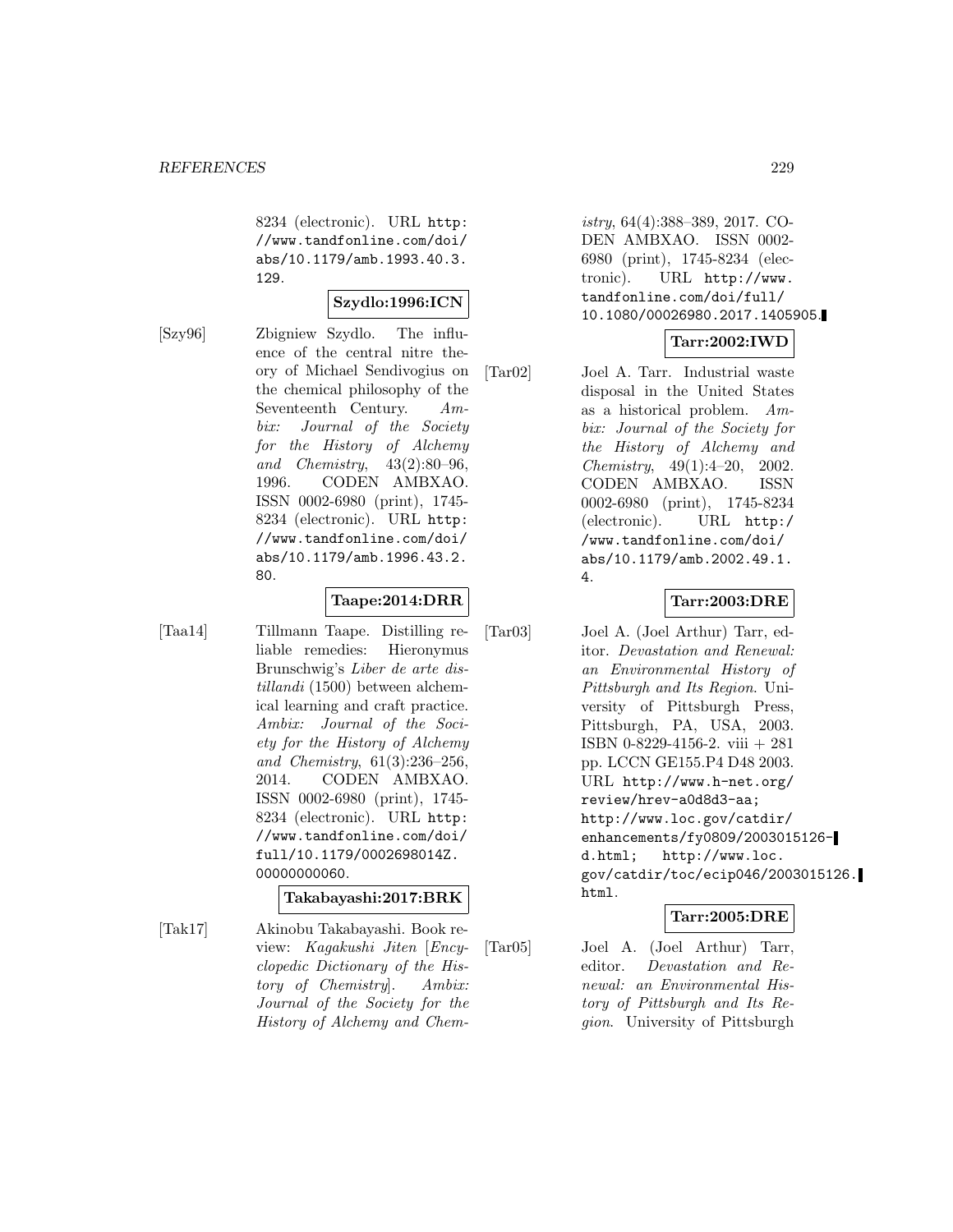Press, Pittsburgh, PA, USA, 2005. ISBN 0-8229-5892-9. viii + 281 pp. LCCN GE155.P4 D48 2005. URL http: //catdir.loc.gov/catdir/ enhancements/fy0809/2003015126 d.html; http://catdir. loc.gov/catdir/toc/ecip046/ 2003015126.html.

# **Tarrant:2018:BAE**

[Tar18] Neil Tarrant. Between Aquinas and Eymerich: The Roman Inquisition's use of Dominican thought in the censorship of alchemy. Ambix: Journal of the Society for the History of Alchemy and Chemistry, 65(3):210–231, 2018. CO-DEN AMBXAO. ISSN 0002- 6980 (print), 1745-8234 (electronic). URL http://www. tandfonline.com/doi/full/ 10.1080/00026980.2018.1512779.

# **Tate:2019:HDP**

[Tat19] Gregory Tate. Humphry Davy and the problem of analogy. Ambix: Journal of the Society for the History of Alchemy and Chemistry, 66 (2–3):140–157, 2019. CO-DEN AMBXAO. ISSN 0002- 6980 (print), 1745-8234 (electronic). URL http://www. tandfonline.com/doi/full/ 10.1080/00026980.2019.1616944.

### **Taylor:1937:AWS**

[Tay37a] F. Sherwood Taylor. The alchemical works of Stephanos of Alexandria. Ambix: Journal of the Society for the History of Alchemy and Chemistry, 1(2):116–139, 1937. CO-DEN AMBXAO. ISSN 0002- 6980 (print), 1745-8234 (electronic). URL http://www. tandfonline.com/doi/abs/ 10.1179/amb.1937.1.2.116.

# **Taylor:1937:OGA**

[Tay37b] F. Sherwood Taylor. The origins of Greek alchemy. Ambix: Journal of the Society for the History of Alchemy and Chemistry, 1(1):30–47, 1937. CODEN AMBXAO. ISSN 0002-6980 (print), 1745-8234 (electronic). URL http:/ /www.tandfonline.com/doi/ abs/10.1179/amb.1937.1.1. 30.

# **Taylor:1937:VZ**

[Tay37c] F. Sherwood Taylor. The visions of Zosimos. Ambix: Journal of the Society for the History of Alchemy and Chemistry, 1(1):88–92, 1937. CODEN AMBXAO. ISSN 0002-6980 (print), 1745-8234 (electronic). URL http:/ /www.tandfonline.com/doi/ abs/10.1179/amb.1937.1.1. 88.

# **Taylor:1938:AWS**

[Tay38] F. Sherwood Taylor. The alchemical works of Stephanos of Alexandria. Ambix: Journal of the Society for the History of Alchemy and Chemistry, 2(1):39–49, 1938. CO-DEN AMBXAO. ISSN 0002- 6980 (print), 1745-8234 (electronic). URL http://www.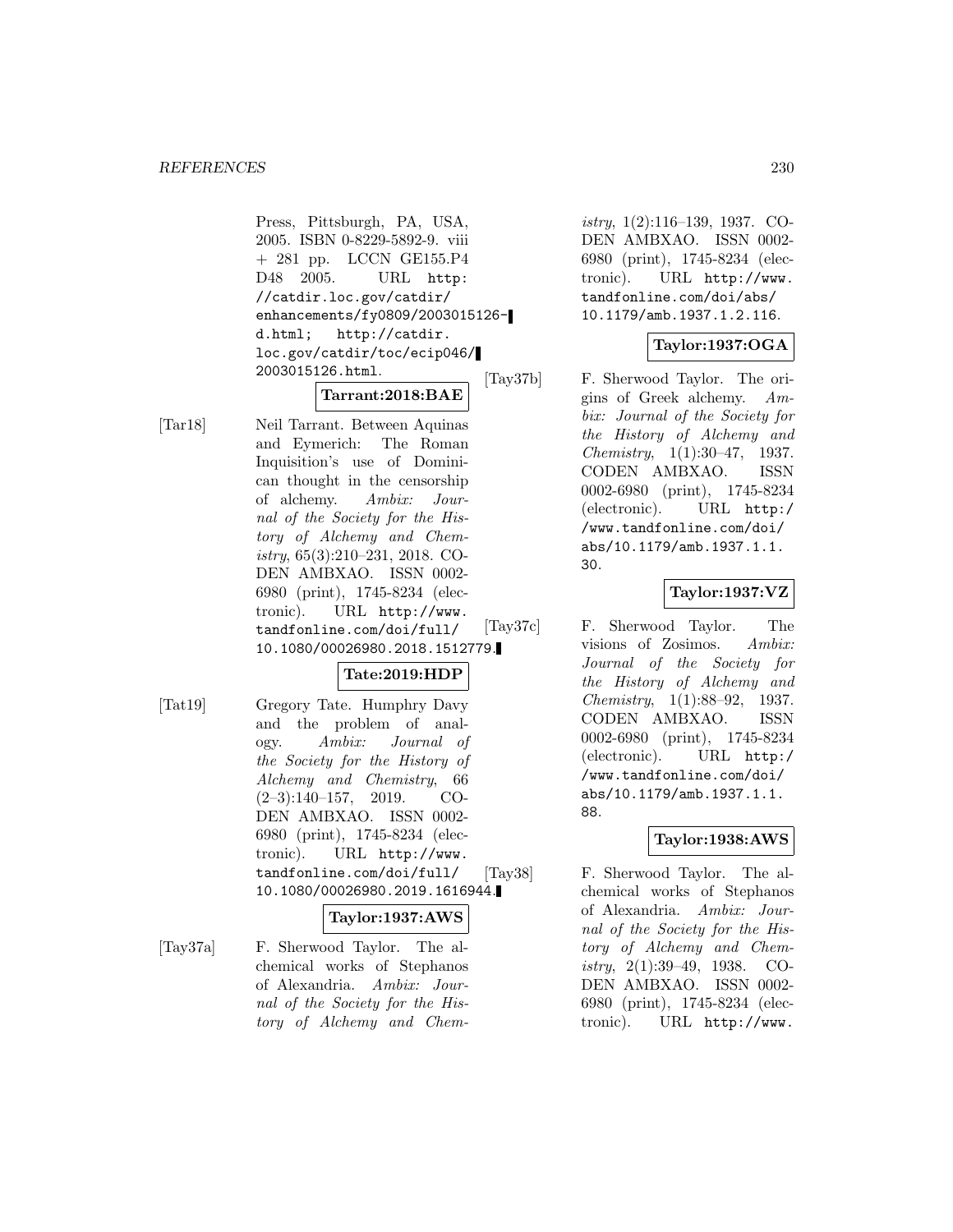tandfonline.com/doi/abs/ 10.1179/amb.1938.2.1.39.

# **Taylor:1949:APD**

[Tay49a] F. Sherwood Taylor. Alchemical papers of Dr. Robert Plot. Ambix: Journal of the Society for the History of Alchemy and Chemistry,  $4(1-2):67-76$ , 1949. CODEN AMBXAO. ISSN 0002-6980 (print), 1745- 8234 (electronic). URL http: //www.tandfonline.com/doi/ abs/10.1179/amb.1949.4.1- 2.67.

### **Taylor:1949:PAI**

[Tay49b] F. Sherwood Taylor. A pair of alchemical ivory figures. Ambix: Journal of the Society for the History of Alchemy and Chemistry, 4(1–2):77–78, 1949. CODEN AMBXAO. ISSN 0002-6980 (print), 1745- 8234 (electronic). URL http: //www.tandfonline.com/doi/ abs/10.1179/amb.1949.4.1- 2.77.

# **Taylor:1956:AWS**

[Tay56] F. Sherwood Taylor. An alchemical work of Sir Isaac Newton. Ambix: Journal of the Society for the History of Alchemy and Chemistry, 5(3–4):59–84, 1956. CODEN AMBXAO. ISSN 0002-6980 (print), 1745- 8234 (electronic). URL http: //www.tandfonline.com/doi/ abs/10.1179/amb.1956.5.3- 4.59.

# **Taylor:2008:TIS**

[Tay08] Georgette Taylor. Tracing influence in small steps: Richard Kirwan's quantified affinity theory. Ambix: Journal of the Society for the History of Alchemy and Chemistry, 55(3):209–231, 2008. CO-DEN AMBXAO. ISSN 0002- 6980 (print), 1745-8234 (electronic). URL http://www. tandfonline.com/doi/abs/ 10.1179/174582308X358088.

# **Taylor:2014:PPTa**

[Tay14a] Georgette Taylor. Pedagogical progeniture or tactical translation? George Fordyce's additions and modifications to William Cullen's philosophical chemistry — Part I.  $Am$ bix: Journal of the Society for the History of Alchemy and Chemistry, 61(1):48–66, 2014. CODEN AMBXAO. ISSN 0002-6980 (print), 1745- 8234 (electronic). URL http: //www.tandfonline.com/doi/ full/10.1179/0002698013Z. 00000000045.

# **Taylor:2014:PPTb**

[Tay14b] Georgette Taylor. Pedagogical progeniture or tactical translation? George Fordyce's additions and modifications to William Cullen's philosophical chemistry — Part II.  $Am$ bix: Journal of the Society for the History of Alchemy and Chemistry, 61(3):257–278, 2014. CODEN AMBXAO. ISSN 0002-6980 (print), 1745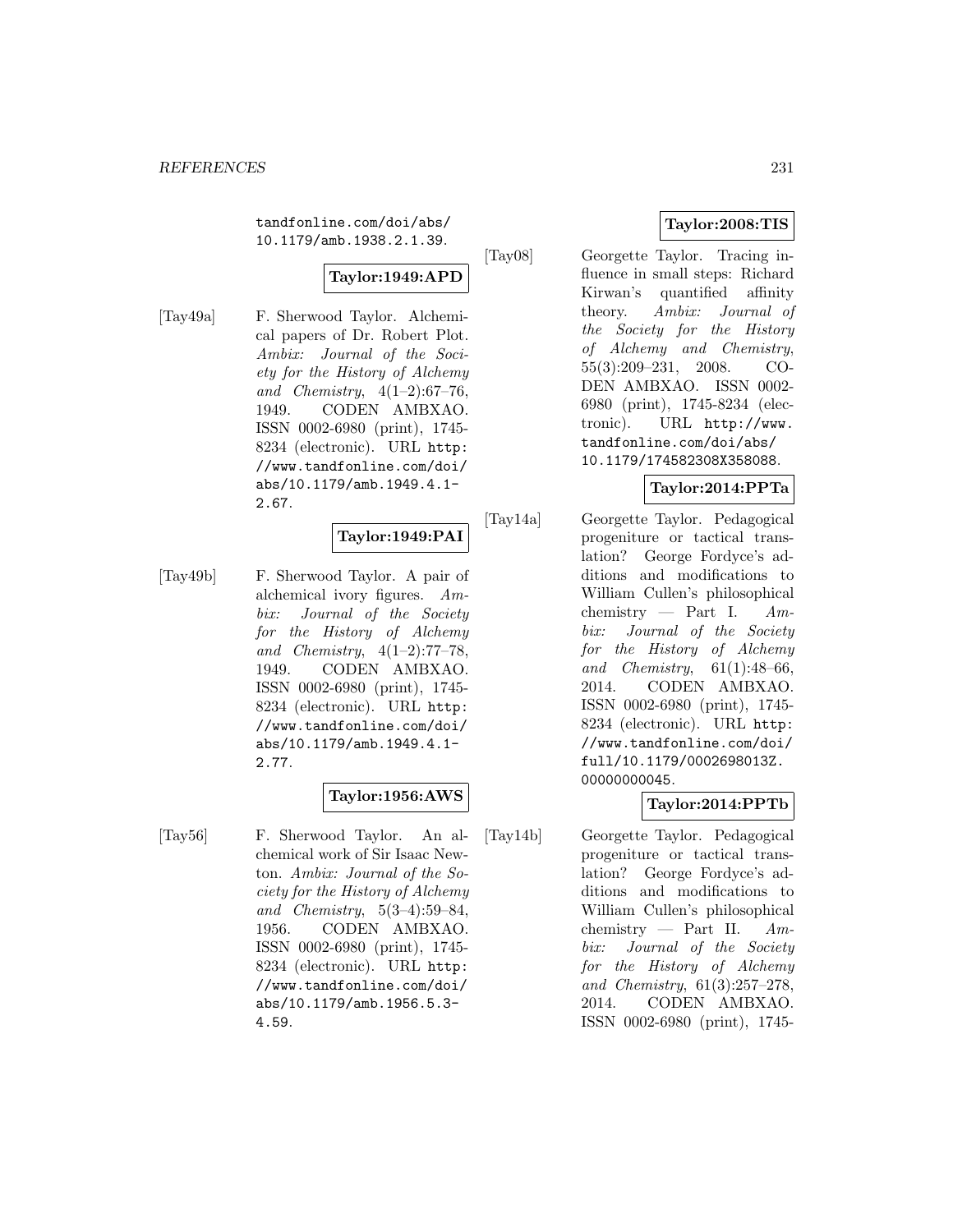8234 (electronic). URL http: //www.tandfonline.com/doi/ full/10.1179/0002698014Z. 00000000056.

### **Taylor:2019:BRC**

[Tay19] Georgette Taylor. Book review: The Chemical Works of Carl Wilhelm Scheele. Ambix: Journal of the Society for the History of Alchemy and Chemistry, 66(1):90–92, 2019. CO-DEN AMBXAO. ISSN 0002- 6980 (print), 1745-8234 (electronic). URL http://www. tandfonline.com/doi/full/ 10.1080/00026980.2019.1579849.

#### **Tien-Chin:1959:EMC**

[TCPYN59] Ts'ao T'ien-Ch'in, Ho Ping-Yü, and Joseph Needham. An early mediaeval Chinese alchemical text on aqueous solutions.  $Am$ bix: Journal of the Society for the History of Alchemy and Chemistry, 7(3):121–155, 1959. CODEN AMBXAO. ISSN 0002-6980 (print), 1745- 8234 (electronic). URL http: //www.tandfonline.com/doi/ abs/10.1179/amb.1959.7.3. 121.

# **Teich:1982:CTC**

[Tei82] Mikulás Teich. Circulation, transformation, conservation of matter and the balancing of the biological world in the Eighteenth Century. Ambix: Journal of the Society for the History of Alchemy and Chemistry, 29(1):17–28, 1982. CODEN AMBXAO.

ISSN 0002-6980 (print), 1745- 8234 (electronic). URL http: //www.tandfonline.com/doi/ abs/10.1179/amb.1982.29.1. 17.

### **Teich:1995:R**

[Tei95] Mikulás Teich. Reviews. Ambix: Journal of the Society for the History of Alchemy and Chemistry, 42(3):187–192, 1995. CODEN AMBXAO. ISSN 0002-6980 (print), 1745- 8234 (electronic). URL http: //www.tandfonline.com/doi/ abs/10.1179/amb.1995.42.3. 187.

#### **Thackray:1968:MNS**

[Tha68] Arnold Thackray. "Matter in a nut-shell": Newton's Opticks and Eighteenth-Century chemistry. Ambix: Journal of the Society for the History of Alchemy and Chemistry,  $15(1):29-53$ , 1968. CODEN AMBXAO. ISSN 0002-6980 (print), 1745- 8234 (electronic). URL http: //www.tandfonline.com/doi/ abs/10.1179/amb.1968.15.1. 29.

# **Theissen:1986:JDL**

[The86] Wilfred R. Theissen. John Dastin's letter on the philosophers' stone. Ambix: Journal of the Society for the History of Alchemy and Chemistry,  $33(2-3):78-87$ , 1986. CODEN AMBXAO. ISSN 0002-6980 (print), 1745-8234 (electronic). URL http:/ /www.tandfonline.com/doi/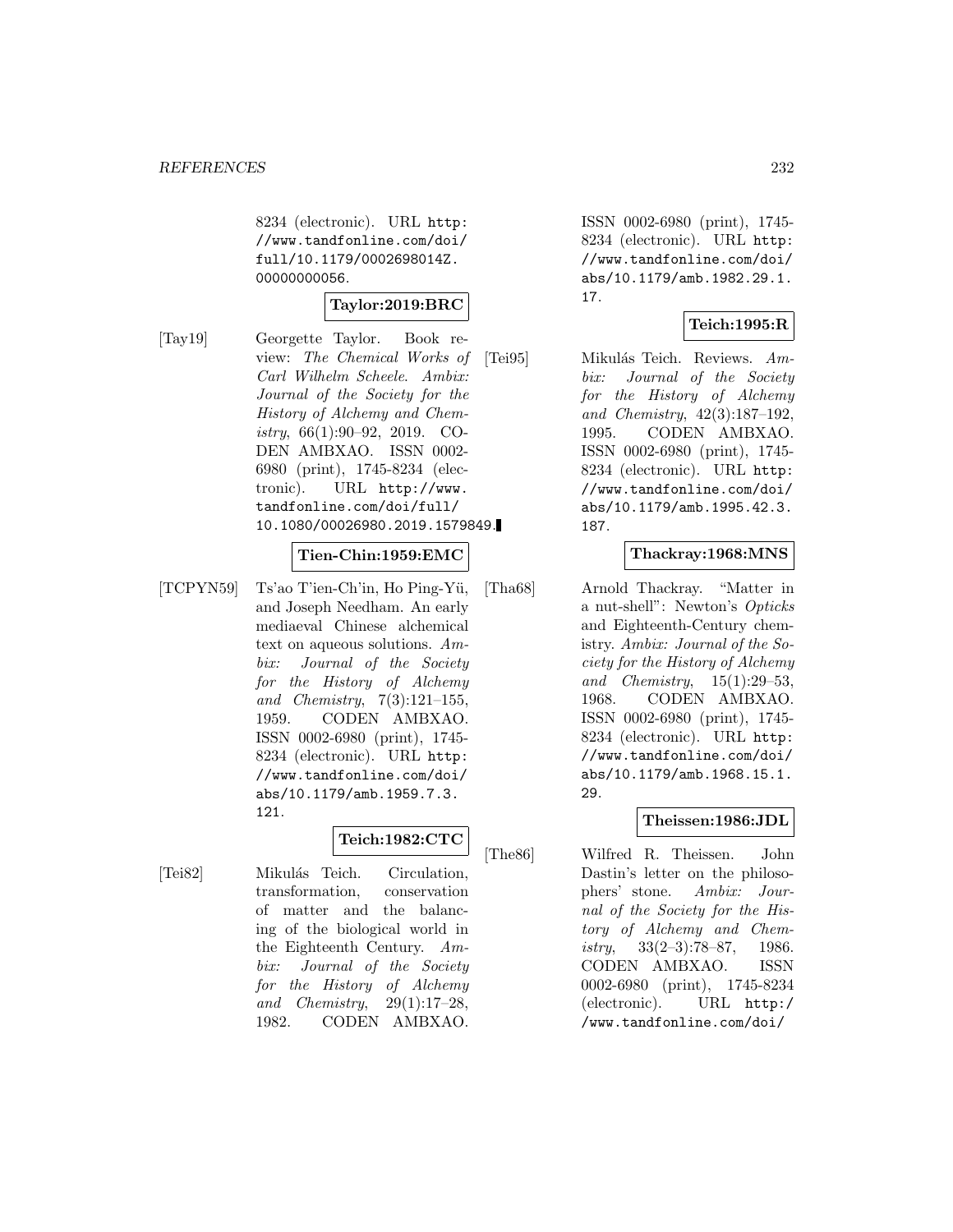abs/10.1179/amb.1986.33.2- 3.78.

#### **Theisen:1991:JDA**

[The91] Wilfred Theisen. John Dastin: The alchemist as co-creator. Ambix: Journal of the Society for the History of Alchemy and Chemistry, 38(2):73–78, 1991. CODEN AMBXAO. ISSN 0002-6980 (print), 1745- 8234 (electronic). URL http: //www.tandfonline.com/doi/ abs/10.1179/amb.1991.38.2. 73.

#### **Theisen:1999:JDA**

[The99] Wilfred Theisen. John Dastin's alchemical vision. Ambix: Journal of the Society for the History of Alchemy and Chemistry, 46(2):65–72, 1999. CODEN AMBXAO. ISSN 0002-6980 (print), 1745-8234 (electronic). URL http:/ /www.tandfonline.com/doi/ abs/10.1179/amb.1999.46.2. 65.

#### **Thiesen:2008:LJD**

[Thi08] Wilfred Thiesen. The letters of John Dastin. Ambix: Journal of the Society for the History of Alchemy and Chem $istry, 55(2):153–168, 2008. CO-$ DEN AMBXAO. ISSN 0002- 6980 (print), 1745-8234 (electronic). URL http://www. tandfonline.com/doi/abs/ 10.1179/174582308X255389.

#### **Thompson:1938:SCA**

[Tho38a] R. Campbell Thompson. A survey of the chemistry of Assyria in the Seventh Century B.C. Ambix: Journal of the Society for the History of Alchemy and Chemistry, 2(1):3–16, 1938. CODEN AMBXAO. ISSN 0002-6980 (print), 1745-8234 (electronic). URL http:/ /www.tandfonline.com/doi/ abs/10.1179/amb.1938.2.1. 3.

# **Thorndike:1938:ADF**

[Tho38b] Lynn Thorndike. Alchemy during the first half of the Sixteenth Century. Ambix: Journal of the Society for the History of Alchemy and Chemistry, 2(1):26–38, 1938. CODEN AMBXAO. ISSN 0002-6980 (print), 1745-8234 (electronic). URL http:/ /www.tandfonline.com/doi/ abs/10.1179/amb.1938.2.1. 26.

## **Thorndike:1956:SAM**

[Tho56] Lynn Thorndike. Some alchemical manuscripts at Bologna and Florence. Ambix: Journal of the Society for the History of Alchemy and Chemistry,  $5(3-4):85-110$ , 1956. CODEN AMBXAO. ISSN 0002-6980 (print), 1745-8234 (electronic). URL http:/ /www.tandfonline.com/doi/ abs/10.1179/amb.1956.5.3- 4.85.

#### **Thorndike:1959:SMT**

[Tho59a] Lynn Thorndike. Some Medieval texts on colours. Ambix: Journal of the Society for the History of Alchemy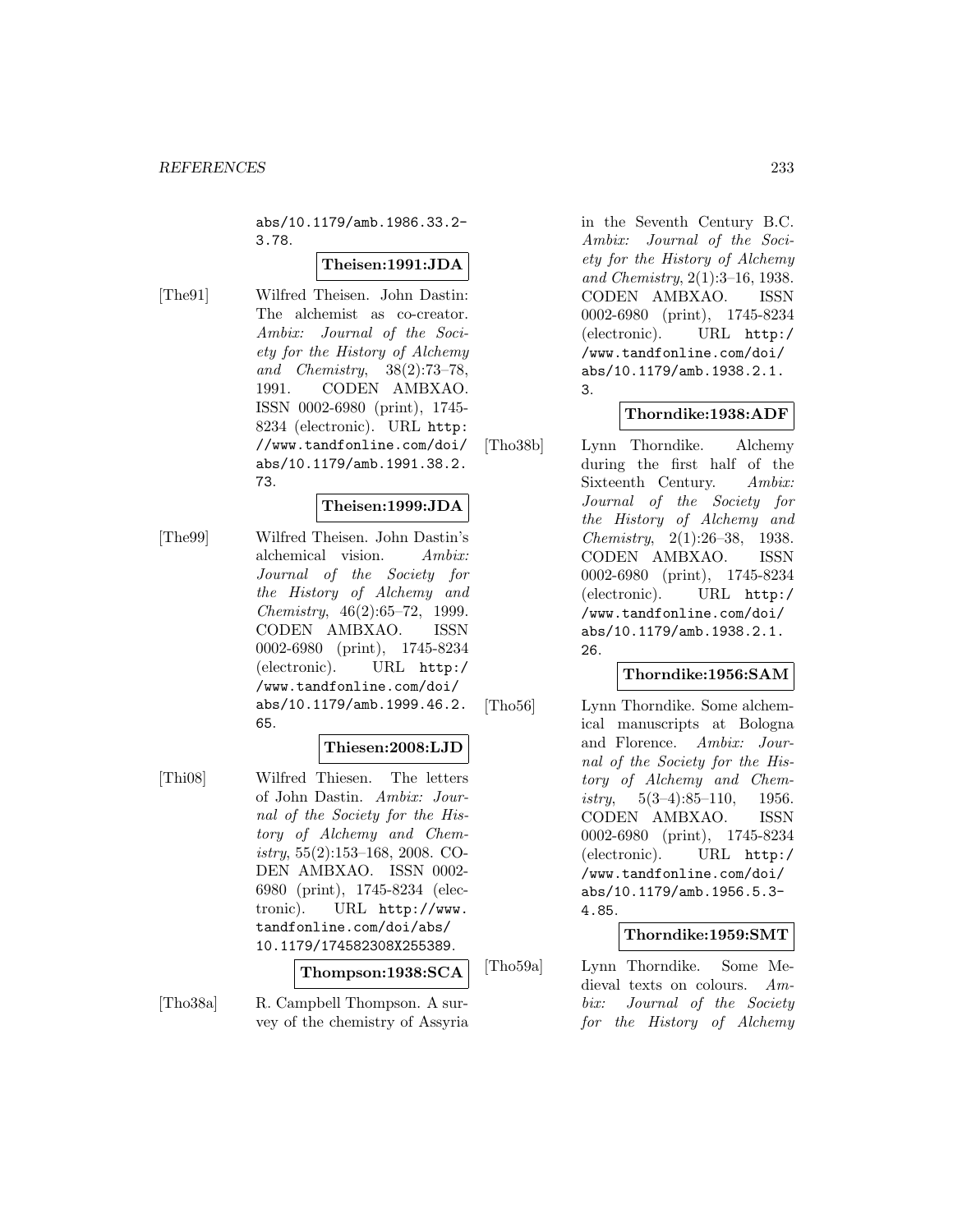and Chemistry, 7(1):1–24, 1959. CODEN AMBXAO. ISSN 0002-6980 (print), 1745-8234 (electronic). URL http:/ /www.tandfonline.com/doi/ abs/10.1179/amb.1959.7.1. 1.

#### **Thorndike:1959:UTM**

[Tho59b] Lynn Thorndike. Uncatalogued texts in Ms. All Souls College 81, Oxford. Ambix: Journal of the Society for the History of Alchemy and Chemistry, 7(1):34–41, 1959. CODEN AMBXAO. ISSN 0002-6980 (print), 1745-8234 (electronic). URL http:/ /www.tandfonline.com/doi/ abs/10.1179/amb.1959.7.1. 34.

#### **Thorndike:1960:L**

[Tho60a] Lynn Thorndike. De lapidibus. Ambix: Journal of the Society for the History of Alchemy and Chemistry, 8(1):6–23, 1960. CODEN AMBXAO. ISSN 0002-6980 (print), 1745-8234 (electronic). URL http:/ /www.tandfonline.com/doi/ abs/10.1179/amb.1960.8.1. 6.

# **Thorndike:1960:OTC**

[Tho60b] Lynn Thorndike. Other texts on colours. Ambix: Journal of the Society for the History of Alchemy and Chemistry, 8(2):53–70, 1960. CO-DEN AMBXAO. ISSN 0002- 6980 (print), 1745-8234 (electronic). URL http://www.

tandfonline.com/doi/abs/ 10.1179/amb.1960.8.2.53.

#### **Thorndike:1963:AMK**

[Tho63a] Lynn Thorndike. An alchemical manuscript: Klagenfurt, Bischoöfl. bibl. XXIX.d.24. Ambix: Journal of the Society for the History of Alchemy and Chemistry, 11(2):95–96, 1963. CODEN AMBXAO. ISSN 0002-6980 (print), 1745- 8234 (electronic). URL http: //www.tandfonline.com/doi/ abs/10.1080/00026980.1963. 11923897.

#### **Thorndike:1963:PGP**

[Tho63b] Lynn Thorndike. The Pseudo-Galen, De Plantis (with Latin text of chapters on stones and those of chemical interest). Ambix: Journal of the Society for the History of Alchemy and Chemistry, 11(2):87–94, 1963. CODEN AMBXAO. ISSN 0002-6980 (print), 1745- 8234 (electronic). URL http: //www.tandfonline.com/doi/ abs/10.1080/00026980.1963. 11923896.

#### **Thomas:1988:PLG**

[Tho88] Ulrike Thomas. Philipp Lorenz Geiger and Justus Liebig. Ambix: Journal of the Society for the History of Alchemy and Chemistry, 35(2):77–90, 1988. CODEN AMBXAO. ISSN 0002-6980 (print), 1745- 8234 (electronic). URL http: //www.tandfonline.com/doi/ abs/10.1179/amb.1988.35.2. 77.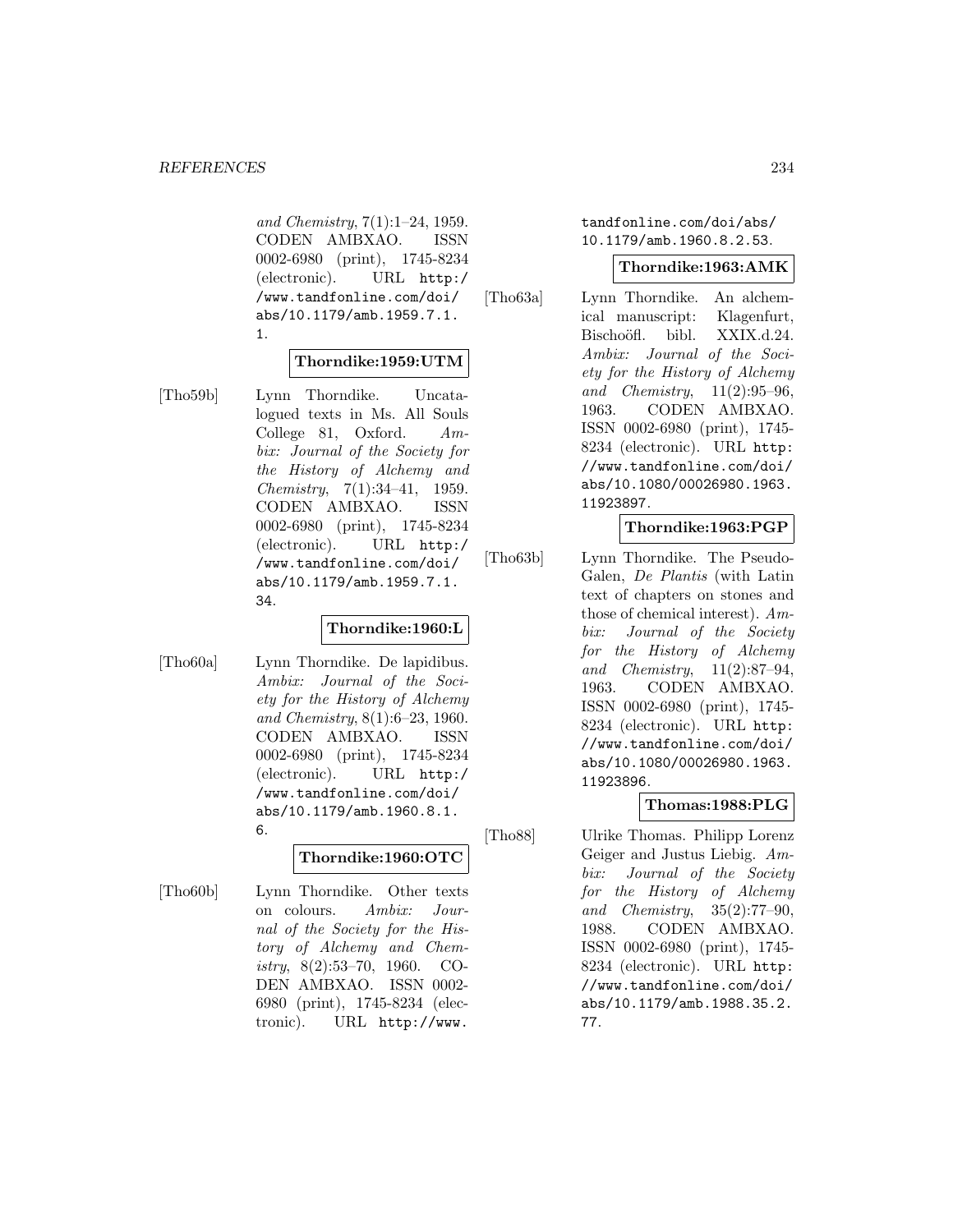#### **Timmermann:2006:NPC**

[Tim06] Anke Timmermann. New perspectives on "The Chaucer Ascription in Trinity College, Dublin MS D.2.8". Ambix: Journal of the Society for the History of Alchemy and Chem $istry, 53(2):161-165, July 2006.$ CODEN AMBXAO. ISSN 0002-6980 (print), 1745-8234 (electronic). URL http://www. tandfonline.com/doi/abs/ 10.1179/174582306X117906.

#### **Titley:1938:PRS**

[Tit38] A. F. Titley. Paracelsus. a Résumé of some controversies. Ambix: Journal of the Society for the History of Alchemy and Chemistry, 1(3):166–183, 1938. CODEN AMBXAO. ISSN 0002-6980 (print), 1745- 8234 (electronic). URL http: //www.tandfonline.com/doi/ abs/10.1179/amb.1938.1.3. 166.

#### **Taylor:1953:JBH**

[TJ53] F. Sherwood Taylor and C. H. Josten. Johannes Banfi Hunyades 1576–1650. Ambix: Journal of the Society for the History of Alchemy and Chemistry, 5(1–2):44–52, 1953. CODEN AMBXAO. ISSN 0002-6980 (print), 1745-8234 (electronic). URL http:/ /www.tandfonline.com/doi/ abs/10.1179/amb.1953.5.1- 2.44.

### **Taylor:1956:JBH**

[TJ56] F. Sherwood Taylor and C. H.

Josten. Johannes Banfi Hunyades. Ambix: Journal of the Society for the History of Alchemy and Chemistry,  $5(3-4):115$ , 1956. CO-DEN AMBXAO. ISSN 0002-6980 (print), 1745-8234 (electronic). URL http:/ /www.tandfonline.com/doi/ abs/10.1179/amb.1956.5.3- 4.115.

#### **Tomory:2009:LIB**

[Tom09] Leslie Tomory. Let it burn: Distinguishing inflammable airs 1766–1790. Ambix: Journal of the Society for the History of Alchemy and Chemistry, 56(3):253–272, 2009. CO-DEN AMBXAO. ISSN 0002- 6980 (print), 1745-8234 (electronic). URL http://www. tandfonline.com/doi/abs/ 10.1179/000269809X12529013496374.

# **Tomic:2016:HCV**

[Tom16a] Sacha Tomic. The history of chemistry: a very short introduction. Ambix: Journal of the Society for the History of Alchemy and Chemistry, 63(4):347–348, 2016. CO-DEN AMBXAO. ISSN 0002- 6980 (print), 1745-8234 (electronic). URL http://www. tandfonline.com/doi/full/ 10.1080/00026980.2016.1279407.

#### **Tomory:2016:JWM**

[Tom16b] Leslie Tomory. James Watt: Making the world anew. Ambix: Journal of the Society for the History of Alchemy and Chem $istry, 63(2):192-193, 2016.$  CO-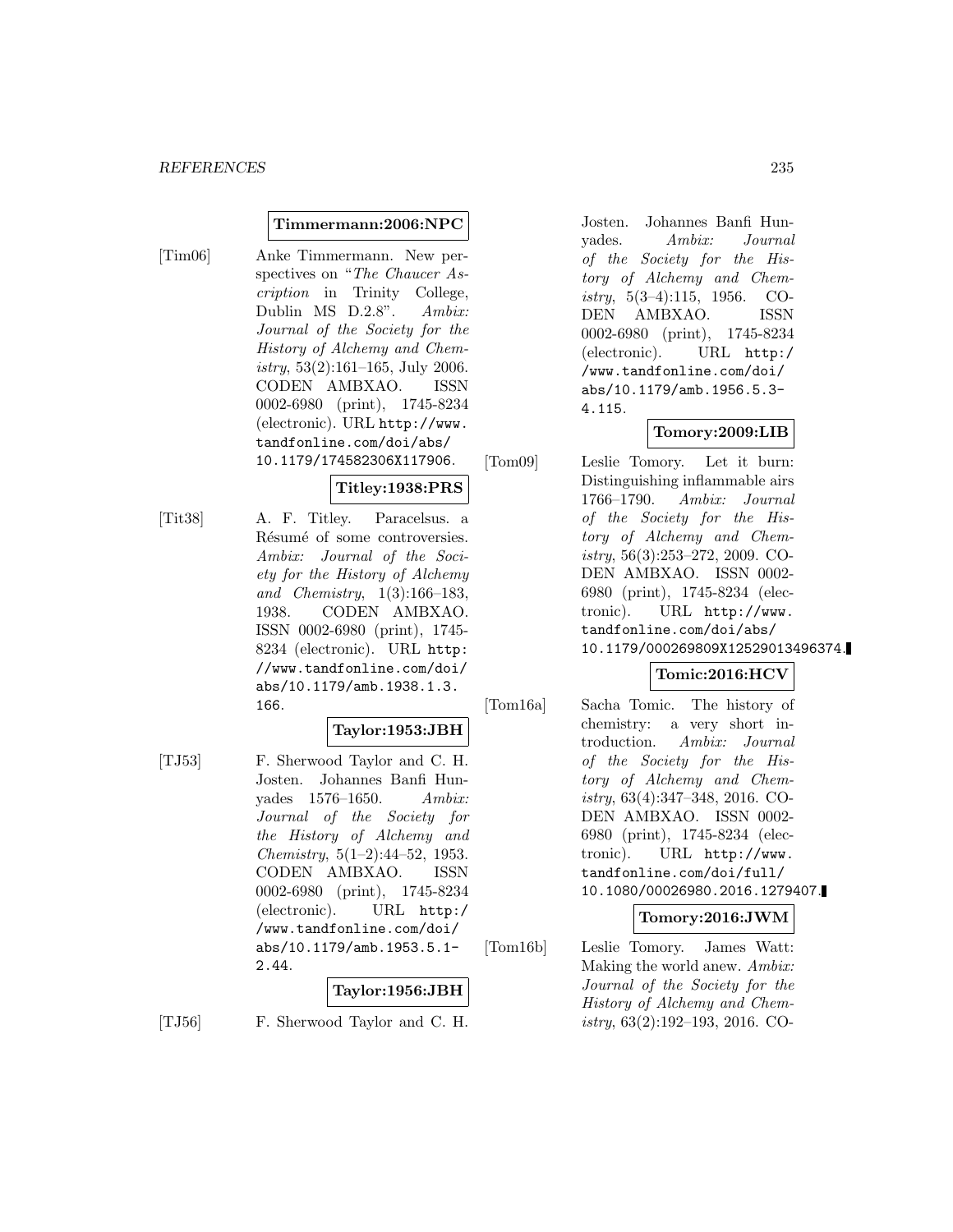DEN AMBXAO. ISSN 0002- 6980 (print), 1745-8234 (electronic). URL http://www. tandfonline.com/doi/full/ 10.1080/00026980.2016.1227174.

#### **Tomic:2017:HMC**

[Tom17a] Sacha Tomic. A history of modern chemistry. Ambix: Journal of the Society for the History of Alchemy and Chemistry, 64(3):283–284, 2017. CO-DEN AMBXAO. ISSN 0002- 6980 (print), 1745-8234 (electronic). URL http://www. tandfonline.com/doi/full/ 10.1080/00026980.2017.1385904.

#### **Tomory:2017:IEB**

[Tom17b] Leslie Tomory. The imagined empire: Balloon enlightenments in revolutionary Europe. Ambix: Journal of the Society for the History of Alchemy and Chemistry, 64(4):382–384, 2017. CO-DEN AMBXAO. ISSN 0002- 6980 (print), 1745-8234 (electronic). URL http://www. tandfonline.com/doi/full/ 10.1080/00026980.2017.1405896.

#### **Tomic:2018:BRN**

[Tom18] Sacha Tomic. Book review: La  $Navelbine(R)$  et le Taxotère(R): Histoires de sciences. Ambix: Journal of the Society for the History of Alchemy and Chemistry, 65(3):298–300, 2018. CO-DEN AMBXAO. ISSN 0002- 6980 (print), 1745-8234 (electronic). URL http://www. tandfonline.com/doi/full/ 10.1080/00026980.2018.1469313.

### **Torrens:2000:R**

[Tor00] Hugh S. Torrens. Reviews. Ambix: Journal of the Society for the History of Alchemy and Chemistry, 47(3):196–205, 2000. CODEN AMBXAO. ISSN 0002-6980 (print), 1745- 8234 (electronic). URL http: //www.tandfonline.com/doi/ abs/10.1179/amb.2000.47.3. 196.

### **Tosi:2001:MMP**

[Tos01] Lucia Tosi. Marie Meurdrac: Paracelsian chemist and feminist. Ambix: Journal of the Society for the History of Alchemy and Chemistry, 48(2):69–82, 2001. CODEN AMBXAO. ISSN 0002-6980 (print), 1745- 8234 (electronic). URL http: //www.tandfonline.com/doi/ abs/10.1179/amb.2001.48.2. 69.

#### **Tanford:1999:PCB**

[TR99] Charles Tanford and Jacqueline Reynolds. Protein chemists bypass the colloid/macromolecule debate. Ambix: Journal of the Society for the History of Alchemy and Chemistry,  $46(1):33-51$ , 1999. CO-DEN AMBXAO. ISSN 0002- 6980 (print), 1745-8234 (electronic). URL http://www. tandfonline.com/doi/abs/ 10.1179/amb.1999.46.1.33.

#### **Travis:1991:HCR**

[Tra91] Anthony S. Travis. Heinrich Caro at Roberts, Dale & Co. Ambix: Journal of the Soci-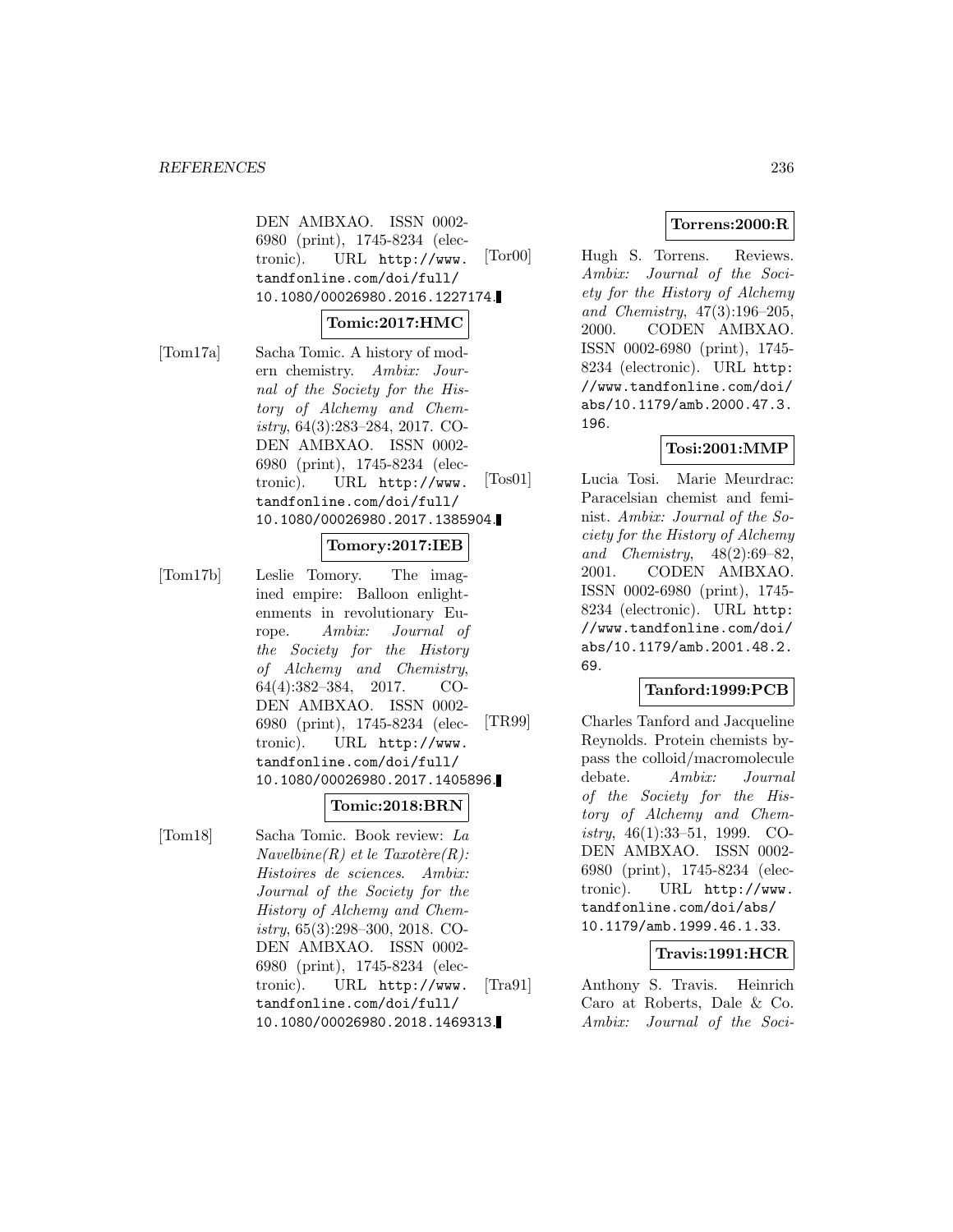ety for the History of Alchemy and Chemistry, 38(3):113–134, 1991. CODEN AMBXAO. ISSN 0002-6980 (print), 1745- 8234 (electronic). URL http: //www.tandfonline.com/doi/ abs/10.1179/amb.1991.38.3. 113.

### **Travis:1993:R**

[Tra93] A. S. Travis. Report. Ambix: Journal of the Society for the History of Alchemy and Chemistry, 40(2):98–99, 1993. CODEN AMBXAO. ISSN 0002-6980 (print), 1745- 8234 (electronic). URL http: //www.tandfonline.com/doi/ abs/10.1179/amb.1993.40.2. 98.

### **Travis:1995:ADJ**

[Tra95] Anthony S. Travis. Artificial dyes in John Lightfoot's Broad Oak Laboratory. Ambix: Journal of the Society for the History of Alchemy and Chemistry,  $42(1):10-27$ , 1995. CODEN AMBXAO. ISSN 0002-6980 (print), 1745- 8234 (electronic). URL http: //www.tandfonline.com/doi/ abs/10.1179/amb.1995.42.1. 10.

# **Travis:2002:CEW**

[Tra02] Anthony S. Travis. Contaminated Earth and water: a legacy of the synthetic dyestuffs industry. Ambix: Journal of the Society for the History of Alchemy and Chemistry, 49(1):21–50, 2002. CODEN AMBXAO.

ISSN 0002-6980 (print), 1745- 8234 (electronic). URL http: //www.tandfonline.com/doi/ abs/10.1179/amb.2002.49.1. 21.

# **Travis:2004:DMA**

[Tra04] Anthony S. Travis. Dyes made in America: 1915–1980; the Calco Chemical Company, American Cyanamid, and the Raritan River. Sidney M. Edelstein Center for the History and Philosophy of Science, Technology and Medicine at the Hebrew Univ. of Jerusalem, Jerusalem, 2004. ISBN 965- 555-149-0. xiv + 582 pp. LCCN HD9660.D844 C35 2004; TP914.H3.

# **Travis:2005:ERD**

[Tra05] Anthony S. Travis. Essay review: Devastation and Renewal: an Environmental History of Pittsburgh and Its Region. Edited by Joel E. Tarr. Pp. xvii + 281 illus., index. University of Pittsburgh Press: Pittsburgh, PA, 2004. ISBN 0-8229-4156-2. Uneasy Alchemy: Citizens and Experts in Louisiana's Chemical Corridor Disputes. By Barbara L. Allen. Pp. xiii + 211, illus., index. MIT Press: Cambridge, Mass. and London. 2003. £14.95. ISBN 0-262- 51134-7. Inventing for the environment. Edited by Arthur Molella and Joyce Bedi. Pp. xix + 398, illus., index. MIT Press: Cambridge, Mass. £19.95. ISBN 0-262-13427-6. Ambix: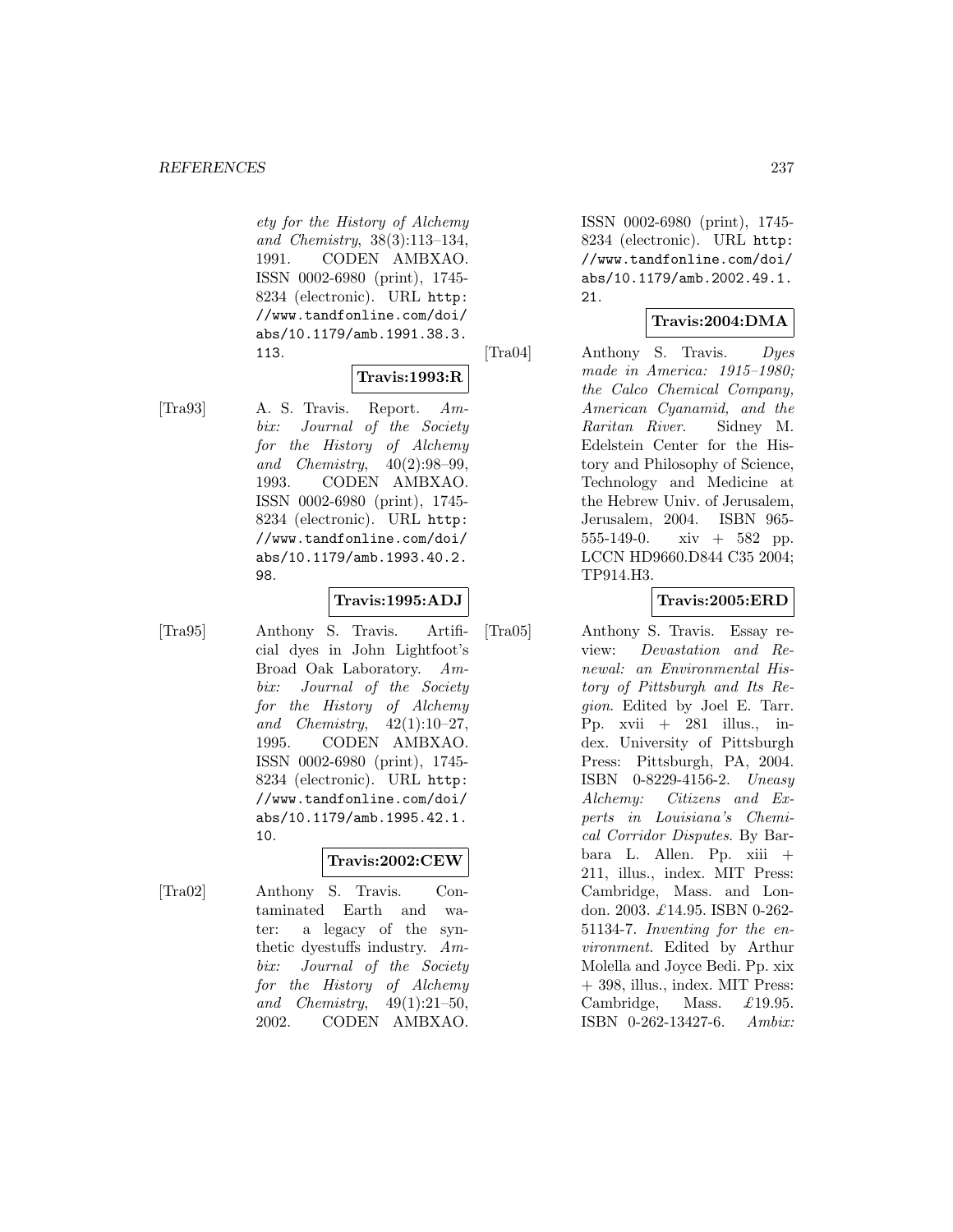#### *REFERENCES* 238

Journal of the Society for the History of Alchemy and Chemistry, 52(1):85–87, 2005. CO-DEN AMBXAO. ISSN 0002- 6980 (print), 1745-8234 (electronic). URL http://www. tandfonline.com/doi/abs/ 10.1179/000269805X52922.

**Travis:2012:SSE**

[Tra12a] Anthony S. Travis. Silent Spring at 50: Earth, water, and air. Ambix: Journal of the Society for the History of Alchemy and Chemistry, 59(2):83–87, 2012. CO-DEN AMBXAO. ISSN 0002- 6980 (print), 1745-8234 (electronic). URL http://www. tandfonline.com/doi/full/ 10.1179/174582312X13345259995886.

$$
Travis: 2012: DCH
$$

[Tra12b] Anthony S. Travis. Detecting chlorinated hydrocarbon residues: Rachel Carson's villains. Ambix: Journal of the Society for the History of Alchemy and Chemistry, 59(2):109–130, 2012. CO-DEN AMBXAO. ISSN 0002- 6980 (print), 1745-8234 (electronic). URL http://www. tandfonline.com/doi/full/ 10.1179/174582312X13345259995967.

#### **Travis:2014:ERT**

[Tra14] Anthony S. Travis. The emerging role of titrimetry in late nineteenth-century industrial problem solving: The example of trace analysis for perchlorate in Chile saltpetre. Ambix: Journal of the Society for the History of Alchemy and Chemistry, 61(1):67–94, 2014. CODEN AMBXAO. ISSN 0002-6980 (print), 1745- 8234 (electronic). URL http: //www.tandfonline.com/doi/ full/10.1179/0002698013Z. 00000000044.

### **Travis:2017:GSN**

[Tra17] Anthony S. Travis. Globalising synthetic nitrogen: The interwar inauguration of a new industry. Ambix: Journal of the Society for the History of Alchemy and Chemistry, 64(1):1–28, 2017. CO-DEN AMBXAO. ISSN 0002- 6980 (print), 1745-8234 (electronic). URL http://www. tandfonline.com/doi/full/ 10.1080/00026980.2017.1325585.

# **Trenn:1974:JTS**

[Tre74] Thaddeus J. Trenn. The justification of transmutation: Speculations of Ramsay and experiments of Rutherford. Ambix: Journal of the Society for the History of Alchemy and Chemistry,  $21(1):53-77$ , 1974. CODEN AMBXAO. ISSN 0002-6980 (print), 1745- 8234 (electronic). URL http: //www.tandfonline.com/doi/ abs/10.1179/amb.1974.21.1. 53.

# **Trenn:1979:RRA**

[Tre79] Thaddeus J. Trenn. Rutherford's Radio-Activity and alpha ray research: The case of a misdated letter. Ambix: Journal of the Society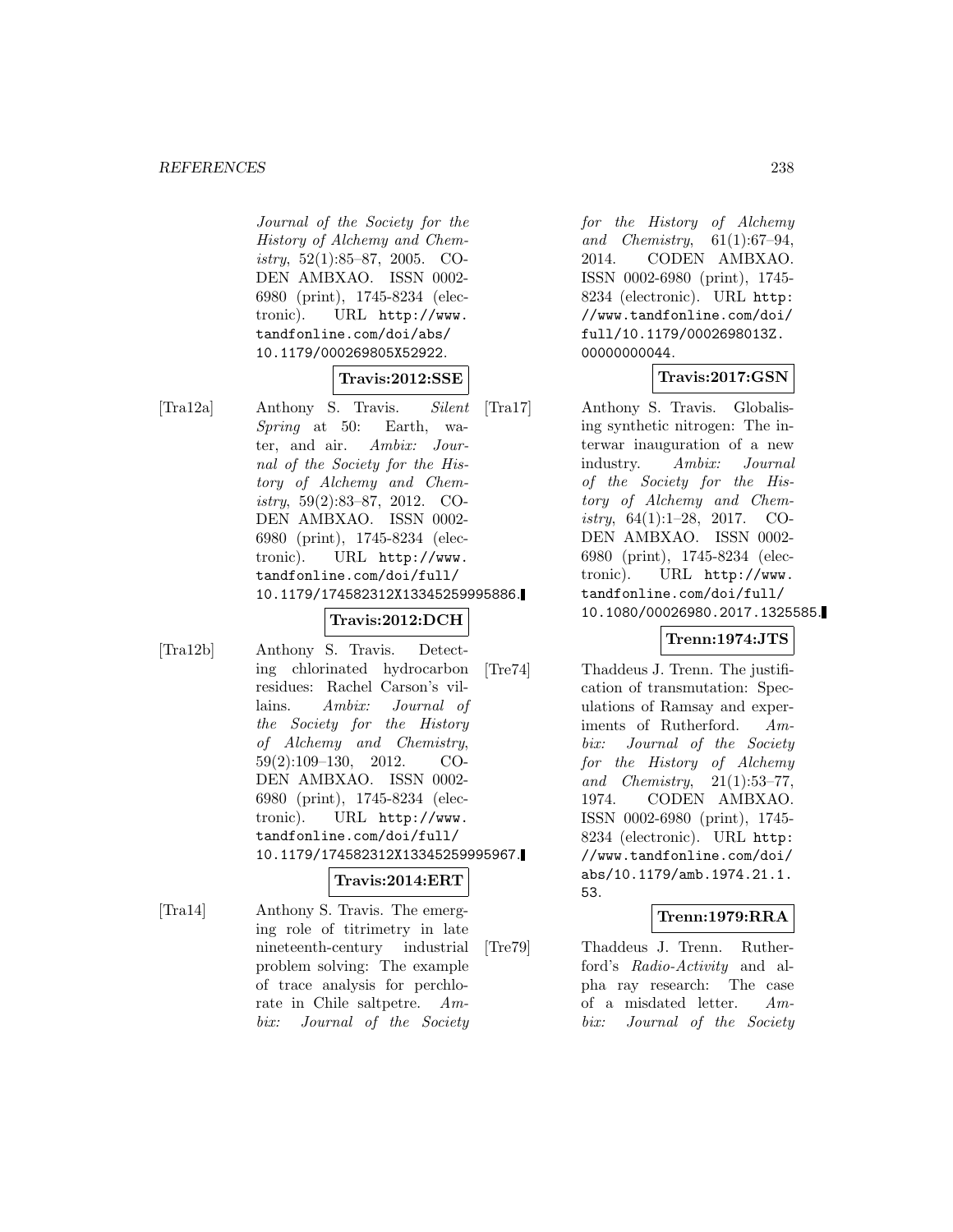for the History of Alchemy and Chemistry, 26(2):134–136, 1979. CODEN AMBXAO. ISSN 0002-6980 (print), 1745- 8234 (electronic). URL http: //www.tandfonline.com/doi/ abs/10.1179/amb.1979.26.2. 134.

### **Trevisani:1982:R**

[Tre82] Francesco Trevisani. Reviews. Ambix: Journal of the Society for the History of Alchemy and Chemistry, 29(2):110–124, 1982. CODEN AMBXAO. ISSN 0002-6980 (print), 1745- 8234 (electronic). URL http: //www.tandfonline.com/doi/ abs/10.1179/amb.1982.29.2. 110.

# **Tyabji:2004:EAI**

[Tya04] Nasir Tyabji. Exemplar of academia–industry interchange: The Department of Chemical Technology at Bombay University. Ambix: Journal of the Society for the History of Alchemy and Chemistry, 51(2):149–166, 2004. CODEN AMBXAO. ISSN 0002-6980 (print), 1745- 8234 (electronic). URL http: //www.tandfonline.com/doi/ abs/10.1179/amb.2004.51.2. 149.

#### **Usselman:2003:LAA**

[Uss03] Melvyn C. Usselman. Liebig's alkaloid analyses: the uncertain route from elemental content to molecular formulae. Ambix: Journal of the Society for the History of Alchemy and Chemistry,  $50(1):71-89$ ,

2003. CODEN AMBXAO. ISSN 0002-6980 (print), 1745- 8234 (electronic). URL http: //www.tandfonline.com/doi/ abs/10.1179/amb.2003.50.1. 71.

### **Usselman:2015:PIL**

[Uss15] Melvyn C. Usselman. Pure Intelligence: the Life of William Hyde Wollaston. Synthesis. University of Chicago Press, Chicago, IL, USA, 2015. ISBN 0-226-24573-X (hardcover), 0-  $226 - 24587 - X$  (e-book).  $xy +$ 413 pp. LCCN Q143.W795 U87 2015.

# **Vagelli:2019:BRW**

[Vag19] Matteo Vagelli. Book review: When Historiography Met Epistemology: Sophisticated Histories and Philosophies of Science in French-speaking Countries in the Second Half of the Nineteenth Century, by Stefano Bordoni. Pp. 335, index. Brill: Leiden. 2017. £130.00. ISBN 978- 90-04-31522-8. Ambix: Journal of the Society for the History of Alchemy and Chemistry, 66(4):360–362, 2019. CO-DEN AMBXAO. ISSN 0002- 6980 (print), 1745-8234 (electronic). URL http://www. tandfonline.com/doi/full/ 10.1080/00026980.2019.1591571.

#### **VanHelVoort:2004:ABN**

[Van04] Ton Van HelVoort. Articulating biochemistry in The Netherlands after the Second World War: Science for its own sake.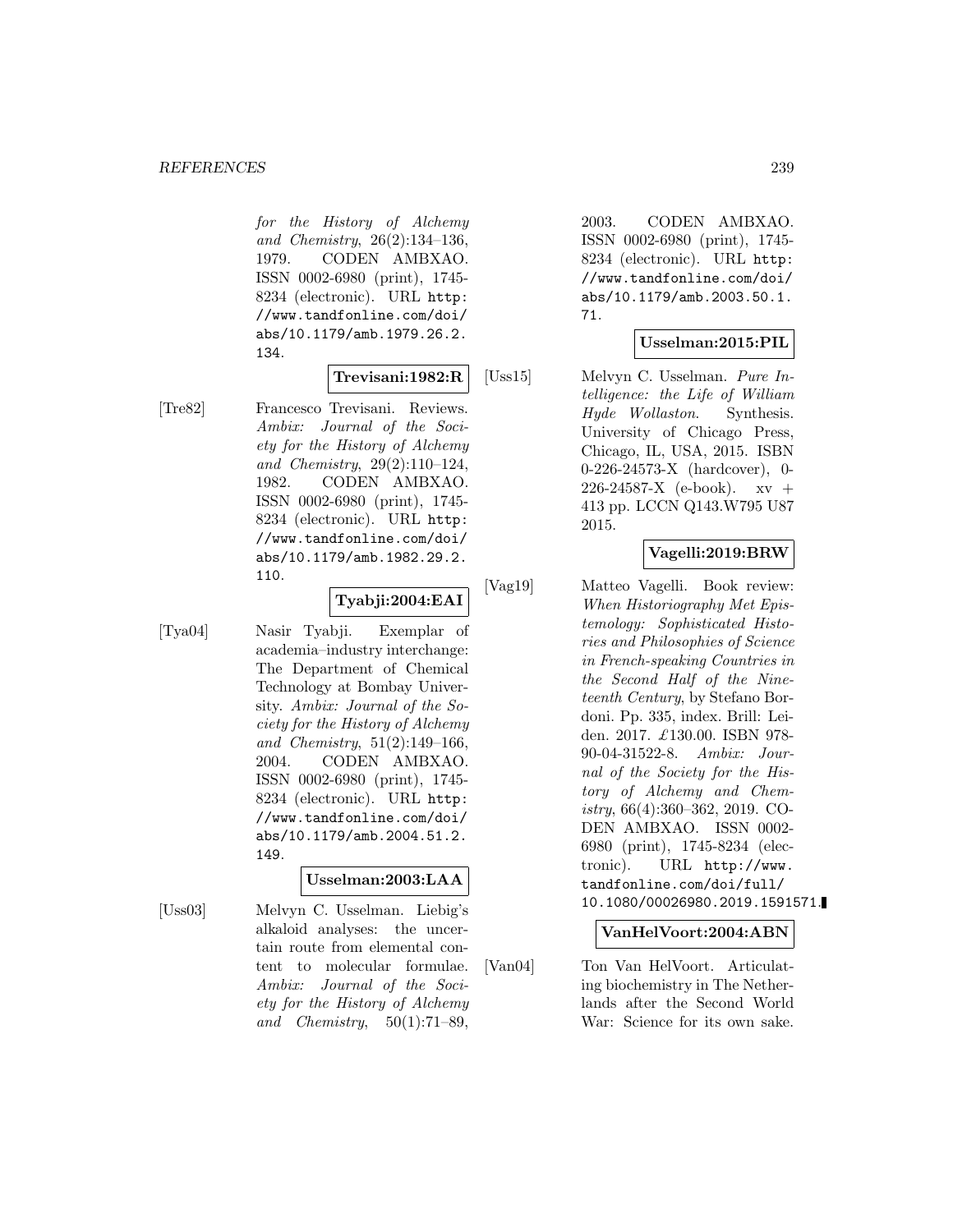#### *REFERENCES* 240

Ambix: Journal of the Society for the History of Alchemy and Chemistry, 51(3):199–218, 2004. CODEN AMBXAO. ISSN 0002-6980 (print), 1745- 8234 (electronic). URL http: //www.tandfonline.com/doi/ abs/10.1179/amb.2004.51.3. 199.

#### **VanBladel:2009:AHP**

[Van09] Kevin Thomas Van Bladel. The Arabic Hermes: from Pagan Sage to Prophet of Science. Oxford studies in late antiquity. Oxford University Press, Walton Street, Oxford OX2 6DP, UK, 2009. ISBN 0-19-537613-7. xii + 278 pp. LCCN BF1598.H5 B53 2009. URL http://www.loc. gov/catdir/enhancements/ fy1007/2008050497-b.html; http://www.loc.gov/catdir/ enhancements/fy1007/2008050497 d.html; http://www.loc. gov/catdir/enhancements/ fy1007/2008050497-t.html.

#### **VandenBroecke:2017:IKS**

[Van17] Steven Vanden Broecke. The ideal of a knowledge society in Dee's Monas Hieroglyphica (1564) and other productions by Willem Silvius. Ambix: Journal of the Society for the History of Alchemy and Chemistry, 64(2):157–174, 2017. CO-DEN AMBXAO. ISSN 0002- 6980 (print), 1745-8234 (electronic). URL http://www. tandfonline.com/doi/full/ 10.1080/00026980.2017.1353230.

# **Vaupel:2004:BRB**

[Vau04] Elisabeth Vaupel. Book review: Bright Earth: Art and the Invention of Color. By Philip Ball. Pp. ix  $+384$ , illus., index. Farrar, Straus and Giroux:New York. 2002. \$30. ISBN 0-374-11679-2. Ambix: Journal of the Society for the History of Alchemy and Chemistry, 51(3):269–291, 2004. CODEN AMBXAO. ISSN 0002-6980 (print), 1745- 8234 (electronic). URL http: //www.tandfonline.com/doi/ abs/10.1179/amb.2004.51.3. 269.

#### **Verwaal:2022:WBH**

[Ver22] Ruben E. Verwaal. White blood: a history of human milk. Ambix: Journal of the Society for the History of Alchemy and Chemistry, 69(2):197–198, 2022. CO-DEN AMBXAO. ISSN 0002- 6980 (print), 1745-8234 (electronic). URL http://www. tandfonline.com/doi/full/ 10.1080/00026980.2022.2058175.

#### **vonFranz:1965:IMM**

[vF65] Marie-Louise von Franz. The idea of the macro- and microcosmos in the light of Jungian psychology. Ambix: Journal of the Society for the History of Alchemy and Chemistry, 13(1):22–34, 1965. CODEN AMBXAO. ISSN 0002-6980 (print), 1745- 8234 (electronic). URL http: //www.tandfonline.com/doi/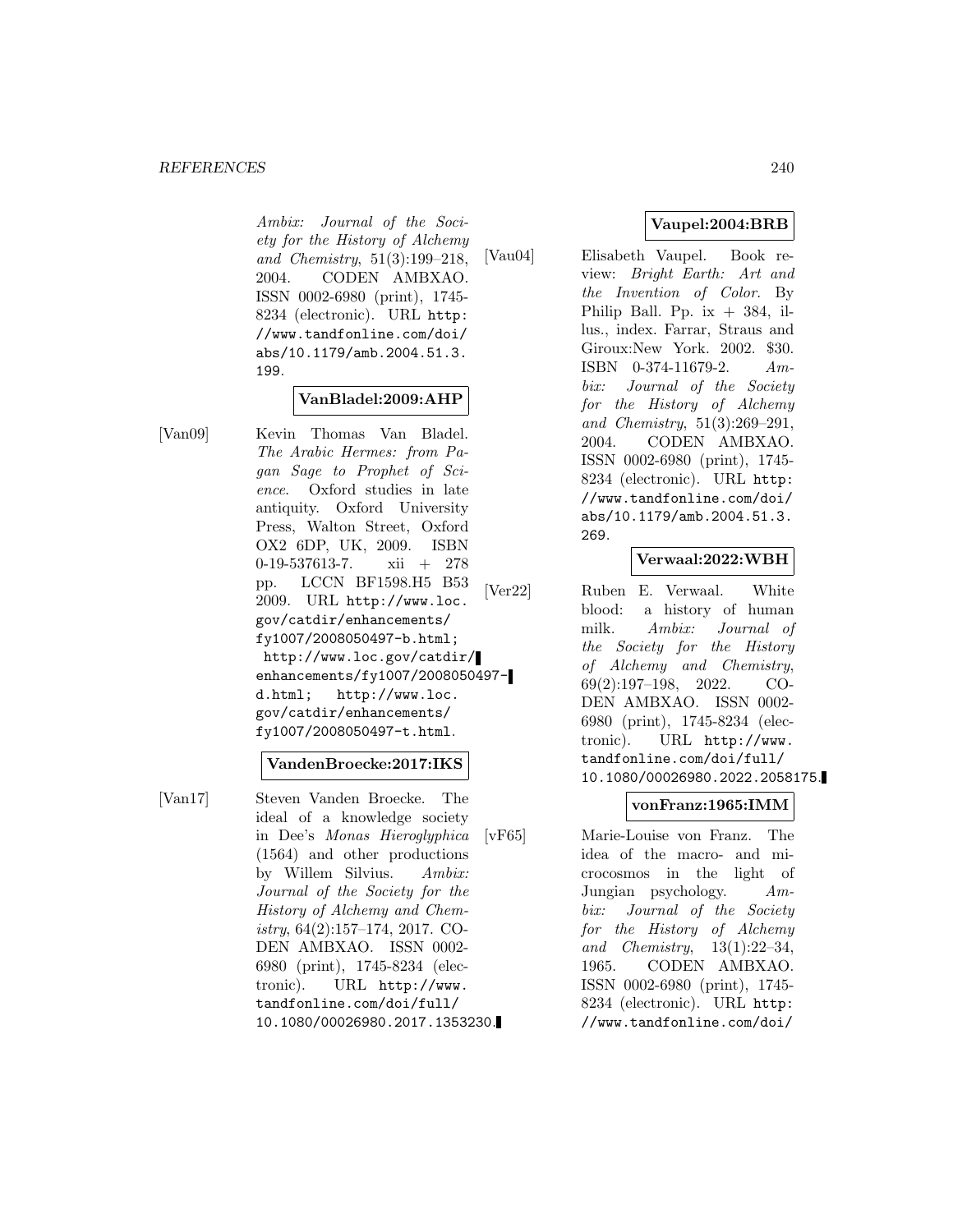abs/10.1179/amb.1965.13.1.  $22.$ 

#### **Vagelos:2004:MSM**

[VG04] P. Roy Vagelos and Louis Galambos. Medicine, Science, and Merck: the first three careers of Roy Vagelos. Cambridge University Press, Cambridge, UK, 2004. ISBN 0-521-66295-8 (hardcover), 0-511-16420-3, 0-511- 16615-X (e-book), 0-511-16545- 5 (e-book), 0-511-51167-1 (ebook), 1-280-43759-6.  $xi + 301$ pp. LCCN R154.V34 A3 2004. URL http://www.loc.gov/ catdir/description/cam032/ 2003051233.html; http:// www.loc.gov/catdir/samples/ cam041/2003051233.html; http://www.loc.gov/catdir/ toc/cam032/2003051233.html.

# **Viano:2015:MDA**

[Via15] Cristina Viano. Mixis and Diagnôsis: Aristotle and the "chemistry" of the sublunary world. Ambix: Journal of the Society for the History of Alchemy and Chemistry,  $62(3):203-214$ ,  $2015$ . CODEN AMBXAO. ISSN 0002-6980 (print), 1745-8234 (electronic). URL http:/ /www.tandfonline.com/doi/ full/10.1179/0002698015Z. 00000000086.

#### **Vickers:1994:ERH**

[Vic94] Brian Vickers. Essay review: Hermitica. The Greek Corpus Hermeticum and the Latin Asclepius in a new English translation, with notes and introduction. By Brian P. Copenhaver. Pp. lxxxiii + 320. Cambridge University Press: Cambridge, New York, Oakleigh, 1992. £45, \$69.95. ISBN 0-521-36144-3. Ambix: Journal of the Society for the History of Alchemy and Chemistry, 41(1):45–48, 1994. CODEN AMBXAO. ISSN 0002-6980 (print), 1745- 8234 (electronic). URL http: //www.tandfonline.com/doi/ abs/10.1179/amb.1994.41.1. 45.

### **Vinciguerra:2009:AAF**

[Vin09] Antony Vinciguerra. The Ars alchemie: the first Latin text on practical alchemy. Ambix: Journal of the Society for the History of Alchemy and Chemistry, 56(1):57–67, 2009. CO-DEN AMBXAO. ISSN 0002- 6980 (print), 1745-8234 (electronic). URL http://www. tandfonline.com/doi/abs/ 10.1179/174582309X405237.

#### **vonLippmann:1938:SRH**

[vL38] Edmund O. von Lippmann. Some remarks on Hermes and Hermetica. Ambix: Journal of the Society for the History of Alchemy and Chemistry, 2(1):21–25, 1938. CO-DEN AMBXAO. ISSN 0002- 6980 (print), 1745-8234 (electronic). URL http://www. tandfonline.com/doi/abs/ 10.1179/amb.1938.2.1.21.

#### **vonLippmann:1948:CTR**

[vL48] Edmund O. von Lippmann.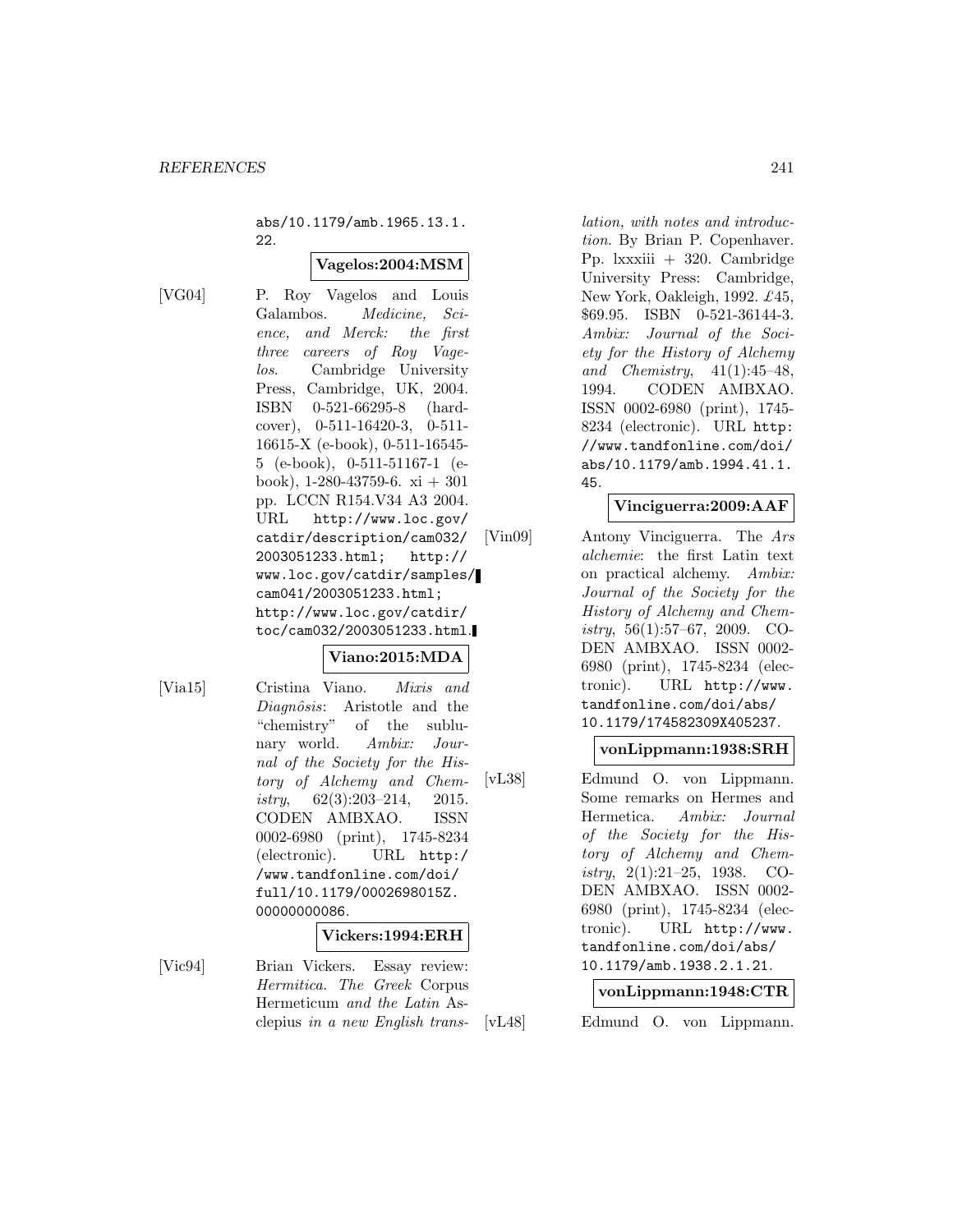Chemical and technological references in Plutarch. Ambix: Journal of the Society for the History of Alchemy and Chemistry,  $3(1-2):1-14$ , 1948. CODEN AMBXAO. ISSN 0002-6980 (print), 1745- 8234 (electronic). URL http: //www.tandfonline.com/doi/ abs/10.1179/amb.1948.3.1- 2.1.

### **vonMartels:1990:ARP**

[vM90] Z. R. W. M. von Martels, editor. Alchemy Revisited: Proceedings of the International Conference on the History of Alchemy at the University of Groningen, 17–19 April 1989, volume 33 of Collection de travaux de l'Académie internationale d'histoire des sciences. E. J. Brill, Leiden, The Netherlands, 1990. ISBN 90-04-09287- 0. ISSN 0169-7897. LCCN QD23.3 .A43 1990.

### **Veronesi:2022:OAM**

[VMT22] Umberto Veronesi and Marcos Martinón-Torres. The Old Ashmolean Museum and Oxford's Seventeenth-Century chymical community: a material culture approach to laboratory experiments. Ambix: Journal of the Society for the History of Alchemy and Chemistry, 69(1):19–33, 2022. CO-DEN AMBXAO. ISSN 0002- 6980 (print), 1745-8234 (electronic). URL http://www. tandfonline.com/doi/full/ 10.1080/00026980.2021.2012314.

#### **Vinogradov:2018:CIE**

[VP18] Andrei Vinogradov and Stanislav Petriashin. Chemical industry, the environment, and Russian provincial society: The case of the Kokshan Chemical Works (1850–1925). Ambix: Journal of the Society for the History of Alchemy and Chemistry, 65(2): 143–168, 2018. CODEN AM-BXAO. ISSN 0002-6980 (print), 1745-8234 (electronic).

# **vanRooij:2007:IRC**

[vR07] Arjan van Rooij. Industrial research as a "corporate counterculture"? The development of the HPO caprolactam process at DSM, 1956–77. Ambix: Journal of the Society for the History of Alchemy and Chemistry, 54(2):192–210, 2007. CO-DEN AMBXAO. ISSN 0002- 6980 (print), 1745-8234 (electronic). URL http://www. tandfonline.com/doi/abs/ 10.1179/174582307X212341.

# **Walton:1976:JDM**

[Wal76] Michael T. Walton. John Dee's Monas Hieroglyphica: Geometrical Cabala. Ambix: Journal of the Society for the History of Alchemy and Chemistry, 23(2):116–123, 1976. CODEN AMBXAO. ISSN 0002-6980 (print), 1745- 8234 (electronic). URL http: //www.tandfonline.com/doi/ abs/10.1179/amb.1976.23.2. 116.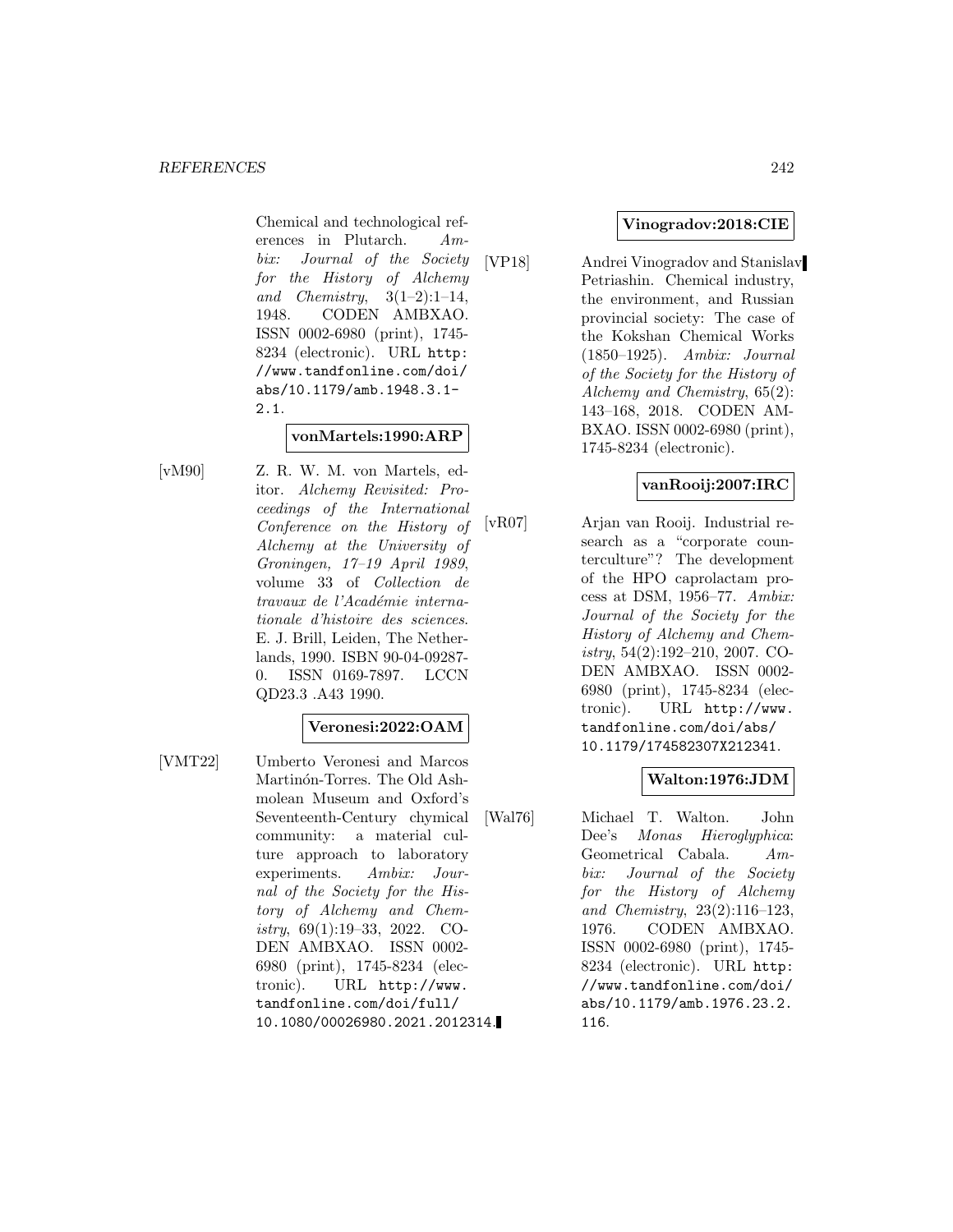#### **Walton:1980:BNT**

[Wal80] Michael T. Walton. Boyle and Newton on the transmutation of water and air, from the root of Helmont's tree. Ambix: Journal of the Society for the History of Alchemy and Chemistry, 27(1):11–18, 1980. CODEN AMBXAO. ISSN 0002-6980 (print), 1745- 8234 (electronic). URL http: //www.tandfonline.com/doi/ abs/10.1179/amb.1980.27.1. 11.

# **Wallis:2016:PDN**

[Wal16] Patrick Wallis. Panaceia's daughters: Noblewomen as healers in Early Modern Germany. Ambix: Journal of the Society for the History of Alchemy and Chemistry, 63(2):186–187, 2016. CO-DEN AMBXAO. ISSN 0002- 6980 (print), 1745-8234 (electronic). URL http://www. tandfonline.com/doi/full/ 10.1080/00026980.2016.1227166.

# **Ward:1976:LEI**

[War76a] E. R. Ward. Letter to the Editor industrial mixed acid nitration. Ambix: Journal of the Society for the History of Alchemy and Chemistry, 23(3):199–200, 1976. CODEN AMBXAO. ISSN 0002-6980 (print), 1745- 8234 (electronic). URL http: //www.tandfonline.com/doi/ abs/10.1179/amb.1976.23.3. 199.

## **Ward:1976:WFF**

[War76b] Robert Ward. What forced by fire: Concerning some influences of chemical thought and practice upon English poetry. Ambix: Journal of the Society for the History of Alchemy and Chemistry, 23(2):80–95, 1976. CODEN AMBXAO. ISSN 0002-6980 (print), 1745- 8234 (electronic). URL http: //www.tandfonline.com/doi/ abs/10.1179/amb.1976.23.2. 80.

### **Ward:1984:DCB**

[War84] Edward Ward. The death of Charles Blachford Mansfield (1819–1855). Ambix: Journal of the Society for the History of Alchemy and Chemistry, 31(2):68–69, 1984. CODEN AMBXAO. ISSN 0002-6980 (print), 1745-8234 (electronic). URL http:/ /www.tandfonline.com/doi/ abs/10.1179/amb.1984.31.2. 68.

#### **Ward:1985:R**

[War85] Robert Ward. Reviews. Ambix: Journal of the Society for the History of Alchemy and Chemistry,  $32(1):46-52$ , 1985. CODEN AMBXAO. ISSN 0002-6980 (print), 1745- 8234 (electronic). URL http: //www.tandfonline.com/doi/ abs/10.1179/amb.1985.32.1. 46.

#### **Ward:1989:R**

[War89] Robert Ward. Reviews. Am-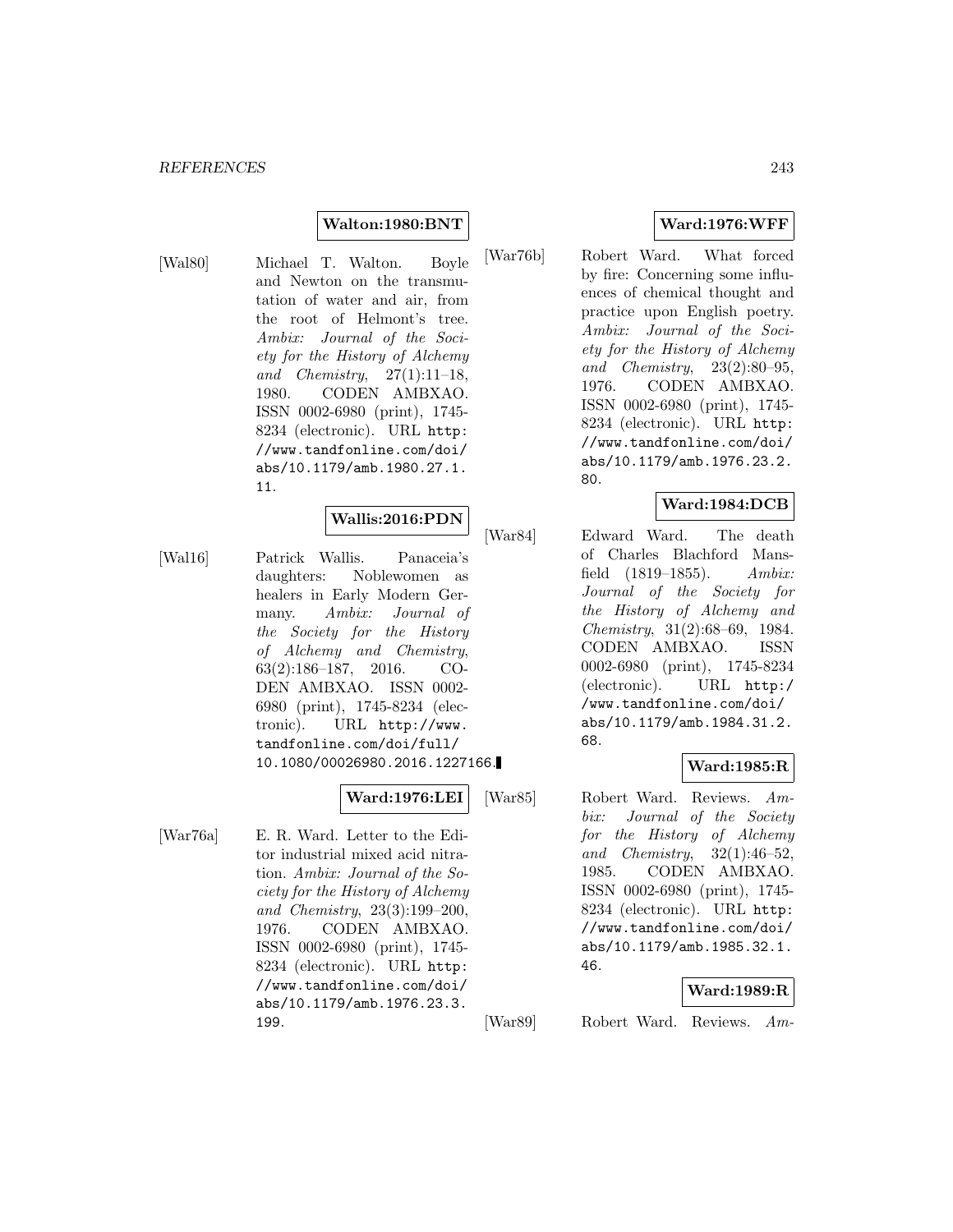bix: Journal of the Society for the History of Alchemy and Chemistry, 36(1):42–48, 1989. CODEN AMBXAO. ISSN 0002-6980 (print), 1745- 8234 (electronic). URL http: //www.tandfonline.com/doi/ abs/10.1179/amb.1989.36.1. 42.

# **Ward:1997:BAB**

[War97] Robert Ward. Before and after the Bomb — some literary speculations on the use of the atomic Bomb. Ambix: Journal of the Society for the History of Alchemy and Chemistry, 44(2):85–95, 1997. CODEN AMBXAO. ISSN 0002-6980 (print), 1745- 8234 (electronic). URL http: //www.tandfonline.com/doi/ abs/10.1179/amb.1997.44.2. 85.

# **Warner:2008:IRS**

[War08] Deborah J. Warner. Ira Remsen, saccharin, and the linear model. Ambix: Journal of the Society for the History of Alchemy and Chemistry,  $55(1):50-61$ ,  $2008$ . CO-DEN AMBXAO. ISSN 0002- 6980 (print), 1745-8234 (electronic). URL http://www. tandfonline.com/doi/abs/ 10.1179/174582308X255415.

#### **Watson:1995:CEC**

[Wat95] Katherine D. Watson. The chemist as expert: The consulting career of Sir William Ramsay. Ambix: Journal of the Society for the History of Alchemy and Chemistry, 42(3):143–159, 1995. CODEN AMBXAO. ISSN 0002-6980 (print), 1745- 8234 (electronic). URL http: //www.tandfonline.com/doi/ abs/10.1179/amb.1995.42.3. 143.

# **Watson:2017:THP**

[Wat17] Katherine D. Watson. Toxic histories: Poison and pollution in modern India. Ambix: Journal of the Society for the History of Alchemy and Chemistry, 64(1):104–105, 2017. CO-DEN AMBXAO. ISSN 0002- 6980 (print), 1745-8234 (electronic). URL http://www. tandfonline.com/doi/full/ 10.1080/00026980.2017.1310430.

#### **Webster:1966:WUP**

[Web66] C. Webster. Water as the ultimate principle of nature: the background to Boyle's Sceptical Chymist. Ambix: Journal of the Society for the History of Alchemy and Chemistry, 13(2):96–107, 1966. CODEN AMBXAO. ISSN 0002-6980 (print), 1745-8234 (electronic). URL http:/ /www.tandfonline.com/doi/ abs/10.1179/amb.2013.13.2. 005.

#### **Webster:1967:EMR**

[Web67a] C. Webster. English medical reformers of the Puritan revolution: a background to the "Society of Chymical Physitians". Ambix: Journal of the Society for the History of Alchemy and Chemistry,  $14(1):16-41$ ,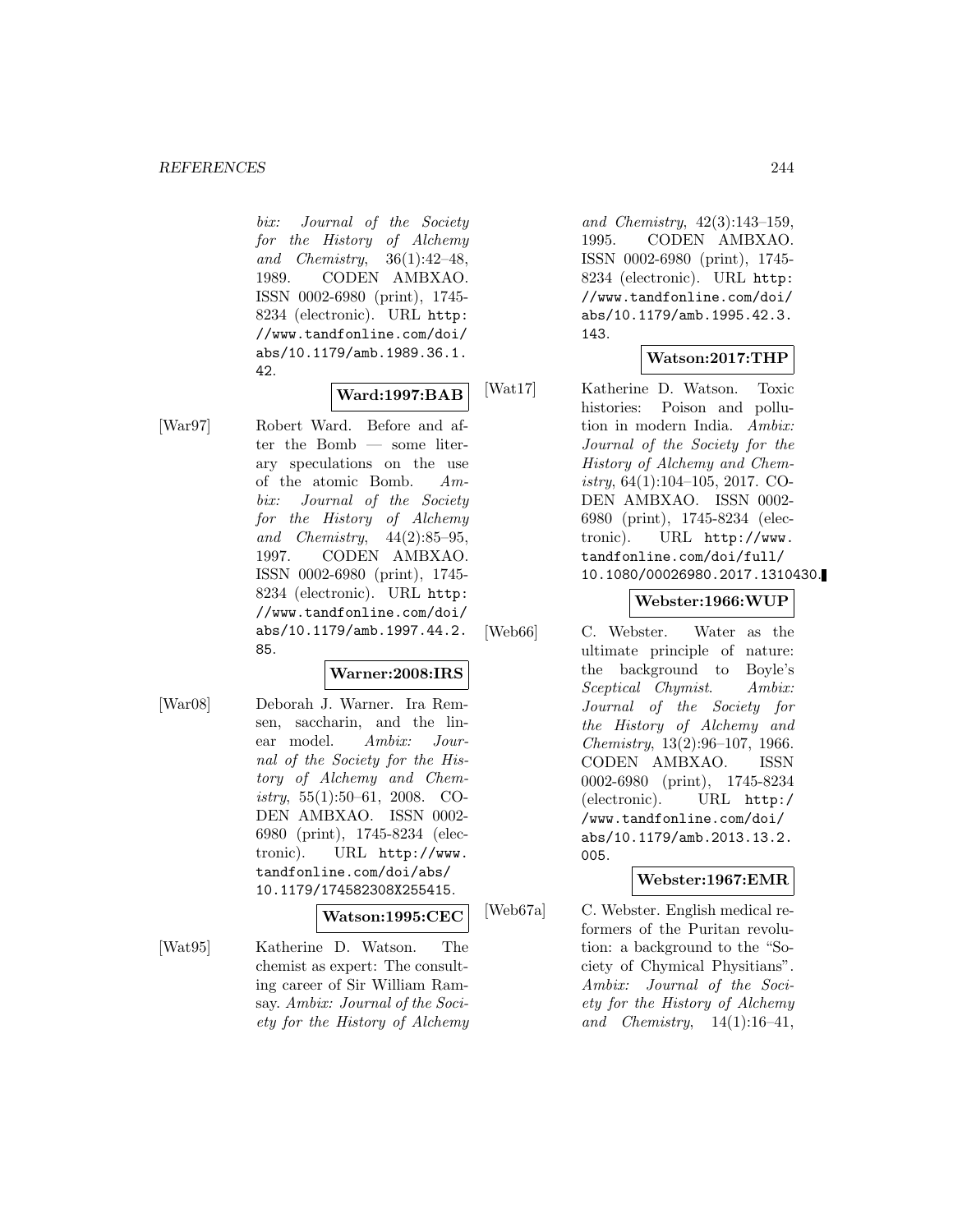1967. CODEN AMBXAO. ISSN 0002-6980 (print), 1745- 8234 (electronic). URL http: //www.tandfonline.com/doi/ abs/10.1179/amb.1967.14.1. 16.

#### **Webster:1967:HPE**

[Web67b] C. Webster. Henry Power's experimental philosophy. Ambix: Journal of the Society for the History of Alchemy and Chemistry, 14(3):150–178, 1967. CODEN AMBXAO. ISSN 0002-6980 (print), 1745- 8234 (electronic). URL http: //www.tandfonline.com/doi/ abs/10.1179/amb.1967.14.3. 150.

#### **Webster:1982:R**

[Web82] C. Webster. Reviews. Ambix: Journal of the Society for the History of Alchemy and Chemistry, 29(3):203–206, 1982. CODEN AMBXAO. ISSN 0002-6980 (print), 1745- 8234 (electronic). URL http: //www.tandfonline.com/doi/ abs/10.1179/amb.1982.29.3. 203.

# **Weeks:2007:FBA**

[Wee07] Sophie Weeks. Francis Bacon and the art–nature distinction. Ambix: Journal of the Society for the History of Alchemy and Chemistry, 54(2):117–145, 2007. CO-DEN AMBXAO. ISSN 0002- 6980 (print), 1745-8234 (electronic). URL http://www. tandfonline.com/doi/abs/ 10.1179/174582307X212332.

### **Weininger:2018:DRT**

[Wei18] Stephen J. Weininger. Delayed reaction: The tardy embrace of physical organic chemistry by the German chemical community. Ambix: Journal of the Society for the History of Alchemy and Chemistry, 65(1):52–75, 2018. CO-DEN AMBXAO. ISSN 0002- 6980 (print), 1745-8234 (electronic). URL http://www. tandfonline.com/doi/full/ 10.1080/00026980.2017.1418709.

#### **Wellesz:1951:MTG**

[Wel51] Egon Wellesz. Music in the treatises of Greek gnostics and alchemists. Ambix: Journal of the Society for the History of Alchemy and Chemistry, 4(3–4):145–158, 1951. CODEN AMBXAO. ISSN 0002-6980 (print), 1745-8234 (electronic). URL http:/ /www.tandfonline.com/doi/ abs/10.1179/amb.1951.4.3- 4.145.

#### **Welles:1982:UAS**

[Wel82] Elizabeth B. Welles. The unpublished alchemical sonnets of Felice Feliciano: an episode in science and humanism in 15th Century Italy. Ambix: Journal of the Society for the History of Alchemy and Chemistry, 29(1):1–16, 1982. CODEN AMBXAO. ISSN 0002-6980 (print), 1745-8234 (electronic). URL http:/ /www.tandfonline.com/doi/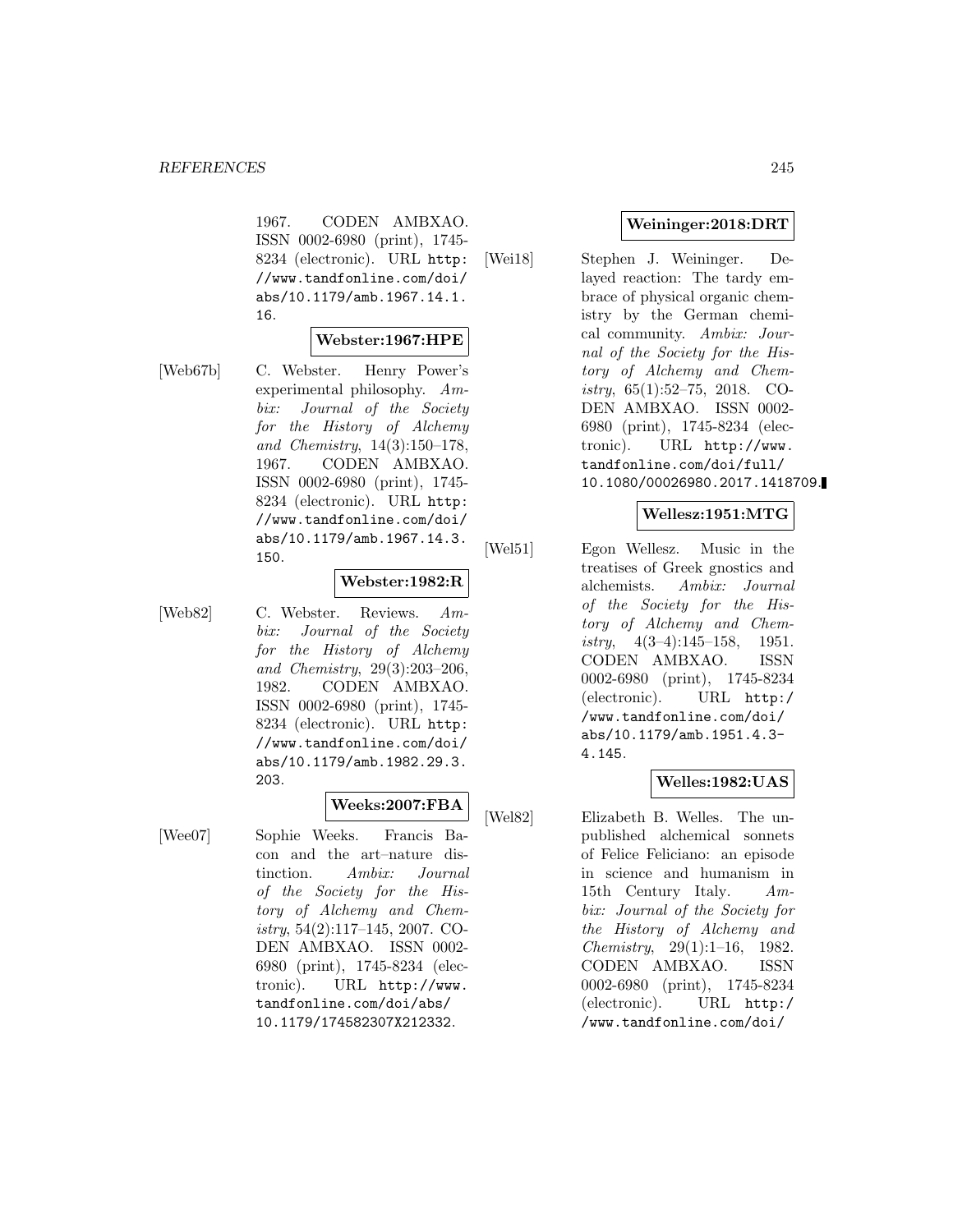abs/10.1179/amb.1982.29.1. 1.

#### **Werrett:2013:GCS**

[Wer13] Simon Werrett. Green is the colour: St. Petersburg's chemical laboratories and competing visions of chemistry in the Eighteenth Century. Ambix: Journal of the Society for the History of Alchemy and Chemistry, 60(2):122–138, 2013. CODEN AMBXAO. ISSN 0002-6980 (print), 1745- 8234 (electronic). URL http: //www.tandfonline.com/doi/ full/10.1179/0002698013Z. 00000000027.

### **West:1961:NIA**

[Wes61] Muriel West. Notes on the importance of alchemy to modern science in the writings of Francis Bacon and Robert Boyle. Ambix: Journal of the Society for the History of Alchemy and Chemistry, 9(2):102–114, 1961. CODEN AMBXAO. ISSN 0002-6980 (print), 1745- 8234 (electronic). URL http: //www.tandfonline.com/doi/ abs/10.1179/amb.1961.9.2. 102.

#### **Westfall:1975:INI**

[Wes75] Richard S. Westfall. Isaac Newton's Index Chemicus. Ambix: Journal of the Society for the History of Alchemy and Chemistry, 22(3):174–185, 1975. CODEN AMBXAO. ISSN 0002-6980 (print), 1745- 8234 (electronic). URL http: //www.tandfonline.com/doi/

abs/10.1179/amb.1975.22.3. 174. See response [All19b].

### **Westfall:1980:NRB**

[Wes80] Richard S. Westfall. Never at Rest: a Biography of Isaac Newton. Cambridge University Press, Cambridge, UK, 1980. ISBN 0-521-23143- 4 (hardcover), 0-521-27435- 4 (paperback), 1-107-34066- 7 (e-book). xviii + 908 pp. LCCN QC16.N7 W35. URL http://www.loc.gov/ catdir/description/cam041/ 79026294.html; http:// www.loc.gov/catdir/toc/cam041/ 79026294.html.

#### **Westfall:1984:ANL**

[Wes84] Richard S. Westfall. Alchemy in Newton's library. Ambix: Journal of the Society for the History of Alchemy and Chemistry, 31(3):97–101, 1984. CODEN AMBXAO. ISSN 0002-6980 (print), 1745- 8234 (electronic). URL http: //www.tandfonline.com/doi/ abs/10.1179/amb.1984.31.3. 97.

#### **Weyer:1976:IAN**

[Wey76] Jost Weyer. The image of alchemy in nineteenth and Twentieth Century histories of chemistry. Ambix: Journal of the Society for the History of Alchemy and Chemistry, 23(2):65–79, 1976. CO-DEN AMBXAO. ISSN 0002- 6980 (print), 1745-8234 (electronic). URL http://www.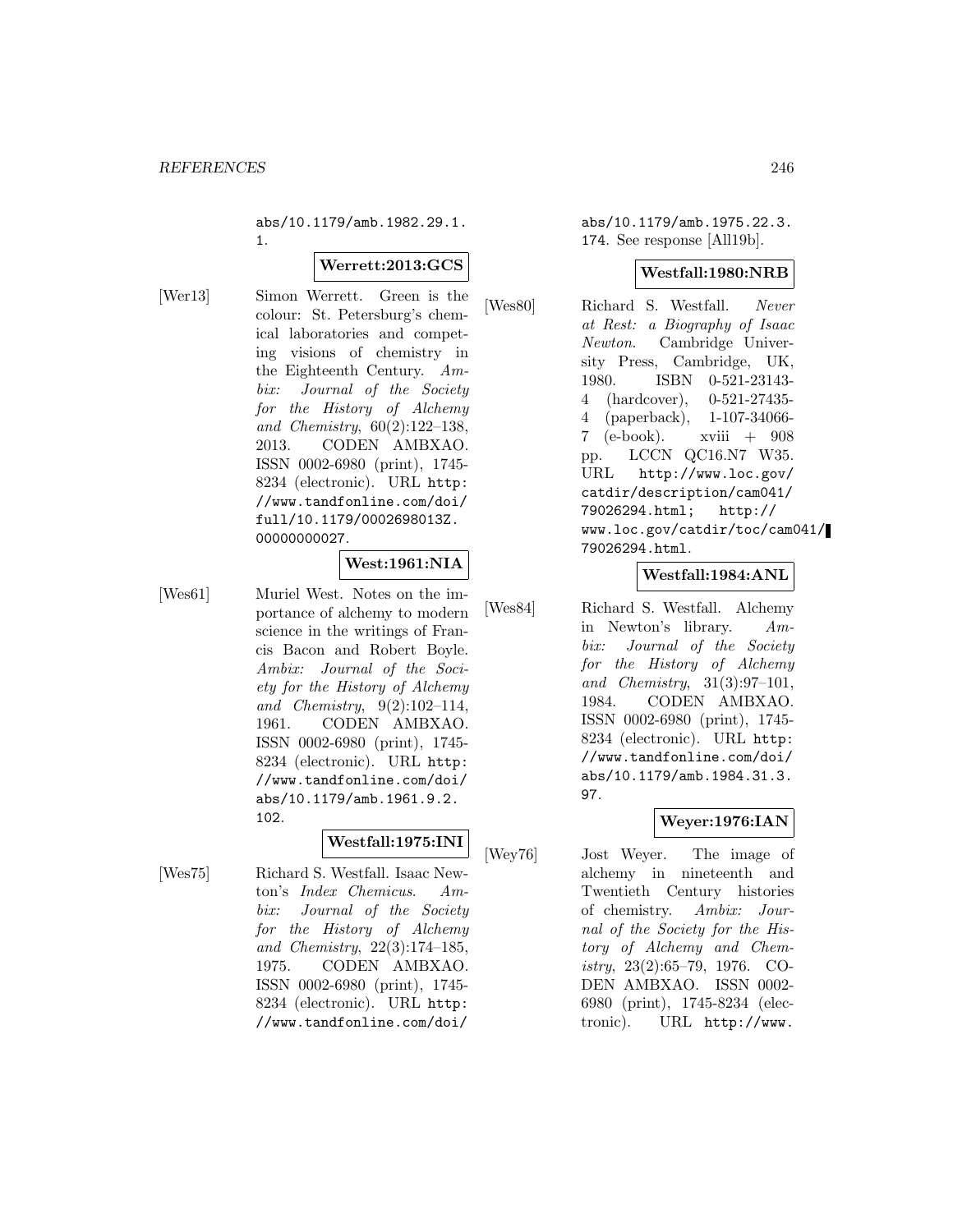tandfonline.com/doi/abs/ 10.1179/amb.1976.23.2.65.

### **Whitney:2018:BRS**

[Whi18] Kristoffer Whitney. Book review: Smell Detectives: An Olfactory History of Nineteenth-Century Urban America. Ambix: Journal of the Society for the History of Alchemy and Chemistry, 65(4):400–402, 2018. CODEN AMBXAO. ISSN 0002-6980 (print), 1745- 8234 (electronic). URL http: //www.tandfonline.com/doi/ full/10.1080/00026980.2018. 1478178.

# **Wilkinson:1962:NEL**

[Wil62] Ronald Sterne Wilkinson. New England's last alchemists. Ambix: Journal of the Society for the History of Alchemy and Chemistry, 10(3):128–138, 1962. CODEN AMBXAO. ISSN 0002-6980 (print), 1745- 8234 (electronic). URL http: //www.tandfonline.com/doi/ abs/10.1179/amb.1962.10.3. 128.

# **Wilkinson:1963:ALJ**

[Wil63a] Ronald Sterne Wilkinson. The alchemical library of John Winthrop, Jr. (1606–1676) and his descendants in Colonial America. Ambix: Journal of the Society for the History of Alchemy and Chemistry, 11(1):33–51, 1963. CO-DEN AMBXAO. ISSN 0002- 6980 (print), 1745-8234 (electronic). URL http://www.

tandfonline.com/doi/abs/ 10.1179/amb.1963.11.1.33.

#### **Wilkinson:1963:GSP**

[Wil63b] Ronald Sterne Wilkinson. George Starkey, physician and alchemist. Ambix: Journal of the Society for the History of Alchemy and Chemistry,  $11(3):121-152$ ,  $1963$ . CODEN AMBXAO. ISSN 0002-6980 (print), 1745-8234 (electronic). URL http:/ /www.tandfonline.com/doi/ abs/10.1179/amb.1963.11.3. 121.

#### **Wilkinson:1964:PIE**

[Wil64] Ronald Sterne Wilkinson. The problem of the identity of Eirenaeus Philalethes. Ambix: Journal of the Society for the History of Alchemy and Chemistry,  $12(1):24-43$ , 1964. CODEN AMBXAO. ISSN 0002-6980 (print), 1745- 8234 (electronic). URL http: //www.tandfonline.com/doi/ abs/10.1179/amb.1964.12.1. 24.

#### **Wilkinson:1966:ALJ**

[Wil66] Ronald Sterne Wilkinson. The alchemical library of John Winthrop, Jr. (1606–1676) and his descendants in Colonial America. Ambix: Journal of the Society for the History of Alchemy and Chemistry, 13(3):139–186, 1966. CODEN AMBXAO. ISSN 0002-6980 (print), 1745-8234 (electronic). URL http:/ /www.tandfonline.com/doi/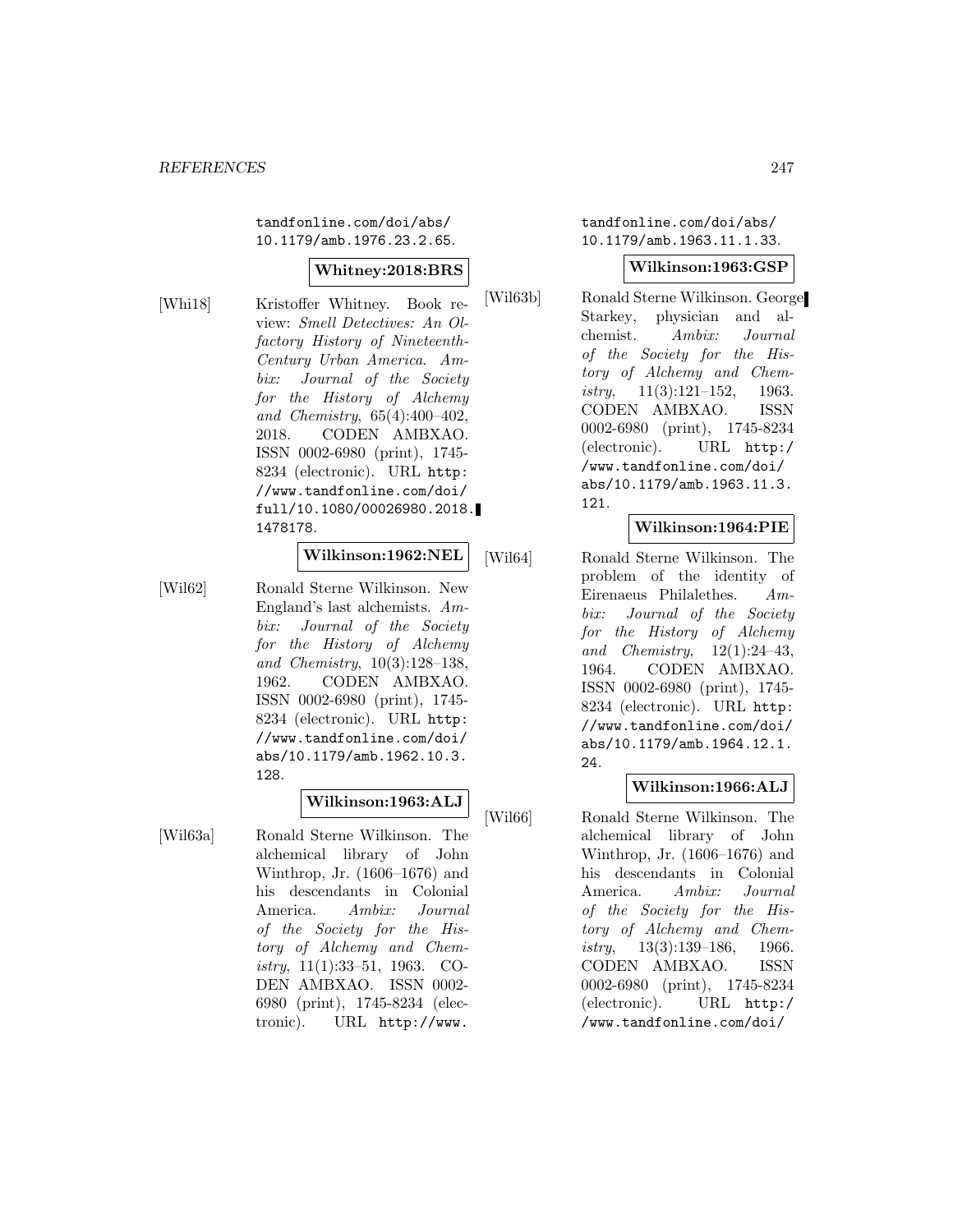abs/10.1179/amb.1966.13.3. 139.

# **Wilkinson:1968:HPS**

[Wil68] Ronald Sterne Wilkinson. The Hartlib papers and Seventeenth-Century chemistry. Part I. Ambix: Journal of the Society for the History of Alchemy and Chemistry,  $15(1):54-69$ , 1968. CODEN AMBXAO. ISSN 0002-6980 (print), 1745- 8234 (electronic). URL http: //www.tandfonline.com/doi/ abs/10.1179/amb.1968.15.1. 54.

#### **Wilkinson:1970:HPS**

[Wil70a] Ronald Sterne Wilkinson. The Hartlib papers and Seventeenth-Century chemistry. Part II. Ambix: Journal of the Society for the History of Alchemy and Chemistry, 17(2):85–110, 1970. CODEN AMBXAO. ISSN 0002-6980 (print), 1745- 8234 (electronic). URL http: //www.tandfonline.com/doi/ abs/10.1179/amb.1970.17.2. 85.

# **Wilkinson:1970:R**

[Wil70b] Ronald Sterne Wilkinson. Reviews. Ambix: Journal of the Society for the History of Alchemy and Chemistry,  $17(3):192-200$ ,  $1970$ . CODEN AMBXAO. ISSN 0002-6980 (print), 1745-8234 (electronic). URL http:/ /www.tandfonline.com/doi/ abs/10.1179/amb.1970.17.3. 192.

## **Wilkinson:1972:FTI**

[Wil72] Ronald S. Wilkinson. Further thoughts on the identity of "Eirenaeus Philalethes". Ambix: Journal of the Society for the History of Alchemy and Chemistry, 19(3):204–208, 1972. CODEN AMBXAO. ISSN 0002-6980 (print), 1745- 8234 (electronic). URL http: //www.tandfonline.com/doi/ abs/10.1179/amb.1972.19.3. 204.

#### **Wilkinson:1973:SBP**

[Wil73] Ronald Sterne Wilkinson. Some bibliographical puzzles concerning George Starkey. Ambix: Journal of the Society for the History of Alchemy and Chemistry, 20(3):235–244, 1973. CODEN AMBXAO. ISSN 0002-6980 (print), 1745- 8234 (electronic). URL http: //www.tandfonline.com/doi/ abs/10.1179/amb.1973.20.3. 235.

#### **Williams:1975:PSM**

[Wil75] A. R. Williams. The production of saltpetre in the Middle Ages. Ambix: Journal of the Society for the History of Alchemy and Chemistry, 22(2):125–133, 1975. CODEN AMBXAO. ISSN 0002-6980 (print), 1745- 8234 (electronic). URL http: //www.tandfonline.com/doi/ abs/10.1179/amb.1975.22.2. 125.

#### **Williams:1976:R**

[Wil76] Trevor I. Williams. Reviews.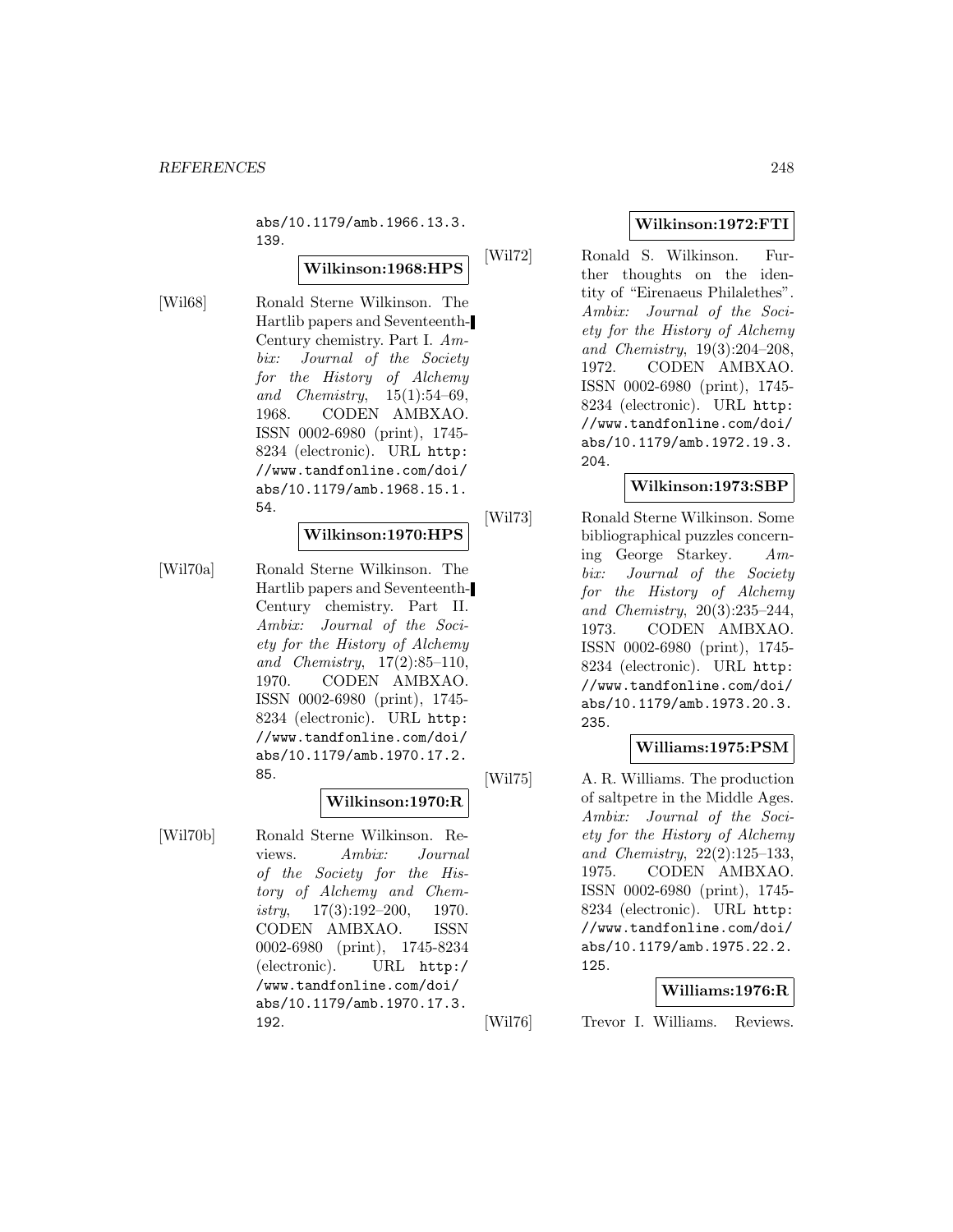Ambix: Journal of the Society for the History of Alchemy and Chemistry, 23(3):201–206, 1976. CODEN AMBXAO. ISSN 0002-6980 (print), 1745- 8234 (electronic). URL http: //www.tandfonline.com/doi/ abs/10.1179/amb.1976.23.3. 201.

# **Wilson:1988:JNP**

[Wil88] C. Anne Wilson. Jabirian numbers, Pythagorean numbers and Plato's Timaeus. Ambix: Journal of the Society for the History of Alchemy and Chemistry, 35(1):1–13, 1988. CODEN AMBXAO. ISSN 0002-6980 (print), 1745-8234 (electronic). URL http:/ /www.tandfonline.com/doi/ abs/10.1179/amb.1988.35.1. 1.

#### **Williams:1991:R**

[Wil91] Trevor I. Williams. Reviews. Ambix: Journal of the Society for the History of Alchemy and Chemistry, 38(3):168–172, 1991. CODEN AMBXAO. ISSN 0002-6980 (print), 1745- 8234 (electronic). URL http: //www.tandfonline.com/doi/ abs/10.1179/amb.1991.38.3. 168.

# **Wilson:1998:PTD**

[Wil98] C. Anne Wilson. Pythagorean theory and Dionysian practice: The cultic and practical background to chemical experimentation in Hellenistic Egypt. Ambix: Journal of the Society for the History of Alchemy and Chemistry, 45(1):14–33, 1998. CODEN AMBXAO. ISSN 0002-6980 (print), 1745- 8234 (electronic). URL http: //www.tandfonline.com/doi/ abs/10.1179/amb.1998.45.1. 14.

# **Williams:2009:NLI**

[Wil09] Alan Williams. A note on liquid iron in Medieval Europe. Ambix: Journal of the Society for the History of Alchemy and Chemistry, 56(1):68–75, 2009. CODEN AMBXAO. ISSN 0002-6980 (print), 1745-8234 (electronic). URL http://www. tandfonline.com/doi/abs/ 10.1179/174582309X405246.

# **Wilson:2012:CMF**

[Wil12] Jennifer Wilson. Celebrating Michael Faraday's discovery of benzene. Ambix: Journal of the Society for the History of Alchemy and Chemistry, 59(3):241–265, 2012. CO-DEN AMBXAO. ISSN 0002- 6980 (print), 1745-8234 (electronic). URL http://www. tandfonline.com/doi/full/ 10.1179/174582312X13457672281821.

# **Winder:1983:R**

[Win83] Marianne Winder. Reviews. Ambix: Journal of the Society for the History of Alchemy and Chemistry,  $30(1):54-64$ , 1983. CODEN AMBXAO. ISSN 0002-6980 (print), 1745- 8234 (electronic). URL http: //www.tandfonline.com/doi/ abs/10.1179/amb.1983.30.1. 54.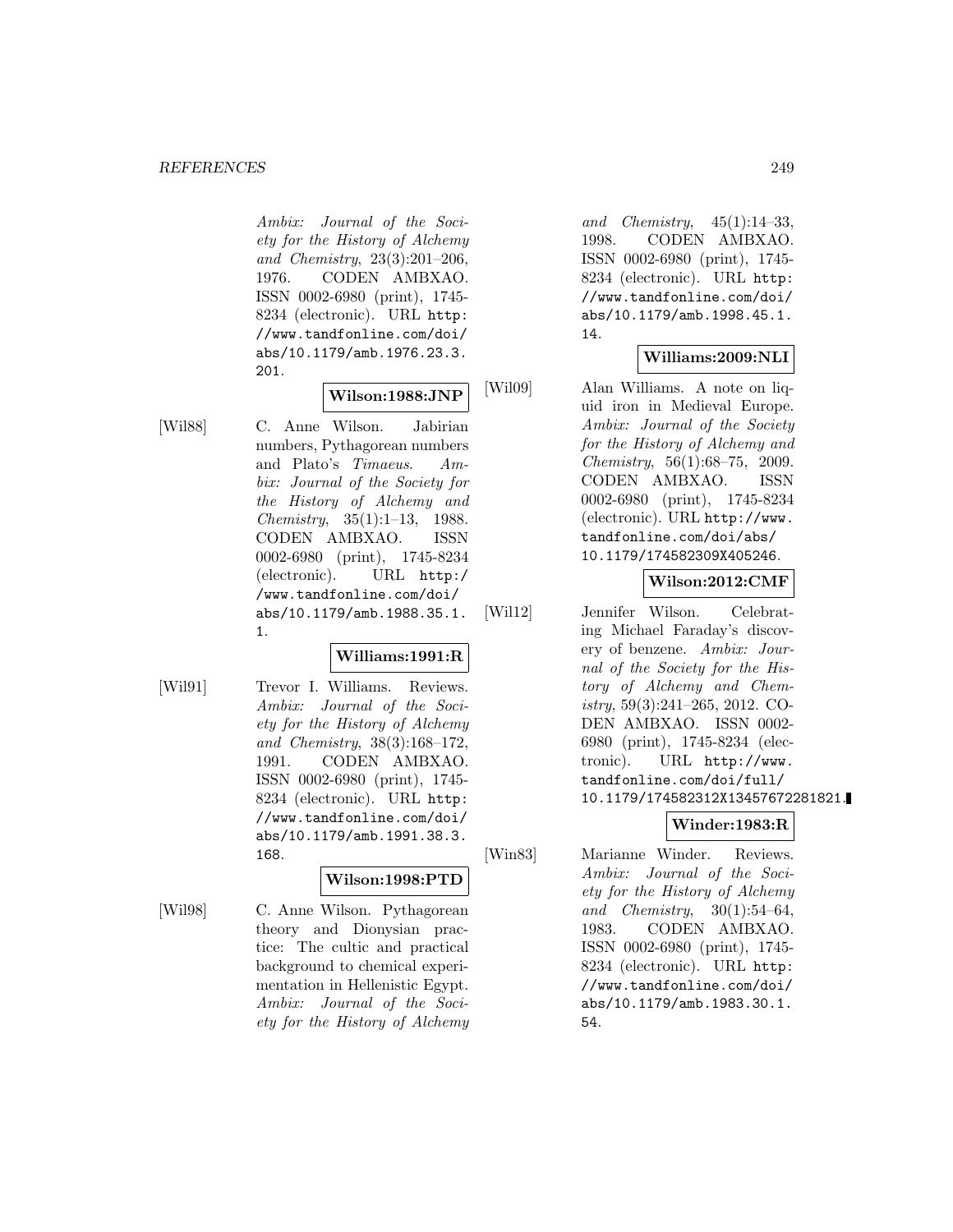## **Winder:1991:R**

[Win91] Marianne Winder. Reviews. Ambix: Journal of the Society for the History of Alchemy and Chemistry, 38(2):100–111, 1991. CODEN AMBXAO. ISSN 0002-6980 (print), 1745- 8234 (electronic). URL http: //www.tandfonline.com/doi/ abs/10.1179/amb.1991.38.2. 100.

### **Winder:1992:R**

[Win92] Marianne Winder. Reviews. Ambix: Journal of the Society for the History of Alchemy and Chemistry, 39(1):32–46, 1992. CODEN AMBXAO. ISSN 0002-6980 (print), 1745- 8234 (electronic). URL http: //www.tandfonline.com/doi/ abs/10.1179/amb.1992.39.1. 32.

#### **Winder:1998:C**

[Win98] Marianne Winder. Correction. Ambix: Journal of the Society for the History of Alchemy and Chemistry, 45(1): 33, 1998. CODEN AMBXAO. ISSN 0002-6980 (print), 1745- 8234 (electronic). URL http: //www.tandfonline.com/doi/ abs/10.1179/amb.1998.45.1. 33.

#### **Whitworth:2016:OTP**

[WK16] Isabella Whitworth and Zvi C. Koren. Orchil and Tyrian purple: Two centuries of Bedfords from Leeds. Ambix: Journal of the Society for the History of Alchemy and Chemistry, 63(3):244–267, 2016. CO-DEN AMBXAO. ISSN 0002- 6980 (print), 1745-8234 (electronic). URL http://www. tandfonline.com/doi/full/ 10.1080/00026980.2016.1246160.

#### **Wolfenden:1972:ASE**

[Wol72] John H. Wolfenden. The anomaly of strong electrolytes. Ambix: Journal of the Society for the History of Alchemy and Chemistry, 19(3):175–196, 1972. CODEN AMBXAO. ISSN 0002-6980 (print), 1745- 8234 (electronic). URL http: //www.tandfonline.com/doi/ abs/10.1179/amb.1972.19.3. 175.

### **Wotiz:1983:KK**

[WR83] John H. Wotiz and Susanna Rudofsky. Kekulé or Kekule? Ambix: Journal of the Society for the History of Alchemy and Chemistry, 30(3):133–136, 1983. CODEN AMBXAO. ISSN 0002-6980 (print), 1745- 8234 (electronic). URL http: //www.tandfonline.com/doi/ abs/10.1179/amb.1983.30.3. 133.

#### **Wujastyk:1984:AGR**

[Wuj84] Dominik Wujastyk. An alchemical ghost: The Rasaratnâkara by Nâgârjuna. Ambix: Journal of the Society for the History of Alchemy and Chemistry, 31(2):70–83, 1984. CO-DEN AMBXAO. ISSN 0002- 6980 (print), 1745-8234 (electronic). URL http://www.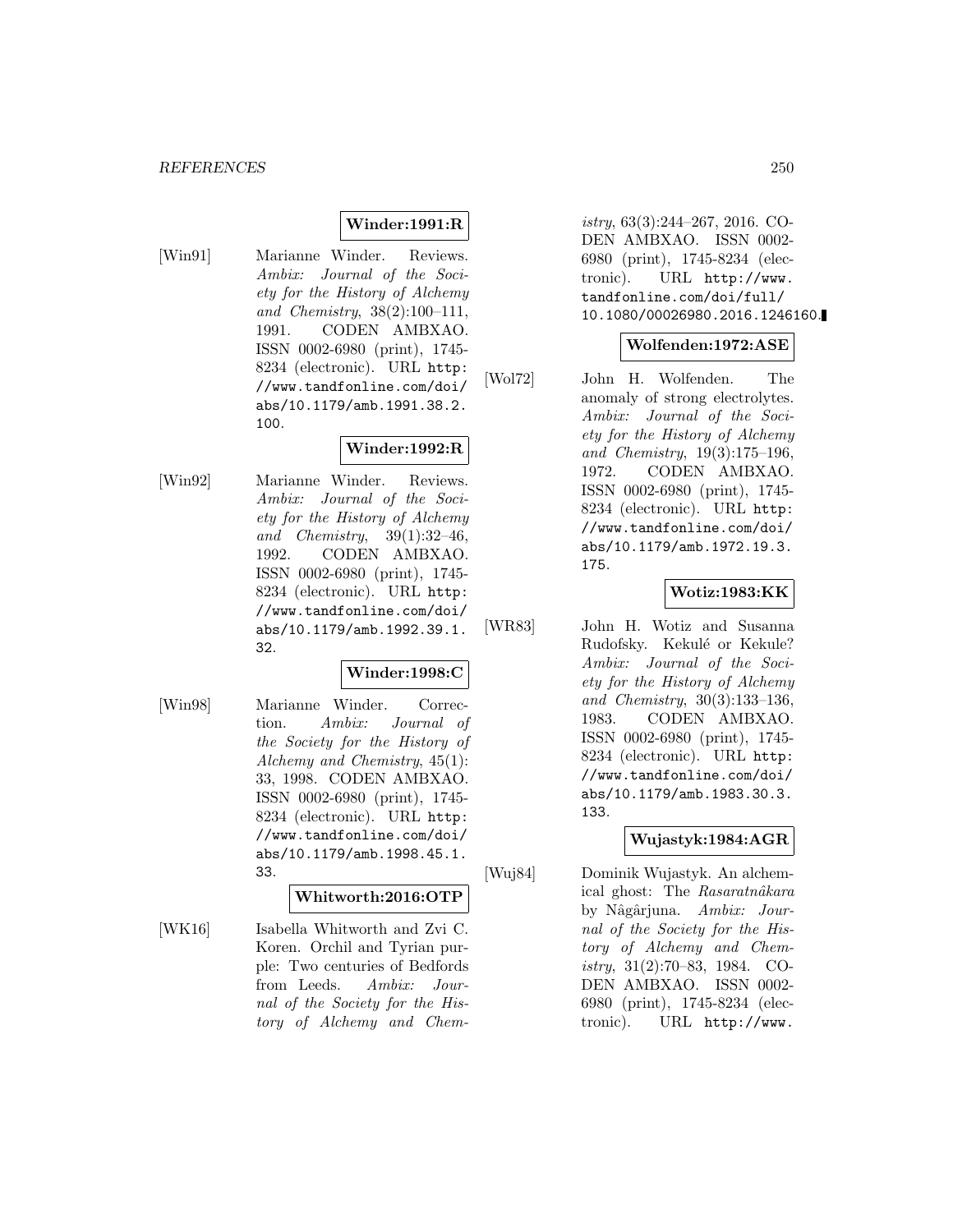tandfonline.com/doi/abs/ 10.1179/amb.1984.31.2.70.

# **White:2007:MEF**

[WW07] Bruce D. White and Walter W. Woodward. "A most exquisite fellow" — William White and an Atlantic world perspective on the Seventeenth-Century chymical furnace. Ambix: Journal of the Society for the History of Alchemy and Chemistry, 54(3):285–298, 2007. CO-DEN AMBXAO. ISSN 0002- 6980 (print), 1745-8234 (electronic). URL http://www. tandfonline.com/doi/abs/ 10.1179/174582307X237065.

#### **Zacharias:1956:CRH**

[Zac56] Procopios D. Zacharias. Chymeutike: The real Hellenic chemistry. Ambix: Journal of the Society for the History of Alchemy and Chemistry, 5(3–4):116–128, 1956. CODEN AMBXAO. ISSN 0002-6980 (print), 1745- 8234 (electronic). URL http: //www.tandfonline.com/doi/ abs/10.1179/amb.1956.5.3- 4.116.

# **Zaitseva:2005:CCU**

[ZH05] Elena A. Zaitseva and Ernst Homburg. Catalytic chemistry under Stalin. Science and scientists in times of repression. Ambix: Journal of the Society for the History of Alchemy and Chemistry, 52(1):45–65, 2005. CODEN AMBXAO. ISSN 0002-6980 (print), 1745-8234 (electronic). URL http://www.

tandfonline.com/doi/abs/ 10.1179/000269805X52904.

#### **Zimmermann:1984:SMC**

[Zim84] Rainer E. Zimmermann. The structure of mythos: on the cultural stability of alchemy. Ambix: Journal of the Society for the History of Alchemy and Chemistry, 31(3):125–137, 1984. CODEN AMBXAO. ISSN 0002-6980 (print), 1745- 8234 (electronic). URL http: //www.tandfonline.com/doi/ abs/10.1179/amb.1984.31.3. 125.

### **Zinguer:1984:ALR**

[Zin84] Ilana Zinguer. Alchemy, "locus" of renewal for writing in the Moyen de Parvenir of Béroalde de Verville (1610). Ambix: Journal of the Society for the History of Alchemy and Chemistry, 31(1):6–15, 1984. CODEN AMBXAO. ISSN 0002-6980 (print), 1745-8234 (electronic). URL http:/ /www.tandfonline.com/doi/ abs/10.1179/amb.1984.31.1. 6.

### **Zott:1993:DSS**

[Zot93] Regine Zott. The development of science and scientific communication: Justus Liebig's two famous publications of 1840. Ambix: Journal of the Society for the History of Alchemy and Chemistry, 40(1):1–10, 1993. CODEN AMBXAO. ISSN 0002-6980 (print), 1745-8234 (electronic). URL http:/ /www.tandfonline.com/doi/